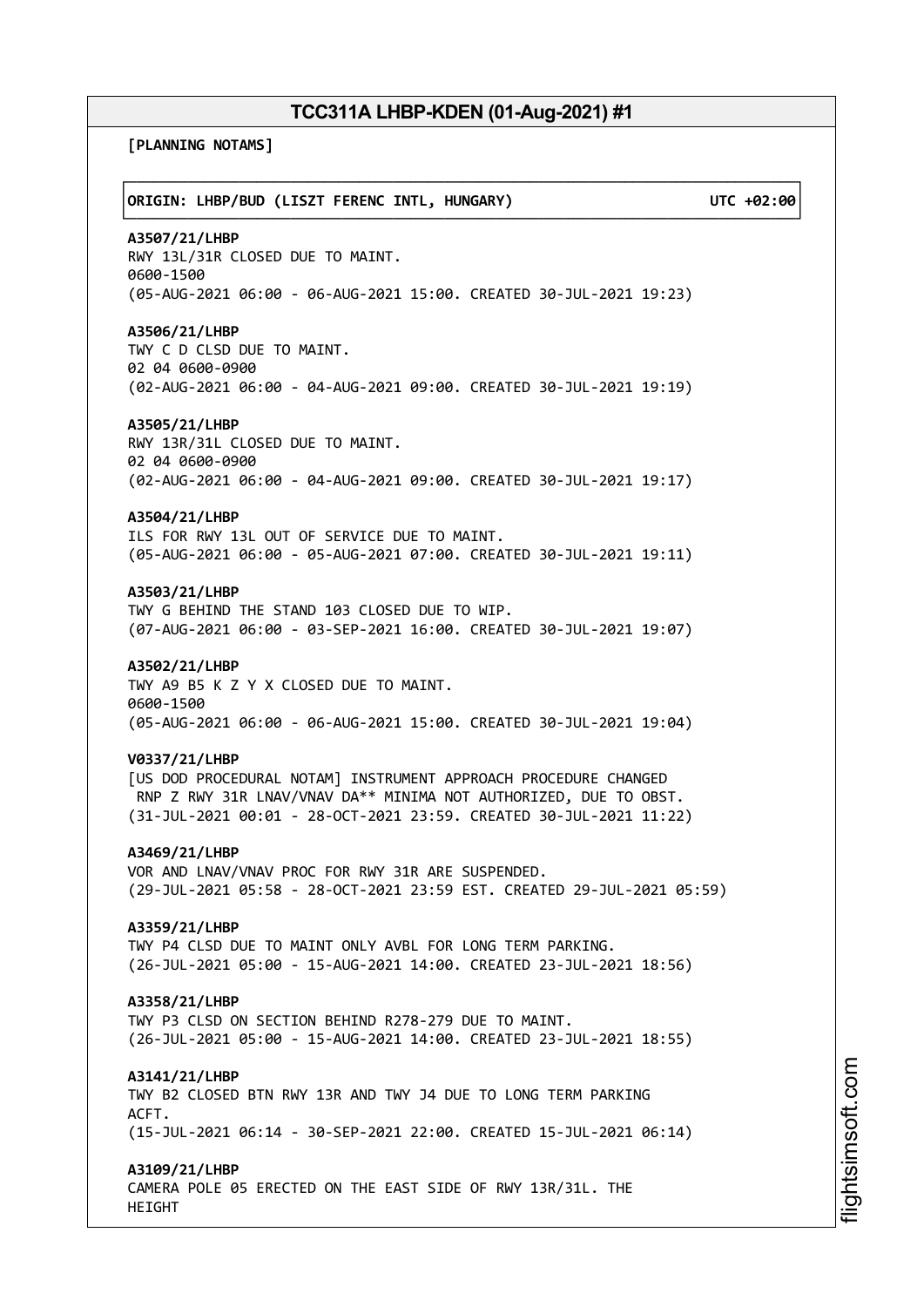OF THE POLE 19M AGL. PSN OF THE POLE 472629.67N 0191417.68E. OBSTACLE MARKING AND LIGHTING INSTALLED ACCORDING TO ICAO ANNEX 14. (13-JUL-2021 16:00 - 10-OCT-2021 23:59. CREATED 13-JUL-2021 13:46)

#### **A2864/21/LHBP**

TRIGGER NOTAM - PERM AIRAC AIP AMDT 005/2021 WEF 12 AUG 2021. GROUND HANDLING ORGANISATIONS CONTACTS UPDATED. LOCAL AD REGULATIONS UPDATED BASED ON THE NEW GRF FORMAT. UPDATED CHART: AD 2-LHBP-PATC-13R31L. (12-AUG-2021 00:00 - 25-AUG-2021 23:59. CREATED 01-JUL-2021 08:55)

#### **A2854/21/LHBP**

CRANE GARDEN ERECTED 1,1NM NORTH-EAST OF TDZ 31R. NUMBER OF CRANES BTN 1-3. HEIGHT OF THE CRANES MAX 65M AGL. OBST MARKING AND LIGHTING INSTALLED ACCORDING TO ICAO ANNEX 14. CENTER PSN OF THE CRANE GARDEN IS 472635.65N 0191806.58E. RADIUS OF THE CRANE GARDEN IS 100M FROM THE CENTER PSN. 0500-1630 (01-JUL-2021 05:00 - 01-OCT-2021 16:30. CREATED 30-JUN-2021 19:33)

### **A2853/21/LHBP**

CRANE GARDEN ERECTED 0,87NM NORTH-EAST OF THR 31R. NUMBER OF CRANES BTN 1-3. HEIGHT OF THE CRANES MAX 60M AGL. OBST MARKING AND LIGHTING INSTALLED ACCORDING TO ICAO ANNEX 14. CENTER PSN OF THE CRANE GARDEN IS 472545.00N 0191846.00E. RADIUS OF THE CRANE GARDEN IS 60M FROM THE CENTER PSN. 0500-1630 (01-JUL-2021 05:00 - 01-OCT-2021 16:30. CREATED 30-JUN-2021 19:30)

#### **A2640/21/LHBP**

CRANE GARDEN ERECTED 0,3NM WEST OF TDZ 31L. NUMBER OF CRANES BETWEEN 1-4. HEIGHT OF THE CRANES MAX 45M AGL. OBSTACLE MARKING AND LIGHTING INSTALLED ACCORDING TO ICAO ANNEX 14. CENTER PSN OF THE CRANE GARDEN 472547.62N 0191420.19E. RADIUS OF THE CRANE GARDEN IS 50M FROM THE CENTER PSN. 0500-1600 (19-JUN-2021 04:19 - 31-AUG-2021 16:00. CREATED 19-JUN-2021 04:21)

#### **A2439/21/LHBP**

CAMERA POLE-04 ERECTED ON THE WEST SIDE TWY A9. THE HEIGHT OF THE POLE 24M AGL. PSN OF THE POLE 472521.14N 0191715.05E. OBSTACLE MARKING AND LIGHTING INSTALLED ACCORDING TO ICAO ANNEX 14. (10-JUN-2021 12:00 - 01-SEP-2021 18:00. CREATED 10-JUN-2021 10:44)

#### **A2277/21/LHBP**

CAMERA POLE-03 ERECTED ON THE SOUTH EAST SIDE TWY B2. THE HEIGHT OF THE POLE 13M AGL. PSN OF THE POLE 472602.04N 0191500.05E. OBSTACLE MARKING AND LIGHTING INSTALLED ACCORDING TO ICAO ANNEX 14.

(01-JUN-2021 18:00 - 01-SEP-2021 18:00. CREATED 01-JUN-2021 17:00)

### **A2171/21/LHBP**

CAMERA POLE-02 ERECTED 0,18NM NORTH OF TDZ 13R. THE HEIGHT OF THE POLE 18M AGL. PSN OF THE POLE 472650.93N 0191341.57E. OBSTACLE MARKING AND LIGHTING INSTALLED ACCORDING TO ICAO ANNEX 14. (26-MAY-2021 00:00 - 26-AUG-2021 23:59. CREATED 25-MAY-2021 19:01)

**A2130/21/LHBP**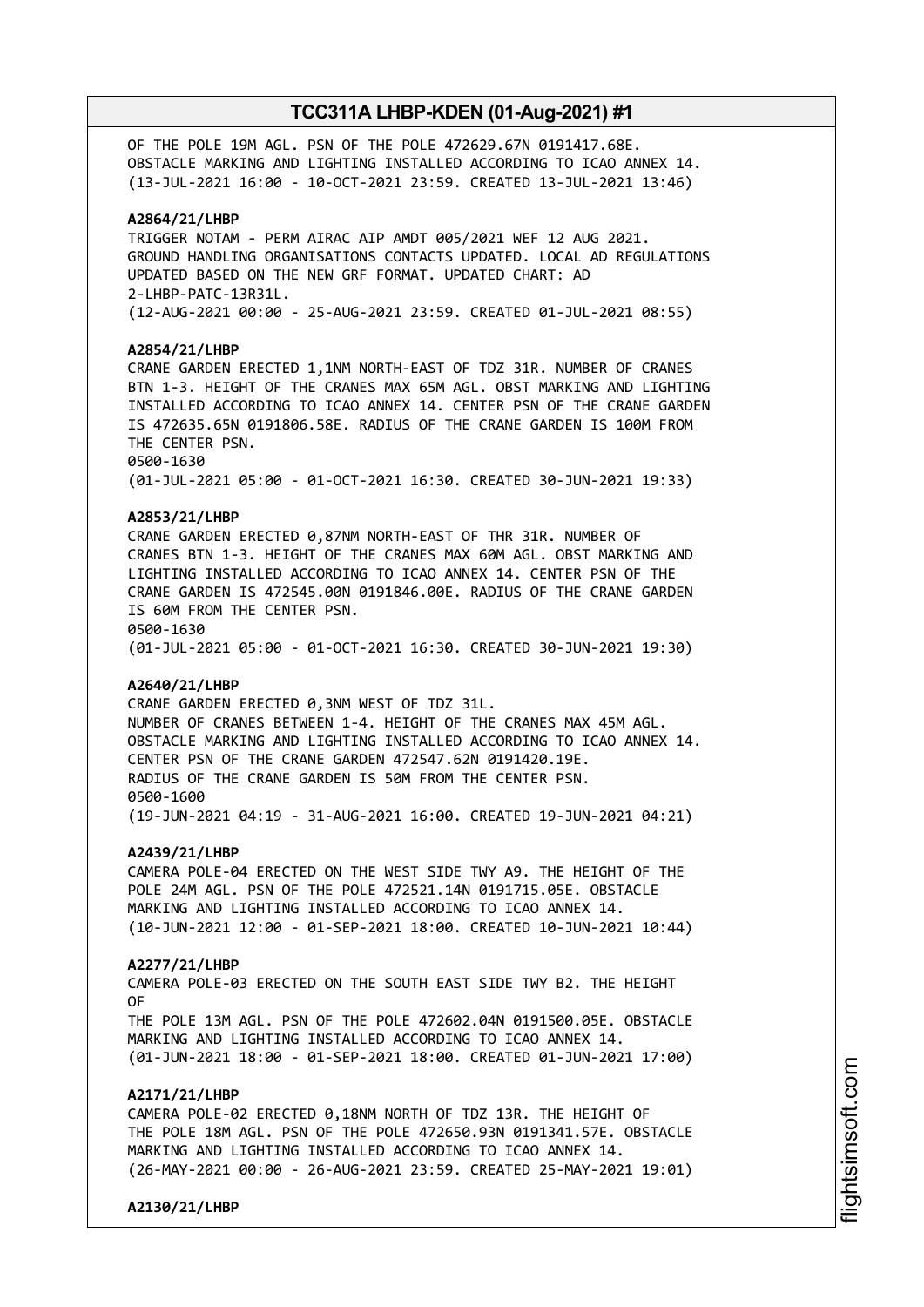COMPASS CHECK POINT IS CLOSED DUE TO LONG-TERM PARKING. COMPASS CHECKS CAN BE MANAGED AT B5 HOLDING BAY. (22-MAY-2021 18:15 - 31-AUG-2021 22:00. CREATED 22-MAY-2021 18:18)

#### **A2124/21/LHBP**

TWY A1 CLOSED BETWEEN TWY B1 AND EXIT M20 DUE TO LONG-TERM PARKING. (21-MAY-2021 19:20 - 31-AUG-2021 22:00. CREATED 21-MAY-2021 19:20)

#### **A2120/21/LHBP**

TWY V CLSD DUE TO MAINT. (21-MAY-2021 18:52 - 31-AUG-2021 22:00. CREATED 21-MAY-2021 18:53)

#### **A2091/21/LHBP**

CAMERA POLE ERECTED IN FRONT OF PARKING STAND R111. THE HEIGHT OF THE POLE 26 M AGL. PSN OF THE POLE 472623.93N 0191342.86E. OBSTACLE MARKING AND LIGHTING INSTALLED ACCORDING TO ICAO ANNEX 14. (21-MAY-2021 00:00 - 21-AUG-2021 23:59. CREATED 20-MAY-2021 21:35)

┌──────────────────────────────────────────────────────────────────────────────┐

└──────────────────────────────────────────────────────────────────────────────┘

#### │**DESTINATION: KDEN/DEN (DENVER INTL, UNITED STATES) UTC -06:00**│

#### **08/013/KDEN**

DEN SVC TFC MANAGEMENT PROGRAM ALERT SEE ATCSCC MSG (01-AUG-2021 15:00 - 01-AUG-2021 18:59. CREATED 01-AUG-2021 14:20)

#### **07/693/KDEN**

DEN NAV VOR/DME NOT MNT (31-JUL-2021 21:48 - 03-AUG-2021 20:00 EST. CREATED 31-JUL-2021 21:48)

#### **07/658/KDEN**

DEN OBST CRANE (ASN UNKNOWN) 394939N1043954W (0.22NM E APCH END RWY 35L) UNKNOWN (35FT AGL) FLAGGED AND LGTD (02-AUG-2021 12:00 - 02-AUG-2021 23:59. CREATED 30-JUL-2021 20:23)

#### **07/575/KDEN**

DEN OBST RIG (ASN 2019-ANM-371-NRA) 395140N1043730W (2.2NM E DEN) 5410FT (105FT AGL) FLAGGED AND LGTD (30-JUL-2021 13:30 - 04-AUG-2021 22:30. CREATED 27-JUL-2021 13:22)

### **07/478/KDEN**

DEN TWY Z4 CLSD (22-JUL-2021 14:15 - 19-AUG-2021 23:59. CREATED 22-JUL-2021 14:15)

### **07/477/KDEN**

DEN TWY Z BTN TWY G AND TWY Z3 CLSD (22-JUL-2021 14:14 - 19-AUG-2021 23:59. CREATED 22-JUL-2021 14:14)

#### **07/451/KDEN**

DEN TWY M BTN DEICE PAD SC SOUTH ACCESS AND TWY A CLSD (21-JUL-2021 17:00 - 14-AUG-2021 23:59. CREATED 21-JUL-2021 16:26)

### **07/446/KDEN**

DEN APRON DEICE PAD SC SPOT 2 CLSD (21-JUL-2021 13:28 - 14-AUG-2021 23:59. CREATED 21-JUL-2021 13:28)

#### **07/445/KDEN**

DEN APRON DEICE PAD SC SPOT 1 CLSD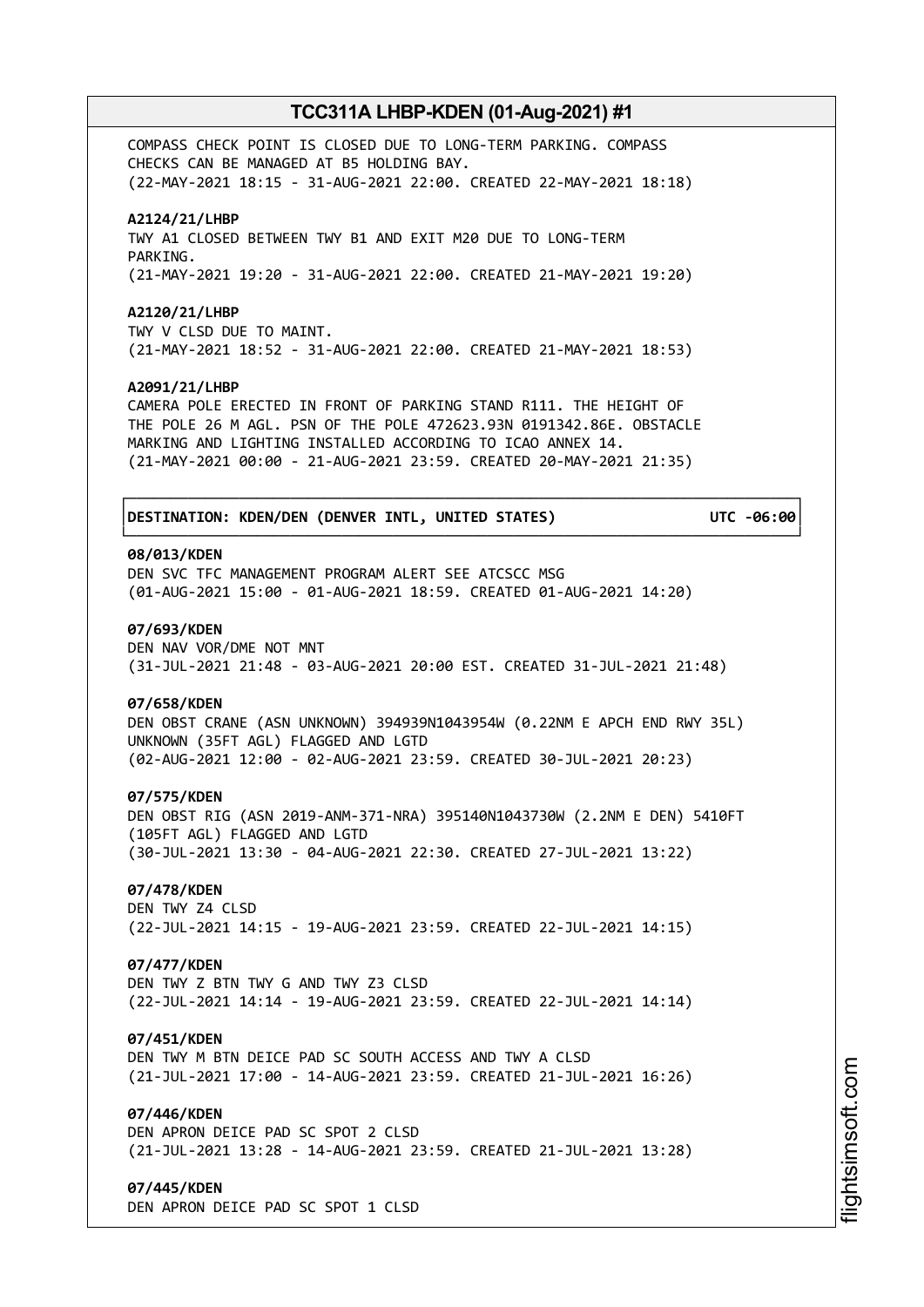(21-JUL-2021 13:27 - 14-AUG-2021 23:59. CREATED 21-JUL-2021 13:27)

#### **1/1807/KDEN**

DEN IAP DENVER INTL, DENVER, CO. RNAV (RNP) Z RWY 34R, ORIG-C... RNP 0.10 DA 5906/ HAT 552 ALL CATS, VISIBILITY ALL CATS RVR 6000. RNP 0.20 DA 6037/ HAT 683 ALL CATS, VISIBILITY ALL CATS 1 1/2. RNP 0.30 DA 6074/ HAT 720 ALL CATS, VISIBILITY ALL CATS 1 5/8. CHANGE INOP NOTE TO READ: FOR INOPERATIVE ALSF, INCREASE RNP 0.10 ALL CATS VISIBILITY TO 1 5/8 MILE, RNP 0.20 AND RNP0.30 ALL CATS VISIBILITY TO 2 MILES. TEMPORARY CRANES 5695 MSL BEGINNING 3778FT SE OF RWY 34R (2019-ANM-1220/1221/1222/1223-NRA), TEMPORARY CRANE 5620 MSL 1.10NM SE OF RWY 34R (2018-ANM-307-NRA), TEMPORARY CRANES 5625 MSL BEGINNING 3778FT SE OF RWY 34R (2020-ANM-1605/1606/1607/1608-NRA), CRANES UP TO 5260 MSL 6685FT SE OF RWY 34R (2020-ANM-2198/2199/2200/2201-NRA). 2107191133-2112151133EST (PERM. CREATED 19-JUL-2021 11:33)

### **1/1799/KDEN**

DEN IAP DENVER INTL, DENVER, CO. ILS OR LOC RWY 34R, AMDT 3A... S-LOC 34R MDA 5860/HAT 586 ALL CATS, VISIBILITY CATS C/D 1 1/4 SM. VDP NA. CHANGE CHART NOTE TO READ: FOR INOPERATIVE ALSF, INCREASE S-LOC 34R CAT C/D VISIBILITY TO 1 3/4 SM. TEMPORARY CRANES UP TO 5549 MSL 1.86NM S OF RWY 34R (2020-ANM-1853 THRU 1871-NRA), TEMPORARY CRANES UP TO 5473 MSL BEGINNING 4453FT NE OF RWY 34R (2021-ANM-1980/1981/1982/1983-NRA). 2107191115-2112151115EST (PERM. CREATED 19-JUL-2021 11:16)

#### **1/1796/KDEN**

DEN IAP DENVER INTL, DENVER, CO. ILS OR LOC RWY 8, AMDT 5A... S-ILS 8\*\* DA 5788/HAT 434 ALL CATS. VISIBILITY ALL CATS RVR 4000. S-LOC 8 MDA 5820/HAT 466 ALL CATS, VISIBILITY CATS A/B RVR 4000, CATS C/D RVR 5000. VDP AT I-FUI 1.07 DME; DISTANCE VDP TO THLD 1.25 MILES. DISREGARD NOTE: \*\* RVR 1800 AUTHORIZED WITH USE OF FD OR AP OR HUD TO DA. CHANGE INOP NOTE TO READ: FOR INOPERATIVE MALSR, INCREASE S-LOC 8 CAT A/B VISIBILITY TO RVR 5500 AND CAT C/D VISIBILITY TO 1 3/8. TEMPORARY CRANES UP TO 5503 MSL BEGINNING 4420FT W OF RWY 8 (2019-ANM-293 THRU 295-NRA), TEMPORARY CRANES UP TO 5503 MSL BEGINNING 4220FT W OF RWY 8 (2021-ANM-1339/1340/1341/1342-NRA), TEMPORARY CRANES UP TO 5473 MSL BEGINNING 3916FT W OF RWY 8 (2021-ANM-1980/1981/1982/1983-NRA). 2107191111-2112151111EST (PERM. CREATED 19-JUL-2021 11:13)

## **1/1797/KDEN** DEN IAP DENVER INTL, DENVER, CO. RNAV (GPS) Y RWY 8, AMDT 1C... LPV DA# NA ALL CATS. LNAV MDA 5820/ HAT 466 ALL CATS, VISIBILITY CATS A/B RVR 4000, CATS C/D RVR 5000. VDP 1.13 NM TO RW08. CHANGE INOP NOTE TO READ: FOR INOPERATIVE MALSR, INCREASE LNAV CAT C/D VISIBILITY TO 1 3/8 MILE. DISREGARD NOTE: #RVR 1800 AUTHORIZED WITH USE OF FD OR AP OR HUD TO DA. TEMPORARY CRANES UP TO 5503 MSL BEGINNING 4420FT W OF RWY 8 (2019-ANM-293 THRU 295-NRA), TEMPORARY CRANES UP TO 5503 MSL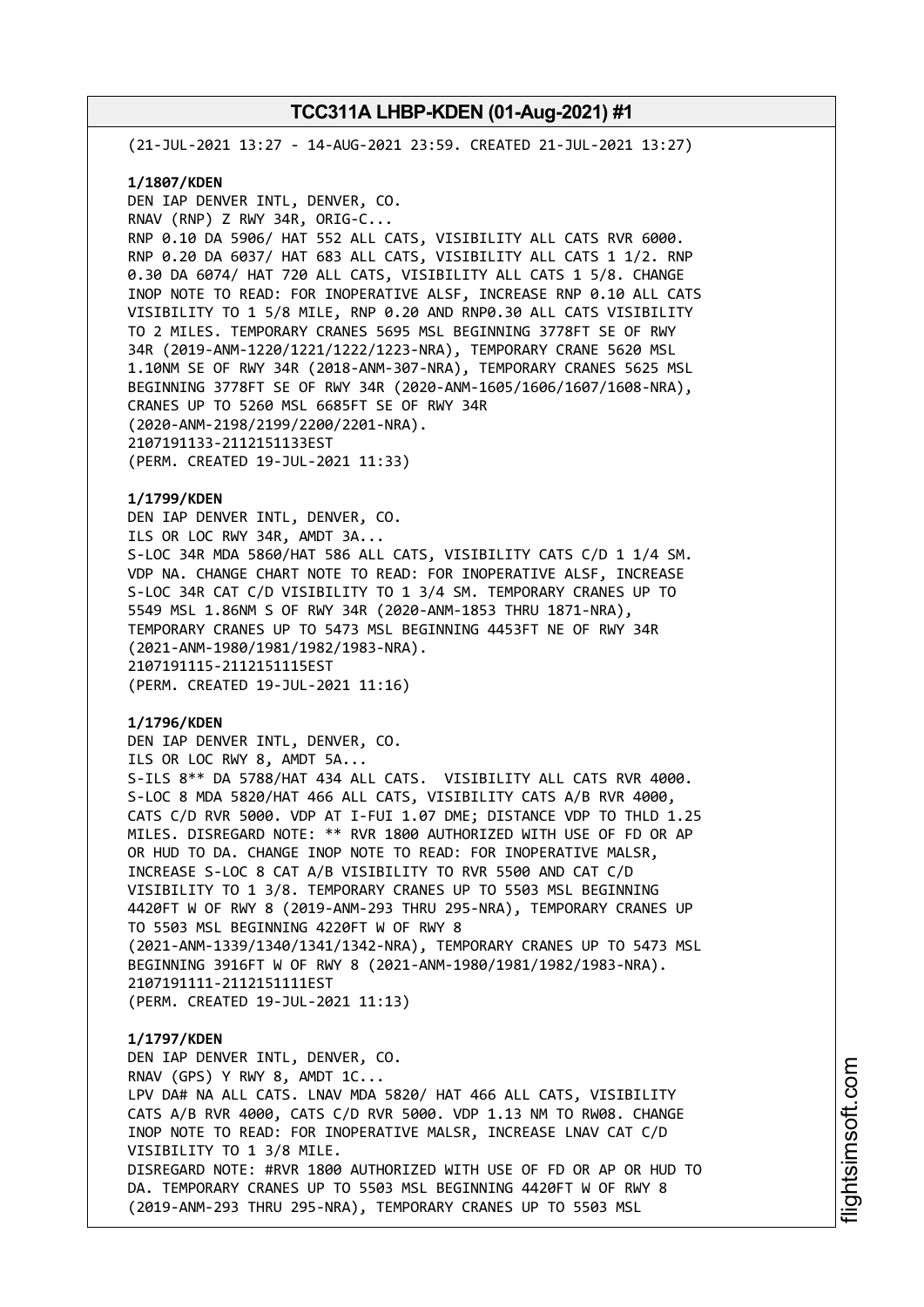BEGINNING 4220FT W OF RWY 8 (2021-ANM-1339/1340/1341/1342-NRA), TEMPORARY CRANES UP TO 5473 MSL BEGINNING 3916FT W OF RWY 8 (2021-ANM-1980/1981/1982/1983-NRA). 2107191111-2112151111EST (PERM. CREATED 19-JUL-2021 11:13)

#### **07/353/KDEN**

DEN TWY CS SPOT 6W CLR BAR LGT U/S (16-JUL-2021 05:36 - 15-SEP-2021 23:59. CREATED 16-JUL-2021 05:36)

### **07/263/KDEN**

DEN TWY J CL LGT U/S (13-JUL-2021 09:38 - 15-SEP-2021 23:59. CREATED 13-JUL-2021 09:38)

### **07/192/KDEN**

DEN TWY CS CL LGT BTN TWY L AND TWY G U/S (09-JUL-2021 15:31 - 15-SEP-2021 23:59. CREATED 09-JUL-2021 15:31)

#### **07/191/KDEN**

DEN TWY K BTN TWY CN AND TWY BN CLSD (09-JUL-2021 15:30 - 15-SEP-2021 23:59. CREATED 09-JUL-2021 15:30)

#### **07/190/KDEN**

DEN TWY CS BTN TWY L AND TWY K CLSD (09-JUL-2021 15:27 - 15-SEP-2021 23:59. CREATED 09-JUL-2021 15:28)

### **1/4828/KDEN**

DEN IAP DENVER INTL, DENVER, CO. ILS OR LOC RWY 17R, AMDT 3B... S-ILS 17R, DA 5719/HAT 327 ALL CATS, VISIBILITY ALL CATS RVR 2600. S-LOC 17R, MDA 5880/HAT 488 ALL CATS, VISIBILITY CATS C/D RVR 5000. VDP AT I-ACX 1.18 DME; DISTANCE TO THLD 1.35NM. CHANGE NOTE TO READ: FOR INOP ALS, INCREASE S-ILS 17R VISIBILITY ALL CATS TO RVR 5000 AND S-LOC 17R CATS C/D VISIBILITY TO 1 3/8 SM. TEMPORARY CRANES UP TO 5605 MSL BEGINNING 1501FT SW OF RWY 17R (2017-ANM-1601/1602/1603/1604/1698/1699/1700/1701-NRA). 2107061933-2108301933EST (PERM. CREATED 06-JUL-2021 19:34)

#### **1/4829/KDEN**

DEN IAP DENVER INTL, DENVER, CO. RNAV (GPS) Y RWY 17R, AMDT 1C... LPV DA NA ALL CATS. CHANGE NOTE TO READ: FOR INOPERATIVE MALSR, INCREASE LNAV/VNAV ALL CATS VISIBILITY TO 1 1/2 MILE AND LNAV CAT C/D TO 1 1/2 MILE. TEMPORARY CRANES UP TO 5605 MSL BEGINNING 1501FT SW OF RWY 17R (2017-ANM-1601/1602/1603/1604/1698/1699/1700/1701-NRA). 2107061933-2108301933EST (PERM. CREATED 06-JUL-2021 19:34)

#### **1/4805/KDEN**

DEN IAP DENVER INTL, DENVER, CO. ILS OR LOC RWY 34L, AMDT 2B... S-LOC 34L MDA 5700/HAT 373 ALL CATS. VISIBILITY CATS C/D RVR 3500. 2107061920-2307061920EST (PERM. CREATED 06-JUL-2021 19:22)

**1/3687/KDEN**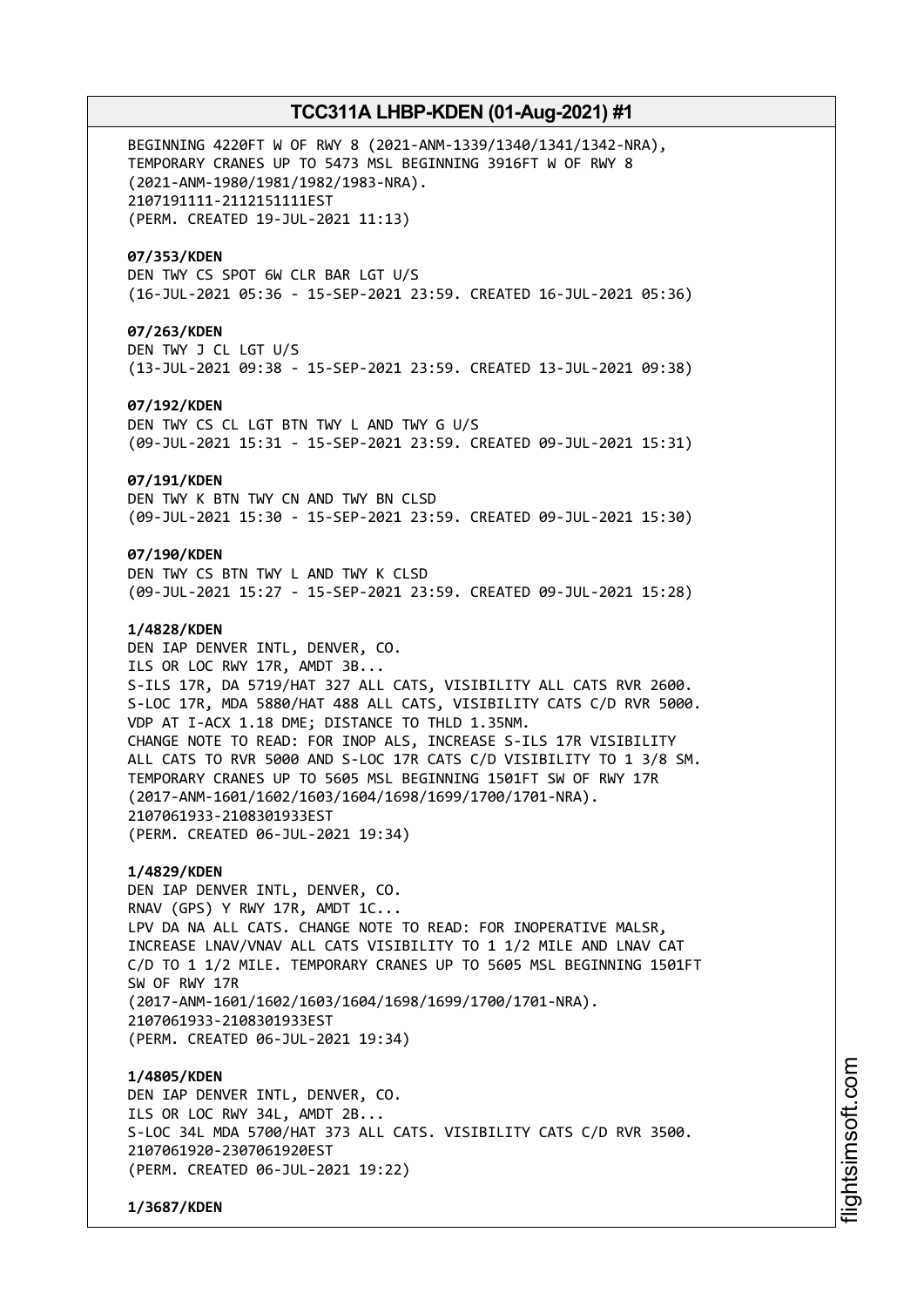DEN IAP DENVER INTL, DENVER, CO. RNAV (RNP) Z RWY 17R, ORIG-C... RNP 0.10 DA 5876/HAT 484 ALL CATS. VISIBILITY ALL CATS RVR 5000. FOR INOPERATIVE MALSR, INCREASE RNP 0.10 ALL CATS VISIBILITY TO 1 3/8 MILE AND RNP 0.30 ALL CATS VISIBILITY TO 1 5/8 MILE. TEMPORARY CRANES 5665 MSL BEGINNING 1768FT W OF RWY 17R (2019-ANM-2257 THRU 2260-NRA),, TEMPORARY CRANES, UP TO 5605 MSL BEGINNING 1501FT SW OF RWY 17R (2017-ANM-1601/1602/1603/1604/1698/1699/1700/1701-NRA). 2107021305-2108151305EST (PERM. CREATED 02-JUL-2021 13:05) **1/1288/KDEN** DEN IAP DENVER INTL, DENVER, CO. RNAV (RNP) Z RWY 34L, ORIG-C... RNP 0.10 DA 5837/ HAT 510 ALL CATS, VISIBILITY ALL CATS RVR 5500. RNP 0.20 DA 5956/ HAT 629 ALL CATS, VISIBILITY ALL CATS 1 3/8. RNP 0.30 DA 5994/ HAT 667 ALL CATS, VISIBILITY ALL CATS 1 1/2. CHANGE INOP NOTE TO READ: FOR INOPERATIVE ALSF, INCREASE RNP 0.10 ALL CATS VISIBILITY TO 1 3/8 SM, RNP 0.20 ALL CATS VISIBILITY TO 1 3/4 SM, AND RNP 0.30 ALL CATS VISIBILITY TO 1 7/8 SM. TEMPORARY CRANES 5625 MSL BEGINNING 4315FT E OF RWY 34L (2020-ANM-1605/1606/1607/1608-NRA). 2106111306-2201101306EST (PERM. CREATED 11-JUN-2021 13:07) **1/1289/KDEN** DEN IAP DENVER INTL, DENVER, CO. RNAV (GPS) Y RWY 34L, AMDT 2C... LNAV/VNAV DA 5895/ HAT 568 ALL CATS, VISIBILITY ALL CATS 1 1/4. LNAV MDA 5880/ HAT 553 ALL CATS, VISIBILITY CAT C/D RVR 5500. VDP 1.51NM TO RW 34L. TEMPORARY CRANES UP TO 5503 MSL BEGINNING 1.04NM SW OF RWY 34L (2020-ANM-555/556/557/558-NRA), TEMPORARY CRANES 5538 MSL 1.26NM SE OF RWY 34L (2020-ANM-1853 THRU 1860-NRA), TEMPORARY CRANES 5625 MSL BEGINNING 4315FT E OF RWY 34L (2020-ANM-1605/1606/1607/1608-NRA). 2106111306-2201101306EST (PERM. CREATED 11-JUN-2021 13:07) **1/1281/KDEN** DEN IAP DENVER INTL, DENVER, CO. ILS OR LOC RWY 17L, AMDT 4A... S-LOC 17L MDA 5640/HAT 301 ALL CATS. VDP NA. TEMPORARY RIG 5376 MSL 1.38NM N OF RWY 17L (2020-ANM-2772-NRA). 2106111209-2205011208EST (PERM. CREATED 11-JUN-2021 12:09) **1/1251/KDEN** DEN IAP DENVER INTL, DENVER, CO. RNAV (GPS) Y RWY 25, AMDT 1B... LPV DA 5896/HAT 491 ALL CATS, VISIBILITY RVR 5000 ALL CATS. LNAV/VNAV DA 5837/ HAT 482 ALL CATS, VISIBILITY ALL CATS RVR 4000. LNAV MDA 5920/ HAT 565 ALL CATS, VISIBILITY CATS C/D 1 1/4 SM. CHANGE INOP NOTE TO READ: FOR INOPERATIVE MALSR, INCREASE LPV VISIBILITY ALL CATS TO 1 3/8 SM, INCREASE LNAV/VNAV ALL CATS VISIBILITY TO 1 3/8 SM, LNAV CATS A/B VISIBILITY TO 1 SM, CATS C/D TO 1 5/8 SM. DISREGARD NOTE: # RVR 1800 AUTHORIZED WITH USE OF FD OR AP OR HUD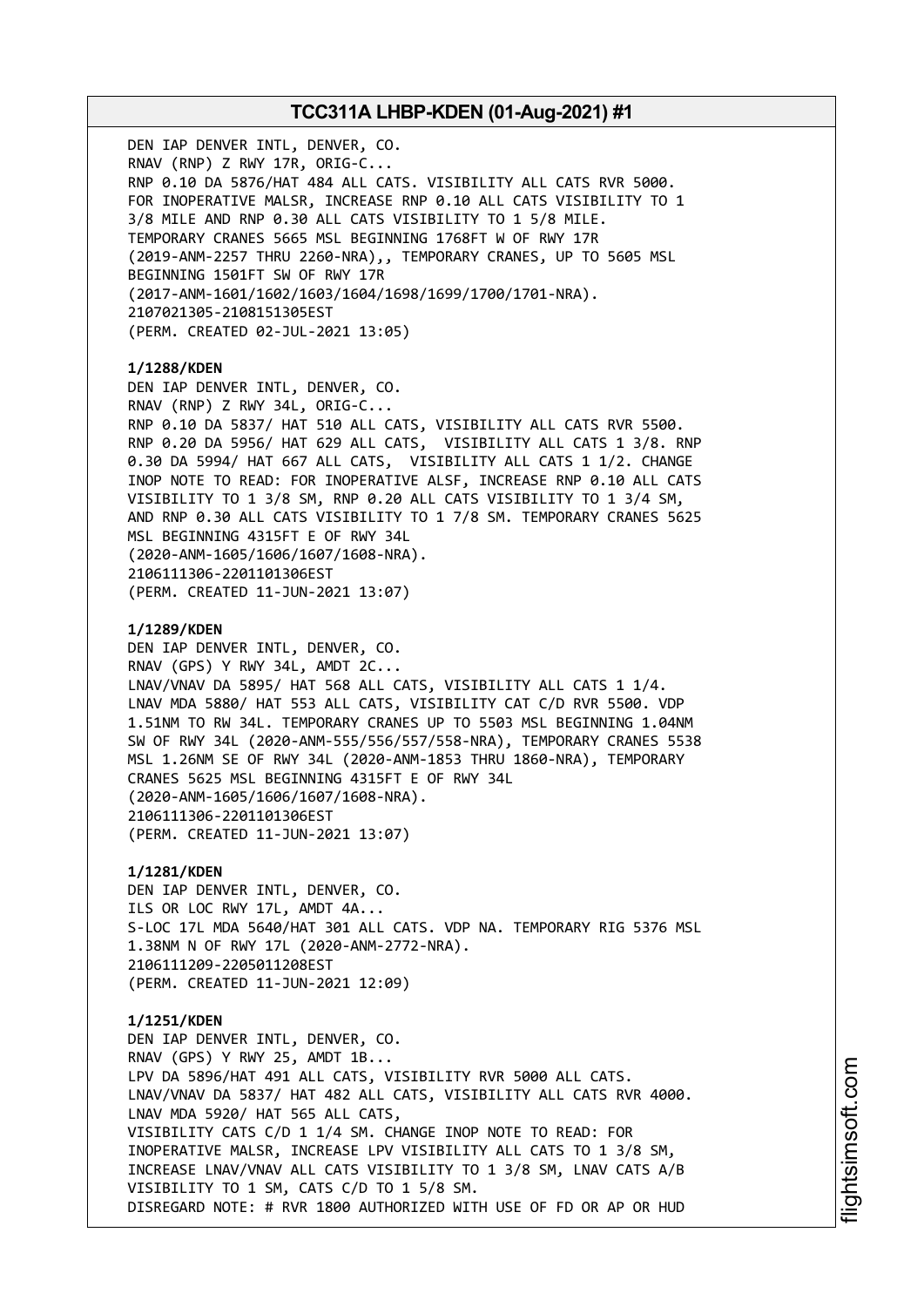

i⊒<br>⊫ htsim soft.c om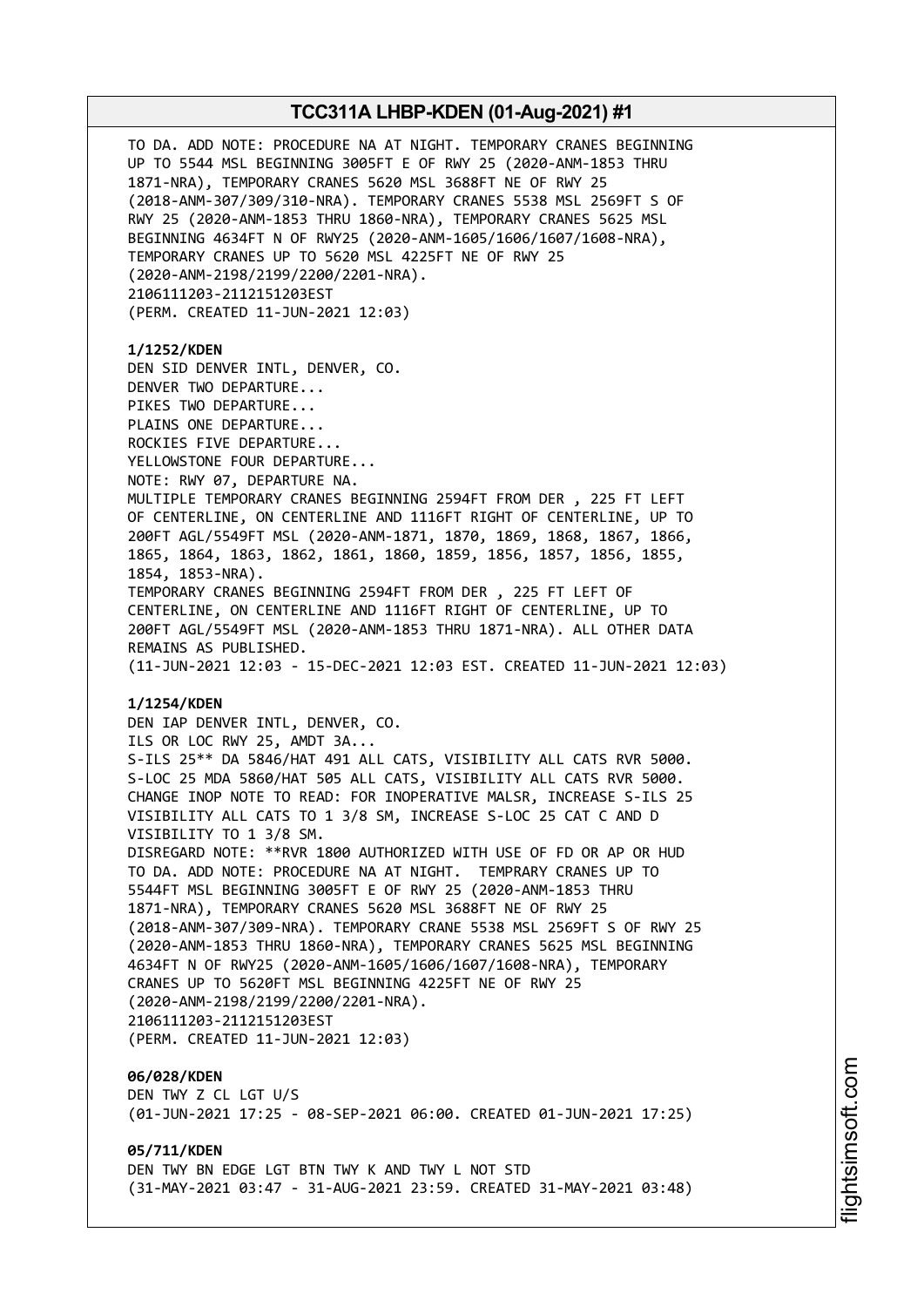### **05/652/KDEN**

DEN TWY G BTN TWY CN AND TWY WC WIP CONST LGTD AND BARRICADED (27-MAY-2021 16:08 - 18-AUG-2021 23:59. CREATED 27-MAY-2021 16:08)

### **05/651/KDEN**

DEN TWY F CL LGT BTN TWY ZN AND TWY F7 NOT STD (27-MAY-2021 16:06 - 18-SEP-2021 23:59. CREATED 27-MAY-2021 16:06)

#### **05/596/KDEN**

DEN APRON DEICE PAD WA SPOT 6 CLSD (25-MAY-2021 14:07 - 31-AUG-2021 23:59. CREATED 25-MAY-2021 14:07)

#### **1/6645/KDEN**

DEN IAP DENVER INTL, DENVER, CO. RNAV (RNP) Z RWY 16R, ORIG-C... RNP 0.30 DA 5695/ HAT 369 ALL CATS. TEMPORARY CRANE 5535 MSL 4903FT SE OF RWY 16R (2019-ANM-448/449/450/451-NRA). 2105171721-2110101721EST (PERM. CREATED 17-MAY-2021 17:21)

#### **05/425/KDEN**

DEN TWY Z BTN TWY F AND TWY G CLSD (17-MAY-2021 13:00 - 18-SEP-2021 06:00. CREATED 17-MAY-2021 13:14)

### **05/424/KDEN**

DEN TWY DS BTN TWY F AND TWY G CLSD (17-MAY-2021 13:00 - 18-SEP-2021 06:00. CREATED 17-MAY-2021 13:14)

#### **05/423/KDEN**

DEN TWY DN BTN TWY F AND TWY G CLSD (17-MAY-2021 13:00 - 18-SEP-2021 06:00. CREATED 17-MAY-2021 13:13)

#### **05/422/KDEN**

DEN TWY ZS BTN TWY F AND TWY G CLSD (17-MAY-2021 13:00 - 18-SEP-2021 06:00. CREATED 17-MAY-2021 13:13)

#### **05/421/KDEN**

DEN TWY F12, F10, F9, F8, F6, F4, F3, F2, F1, TWY WC BTN TWY D AND TWY F, TWY WE BTN TWY F AND TWY D, TWY WD BTN TWY D AND RWY 16L/34R, TWY F BTN TWY F7 AND TWY F12 CLSD (17-MAY-2021 13:00 - 18-SEP-2021 06:00. CREATED 17-MAY-2021 13:12)

### **05/418/KDEN**

DEN RWY 16L/34R CLSD (17-MAY-2021 13:00 - 18-SEP-2021 06:00. CREATED 17-MAY-2021 12:16)

#### **05/238/KDEN**

DEN RWY 16L ALS U/S (17-MAY-2021 14:00 - 15-SEP-2021 23:00. CREATED 10-MAY-2021 14:42)

### **05/237/KDEN**

DEN RWY 16L PAPI U/S (17-MAY-2021 14:00 - 15-SEP-2021 23:00. CREATED 10-MAY-2021 14:41)

### **05/236/KDEN**

DEN RWY 34R ALS U/S (17-MAY-2021 14:00 - 15-SEP-2021 23:00. CREATED 10-MAY-2021 14:00)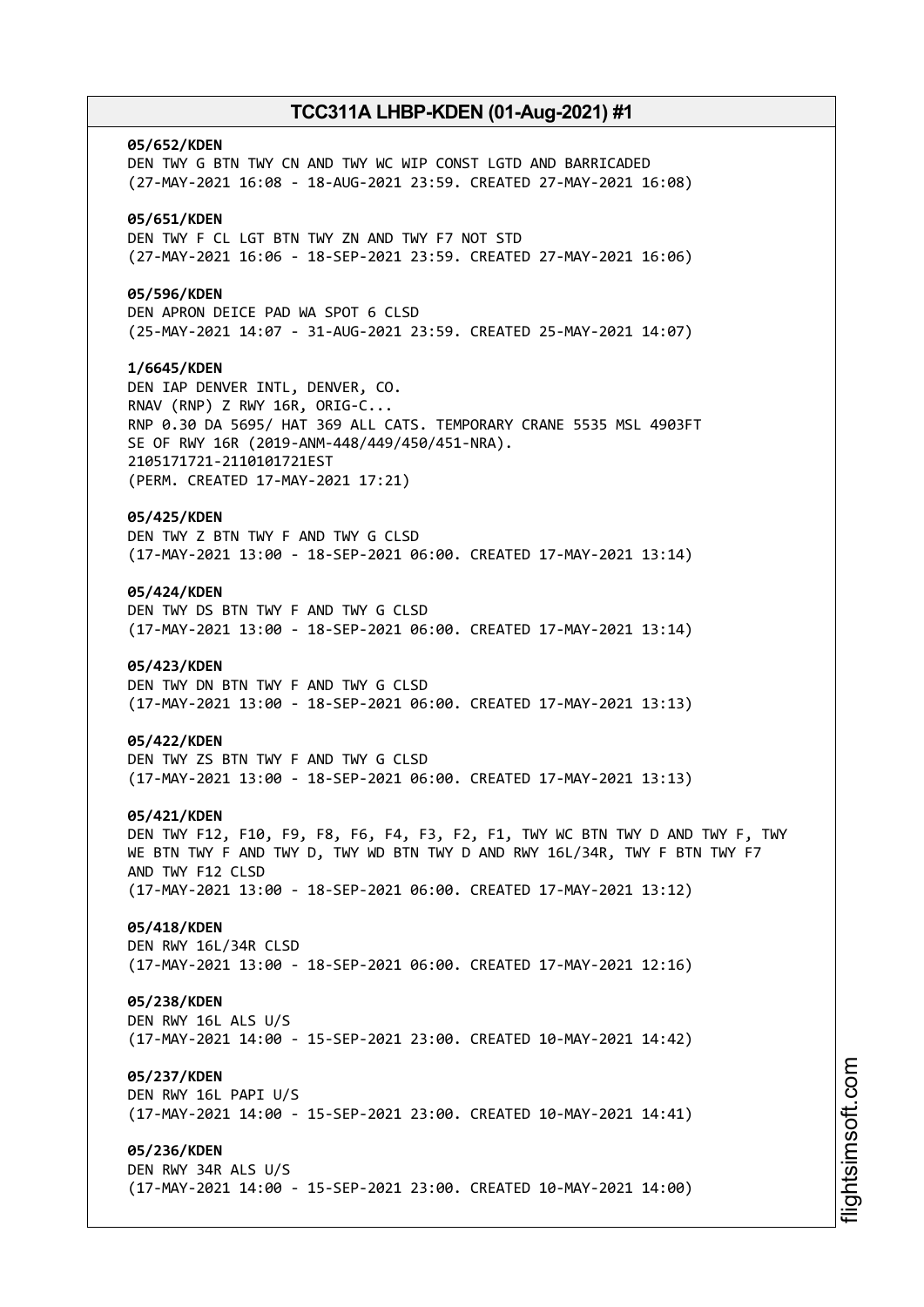#### **05/235/KDEN**

DEN RWY 34R PAPI U/S (17-MAY-2021 14:00 - 15-SEP-2021 23:00. CREATED 10-MAY-2021 14:00)

#### **05/230/KDEN**

DEN NAV ILS RWY 34R U/S (17-MAY-2021 13:00 - 15-SEP-2021 23:00. CREATED 10-MAY-2021 13:01)

#### **05/231/KDEN**

DEN NAV ILS RWY 16L U/S (17-MAY-2021 13:00 - 15-SEP-2021 23:00. CREATED 10-MAY-2021 13:01)

#### **05/228/KDEN**

DEN RWY 34R RVR U/S (17-MAY-2021 13:00 - 15-SEP-2021 23:00. CREATED 10-MAY-2021 13:01)

#### **05/229/KDEN**

DEN RWY 16L RVR U/S (17-MAY-2021 13:00 - 15-SEP-2021 23:00. CREATED 10-MAY-2021 13:01)

#### **1/7432/KDEN**

DEN IAP DENVER INTL, DENVER, CO. RNAV (GPS) Y RWY 34R, AMDT 2B... LNAV/VNAV DA 5993/HAT 639 ALL CATS, VISIBILITY ALL CATS 1 3/8 SM. LNAV MDA 6000/ HAT 646 ALL CATS, VISIBILITY CATS C/D 1 3/8 SM. VDP 1.82 NM TO RW34R. ADD NOTE: FOR ALS INOP INCREASE LNAV/VNAV VISIBILITY ALL CATS TO 1 3/4 SM, INCREASE LNAV VISIBILITY CATS C/D TO 1 7/8 SM. TEMPORARY CRANES 3778FT S OF RWY 34R, 320FT AGL/ 5695FT MSL (2019-ANM-1221-NRA), 1.10 NM SE OF RWY 34R, 205FT AGL/5620FT MSL (2018-ANM-307-NRA). 2104291212-2112091212EST (PERM. CREATED 29-APR-2021 12:13)

#### **04/647/KDEN**

DEN SVC CONCOURSE RAMP C S RAMP CTL 131.300 COMMISSIONED (05-MAY-2021 08:00 - PERM. CREATED 28-APR-2021 21:41)

#### **04/646/KDEN**

DEN SVC CONCOURSE RAMP C S RAMP CTL 131.175 DECOMMISSIONED (05-MAY-2021 08:00 - PERM. CREATED 28-APR-2021 21:41)

#### **04/020/KDEN**

BJC OBST CRANE (ASN 2020-ANM-454-NRA) 395439N1050605W (0.7NM E BJC) 5774FT (200FT AGL) NOT LGTD (06-APR-2021 14:04 - 01-SEP-2021 23:59. CREATED 06-APR-2021 14:04)

#### **02/015/KDEN**

DEN TWY K BTN TWY BN AND CONCOURSE B COMMUTER HORSESHOE APN CLSD (02-FEB-2021 14:00 - 16-SEP-2021 05:59. CREATED 02-FEB-2021 13:06)

### **01/554/KDEN**

DEN OBST CRANE (ASN 2020-ANM-1601-NRA) 395136N1043955W (0.4NM ESE DEN) 5602FT (235FT AGL) FLAGGED AND LGTD (28-JAN-2021 21:10 - 20-NOV-2021 23:59. CREATED 28-JAN-2021 21:10)

#### **01/553/KDEN**

DEN OBST CRANE (ASN 2020-ANM-1606-NRA) 395117N1044053W (0.6NM SW DEN) 5625FT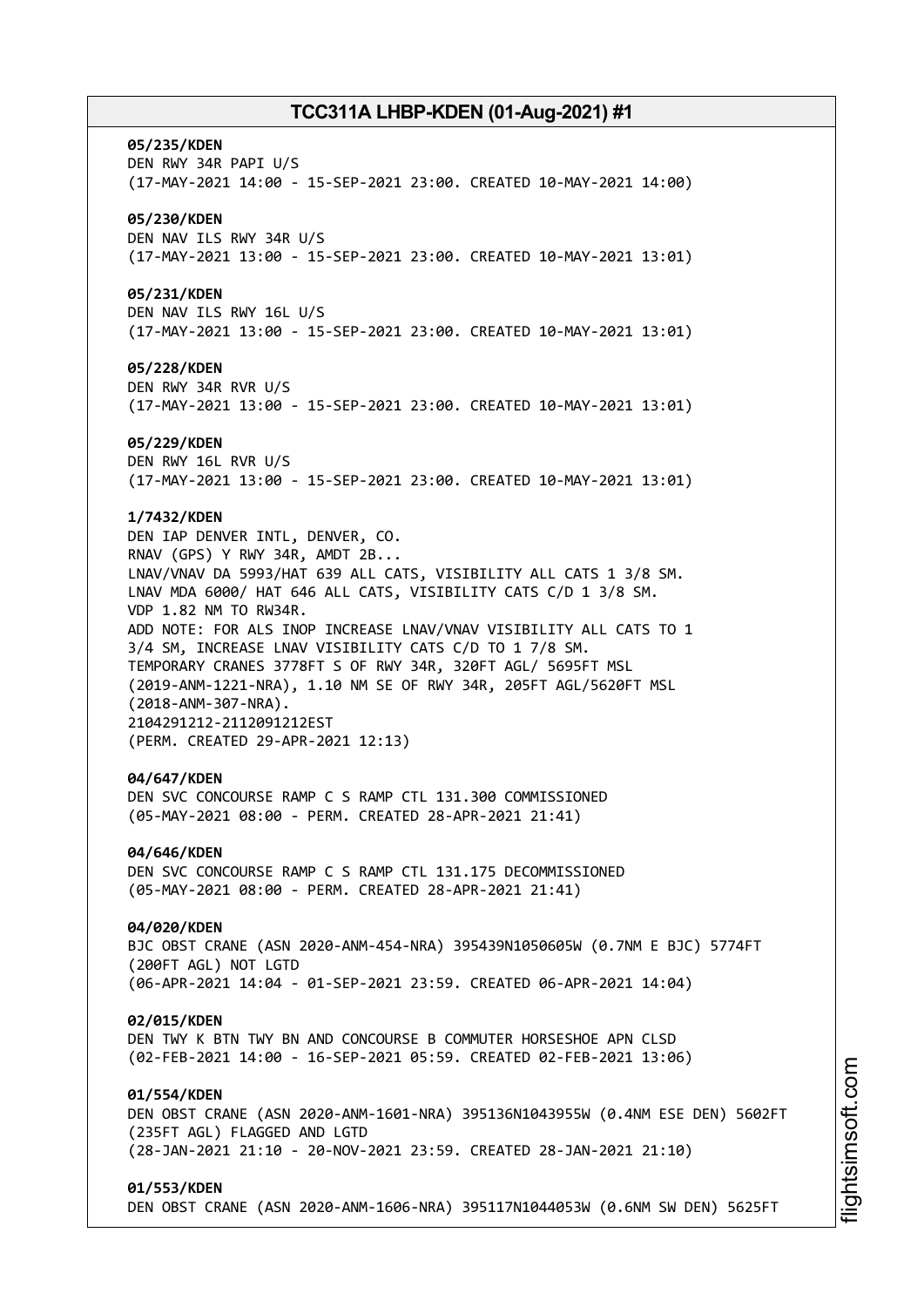(250FT AGL) FLAGGED AND LGTD (28-JAN-2021 21:05 - 21-NOV-2021 23:59. CREATED 28-JAN-2021 21:05)

#### **01/552/KDEN**

DEN OBST CRANE (ASN 2019-ANM-1220-NRA) 395112N1044053W (0.6NM SW DEN) 5695FT (320FT AGL) FLAGGED AND LGTD (28-JAN-2021 21:03 - 22-JAN-2022 23:59. CREATED 28-JAN-2021 21:03)

#### **12/130/KDEN**

DEN OBST CRANE (ASN 2019-ANM-2163-NRA) 395123N1044231W (1.7NM W DEN) 5428FT (115FT AGL) FLAGGED AND LGTD (08-DEC-2020 16:36 - 20-FEB-2022 06:59. CREATED 08-DEC-2020 16:39)

#### **11/385/KDEN**

DEN APRON CONCOURSE B SOUTH GREEN TXL CLSD TO ACFT WINGSPAN MORE THAN 135FT (20-NOV-2020 19:59 - PERM. CREATED 20-NOV-2020 19:59)

#### **10/260/KDEN**

DEN RWY 16L RTHL U/S (14-OCT-2020 12:39 - 07-JAN-2025 20:00 EST. CREATED 14-OCT-2020 12:39)

### **10/084/KDEN**

DEN OBST RIG (ASN 2020-ANM-1784-NRA) 395332N1044057W (1.9NM NNW DEN) 5450FT (100FT AGL) FLAGGED AND LGTD (05-OCT-2020 12:00 - 20-JAN-2022 23:59. CREATED 03-OCT-2020 18:08)

#### **09/644/KDEN**

DEN OBST CRANE (ASN 2019-ANM-448-NRA) 395331N1044046W (1.8NM N DEN) 5535FT (185FT AGL) FLAGGED AND LGTD (25-SEP-2020 19:19 - 25-SEP-2021 23:00. CREATED 25-SEP-2020 19:19)

#### **07/188/KDEN**

DEN OBST RIG (ASN 2020-ANM-81-NRA) 394934N1044040W (2.1NM S DEN) 5473FT (100FT AGL) FLAGGED AND LGTD (10-JUL-2020 21:19 - 12-AUG-2021 23:59. CREATED 10-JUL-2020 21:19)

### ┌──────────────────────────────────────────────────────────────────────────────┐ │**ALTERNATE: KCOS/COS (CITY OF COLORADO SPRINGS MUN, UNITED STATES) UTC -06:00**│ └──────────────────────────────────────────────────────────────────────────────┘

#### **07/096/KCOS**

COS APRON GA APN TXL CLSD BTN TWY A3 AND TWY A4 2107302007-2108012200 (PERM. CREATED 30-JUL-2021 20:10)

### **07/095/KCOS**

COS SVC TAR/SSR U/S (04-AUG-2021 14:00 - 04-AUG-2021 20:00. CREATED 29-JUL-2021 20:23)

#### **07/082/KCOS**

COS TWY A1, B1 CLSD TO AIR CARRIERS (27-JUL-2021 12:19 - 10-AUG-2021 23:59. CREATED 27-JUL-2021 12:19)

### **07/063/KCOS**

COS OBST TOWER LGT (ASR 1024649) 384310.80N1044319.30W (5.3NM S COS) 5928.1FT (308.1FT AGL) U/S (21-JUL-2021 23:56 - 05-AUG-2021 23:55. CREATED 21-JUL-2021 23:56)

**07/059/KCOS**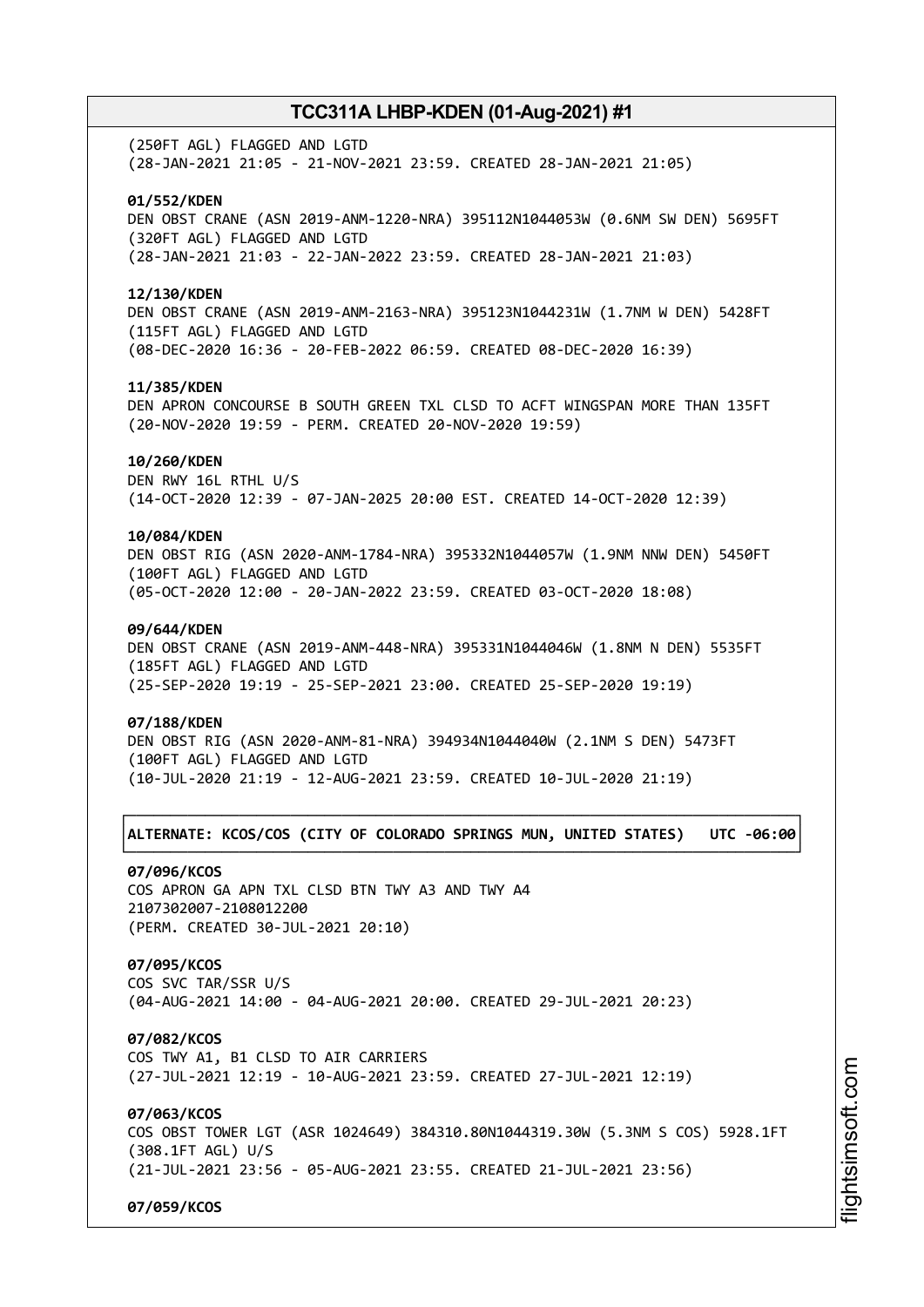COS OBST CRANE (ASN 2021-ANM-76-OE) 384745N1044339W (1.4NM WSW COS) 6209FT (195FT AGL) FLAGGED AND LGTD (18-JUL-2021 19:11 - 18-DEC-2021 01:00. CREATED 18-JUL-2021 19:11) **1/1164/KCOS** COS IAP CITY OF COLORADO SPRINGS MUNI, COLORADO SPRINGS, CO. RNAV (RNP) Z RWY 35L, AMDT 1A... RNP 0.15 DA 6415/HAT 340 ALL CATS, VISIBILITY ALL CATS 1/2. RNP 0.30 DA 6448/HAT 373 ALL CATS, VISBILITY ALL CATS 5/8. CHANGE INOP NOTE TO READ: FOR INOP MALSR INCREASE RNP 0.15 AND RNP 0.30 VISIBILITY ALL CATS TO 1 SM. TEMPORARY CRANES 6209FT MSL BEGINNING 3395FT W OF RWY 35L (2021-ANM-75/76/78-OE). 2107161611-2201011611EST (PERM. CREATED 16-JUL-2021 16:11) **1/1163/KCOS** COS IAP CITY OF COLORADO SPRINGS MUNI, COLORADO SPRINGS, CO. RNAV (GPS) Y RWY 35L, AMDT 1B... LNAV/VNAV DA 6420/HAT 345 ALL CATS, VISIBILITY ALL CATS 5/8. LNAV MDA 6540/HAT 465 ALL CATS, VISIBILITY CATS C/D 1. VDP 1.33 NM TO RW35L. CHANGE INOP NOTE TO READ: FOR INOP MALSR INCREASE LNAV/VNAV VISIBILITY ALL CATS TO 1 SM, INCREASE LNAV VISIBILITY CATS A/B TO 1 SM, CATS C/D VISBILITY TO 1 3/8 SM. TEMPORARY CRANES 6209 MSL BEGINNING 3395FT W OF RWY 35L (2021-ANM-75/76/78-OE). 2107161611-2201011611EST (PERM. CREATED 16-JUL-2021 16:11) **07/028/KCOS** COS OBST CRANE (ASN 2020-ANM-3156-NRA) 384655N1044127W (1.5NM SSE COS) 6221FT (135FT AGL) FLAGGED AND LGTD (06-JUL-2021 13:06 - 10-SEP-2021 23:59. CREATED 06-JUL-2021 13:06) **06/130/KCOS** COS TWY A3, C3 EDGE MARKINGS NOT STD (28-JUN-2021 20:52 - 10-AUG-2021 13:00. CREATED 28-JUN-2021 20:52) **06/129/KCOS** COS RWY 17R/35L CLSD (28-JUN-2021 20:46 - 10-AUG-2021 13:00. CREATED 28-JUN-2021 20:46) **06/128/KCOS** COS TWY G BTN RWY 17R/35L AND TWY C3 CLSD (28-JUN-2021 20:44 - 10-AUG-2021 13:00. CREATED 28-JUN-2021 20:44) **06/127/KCOS** COS TWY C1, C2, C5, C6, C7, TWY C BTN TWY H AND TWY C7 CLSD (28-JUN-2021 20:43 - 10-AUG-2021 13:00. CREATED 28-JUN-2021 20:43) **06/126/KCOS** COS TWY A5, A6, A7, TWY A BTN SOUTH GA TXL AND TWY A7, TWY A2 BTN RWY 17R/35L AND TWY A, TWY A4 BTN RWY 17R/35L AND TWY A CLSD (28-JUN-2021 20:43 - 10-AUG-2021 13:00. CREATED 28-JUN-2021 20:43) **06/085/KCOS** COS TWY E2 SFC PAINTED HLDG PSN SIGNS FOR RWY 17L/35R FADED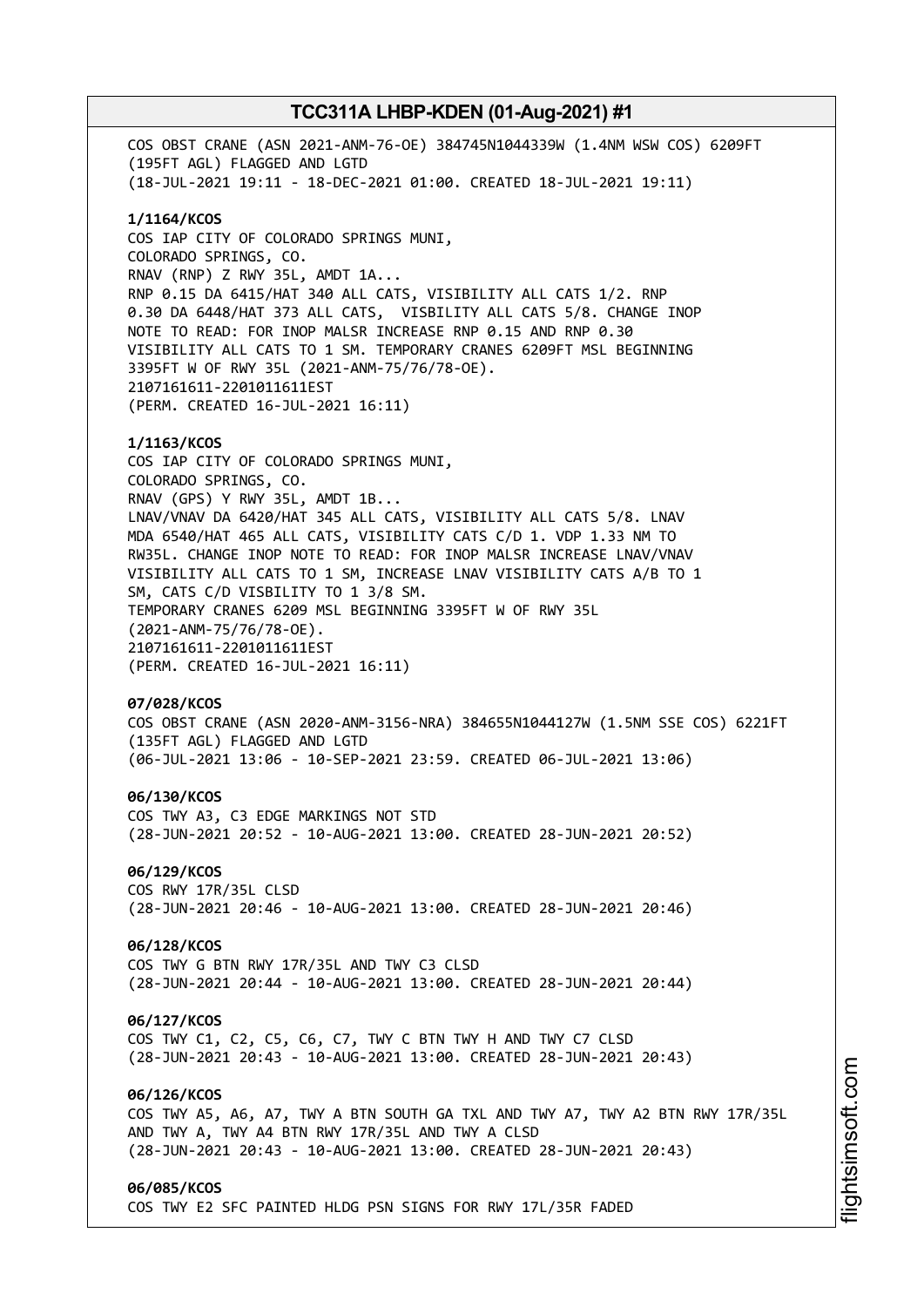(24-JUN-2021 20:22 - 30-SEP-2021 23:00 EST. CREATED 24-JUN-2021 20:22) **06/067/KCOS** COS OBST CRANE (ASN 2020-ANM-2424-NRA) 384641N1044146W (1.7NM S COS) 6351FT (300FT AGL) FLAGGED AND LGTD (14-JUN-2021 16:53 - 01-NOV-2021 06:00. CREATED 14-JUN-2021 16:53) **05/072/KCOS** COS RWY 35L ALS U/S (11-MAY-2021 14:00 - 23-AUG-2021 23:00. CREATED 11-MAY-2021 02:05)

**05/071/KCOS** COS RWY 35L PAPI U/S (11-MAY-2021 14:00 - 23-AUG-2021 23:00. CREATED 11-MAY-2021 01:58)

#### **05/070/KCOS**

COS NAV ILS RWY 35L PETEY LOM U/S (11-MAY-2021 14:00 - 23-AUG-2021 23:00. CREATED 11-MAY-2021 01:55)

### **05/069/KCOS**

COS NAV ILS RWY 35L OM U/S (11-MAY-2021 14:00 - 23-AUG-2021 23:00. CREATED 11-MAY-2021 01:53)

### **05/068/KCOS**

COS NAV ILS RWY 35L U/S (11-MAY-2021 14:00 - 23-AUG-2021 23:00. CREATED 11-MAY-2021 01:50)

┌──────────────────────────────────────────────────────────────────────────────┐

└──────────────────────────────────────────────────────────────────────────────┘

#### │**LHCC (BUDAPEST FIR/UIR)** │

**A3513/21/LHCC** CHECKLIST YEAR=2021 0909 0910 0911 0912 0924 0931 0933 0935 0951 0952 1286 1293 2070 2081 2091 2120 2124 2130 2171 2277 2330 2332 2347 2349 2439 2466 2473 2640 2683 2810 2820 2822 2824 2830 2833 2834 2835 2838 2839 2841 2842 2843 2844 2845 2853 2862 2863 2864 2865 2866 2867 2873 2874 2875 2877 2878 2880 2882 2886 2887 2888 2889 2891 2893 2894 2895 2898 2900 2901 2902 2956 2957 2958 2963 2964 2969 2970 2976 2978 2987 2989 3009 3010 3012 3014 3018 3020 3023 3024 3027 3029 3030 3031 3046 3047 3050 3051 3109 3140 3141 3159 3160 3161 3174 3176 3188 3190 3215 3218 3219 3220 3224 3225 3228 3231 3232 3234 3235 3236 3237 3244 3245 3256 3270 3271 3272 3273 3274 3275 3277 3278 3279 3280 3283 3284 3285 3286 3287 3288 3289 3290 3291 3292 3293 3295 3296 3297 3298 3299 3300 3305 3332 3333 3334 3335 3337 3338 3339 3340 3341 3342 3343 3344 3345 3346 3347 3349 3358 3359 3375 3376 3378 3379 3380 3381 3382 3383 3385 3386 3387 3388 3389 3390 3391 3392 3393 3394 3395 3397 3398 3399 3400 3401 3402 3403 3404 3405 3406 3407 3418 3419 3421 3422 3423 3424 3426 3427 3428 3429 3430 3432 3433 3434 3435 3436 3437 3440 3441 3442 3443 3444 3446 3447 3448 3449 3450 3451 3452 3453 3454 3455 3456 3458 3459 3460 3461 3462 3463 3464 3465 3466 3467 3469 3472 3477 3478 3479 3480 3481 3482 3483 3484 3485 3486 3488 3489 3490 3491 3492 3496 3502 3503 3504 3505 3506 3510 3512 (01-AUG-2021 06:07 - 01-SEP-2021 06:07 EST. CREATED 01-AUG-2021 06:30)

i⊒<br>⊫ htsim soft.c om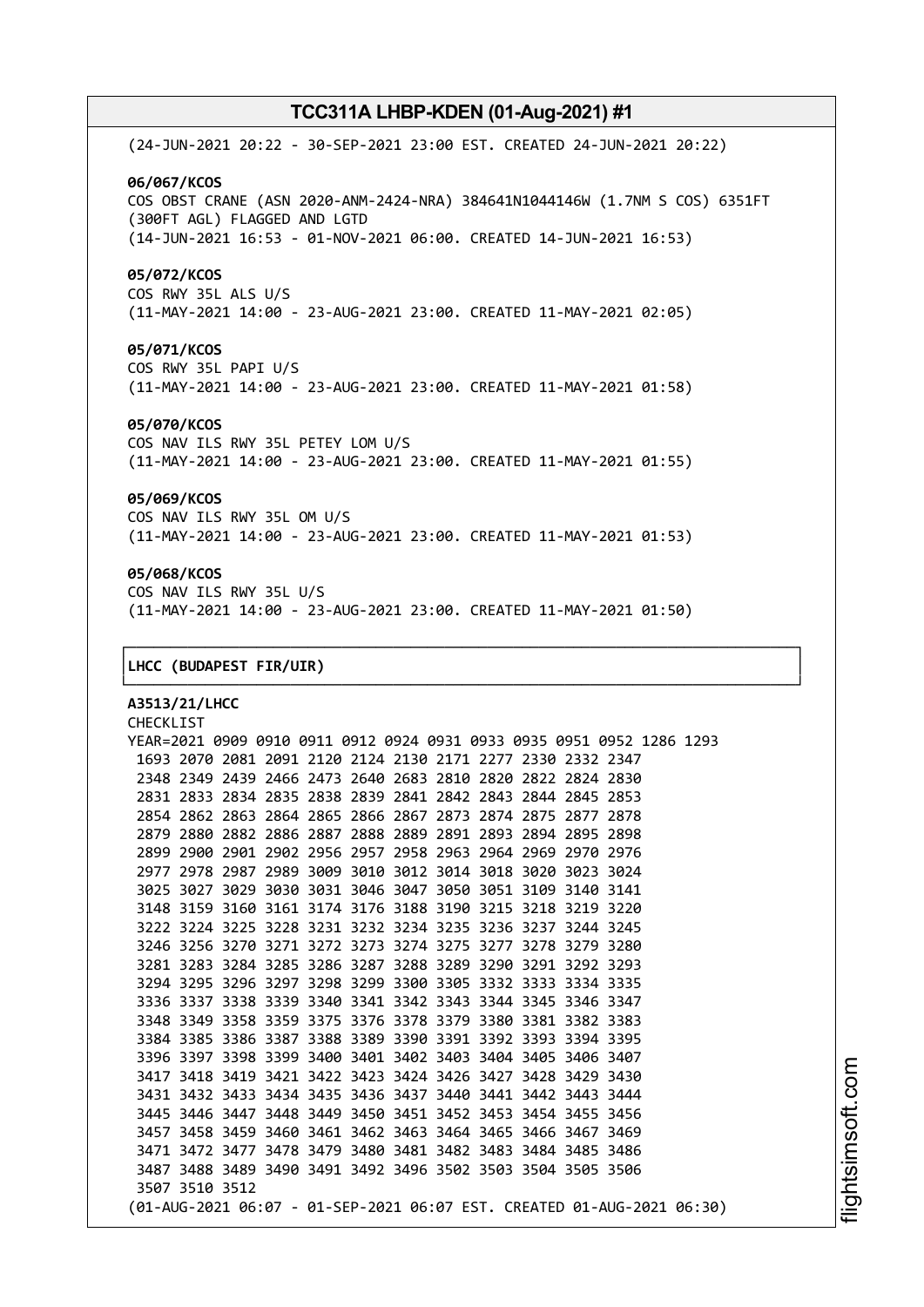**A3513/21/LHCC** LATEST PUBLICATIONS AIP AIRAC AMDT IFR 005/2021 EFFECTIVE DATE 12 AUG 21 AIP AIRAC AMDT MIL 003/2021 EFFECTIVE DATE 17 JUN 21 AIP AIRAC SUP IFR 001/2020 EFFECTIVE DATE 03 DEC 20 AIP AIRAC SUP MIL 001/2019 EFFECTIVE DATE 25 APR 19 AIP SUP IFR 001/2016 EFFECTIVE DATE 01 JUN 16 AIC IFR A003/2021 EFFECTIVE DATE 21 JUL 21 AIC IFR N001/2003 EFFECTIVE DATE 01 JAN 03 AIC CHECKLIST AIP IFR A002/2021 A003/2021 SUP CHECKLIST AIP IFR 001/2020 (01-AUG-2021 06:07 - 01-SEP-2021 06:07 EST. CREATED 01-AUG-2021 06:30) **M0371/21/LHCC** CHECKLIST YEAR=2021 0033 0034 0036 0038 0068 0233 0238 0242 0245 0248 0250 0255 0256 0257 0260 0261 0262 0264 0269 0279 0280 0281 0282 0284 0285 0287 0291 0317 0332 0334 0335 0336 0337 0340 0342 0361 0362 0368 0369 0370 LATEST PUBLICATIONS AIP AIRAC AMDT IFR 005/2021 EFFECTIVE DATE 12 AUG 21 AIP AIRAC AMDT MIL 003/2021 EFFECTIVE DATE 17 JUN 21 AIP AIRAC SUP IFR 001/2020 EFFECTIVE DATE 03 DEC 20 AIP AIRAC SUP MIL 001/2019 EFFECTIVE DATE 25 APR 19 AIP SUP IFR 001/2016 EFFECTIVE DATE 01 JUN 16 AIC IFR A003/2021 EFFECTIVE DATE 21 JUL 21 AIC IFR N001/2003 EFFECTIVE DATE 01 JAN 03 AIC CHECKLIST AIP IFR A002/2021 A003/2021 AIP VFR **NTL** AIP MIL NIL SUP CHECKLIST AIP IFR 001/2020 AIP VFR NIL AIP MIL **NTI** (01-AUG-2021 06:09 - 01-SEP-2021 06:09 EST. CREATED 01-AUG-2021 06:10) **B0251/21/LHCC** CHECKLIST YEAR=2021 0076 0154 0184 0185 0186 0187 0191 0246 LATEST PUBLICATIONS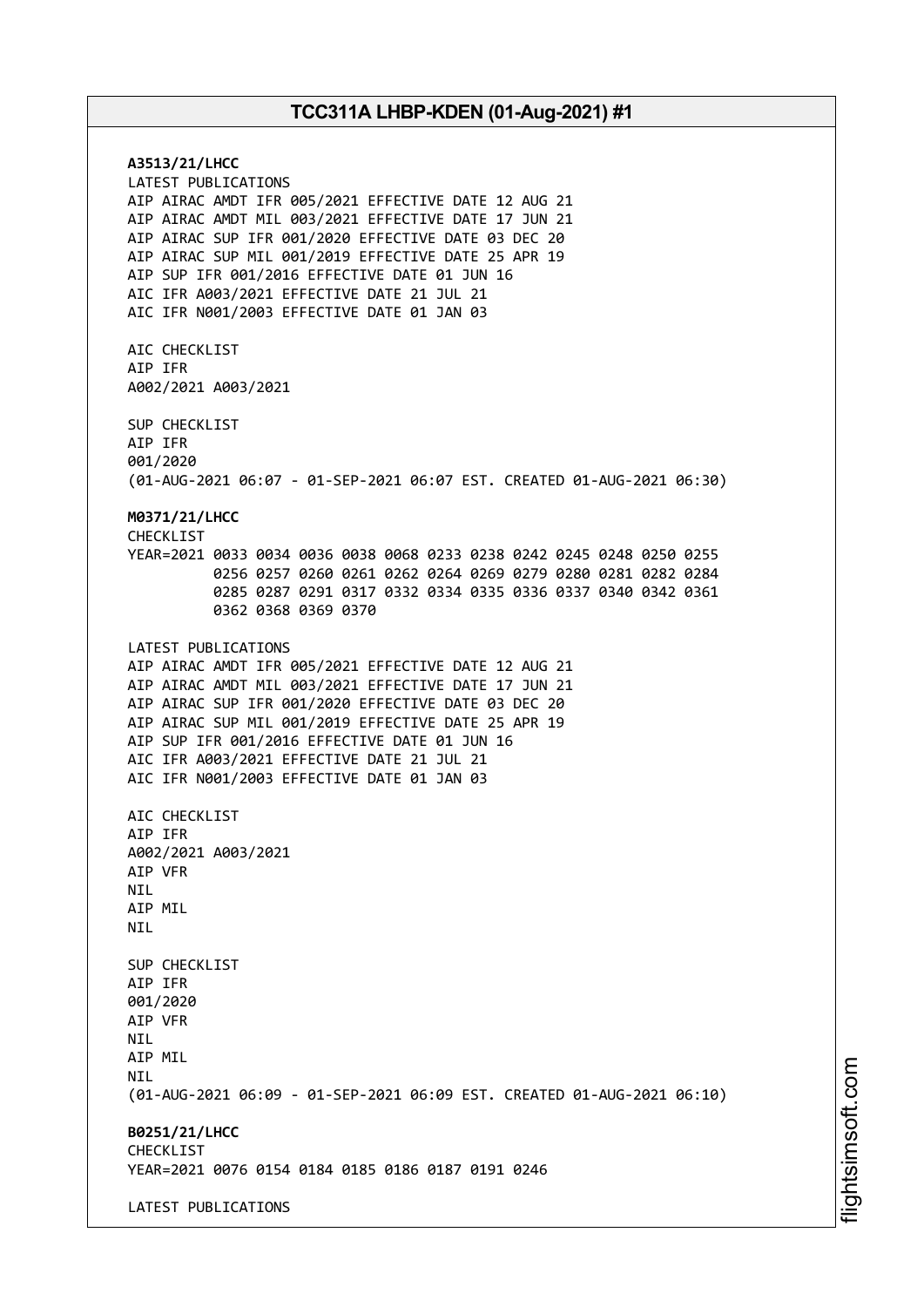AIP AIRAC AMDT IFR 005/2021 EFFECTIVE DATE 12 AUG 21 AIP AIRAC AMDT MIL 003/2021 EFFECTIVE DATE 17 JUN 21 AIP AIRAC SUP IFR 001/2020 EFFECTIVE DATE 03 DEC 20 AIP AIRAC SUP MIL 001/2019 EFFECTIVE DATE 25 APR 19 AIP SUP IFR 001/2016 EFFECTIVE DATE 01 JUN 16 AIC IFR A003/2021 EFFECTIVE DATE 21 JUL 21 AIC IFR N001/2003 EFFECTIVE DATE 01 JAN 03 AIC CHECKLIST AIP IFR A002/2021 A003/2021 AIP VFR NIL AIP MIL NIL SUP CHECKLIST AIP IFR 001/2020 AIP VFR NIL AIP MIL NIL (01-AUG-2021 06:07 - 01-SEP-2021 06:07 EST. CREATED 01-AUG-2021 06:09) **K0009/21/LHCC** CHECKLIST YEAR=2015 0002 YEAR=2016 NIL YEAR=2017 NIL YEAR=2018 NIL YEAR=2019 NIL YEAR=2020 NIL YEAR=2021 NIL LATEST PUBLICATIONS AIP AIRAC AMDT IFR 005/2021 EFFECTIVE DATE 12 AUG 21 AIP AIRAC AMDT MIL 003/2021 EFFECTIVE DATE 17 JUN 21 AIP AIRAC SUP IFR 001/2020 EFFECTIVE DATE 03 DEC 20 AIP AIRAC SUP MIL 001/2019 EFFECTIVE DATE 25 APR 19 AIP SUP IFR 001/2016 EFFECTIVE DATE 01 JUN 16 AIC IFR A003/2021 EFFECTIVE DATE 21 JUL 21 AIC IFR N001/2003 EFFECTIVE DATE 01 JAN 03 AIC CHECKLIST AIP IFR A002/2021 A003/2021 AIP VFR NIL AIP MIL NIL SUP CHECKLIST AIP IFR 001/2020 AIP VFR NIL AIP MIL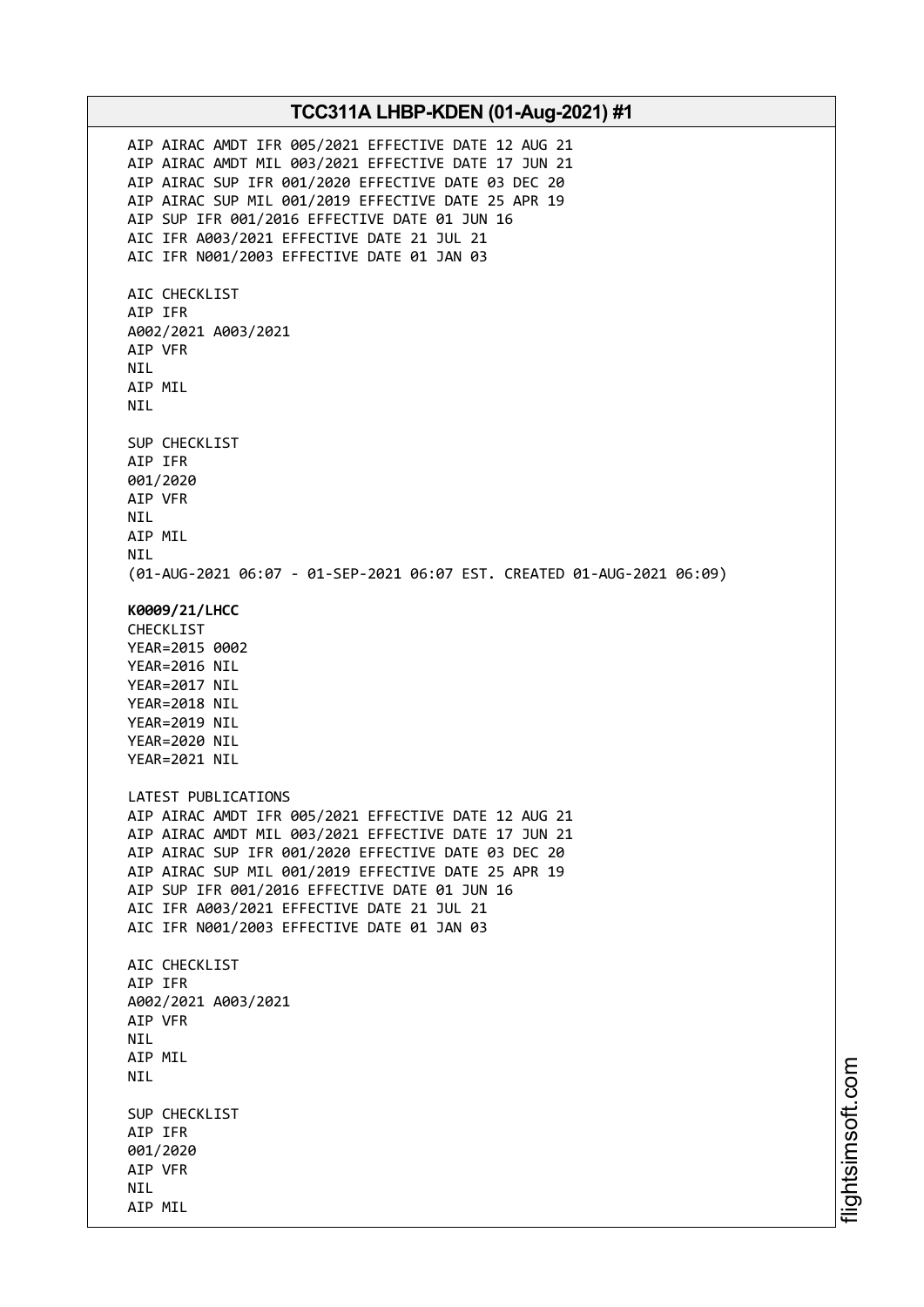**NTI** (01-AUG-2021 06:02 - 01-SEP-2021 06:02 EST. CREATED 01-AUG-2021 06:05) **M0370/21/LHCC** SAR HELICOPTER IN WEST SECTOR IS NOT AVBL FOR ALERTING. EAST SECTOR SAR AT LHSN IS RESPONSIBLE IN LHCC FIR. (02-AUG-2021 06:00 - 02-AUG-2021 10:00. CREATED 30-JUL-2021 15:16) **A3496/21/LHCC** SAR HELICOPTER IN WEST SECTOR IS NOT AVBL FOR ALERTING. EAST SECTOR SAR AT LHSN IS RESPONSIBLE IN LHCC FIR. (02-AUG-2021 06:00 - 02-AUG-2021 10:00. CREATED 30-JUL-2021 15:14) **A3492/21/LHCC** UNMANNED AIRCRAFT WILL TAKE PLACE WITHIN AREA BOUNDED BY THE FOLLOWING COORD POINTS: 470856N0184908E 470842N0184816E 470748N0184850E 470813N0184948E 470856N0184908E (IVANCSA). FURTHER INFO ABOUT THE ACTUAL OPR HR VIA TEL: +36 20 415 1370. GND-700FT AMSL 0500-1800 (23-AUG-2021 05:00 - 29-AUG-2021 18:00. CREATED 29-JUL-2021 17:39) **A3491/21/LHCC** UNMANNED AIRCRAFT WILL TAKE PLACE WITHIN AREA BOUNDED BY THE FOLLOWING COORD POINTS: 473857N0173647E 473725N0173432E 472858N0172809E 472439N0172558E 472103N0172617E 472040N0172917E 472259N0172841E 473046N0173242E 473702N0173529E 473839N0173729E 473857N0173647E (PAPA-GYOR). FURTHER INFO ABOUT THE ACTUAL OPR HR VIA TEL: +36 20 433 3587. GND-800FT AMSL (23-AUG-2021 00:00 - 29-AUG-2021 23:59. CREATED 29-JUL-2021 17:35) **A3490/21/LHCC** UNMANNED AIRCRAFT WILL TAKE PLACE WITHIN AREA BOUNDED BY THE FOLLOWING COORD POINTS: 455249N0183153E 455637N0183042E 455645N0183242E 455433N0183308E 455433N0183406E 455545N0183408E 455425N0183522E 455249N0183153E (MAROK). FURTHER INFO ABOUT THE ACTUAL OPR HR VIA TEL: +36 20 433 3587. GND-800FT AMSL (21-AUG-2021 00:00 - 27-AUG-2021 23:59. CREATED 29-JUL-2021 17:31)

i⊒<br>⊫ htsim s oft.c om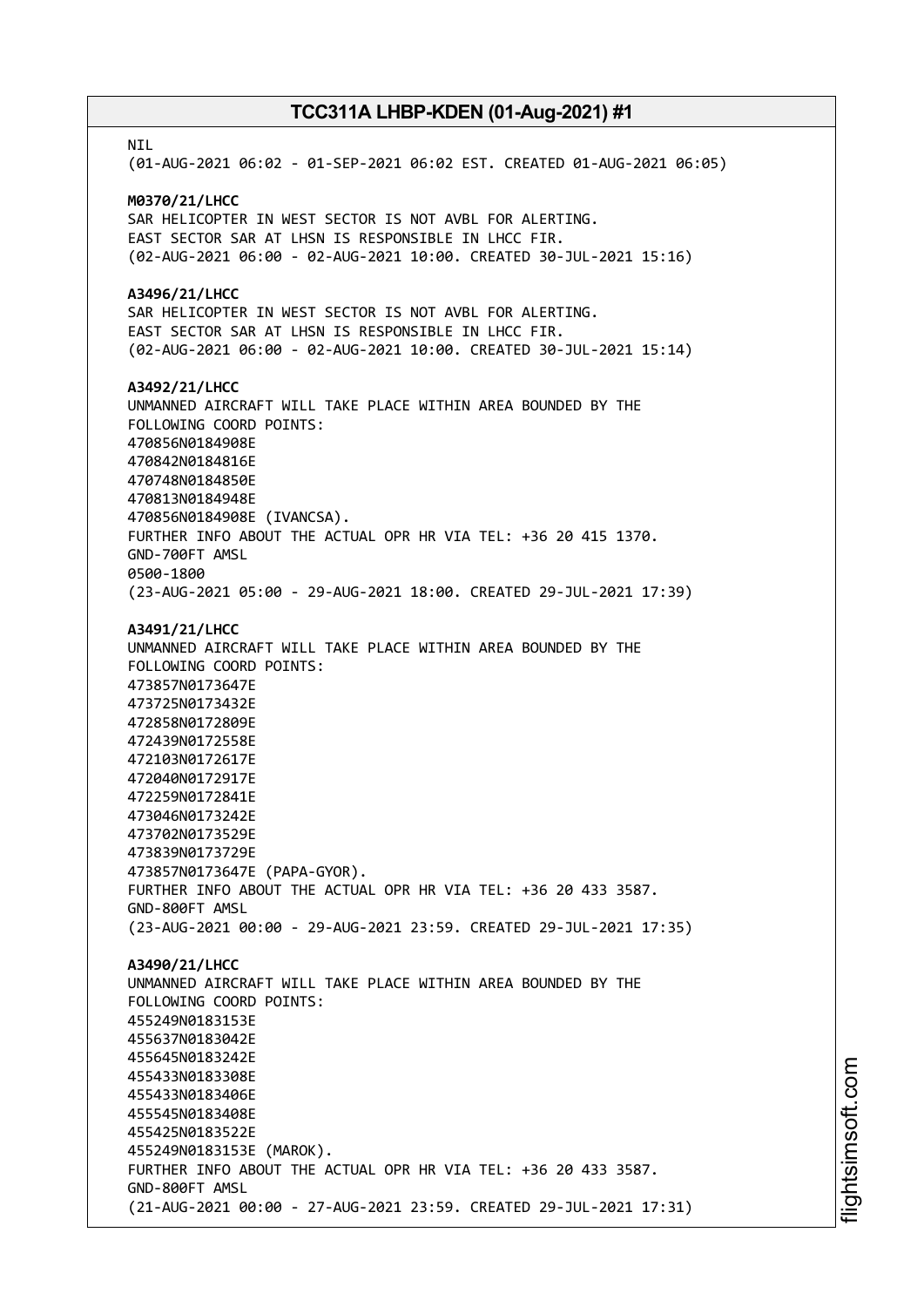**A3489/21/LHCC** UNMANNED AIRCRAFT WILL TAKE PLACE WITHIN 100M RADIUS CENTERED AT COORD POINT 473248N 0190427E (BUDAPEST, BABER U.). FURTHER INFO ABOUT THE ACTUAL OPR HR VIA TEL: +36 30 966 4324. GND-1000FT AMSL (21-AUG-2021 00:00 - 27-AUG-2021 23:59. CREATED 29-JUL-2021 17:29) **A3488/21/LHCC** UNMANNED AIRCRAFT WILL TAKE PLACE WITHIN AREA BOUNDED BY THE FOLLOWING COORD POINTS: 472941N0190256E 472953N0190249E 472956N0190305E 472942N0190311E 472941N0190256E (BUDAPEST, BELGRAD RKP.). FURTHER INFO ABOUT THE ACTUAL OPR HR VIA TEL: +36 30 966 4324. GND-1000FT AMSL (21-AUG-2021 00:00 - 27-AUG-2021 23:59. CREATED 29-JUL-2021 17:26) **A3487/21/LHCC** UNMANNED AIRCRAFT WILL TAKE PLACE WITHIN 600M RADIUS CENTERED AT COORD POINT 471020N 0182452E (SZEKESFEHERVAR). FURTHER INFO ABOUT THE ACTUAL OPR HR VIA TEL: +36 20 489 9809. GND-1000FT AMSL (20-AUG-2021 00:00 - 26-AUG-2021 23:59. CREATED 29-JUL-2021 17:23) **A3486/21/LHCC** UNMANNED AIRCRAFT WILL TAKE PLACE WITHIN AREA BOUNDED BY THE FOLLOWING COORD POINTS: 462444N0201849E 462501N0201851E 462503N0201905E 462443N0201907E 462444N0201849E (HODMEZOVASARHELY). FURTHER INFO ABOUT THE ACTUAL OPR HR VIA TEL: +36 30 464 4932. GND-120M AGL (18-AUG-2021 09:00 - 23-AUG-2021 23:50. CREATED 29-JUL-2021 17:20) **A3485/21/LHCC** UNMANNED AIRCRAFT WILL TAKE PLACE WITHIN AREA BOUNDED BY THE FOLLOWING COORD POINTS: 473653N0212147E 473628N0212126E 473324N0213001E 473230N0213504E 473007N0213521E 473107N0213746E 473114N0213740E 473035N0213548E 473241N0213519E 473325N0213056E 473653N0212147E (BALMAZUJVAROS). FURTHER INFO ABOUT THE ACTUAL OPR HR VIA TEL: +36 20 509 4439. GND-1000FT AMSL 0500-1700 (23-AUG-2021 05:00 - 29-AUG-2021 17:00. CREATED 29-JUL-2021 17:18)

i⊒<br>⊫ htsim soft.c om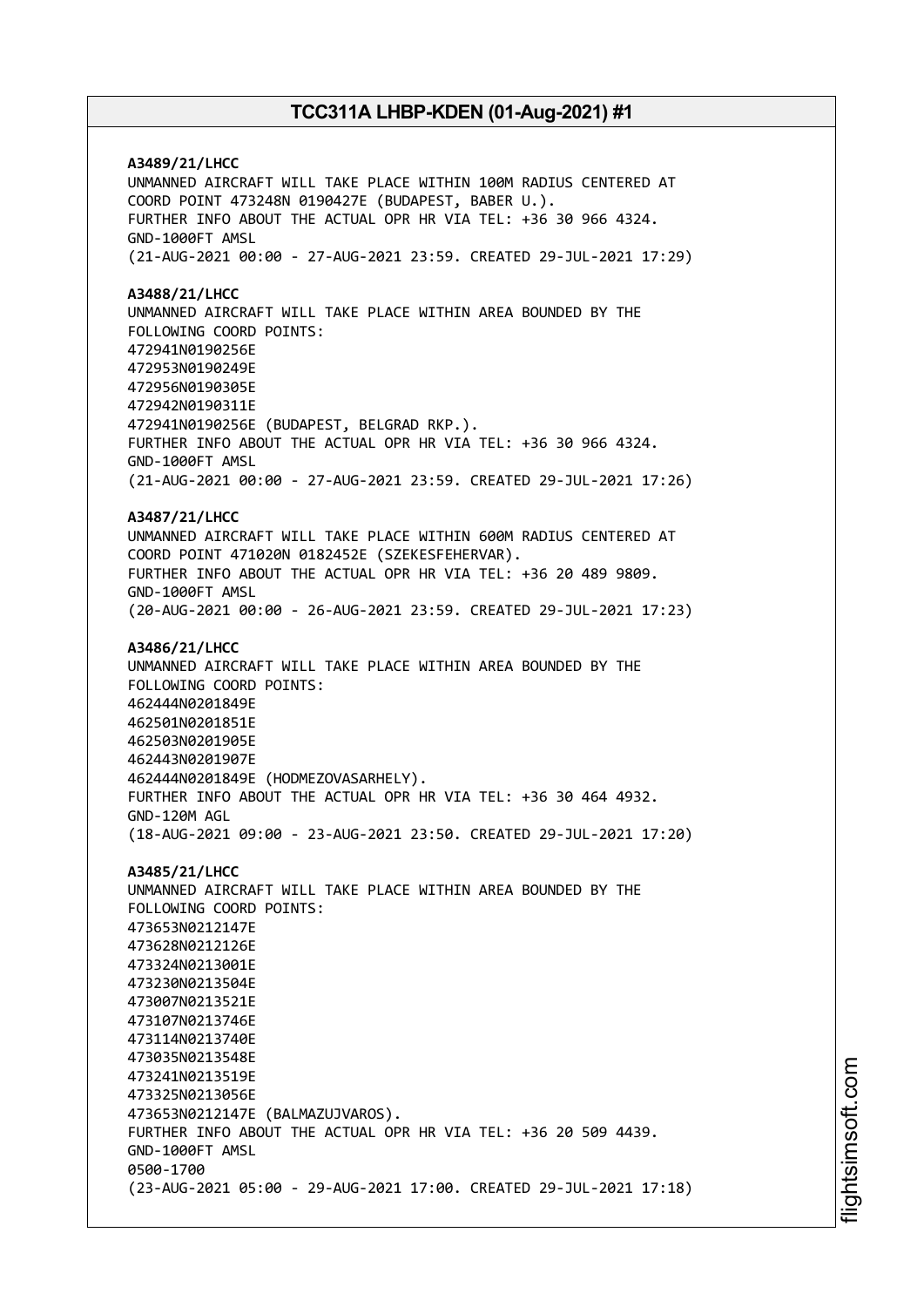**A3484/21/LHCC** UNMANNED AIRCRAFT WILL TAKE PLACE WITHIN AREA BOUNDED BY THE FOLLOWING COORD POINTS: 472931N0190229E 472955N0190153E 473005N0190235E 472937N0190250E 472931N0190229E (BUDAPEST, BUDAI VAR). FURTHER INFO ABOUT THE ACTUAL OPR HR VIA TEL: +36 30 821 2323. GND-1000FT AMSL 0430-2030 (23-AUG-2021 04:30 - 29-AUG-2021 20:30. CREATED 29-JUL-2021 17:17) **A3483/21/LHCC** UNMANNED AIRCRAFT WILL TAKE PLACE WITHIN AREA BOUNDED BY THE FOLLOWING COORD POINTS: 472746N0190335E 472748N0190306E 472811N0190308E 472808N0190343E 472746N0190335E (BUDAPEST, DOMBOVARI UT). FURTHER INFO ABOUT THE ACTUAL OPR HR VIA TEL: +36 30 966 4324. GND-1500FT AMSL (21-AUG-2021 00:00 - 27-AUG-2021 23:59. CREATED 29-JUL-2021 17:16) **A3482/21/LHCC** TEMPORARY RESTRICTED AREA ESTABLISHED DUE TO MILITARY AND UNMANNED AIRCRAFT OPERATIONS WITHIN AREA BOUNDED BY THE FOLLOWING COORD POINTS: 475843N0222828E 480307N0225204E STATE BORDER 482401N0220925E 482307N0220906E 481305N0220456E 475953N0220450E 475705N0221858E 475843N0222828E (MAGYAR-UKRAN HATARSZAKASZ). FURTHER INFO ABOUT THE ACTUAL OPR HR VIA TEL: +36 20 167 4757. GND-1500FT AMSL (17-AUG-2021 00:00 - 23-AUG-2021 23:59. CREATED 29-JUL-2021 17:15) **A3481/21/LHCC** UNMANNED AIRCRAFT WILL TAKE PLACE WITHIN 300M RADIUS CENTERED AT COORD POINT 472830N 0190542E (BUDAPEST, GROUPAMA ARENA). FURTHER INFO ABOUT THE ACTUAL OPR HR VIA TEL: +36 20489 9809. GND-1200FT AMSL 20 0900-2359, 21-26 0000-2359 (20-AUG-2021 09:00 - 26-AUG-2021 23:59. CREATED 29-JUL-2021 17:15) **A3480/21/LHCC** UNMANNED AIRCRAFT WILL TAKE PLACE WITHIN 2600M RADIUS CENTERED AT COORD POINT 465306N 0164717E (ZALAEGERSZEG, REPULOTER). FURTHER INFO ABOUT THE ACTUAL OPR HR VIA TEL: +36 70 318 7378. GND-2500FT AMSL 0400-1900 (20-AUG-2021 04:00 - 26-AUG-2021 19:00. CREATED 29-JUL-2021 17:15)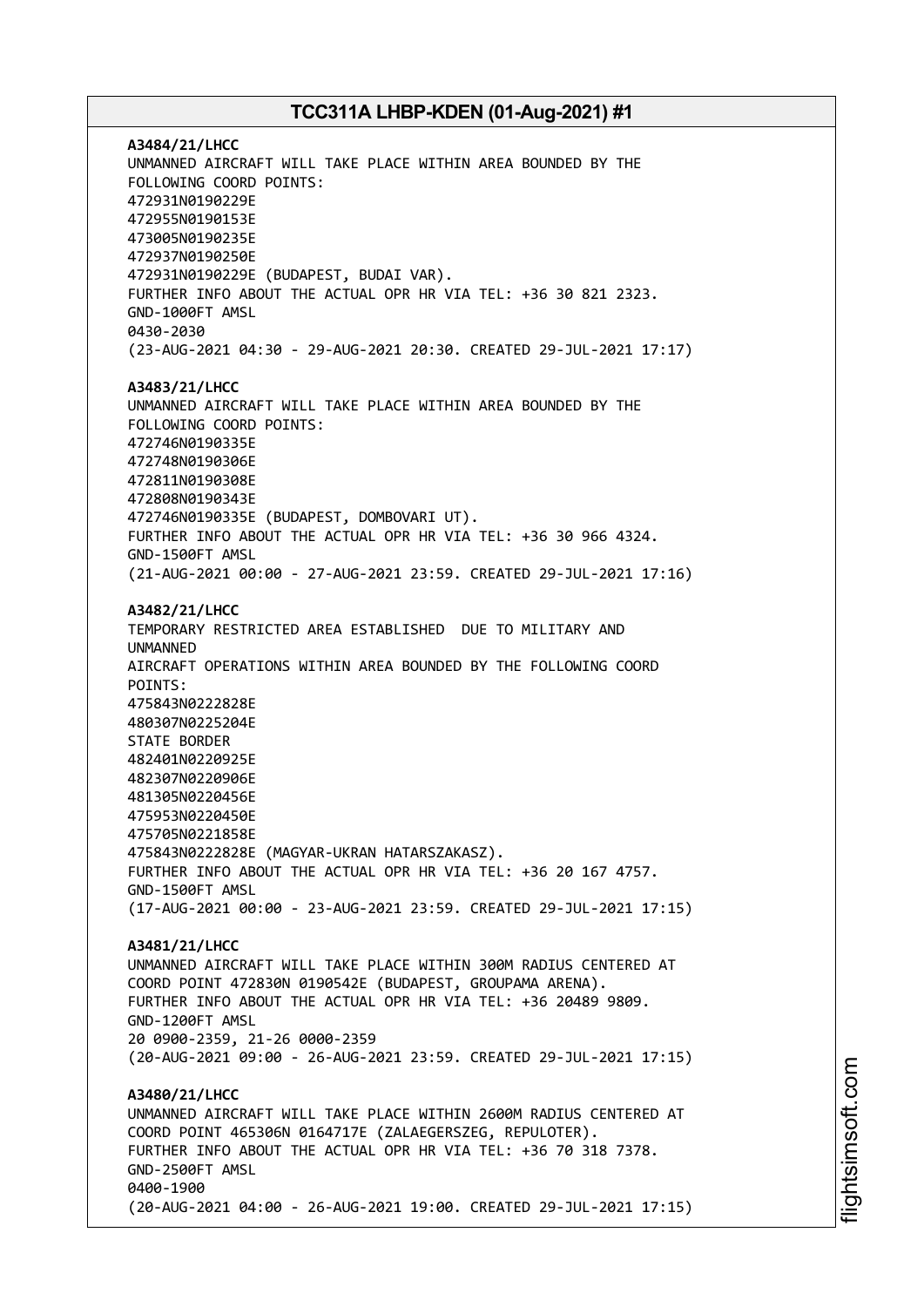**A3479/21/LHCC** UNMANNED AIRCRAFT WILL TAKE PLACE WITHIN AREA BOUNDED BY THE FOLLOWING COORD POINTS: 465119N0194136E 465206N0194109E 465216N0194147E 465130N0194216E 465119N0194136E (KECSKEMET). FURTHER INFO ABOUT THE ACTUAL OPR HR VIA TEL: +36 70 270 4578. GND-1300FT AMSL 0600-1800 (19-AUG-2021 06:00 - 25-AUG-2021 18:00. CREATED 29-JUL-2021 17:15) **A3478/21/LHCC** UNMANNED AIRCRAFT WILL TAKE PLACE WITHIN 400M RADIUS CENTERED AT COORD POINT 470828N 0182509E (SZEKESFEHERVAR). FURTHER INFO ABOUT THE ACTUAL OPR HR VIA TEL: +36 20 953 0255. GND-600FT AMSL 0500-1800 (05-AUG-2021 05:00 - 11-AUG-2021 18:00. CREATED 29-JUL-2021 17:13) **A3477/21/LHCC** UNMANNED AIRCRAFT WILL TAKE PLACE WITHIN AREA BOUNDED BY THE FOLLOWING COORD POINTS: 474053N0173709E 474130N0173746E 474223N0173954E 474215N0174006E 474059N0173807E 474045N0173721E 474053N0173709E (GYOR). FURTHER INFO ABOUT THE ACTUAL OPR HR VIA TEL: +36 70 310 8146. GND-1500FT AMSL 0300-2100 (01-AUG-2021 03:00 - 05-AUG-2021 21:00. CREATED 29-JUL-2021 17:13) **M0368/21/LHCC** AIRAC EFFECTIVE DATE 09 SEP 2021 NIL. (09-SEP-2021 00:00 - 22-SEP-2021 23:59. CREATED 29-JUL-2021 14:06) **A3472/21/LHCC** AIRAC EFFECTIVE DATE 09 SEP 2021 NIL. (09-SEP-2021 00:00 - 22-SEP-2021 23:59. CREATED 29-JUL-2021 08:07) **A3471/21/LHCC** UNMANNED AIRCRAFT WILL TAKE PLACE WITHIN AREA BOUNDED BY THE FOLLOWING COORD POINTS: 471519N0183815E 471350N0183949E 471306N0183603E 471416N0183521E 471519N0183815E (NADAP). FURTHER INFO ABOUT THE ACTUAL OPR HR VIA TEL: +36 70 616 9735. GND-120M AGL (10-AUG-2021 00:00 - 16-AUG-2021 23:59. CREATED 29-JUL-2021 07:07)

**A3467/21/LHCC**

i⊒<br>⊫ htsim soft.c om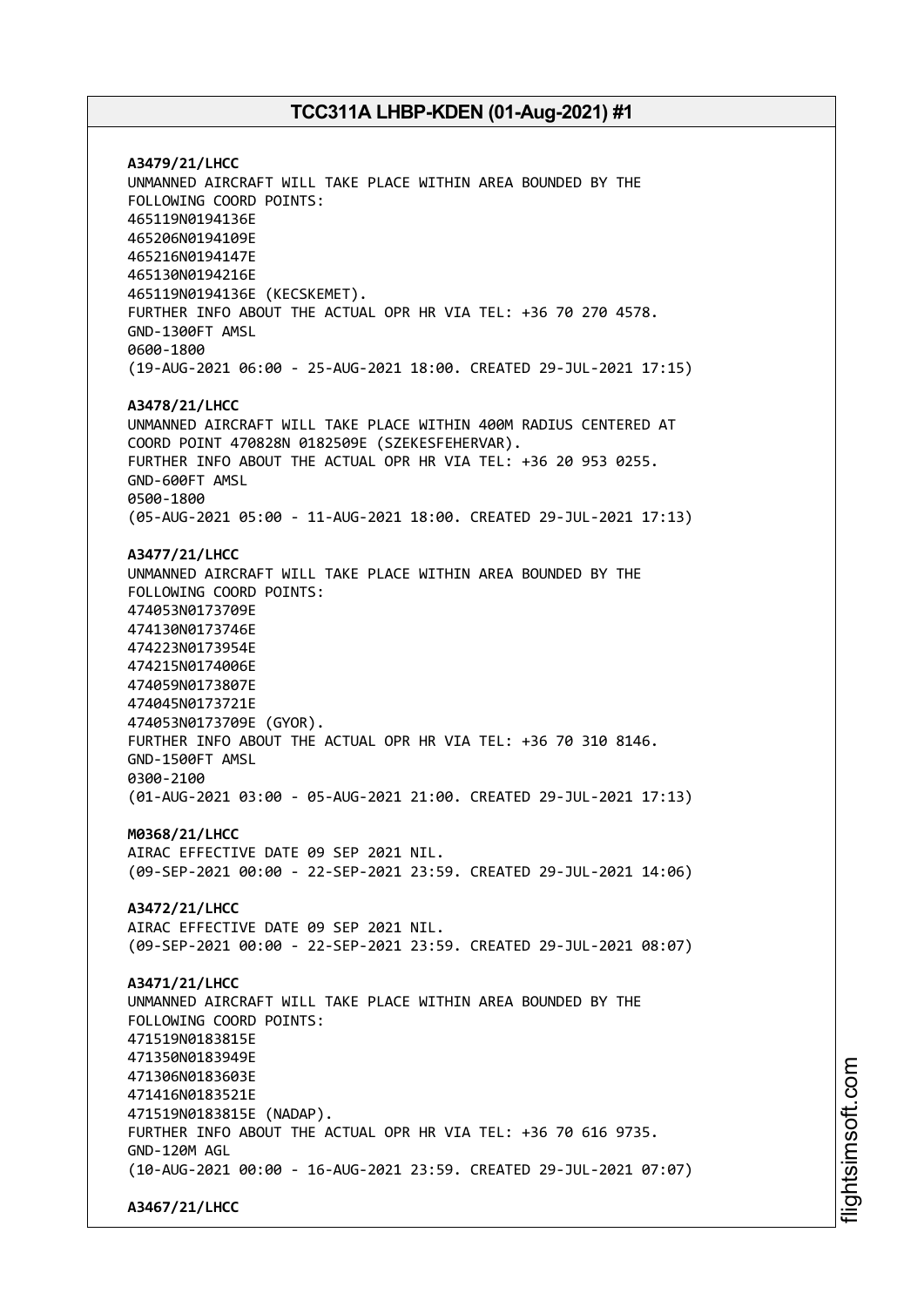UNMANNED ACFT WILL TAKE PLACE WITHIN 200M RADIUS CENTERED AT COORD POINT 482126N 0213422E (MEGYER-HEGYI TENGERSZEM). FURTHER INFO ABOUT THE ACTUAL OPR HR VIA TEL: +36 30 626 0325. GND-2500FT AMSL (16-AUG-2021 00:00 - 22-AUG-2021 23:59. CREATED 28-JUL-2021 19:31) **A3465/21/LHCC** UNMANNED ACFT WILL TAKE PLACE WITHIN 300M RADIUS CENTERED AT COORD POINT 472658N 0184513E (ETYEK). FURTHER INFO ABOUT THE ACTUAL OPR HR VIA TEL: +36 30 626 0325. GND-1100FT AMSL (09-AUG-2021 00:00 - 15-AUG-2021 23:59. CREATED 28-JUL-2021 19:30) **A3466/21/LHCC** UNMANNED ACFT WILL TAKE PLACE BOUNDED BY THE FOLLOWING COORD POINTS: 473726N0181907E 473849N0181824E 473920N0182008E 473757N0182115E 473726N0181907E (TATA). FURTHER INFO ABOUT THE ACTUAL OPR HR VIA TEL: +36 70 339 4345. GND-1000FT AMSL (16-AUG-2021 00:00 - 22-AUG-2021 23:59. CREATED 28-JUL-2021 19:30) **A3464/21/LHCC** UNMANNED ACFT WILL TAKE PLACE WITHIN 600M RADIUS CENTERED AT COORD POINT 472523N 0183523E(FELCSUT). FURTHER INFO ABOUT THE ACTUAL OPR HR VIA TEL: +36 30 626 0325. GND-900FT AMSL (09-AUG-2021 00:00 - 15-AUG-2021 23:59. CREATED 28-JUL-2021 19:29) **A3463/21/LHCC** UNMANNED ACFT WILL TAKE PLACE WITHIN 200M RADIUS CENTERED AT COORD POINT 471239N 0182706E (SZEKESFEHERVAR, BORY-VAR). FURTHER INFO ABOUT THE ACTUAL OPR HR VIA TEL: +36 30 626 0325. GND-900FT AMSL (09-AUG-2021 00:00 - 15-AUG-2021 23:59. CREATED 28-JUL-2021 19:29) **A3462/21/LHCC** UNMANNED ACFT WILL TAKE PLACE BOUNDED BY THE FOLLOWING COORD POINTS: 474803N0213124E 475115N0220203E 474336N0215923E 474242N0215341E 473859N0214159E 473826N0213938E 473745N0212800E 474803N0213124E (HAJDUDOROG) . FURTHER INFO ABOUT THE ACTUAL OPR HR VIA TEL: +36 30 574 4287. GND-3500FT AMSL (12-AUG-2021 00:00 - 13-AUG-2021 15:30. CREATED 28-JUL-2021 19:28) **A3461/21/LHCC** UNMANNED ACFT WILL TAKE PLACE BOUNDED BY THE FOLLOWING COORD POINTS: 472809N0214412E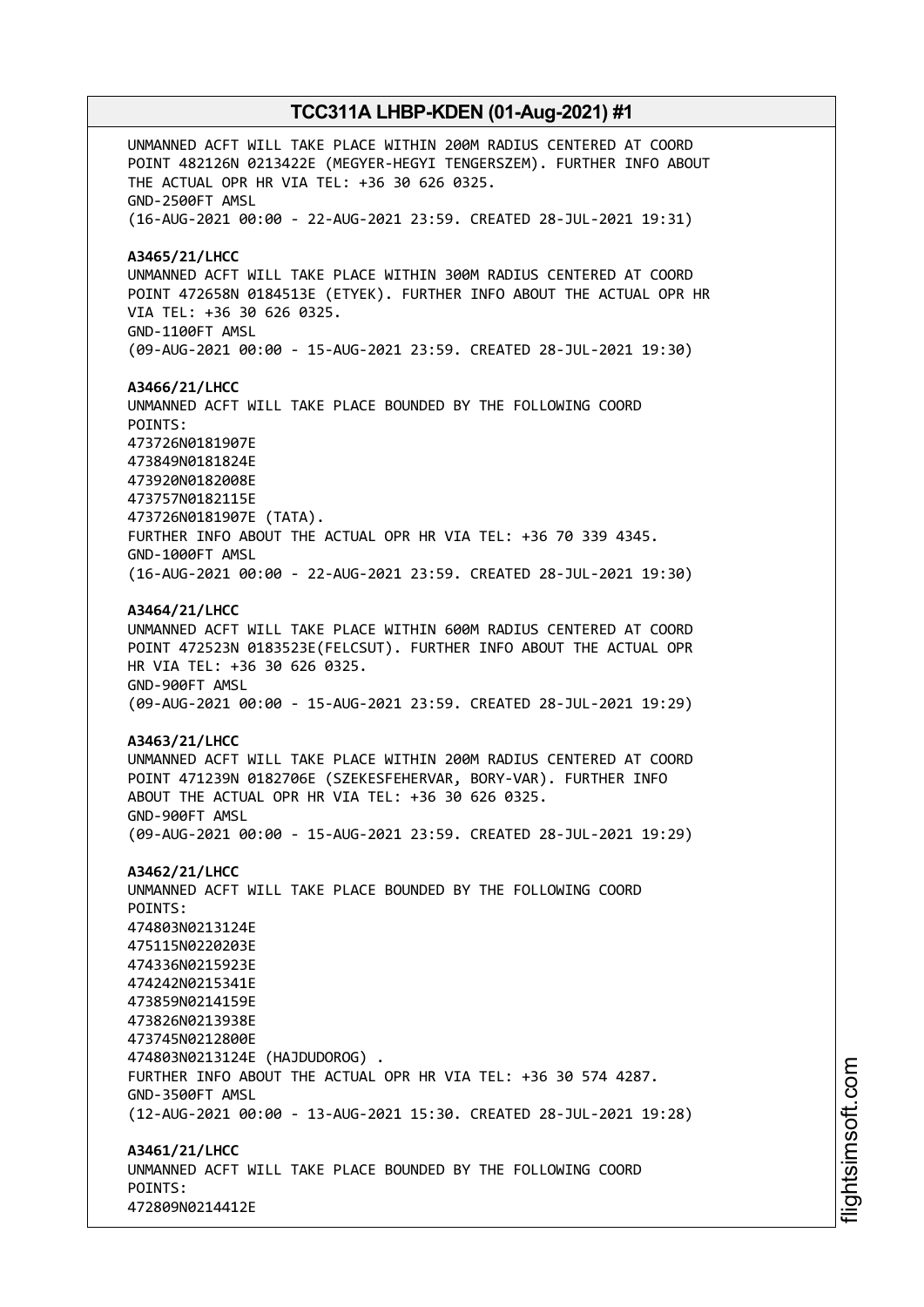473122N0214429E 473137N0214951E 473148N0214957E 473211N0214104E 473051N0214122E 472820N0214342E 472809N0214412E (DEBRECEN, NAGYCSERE - BANK). FURTHER INFO ABOUT THE ACTUAL OPR HR VIA TEL: +36 30 346 4446. GND-50M AGL 0600-1900 (16-AUG-2021 06:00 - 22-AUG-2021 19:00. CREATED 28-JUL-2021 19:27) **A3460/21/LHCC** UNMANNED ACFT WILL TAKE PLACE BOUNDED BY THE FOLLOWING COORD POINTS: 472922N0213601E 472956N0213711E 473000N0213759E 472910N0213750E 472836N0214108E 473329N0214052E 473411N0213447E 473139N0213220E 472922N0213601E (DEBREN, BELVAROS). FURTHER INFO ABOUT THE ACTUAL OPR HR VIA TEL: +36 30 346 4446. GND-50M AGL 0600-1900 (16-AUG-2021 06:00 - 22-AUG-2021 19:00. CREATED 28-JUL-2021 19:26) **A3459/21/LHCC** UNMANNED ACFT WILL TAKE PLACE BOUNDED BY THE FOLLOWING COORD POINTS: 473347N0214134E 473400N0213642E 473602N0213821E 473711N0214301E 473347N0214134E (DEBRECEN, MEHESZKERT). FURTHER INFO ABOUT THE ACTUAL OPR HR VIA TEL: +36 30 346 4446. GND-50M AGL 0600-1900 (16-AUG-2021 06:00 - 22-AUG-2021 19:00. CREATED 28-JUL-2021 19:26) **A3458/21/LHCC** UNMANNED ACFT WILL TAKE PLACE WITHIN 200M RADIUS CENTERED AT COORD POINT 480632N 0204708E (MISKOLC). FURTHER INFO ABOUT THE ACTUAL OPR HR VIA TEL: +36 30 626 0325. GND-1100FT AMSL (16-AUG-2021 00:00 - 19-AUG-2021 23:59. CREATED 28-JUL-2021 19:25) **A3457/21/LHCC** UNMANNED ACFT WILL TAKE PLACE BOUNDED BY THE FOLLOWING COORD POINTS: 473627N0213441E 473550N0213235E 473337N0213316E 473224N0212909E 473206N0212845E 473149N0213101E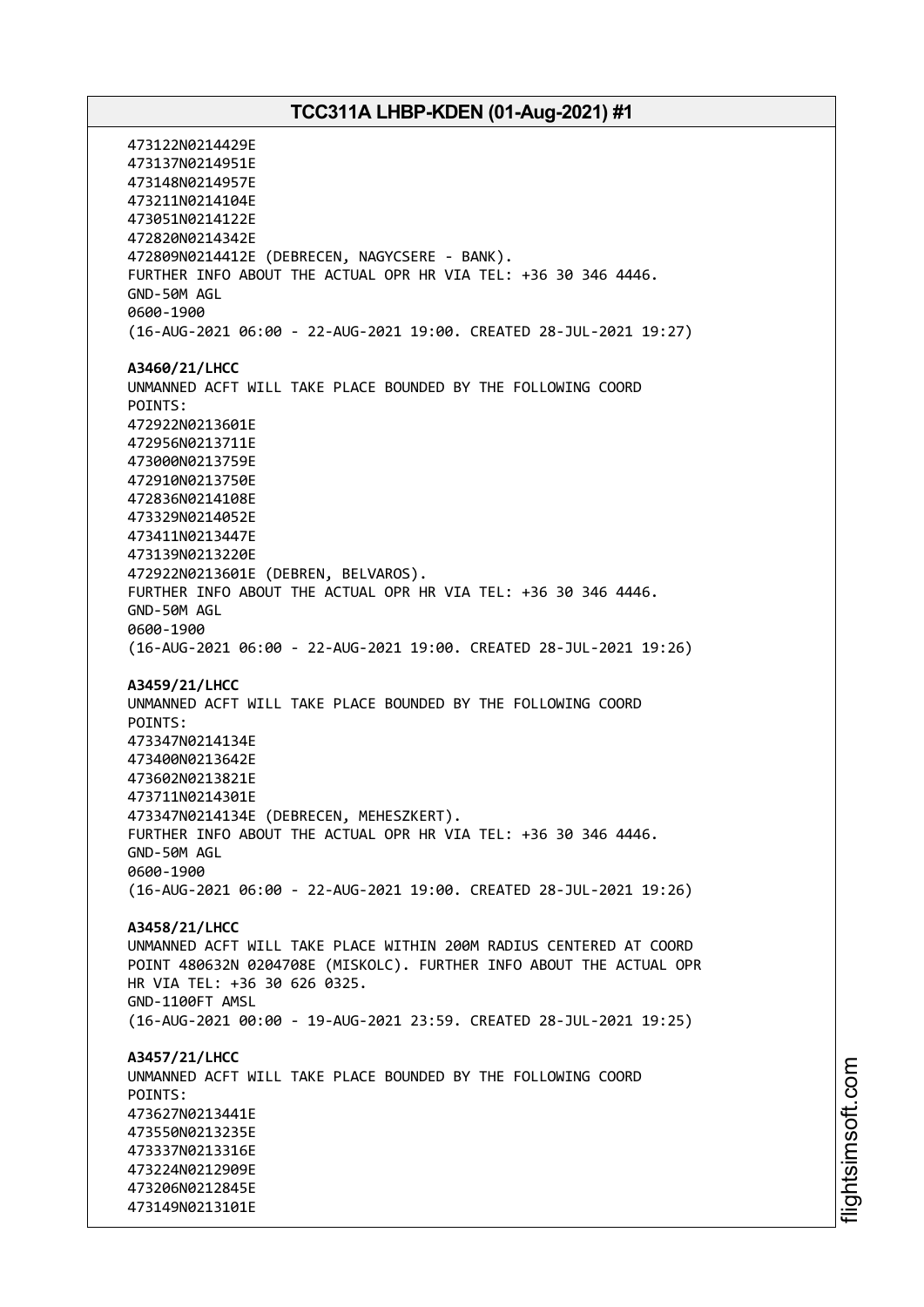473614N0213721E 473627N0213441E (DEBRECEN, ONDOD - JOZSA). FURTHER INFO ABOUT THE ACTUAL OPR HR VIA TEL: +36 30 346 4446. GND-50M AGL 0600-1900 (16-AUG-2021 06:00 - 22-AUG-2021 19:00. CREATED 28-JUL-2021 19:24) **A3456/21/LHCC** UNMANNED ACFT WILL TAKE PLACE WITHIN 600M RADIUS CENTERED AT COORD POINT 472949N 0182018E (MAJK). FURTHER INFO ABOUT THE ACTUAL OPR HR VIA TEL: +36 70 339 4345. GND-1100FT AMSL (16-AUG-2021 00:00 - 22-AUG-2021 23:59. CREATED 28-JUL-2021 19:23) **A3455/21/LHCC** UNMANNED ACFT WILL TAKE PLACE BOUNDED BY THE FOLLOWING COORD POINTS: 473857N0173647E 473725N0173432E 472858N0172809E 472439N0172558E 472103N0172617E 472040N0172917E 472259N0172841E 473046N0173242E 473702N0173529E 473839N0173729E 473857N0173647E (PAPA - GYOR). FURTHER INFO ABOUT THE ACTUAL OPR HR VIA TEL: +36 20 433 3587. GND-800FT AMSL (16-AUG-2021 00:00 - 22-AUG-2021 23:59. CREATED 28-JUL-2021 19:23) **A3454/21/LHCC** UNMANNED ACFT WILL TAKE PLACE BOUNDED BY THE FOLLOWING COORD POINTS: 472931N0190229E 472955N0190153E 473005N0190235E 472937N0190250E 472931N0190229E (BUDAPEST, BUDAI VAR). FURTHER INFO ABOUT THE ACTUAL OPR HR VIA TEL: +36 30 821 2323. GND-1000FT AMSL 16-18 21 22 0430-2030, 19 0430-1730 (16-AUG-2021 04:30 - 22-AUG-2021 20:30. CREATED 28-JUL-2021 19:22) **A3453/21/LHCC** UNMANNED AIRCRAFT WILL TAKE PLACE WITHIN AREA BOUNDED BY THE FOLLOWING COORD POINTS: 463402N0162958E 463708N0162729E 463847N0163353E 463355N0163618E 463402N0162958E (REDICS). FURTHER INFO ABOUT THE ACTUAL OPR HR VIA TEL: +36 30 626 2699. GND-120M AGL 0600-2000 (15-AUG-2021 06:00 - 21-AUG-2021 20:00. CREATED 28-JUL-2021 19:20)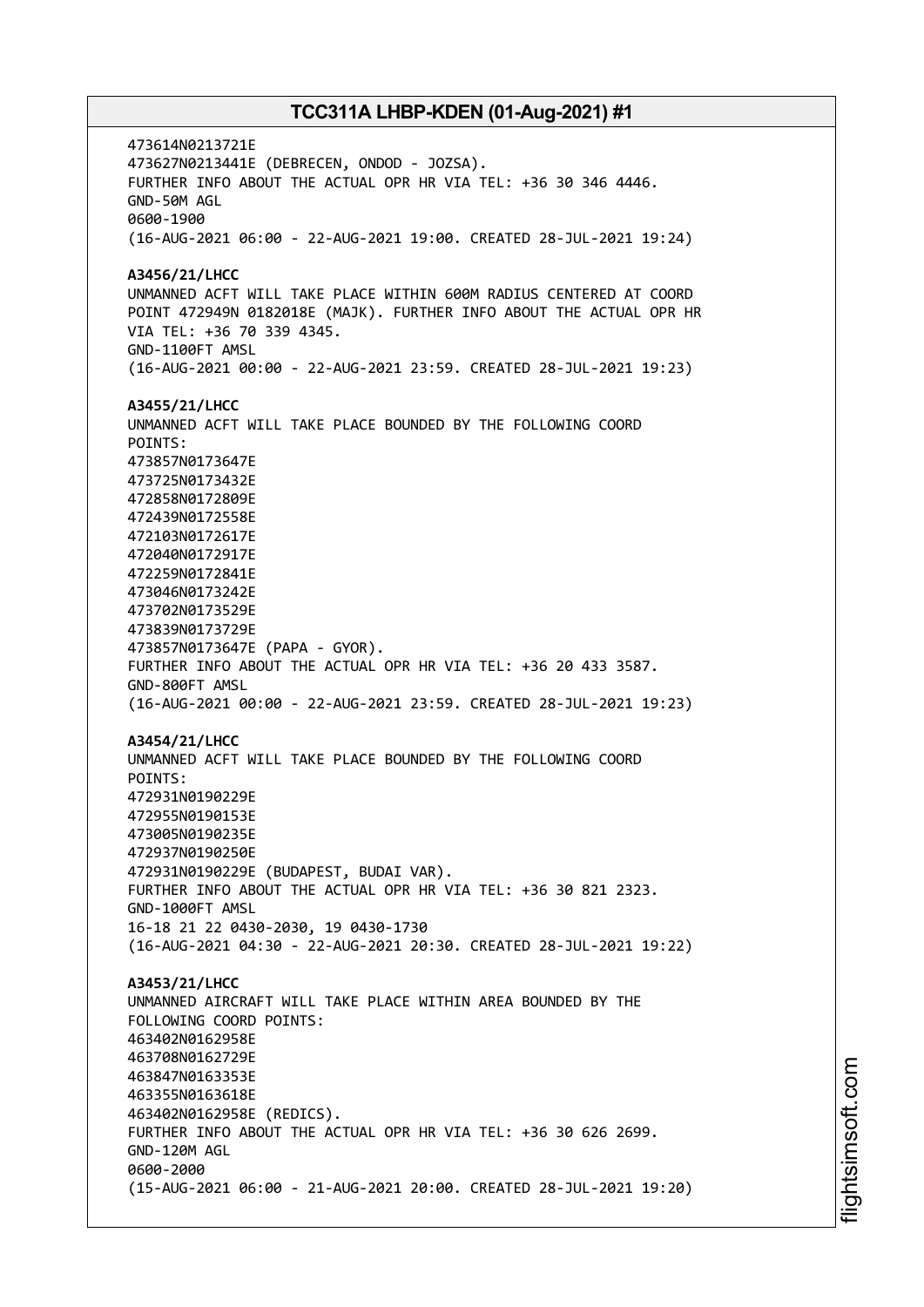**A3451/21/LHCC** UNMANNED AIRCRAFT WILL TAKE PLACE WITHIN 2600M RADIUS CENTERED AT COORD POINT 465306N 0164717E (ZALAEGERSZEG, REPULOTER). FURTHER INFO ABOUT THE ACTUAL OPR HR VIA TEL: +36 70 318 7378. GND-2500FT AMSL 0400-1900 (13-AUG-2021 04:00 - 19-AUG-2021 19:00. CREATED 28-JUL-2021 19:17) **A3452/21/LHCC** UNMANNED AIRCRAFT WILL TAKE PLACE WITHIN 300M RADIUS CENTERED AT COORD POINT 472830N 0190542E (BUDAPEST, GROUPAMA ARENA). FURTHER INFO ABOUT THE ACTUAL OPR HR VIA TEL: +36 20 489 9809. GND-1200FT AMSL (13-AUG-2021 00:00 - 19-AUG-2021 23:59. CREATED 28-JUL-2021 19:17) **A3450/21/LHCC** AEROBATICS WILL TAKE PLACE WITHIN 9400M RADIUS CENTERED AT COORD POINT 474004N 0213030E (HAJDUBOSZORMENY). FURTHER INFO ABOUT THE ACTUAL OPR HR VIA TEL: +36 20 968 6683. GND-3500FT AMSL (13-AUG-2021 16:00 - 15-AUG-2021 20:00. CREATED 28-JUL-2021 19:16) **A3449/21/LHCC** UNMANNED AIRCRAFT WILL TAKE PLACE WITHIN 600M RADIUS CENTERED AT COORD POINT 471020N 0182452E (SZEKESFEHERVAR). FURTHER INFO ABOUT THE ACTUAL OPR HR VIA TEL: +36 20 489 9809. GND-1000FT AMSL (13-AUG-2021 00:00 - 19-AUG-2021 23:59. CREATED 28-JUL-2021 19:16) **A3448/21/LHCC** AEROBATICS AND UNMANNED AIRCRAFT WILL TAKE PLACE WITHIN AREA BOUNDED BY THE FOLLOWING COORD POINT: 472134N0185940E 472106N0190020E 472051N0190000E 472104N0185943E 472115N0185940E 472123N0185929E 472134N0185940E (HALASZTELEK). FURTHER INFO ABOUT THE ACTUAL OPR HR VIA TEL: +36 70 755 4435. GND-500FT AMSL 0800-2000 (12-AUG-2021 08:00 - 18-AUG-2021 20:00. CREATED 28-JUL-2021 19:15) **A3447/21/LHCC** UNMANNED AIRCRAFT WILL TAKE PLACE WITHIN AREA BOUNDED BY THE FOLLOWING COORD POINTS: 465119N0194136E 465206N0194109E 465216N0194147E 465130N0194216E 465119N0194136E (KECSKEMET). FURTHER INFO ABOUT THE ACTUAL OPR HR VIA TEL: +36 70 270 4578. GND-1300FT AMSL 0600-1800 (12-AUG-2021 06:00 - 18-AUG-2021 18:00. CREATED 28-JUL-2021 19:14)

i⊒<br>⊫ htsim soft.c om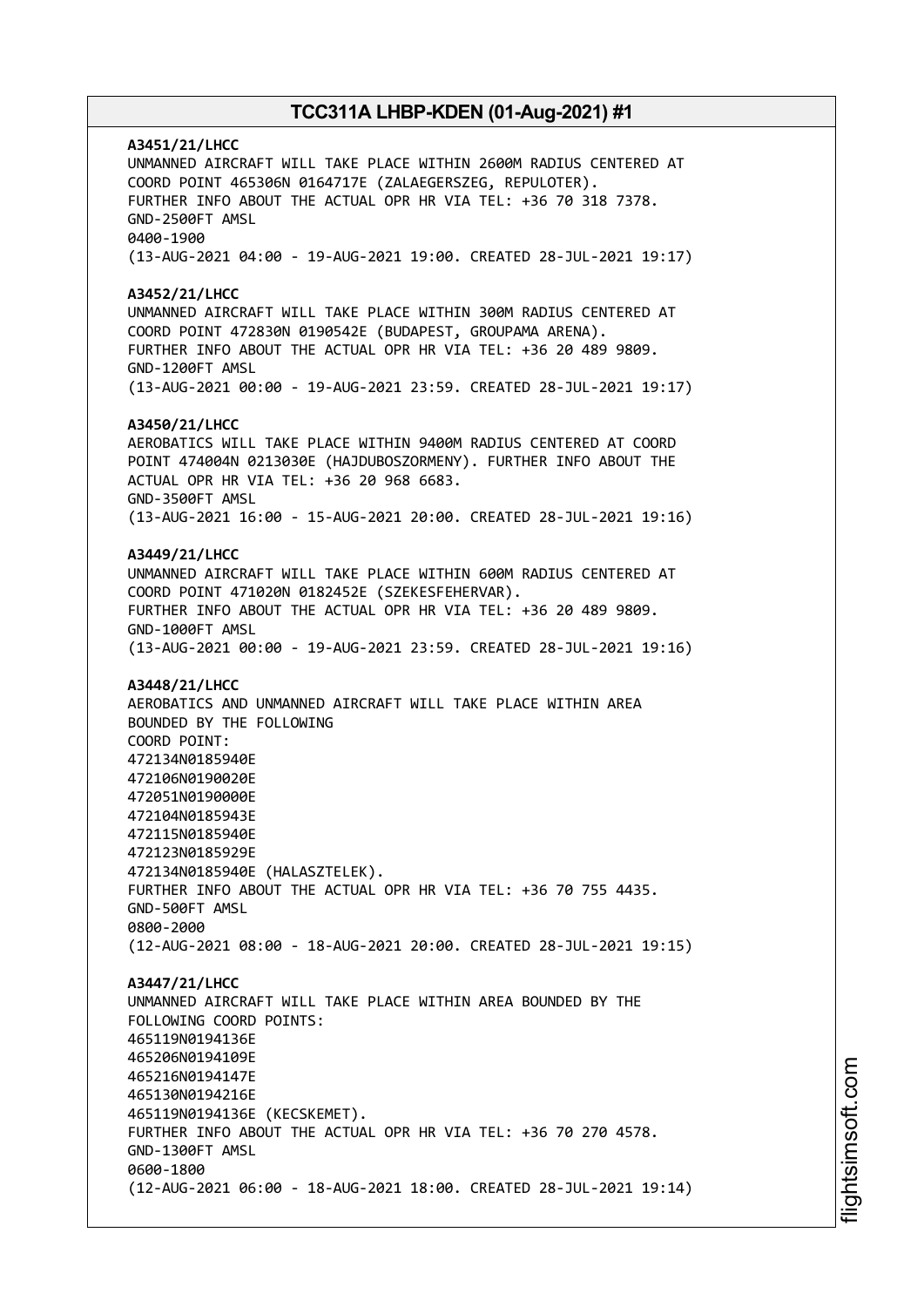**A3446/21/LHCC** UNMANNED AIRCRAFT WILL TAKE PLACE WITHIN AREA BOUNDED BY THE FOLLOWING COORD POINTS: 473059N0190531E 473043N0190502E 473010N0190533E 473036N0190614E 473103N0190537E 473059N0190531E (BUDAPEST, STEFANIA UT). FURTHER INFO ABOUT THE ACTUAL OPR HR VIA TEL: +36 30 403 7503. GND-1000FT AMSL 0600-2000 (10-AUG-2021 06:00 - 16-AUG-2021 20:00. CREATED 28-JUL-2021 19:14) **A3445/21/LHCC** UNMANNED AIRCRAFT WILL TAKE PLACE WITHIN AREA BOUNDED BY THE FOLLOWING COORD POINTS: 472743N0190247E 472747N0190213E 472805N0190219E 472759N0190253E 472743N0190247E (BUDAPEST, FEHERVARI UT). FURTHER INFO ABOUT THE ACTUAL OPR HR VIA TEL: +36 30 403 7503. GND-1000FT AMSL 0600-2000 (10-AUG-2021 06:00 - 16-AUG-2021 20:00. CREATED 28-JUL-2021 19:13) **A3444/21/LHCC** UNMANNED AIRCRAFT WILL TAKE PLACE WITHIN AREA BOUNDED BY THE FOLLOWING COORD POINTS: 473038N0190226E 473038N0190204E 473051N0190209E 473049N0190226E 473038N0190226E (BUDAPEST, BEM JOZSEF TER). FURTHER INFO ABOUT THE ACTUAL OPR HR VIA TEL: +36 30 403 7503. GND-1000FT AMSL 0600-2000 (14-AUG-2021 06:00 - 15-AUG-2021 20:00. CREATED 28-JUL-2021 19:11) **A3443/21/LHCC** UNMANNED AIRCRAFT WILL TAKE PLACE WITHIN 120M RADIUS CENTERED AT COORD POINT 473013N 0190257E (BUDAPEST,SZABADSAG TER). FURTHER INFO ABOUT THE ACTUAL OPR HR VIA TEL: +36 20 982 7272. GND-1000FT AMSL (10-AUG-2021 00:00 - 16-AUG-2021 23:59. CREATED 28-JUL-2021 16:04) **A3442/21/LHCC** UNMANNED AIRCRAFT WILL TAKE PLACE WITHIN 300M RADIUS CENTERED AT COORD POINT 472925N 0190107E (BUDAPEST, MOM KULTURALIS KOZPONT). FURTHER INFO ABOUT THE ACTUAL OPR HR VIA TEL: +36 20 981 0895. GND-120M AGL (09-AUG-2021 06:30 - 09-AUG-2021 21:30. CREATED 28-JUL-2021 16:04) **A3441/21/LHCC** UNMANNED ACFT WILL TAKE PLACE BOUNDED BY THE FOLLOWING COORD POINTS: 473347N0214134E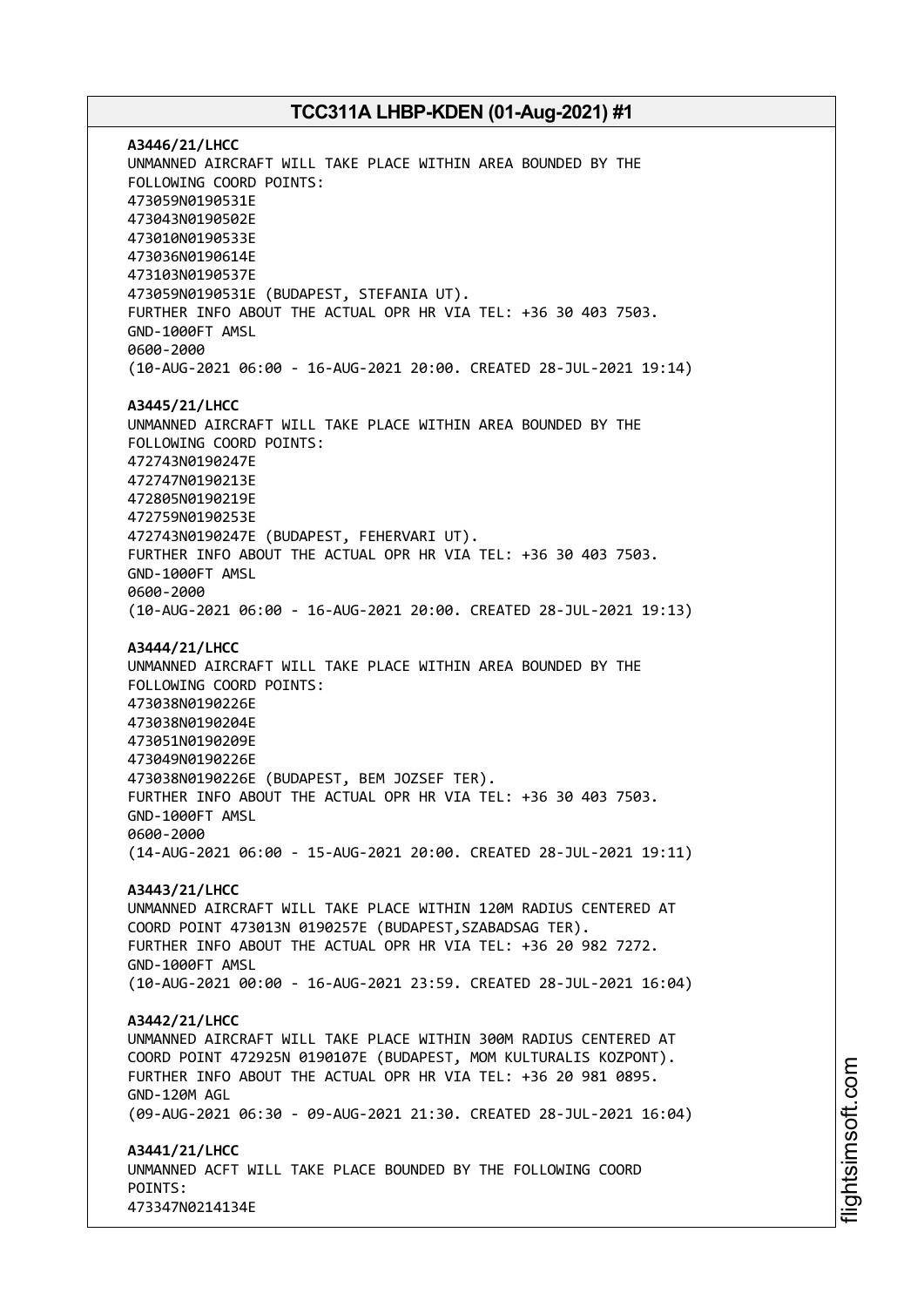473400N0213642E 473602N0213821E 473711N0214301E 473347N0214134E.(DEBRECEN MEHESZKERT). FURTHER INFO ABOUT THE ACTUAL OPR HR VIA TEL:+36 30 346 4446. GND-50M AGL 0600-1900 (09-AUG-2021 06:00 - 15-AUG-2021 19:00. CREATED 28-JUL-2021 16:04) **A3440/21/LHCC** UNMANNED ACFT WILL TAKE PLACE BOUNDED BY THE FOLLOWING COORD POINTS: 461537N0200845E 461516N0200924E 461444N0200859E 461450N0200847E 461403N0200811E 461435N0200730E 461436N0200730E 461537N0200845E (SZEGED) . FURTHER INFO ABOUT THE ACTUAL OPR HR VIA TEL: +36 70 339 4345. GND-900FT AMSL (09-AUG-2021 00:00 - 15-AUG-2021 23:59. CREATED 28-JUL-2021 15:56) **A3437/21/LHCC** UNMANNED ACFT WILL TAKE PLACE BOUNDED BY THE FOLLOWING COORD POINTS: 472809N0214412E 473122N0214429E 473137N0214951E 473148N0214957E 473211N0214104E 473051N0214122E 472820N0214342E 472809N0214412E (DEBRECEN NAGYCSERE BANK). FURTHER INFO ABOUT THE ACTUAL OPR HR VIA TEL: +36 30 346 4446. GND-50M AGL 0600-1900 (09-AUG-2021 06:00 - 15-AUG-2021 19:00. CREATED 28-JUL-2021 15:43) **A3436/21/LHCC** UNMANNED ACFT WILL TAKE PLACE BOUNDED BY THE FOLLOWING COORD POINTS: 472931N0190229E 472955N0190153E 473005N0190235E 472937N0190250E 472931N0190229E (BUDAPEST,BUDAI VAR). FURTHER INFO ABOUT THE ACTUAL OPR HR VIA TEL:+36 30 821 2323. GND-1000FT AMSL 0430-2030 (09-AUG-2021 04:30 - 15-AUG-2021 20:30. CREATED 28-JUL-2021 15:38) **A3435/21/LHCC** UNMANNED ACFT WILL TAKE PLACE BOUNDED BY THE FOLLOWING COORD POINTS: 463402N0162958E 463708N0162729E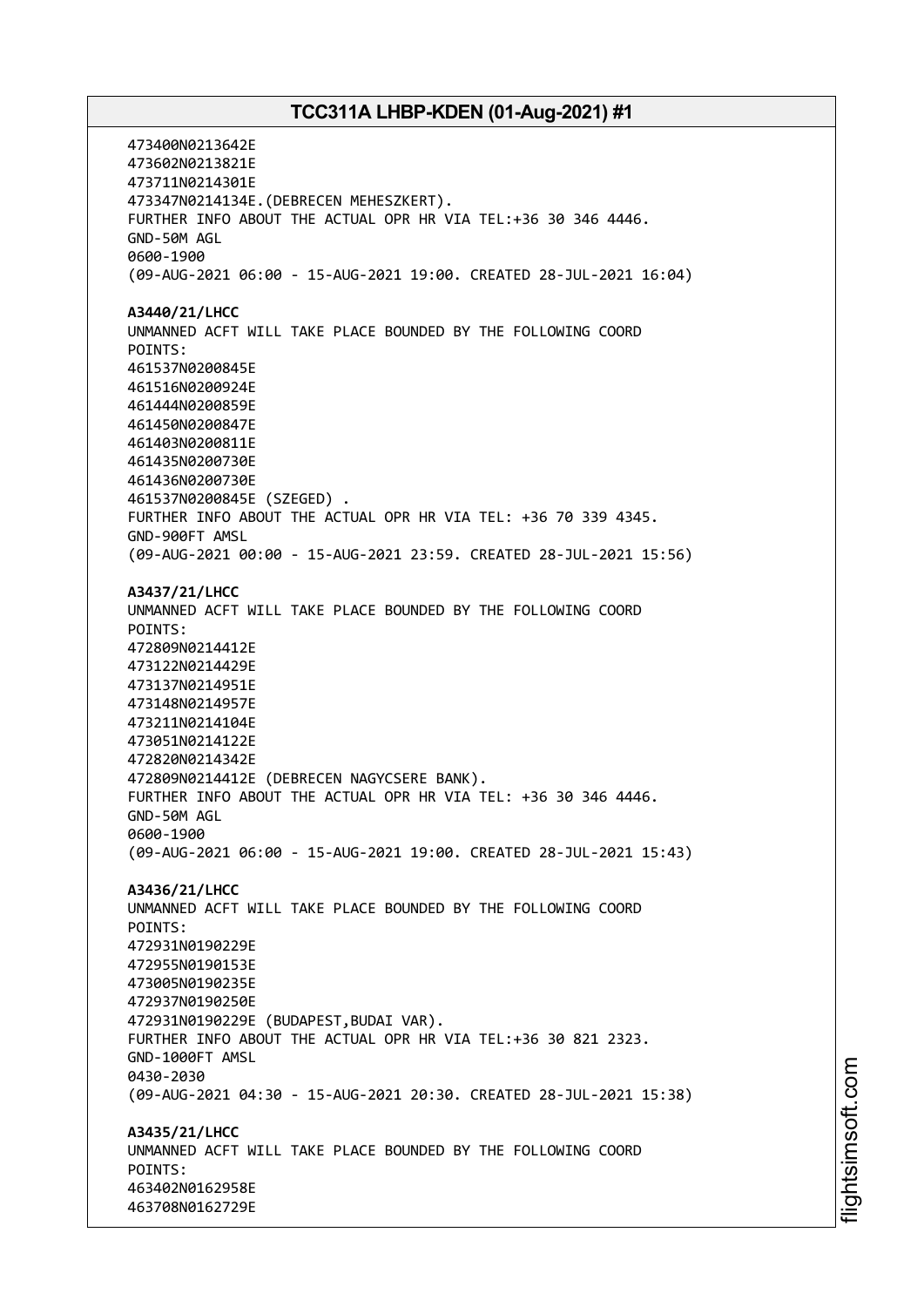463847N0163353E 463355N0163618E 463402N0162958E (REDICS). FURTHER INFO ABOUT THE ACTUAL OPR HR VIA TEL: +36 30 626 2699. GND-120M AGL 0600-2000 (08-AUG-2021 06:00 - 14-AUG-2021 20:00. CREATED 28-JUL-2021 15:37) **A3434/21/LHCC** UNMANNED AIRCRAFT WILL TAKE PLACE WITHIN 300M RADIUS CENTERED AT COORD POINT 473047N 0190526E (BUDAPEST, VAROSLIGET). FURTHER INFO ABOUT THE ACTUAL OPR HR VIA TEL: +36 20 982 7272. GND-1000FT AMSL (09-AUG-2021 00:00 - 09-AUG-2021 22:00. CREATED 28-JUL-2021 15:30) **A3433/21/LHCC** UNMANNED AIRCRAFT WILL TAKE PLACE WITHIN AREA BOUNDED BY THE FOLLOWING COORD POINTS: 473627N0213441E 473550N0213235E 473337N0213316E 473224N0212909E 473206N0212845E 473149N0213101E 473614N0213721E 473627N0213441E (DEBRECEN, ONDOD - JOZSA). FURTHER INFO ABOUT THE ACTUAL OPR HR VIA TEL: +36 30 346 4446. GND-50M AGL 0600-1900 (09-AUG-2021 06:00 - 12-AUG-2021 19:00. CREATED 28-JUL-2021 15:27) **A3432/21/LHCC** UNMANNED AIRCRAFT WILL TAKE PLACE WITHIN AREA BOUNDED BY THE FOLLOWING COORD POINTS: 472922N0213601E 472956N0213711E 473000N0213759E 472910N0213750E 472836N0214108E 473329N0214052E 473411N0213447E 473139N0213220E 472922N0213601E (DEBRECEN, BELVAROS). FURTHER INFO ABOUT THE ACTUAL OPR HR VIA TEL: +36 30 346 4446. GND-50M AGL 0600-1900 (09-AUG-2021 06:00 - 15-AUG-2021 19:00. CREATED 28-JUL-2021 15:24) **A3431/21/LHCC** UNMANNED AIRCRAFT, AEROBATICS, AIR DISPLAY AND MISSILE, ROCKET FIRING WILL TAKE PLACE WITHIN AREA BOUNDED BY THE FOLLOWING COORD POINTS: 461500N0200000E 461217N0200526E 461718N0200722E 461721N0200000E 461500N0200000E (SZEGED, REPULOTER). FURTHER INFO ABOUT THE ACTUAL OPR HR VIA TEL: +36 20 964 4064.

i⊒<br>⊫ htsim soft.c om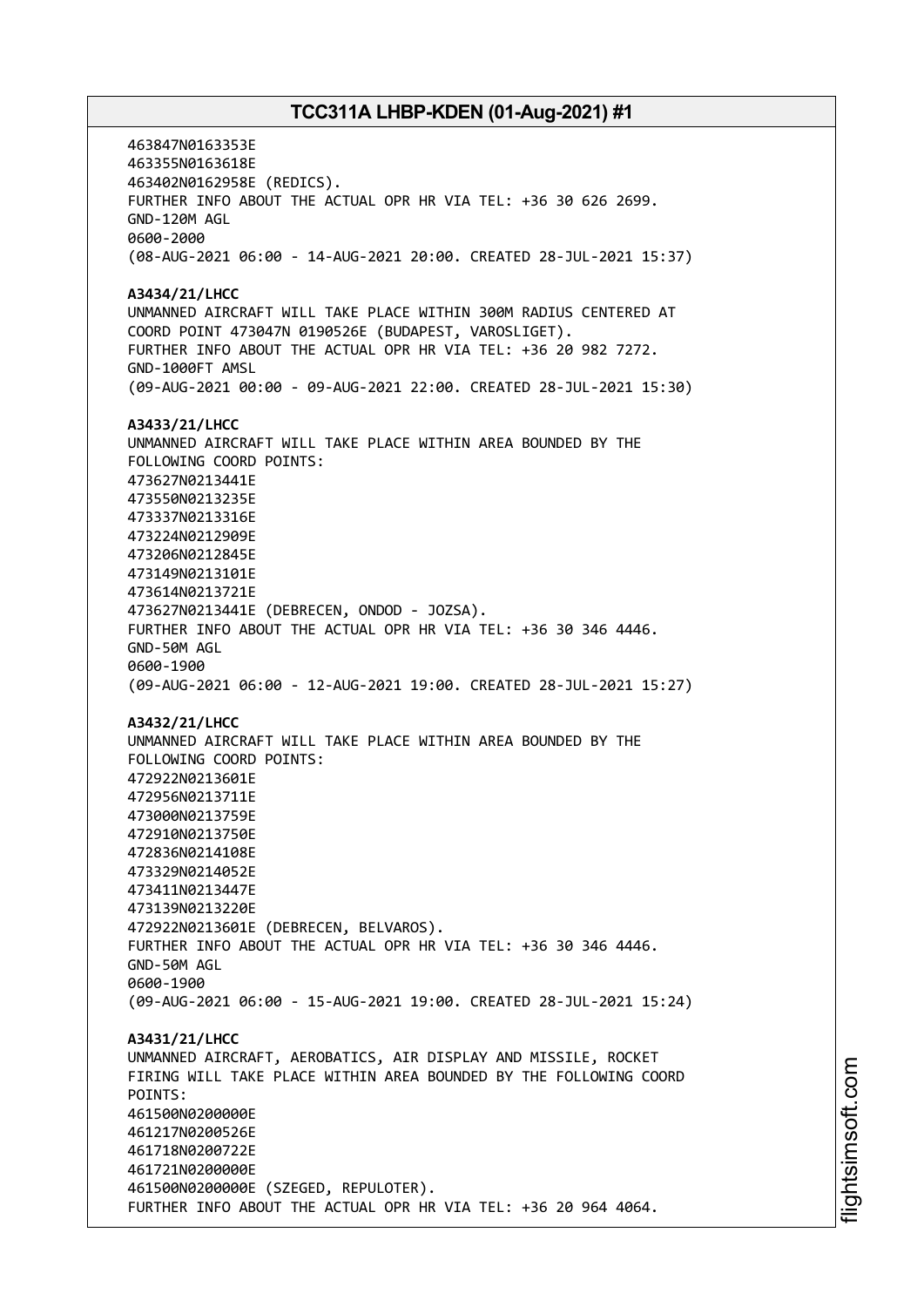GND-FL135 0500-2000 (07-AUG-2021 05:00 - 13-AUG-2021 20:00. CREATED 28-JUL-2021 15:21) **A3430/21/LHCC** UNMANNED AIRCRAFT WILL TAKE PLACE WITHIN 500M RADIUS CENTERED AT COORD POINT 470905N 0182028E (SARSZENTMIHALY). FURTHER INFO ABOUT THE ACTUAL OPR HR VIA TEL: +36 30 492 6703. GND-120M AGL (07-AUG-2021 00:00 - 13-AUG-2021 23:00. CREATED 28-JUL-2021 15:18) **A3429/21/LHCC** UNMANNED AIRCRAFT WILL TAKE PLACE WITHIN AREA BOUNDED BY THE FOLLOWING COORD POINTS: 473857N0173647E 473725N0173432E 472858N0172809E 472439N0172558E 472103N0172617E 472040N0172917E 472259N0172841E 473046N0173242E 473702N0173529E 473839N0173729E 473857N0173647E (PAPA - GYOR). FURTHER INFO ABOUT THE ACTUAL OPR HR VIA TEL: +36 20 433 3587. GND-800FT AMSL 09 13-15 0000-2359 (09-AUG-2021 00:00 - 15-AUG-2021 23:59. CREATED 28-JUL-2021 15:15) **A3428/21/LHCC** UNMANNED ACFT WILL TAKE PLACE UNMANNED AIRCRAFT WILL TAKE PLACE WITHIN AREA BOUNDED BY THE FOLLOWING COORD POINTS: 473505N0172244E 473710N0171540E 473538N0170117E 473512N0170127E 473631N0171528E 473445N0172157E 473505N0172244E (BAGYOGSZOVAT). FURTHER INFO ABOUT THE ACTUAL OPR HR VIA TEL: +36 20 358 5857. GND-120M AGL 0300-2000 (06-AUG-2021 03:00 - 11-AUG-2021 20:00. CREATED 28-JUL-2021 15:12) **A3427/21/LHCC** TO ENSURE SAFE AND EXPEDITIOUS DELIVERY OF COVID-19 VACCINES, AIRCRAFT OPERATORS OF FLIGHTS CARRYING SUCH VACCINES ARE EXEMPTED IN HUNGARY FROM ATFM MEASURES FOR EACH FLIGHT DEEMED CRITICAL. STS/ATFMX AND RMK/VACCINE SHALL BE INSERTED IN ITEM 18 OF THE FLIGHT PLAN, AS REQUIREMENT OF THE EXEMPTION. (28-JUL-2021 08:29 - 28-OCT-2021 23:59 EST. CREATED 28-JUL-2021 08:30) **A3426/21/LHCC** COVID-19: PASSENGER RESTRICTIONS ARRIVAL ENTRY AT HUNGARIAN AIRPORTS IS ALLOWED ONLY FOR HUNGARIAN CITIZENS AND CITIZENS WITH PERMANENT RESIDENCE PERMIT IN HUNGARY AND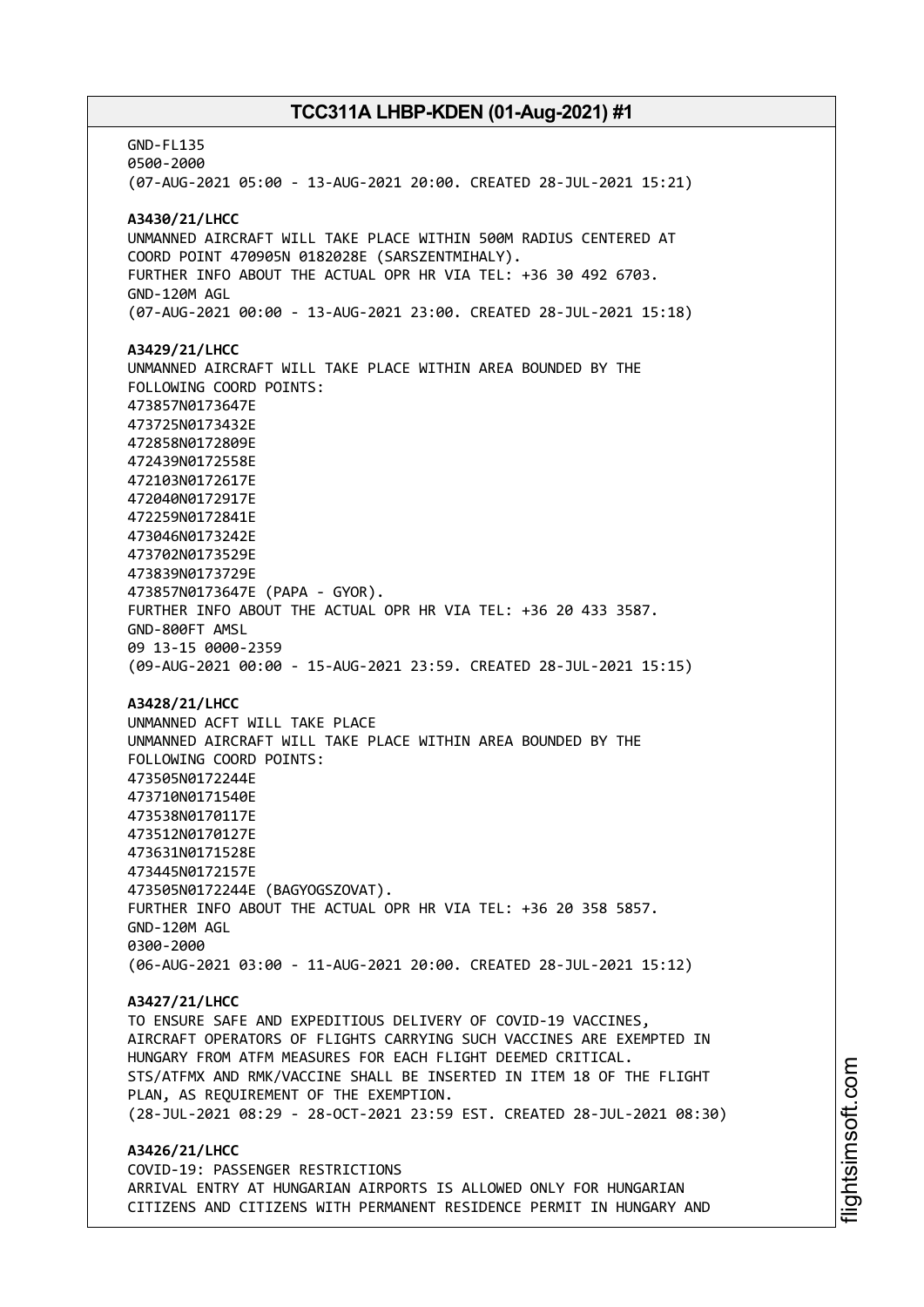THEIR FAMILY MEMBERS, CITIZENS WITH ANY RESIDENCE PERMIT ISSUED BY THE HUNGARIAN IMMIGRATION AUTHORITY WITH A LONGER VALIDITY THAN 90 DAYS, CITIZENS PROVIDING SATISFACTORY PROOF THAT THEY HAVE UNDERGONE COVID-19 INFECTION WITHIN SIX MONTHS PRIOR TO ENTRY. PASSENGERS RESTRICTIONS DO NOT APPLY TO PERSONS WITH COVID-19 IMMUNITY CERTIFICATES ISSUED BY HUNGARY, SERBIA, MONTENEGRO, SLOVENIA, BAHRAIN, CROATIA, TURKEY, NORTH MACEDONIA, CZECHIA, MONGOLIA, GEORGIA, ROMANIA, MOLDOVA, SLOVAKIA, CYPRUS, ALBANIA, MOROCCO, UKRAINE, KAZAKHSTAN, SAN MARINO, SWITZERLAND, UZBEKISTAN, RUSSIA AND TO MINORS UNDER 18 YEARS IN THEIR COMPANY. PASSENGER RESTRICTIONS DO NOT APPLY TO PERSONS WITH EU DIGITAL COVID CERTIFICATE PROVING THAT THEY ARE VACCINATED WITH EMA APPROVED VACCINES OR WITH VACCINES ON WHO EMERGENCY LIST OR WITH VACCINES APPROVED AND USED IN HUNGARY VACCINATED AT LEAST ONCE WITHIN LESS THAN ONE YEAR, OR THAT THEY HAVE ONE NEGATIVE SARS-COVID2 PCR TEST WITHIN 72 HOURS BEFORE ENTRY. PART 1 OF 2 (27-JUL-2021 17:45 - 10-AUG-2021 23:59 EST. CREATED 27-JUL-2021 17:47) **A3426/21/LHCC** PASSENGERS IN TRANSIT ARE ALLOWED TO ENTER IN CASE OF NEGATIVE HEALTH SCREENING AT ENTRY, IF THEY ARE ABLE TO CERTIFY THE PURPOSE AND DESTINATION OF THEIR TRAVEL AND THEIR ENTRY INTO A NEIGHBOURING COUNTRY OF HUNGARY ON THEIR WAY TO THEIR FINAL DESTINATION IS ENSURED. PASSENGERS ARRIVING FOR CULTURAL OR SPORT EVENTS IN HUNGARY ARE ALLOWED TO ENTER WITH A TICKET OF THE EVENT PROVIDED THAT THEY HAVE ONE NEGATIVE SARS-COV2 PCR TEST RESULTS WITHIN 3 DAYS BEFORE ENTRY CERTIFIED BY A DOCUMENT IN HUNGARIAN OR ENGLISH. CITIZENS OF EU, EEA, EU CANDIDATE STATES, GREAT BRITAIN, NORTHERN IRELAND, UNITED STATES OF AMERICA, BAHRAIN, UNITED ARAB EMIRATES, INDIA, INDONESIA, STATE OF ISRAEL, JAPAN, CHINA, RUSSIA, SINGAPORE, TURKEY, UKRAINE, KOREA, AZERBAIJAN, KAZAKHSTAN, KYRGYZSTAN, UZBEKISTAN AND CITIZENS WITH RESIDENCE PERMIT IN THESE COUNTRIES WITH LONGER VALIDITY THAN 90 DAYS ARE ALLOWED TO ENTER DOING BUSINESS OR ECONOMIC ACTIVITIES IN HUNGARY AND THIS CAN BE PROVED AT ENTRY. THESE PASSENGERS ARRIVING FOR BUSINESS OR ECONOMIC ACTIVITIES ARE EXEMPTED FROM HEALTH SCREENING AND QUARANTINE. SPECIAL QUARANTINE MEASURES APPLY FOR PASSENGERS FOR CULTURAL OR SPORT EVENTS. ANY OTHER INDIVIDUAL EXEMPTION REQUIRES PRIOR PERMISSION. EVERYBODY ENTERING HUNGARY MAY BE SUBJECT TO HEALTH SCREENING AND QUARANTINED. PART 2 OF 2 (27-JUL-2021 17:45 - 10-AUG-2021 23:59 EST. CREATED 27-JUL-2021 17:47) **A3424/21/LHCC** TEMPORARY RESTRICTED AREA ESTABLISHED DUE TO MILITARY OPERATIONS WITHIN 10000M RADIUS CENTERED AT COORD POINT 472152N 0173008E (PAPA).FURTHER INFO ABOUT THE ACTUAL OPR HR VIA TEL: + 36 89 513 615. GND-FL145 0800-1900 (10-AUG-2021 08:00 - 12-AUG-2021 19:00. CREATED 27-JUL-2021 08:35) **A3423/21/LHCC** UNMANNED AIRCRAFT WILL TAKE PLACE WITHIN AREA BOUNDED BY THE FOLLOWING COORD POINTS: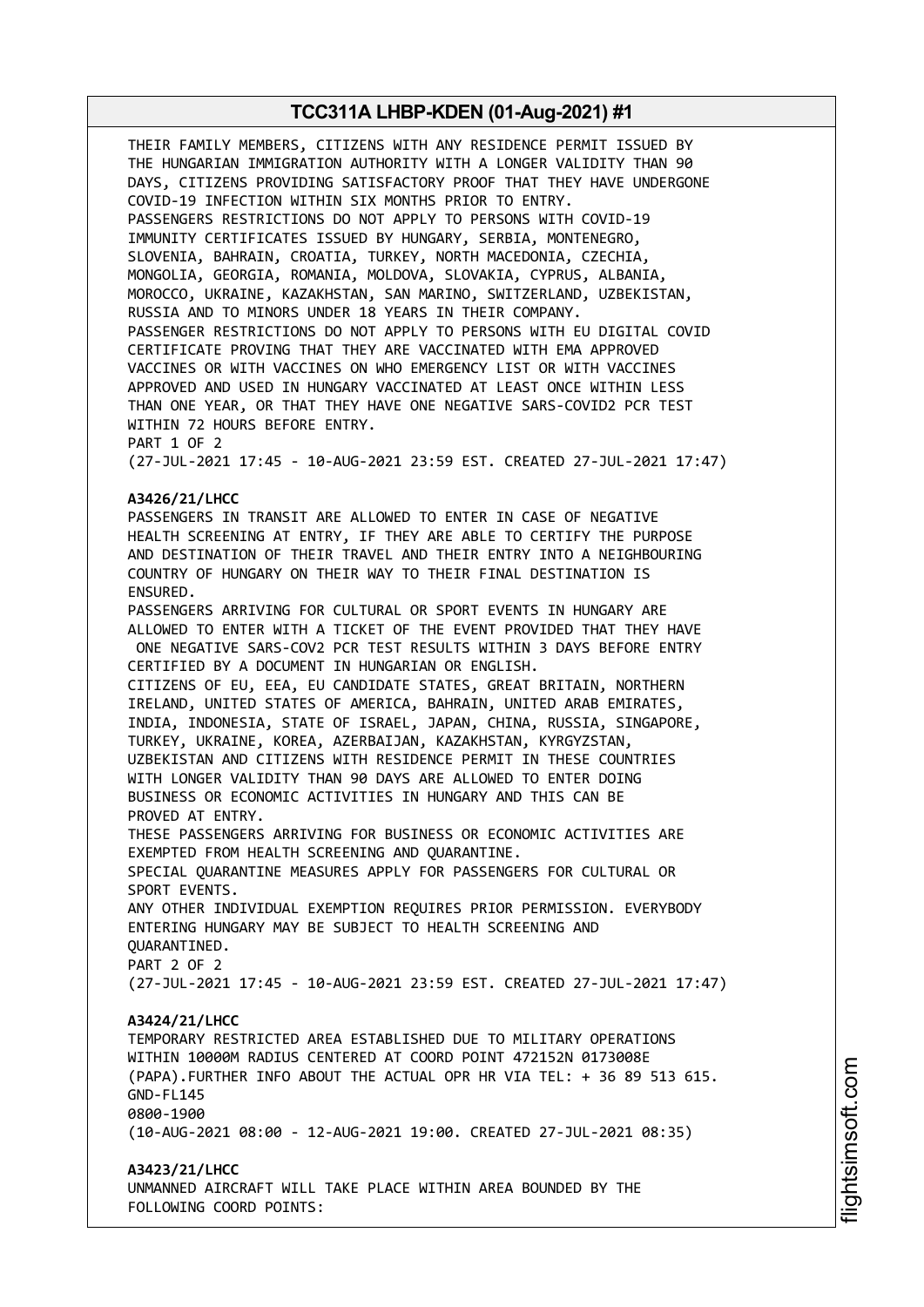472010N0211706E 471940N0211758E 471853N0211728E 471718N0211938E 471657N0211749E 471720N0211617E 471855N0211455E 472010N0211706E (KABA). FURTHER INFO ABOUT THE ACTUAL OPR HR VIA TEL: +36 30 285 2531. GND-800FT AMSL 0300-1900 (02-AUG-2021 03:00 - 08-AUG-2021 19:00. CREATED 27-JUL-2021 08:32) **A3422/21/LHCC** UNMANNED AIRCRAFT WILL TAKE PLACE WITHIN AREA BOUNDED BY THE FOLLOWING COORD POINTS: 473857N0173647E 473725N0173432E 472858N0172809E 472439N0172558E 472103N0172617E 472040N0172917E 472259N0172841E 473046N0173242E 473702N0173529E 473839N0173729E 473857N0173647E (GYOR). FURTHER INFO ABOUT THE ACTUAL OPR HR VIA TEL: +36 20 433 3587. GND-800FT AMSL 02 06-08 0000-2359 (02-AUG-2021 00:00 - 08-AUG-2021 23:59. CREATED 27-JUL-2021 08:29) **A3421/21/LHCC** AEROBATICS WILL TAKE PLACE WITHIN AREA BOUNDED BY THE FOLLOWING COORD POINT: 473419N0191507E 473512N0191619E 473546N0191445E 473448N0191259E 473419N0191507E (MOGYOROD) . FURTHER INFO ABOUT THE ACTUAL OPR HR VIA TEL: +36 30 984 9400. GND-3500FT AMSL (29-JUL-2021 06:00 - 01-AUG-2021 18:30. CREATED 27-JUL-2021 08:26) **A3419/21/LHCC** TEMPORARY RESTRICTED AREA ESTABLISHED DUE TO MILITARY OPERATIONS WILL TAKE PLACE WITHIN 10000M RADIUS CENTERED AT COORD POINT 472152N 0173008E (PAPA). FURTHER INFO ABOUT THE ACTUAL OPR HR VIA TEL: +36 89 513 615. GND-FL145 0800-1900 (03-AUG-2021 08:00 - 05-AUG-2021 19:00. CREATED 27-JUL-2021 07:56) **A3418/21/LHCC** UNMANNED ACFT WILL TAKE PLACE BOUNDED BY THE FOLLOWING COORD POINTS: 473627N0213441E 473550N0213235E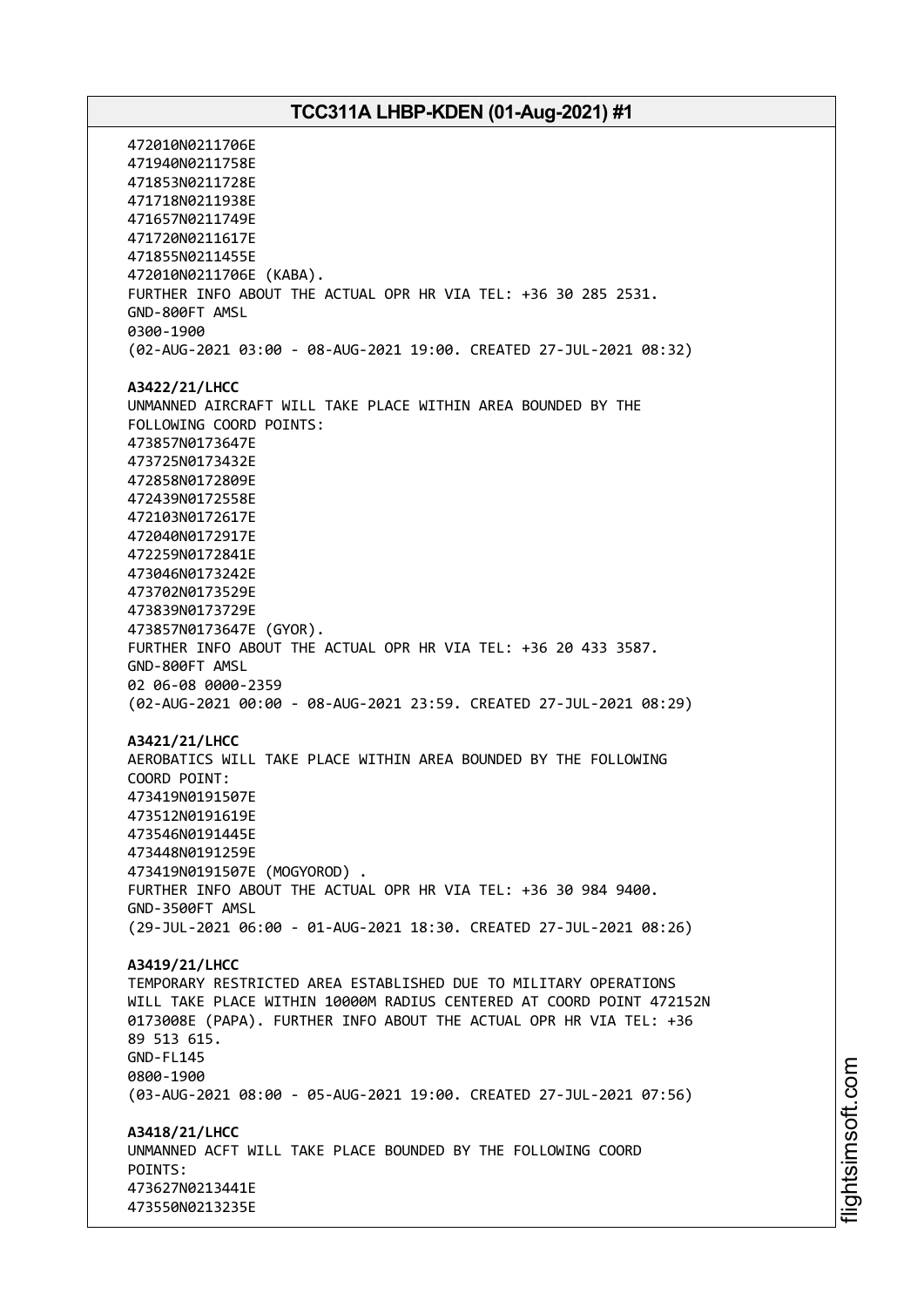473337N0213316E 473314N0213206E 473306N0213252E 473614N0213721E 473627N0213441E (DEBRECEN, KISMACS - JOZSA). FURTHER INFO ABOUT THE ACTUAL OPR HR VIA TEL: +36 30 346 4446. GND-50M AGL 0600-1900 (02-AUG-2021 06:00 - 08-AUG-2021 19:00. CREATED 27-JUL-2021 07:55) **A3417/21/LHCC** UNMANNED ACFT WILL TAKE PLACE BOUNDED BY THE FOLLOWING COORD POINTS: 472802N0190453E 472755N0190430E 472808N0190431E 472812N0190445E 472802N0190453E (BUDAPEST, SOROKSARI UT - KVASSAY UT). FURTHER INFO ABOUT THE ACTUAL OPR HR VIA TEL: +36 20 260 2862. GND-1000FT AMSL (30-JUL-2021 00:00 - 05-AUG-2021 23:59. CREATED 27-JUL-2021 07:54) **A3407/21/LHCC** UNMANNED AIRCRAFT WILL TAKE PLACE WITHIN 50M RADIUS CENTERED AT COORD POINT 472611N 0190136E (BUDAPEST, KANYARGO UTCA). FURTHER INFO ABOUT THE ACTUAL OPR HR VIA TEL: +36 30 476 8682. GND-50M AGL (02-AUG-2021 00:00 - 07-AUG-2021 17:15. CREATED 26-JUL-2021 13:02) **A3406/21/LHCC** UNMANNED AIRCRAFT WILL TAKE PLACE WITHIN 50M RADIUS CENTERED AT COORD POINT 472445N 0190116E (BUDAPEST, VILMOS UTCA). FURTHER INFO ABOUT THE ACTUAL OPR HR VIA TEL: +36 30 476 8682. GND-50M AGL (02-AUG-2021 00:00 - 07-AUG-2021 17:15. CREATED 26-JUL-2021 13:01) **A3404/21/LHCC** DANGER AREA LHD17 GYORSZENTIVAN ACTIVATED. GND-2500FT AMSL 0600-1300 (30-AUG-2021 06:00 - 31-AUG-2021 13:00. CREATED 26-JUL-2021 11:33) **A3405/21/LHCC** DANGER AREA LHD21 SZOMOD ACTIVATED. GND-FL105 30 1000-2000, 31 0600-2000 (30-AUG-2021 10:00 - 31-AUG-2021 20:00. CREATED 26-JUL-2021 11:33) **A3403/21/LHCC** DANGER AREA LHD17 GYORSZENTIVAN ACTIVATED. GND-2500FT AMSL 09-11 16-18 0600-1300 (09-AUG-2021 06:00 - 18-AUG-2021 13:00. CREATED 26-JUL-2021 11:32) **A3402/21/LHCC** DANGER AREA LHD16 IZBEG ACTIVATED. GND-2300FT AMSL 12 0600-1600, 13 0600-1400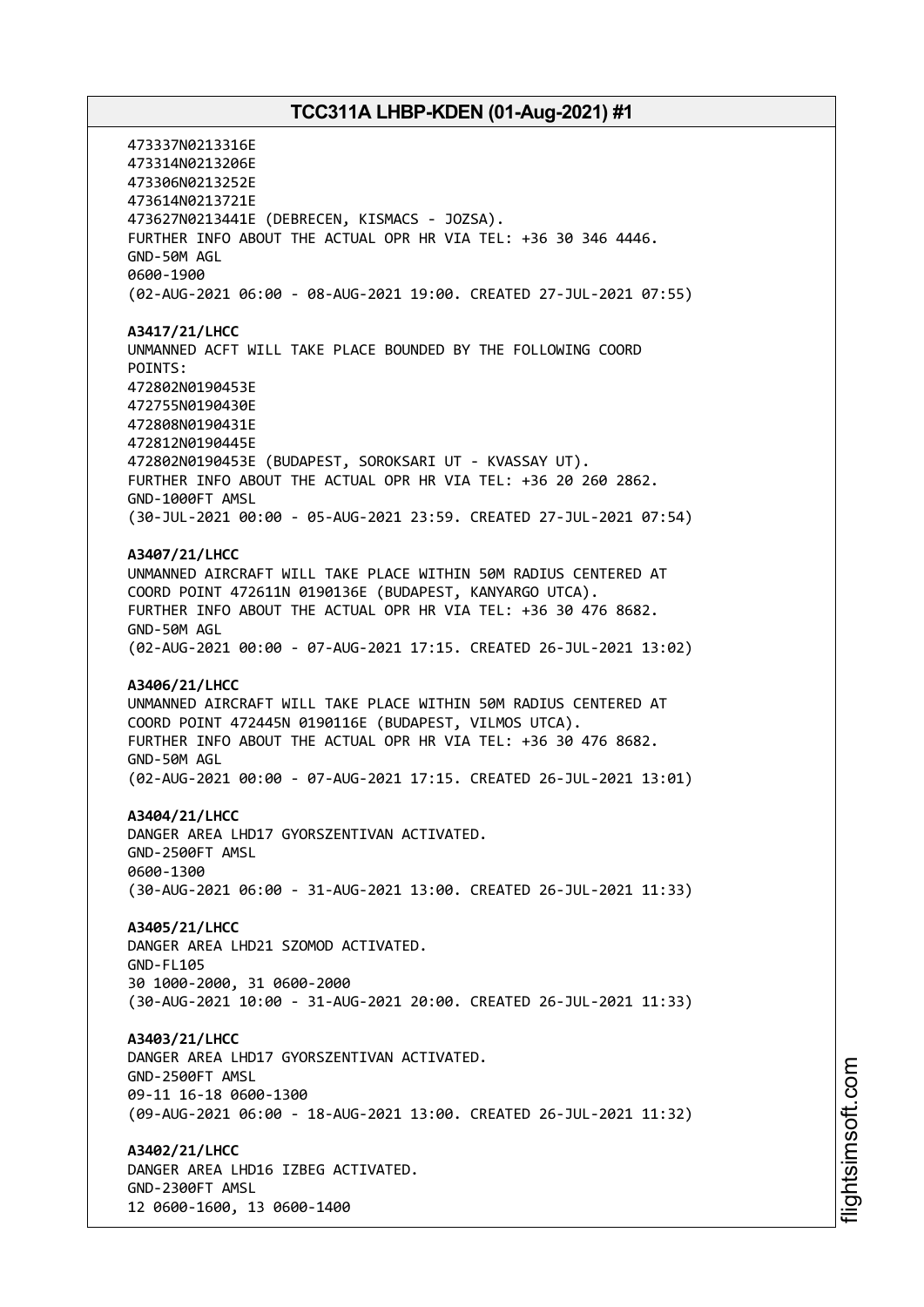(12-AUG-2021 06:00 - 13-AUG-2021 14:00. CREATED 26-JUL-2021 11:31) **A3401/21/LHCC** DANGER AREA LHD16 IZBEG ACTIVATED. GND-2300FT AMSL 0600-1600 (03-AUG-2021 06:00 - 04-AUG-2021 16:00. CREATED 26-JUL-2021 11:30) **A3400/21/LHCC** DANGER AREA LHD11 DOC ACTIVATED. GND-7500FT AMSL 17 18 24 0600-2000 (17-AUG-2021 06:00 - 24-AUG-2021 20:00. CREATED 26-JUL-2021 11:29) **A3399/21/LHCC** DANGER AREA LHD3 TATARSZENTGYORGY ACTIVATED. GND-2500FT AMSL 27 0600-1600, 30 31 0600-2100 (27-AUG-2021 06:00 - 31-AUG-2021 21:00. CREATED 26-JUL-2021 11:26) **A3398/21/LHCC** DANGER AREA LHD3 TATARSZENTGYORGY ACTIVATED. GND-8500FT AMSL 16-18 23-26 0600-2100, 19 0600-2000 (16-AUG-2021 06:00 - 26-AUG-2021 21:00. CREATED 26-JUL-2021 11:25) **A3397/21/LHCC** DANGER AREA LHD3 TATARSZENTGYORGY ACTIVATED. GND-2500FT AMSL (13-AUG-2021 06:00 - 13-AUG-2021 16:00. CREATED 26-JUL-2021 11:23) **A3396/21/LHCC** DANGER AREA LHD3 TATARSZENTGYORGY ACTIVATED. GND-7500FT AMSL (06-AUG-2021 06:00 - 06-AUG-2021 16:00. CREATED 26-JUL-2021 11:22) **A3395/21/LHCC** DANGER AREA LHD3 TATARSZENTGYORGY ACTIVATED. GND-8500FT AMSL 02-05 09-12 0600-2100 (02-AUG-2021 06:00 - 12-AUG-2021 21:00. CREATED 26-JUL-2021 11:20) **A3394/21/LHCC** DANGER AREA LHD2B VARPALOTA ACTIVATED. GND-FL105 0600-2100 (30-AUG-2021 06:00 - 31-AUG-2021 21:00. CREATED 26-JUL-2021 11:19) **A3393/21/LHCC** DANGER AREA LHD2B VARPALOTA ACTIVATED. GND-3500FT AMSL (10-AUG-2021 07:00 - 10-AUG-2021 15:00. CREATED 26-JUL-2021 11:17) **A3392/21/LHCC** DANGER AREA LHD2A HAJMASKER ACTIVATED. GND-FL245 27 0600-1600, 30 31 0600-2100 (27-AUG-2021 06:00 - 31-AUG-2021 21:00. CREATED 26-JUL-2021 11:16)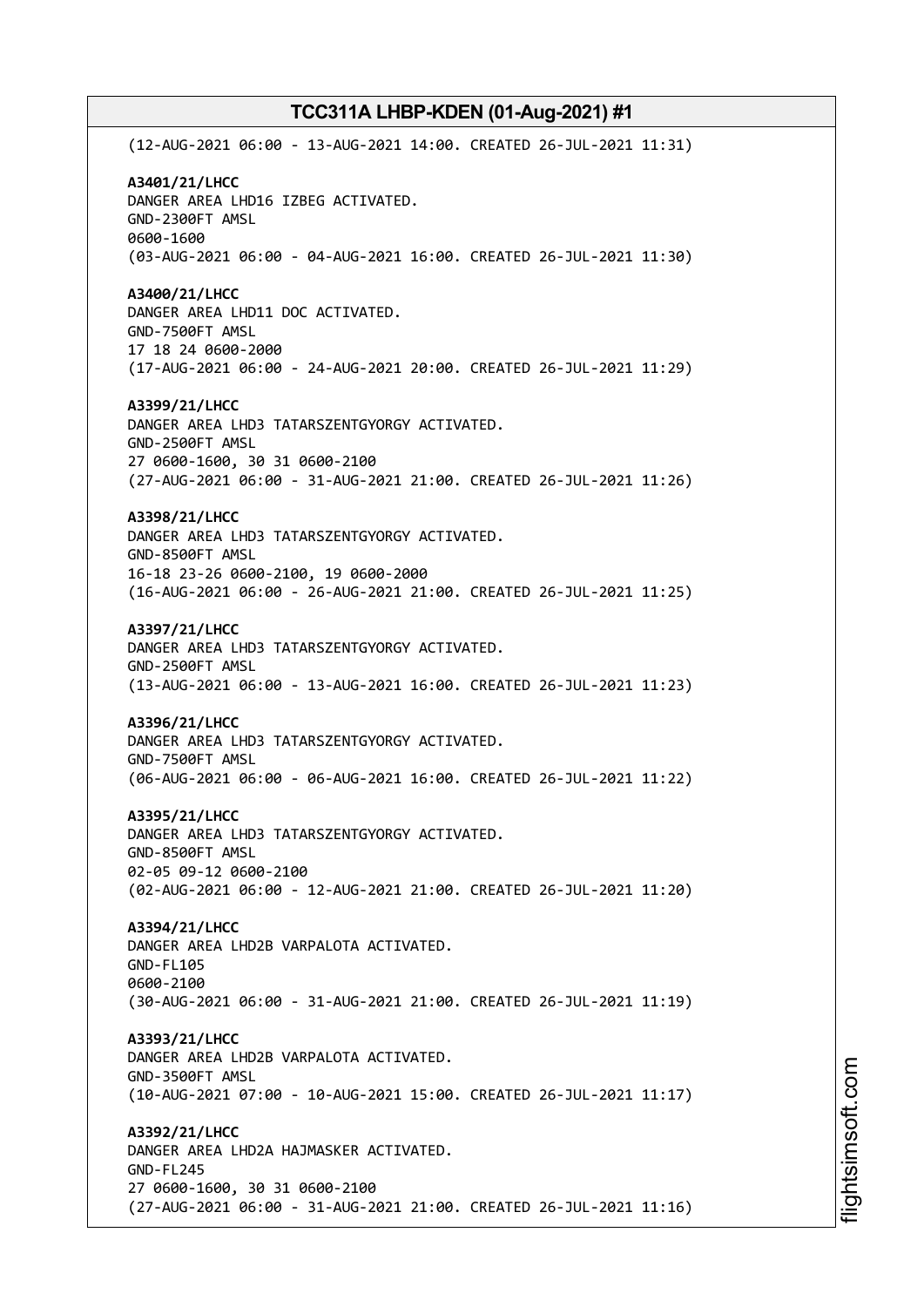**A3391/21/LHCC** DANGER AREA LHD2A HAJMASKER ACTIVATED. GND-FL245 16-18 23-26 0600-2100, 19 0600-2000 (16-AUG-2021 06:00 - 26-AUG-2021 21:00. CREATED 26-JUL-2021 11:16) **A3390/21/LHCC** UNMANNED AIRCRAFT WILL TAKE PLACE WITHIN AREA BOUNDED BY THE FOLLOWING COORD POINTS: 470823N0174057E 470933N0173953E 470813N0174557E 470741N0174509E 470823N0174057E (VAROSLOD). FURTHER INFO ABOUT THE ACTUAL OPR HR VIA TEL: +36 20 961 0631. GND-100M AGL 0400-2100 (02-AUG-2021 04:00 - 06-AUG-2021 21:00. CREATED 26-JUL-2021 10:57) **A3389/21/LHCC** UNMANNED AIRCRAFT WILL TAKE PLACE WITHIN 50M RADIUS CENTERED AT COORD POINT 472514N 0190204E (BUDAPEST, PANNONIA U.). FURTHER INFO ABOUT THE ACTUAL OPR HR VIA TEL: +36 30 476 8682. GND-50M AGL (02-AUG-2021 00:00 - 07-AUG-2021 17:15. CREATED 26-JUL-2021 10:56) **A3388/21/LHCC** DANGER AREA LHD53 NADASD ACTIVATED. GND-2300FT AMSL 19 0600-1330, 24-26 0600-1530 (19-AUG-2021 06:00 - 26-AUG-2021 15:30. CREATED 26-JUL-2021 10:56) **A3387/21/LHCC** DANGER AREA LHD53 NADASD ACTIVATED. GND-2300FT AMSL 16 0600-1330, 17 18 0600-1530 (16-AUG-2021 06:00 - 18-AUG-2021 15:30. CREATED 26-JUL-2021 10:55) **A3386/21/LHCC** DANGER AREA LHD53 NADASD ACTIVATED. GND-2300FT AMSL 03-06 10 11 0600-1530 (03-AUG-2021 06:00 - 11-AUG-2021 15:30. CREATED 26-JUL-2021 10:54) **A3384/21/LHCC** DANGER AREA LHD36A HAJMASKER ACTIVATED. GND-FL105 16-18 0600-2100, 19 0600-2000 (16-AUG-2021 06:00 - 19-AUG-2021 20:00. CREATED 26-JUL-2021 10:53) **A3385/21/LHCC** DANGER AREA LHD36A HAJMASKER ACTIVATED. GND-FL145 23-27 30 31 0600-2100 (23-AUG-2021 06:00 - 31-AUG-2021 21:00. CREATED 26-JUL-2021 10:53) **A3383/21/LHCC**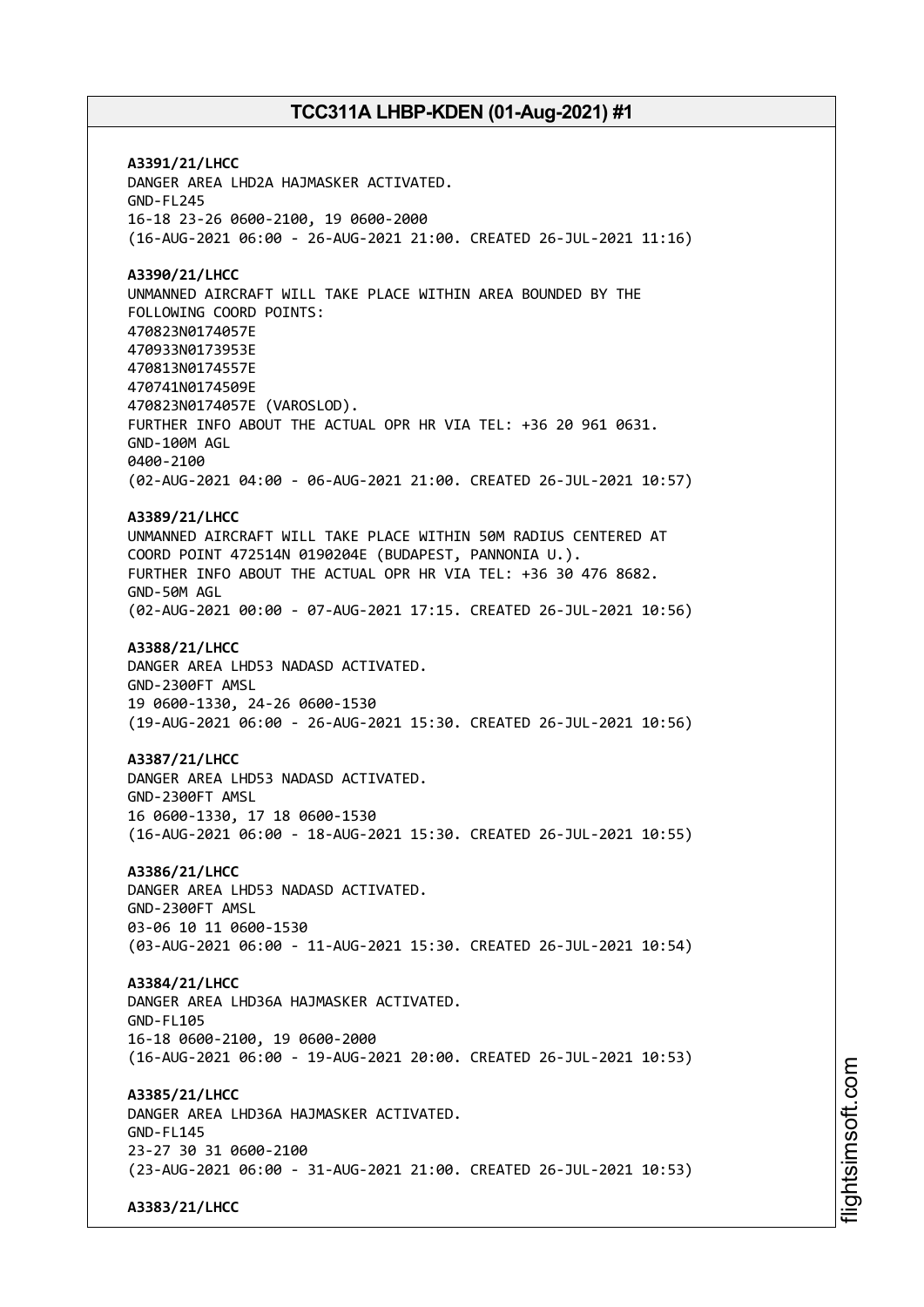DANGER AREA LHD36A HAJMASKER ACTIVATED. GND-4500FT AMSL 03 04 0600-1600, 11 0700-1600 (03-AUG-2021 06:00 - 11-AUG-2021 16:00. CREATED 26-JUL-2021 10:52) **A3382/21/LHCC** DANGER AREA LHD34 MARIANOSZTRA ACTIVATED. GND-2300FT AMSL 25 27 0600-1400 (25-AUG-2021 06:00 - 27-AUG-2021 14:00. CREATED 26-JUL-2021 10:51) **A3381/21/LHCC** DANGER AREA LHD34 MARIANOSZTRA ACTIVATED. GND-2300FT AMSL (05-AUG-2021 06:00 - 05-AUG-2021 14:00. CREATED 26-JUL-2021 10:50) **A3380/21/LHCC** DANGER AREA LHD29 PUSPOKSZILAGY ACTIVATED. GND-3800FT AMSL 25 26 31 0700-1500 (25-AUG-2021 07:00 - 31-AUG-2021 15:00. CREATED 26-JUL-2021 10:49) **A3379/21/LHCC** DANGER AREA LHD29 PUSPOKSZILAGY ACTIVATED. GND-3800FT AMSL 0700-1500 (09-AUG-2021 07:00 - 13-AUG-2021 15:00. CREATED 26-JUL-2021 10:48) **A3378/21/LHCC** DANGER AREA LHD24 SANTOS ACTIVATED. GND-3800FT AMSL 02-05 10-13 17-18 24-26 31 0600-1400 (02-AUG-2021 06:00 - 31-AUG-2021 14:00. CREATED 26-JUL-2021 10:47) **A3376/21/LHCC** SAGVAR DVOR/DME SVR DME PART CH124X OUT OF SERVICE. (04-AUG-2021 09:00 - 04-AUG-2021 13:00. CREATED 26-JUL-2021 08:38) **A3375/21/LHCC** SAGVAR DVOR/DME SVR DVOR PART FREQ 117.7MHZ OUT OF SERVICE. (03-AUG-2021 09:00 - 03-AUG-2021 13:00. CREATED 26-JUL-2021 08:37) **A3349/21/LHCC** UNMANNED AIRCRAFT WILL TAKE PLACE WITHIN 400M RADIUS CENTERED AT COORD POINT 465720N 0173631E (KAPOLCS). FURTHER INFO ABOUT THE ACTUAL OPR HR VIA TEL: +36 30 870 6160. GND-120M AGL (28-JUL-2021 00:00 - 03-AUG-2021 23:59. CREATED 23-JUL-2021 09:05) **A3348/21/LHCC** UNMANNED AIRCRAFT WILL TAKE PLACE WITHIN 600M RADIUS CENTERED AT COORD POINT 471020N 0182452E (SZEKESFEHERVAR). FURTHER INFO ABOUT THE ACTUAL OPR HR VIA TEL: +36 20 489 9809. GND-1000FT AMSL (06-AUG-2021 00:00 - 12-AUG-2021 23:59. CREATED 23-JUL-2021 09:02) **A3347/21/LHCC** UNMANNED AIRCRAFT WILL TAKE PLACE WITHIN 300M RADIUS CENTERED AT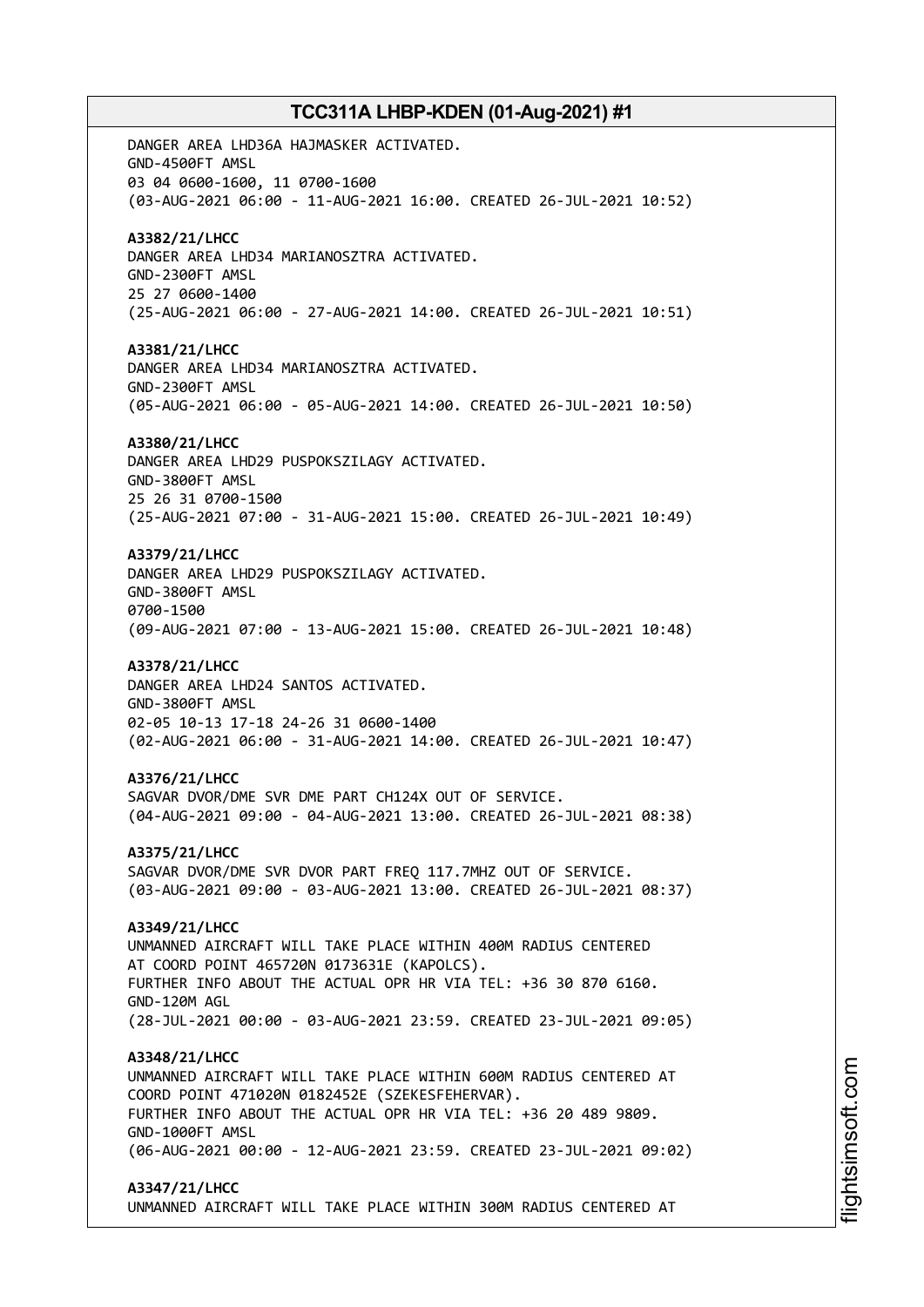COORD POINT 472830N 0190542E (BUDAPEST, GROUPAMA ARENA). FURTHER INFO ABOUT THE ACTUAL OPR HR VIA TEL: +36 20 489 9809. GND-1200FT AMSL (06-AUG-2021 00:00 - 12-AUG-2021 23:59. CREATED 23-JUL-2021 08:59) **A3346/21/LHCC** UNMANNED AIRCRAFT WILL TAKE PLACE WITHIN AREA BOUNDED BY THE FOLLOWING COORD POINTS: 472941N0190256E 472953N0190249E 472956N0190305E 472942N0190311E 472941N0190256E (BUDAPEST, VIGADO TER). FURTHER INFO ABOUT THE ACTUAL OPR HR VIA TEL: +36 30 966 4324. GND-1000FT AMSL (03-AUG-2021 00:00 - 09-AUG-2021 23:59. CREATED 23-JUL-2021 08:56) **A3345/21/LHCC** UNMANNED AIRCRAFT WILL TAKE PLACE WITHIN AREA BOUNDED BY THE FOLLOWING COORD POINTS: 473209N0212840E 472927N0213613E 472950N0213702E 473018N0213749E 473103N0213737E 473006N0213520E 473213N0213503E 473232N0213450E 473230N0212919E 473209N0212840E (DEBRECEN ONDOD TEGLASKERT). FURTHER INFO ABOUT THE ACTUAL OPR HR VIA TEL: +36 30 346 4446 . GND-50M AGL 0600-1900 (02-AUG-2021 06:00 - 08-AUG-2021 19:00. CREATED 23-JUL-2021 08:55) **A3343/21/LHCC** UNMANNED AIRCRAFT WILL TAKE PLACE WITHIN 1200M RADIUS CENTERED AT COORD POINT 461705N 0183846E (SZALKA). FURTHER INFO ABOUT THE ACTUAL OPR HR VIA TEL: +36 20 981 0895. GND-120M AGL 0630-2130 (02-AUG-2021 06:30 - 03-AUG-2021 21:30. CREATED 23-JUL-2021 08:53) **A3344/21/LHCC** UNMANNED AIRCRAFT WILL TAKE PLACE WITHIN AREA BOUNDED BY THE FOLLOWING COORD POINTS: 472746N0190335E 472748N0190306E 472811N0190308E 472808N0190343E 472746N0190335E (BUDAPEST, KOPASZI-GAT). FURTHER INFO ABOUT THE ACTUAL OPR HR VIA TEL: +36 30 966 4324. GND-1500FT AMSL (03-AUG-2021 00:00 - 09-AUG-2021 23:59. CREATED 23-JUL-2021 08:53) **A3342/21/LHCC** UNMANNED AIRCRAFT WILL TAKE PLACE WITHIN AREA BOUNDED BY THE FOLLOWING COORD POINTS:

i⊒<br>⊫ htsim soft.c om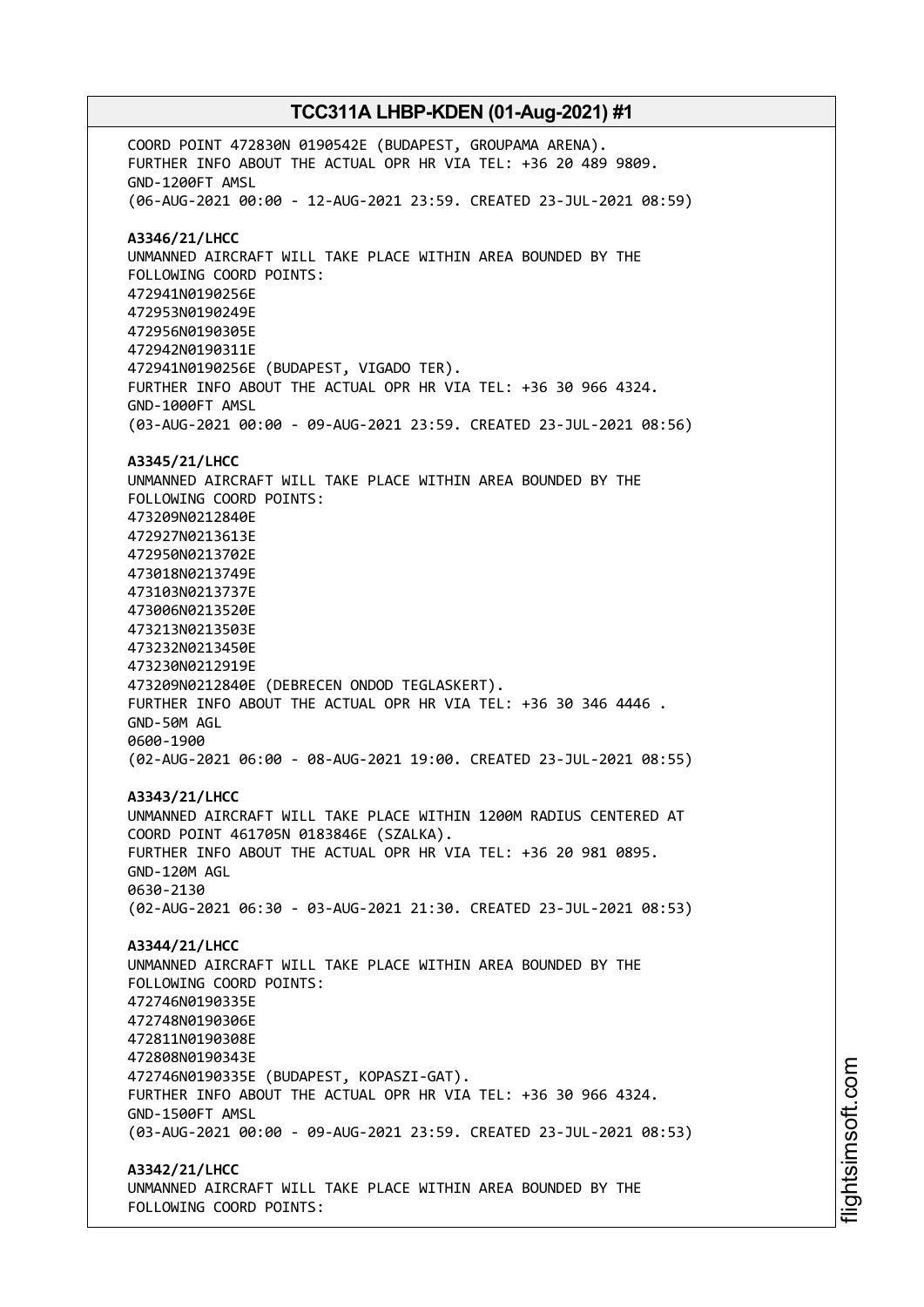471012N0201210E 471023N0201158E 471026N0201200E 471024N0201209E 471012N0201210E (SZOLNOK, TISZA-HID). FURTHER INFO ABOUT THE ACTUAL OPR HR VIA TEL: +36 30 328 9309. GND-700FT AMSL 0700-2100 (03-AUG-2021 07:00 - 06-AUG-2021 21:00. CREATED 23-JUL-2021 08:49) **A3341/21/LHCC** UNMANNED AIRCRAFT WILL TAKE PLACE WITHIN 2600M RADIUS CENTERED AT COORD POINT 465306N 0164717E (ZALAEGERSZEG REPULOTER). FURTHER INFO ABOUT THE ACTUAL OPR HR VIA TEL: +36 70 318 7378. GND-2500FT AMSL 0400-1900 (06-AUG-2021 04:00 - 12-AUG-2021 19:00. CREATED 23-JUL-2021 08:49) **A3340/21/LHCC** UNMANNED AIRCRAFT WILL TAKE PLACE WITHIN AREA BOUNDED BY THE FOLLOWING COORD POINTS: 474803N0213124E 475115N0220203E 474336N0215923E 474242N0215341E 473859N0214159E 473826N0213938E 473745N0212800E 474803N0213124E (HAJDUDOROG) . FURTHER INFO ABOUT THE ACTUAL OPR HR VIA TEL: +36 30 574 4287. GND-3500FT AMSL (02-AUG-2021 00:00 - 04-AUG-2021 23:59. CREATED 23-JUL-2021 08:41) **A3339/21/LHCC** UNMANNED AIRCRAFT WILL TAKE PLACE WITHIN AREA BOUNDED BY THE FOLLOWING COORD POINTS: 473403N0213550E 473253N0213410E 473241N0213520E 473036N0213549E 473116N0213745E 473000N0213759E 472910N0213749E 472910N0214108E 473332N0214045E 473403N0213550E (DEBRECEN NYULAS LENCZTELEP). FURTHER INFO ABOUT THE ACTUAL OPR HR VIA TEL: +36 30 346 4446 . GND-50M AGL 0600-1900 (02-AUG-2021 06:00 - 08-AUG-2021 19:00. CREATED 23-JUL-2021 08:38) **A3338/21/LHCC** UNMANNED AIRCRAFT WILL TAKE PLACE WITHIN AREA BOUNDED BY THE FOLLOWING COORD POINTS: 472931N0190229E 472955N0190153E 473005N0190235E 472937N0190250E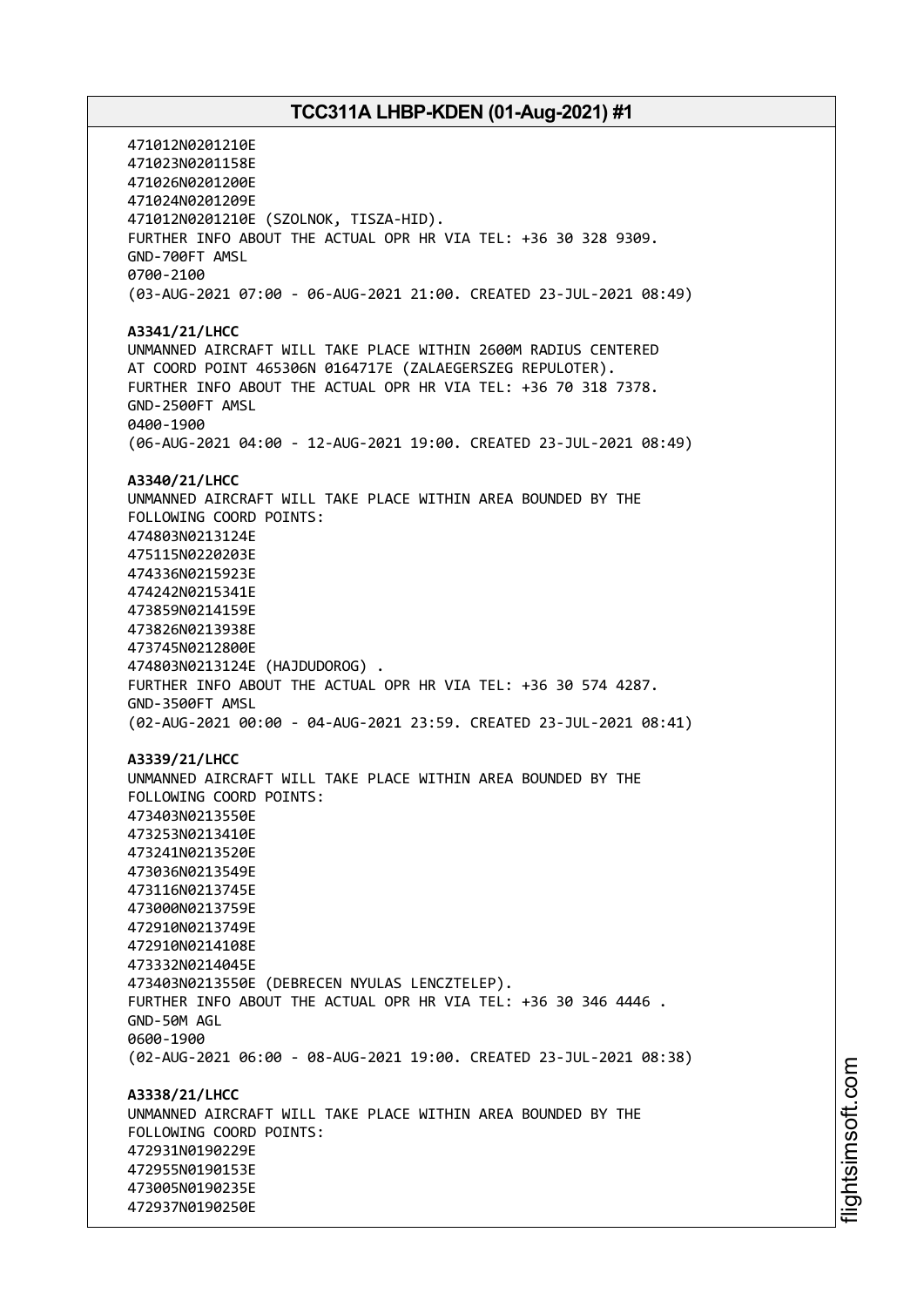472931N0190229E (BUDAPEST, BUDAI VAR). FURTHER INFO ABOUT THE ACTUAL OPR HR VIA TEL: +36 30 821 2323. GND-1000FT AMSL 0430-2030 (02-AUG-2021 04:30 - 08-AUG-2021 20:30. CREATED 23-JUL-2021 08:37) **A3337/21/LHCC** UNMANNED AIRCRAFT WILL TAKE PLACE WITHIN AREA BOUNDED BY THE FOLLOWING COORD POINTS: 472911N0190218E 472932N0190315E 472912N0190356E 472859N0190406E 472844N0190330E 472845N0190241E 472911N0190218E (BUDAPEST, MUEGYETEM RKP). FURTHER INFO ABOUT THE ACTUAL OPR HR VIA TEL: +36 70 773 2885. GND-1000FT AMSL (02-AUG-2021 00:00 - 08-AUG-2021 23:59. CREATED 23-JUL-2021 08:34) **A3336/21/LHCC** UNMANNED AIRCRAFT WILL TAKE PLACE WITHIN AREA BOUNDED BY THE FOLLOWING COORD POINTS: 473347N0214134E 473400N0213642E 473602N0213821E 473711N0214301E 473347N0214134E (DEBRECEN MEHESZKERT). FURTHER INFO ABOUT THE ACTUAL OPR HR VIA TEL: +36 30 346 4446 . GND-50M AGL 0600-1900 (02-AUG-2021 06:00 - 08-AUG-2021 19:00. CREATED 23-JUL-2021 08:32) **A3335/21/LHCC** TEMPORARY RESTRICTED AREA ESTABLISHED DUE TO POLICE OPERATIONS AND UNMANNED AIRCRAFT OPERATIONS WITHIN AREA BOUNDED BY THE FOLLOWING COORD POINTS: 475843N0222828E 480307N0225204E STATE BORDER 482401N0220925E 482307N0220906E 481305N0220456E 475953N0220450E 475705N0221858E 475843N0222828E (MAGYAR-UKRAN HATARSZAKASZ). FURTHER INFO ABOUT THE ACTUAL OPR HR VIA TEL: +36 20 267 4757. GND-1500FT AMSL (27-JUL-2021 00:00 - 02-AUG-2021 23:59. CREATED 23-JUL-2021 08:30) **A3334/21/LHCC** UNMANNED AIRCRAFT WILL TAKE PLACE WITHIN AREA BOUNDED BY THE FOLLOWING COORD POINTS: 465119N0194136E 465206N0194109E 465216N0194147E 465130N0194216E 465119N0194136E (KECSKEMET).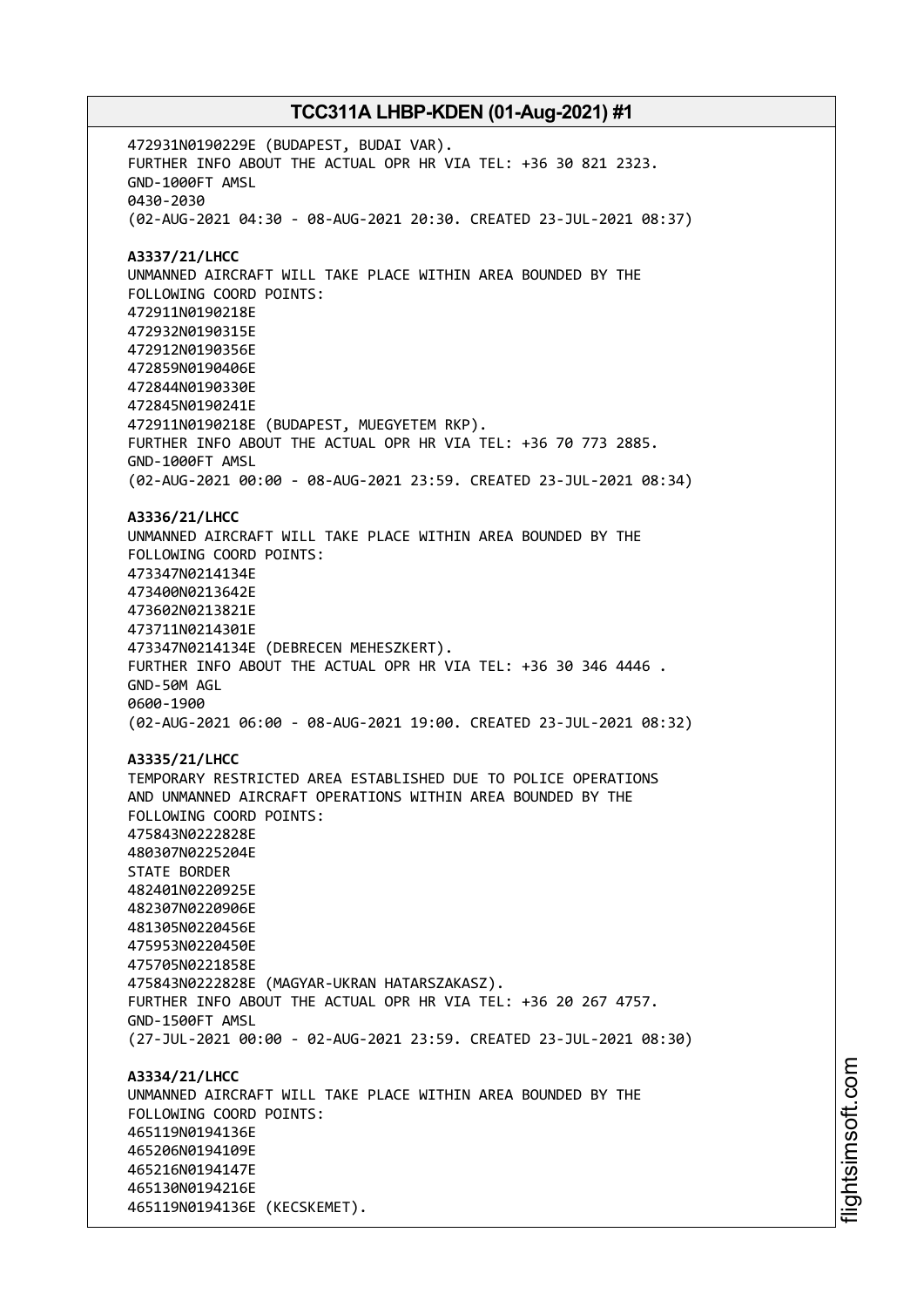FURTHER INFO ABOUT THE ACTUAL OPR HR VIA TEL: +36 70 270 4578. GND-1300FT AMSL 0600-1800 (05-AUG-2021 06:00 - 11-AUG-2021 18:00. CREATED 23-JUL-2021 08:26) **A3333/21/LHCC** UNMANNED AIRCRAFT WILL TAKE PLACE WITHIN AREA BOUNDED BY THE FOLLOWING COORD POINTS: 472809N0214412E 473122N0214429E 473137N0214951E 473148N0214957E 473211N0214104E 473051N0214122E 472820N0214342E 472809N0214412E (DEBRECEN NAGYCSERE BANK). FURTHER INFO ABOUT THE ACTUAL OPR HR VIA TEL: +36 30 346 4446 . GND-50M AGL 0600-1900 (02-AUG-2021 06:00 - 08-AUG-2021 19:00. CREATED 23-JUL-2021 08:23) **A3332/21/LHCC** UNMANNED AIRCRAFT WILL TAKE PLACE WITHIN AREA BOUNDED BY THE FOLLOWING COORD POINTS: 473403N0213550E 473253N0213410E 473241N0213520E 473036N0213549E 473116N0213745E 473000N0213759E 472910N0213749E 472910N0214108E 473332N0214045E 473403N0213550E (DEBRECEN NYULAS LENCZTELEP). FURTHER INFO ABOUT THE ACTUAL OPR HR VIA TEL: +36 30 346 4446 . GND-50M AGL 0600-1900 (26-JUL-2021 06:00 - 01-AUG-2021 19:00. CREATED 23-JUL-2021 08:21) **A3305/21/LHCC** UNMANNED AIRCRAFT WILL TAKE PLACE WITHIN AREA BOUNDED BY THE FOLLOWING COORD POINTS: 473038N0190226E 473038N0190204E 473051N0190209E 473049N0190226E (BUDAPEST,BEM JOZSEF TER). FURTHER INFO ABOUT THE ACTUAL OPR HR VIA TEL: +36 403 7503. GND-1000FT AMSL 0600-2000 (10-AUG-2021 06:00 - 16-AUG-2021 20:00. CREATED 21-JUL-2021 15:44) **A3300/21/LHCC** UNMANNED AIRCRAFT WILL TAKE PLACE WITHIN 60M RADIUS CENTERED AT COORD POINT 473044N 0190215E (BUDAPEST FEKETE SAS UTCA). FURTHER INFO ABOUT THE ACTUAL OPR HR VIA TEL: +36 30 359 9482. GND-30M AGL 0430-1500 (09-AUG-2021 04:30 - 13-AUG-2021 15:00. CREATED 21-JUL-2021 12:02)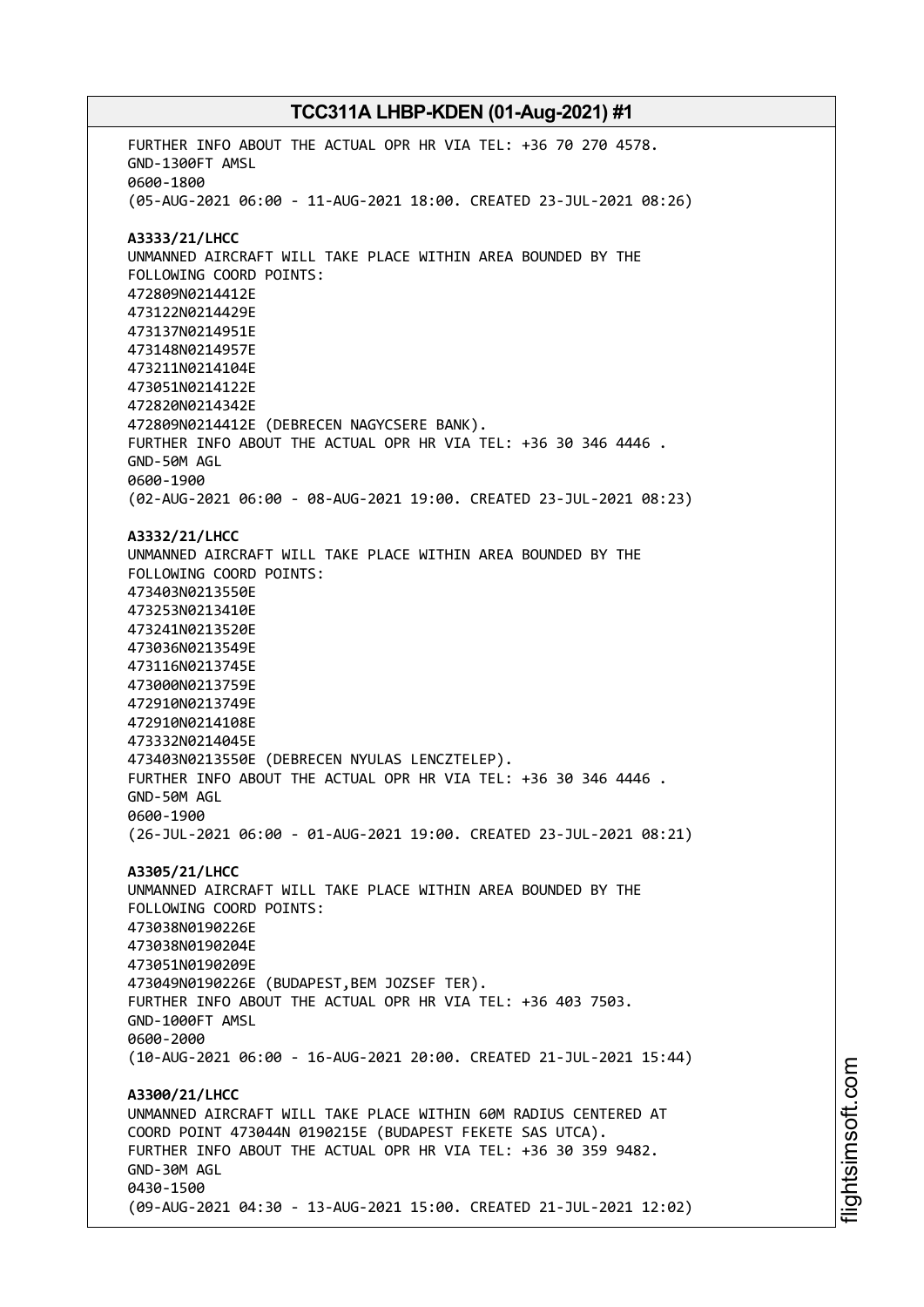**A3298/21/LHCC** UNMANNED AIRCRAFT WILL TAKE PLACE WITHIN 60M RADIUS CENTERED AT COORD POINT 473044N 0190215E (BUDAPEST FEKETE SAS UTCA). FURTHER INFO ABOUT THE ACTUAL OPR HR VIA TEL: +36 30 359 9482. GND-30M AGL 0430-1500 (23-AUG-2021 04:30 - 27-AUG-2021 15:00. CREATED 21-JUL-2021 12:01) **A3299/21/LHCC** UNMANNED AIRCRAFT WILL TAKE PLACE WITHIN 60M RADIUS CENTERED AT COORD POINT 473044N 0190215E (BUDAPEST FEKETE SAS UTCA). FURTHER INFO ABOUT THE ACTUAL OPR HR VIA TEL: +36 30 359 9482. GND-30M AGL 0430-1500 (02-AUG-2021 04:30 - 06-AUG-2021 15:00. CREATED 21-JUL-2021 12:01) **A3297/21/LHCC** UNMANNED AIRCRAFT WILL TAKE PLACE WITHIN 60M RADIUS CENTERED AT COORD POINT 473044N 0190215E (BUDAPEST FEKETE SAS UTCA). FURTHER INFO ABOUT THE ACTUAL OPR HR VIA TEL: +36 30 359 9482. GND-30M AGL 0430-1500 (16-AUG-2021 04:30 - 19-AUG-2021 15:00. CREATED 21-JUL-2021 12:00) **A3296/21/LHCC** UNMANNED AIRCRAFT WILL TAKE PLACE WITHIN AREA BOUNDED BY THE FOLLOWING COORD POINTS: 470856N0184908E 470842N0184816E 470748N0184850E 470813N0184948E 470856N0184908E (IVANCSA). FURTHER INFO ABOUT THE ACTUAL OPR HR VIA TEL: +36 20 415 1370. GND-700FT AMSL 0500-1800 (09-AUG-2021 05:00 - 15-AUG-2021 18:00. CREATED 21-JUL-2021 11:59) **A3295/21/LHCC** UNMANNED AIRCRAFT WILL TAKE PLACE WITHIN 1000M RADIUS CENTERED AT COORD POINT 465320N 0165016E (SAGOD). FURTHER INFO ABOUT THE ACTUAL OPR HR VIA TEL: +36 20 747 2397. GND-1000FT AMSL 0500-2000 (05-AUG-2021 05:00 - 11-AUG-2021 20:00. CREATED 21-JUL-2021 11:58) **A3294/21/LHCC** UNMANNED AIRCRAFT WILL TAKE PLACE WITHIN AREA BOUNDED BY THE FOLLOWING COORD POINTS: 470856N0184908E 470842N0184816E 470748N0184850E 470813N0184948E 470856N0184908E (IVANCSA). FURTHER INFO ABOUT THE ACTUAL OPR HR VIA TEL: +36 20 415 1370. GND-700FT AMSL 0500-1800 (16-AUG-2021 05:00 - 22-AUG-2021 18:00. CREATED 21-JUL-2021 11:58)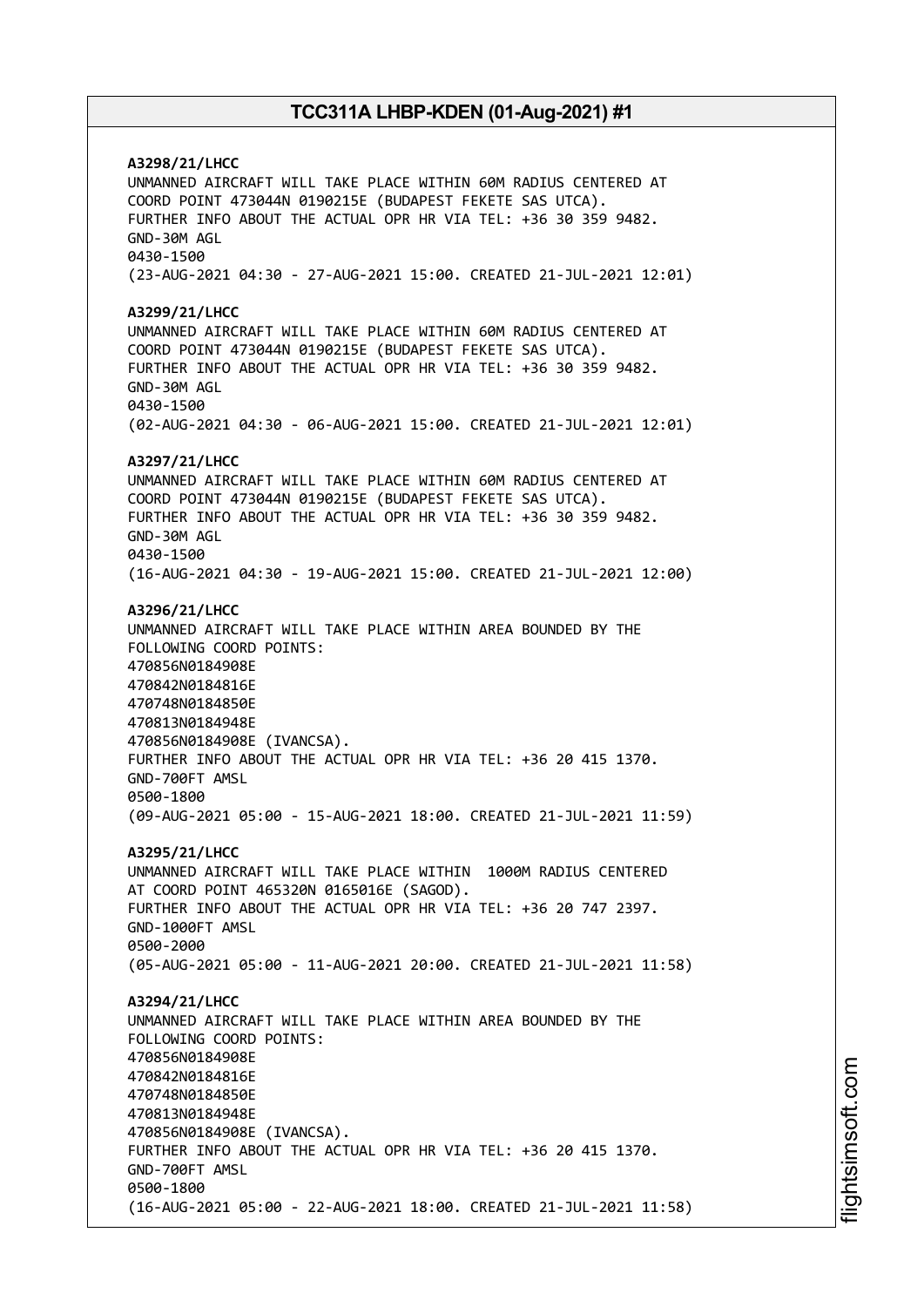**A3293/21/LHCC** UNMANNED AIRCRAFT WILL TAKE PLACE WITHIN AREA BOUNDED BY THE FOLLOWING COORD POINTS: 463056N0184613E 463325N0185237E 463317N0185257E 463223N0185323E 463220N0185445E 463158N0185538E 463158N0185618E 463149N0185618E 463159N0185311E 462923N0185414E 463056N0184613E (PAKS - KALOCSA). FURTHER INFO ABOUT THE ACTUAL OPR HR VIA TEL: +36 20 480 8811. GND-800FT AMSL 0400-2000 (08-AUG-2021 04:00 - 14-AUG-2021 20:00. CREATED 21-JUL-2021 11:57) **A3292/21/LHCC** UNMANNED AIRCRAFT WILL TAKE PLACE WITHIN AREA BOUNDED BY THE FOLLOWING COORD POINTS: 462536N0174632E 462523N0174636E 462520N0174618E 462510N0174612E 462353N0174642E 462346N0174624E 462509N0174556E 462530N0174605E 462536N0174632E (KAPOSFURED). FURTHER INFO ABOUT THE ACTUAL OPR HR VIA TEL: +36 20 433 3587. GND-800FT AMSL 0300-2100 (11-AUG-2021 03:00 - 17-AUG-2021 21:00. CREATED 21-JUL-2021 11:56) **A3291/21/LHCC** UNMANNED AIRCRAFT WILL TAKE PLACE WITHIN AREA BOUNDED BY THE FOLLOWING COORD POINTS: 463056N0184613E 463325N0185237E 463317N0185257E 463223N0185323E 463220N0185445E 463158N0185538E 463158N0185618E 463149N0185618E 463159N0185311E 462923N0185414E 463056N0184613E (PAKS - KALOCSA). FURTHER INFO ABOUT THE ACTUAL OPR HR VIA TEL: +36 20 480 8811. GND-800FT AMSL 0400-2000 (15-AUG-2021 04:00 - 21-AUG-2021 20:00. CREATED 21-JUL-2021 11:55) **A3290/21/LHCC**

UNMANNED AIRCRAFT WILL TAKE PLACE WITHIN 1000M RADIUS CENTERED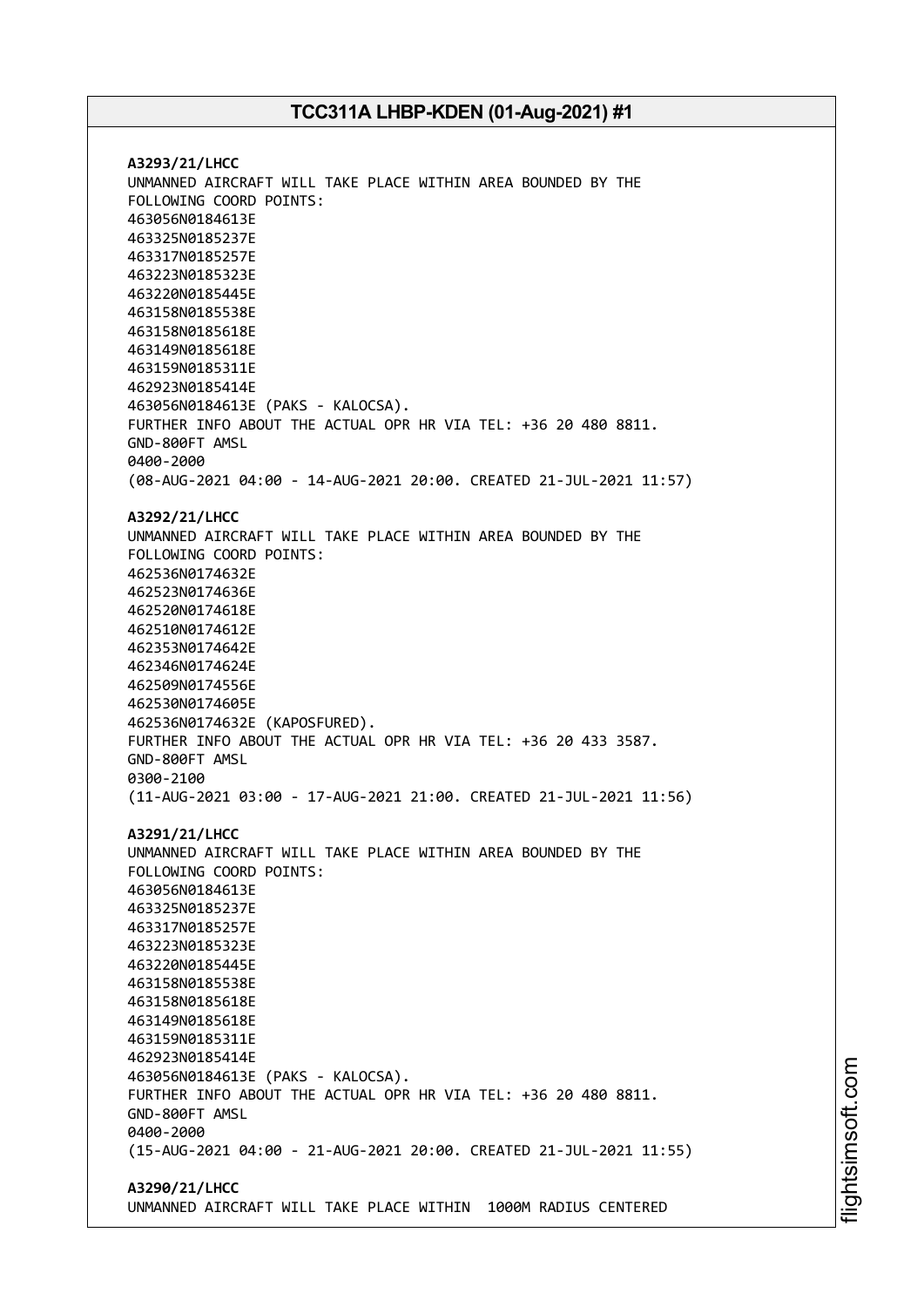AT COORD POINT 465320N 0165016E (SAGOD). FURTHER INFO ABOUT THE ACTUAL OPR HR VIA TEL: +36 20 747 2397. GND-1000FT AMSL 0500-2000 (12-AUG-2021 05:00 - 18-AUG-2021 20:00. CREATED 21-JUL-2021 11:54) **A3289/21/LHCC** UNMANNED AIRCRAFT WILL TAKE PLACE WITHIN 1000M RADIUS CENTERED AT COORD POINT 465320N 0165016E (SAGOD). FURTHER INFO ABOUT THE ACTUAL OPR HR VIA TEL: +36 20 747 2397. GND-1000FT AMSL 0500-2000 (19-AUG-2021 05:00 - 25-AUG-2021 20:00. CREATED 21-JUL-2021 11:53) **A3288/21/LHCC** TEMPORARY RESTRICTED AREA ESTABLISHED DUE TO MILITARY AND UNMANNED AIRCRAFT OPERATIONS WITHIN AREA BOUNDED BY THE FOLLOWING COORD POINTS: 460921N0201807E 461500N0201300E 462529N0205740E 462629N0211307E 462849N0211712E STATE BORDER 460921N0201807E (ROMAN I). FURTHER INFO ABOUT THE ACTUAL OPR HR VIA TEL: +36 88 543 036. GND-1500FT AMSL (04-AUG-2021 23:00 - 10-AUG-2021 23:00. CREATED 21-JUL-2021 11:52) **A3287/21/LHCC** TEMPORARY RESTRICTED AREA ESTABLISHED DUE TO MILITARY AND UNMANNED AIRCRAFT OPERATIONS WITHIN AREA BOUNDED BY THE FOLLOWING COORD POINTS: 455428N0185004E 460013N0184753E 460950N0190957E 461651N0193417E 461500N0200000E 461217N0200526E 461500N0201300E 460921N0201807E STATE BORDER 455428N0185004E (SZERB). FURTHER INFO ABOUT THE ACTUAL OPR HR VIA TEL: +36 88 543 036. GND-1500FT AMSL (06-AUG-2021 23:00 - 12-AUG-2021 23:00. CREATED 21-JUL-2021 11:47) **A3286/21/LHCC** UNMANNED AIRCRAFT WILL TAKE PLACE WITHIN AREA BOUNDED BY THE FOLLOWING COORD POINTS: 462536N0174632E 462523N0174636E 462520N0174618E 462510N0174612E 462353N0174642E 462346N0174624E 462509N0174556E 462530N0174605E 462536N0174632E (KAPOSFURED). FURTHER INFO ABOUT THE ACTUAL OPR HR VIA TEL: +36 20 433 3587. GND-800FT AMSL 0300-2100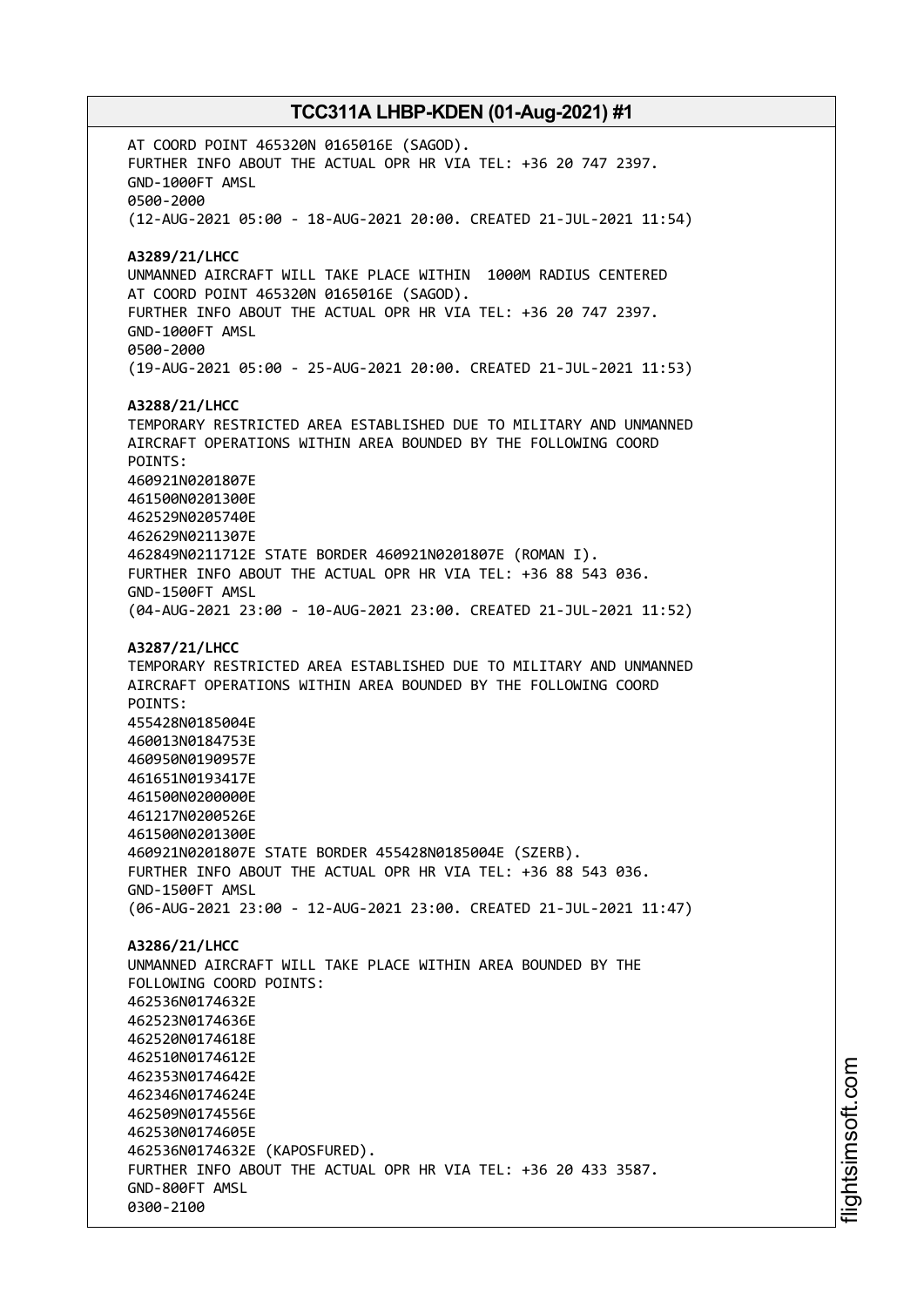(18-AUG-2021 03:00 - 24-AUG-2021 21:00. CREATED 21-JUL-2021 11:42) **A3285/21/LHCC** TEMPORARY RESTRICTED AREA ESTABLISHED DUE TO MILITARY AND UNMANNED AIRCRAFT OPERATIONS WITHIN AREA BOUNDED BY THE FOLLOWING COORD POINTS: 470945N0214841E 471152N0212607E 473338N0215503E 475654N0221905E 480307N0225204E STATE BORDER 470945N0214841E (ROMAN III). FURTHER INFO ABOUT THE ACTUAL OPR HR VIA TEL: +36 88 543 036. GND-1500FT AMSL (05-AUG-2021 23:00 - 11-AUG-2021 23:00. CREATED 21-JUL-2021 11:39) **A3284/21/LHCC** MISSILE, ROCKET FIRING WILL TAKE PLACE WITHIN AREA BOUNDED BY THE FOLLOWING COORD POINTS: 474454N0191959E 474852N0191533E 474601N0191244E 474454N0191959E (PUSPOKSZILAGY). FURTHER INFO ABOUT THE ACTUAL OPR HR VIA TEL: +36 30 777 5073. GND-4500FT AMSL 0700-1500 (23-AUG-2021 07:00 - 27-AUG-2021 15:00. CREATED 21-JUL-2021 11:09) **A3283/21/LHCC** MISSILE, ROCKET FIRING WILL TAKE PLACE WITHIN AREA BOUNDED BY THE FOLLOWING COORD POINTS: 474454N0191959E 474852N0191533E 474601N0191244E 474454N0191959E (PUSPOKSZILAGY). FURTHER INFO ABOUT THE ACTUAL OPR HR VIA TEL: +36 30 777 5073. GND-4500FT AMSL 0700-1500 (16-AUG-2021 07:00 - 20-AUG-2021 15:00. CREATED 21-JUL-2021 11:08) **A3281/21/LHCC** MISSILE, ROCKET FIRING WILL TAKE PLACE WITHIN AREA BOUNDED BY THE FOLLOWING COORD POINTS: 474454N0191959E 474852N0191533E 474601N0191244E 474454N0191959E (PUSPOKSZILAGY). FURTHER INFO ABOUT THE ACTUAL OPR HR VIA TEL: +36 30 777 5073. GND-4500FT AMSL 0700-1500 (02-AUG-2021 07:00 - 06-AUG-2021 15:00. CREATED 21-JUL-2021 11:06) **A3280/21/LHCC** MISSILE, ROCKET FIRING WILL TAKE PLACE WITHIN AREA BOUNDED BY THE FOLLOWING COORD POINTS: 474454N0191959E 474852N0191533E 474601N0191244E 474454N0191959E (PUSPOKSZILAGY).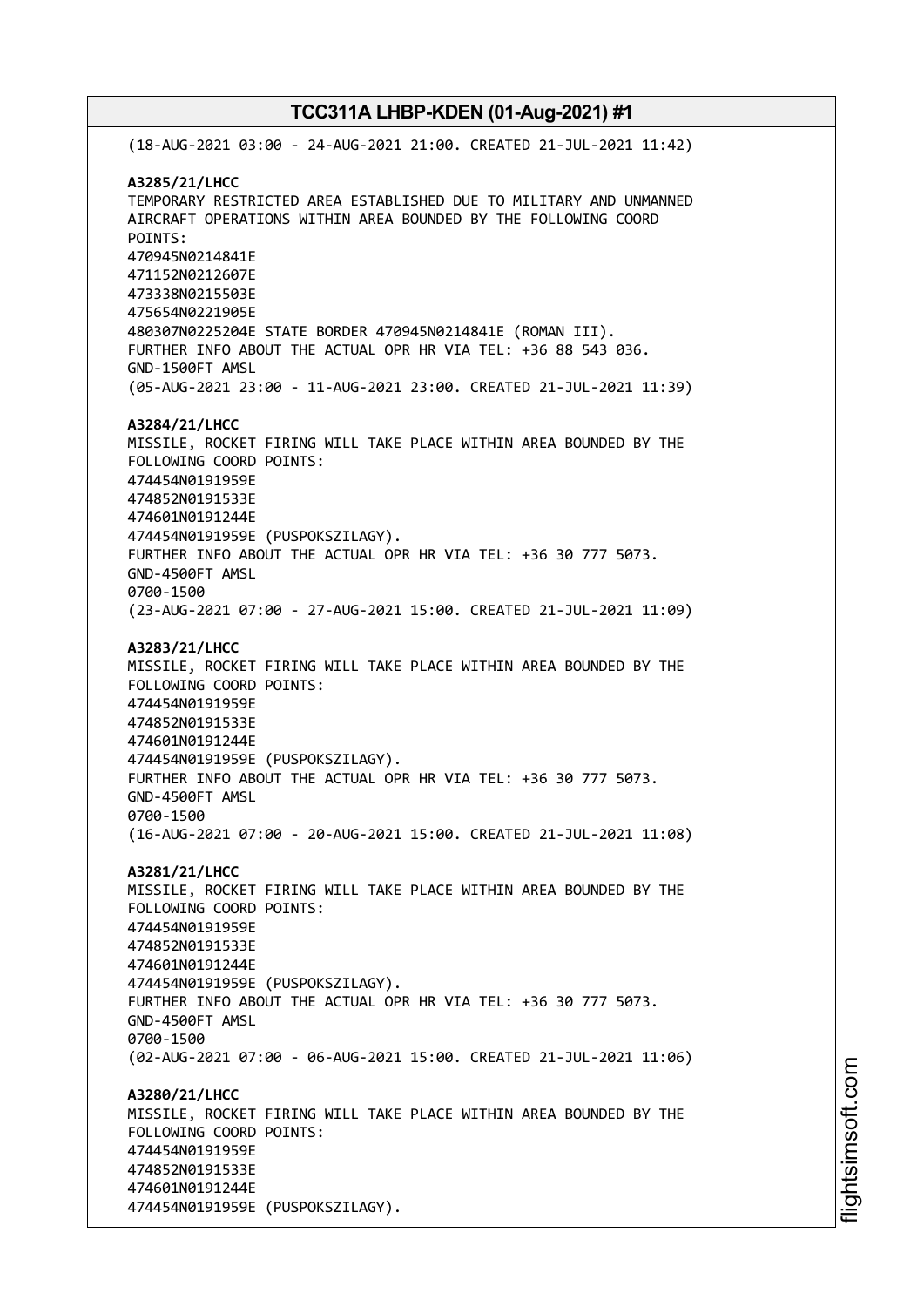FURTHER INFO ABOUT THE ACTUAL OPR HR VIA TEL: +36 30 777 5073. GND-4500FT AMSL 0700-1500 (09-AUG-2021 07:00 - 13-AUG-2021 15:00. CREATED 21-JUL-2021 11:05) **A3278/21/LHCC** UNMANNED AIRCRAFT WILL TAKE PLACE WITHIN 200M RADIUS CENTERED AT COORD POINT 481146N 0211639E (MAD) . FURTHER INFO ABOUT THE ACTUAL OPR HR VIA TEL: +36 30 626 0325. GND-1000FT AMSL (16-AUG-2021 00:00 - 22-AUG-2021 23:59. CREATED 21-JUL-2021 11:04) **A3279/21/LHCC** AEROBATICS WILL TAKE PLACE WITHIN 1200M RADIUS CENTERED AT COORD POINT 471750N 0185027E (RACKERESZTUR). FURTHER INFO ABOUT THE ACTUAL OPR HR VIA TEL: +36 1 999 1174. GND-4500FT AMSL 0400-1800 (18-AUG-2021 04:00 - 24-AUG-2021 18:00. CREATED 21-JUL-2021 11:04) **A3277/21/LHCC** AEROBATICS WILL TAKE PLACE WITHIN 1200M RADIUS CENTERED AT COORD POINT 471750N 0185027E (RACKERESZTUR). FURTHER INFO ABOUT THE ACTUAL OPR HR VIA TEL: +36 1 999 1174. GND-4500FT AMSL 0400-1800 (11-AUG-2021 04:00 - 17-AUG-2021 18:00. CREATED 21-JUL-2021 11:03) **A3275/21/LHCC** UNMANNED AIRCRAFT WILL TAKE PLACE WITHIN AREA BOUNDED BY THE FOLLOWING COORD POINTS: 473245N0205433E 473453N0205350E 473521N0205629E 473307N0205707E 473245N0205433E (TISZAFURED). FURTHER INFO ABOUT THE ACTUAL OPR HR VIA TEL: +36 30 285 2531. GND-1000FT AMSL 0300-1900 (26-JUL-2021 03:00 - 01-AUG-2021 19:00. CREATED 21-JUL-2021 11:02) **A3274/21/LHCC** UNMANNED AIRCRAFT WILL TAKE PLACE WITHIN AREA BOUNDED BY THE FOLLOWING COORD POINTS: 465654N0193822E 465716N0193753E 465735N0193820E 465712N0193852E 465654N0193822E (KECSKEMET). FURTHER INFO ABOUT THE ACTUAL OPR HR VIA TEL: +36 70 270 4578. GND-1300FT AMSL 0600-1800 (26-JUL-2021 06:00 - 01-AUG-2021 18:00. CREATED 21-JUL-2021 11:01) **A3273/21/LHCC** AEROBATICS WILL TAKE PLACE WITHIN 1200M RADIUS CENTERED AT COORD POINT 471750N 0185027E (RACKERESZTUR). FURTHER INFO ABOUT THE ACTUAL OPR HR VIA TEL: +36 1 999 1174.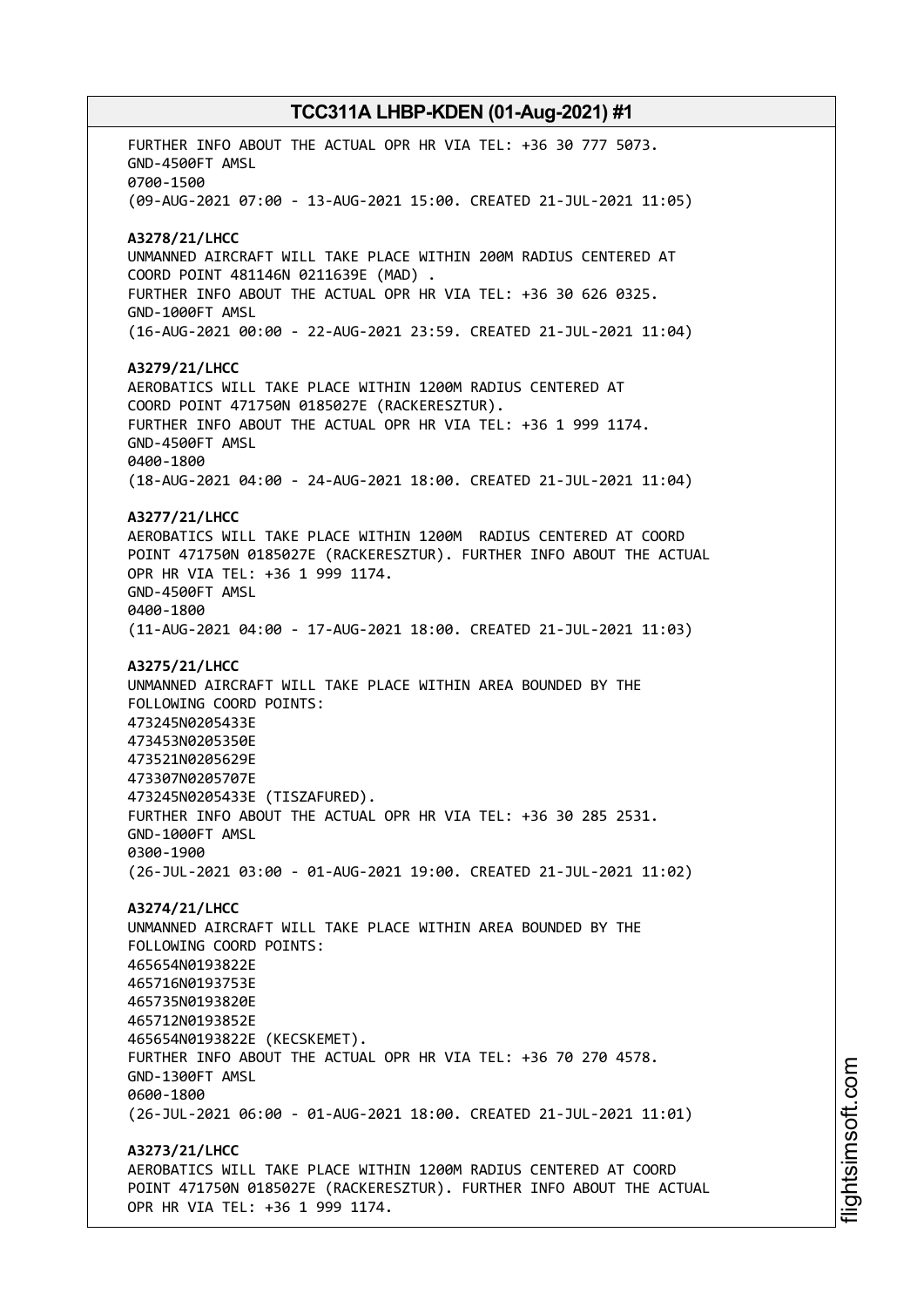GND-4500FT AMSL 0400-1800 (04-AUG-2021 04:00 - 10-AUG-2021 18:00. CREATED 21-JUL-2021 11:01) **A3272/21/LHCC** UNMANNED AIRCRAFT WILL TAKE PLACE WITHIN AREA BOUNDED BY THE FOLLOWING COORD POINTS: 462536N0174632E 462523N0174636E 462520N0174618E 462510N0174612E 462353N0174642E 462346N0174624E 462509N0174556E 462530N0174605E 462536N0174632E (KAPOSFURED). FURTHER INFO ABOUT THE ACTUAL OPR HR VIA TEL: +36 20 433 3587. GND-800FT AMSL 0300-2100 (04-AUG-2021 03:00 - 10-AUG-2021 21:00. CREATED 21-JUL-2021 11:00) **A3271/21/LHCC** UNMANNED AIRCRAFT WILL TAKE PLACE WITHIN AREA BOUNDED BY THE FOLLOWING COORD POINTS: 470856N0184908E 470842N0184816E 470748N0184850E 470813N0184948E 470856N0184908E (IVANCSA). FURTHER INFO ABOUT THE ACTUAL OPR HR VIA TEL: +36 20 415 1370. GND-700FT AMSL 0500-1800 (02-AUG-2021 05:00 - 08-AUG-2021 18:00. CREATED 21-JUL-2021 10:59) **A3270/21/LHCC** UNMANNED AIRCRAFT WILL TAKE PLACE WITHIN AREA BOUNDED BY THE FOLLOWING COORD POINTS: 455713N0183029E 455544N0183810E 455630N0183949E 461044N0184246E 461058N0183535E 460839N0183445E 460832N0183212E 461359N0183103E 461353N0182525E 455713N0183029E (BOLY). FURTHER INFO ABOUT THE ACTUAL OPR HR VIA TEL: +36 70 296 4105. GND-120M AGL 0300-2000 (01-AUG-2021 03:00 - 07-AUG-2021 20:00. CREATED 21-JUL-2021 10:58) **A3256/21/LHCC** ALL FLIGHTS TO/FROM AIRPORTS OF HUNGARY, OR OVERFLYING HUNGARIAN TERRITORY, ARE NOT ALLOWED IF AIRCRAFT ARE OPERATED BY BELARUSSIAN AIR CARRIERS AND/OR REGISTRATED IN BELARUS EXCEPT FOR AIRCRAFT IN EMERGENCY OR HUMANITARIAN FLIGHTS. (20-JUL-2021 06:30 - 03-AUG-2021 22:00 EST. CREATED 20-JUL-2021 06:36)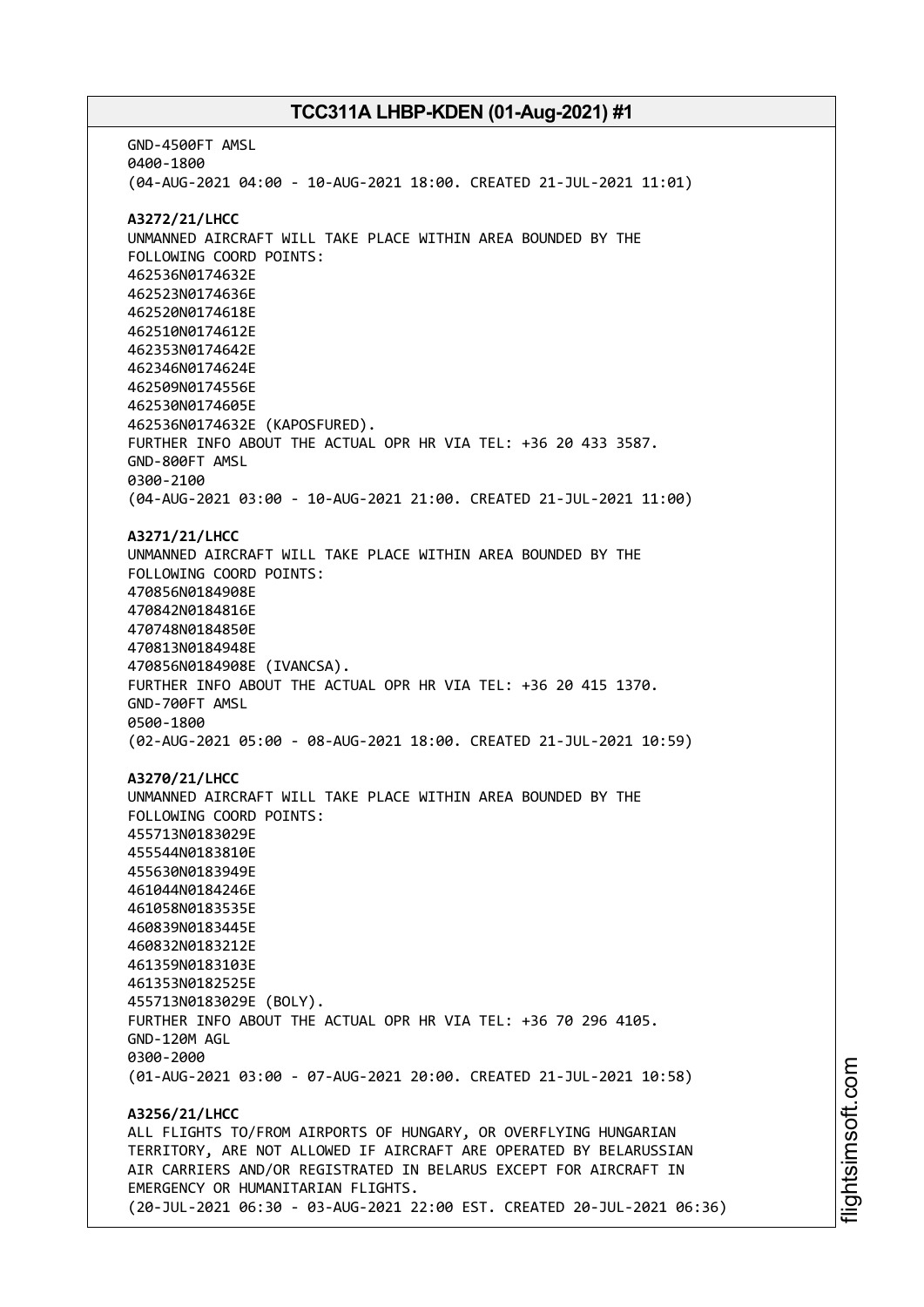**A3246/21/LHCC** UNMANNED AIRCRAFT WILL TAKE PLACE WITHIN 1100M RADIUS CENTERED AT COORD POINT 465902N 0175626E (PALOZNAK). FURTHER INFO ABOUT THE ACTUAL OPR HR VIA TEL: +36 20 922 0934. GND-1000FT AMSL (31-JUL-2021 03:00 - 01-AUG-2021 19:00. CREATED 19-JUL-2021 13:42) **A3245/21/LHCC** UNMANNED AIRCRAFT WILL TAKE PLACE WITHIN AREA BOUNDED BY THE FOLLOWING COORD POINTS: 461500N0200000E 461217N0200526E 461718N0200722E 461721N0200000E 461500N0200000E (SZEGED, REPULOTER). FURTHER INFO ABOUT THE ACTUAL OPR HR VIA TEL: +36 30 9677 064. GND-FL135 0500-2200 (31-JUL-2021 05:00 - 06-AUG-2021 22:00. CREATED 19-JUL-2021 13:37) **A3244/21/LHCC** UNMANNED AIRCRAFT WILL TAKE PLACE WITHIN AREA BOUNDED BY THE FOLLOWING COORD POINTS: 470856N0184908E 470842N0184816E 470748N0184850E 470813N0184948E 470856N0184908E (IVANCSA). FURTHER INFO ABOUT THE ACTUAL OPR HR VIA TEL: +36 20 415 1370. GND-700FT AMSL 0500-1800 (26-JUL-2021 05:00 - 01-AUG-2021 18:00. CREATED 19-JUL-2021 13:33) **A3237/21/LHCC** UNMANNED AIRCRAFT WILL TAKE PLACE WITHIN AREA BOUNDED BY THE FOLLOWING COORD POINTS: 472736N0190119E 472736N0190114E 472744N0190114E 472744N0190119E 472736N0190119E (BUDAPEST, KELENFOLD). FURTHER INFO ABOUT THE ACTUAL OPR HR VIA TEL: +36 20 509 4439. GND-800FT AMSL 0500-1800 (28-JUL-2021 05:00 - 03-AUG-2021 18:00. CREATED 19-JUL-2021 13:00) **A3236/21/LHCC** UNMANNED AIRCRAFT WILL TAKE PLACE WITHIN AREA BOUNDED BY THE FOLLOWING COORD POINTS: 462536N0174632E 462523N0174636E 462520N0174618E 462510N0174612E 462353N0174642E 462346N0174624E 462509N0174556E 462530N0174605E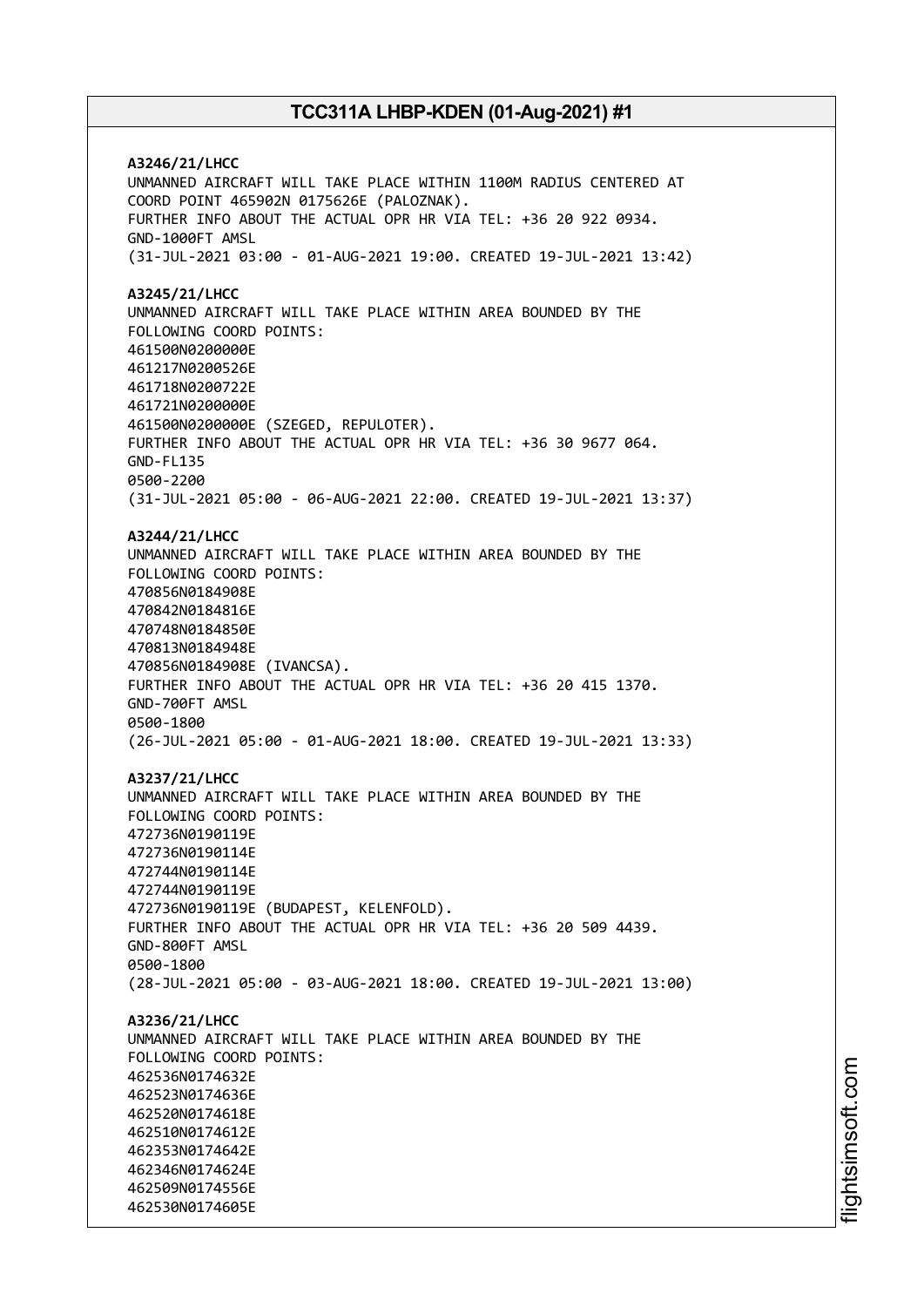462536N0174632E (KAPOSFURED). FURTHER INFO ABOUT THE ACTUAL OPR HR VIA TEL: +36 20 433 3587. GND-800FT AMSL 0300-2100 (28-JUL-2021 03:00 - 03-AUG-2021 21:00. CREATED 19-JUL-2021 12:56) **A3235/21/LHCC** UNMANNED AIRCRAFT WILL TAKE PLACE WITHIN 1000M RADIUS CENTERED AT COORD POINT 465320N 0165016E (SAGOD). FURTHER INFO ABOUT THE ACTUAL OPR HR VIA TEL: +36 20 747 2397. GND-1000FT AMSL 0500-2000 (29-JUL-2021 05:00 - 04-AUG-2021 20:00. CREATED 19-JUL-2021 12:45) **A3234/21/LHCC** UNMANNED AIRCRAFT WILL TAKE PLACE WITHIN AREA BOUNDED BY THE FOLLOWING COORD POINTS: 473507N0182340E 473511N0182338E 473515N0182350E 473508N0182356E 473507N0182340E (TATABANYA). FURTHER INFO ABOUT THE ACTUAL OPR HR VIA TEL: +36 20 580 8519. GND-1000FT AMSL 0300-1900 (30-JUL-2021 03:00 - 05-AUG-2021 19:00. CREATED 19-JUL-2021 12:39) **A3232/21/LHCC** UNMANNED AIRCRAFT WILL TAKE PLACE WITHIN 500M RADIUS CENTERED AT COORD POINT 473054N 0190238E (MARGITSZIGET). FURTHER INFO ABOUT THE ACTUAL OPR HR VIA TEL: +36 30 497 9089. GND-1000FT AMSL (31-JUL-2021 00:00 - 06-AUG-2021 23:59. CREATED 19-JUL-2021 12:12) **A3231/21/LHCC** AIR DISPLAY WILL TAKE PLACE WITHIN 1200M RADIUS CENTERED AT COORD POINT 471750N 0185027E (RACKERESZTUR). FURTHER INFO ABOUT THE ACTUAL OPR HR VIA TEL: +36 01 999 1174. GND-4500FT AMSL 0400-1800 (28-JUL-2021 04:00 - 03-AUG-2021 18:00. CREATED 19-JUL-2021 12:08) **A3228/21/LHCC** UNMANNED AIRCRAFT WILL TAKE PLACE WITHIN AREA BOUNDED BY THE FOLLOWING COORD POINTS: 472856N0174106E 472913N0174053E 472937N0174146E 472918N0174206E 472856N0174106E (SOKOROPATKA). FURTHER INFO ABOUT THE ACTUAL OPR HR VIA TEL: +36 20 358 5857. GND-120M AGL 0300-2000 (29-JUL-2021 03:00 - 04-AUG-2021 20:00. CREATED 19-JUL-2021 11:55) **A3225/21/LHCC**

UNMANNED AIRCRAFT WILL TAKE PLACE WITHIN 600M RADIUS CENTERED AT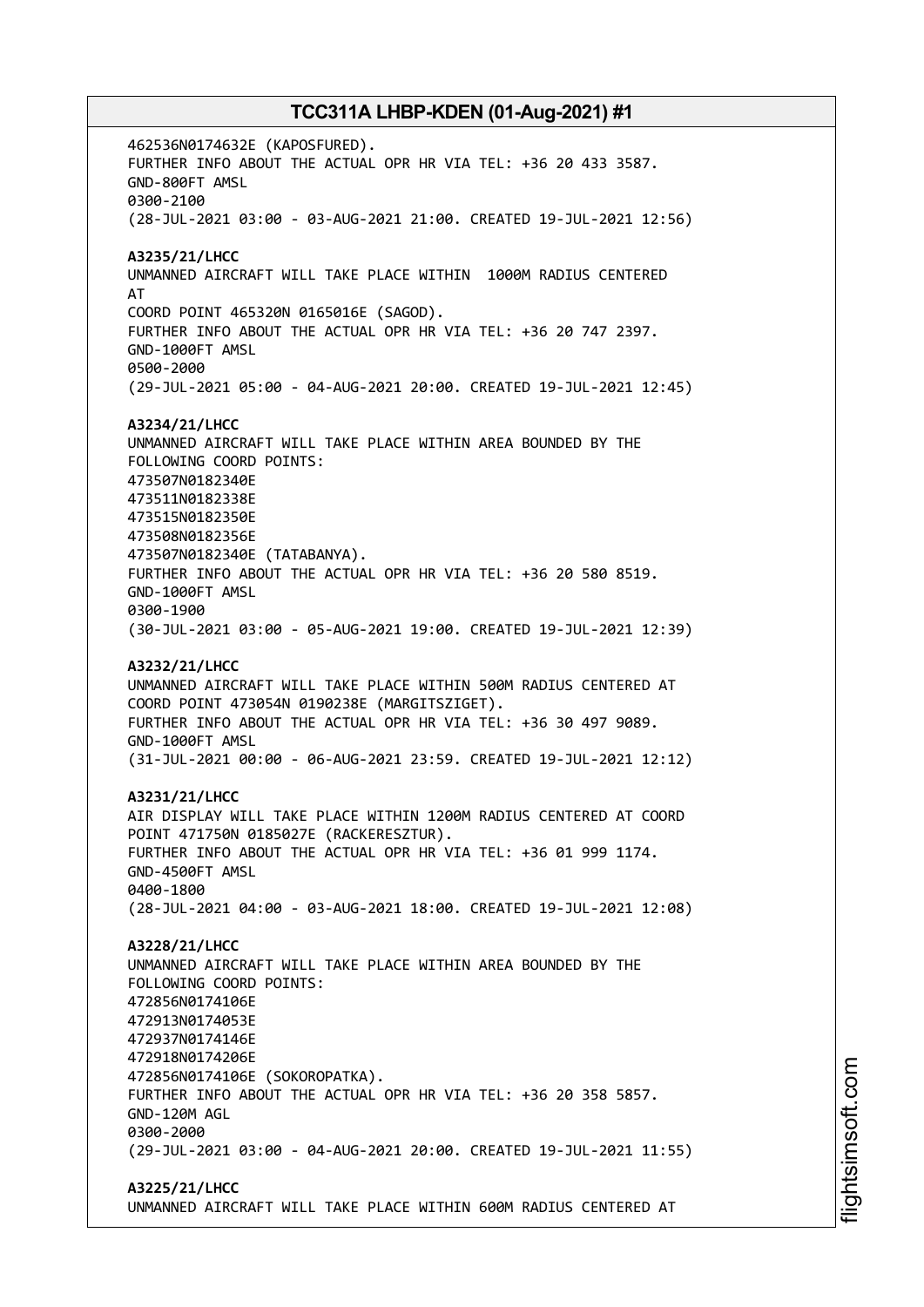COORD POINT 471020N 0182452E (SZEKESFEHERVAR). FURTHER INFO ABOUT THE ACTUAL OPR HR VIA TEL: +36 20 489 9809. GND-1000FT AMSL (30-JUL-2021 00:00 - 05-AUG-2021 23:59. CREATED 19-JUL-2021 11:48) **A3224/21/LHCC** UNMANNED AIRCRAFT WILL TAKE PLACE WITHIN 300M RADIUS CENTERED AT COORD POINT 472830N 0190542E (BUDAPEST, GROUPAMA ARENA). FURTHER INFO ABOUT THE ACTUAL OPR HR VIA TEL: +36 20 489 9809. GND-1300FT AMSL (30-JUL-2021 00:00 - 05-AUG-2021 23:59. CREATED 19-JUL-2021 11:44) **A3222/21/LHCC** UNMANNED AIRCRAFT WILL TAKE PLACE WITHIN AREA BOUNDED BY THE FOLLOWING COORD POINTS: 473524N0190409E 473526N0190221E 473730N0190226E 473721N0190414E 473524N0190409E (BUDAPEST, ROMAI PART). FURTHER INFO ABOUT THE ACTUAL OPR HR VIA TEL: +36 30 512 3815. GND-1500FT AMSL (31-JUL-2021 06:00 - 06-AUG-2021 22:00. CREATED 19-JUL-2021 11:13) **A3220/21/LHCC** UNMANNED AIRCRAFT WILL TAKE PLACE WITHIN 400M RADIUS CENTERED AT COORD POINT 470828N 0182509E (SZEKESFEHERVAR). FURTHER INFO ABOUT THE ACTUAL OPR HR VIA TEL: +36 20 953 0255. GND-600FT AMSL 0500-1800 (29-JUL-2021 05:00 - 04-AUG-2021 18:00. CREATED 19-JUL-2021 11:05) **A3219/21/LHCC** UNMANNED AIRCRAFT WILL TAKE PLACE WITHIN 250M RADIUS CENTERED AT COORD POINT 473009N 0190206E (BUDAPEST, HUNYADI LEPCSO). FURTHER INFO ABOUT THE ACTUAL OPR HR VIA TEL: +36 20 982 7272. GND-1500FT AMSL (26-JUL-2021 00:00 - 01-AUG-2021 23:59. CREATED 19-JUL-2021 11:01) **A3218/21/LHCC** UNMANNED AIRCRAFT WILL TAKE PLACE WITHIN AREA BOUNDED BY THE FOLLOWING COORD POINTS: 473627N0213441E 473550N0213235E 473337N0213316E 473314N0213206E 473306N0213252E 473614N0213721E 473627N0213441E (DEBRECEN, JOZSA). FURTHER INFO ABOUT THE ACTUAL OPR HR VIA TEL: +36 30 346 4446. GND-50M AGL 0600-1900 (26-JUL-2021 06:00 - 01-AUG-2021 19:00. CREATED 19-JUL-2021 10:53) **A3215/21/LHCC** AIR CARRIERS HOLDING OPERATING LICENCE ISSUED BY HUNGARY - PILOTS

IN COMMAND OF ACFT CONDUCTING AIR SERVICES BY HUNGARIAN OPERATING LICENCE HOLDERS AND OPERATORS OF HUNGARIAN REGISTERED ACFT ARE NOT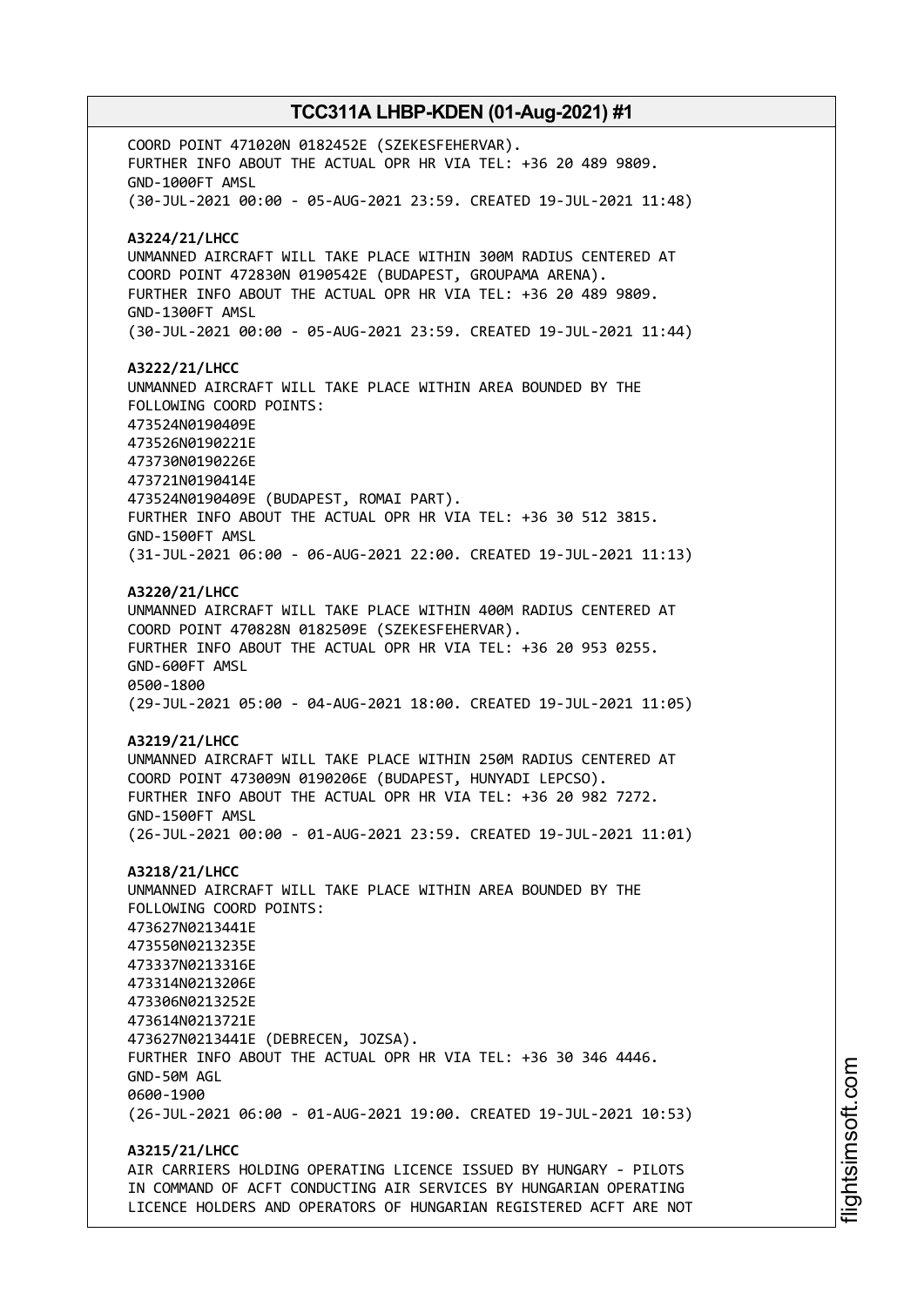PERMITTED TO ENTER MINSK FIR (UMMV) UNLESS THE USE OF THAT AIRSPACE IS DEEMED NECESSARY TO ENSURE SAFE OPERATION IN CASE OF UNFORESEEN CIRCUMSTANCES. FOREIGN AIR CARRIERS INBOUND AND OUTBOUND EU ARE RECOMMENDED TO AVOID BELARUS MINSK FIR (UMMV). (19-JUL-2021 07:02 - 02-AUG-2021 23:59 EST. CREATED 19-JUL-2021 07:03) **A3190/21/LHCC** UNMANNED AIRCRAFT WILL TAKE PLACE WITHIN AREA BOUNDED BY THE FOLLOWING COORD POINTS: 473209N0212840E 472927N0213613E 472950N0213702E 473018N0213749E 473103N0213737E 473006N0213520E 473213N0213503E 473232N0213450E 473230N0212919E 473209N0212840E (DEBRECEN). FURTHER INFO ABOUT THE ACTUAL OPR HR VIA TEL: +36 30 346 4446. GND-50M AGL 0600-1900 (26-JUL-2021 06:00 - 01-AUG-2021 19:00. CREATED 16-JUL-2021 12:26) **A3188/21/LHCC** UNMANNED AIRCRAFT WILL TAKE PLACE WITHIN AREA BOUNDED BY THE FOLLOWING COORD POINTS: 472010N0211706E 471940N0211758E 471853N0211728E 471718N0211938E 471657N0211749E 471720N0211617E 471855N0211455E 472010N0211706E (KABA). FURTHER INFO ABOUT THE ACTUAL OPR HR VIA TEL: +36 30 285 2531. GND-800FT AMSL 0300-1900 (26-JUL-2021 03:00 - 01-AUG-2021 19:00. CREATED 16-JUL-2021 12:23) **A3176/21/LHCC** UNMANNED AIRCRAFT WILL TAKE PLACE WITHIN AREA BOUNDED BY THE FOLLOWING COORD POINTS: 473347N0214134E 473400N0213642E 473602N0213821E 473711N0214301E 473347N0214134E (HAJDUHADHAZ). FURTHER INFO ABOUT THE ACTUAL OPR HR VIA TEL: +36 30 346 4446. GND-50M AGL 0600-1900 (26-JUL-2021 06:00 - 01-AUG-2021 19:00. CREATED 16-JUL-2021 11:45) **A3174/21/LHCC** UNMANNED AIRCRAFT WILL TAKE PLACE WITHIN AREA BOUNDED BY THE FOLLOWING COORD POINTS: 472809N0214412E 473122N0214429E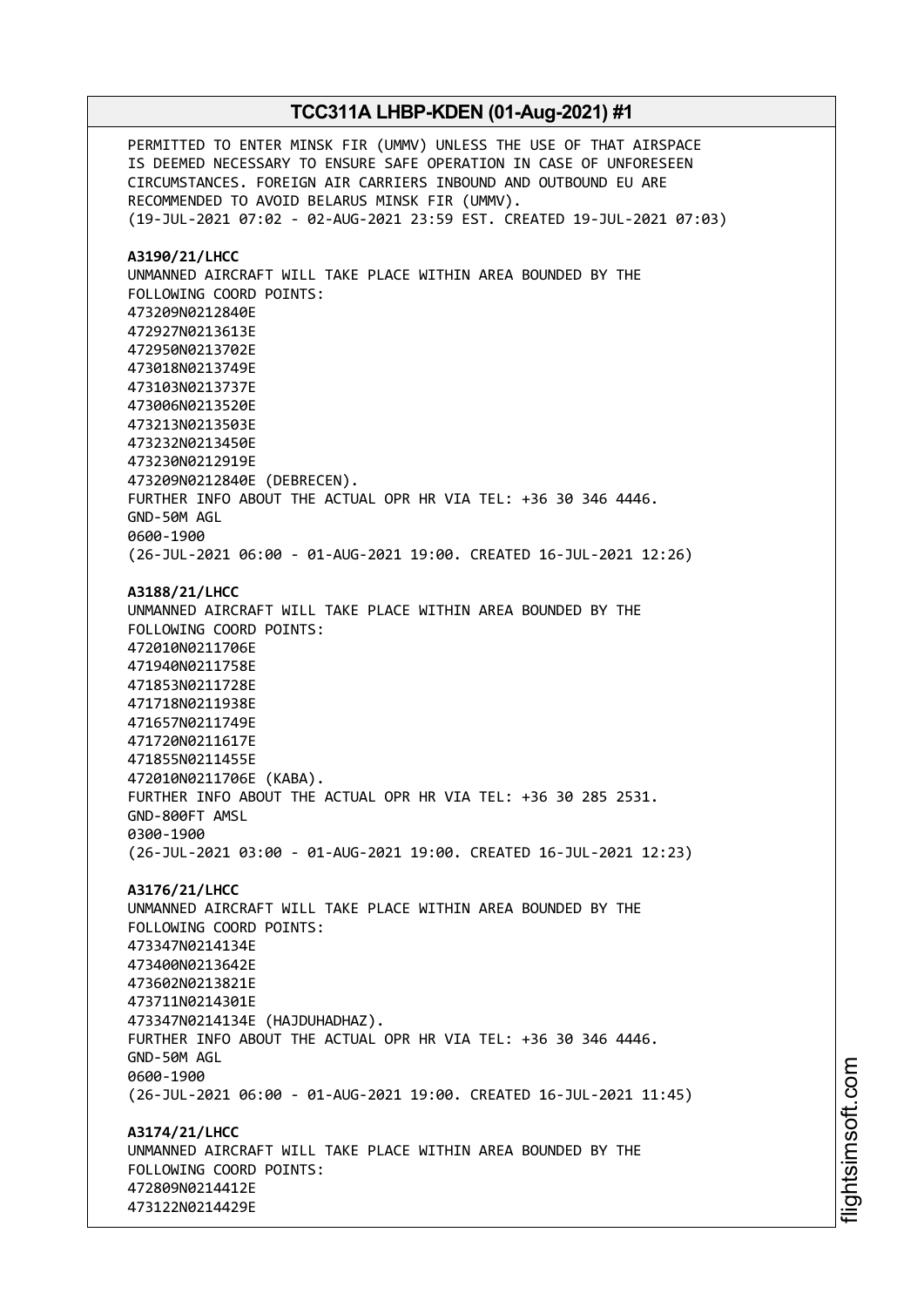473137N0214951E 473148N0214957E 473211N0214104E 473051N0214122E 472820N0214342E 472809N0214412E (DEBRECEN, BANK). FURTHER INFO ABOUT THE ACTUAL OPR HR VIA TEL: +36 30 346 4446. GND-50M AGL 0600-1900 (26-JUL-2021 06:00 - 01-AUG-2021 19:00. CREATED 16-JUL-2021 11:22) **A3161/21/LHCC** UNMANNED AIRCRAFT WILL TAKE PLACE WITHIN AREA BOUNDED BY THE FOLLOWING COORD POINTS: 470708N0183501E 470658N0183714E 470559N0183714E 470559N0183501E 470708N0183501E(SEREGELYES). FURTHER INFO ABOUT THE ACTUAL OPR HR VIA TEL: +36 30 437 1636 GND-120M AGL 0400-2030 (02-AUG-2021 04:00 - 08-AUG-2021 20:30. CREATED 15-JUL-2021 16:23) **A3160/21/LHCC** UNMANNED AIRCRAFT WILL TAKE PLACE WITHIN AREA BOUNDED BY THE FOLLOWING COORD POINTS: 470708N0183501E 470658N0183714E 470559N0183714E 470559N0183501E 470708N0183501E(SEREGELYES). FURTHER INFO ABOUT THE ACTUAL OPR HR VIA TEL: +36 30 437 1636 GND-120M AGL 0400-2030 (16-AUG-2021 04:00 - 22-AUG-2021 20:30. CREATED 15-JUL-2021 16:23) **A3159/21/LHCC** UNMANNED AIRCRAFT WILL TAKE PLACE WITHIN AREA BOUNDED BY THE FOLLOWING COORD POINTS: 470708N0183501E 470658N0183714E 470559N0183714E 470559N0183501E 470708N0183501E(SEREGELYES). FURTHER INFO ABOUT THE ACTUAL OPR HR VIA TEL: +36 30 437 1636 GND-120M AGL 0400-2030 (09-AUG-2021 04:00 - 15-AUG-2021 20:30. CREATED 15-JUL-2021 16:22) **A3148/21/LHCC** UNMANNED AIRCRAFT WILL TAKE PLACE WITHIN AREA BOUNDED BY THE FOLLOWING COORD POINTS: 470708N0183501E 470658N0183714E 470559N0183714E 470559N0183501E 470708N0183501E(SEREGELYES).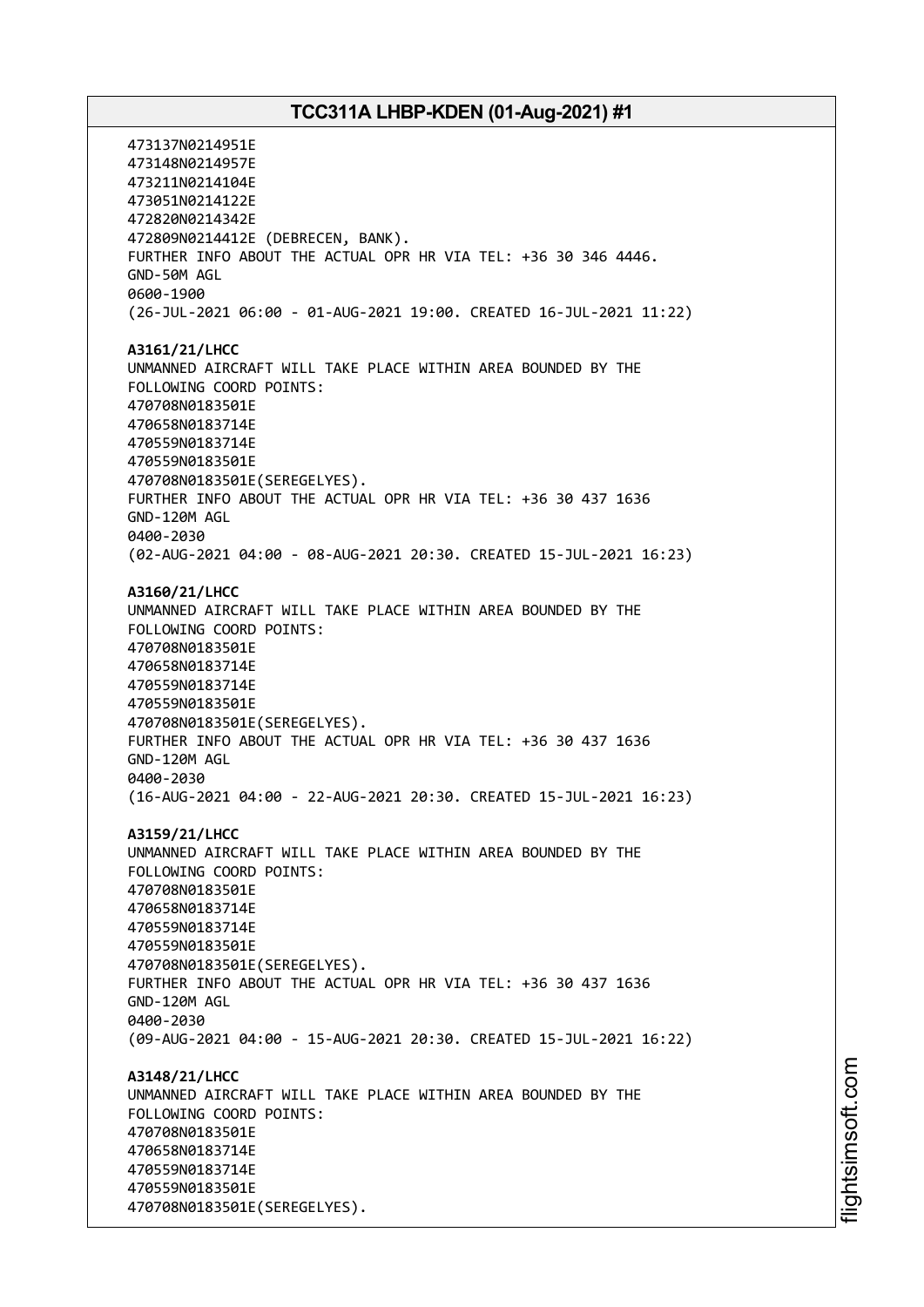FURTHER INFO ABOUT THE ACTUAL OPR HR VIA TEL: +36 30 437 1636 GND-120M AGL 0400-2030 (26-JUL-2021 04:00 - 01-AUG-2021 20:30. CREATED 15-JUL-2021 14:54) **A3051/21/LHCC** UNMANNED AIRCRAFT WILL TAKE PLACE WITHIN 300M RADIUS CENTERED AT COORD POINT 480618N 0203724E (LILLAFURED) . FURTHER INFO ABOUT THE ACTUAL OPR HR VIA TEL: +36 30 626 0325. GND-1500FT AMSL (16-AUG-2021 00:00 - 22-AUG-2021 23:59. CREATED 08-JUL-2021 08:31) **A3050/21/LHCC** UNMANNED AIRCRAFT WILL TAKE PLACE WITHIN 300M RADIUS CENTERED AT COORD POINT 480552N 0204117E (DIOSGYOR). FURTHER INFO ABOUT THE ACTUAL OPR HR VIA TEL: +36 30 626 0325. GND-1200FT AMSL (16-AUG-2021 00:00 - 22-AUG-2021 23:59. CREATED 08-JUL-2021 08:27) **A3047/21/LHCC** UNMANNED AIRCRAFT WILL TAKE PLACE WITHIN 300M RADIUS CENTERED AT COORD POINT 480338N 0204440E (MISKOLCTAPOLCA). FURTHER INFO ABOUT THE ACTUAL OPR HR VIA TEL: +36 30 626 0325. GND-1200FT AMSL (16-AUG-2021 00:00 - 22-AUG-2021 23:59. CREATED 08-JUL-2021 07:23) **A3046/21/LHCC** UNMANNED AIRCRAFT WILL TAKE PLACE WITHIN 300M RADIUS CENTERED AT COORD POINT 480741N 0212438E (TOKAJ). FURTHER INFO ABOUT THE ACTUAL OPR HR VIA TEL: +36 30 626 0325. GND-900FT AMSL (16-AUG-2021 00:00 - 22-AUG-2021 23:59. CREATED 08-JUL-2021 07:17) **A3031/21/LHCC** TEMPORARY RESTRICTED AREA ESTABLISHED DUE TO MILITARY OPERATIONS WITHIN 13000M RADIUS CENTERED AT COORD POINT 472157N 0170846E(KENYERI). FURTHER INFO ABOUT THE ACTUAL OPR HR VIA TEL: + 36 30 857 5673. GND-3500FT AMSL (26-AUG-2021 00:00 - 01-SEP-2021 23:59. CREATED 06-JUL-2021 12:49) **A3030/21/LHCC** TEMPORARY RESTRICTED AREA ESTABLISHED DUE TO MILITARY OPERATIONS WITHIN 13000M RADIUS CENTERED AT COORD POINT 472157N 0170846E(KENYERI). FURTHER INFO ABOUT THE ACTUAL OPR HR VIA TEL: + 36 30 857 5673. GND-3500FT AMSL (19-AUG-2021 00:00 - 25-AUG-2021 23:59. CREATED 06-JUL-2021 12:48) **A3029/21/LHCC** TEMPORARY RESTRICTED AREA ESTABLISHED DUE TO MILITARY AND **IINMANNED** ACFT OPERATIONS WITHIN AREA BOUNDED BY THE FOLLOWING COORD POINTS: 463128N0163150E 463851N0164616E 462158N0170416E 460242N0173732E 455347N0175950E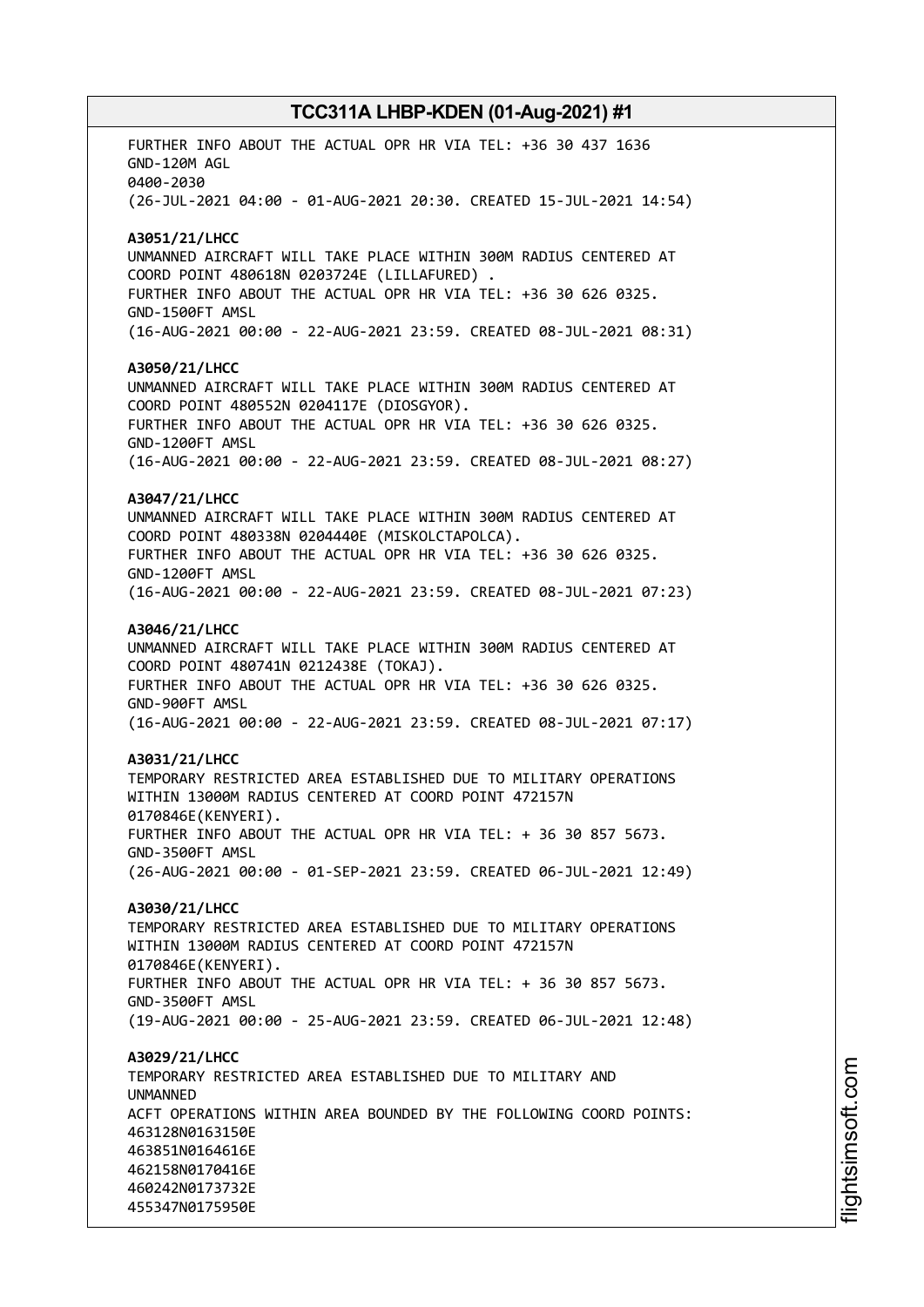454614N0181508E 455106N0182820E 460013N0184753E 455428N0185004E STATE BORDER 463128N0163150E (HORVAT). FURTHER INFO ABOUT THE ACTUAL OPR HR VIA TEL: +36 88 543 036. GND-1500FT AMSL (06-AUG-2021 23:00 - 12-AUG-2021 23:00. CREATED 06-JUL-2021 12:48) **A3027/21/LHCC** TEMPORARY RESTRICTED AREA ESTABLISHED DUE TO MILITARY OPERATIONS WITHIN 13000M RADIUS CENTERED AT COORD POINT 472157N 0170846E(KENYERI). FURTHER INFO ABOUT THE ACTUAL OPR HR VIA TEL: + 36 30 857 5673. GND-3500FT AMSL (05-AUG-2021 00:00 - 11-AUG-2021 23:59. CREATED 06-JUL-2021 12:43) **A3025/21/LHCC** UNMANNED AIRCRAFT WILL TAKE PLACE WITHIN AREA BOUNDED BY THE FOLLOWING COORD POINTS: 473352N0212946E 473325N0213057E 473319N0213134E 473339N0213308E 473508N0213226E 473452N0213003E 473352N0212946E (DEBRECEN, BMW GYAR). FURTHER INFO ABOUT THE ACTUAL OPR HR VIA TEL: +36 20 237 3799. GND-2500FT AMSL 0500-1700 (31-JUL-2021 05:00 - 06-AUG-2021 17:00. CREATED 06-JUL-2021 12:41) **A3024/21/LHCC** UNMANNED AIRCRAFT WILL TAKE PLACE WITHIN AREA BOUNDED BY THE FOLLOWING COORD POINTS: 473352N0212946E 473325N0213057E 473319N0213134E 473339N0213308E 473508N0213226E 473452N0213003E 473352N0212946E (DEBRECEN, BMW GYAR). FURTHER INFO ABOUT THE ACTUAL OPR HR VIA TEL: +36 20 237 3799. GND-2500FT AMSL 0500-1700 (21-AUG-2021 05:00 - 27-AUG-2021 17:00. CREATED 06-JUL-2021 12:35) **A3023/21/LHCC** UNMANNED AIRCRAFT WILL TAKE PLACE WITHIN AREA BOUNDED BY THE FOLLOWING COORD POINTS: 473352N0212946E 473325N0213057E 473319N0213134E 473339N0213308E 473508N0213226E 473452N0213003E 473352N0212946E (DEBRECEN, BMW GYAR). FURTHER INFO ABOUT THE ACTUAL OPR HR VIA TEL: +36 20 237 3799. GND-2500FT AMSL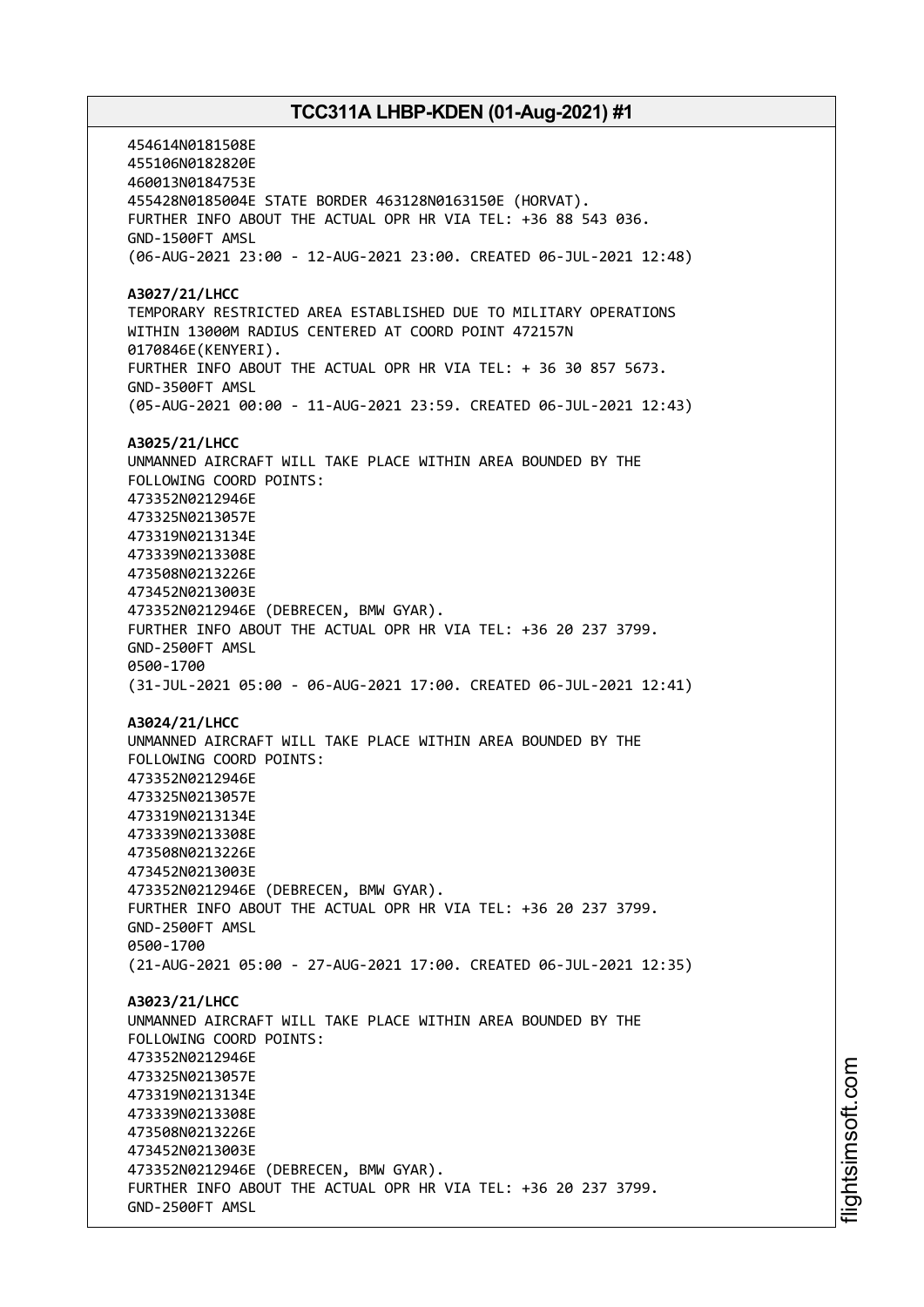0500-1700 (07-AUG-2021 05:00 - 13-AUG-2021 17:00. CREATED 06-JUL-2021 12:34) **A3020/21/LHCC** UNMANNED AIRCRAFT WILL TAKE PLACE WITHIN AREA BOUNDED BY THE FOLLOWING COORD POINTS: 473352N0212946E 473325N0213057E 473319N0213134E 473339N0213308E 473508N0213226E 473452N0213003E 473352N0212946E (DEBRECEN, BMW GYAR). FURTHER INFO ABOUT THE ACTUAL OPR HR VIA TEL: +36 20 237 3799. GND-2500FT AMSL 0500-1700 (14-AUG-2021 05:00 - 20-AUG-2021 17:00. CREATED 06-JUL-2021 12:31) **A3018/21/LHCC** UNMANNED AIRCRAFT WILL TAKE PLACE WITHIN AREA BOUNDED BY THE FOLLOWING COORD POINTS: 470743N0174824E 471109N0180203E 471039N0181855E 471854N0181653E 471839N0181457E 471925N0181446E 471252N0174720E 470743N0174824E (MARKO). FURTHER INFO ABOUT THE ACTUAL OPR HR VIA TEL: +36 70 478 5920. GND-4500FT AMSL 0300-1900 (26-JUL-2021 03:00 - 01-AUG-2021 19:00. CREATED 06-JUL-2021 12:27) **A3014/21/LHCC** UNMANNED AIRCRAFT WILL TAKE PLACE WITHIN AREA BOUNDED BY THE FOLLOWING COORD POINTS: 455249N0183153E 455637N0183042E 455645N0183242E 455433N0183308E 455433N0183406E 455545N0183408E 455425N0183522E 455249N0183153E (MAROK). FURTHER INFO ABOUT THE ACTUAL OPR HR VIA TEL: +36 20 433 3587. GND-800FT AMSL (31-JUL-2021 00:00 - 06-AUG-2021 23:59. CREATED 06-JUL-2021 12:24) **A3012/21/LHCC** UNMANNED AIRCRAFT WILL TAKE PLACE WITHIN AREA BOUNDED BY THE FOLLOWING COORD POINTS: 463056N0184613E 463325N0185237E 463317N0185257E 463223N0185323E 463220N0185445E 463158N0185538E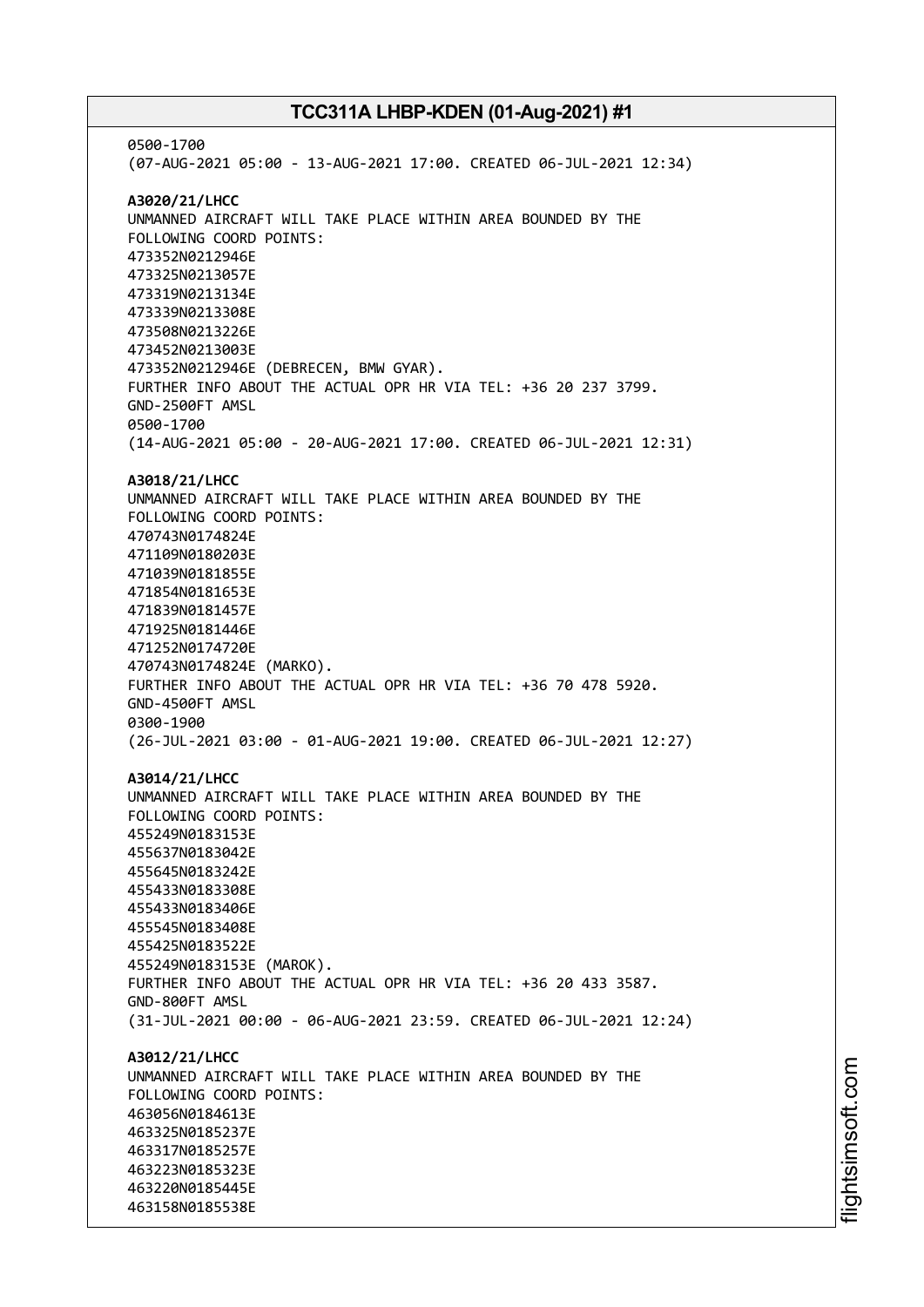463158N0185618E 463149N0185618E 463159N0185311E 462923N0185414E 463056N0184613E (PAKS - KALOCSA). FURTHER INFO ABOUT THE ACTUAL OPR HR VIA TEL: +36 20 480 8811. GND-800FT AMSL 0400-2000 (01-AUG-2021 04:00 - 07-AUG-2021 20:00. CREATED 06-JUL-2021 12:23) **A3010/21/LHCC** UNMANNED AIRCRAFT WILL TAKE PLACE WITHIN AREA BOUNDED BY THE FOLLOWING COORD POINTS: 465902N0173609E 465923N0174002E 470133N0173649E 465902N0173609E(TALIANDOROGD). FURTHER INFO ABOUT THE ACTUAL OPR HR VIA TEL: +36 70 642 3911. GND-1500FT AMSL 0300-1800 (16-AUG-2021 03:00 - 22-AUG-2021 18:00. CREATED 06-JUL-2021 12:21) **A3009/21/LHCC** UNMANNED AIRCRAFT WILL TAKE PLACE WITHIN AREA BOUNDED BY THE FOLLOWING COORD POINTS: 465902N0173609E 465923N0174002E 470133N0173649E 465902N0173609E(TALIANDOROGD). FURTHER INFO ABOUT THE ACTUAL OPR HR VIA TEL: +36 70 642 3911. GND-1500FT AMSL 0300-1900 (26-JUL-2021 03:00 - 01-AUG-2021 19:00. CREATED 06-JUL-2021 12:20) **A2989/21/LHCC** TEMPORARY RESTRICTED AREA ESTABLISHED DUE TO MILITARY OPERATIONS WITHIN 13000M RADIUS CENTERED AT COORD POINT 472157N 0170846E(KENYERI). FURTHER INFO ABOUT THE ACTUAL OPR HR VIA TEL: + 36 30 857 5673. GND-3500FT AMSL (12-AUG-2021 00:00 - 18-AUG-2021 23:59. CREATED 03-JUL-2021 13:18) **A2987/21/LHCC** TEMPORARY RESTRICTED AREA ESTABLISHED DUE TO MILITARY OPERATIONS WITHIN 13000M RADIUS CENTERED AT COORD POINT 472157N 0170846E(KENYERI). FURTHER INFO ABOUT THE ACTUAL OPR HR VIA TEL: + 36 30 857 5673. GND-3500FT AMSL (29-JUL-2021 00:00 - 04-AUG-2021 23:59. CREATED 03-JUL-2021 13:03) **A2978/21/LHCC** UNMANNED AIRCRAFT WILL TAKE PLACE WITHIN AREA BOUNDED BY THE FOLLOWING COORD POINTS: 455249N0183153E 455637N0183042E 455645N0183242E 455433N0183308E 455433N0183406E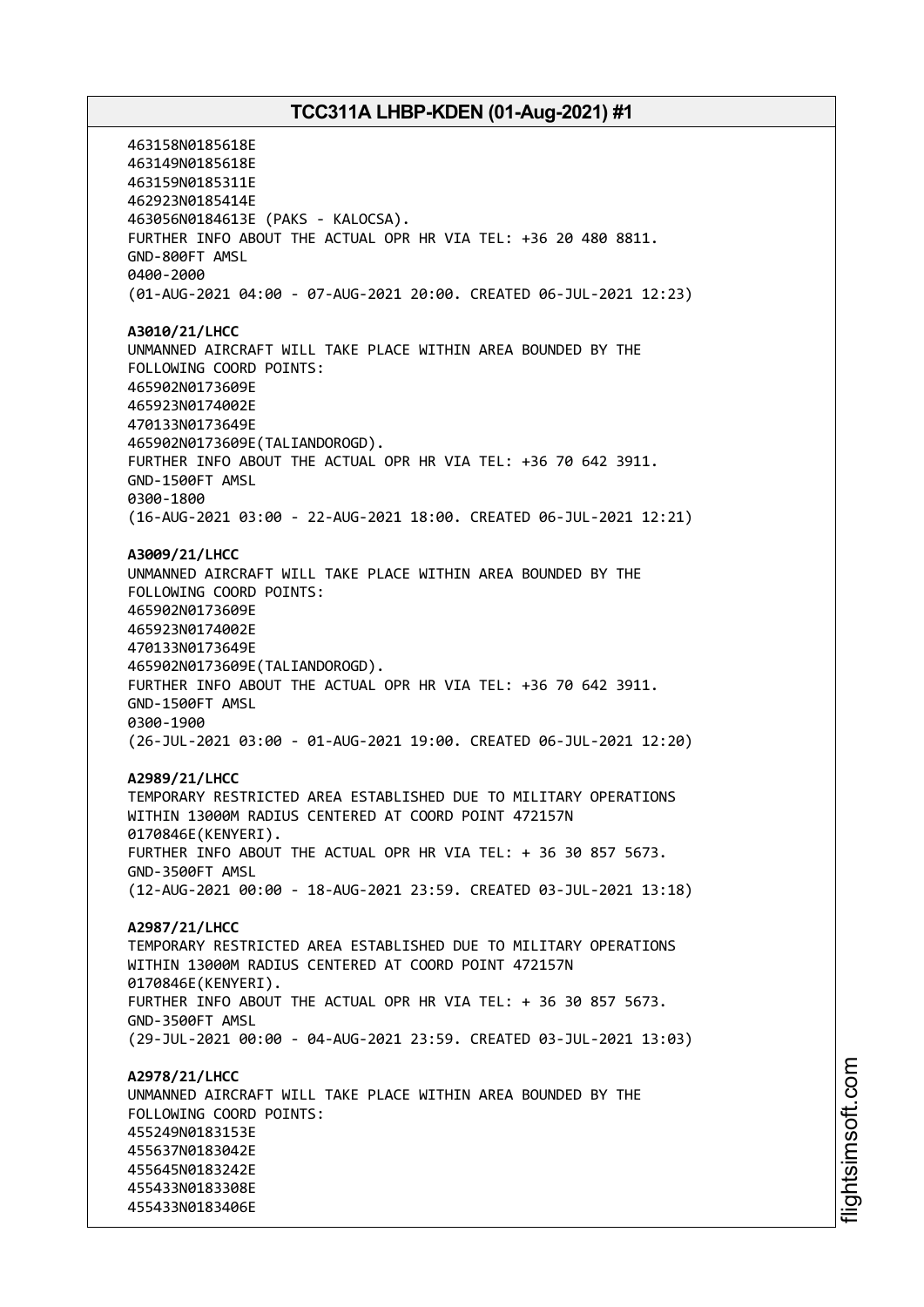455545N0183408E 455425N0183522E 455249N0183153E (MAROK). FURTHER INFO ABOUT THE ACTUAL OPR HR VIA TEL: +36 20 433 3587. GND-800FT AMSL (07-AUG-2021 00:00 - 13-AUG-2021 23:59. CREATED 02-JUL-2021 19:51) **A2977/21/LHCC** UNMANNED AIRCRAFT WILL TAKE PLACE WITHIN AREA BOUNDED BY THE FOLLOWING COORD POINTS: 455249N0183153E 455637N0183042E 455645N0183242E 455433N0183308E 455433N0183406E 455545N0183408E 455425N0183522E 455249N0183153E (MAROK). FURTHER INFO ABOUT THE ACTUAL OPR HR VIA TEL: +36 20 433 3587. GND-800FT AMSL (14-AUG-2021 00:00 - 20-AUG-2021 23:59. CREATED 02-JUL-2021 19:45) **A2976/21/LHCC** UNMANNED AIRCRAFT WILL TAKE PLACE WITHIN AREA BOUNDED BY THE FOLLOWING COORD POINTS: 474001N0190443E 474002N0190426E 474011N0190429E 474010N0190445E 474001N0190443E (SZENTENDRE). FURTHER INFO ABOUT THE ACTUAL OPR HR VIA TEL: +36 30 626 0325. GND-900FT AMSL (02-AUG-2021 00:00 - 08-AUG-2021 23:59. CREATED 02-JUL-2021 19:38) **A2970/21/LHCC** TEMPORARY RESTRICTED AREA ESTABLISHED DUE TO POLICE OPERATIONS AND UNMANNED AIRCRAFT OPERATIONS WITHIN AREA BOUNDED BY THE FOLLOWING COORD POINTS: 475843N0222828E 480307N0225204E STATE BORDER 482401N0220925E 482307N0220906E 481305N0220456E 475953N0220450E 475705N0221858E 475843N0222828E (MAGYAR-UKRAN HATARSZAKASZ). FURTHER INFO ABOUT THE ACTUAL OPR HR VIA TEL: +36 20 267 4757. GND-1500FT AMSL (10-AUG-2021 00:00 - 16-AUG-2021 23:59. CREATED 02-JUL-2021 18:47) **A2969/21/LHCC** TEMPORARY RESTRICTED AREA ESTABLISHED DUE TO POLICE OPERATIONS AND UNMANNED AIRCRAFT OPERATIONS WITHIN AREA BOUNDED BY THE FOLLOWING COORD POINTS: 475843N0222828E 480307N0225204E STATE BORDER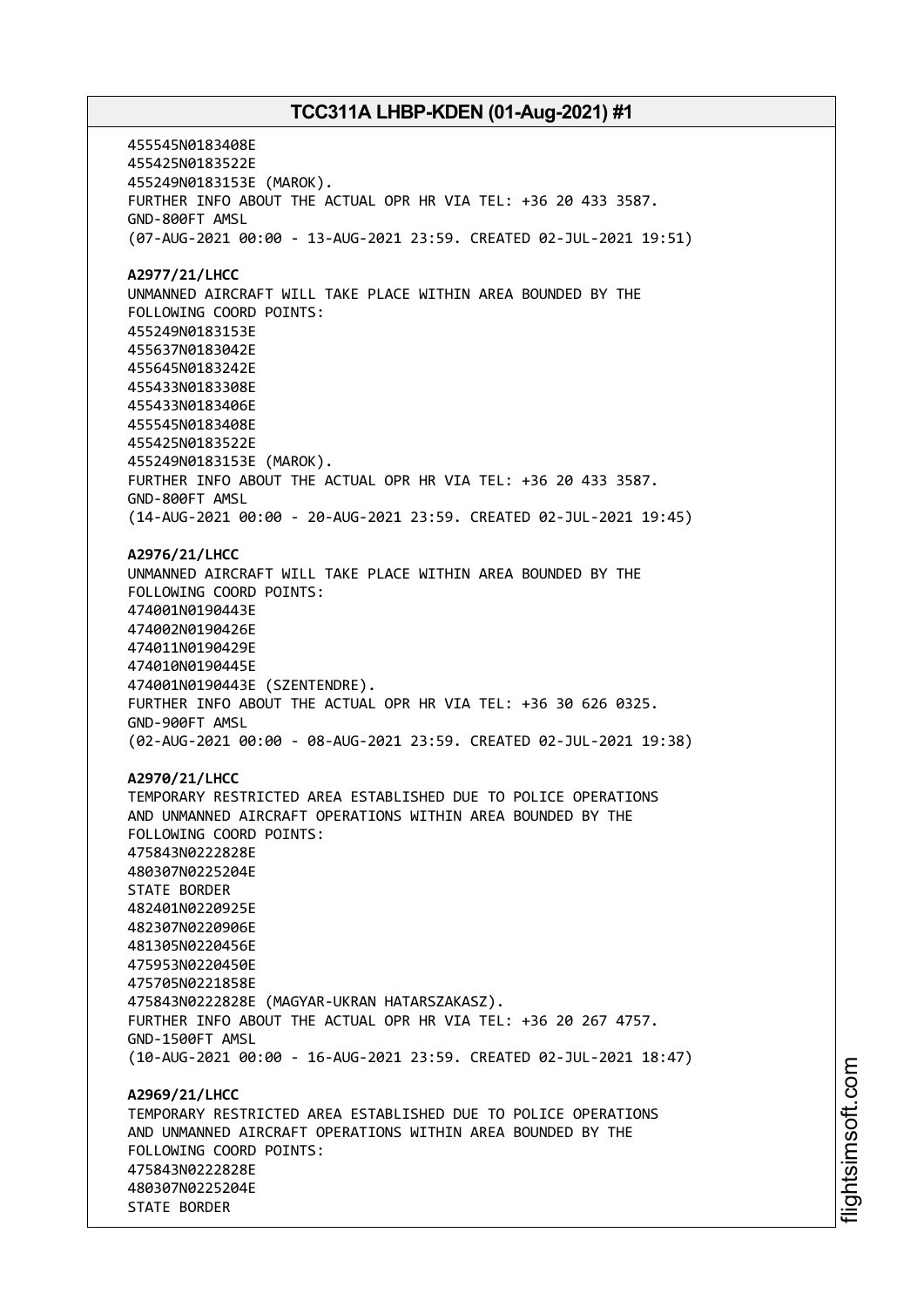482401N0220925E 482307N0220906E 481305N0220456E 475953N0220450E 475705N0221858E 475843N0222828E (MAGYAR-UKRAN HATARSZAKASZ). FURTHER INFO ABOUT THE ACTUAL OPR HR VIA TEL: +36 20 267 4757. GND-1500FT AMSL (03-AUG-2021 00:00 - 09-AUG-2021 23:59. CREATED 02-JUL-2021 18:42) **A2964/21/LHCC** UNMANNED AIRCRAFT WILL TAKE PLACE WITHIN 150M RADIUS CENTERED AT COORD POINT 473452N 0190817E (BUDAPEST, FELSOKERT UTCA). FURTHER INFO ABOUT THE ACTUAL OPR HR VIA TEL: +36 70 257 2282. GND-1100FT AMSL (23-AUG-2021 00:00 - 29-AUG-2021 23:59. CREATED 02-JUL-2021 15:57) **A2963/21/LHCC** UNMANNED AIRCRAFT WILL TAKE PLACE WITHIN 150M RADIUS CENTERED AT COORD POINT 473452N 0190817E (BUDAPEST, FELSOKERT UTCA). FURTHER INFO ABOUT THE ACTUAL OPR HR VIA TEL: +36 70 257 2282. GND-1100FT AMSL (30-AUG-2021 00:00 - 05-SEP-2021 23:59. CREATED 02-JUL-2021 15:54) **A2958/21/LHCC** UNMANNED AIRCRAFT WILL TAKE PLACE WITHIN AREA BOUNDED BY THE FOLLOWING COORD POINTS: 474718N0185714E 474703N0185833E 474744N0185909E 474751N0185832E 474732N0185815E 474725N0185721E 474718N0185714E (NAGYMAROS). FURTHER INFO ABOUT THE ACTUAL OPR HR VIA TEL: +36 30 626 0325. GND-1500FT AMSL (02-AUG-2021 00:00 - 08-AUG-2021 23:59. CREATED 02-JUL-2021 15:21) **A2957/21/LHCC** UNMANNED AIRCRAFT WILL TAKE PLACE WITHIN 2600M RADIUS CENTERED AT COORD POINT 465306N 0164717E (ZALAEGERSZEG REPULOTER). FURTHER INFO ABOUT THE ACTUAL OPR HR VIA TEL: +36 70 318 7378. GND-2500FT AMSL 0400-1900 (30-JUL-2021 04:00 - 05-AUG-2021 19:00. CREATED 02-JUL-2021 15:18) **A2956/21/LHCC** UNMANNED AIRCRAFT WILL TAKE PLACE WITHIN AREA BOUNDED BY THE FOLLOWING COORD POINTS: 465119N0194136E 465206N0194109E 465216N0194147E 465130N0194216E 465119N0194136E (KECSKEMET). FURTHER INFO ABOUT THE ACTUAL OPR HR VIA TEL: +36 70 270 4578. GND-1300FT AMSL 0600-1800 (29-JUL-2021 06:00 - 04-AUG-2021 18:00. CREATED 02-JUL-2021 15:16)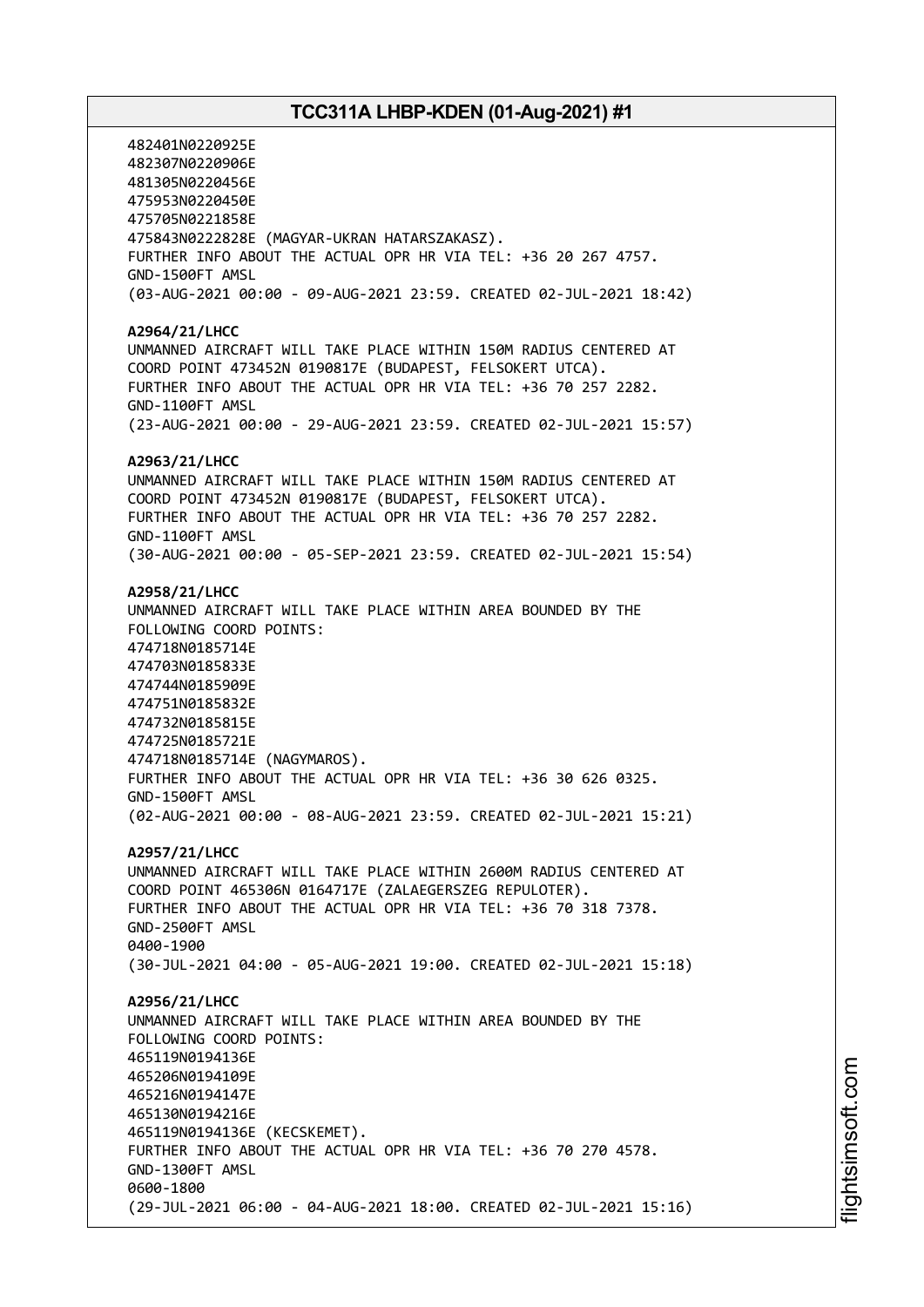**A2902/21/LHCC** UNMANNED AIRCRAFT WILL TAKE PLACE WITHIN AREA BOUNDED BY THE FOLLOWING COORD POINTS: 472951N0190319E 473008N0190320E 473005N0190244E 472942N0190255E 472951N0190319E (BUDAPEST, JOZSEF ATTILA UTCA). FURTHER INFO ABOUT THE ACTUAL OPR HR VIA TEL: +36 20 366 6661. GND-1500FT AMSL 0600-2200 (12-AUG-2021 06:00 - 15-AUG-2021 22:00. CREATED 01-JUL-2021 15:07) **A2901/21/LHCC** UNMANNED AIRCRAFT AND AEROBATICS WILL TAKE PLACE WITHIN AREA BOUNDED BY THE FOLLOWING COORD POINTS: 473607N0190439E 473447N0191004E 473355N0190601E 473212N0190326E 473200N0190238E 473607N0190439E (MOGYOROD-DRAVA HELIPORT). FURTHER INFO ABOUT THE ACTUAL OPR HR VIA TEL: +36 70 944 4440. GND-1500FT AMSL 0500-1930 (31-JUL-2021 05:00 - 01-AUG-2021 19:30. CREATED 01-JUL-2021 15:06) **A2899/21/LHCC** UNMANNED AIRCRAFT WILL TAKE PLACE WITHIN AREA BOUNDED BY THE FOLLOWING COORD POINTS: 481840N0213416E 481849N0213336E 481938N0213410E 481929N0213441E 481840N0213416E (SAROSPATAK). FURTHER INFO ABOUT THE ACTUAL OPR HR VIA TEL: +36 30 626 0325. GND-1400FT AMSL (16-AUG-2021 00:00 - 22-AUG-2021 23:59. CREATED 01-JUL-2021 15:05) **A2900/21/LHCC** UNMANNED AIRCRAFT WILL TAKE PLACE WITHIN 300M RADIUS CENTERED AT COORD POINT 482612N 0213724E (SZEPHALOM). FURTHER INFO ABOUT THE ACTUAL OPR HR VIA TEL: +36 30 626 0325. GND-1300FT AMSL (16-AUG-2021 00:00 - 22-AUG-2021 23:59. CREATED 01-JUL-2021 15:05) **A2898/21/LHCC** UNMANNED AIRCRAFT WILL TAKE PLACE WITHIN AREA BOUNDED BY THE FOLLOWING COORD POINTS: 474547N0180446E 474518N0180522E 474504N0180629E 474433N0180536E 474446N0180502E 474547N0180446E (KOMAROM). FURTHER INFO ABOUT THE ACTUAL OPR HR VIA TEL: +36 70 339 4345. GND-900FT AMSL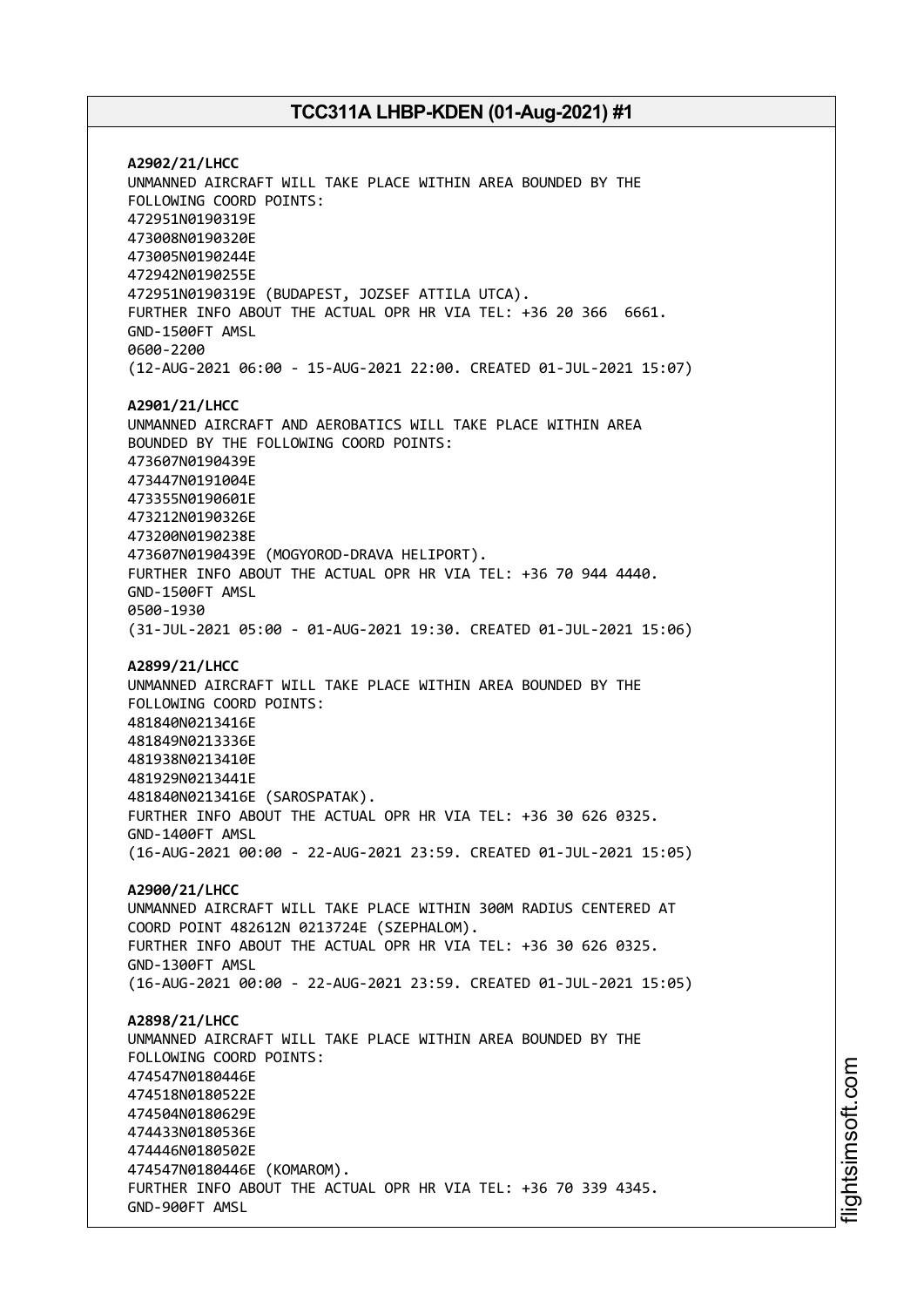(16-AUG-2021 00:00 - 22-AUG-2021 23:59. CREATED 01-JUL-2021 15:04) **A2895/21/LHCC** UNMANNED AIRCRAFT WILL TAKE PLACE WITHIN AREA BOUNDED BY THE FOLLOWING COORD POINTS: 455519N0180025E 455431N0181346E 455403N0182426E 455555N0182655E 455113N0182817E 455109N0182808E 454617N0181509E 455348N0175954E 455519N0180025E (SIKLOS). FURTHER INFO ABOUT THE ACTUAL OPR HR VIA TEL: +36 20 356 1407. GND-1000FT AMSL (19-AUG-2021 00:00 - 25-AUG-2021 23:59. CREATED 01-JUL-2021 14:41) **A2894/21/LHCC** UNMANNED AIRCRAFT WILL TAKE PLACE WITHIN AREA BOUNDED BY THE FOLLOWING COORD POINTS: 455519N0180025E 455431N0181346E 455403N0182426E 455555N0182655E 455113N0182817E 455109N0182808E 454617N0181509E 455348N0175954E 455519N0180025E (SIKLOS). FURTHER INFO ABOUT THE ACTUAL OPR HR VIA TEL: +36 20 356 1407. GND-1000FT AMSL (11-AUG-2021 00:00 - 17-AUG-2021 23:59. CREATED 01-JUL-2021 14:40) **A2893/21/LHCC** UNMANNED AIRCRAFT WILL TAKE PLACE WITHIN AREA BOUNDED BY THE FOLLOWING COORD POINTS: 455519N0180025E 455431N0181346E 455403N0182426E 455555N0182655E 455113N0182817E 455109N0182808E 454617N0181509E 455348N0175954E 455519N0180025E (SIKLOS). FURTHER INFO ABOUT THE ACTUAL OPR HR VIA TEL: +36 20 356 1407. GND-1000FT AMSL (02-AUG-2021 00:00 - 08-AUG-2021 23:59. CREATED 01-JUL-2021 14:39) **A2891/21/LHCC** UNMANNED AIRCRAFT WILL TAKE PLACE WITHIN AREA BOUNDED BY THE FOLLOWING COORD POINTS: 465633N0175205E 465840N0175554E 465735N0175714E 465549N0175615E 465534N0175308E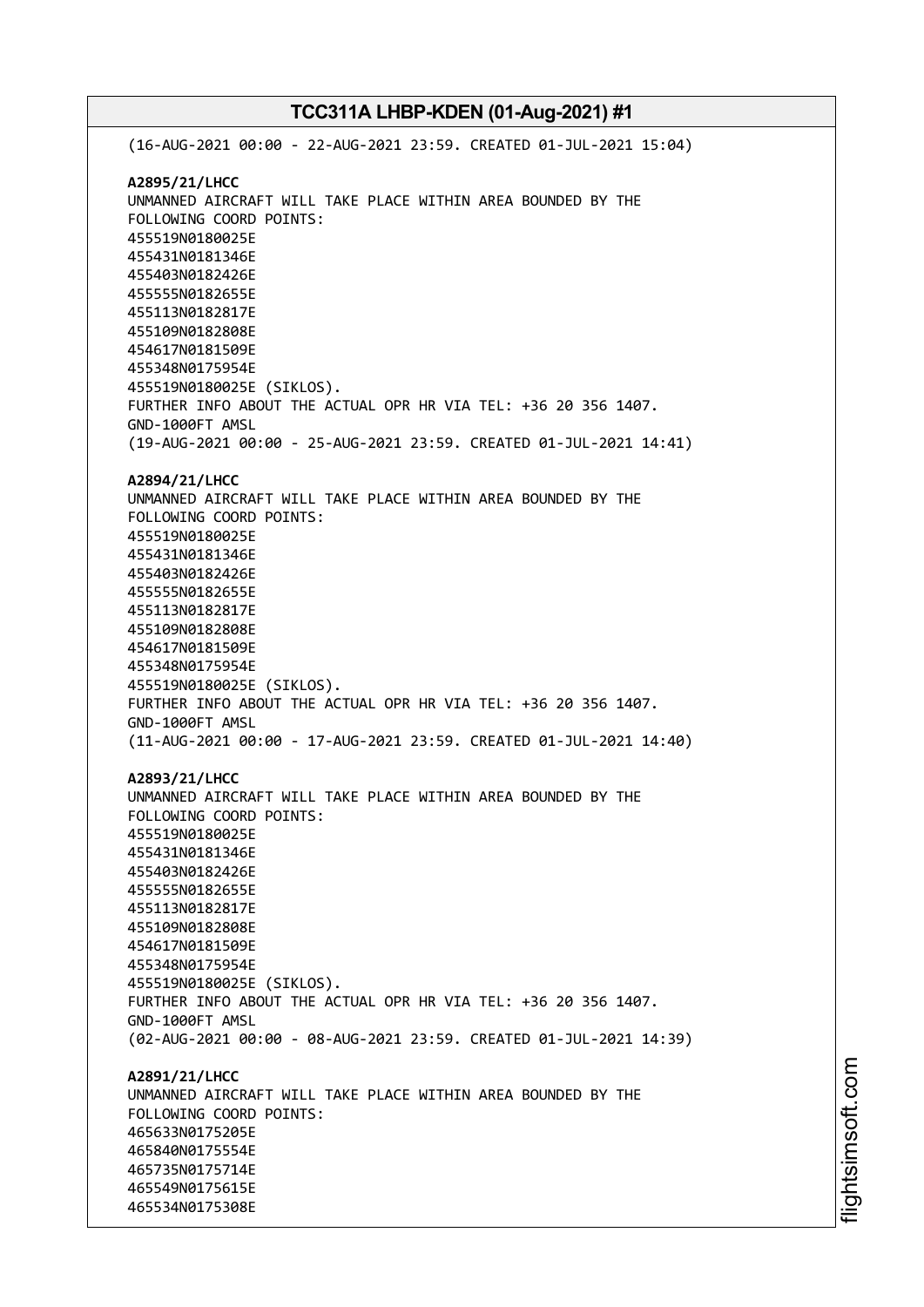465633N0175205E (BALATONFURED). FURTHER INFO ABOUT THE ACTUAL OPR HR VIA TEL: +36 70 386 1443. GND-700FT AMSL 0200-1800 (09-SEP-2021 02:00 - 12-SEP-2021 18:00. CREATED 01-JUL-2021 14:33) **A2889/21/LHCC** UNMANNED AIRCRAFT WILL TAKE PLACE WITHIN AREA BOUNDED BY THE FOLLOWING COORD POINTS: 474116N0190242E 474155N0190223E 474159N0190257E 474117N0190336E 474116N0190242E(SZENTENDRE, PASZTOR UTCA). FURTHER INFO ABOUT THE ACTUAL OPR HR VIA TEL: +36 30 626 0325. GND-1100FT AMSL (02-AUG-2021 00:00 - 08-AUG-2021 23:59. CREATED 01-JUL-2021 14:04) **A2888/21/LHCC** UNMANNED AIRCRAFT WILL TAKE PLACE WITHIN AREA BOUNDED BY THE FOLLOWING COORD POINTS: 474739N0184430E 474741N0184354E 474809N0184356E 474807N0184438E 474739N0184430E (ESZTERGOM). FURTHER INFO ABOUT THE ACTUAL OPR HR VIA TEL: +36 70 339 4345. GND-1000FT AMSL (16-AUG-2021 00:00 - 22-AUG-2021 23:59. CREATED 01-JUL-2021 13:58) **A2887/21/LHCC** UNMANNED AIRCRAFT WILL TAKE PLACE WITHIN 300M RADIUS CENTERED AT COORD POINT 471128N 0182435E (SZEKESFEHERVAR). FURTHER INFO ABOUT THE ACTUAL OPR HR VIA TEL: +36 30 626 0325. GND-900FT AMSL (09-AUG-2021 00:00 - 15-AUG-2021 23:59. CREATED 01-JUL-2021 13:56) **A2886/21/LHCC** UNMANNED AIRCRAFT WILL TAKE PLACE WITHIN AREA BOUNDED BY THE FOLLOWING COORD POINTS: 474627N0190745E 474644N0190732E 474648N0190744E 474634N0190758E 474627N0190745E (VAC). FURTHER INFO ABOUT THE ACTUAL OPR HR VIA TEL: +36 30 626 0325. GND-900FT AMSL (02-AUG-2021 00:00 - 08-AUG-2021 23:59. CREATED 01-JUL-2021 13:56) **A2882/21/LHCC** UNMANNED AIRCRAFT WILL TAKE PLACE WITHIN AREA BOUNDED BY THE FOLLOWING COORD POINTS: 473653N0212147E 473628N0212126E 473324N0213001E 473230N0213504E 473007N0213521E 473107N0213746E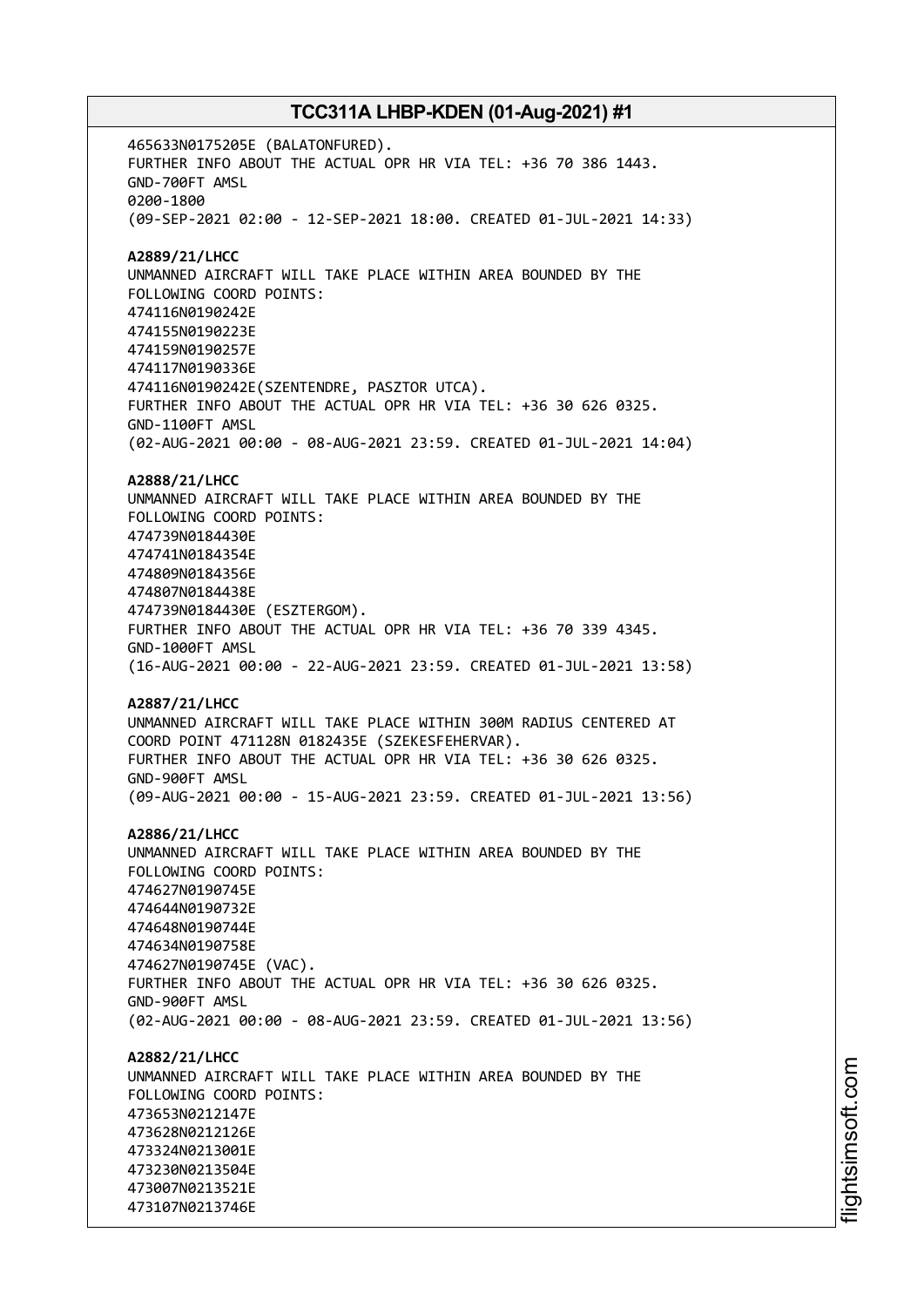473114N0213740E 473035N0213548E 473241N0213519E 473325N0213056E 473653N0212147E (BALMAZUJVAROS). FURTHER INFO ABOUT THE ACTUAL OPR HR VIA TEL: +36 20 509 4439. GND-1000FT AMSL 0500-1700 (28-JUL-2021 05:00 - 03-AUG-2021 17:00. CREATED 01-JUL-2021 13:50) **A2880/21/LHCC** UNMANNED AIRCRAFT WILL TAKE PLACE WITHIN AREA BOUNDED BY THE FOLLOWING COORD POINTS: 472931N0190229E 472955N0190152E 473005N0190236E 472938N0190250E 472931N0190229E (BUDAPEST, BUDAI VAR). FURTHER INFO ABOUT THE ACTUAL OPR HR VIA TEL: +36 30 529 4973. GND-1500FT AMSL (26-JUL-2021 00:00 - 01-AUG-2021 23:59. CREATED 01-JUL-2021 13:49) **A2879/21/LHCC** UNMANNED AIRCRAFT WILL TAKE PLACE WITHIN AREA BOUNDED BY THE FOLLOWING COORD POINTS: 472026N0172810E 472032N0172834E 472031N0172912E 472002N0172921E 471955N0172801E 471953N0172746E 472013N0172747E 472019N0172750E 472026N0172810E (PAPA). FURTHER INFO ABOUT THE ACTUAL OPR HR VIA TEL: +36 30 936 8060. GND-1500FT AMSL 0200-1900 (26-JUL-2021 02:00 - 01-AUG-2021 19:00. CREATED 01-JUL-2021 13:48) **A2878/21/LHCC** UNMANNED AIRCRAFT WILL TAKE PLACE WITHIN AREA BOUNDED BY THE FOLLOWING COORD POINTS: 472233N0164710E 472247N0164728E 472259N0164742E 472316N0164726E 472340N0164644E 472330N0164628E 472309N0164657E 472258N0164651E 472247N0164635E 472233N0164710E (BUKFURDO). FURTHER INFO ABOUT THE ACTUAL OPR HR VIA TEL: +36 30 936 8060. GND-1000FT AMSL 0200-1900 (26-JUL-2021 02:00 - 01-AUG-2021 19:00. CREATED 01-JUL-2021 13:47) **A2877/21/LHCC**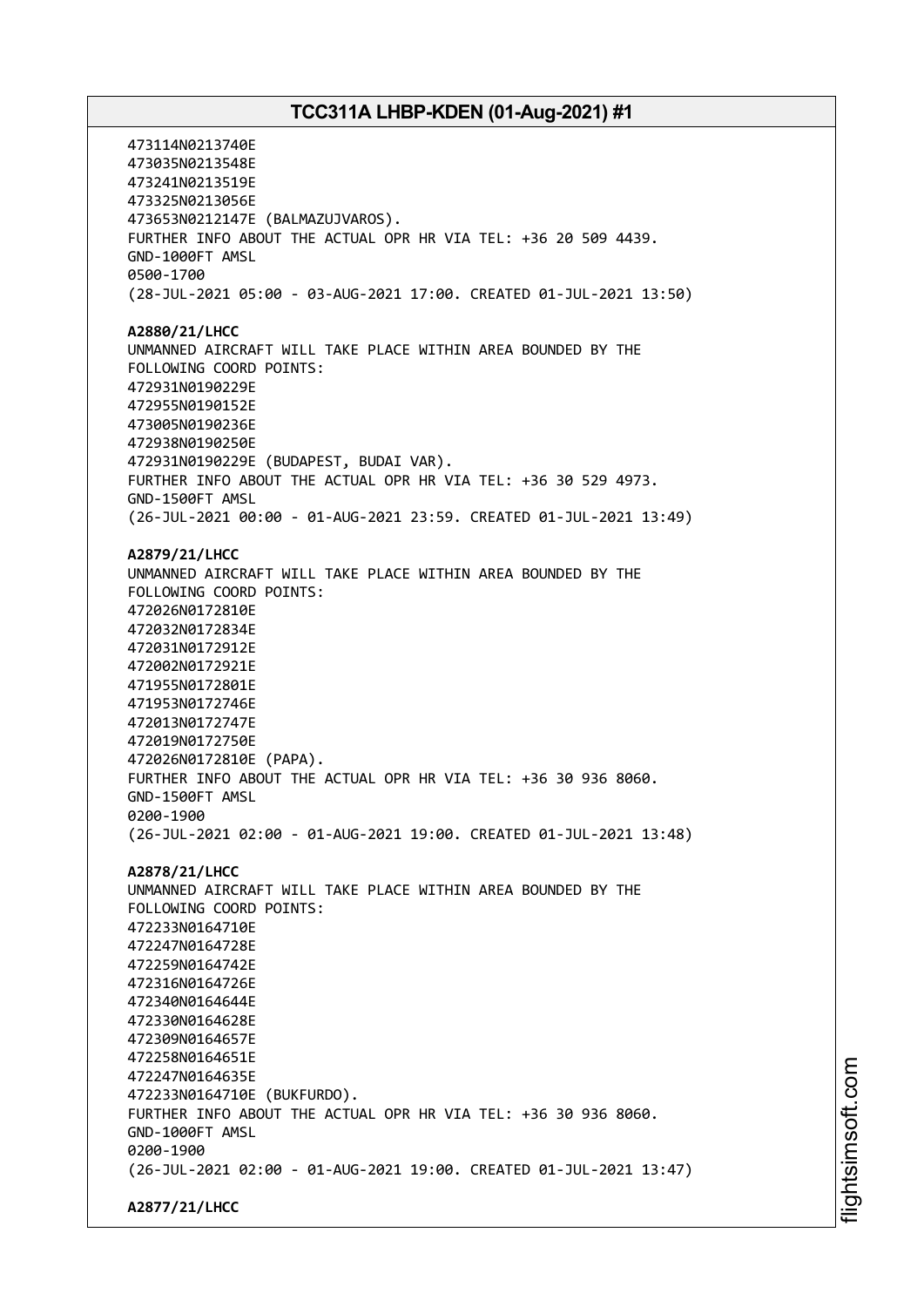UNMANNED AIRCRAFT WILL TAKE PLACE WITHIN 200M RADIUS CENTERED AT COORD POINT 473027N 0190428E (BUDAPEST, VAROSLIGETI FASOR). FURTHER INFO ABOUT THE ACTUAL OPR HR VIA TEL: +36 20 961 6016. GND-1000FT AMSL 0400-1800 (01-AUG-2021 04:00 - 07-AUG-2021 18:00. CREATED 01-JUL-2021 13:46) **A2875/21/LHCC** UNMANNED AIRCRAFT WILL TAKE PLACE WITHIN 900M RADIUS CENTERED AT COORD POINT 465246N 0193831E (KECSKEMET). FURTHER INFO ABOUT THE ACTUAL OPR HR VIA TEL: +36 20 933 5495. GND-1000FT AMSL 0500-2000 (13-AUG-2021 05:00 - 19-AUG-2021 20:00. CREATED 01-JUL-2021 13:44) **A2874/21/LHCC** UNMANNED AIRCRAFT WILL TAKE PLACE WITHIN 900M RADIUS CENTERED AT COORD POINT 465246N 0193831E (KECSKEMET). FURTHER INFO ABOUT THE ACTUAL OPR HR VIA TEL: +36 20 933 5495. GND-1000FT AMSL 0500-2000 (06-AUG-2021 05:00 - 12-AUG-2021 20:00. CREATED 01-JUL-2021 13:44) **A2873/21/LHCC** UNMANNED AIRCRAFT WILL TAKE PLACE WITHIN 900M RADIUS CENTERED AT COORD POINT 465246N 0193831E (KECSKEMET). FURTHER INFO ABOUT THE ACTUAL OPR HR VIA TEL: +36 20 933 5495. GND-1000FT AMSL 0500-2000 (30-JUL-2021 05:00 - 05-AUG-2021 20:00. CREATED 01-JUL-2021 13:43) **A2863/21/LHCC** TRIGGER NOTAM - PERM AIRAC AIP AMDT 005/2021 WEF 12 AUG 2021. CONDITIONS OF VISIBILITY AND DISTANCE FROM CLOUDS UPDATED. INTRODUCING USAGE OF RMZ AND TMZ AIRSPACES AND DISCONTINUING USAGE OF RTMZ. UPDATED CHARTS: ENR 6-LHCC-ERC, ENR 6-LHCC-PRD. LHTL AFS ADDRESS ADDED. (12-AUG-2021 00:00 - 25-AUG-2021 23:59. CREATED 01-JUL-2021 08:54) **A2862/21/LHCC** TRIGGER NOTAM - PERM AIRAC AIP AMDT 005/2021 WEF 12 AUG 2021. CAA CONTACTS UPDATED AND REVISION OF THE DIFFERENCES FROM ICAO STANDARDS. SNOWTAM INFORMATION AND MET SERVICE INFORMATION UPDATED. (12-AUG-2021 00:00 - 25-AUG-2021 23:59. CREATED 01-JUL-2021 08:53) **M0340/21/LHCC** AIRAC EFFECTIVE DATE 12 AUG 2021 NIL. (12-AUG-2021 00:00 - 25-AUG-2021 23:59. CREATED 01-JUL-2021 08:38) **A2844/21/LHCC** UNMANNED AIRCRAFT WILL TAKE PLACE WITHIN AREA BOUNDED BY THE FOLLOWING COORD POINTS: 474749N0185442E 474750N0185453E 474810N0185442E 474807N0185432E 474749N0185442E(ZEBEGENY). FURTHER INFO ABOUT THE ACTUAL OPR HR VIA TEL: +36 30 626 0325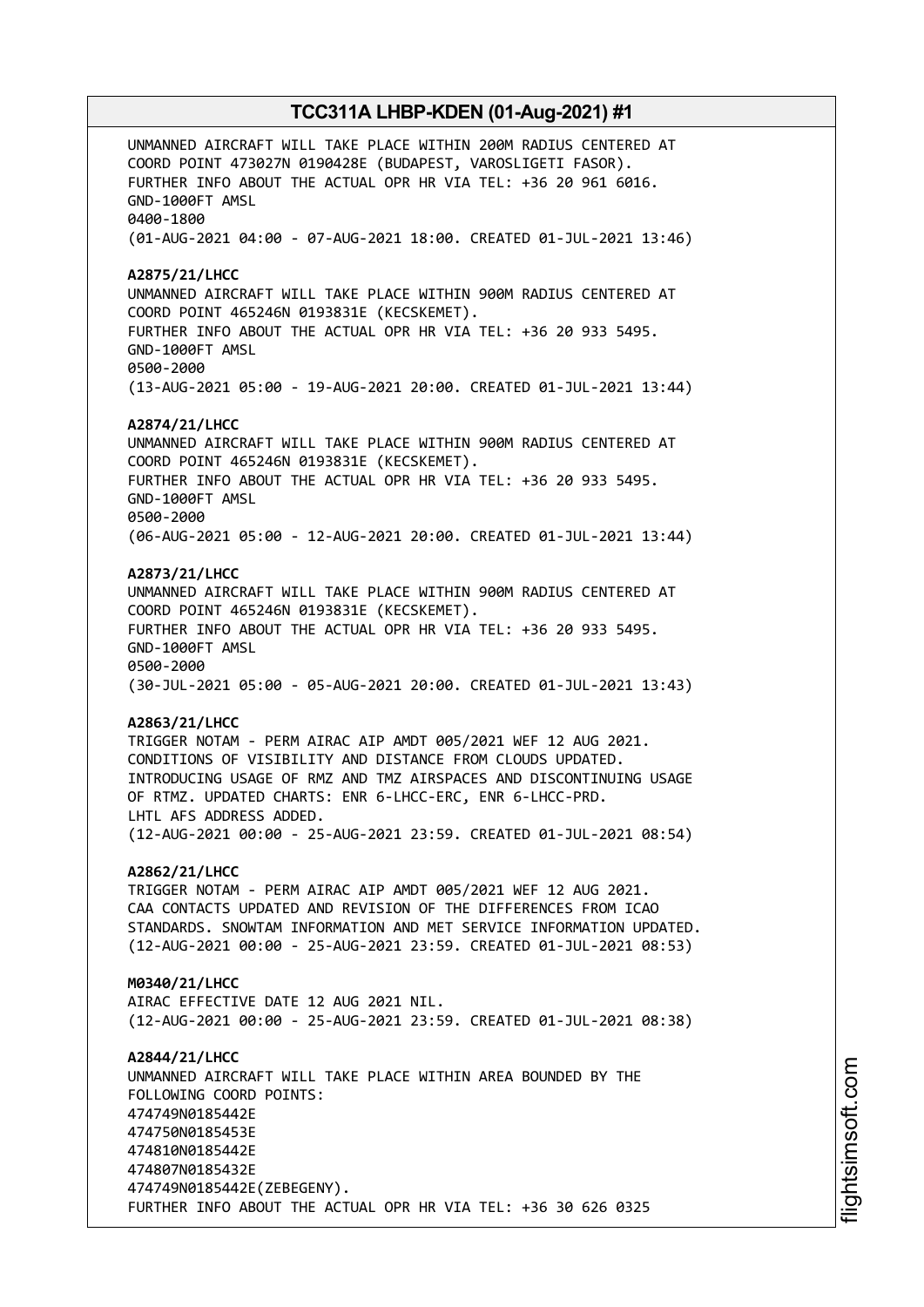GND-900FT AMSL (02-AUG-2021 00:00 - 08-AUG-2021 23:59. CREATED 30-JUN-2021 09:16) **A2845/21/LHCC** UNMANNED AIRCRAFT WILL TAKE PLACE WITHIN 400M RADIUS CENTERED AT COORD POINT 463841N 0211707E (GYULA). FURTHER INFO ABOUT THE ACTUAL OPR HR VIA TEL: +36 70 339 4345 GND-900FT AMSL (02-AUG-2021 00:00 - 08-AUG-2021 23:59. CREATED 30-JUN-2021 09:16) **A2843/21/LHCC** UNMANNED AIRCRAFT WILL TAKE PLACE WITHIN 600M RADIUS CENTERED AT COORD POINT 474226N 0191356E (VACRATOT). FURTHER INFO ABOUT THE ACTUAL OPR HR VIA TEL: +36 30 626 0325 GND-900FT AMSL (02-AUG-2021 00:00 - 08-AUG-2021 23:59. CREATED 30-JUN-2021 09:15) **A2842/21/LHCC** UNMANNED AIRCRAFT WILL TAKE PLACE WITHIN 300M RADIUS CENTERED AT COORD POINT 472909N 0190316E (SZABADSAG-HID) . FURTHER INFO ABOUT THE ACTUAL OPR HR VIA TEL: +36 30 497 9089 GND-1000FT AMSL (26-JUL-2021 00:00 - 01-AUG-2021 23:59. CREATED 30-JUN-2021 09:15) **A2841/21/LHCC** UNMANNED AIRCRAFT WILL TAKE PLACE WITHIN AREA BOUNDED BY THE FOLLOWING COORD POINTS: 473857N0173647E 473725N0173432E 472858N0172809E 472439N0172558E 472103N0172617E 472040N0172917E 472259N0172841E 473046N0173242E 473702N0173529E 473839N0173729E 473857N0173647E (GYOR). FURTHER INFO ABOUT THE ACTUAL OPR HR VIA TEL: +36 20 433 3587. GND-800FT AMSL (26-JUL-2021 00:00 - 01-AUG-2021 23:59. CREATED 30-JUN-2021 08:27) **A2839/21/LHCC** UNMANNED AIRCRAFT WILL TAKE PLACE WITHIN AREA BOUNDED BY THE FOLLOWING COORD POINTS: 464658N0172729E 464707N0172503E 464817N0172459E 464831N0172517E 464900N0172526E 464902N0172813E 464658N0172729E (SZIGLIGET). FURTHER INFO ABOUT THE ACTUAL OPR HR VIA TEL: +36 70 371 3375. GND-2500FT AMSL 0500-2359 (28-JUL-2021 05:00 - 03-AUG-2021 23:59. CREATED 30-JUN-2021 08:24) **A2838/21/LHCC**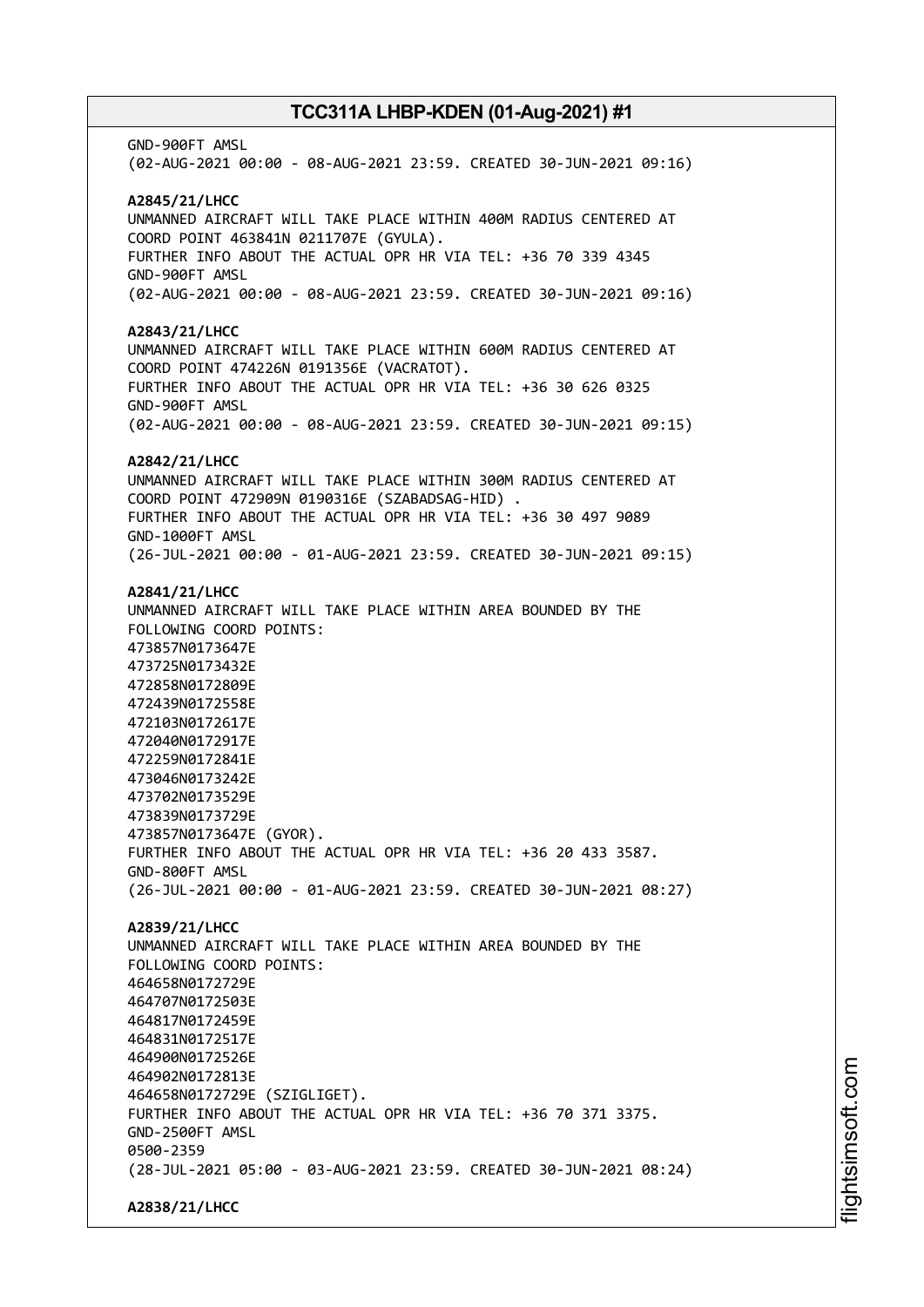UNMANNED AIRCRAFT WILL TAKE PLACE WITHIN AREA BOUNDED BY THE FOLLOWING COORD POINTS: 455519N0180025E 455431N0181346E 455403N0182426E 455555N0182655E 455113N0182817E 455109N0182808E 454617N0181509E 455348N0175954E 455519N0180025E (SIKLOS). FURTHER INFO ABOUT THE ACTUAL OPR HR VIA TEL: +36 20 356 1407. GND-1000FT AMSL (26-JUL-2021 00:00 - 01-AUG-2021 23:59. CREATED 30-JUN-2021 08:23) **A2835/21/LHCC** TEMPORARY RESTRICTED AREA ESTABLISHED DUE TO MILITARY AND UNMANNED AIRCRAFT OPERATIONS WITHIN AREA BOUNDED BY THE FOLLOWING COORD POINTS: 460921N0201807E 461500N0201300E 462529N0205740E 462629N0211307E 462849N0211712E STATE BORDER 460921N0201807E (ROMAN I). FURTHER INFO ABOUT THE ACTUAL OPR HR VIA TEL: +36 88 543 036. GND-1500FT AMSL (29-JUL-2021 23:00 - 04-AUG-2021 23:00. CREATED 29-JUN-2021 14:48) **A2834/21/LHCC** TEMPORARY RESTRICTED AREA ESTABLISHED DUE TO MILITARY AND UNMANNED AIRCRAFT OPERATIONS WITHIN AREA BOUNDED BY THE FOLLOWING COORD POINTS: 455428N0185004E 460013N0184753E 460950N0190957E 461651N0193417E 461500N0200000E 461217N0200526E 461500N0201300E 460921N0201807E STATE BORDER 455428N0185004E (SZERB). FURTHER INFO ABOUT THE ACTUAL OPR HR VIA TEL: +36 88 543 036. GND-1500FT AMSL (31-JUL-2021 23:00 - 06-AUG-2021 23:00. CREATED 29-JUN-2021 14:44) **A2833/21/LHCC** TEMPORARY RESTRICTED AREA ESTABLISHED DUE TO MILITARY AND UNMANNED ACFT OPERATIONS WITHIN AREA BOUNDED BY THE FOLLOWING COORD POINTS: 463747N0212055E 464613N0212426E 465341N0212325E 471152N0212607E 470945N0214841E STATE BORDER 463747N0212055E (ROMAN II). FURTHER INFO ABOUT THE ACTUAL OPR HR VIA TEL: +36 88 543 036. GND-1500FT AMSL (30-JUL-2021 23:00 - 05-AUG-2021 23:00. CREATED 29-JUN-2021 14:40) **A2831/21/LHCC**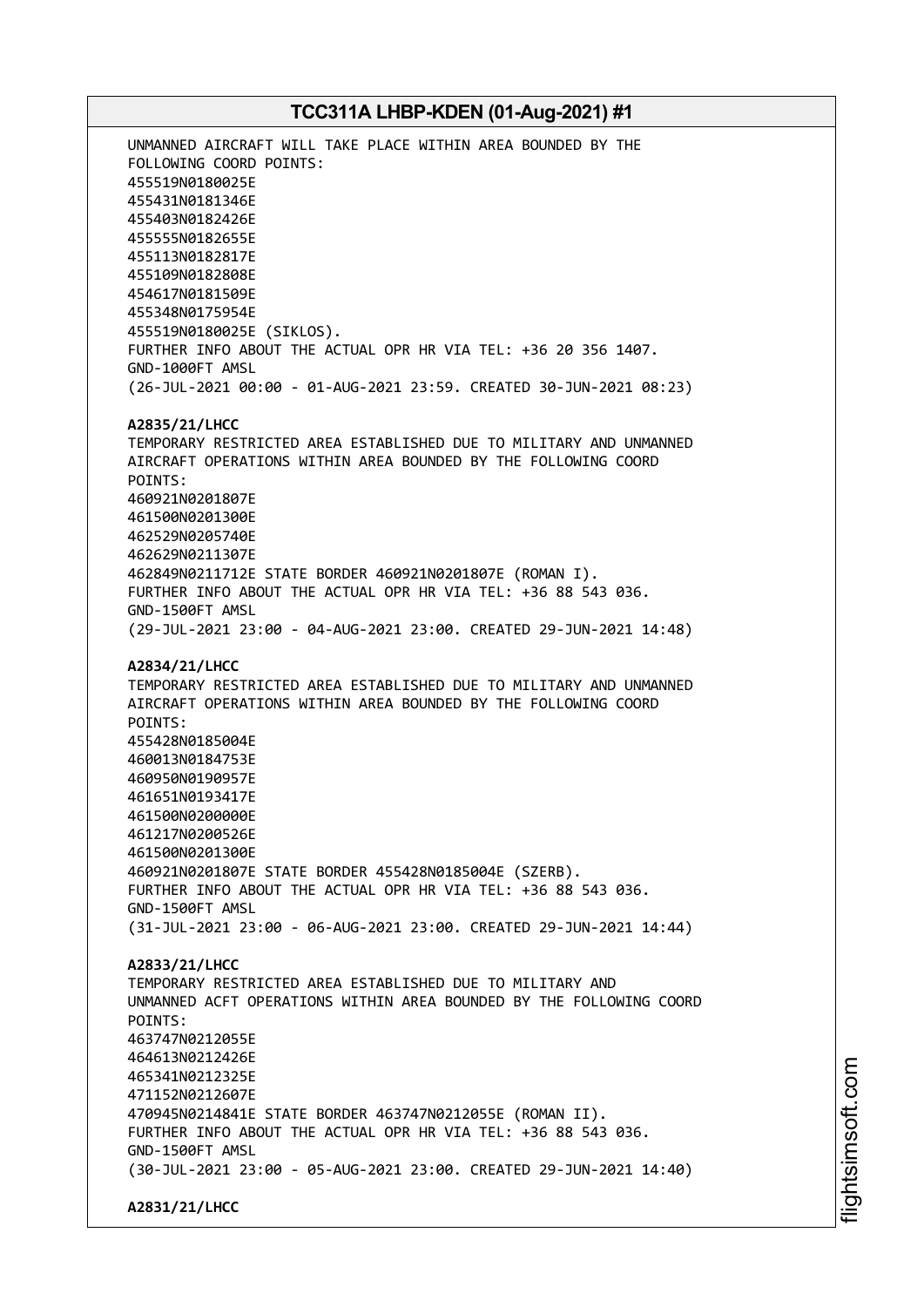TEMPORARY RESTRICTED AREA ESTABLISHED DUE TO MILITARY AND UNMANNED ACFT OPERATIONS WITHIN AREA BOUNDED BY THE FOLLOWING COORD POINTS: 463747N0212055E 464613N0212426E 465341N0212325E 471152N0212607E 470945N0214841E STATE BORDER 463747N0212055E (ROMAN II). FURTHER INFO ABOUT THE ACTUAL OPR HR VIA TEL: +36 88 543 036. GND-1500FT AMSL (05-AUG-2021 23:00 - 11-AUG-2021 23:00. CREATED 29-JUN-2021 14:36) **A2830/21/LHCC** TEMPORARY RESTRICTED AREA ESTABLISHED DUE TO MILITARY OPERATIONS AND UNMANNED AIRCRAFT OPERATIONS WITHIN AREA BOUNDED BY THE FOLLOWING COORD POINTS: 470945N0214841E 471152N0212607E 473338N0215503E 475654N0221905E 480307N0225204E STATE BORDER 470945N 0214841E (ROMAN III). FURTHER INFO ABOUT THE ACTUAL OPR HR VIA TEL: +36 88 543 036. GND-1500FT AMSL (30-JUL-2021 23:00 - 05-AUG-2021 23:00. CREATED 29-JUN-2021 14:31) **A2824/21/LHCC** UNMANNED AIRCRAFT WILL TAKE PLACE WITHIN 600M RADIUS CENTERED AT COORD POINT 464929N 0172217E (NEMESVITA). FURTHER INFO ABOUT THE ACTUAL OPR HR VIA TEL: +36 30 844 7199. GND-120M AGL 0700-2000 (26-JUL-2021 07:00 - 01-AUG-2021 20:00. CREATED 29-JUN-2021 13:31) **A2822/21/LHCC** UNMANNED AIRCRAFT WILL TAKE PLACE WITHIN 1200M RADIUS CENTERED AT COORD POINT 465405N 0174604E (BALATONAKALI). FURTHER INFO ABOUT THE ACTUAL OPR HR VIA TEL: +36 30 844 7199. GND-120M AGL 0700-2000 (26-JUL-2021 07:00 - 01-AUG-2021 20:00. CREATED 29-JUN-2021 13:27) **A2820/21/LHCC** UNMANNED AIRCRAFT WILL TAKE PLACE WITHIN 1900M RADIUS CENTERED AT COORD POINT 460941N 0183333E (FEKED). FURTHER INFO ABOUT THE ACTUAL OPR HR VIA TEL: +36 30 844 7199. GND-120M AGL 0700-2000 (26-JUL-2021 07:00 - 01-AUG-2021 20:00. CREATED 29-JUN-2021 13:22) **A2810/21/LHCC** TEMPORARY RESTRICTED AREA ESTABLISHED DUE TO MILITARY AND **IINMANNED** ACFT OPERATIONS WITHIN AREA BOUNDED BY THE FOLLOWING COORD POINTS: 463128N0163150E 463851N0164616E 462158N0170416E 460242N0173732E 455347N0175950E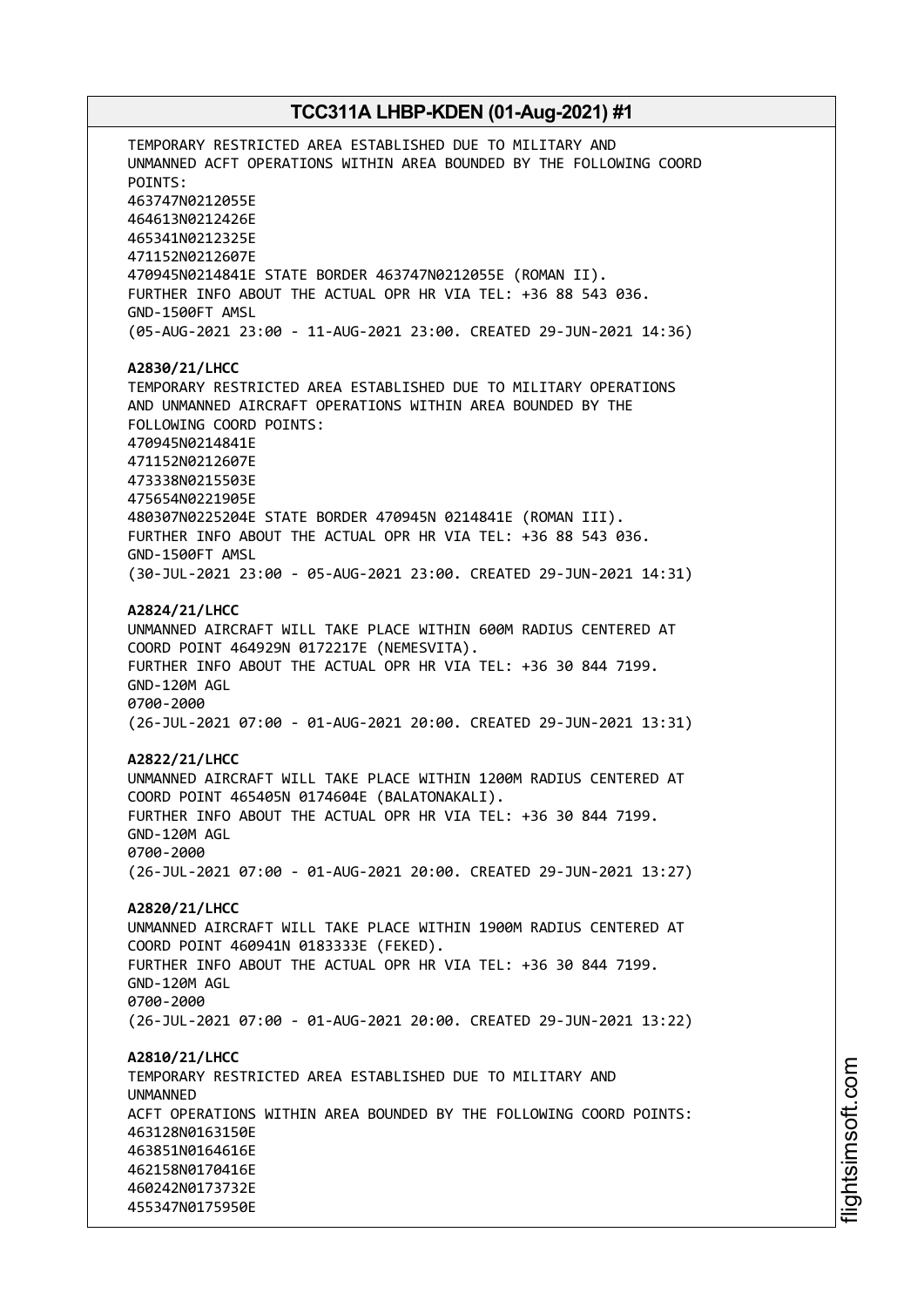454614N0181508E 455106N0182820E 460013N0184753E 455428N0185004E STATE BORDER 463128N0163150E (HORVAT). FURTHER INFO ABOUT THE ACTUAL OPR HR VIA TEL: +36 88 543 036. GND-1500FT AMSL (31-JUL-2021 23:00 - 06-AUG-2021 23:00. CREATED 29-JUN-2021 07:21) **A2473/21/LHCC** UNMANNED AIRCRAFT WILL TAKE PLACE WITHIN 2000M RADIUS CENTERED AT COORD POINT 464441N 0173225E (FONYOD) . FURTHER INFO ABOUT THE ACTUAL OPR HR VIA TEL: +36 70 386 1443. GND-700FT AMSL (14-AUG-2021 02:00 - 14-AUG-2021 18:00. CREATED 10-JUN-2021 19:17) **A2466/21/LHCC** UNMANNED AIRCRAFT WILL TAKE PLACE WITHIN AREA BOUNDED BY THE FOLLOWING COORD POINTS: 464155N0172812E 464302N0172734E 464639N0173622E 464525N0173739E 464155N0172812E (BALATONFENYVES). FURTHER INFO ABOUT THE ACTUAL OPR HR VIA TEL: +36 30 936 8060. GND-1500FT AMSL 0400-1900 (19-AUG-2021 04:00 - 25-AUG-2021 19:00. CREATED 10-JUN-2021 18:45) **A2347/21/LHCC** ACCORDING TO REG. EU 2016/399, PRIVATE FLIGHTS OPERATING FROM OR TO NON-SCHENGEN COUNTRIES, SHALL TRANSMIT TO THE HUNGARIAN POLICE, PRIOR TO TAKE-OFF, A GENERAL DECLARATION COMPRISING INTER ALIA A FLIGHT PLAN IN ACCORDANCE WITH ANNEX 2 TO THE CONVENTION ON INTERNATIONAL CIVIL AVIATION AND INFORMATION CONCERNING THE PASSENGERS' IDENTITY AS THE FOLLOWING: FIRST NAME, LAST NAME, DATE OF BIRTH, NATIONALITY, NUMBER OF ID CARD, DEPARTING FROM. FAX: +36-1-296-82-45, EMAIL: GATUTASLISTA(A)RRI.POLICE.HU REF AIP GEN 1.2. (04-JUN-2021 07:36 - PERM. CREATED 04-JUN-2021 07:37) **A2332/21/LHCC** UNMANNED AIRCRAFT WILL TAKE PLACE WITHIN 5000M RADIUS CENTERED AT COORD POINT 481918N 0220546E (KOMORO). FURTHER INFO ABOUT THE ACTUAL OPR HR VIA TEL: +36 70 331 3829. GND-120M AGL (02-AUG-2021 08:00 - 08-AUG-2021 16:00. CREATED 03-JUN-2021 15:46)

**A2330/21/LHCC**

UNMANNED AIRCRAFT WILL TAKE PLACE WITHIN 5000M RADIUS CENTERED AT COORD POINT 481631N 0220224E (SZABOLCSVERESMART). FURTHER INFO ABOUT THE ACTUAL OPR HR VIA TEL: +36 70 331 3829. GND-120M AGL (09-AUG-2021 08:00 - 15-AUG-2021 16:00. CREATED 03-JUN-2021 15:41)

**A2081/21/LHCC** UNMANNED AIRCRAFT WILL TAKE PLACE WITHIN 3000M RADIUS CENTERED AT COORD POINT 472903N 0203510E (TISZA-TO). FURTHER INFO ABOUT THE ACTUAL OPR HR VIA TEL: +36 70 386 1443.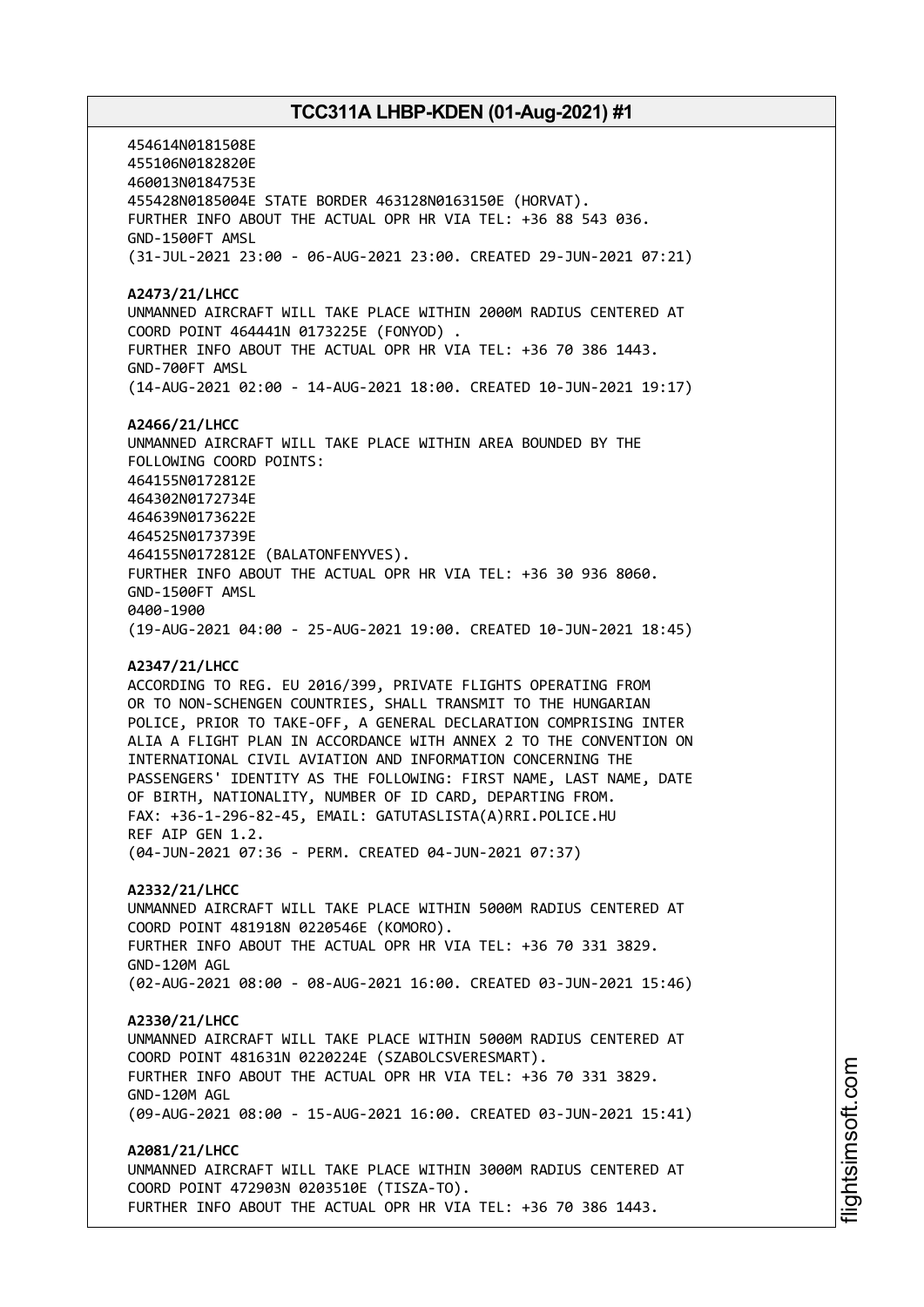GND-1000FT AMSL (14-AUG-2021 02:00 - 14-AUG-2021 18:00. CREATED 20-MAY-2021 14:52) **A2070/21/LHCC** UNMANNED AIRCRAFT WILL TAKE PLACE WITHIN 3000M RADIUS CENTERED AT COORD POINT 472903N 0203510E (TISZA-TO). FURTHER INFO ABOUT THE ACTUAL OPR HR VIA TEL: +36 70 386 1443. GND-1000FT AMSL 0200-1800 (07-AUG-2021 02:00 - 13-AUG-2021 18:00. CREATED 20-MAY-2021 14:16) **A1693/21/LHCC** UNMANNED AIRCRAFT WILL TAKE PLACE WITHIN AREA BOUNDED BY THE FOLLOWING COORD POINTS: 465548N0194406E 465446N0194627E 465413N0194556E 465513N0194333E 465548N0194335E 465548N0194406E (KECSKEMET REPULOTER). FURTHER INFO ABOUT THE ACTUAL OPR HR VIA TEL: +36 30 827 3302. GND-1000FT AMSL 0400-1800 (29-JUL-2021 04:00 - 04-AUG-2021 18:00. CREATED 03-MAY-2021 08:30) **A0952/21/LHCC** TEMPORARY RESTRICTED AREA ESTABLISHED DUE TO AVIATION EVENT WITHIN AREA BOUNDED BY THE FOLLOWING COORD POINTS: 461852N0200000E 461727N0200458E 461923N0200541E 462300N0200530E 462300N0200000E 461852N0200000E (SZATYMAZ REPULOTER). FURTHER INFO ABOUT THE ACTUAL OPR HR VIA TEL: +36 70 701 4883 . GND-8500FT AMSL 0400-1730 (27-SEP-2021 04:00 - 26-OCT-2021 17:30. CREATED 16-MAR-2021 16:47) **A0951/21/LHCC** UNMANNED AIRCRAFT WILL TAKE PLACE WITHIN 250M RADIUS CENTERED AT COORD POINT 465455N 0174934E (ORVENYES). FURTHER INFO ABOUT THE ACTUAL OPR HR VIA TEL: +36 20 961 7066. GND-1500FT AMSL 0600-2200 (02-OCT-2021 06:00 - 31-OCT-2021 22:00. CREATED 16-MAR-2021 16:45) **A0935/21/LHCC** TEMPORARY RESTRICTED AREA ESTABLISHED DUE TO AVIATION EVENT WITHIN AREA BOUNDED BY THE FOLLOWING COORD POINTS: 461852N0200000E 461727N0200458E 461923N0200541E 462300N0200530E 462300N0200000E 461852N0200000E (SZATYMAZ REPULOTER). FURTHER INFO ABOUT THE ACTUAL OPR HR VIA TEL: +36 70 701 4883.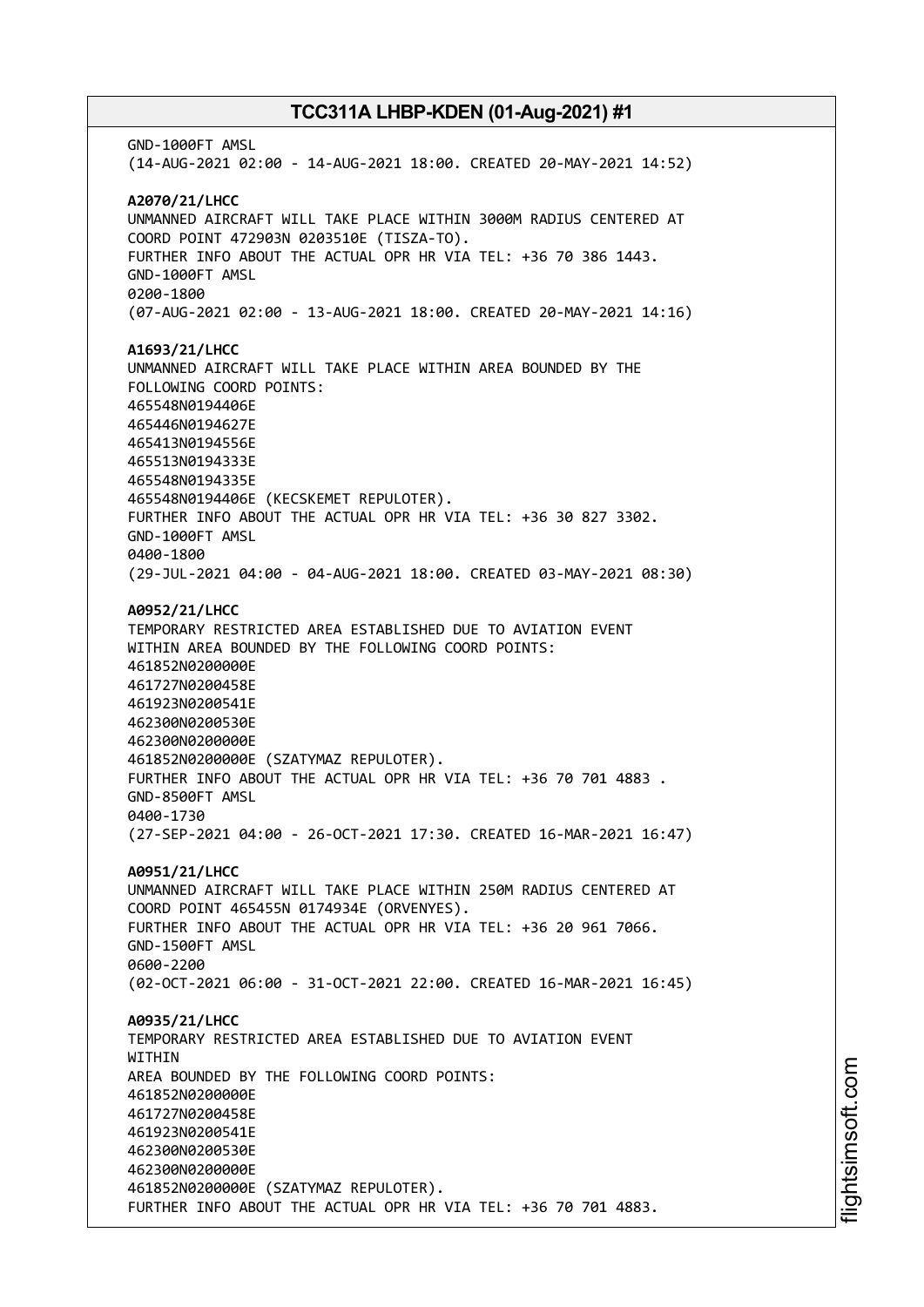GND-8500FT AMSL 0400-1730 (27-OCT-2021 04:00 - 25-NOV-2021 17:30. CREATED 12-MAR-2021 15:04) **A0933/21/LHCC** UNMANNED AIRCRAFT WILL TAKE PLACE WITHIN AREA BOUNDED BY THE FOLLOWING COORD POINTS: 472444N0185709E 472551N0185541E 472605N0185606E 472508N0185802E 472444N0185709E (TOROKBALINT). FURTHER INFO ABOUT THE ACTUAL OPR HR VIA TEL: +36 70 708 1066. GND-1000FT AMSL 0800-2000 (01-SEP-2021 08:00 - 30-SEP-2021 20:00. CREATED 12-MAR-2021 14:56) **A0931/21/LHCC** UNMANNED AIRCRAFT WILL TAKE PLACE WITHIN AREA BOUNDED BY THE FOLLOWING COORD POINTS: 472444N0185709E 472551N0185541E 472605N0185606E 472508N0185802E 472444N0185709E (TOROKBALINT). FURTHER INFO ABOUT THE ACTUAL OPR HR VIA TEL: +36 70 708 1066. GND-1000FT AMSL 0800-2000 (01-AUG-2021 08:00 - 30-AUG-2021 20:00. CREATED 12-MAR-2021 14:49) **A0924/21/LHCC** UNMANNED AIRCRAFT WILL TAKE PLACE WITHIN 250M RADIUS CENTERED AT COORD POINT 465455N 0174934E (ORVENYES). FURTHER INFO ABOUT THE ACTUAL OPR HR VIA TEL: +36 20 961 7066. GND-1500FT AMSL 0600-2200 (01-AUG-2021 06:00 - 30-AUG-2021 22:00. CREATED 12-MAR-2021 13:41) **A0912/21/LHCC** UNMANNED AIRCRAFT WILL TAKE PLACE WITHIN 250M RADIUS CENTERED AT COORD POINT 465455N 0174934E (ORVENYES). FURTHER INFO ABOUT THE ACTUAL OPR HR VIA TEL: +36 20 961 7066 . GND-1500FT AMSL 0600-2200 (01-SEP-2021 06:00 - 30-SEP-2021 22:00. CREATED 11-MAR-2021 12:24) **A0911/21/LHCC** UNMANNED AIRCRAFT WILL TAKE PLACE WITHIN 250M RADIUS CENTERED AT COORD POINT 465455N 0174934E (ORVENYES). FURTHER INFO ABOUT THE ACTUAL OPR HR VIA TEL: +36 20 961 7066. GND-1500FT AMSL 0600-2200 (02-DEC-2021 06:00 - 31-DEC-2021 22:00. CREATED 11-MAR-2021 12:23) **A0910/21/LHCC** AEROBATICS WILL TAKE PLACE BOUNDED BY THE FOLLOWING COORD POINT: 461852N0200000E 461727N0200458E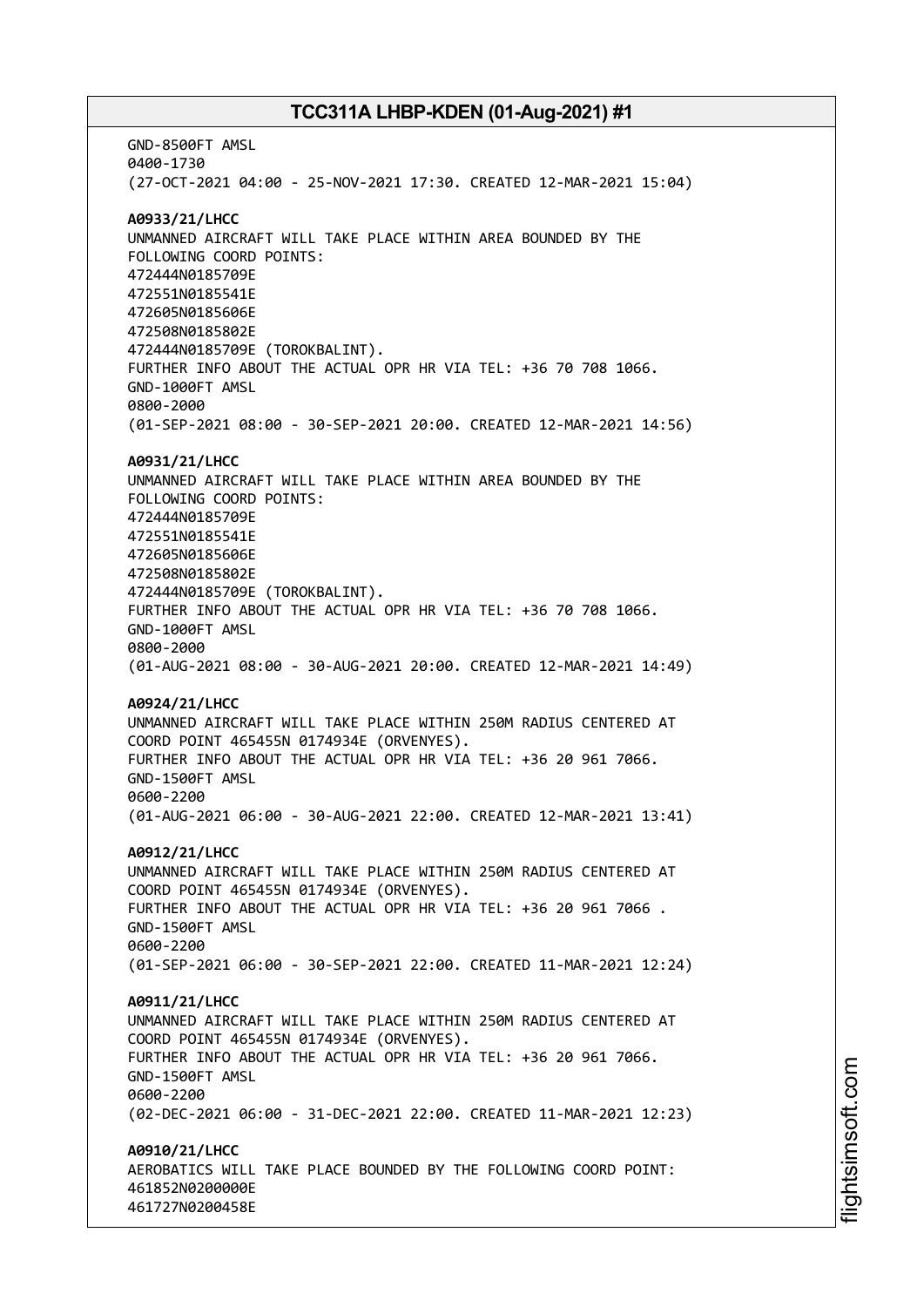461923N0200541E 462300N0200530E 462300N0200000E 461852N0200000E (SZATYMAZ REPULOTER). FURTHER INFO ABOUT THE ACTUAL OPR HR VIA TEL: +36 70 701 4883. GND-8500FT AMSL 0400-1730 (29-JUL-2021 04:00 - 27-AUG-2021 17:30. CREATED 11-MAR-2021 12:22)

**A0909/21/LHCC** UNMANNED AIRCRAFT WILL TAKE PLACE WITHIN 250M RADIUS CENTERED AT COORD POINT 465455N 0174934E (ORVENYES). FURTHER INFO ABOUT THE ACTUAL OPR HR VIA TEL: +36 20 961 7066. GND-1500FT AMSL 0600-2200 (01-NOV-2021 06:00 - 30-NOV-2021 22:00. CREATED 11-MAR-2021 12:21)

┌──────────────────────────────────────────────────────────────────────────────┐

#### │**LZBB (BRATISLAVA FIR/UIR)** │

└──────────────────────────────────────────────────────────────────────────────┘ **A1306/21/LZBB** CHECKLIST YEAR=2021 0955 0956 0985 0989 1013 1014 1096 1110 1111 1112 1113 1130 1131 1132 1133 1189 1226 1229 1250 1251 1254 1276 1282 1283 1284 1285 1286 1287 1288 1289 1292 1293 1295 1296 1303 1304 1305 LATEST PUBLICATIONS AIRAC AIP AMDT 226 (9 SEP 2021) AIP AMDT 193 (17 JUN 2021) AIRAC AIP SUP 1/20 AIP SUP 2/12 AIC A4/21 AIC C4/21 VALID PUBLICATIONS AIP SUP: 2/12 1/20 AIC A: 3/05 4/11 3/13 1/14 6/18 4/19 3/20 4/20 6/20 7/20 1/21 2/21 3/21 4/21 AIC C: 35/05 11/06 9/09 25/09 34/09 18/11 7/14 11/14 12/14 13/14 5/15 7/15 8/15 1/16 2/16 3/16 5/16 6/16 9/16 11/16 2/17 1/18 2/18 3/18 4/18 1/19 1/20 2/20 3/20 4/20 6/20 7/20 8/20 9/20 10/20 11/20 12/20 1/21 2/21 3/21 4/21 AIC A5/20 CNL BY THIS NOTAM CHECKLIST. (01-AUG-2021 07:25 - 01-SEP-2021 23:59 EST. CREATED 01-AUG-2021 07:25) **A1284/21/LZBB** TRIGGER NOTAM - PERM AIRAC AIP AMDT NR 226 WEF 09 SEP 2021: GEN 1.7 - AN EDITORIAL TEXT AMENDMENT GEN 3.2 - CORRECTIONS TO CHARTS NOT CONTAINED IN THE AIP UPDATED ENR 2.2, ENR 6-13, ENR 6-15 - NEW CTR/TMA UZHHOROD WEST AREAS ESTABLISHED ENR 3.1 - W425 ROUTE CHANGED ENR 3.3 - P27, Q350 ROUTES CHANGED ENR 4.4 - NEW SIGNIFICANT POINT TOKAJ ADDED, COORDINATES OF EVULA SIGNIFICANT POINT CHANGED, ATS ROUTES AND REMARKS FOR ANEXA, DUFES SIGNIFICANT POINTS UPDATED ENR 5.1 - LZR55 REMARK CHANGED ENR 6-1 - NEW CTR/TMA UZHHOROD WEST AREAS ESTABLISHED, NEW SIGNIFICANT POINT TOKAJ ADDED, W425, P27, Q350 ROUTES CHANGED, COORDINATES OF EVULA SIGNIFICANT POINT CHANGED.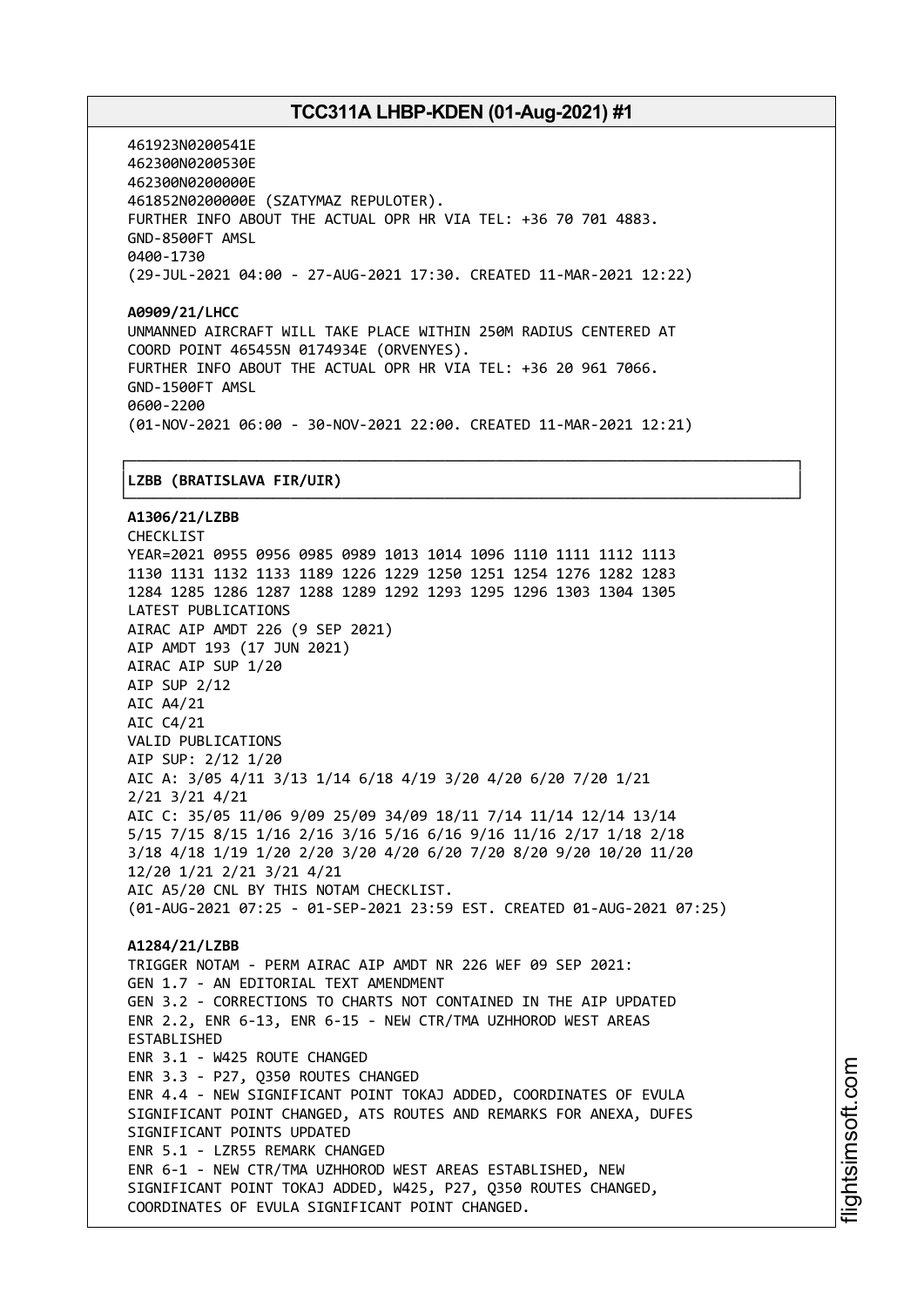(09-SEP-2021 00:00 - 22-SEP-2021 23:59. CREATED 29-JUL-2021 10:24) **A1276/21/LZBB** COVID-19: AIRCRAFT OPERATORS REQUIREMENTS I. TO ENSURE SAFE AND EXPEDITIOUS DELIVERY OF COVID-19 VACCINES, AIRCRAFT OPERATORS OF FLIGHTS CARRYING SUCH VACCINES SHOULD ASK APPROVAL FROM TRANSPORT AUTHORITY FOR EXEMPTION FROM ATFM MEASURES FOR EACH FLIGHT DEEMED CRITICAL. II. UPON APPROVAL, STS/ATFMX AND RMK/VACCINE SHALL BE INSERTED IN ITEM 18 OF THE FLIGHT PLAN. III. AIRCRAFT OPERATORS CARRYING COVID-19 VACCINES REGULARLY MAY REQUEST APPROVAL IN ADVANCE FOR ALL FLIGHTS INVOLVED. IV. THE APPLICATION FORM FOR APPROVAL OF EXEMPTION FROM ATFM MEASURES IS AVAILABLE AT THE WEBPAGE OF THE TRANSPORT AUTHORITY HTTP://LETECTVO.NSAT.SK/COVID-19-OPATRENIA/ V. THE REQUEST FOR THE EXEMPTION FROM ATFM MEASURES SHALL BE ADDRESSED IN WORKING DAYS TO CIVIL AVIATION DIVISION OF TRANSPORT AUTHORITY AT LEAST 48 HOURS IN ADVANCE VIA E-MAIL: NAVIGACIA(A)NSAT.SK (26-JUL-2021 07:20 - 26-OCT-2021 23:59 EST. CREATED 26-JUL-2021 07:21) **A1250/21/LZBB** PERM AIR NAVIGATION OBSTACLE - AREA 1: SMOLINSKE - MAST, PSN: 484104N 0171023E, ELEV/HGT GND: 405M/105M, MARKINGS: YES, LGT - COLOUR: W/R, TYPE: FLG, LIM/LIL, RADIUS OF THE AREA OF ANCHOR ROPES: 50M. REF ENR 5.4, AERONAUTICAL CHART ICAO 1:500 000. (21-JUL-2021 11:50 - 21-OCT-2021 23:59 EST. CREATED 21-JUL-2021 11:51) **A1189/21/LZBB** COVID-19: AIRCRAFT OPERATORS REQUIREMENTS THE AIRCRAFT OPERATORS ARRIVING TO FIR LZBB AND LANDING AT THE AIRPORT IN THE TERRITORY OF THE SLOVAK REPUBLIC: I. ENABLE BOARDING ONLY PASSENGERS WITH FILLED ELECTRONIC PLF (PUBLIC HEALTH PASSENGER LOCATOR FORM). II. INFORM PASSENGERS ABOUT THE OBLIGATION TO FILL IN ELECTRONIC PLF. III. KEEP THE DATA AVAILABLE TO THEM (IDENTIFICATION, CONTACT DETAILS OF PASSENGERS AND SEATING PLANS) FOR MINIMUM 30 DAYS. IV. UPON REQUEST OF A PUBLIC HEALTH AUTHORITY PROVIDE PASSENGERS DATA NECESSARY FOR THE CONTACT-TRACING PURPOSES. V. ENABLE PASSENGERS ONLY WITH COVERED UPPER RESPIRATORY TRACT WITH FFP2, KN95 OR N95 RESPIRATOR WITHOUT EXHALATION VALVE TO ENTER AND STAY ON BOARD THE AIRCRAFT. VI. FROM COUNTRIES NOT LISTED ON THE WEBPAGE OF THE MINISTRY OF TRANSPORT AND CONSTRUCTION OF THE SLOVAK REPUBLIC IN PARAGRAPH VII ARE RECOMMENDED TO ASK FROM THE PASSENGERS OVER 12 YEARS TO PRESENT THE NEGATIVE RT-PCR TEST RESULT NOT OLDER THAN 72 HOURS BEFORE BOARDING. VII THE ELECTRONIC PLF AND THE CIVIL AVIATION ANTI-EPIDEMIC MEASURES ARE AVAILABLE ON THE WEBPAGE OF THE MINISTRY OF TRANSPORT AND CONSTRUCTION OF THE SLOVAK REPUBLIC HTTPS://WWW.MINDOP.SK/FACILITATION-AIR-TRANSPORT (13-JUL-2021 12:08 - 13-OCT-2021 23:59 EST. CREATED 13-JUL-2021 12:09) **A1133/21/LZBB**

HORNAD AREA DEDICATED TO GLIDER FLIGHTS ACTIVATED. REAL TIME

i⊒<br>⊫ htsim soft.c o

m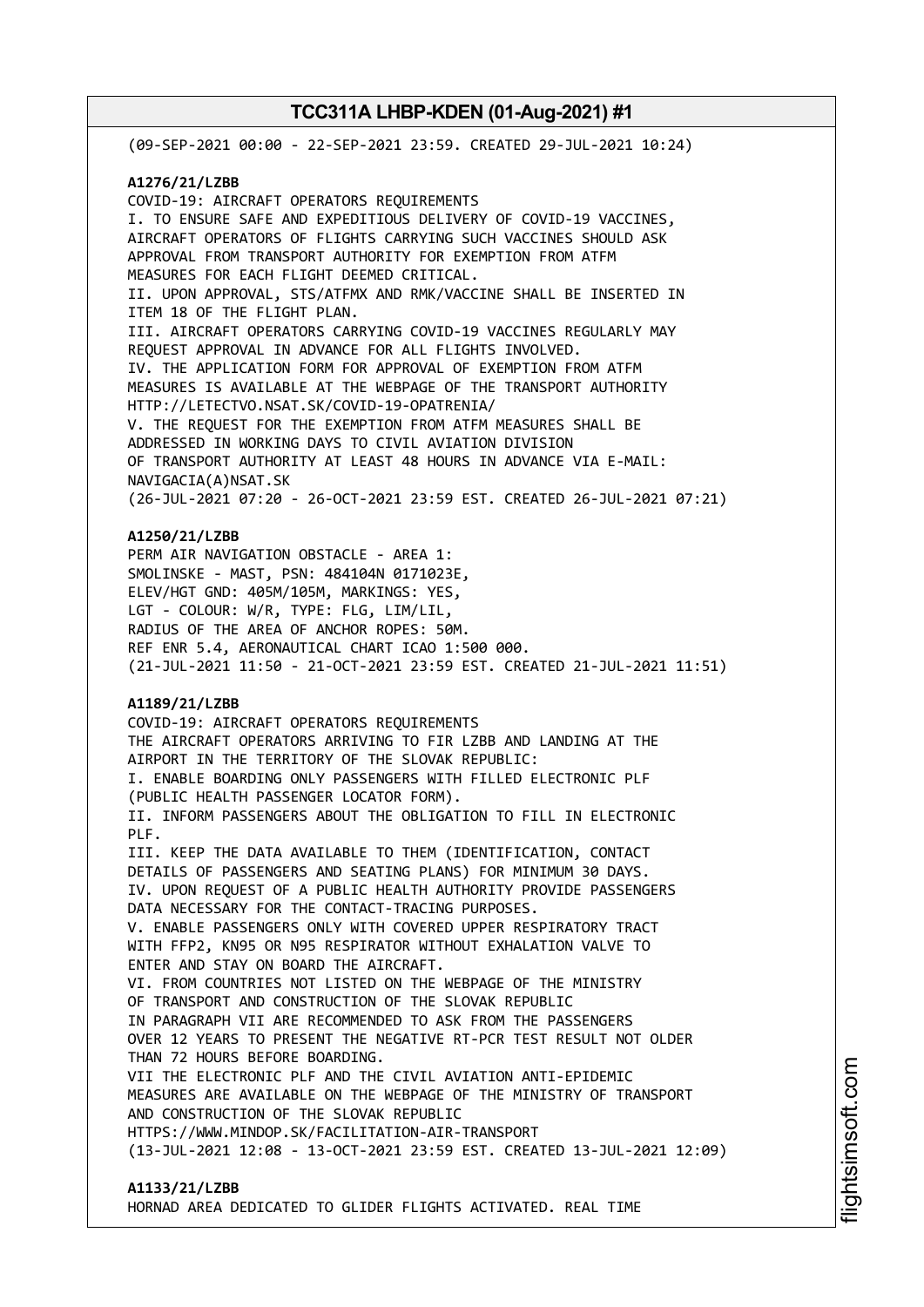OF ACTIVITY AVAILABLE FROM: BRATISLAVA INFORMATION 124,300 MHZ AND KOSICE RADAR 129,350 MHZ (119,850 MHZ). 5000FT AMSL-7000FT AMSL 0900-SS (01-JUL-2021 09:00 - 30-SEP-2021 16:19. CREATED 01-JUL-2021 08:42) **A1130/21/LZBB** TRIGGER NOTAM - PERM AIRAC AIP AMDT NR 225 WEF 12 AUG 2021: GEN 1.5 - EXEMPTION FOR NON-EQUIPPED STATE AIRCRAFT WITH SSR TRANSPONDER UPDATED - AN EDITORIAL AMENDMENT (ENGLISH VERSION ONLY) GEN 2.5 - NEW RADIO NAVIGATION AIDS DME KTN, DME CRT ADDED GEN 3.2 - CORRECTIONS TO CHARTS NOT CONTAINED IN THE AIP UPDATED ENR 1.8 - INFORMATION FOR NON-EQUIPPED AIRCRAFT WITH SSR TRANSPONDER ADDED ENR 4.1 - NEW RADIO NAVIGATION AIDS DME KTN, DME CRT ADDED ENR 5.4 - AIR NAVIGATION OBSTACLE IN AREA 1 ADDED ENR 6-7 - NEW DME ADDED. (12-AUG-2021 00:00 - 25-AUG-2021 23:59. CREATED 01-JUL-2021 07:47) **A1113/21/LZBB** BESKYDY AREA DEDICATED TO GLIDER FLIGHTS ACTIVATED. REAL TIME OF ACTIVITY AVAILABLE FROM: BRATISLAVA INFORMATION 124,300 MHZ AND BRATISLAVA RADAR 134,475 MHZ (126,475 MHZ). 8000FT AMSL-9500FT AMSL 0900-SS (27-JUN-2021 09:01 - 30-SEP-2021 16:23. CREATED 27-JUN-2021 09:01) **A1112/21/LZBB** MARTINKY AREA DEDICATED TO GLIDER FLIGHTS ACTIVATED. REAL TIME OF ACTIVITY AVAILABLE FROM: BRATISLAVA INFORMATION 124,300 MHZ AND ZILINA TOWER 118,400 MHZ. 7500FT AMSL-8000FT AMSL 0900-SS (27-JUN-2021 09:00 - 30-SEP-2021 16:25. CREATED 27-JUN-2021 09:01) **A1111/21/LZBB** CHOPOK AREA DEDICATED TO GLIDER FLIGHTS ACTIVATED. REAL TIME OF ACTIVITY AVAILABLE FROM: BRATISLAVA INFORMATION 124,300 MHZ AND BRATISLAVA RADAR 134,475 MHZ (126,475 MHZ). 8000FT AMSL-9500FT AMSL 0900-SS (27-JUN-2021 09:00 - 30-SEP-2021 16:23. CREATED 27-JUN-2021 09:00) **A1110/21/LZBB** LIPTOV AREA DEDICATED TO GLIDER FLIGHTS ACTIVATED. REAL TIME OF ACTIVITY AVAILABLE FROM: BRATISLAVA INFORMATION 124,300 MHZ AND BRATISLAVA RADAR 134,475 MHZ (126,475 MHZ). 8000FT AMSL-9500FT AMSL 0900-SS (27-JUN-2021 09:00 - 30-SEP-2021 16:23. CREATED 27-JUN-2021 09:00) **A1096/21/LZBB** ALL FLIGHTS TO/FROM AIRPORTS OF BRATISLAVA FIR, OR OVERFLYING BRATISLAVA FIR TERRITORY ARE NOT ALLOWED IF AIRCRAFT ARE OPERATED BY BELARUSSIAN AIR CARRIERS AND/OR REGISTRATED IN BELARUS EXCEPT FOR AIRCRAFT IN EMERGENCY OR HUMANITARIAN FLIGHTS. (23-JUN-2021 11:26 - 23-SEP-2021 23:59 EST. CREATED 23-JUN-2021 11:27)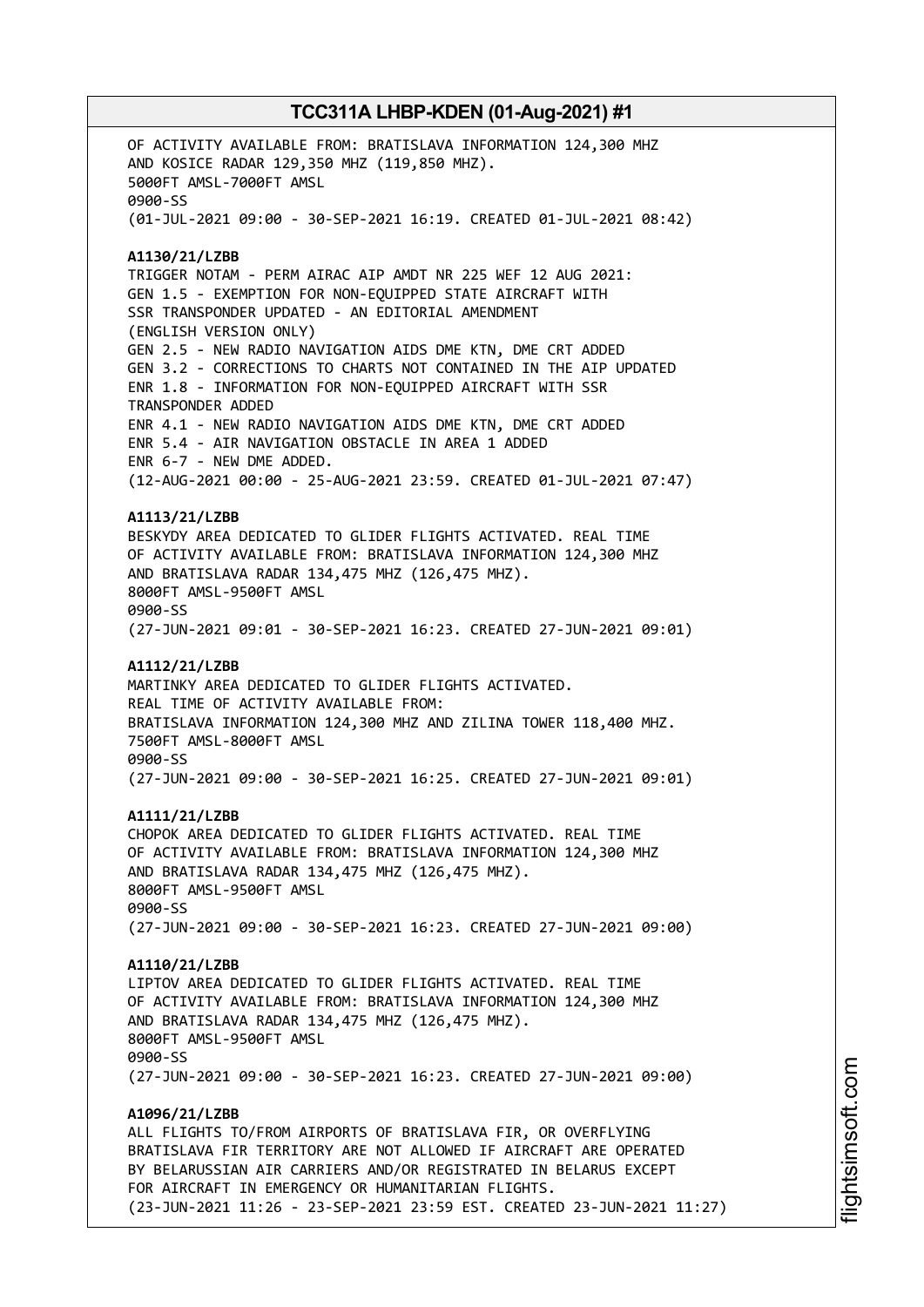**A1014/21/LZBB** NAVIGATION WARNING - PARACHUTE JUMPS IN AREA: CIRCLE RADIUS 3 NM CENTRED ON 475742N 0181102E (ARP LZNZ). GND-8000FT AMSL SR-SS (11-JUN-2021 02:47 - 31-AUG-2021 17:30. CREATED 09-JUN-2021 11:32)

#### **A1013/21/LZBB**

SLOVAK AIR CARRIERS AND CAPTAINS OF ACFT IN CHARGE OF AIR SERVICE MANAGED BY CARRIERS HOLDERS OF OPERATING LICENCE ISSUED BY SLOVAK REPUBLIC, WHETHER THEY ARE CONTRACTUAL CARRIERS AND/OR DE FACTO CARRIERS, OR PERFORMING AIR SERVICE WITH COMMERCIAL CHARTER AGREEMENT OR WITH CODE SHARING AND TO ALL FLIGHT PERFORMED WITH SLOVAK REPUBLIC ACFT REGISTRATION, ARE REQUESTED TO AVOID MINSK FIR (UMMV). FOREIGN AIR CARRIERS INBOUND EUROPEAN UNION ARE RECOMMENDED TO AVOID BELARUS MINSK FIR (UMMV). (09-JUN-2021 10:10 - 09-SEP-2021 23:59 EST. CREATED 09-JUN-2021 10:09)

#### **A0989/21/LZBB**

PERM AIR NAVIGATION OBSTACLE - AREA 1: KLIZSKA NEMA - MAST, PSN: 474444N 0174757E, ELEV/HGT GND: 215M/105M, LGT - COLOUR: R, TYPE: FLG, LIM/LIL. REF ENR 5.4, AERONAUTICAL CHART ICAO 1:500 000. (07-JUN-2021 08:24 - 07-SEP-2021 23:59 EST. CREATED 07-JUN-2021 08:24)

#### **A0985/21/LZBB**

COVID-19: CREWS REQUIREMENTS I. THE PILOT RESPONSIBLE FOR AN AIRCRAFT ARRIVING TO FIR LZBB UPON LANDING AT THE FIRST AIRPORT IN THE TERRITORY OF THE SLOVAK REPUBLIC HAS TO PROVIDE THE GENERAL DECLARATION AND AIRCRAFT COVID-19 DISINFECTION CONTROL SHEET TO AUTHORIZED PERSONNEL OF THE AIRPORT OPERATOR. II. THE PILOT RESPONSIBLE FOR AN AIRCRAFT IS REQUESTED TO REPORT SUSPECTED COVID-19 CASES ON BOARD, IF POSSIBLE BEFORE LANDING,

TO THE AIR TRAFFIC CONTROL. III. THE GENERAL DECLARATION IN ENGLISH LANGUAGE AND THE CIVIL AVIATION ANTI-EPIDEMIC MEASURES ARE AVAILABLE AT THE WEBPAGE OF THE MINISTRY OF TRANSPORT AND CONSTRUCTION OF THE SLOVAK REPUBLIC HTTPS://WWW.MINDOP.SK/FACILITATION-AIR-TRANSPORT (06-JUN-2021 08:58 - 06-SEP-2021 23:59 EST. CREATED 06-JUN-2021 08:58)

┌──────────────────────────────────────────────────────────────────────────────┐

└──────────────────────────────────────────────────────────────────────────────┘

#### │**LKAA (PRAGUE FIR/UIR)** │

#### **B1694/21/LKAA**

NAV WRNG - INTRODUCTORY HELICOPTER FLT IN AREA PSN 500250,78N0144221,81E (0.9NM W SKVOREC) - PSN 500550,05N0144555,63E (0.8NM N TUKLATY) - PSN 500228,16N0144748,11E (1.2NM N DOUBRAVCICE) - PSN 500250,78N0144221,81E /0.9NM W SKVOREC/ GND-2000FT AMSL (01-AUG-2021 06:00 - 01-AUG-2021 18:00. CREATED 30-JUL-2021 11:38)

**B1693/21/LKAA** NAV WRNG - INTRODUCTORY HELICOPTER FLT IN AREA RADIUS 5KM PSN 501650,41N0144946,46E /0.7NM S BENATKY NAD JIZEROU/ GND-2000FT AMSL (01-AUG-2021 06:00 - 01-AUG-2021 18:00. CREATED 30-JUL-2021 11:31)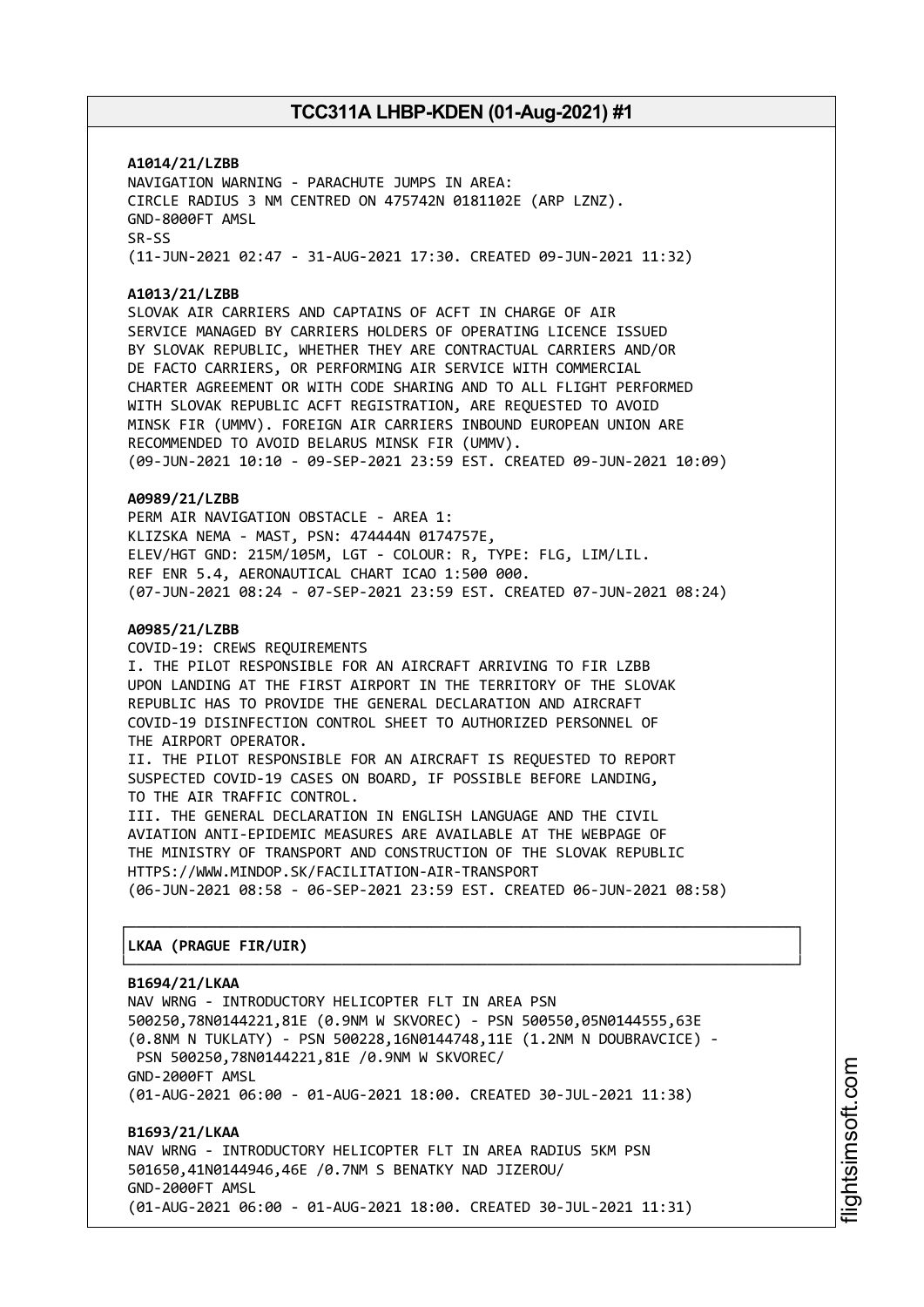**B1692/21/LKAA** NAV WRNG - INTRODUCTORY HELICOPTER FLT IN AREA RADIUS 5KM PSN 504328,30N0150354,15E /2.7NM S LIBEREC/ GND-3000FT AMSL (01-AUG-2021 06:00 - 01-AUG-2021 18:00. CREATED 30-JUL-2021 11:27) **B1691/21/LKAA** NAV WRNG - INTRODUCTORY HELICOPTER FLT IN AREA RADIUS 5KM PSN 505524,24N0150650,34E /1.2NM N RASPENAVA/ GND-3000FT AMSL (01-AUG-2021 06:00 - 01-AUG-2021 18:00. CREATED 30-JUL-2021 11:25) **A0829/21/LKAA** TEMPO RESTRICTED AREA RADIUS 10KM PSN 492652,00N0170802,00E (LKPJ). PJE GND-FL125 AUG 23 24 25 0700-1400 (23-AUG-2021 07:00 - 25-AUG-2021 14:00. CREATED 30-JUL-2021 10:07) **A0828/21/LKAA** TEMPO RESTRICTED AREA RADIUS 10KM PSN 492652,00N0170802,00E (LKPJ). PJE GND-FL125 AUG 26 0700-1400 27 0700-1000 (26-AUG-2021 07:00 - 27-AUG-2021 10:00. CREATED 30-JUL-2021 10:05) **A0827/21/LKAA** TEMPO RESTRICTED AREA RADIUS 10KM PSN 492533,00N0172417,00E (LKPO) TMA BRNO AND TMA OSTRAVA EXCLUDED. PJE. ACT AFTER APP BRNO AND APP OSTRAVA APV GND-FL125 AUG 26 0700-1400 27 0700-1000 (26-AUG-2021 07:00 - 27-AUG-2021 10:00. CREATED 30-JUL-2021 10:02) **A0826/21/LKAA** TEMPO RESTRICTED AREA RADIUS 2NM PSN 490232,69N0165945,99E (1.9NM SW ZDANICE). PJE. ACT AFTER APP BRNO APV GND-2500FT AMSL (07-AUG-2021 16:00 - 07-AUG-2021 18:00. CREATED 30-JUL-2021 09:59) **A0825/21/LKAA** TEMPO RESTRICTED AREA RADIUS 2NM PSN 490155,94N0170311,85E (1.4NM N STRAZOVICE) TMA BRNO EXCLUDED. PJE. ACT AFTER APP BRNO APV. ENTRY REQ KYJOV RADIO 130,610 GND-3500FT AMSL (07-AUG-2021 14:00 - 07-AUG-2021 16:00. CREATED 30-JUL-2021 09:56) **A0824/21/LKAA** TEMPO RESTRICTED AREA RADIUS 10KM PSN 492533,00N0172417,00E (LKPO) TMA BRNO AND TMA OSTRAVA EXCLUDED. PJE. ACT AFTER APP BRNO AND APP OSTRAVA APV GND-FL125 AUG 23 0700-1600 24 25 0700-1400 (23-AUG-2021 07:00 - 25-AUG-2021 14:00. CREATED 30-JUL-2021 09:52) **A0823/21/LKAA** TEMPO RESTRICTED AREA RADIUS 3NM PSN 503113,68N0141619,87E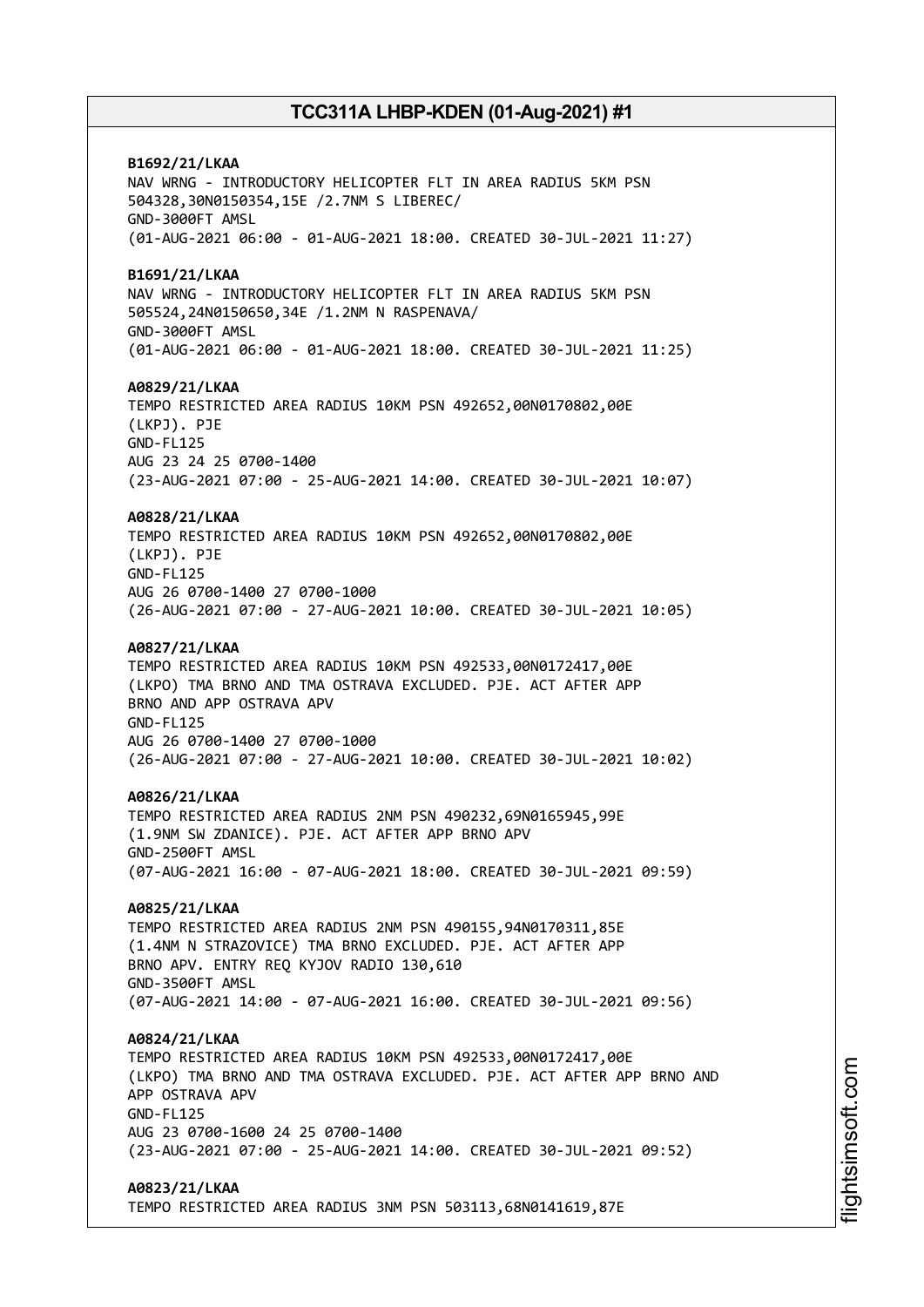(0.9NM N POLEPY). PJE GND-FL065 (08-AUG-2021 06:00 - 08-AUG-2021 10:00. CREATED 30-JUL-2021 09:08) **B1686/21/LKAA** TEMPO RESTRICTED AREA RADIUS 5KM PSN 494800,60N0160504,05E (CESKA RYBNA). PJE GND-FL095 (11-AUG-2021 07:00 - 11-AUG-2021 14:00. CREATED 30-JUL-2021 08:46) **A0821/21/LKAA** TEMPO RESTRICTED AREA RADIUS 2NM PSN 494255,60N0132119,00E (2NM NE LHOTA). PJE GND-FL095 (29-AUG-2021 08:00 - 29-AUG-2021 17:59. CREATED 30-JUL-2021 07:16) **B1684/21/LKAA** TEMPO RESTRICED AREA RADIUS 3NM PSN 491947,00N0135141,00E (TREBOHOSTICE). PJE GND-FL065 (07-AUG-2021 14:00 - 07-AUG-2021 16:00. CREATED 30-JUL-2021 04:54) **A0820/21/LKAA** COVID-19: INFORMATION TO ENSURE SAFE AND EXPEDITIOUS DELIVERY OF COVID-19 VACCINES, AIRCRAFT OPERATORS OF FLIGHTS CARRYING SUCH VACCINES SHOULD ASK APPROVAL FROM CIVIL AVIATION AUTHORITY FOR EXEMPTION FROM ATFM MEASURES FOR EACH FLIGHT DEEMED CRITICAL. UPON APPROVAL, STS/ATFMX AND RMK/VACCINE SHALL BE INSERTED IN ITEM 18 OF THE FLIGHT PLAN. AIRCRAFT OPERATORS CARRYING COVID-19 VACCINES REGULARY MAY REQUEST APPROVAL IN ADVANCE FOR ALL FLIGHTS INVOLVED. APPLICATIONS MUST BE SUBMITTED IN ACCORDANCE WITH AIP ENR 1.9.1.8.3.2 (29-JUL-2021 09:54 - 31-OCT-2021 23:59 EST. CREATED 29-JUL-2021 09:57) **A0818/21/LKAA** TRIGGER NOTAM PERM AIP AIRAC 7/21 WEF 9 SEP 21 CONTAINS: ENR - NEW AREAS TRA GA ZABREH 1, ZABREH 2 AND ZABREH 3 (09-SEP-2021 00:00 - 22-SEP-2021 23:55. CREATED 29-JUL-2021 09:09) **B1678/21/LKAA** TEMPO RESTRICTED AREA PSN 491653,00N0142923,00E (1,2NM SE BECHYNE) - PSN 491611,00N0143103,00E (1,5NM SW SUDOMERICE U BECHYNE) - PSN 491559,00N0143052,00E (1,6NM NW HODETIN) - PSN 491641,00N0142911,00E (1,3NM SE BECHYNE) - PSN 491653,00N0142923,00E (1,2NM SE BECHYNE). UAS FLIGHTS GND-300FT AGL AUG 25 0800-1800 26 0600-1800 (25-AUG-2021 08:00 - 26-AUG-2021 18:00. CREATED 29-JUL-2021 08:16) **B1676/21/LKAA** NAV WRNG - MASS MOV OF GLIDERS IN AREA RADIUS 10KM. PSN 494754N0164116E /LKMK/ GND-FL095 DATLY 0600-1700 (01-AUG-2021 06:00 - 14-AUG-2021 17:00. CREATED 29-JUL-2021 08:07) **A0817/21/LKAA**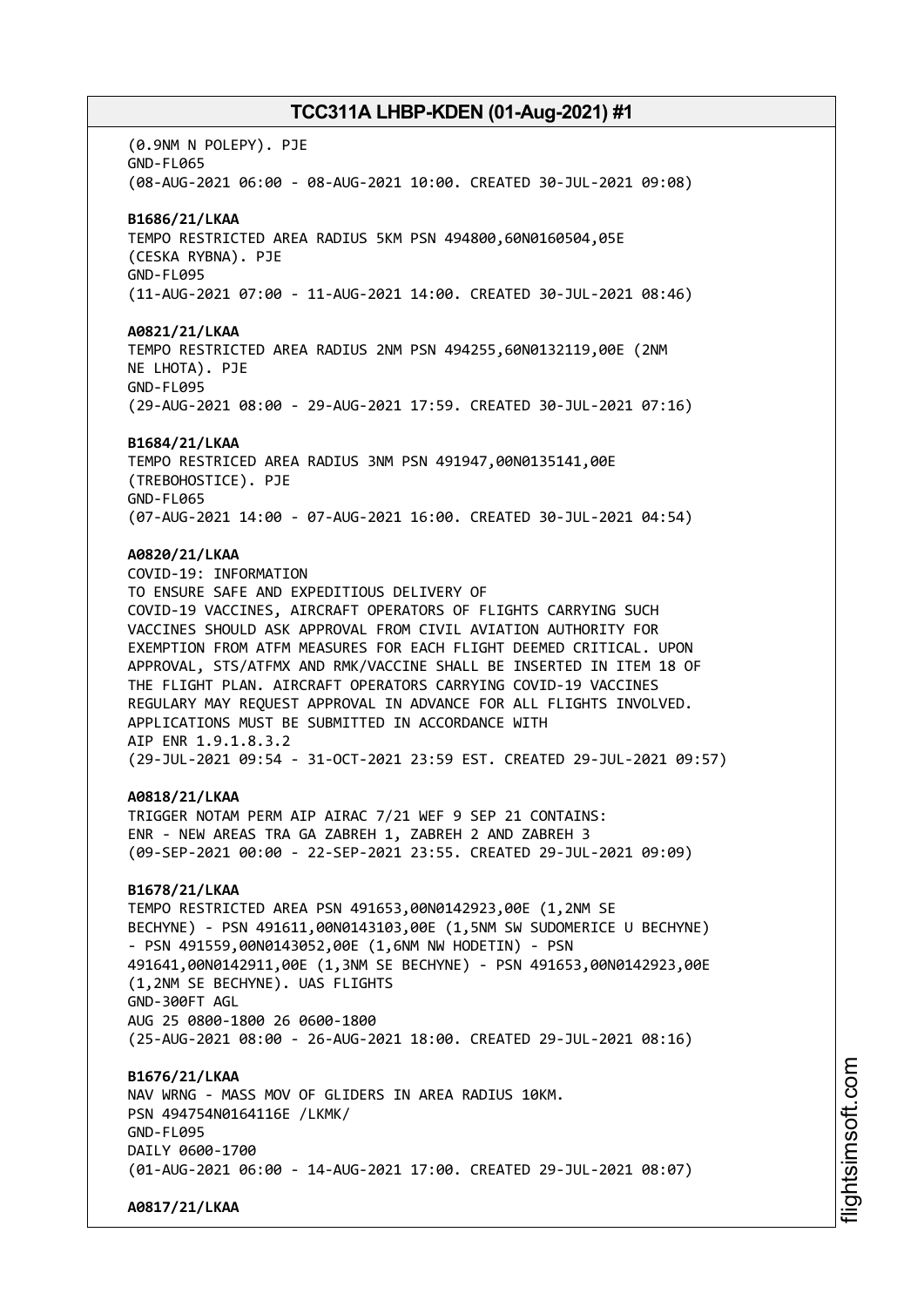TEMPO RESTRICTED AREA RADIUS 2KM PSN 492427,00N0171806,00E (1,6NM S TOVACOV). PJE GND-FL075 (26-AUG-2021 11:00 - 26-AUG-2021 14:00. CREATED 29-JUL-2021 07:34) **A0816/21/LKAA** TEMPO RESTRICTED AREA RADIUS 2KM PSN 492807,00N0170156,00E (0.5NM E PLUMLOV). PJE GND-FL075 (26-AUG-2021 11:00 - 26-AUG-2021 14:00. CREATED 29-JUL-2021 07:31) **A0815/21/LKAA** TEMPO RESTRICTED AREA RADIUS 5.5KM PSN 495611,00N0154650,00E (LKCR) MCTR PARDUBICE EXCLUDED. PJE. ACT WITH MTWR/MAPP PARDUBICE APV GND-2500FT AMSL AUG 25 1000-2100 AUG 26 0800-1400 (25-AUG-2021 10:00 - 26-AUG-2021 14:00. CREATED 29-JUL-2021 07:28) **B1663/21/LKAA** TEMPO RESTRICTED AREA RADIUS 1NM PSN 500814,00N0150611,00E (0.7NM SW PODEBRADY). PJE. ACT WITH MTWR/MAPP CASLAV APV ONLY. REQ ENTRY ON TEL: +420 721 199 195, EMAIL: CRKAL(AT)EMAIL.CZ GND-2000FT AMSL (06-AUG-2021 15:00 - 06-AUG-2021 17:00. CREATED 28-JUL-2021 08:40) **B1662/21/LKAA** TEMPO RESTRICTED AREA RADIUS 3NM PSN 504239,00N0143318,50E (LKCE). PJE GND-FL095 (06-AUG-2021 20:00 - 06-AUG-2021 23:59. CREATED 28-JUL-2021 08:25) **B1661/21/LKAA** TEMPO RESTRICTED AREA RADIUS 1NM PSN 495206,91N0164241,99E (1NM NE KRASIKOV). PJE GND-FL075 (13-AUG-2021 12:00 - 13-AUG-2021 17:00. CREATED 28-JUL-2021 08:07) **B1660/21/LKAA** TEMPO RESTRICTED AREA RADIUS 1.3NM PSN 492602,11N0163530,33E (0.5NM N BORITOV). PJE. REQ ENTRY ON BORITOV RADIO 125,830 GND-FL095 (21-AUG-2021 07:00 - 21-AUG-2021 14:30. CREATED 28-JUL-2021 08:06) **B1659/21/LKAA** TEMPO RESTRICTED AREA RADIUS 0.9NM PSN 492242,47N0163804,83E (1NM N BLANSKO). PJE GND-FL065 (21-AUG-2021 12:00 - 21-AUG-2021 18:02. CREATED 28-JUL-2021 07:53) **A0813/21/LKAA** TEMPO RESTRICTED AREA PSN 490342,43N0132230,40E (4.4NM W SRNI) - ALONG STATE BDRY OF CR - PSN 490623,27N0131839,78E (3.5NM SE ZELEZNA RUDA) - ARC OF A CIRCLE RADIUS 3NM CENTERED AT PSN 490640,19N0132312,58E (4NM W SRNI) - PSN 490342,43N0132230,40E (4.4NM W SRNI). PJE GND-FL075 (21-AUG-2021 08:00 - 21-AUG-2021 18:00. CREATED 28-JUL-2021 05:23)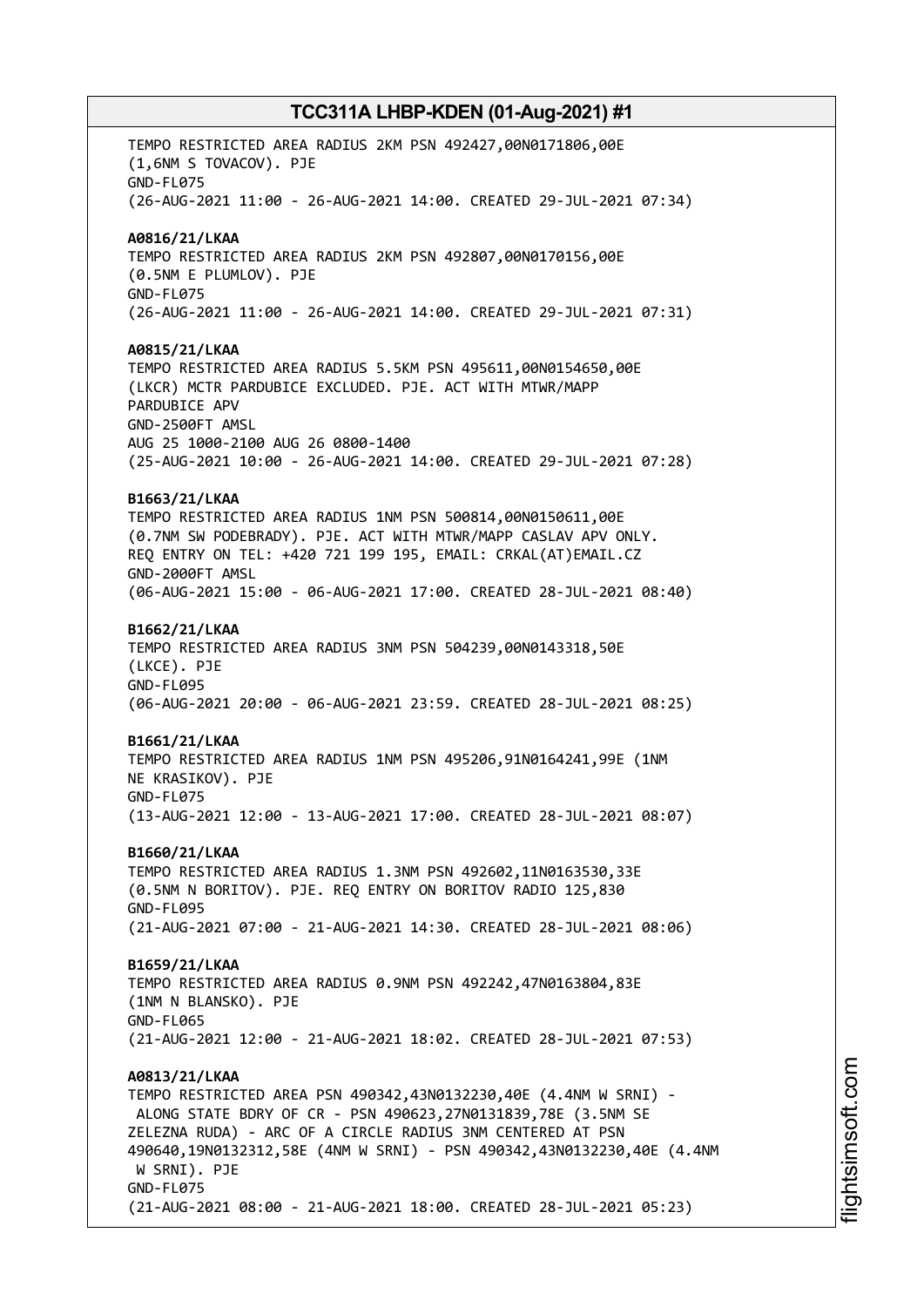**B1655/21/LKAA** TEMPO RESTRICTED AREA RADIUS 2NM PSN 494459,25N0160414,82E (0.7NM SW PUSTA KAMENICE). PJE GND-FL065 (06-AUG-2021 07:00 - 06-AUG-2021 18:32. CREATED 28-JUL-2021 05:15) **B1654/21/LKAA** TEMPO RESTRICTED AREA RADIUS 2NM PSN 494459,25N0160414,82E (0.7NM SW PUSTA KAMENICE). PJE GND-FL065 (13-AUG-2021 07:00 - 13-AUG-2021 18:20. CREATED 28-JUL-2021 05:13) **A0810/21/LKAA** TEMPO RESTRICTED AREA RADIUS 2NM PSN 495106,00N0143045,00E (0.7NM NW LESANY). PJE. ACT AFTER APP PRAHA APV GND-3500FT AMSL AUG 03 0800-SS (03-AUG-2021 08:00 - 03-AUG-2021 18:43. CREATED 27-JUL-2021 12:10) **B1650/21/LKAA** NAV WRNG. MASS MOV OF ACFT IN AREA RADIUS 5.5KM PSN 491448,00N0144249,00E /LKSO/ GND-FL065 DAILY 0600-1800 (27-JUL-2021 06:00 - 01-AUG-2021 18:00. CREATED 26-JUL-2021 21:18) **A0807/21/LKAA** TEMPO RESTRICTED AREA RADIUS 1NM PSN 493252,20N0181334,18E (FRENSTAT POD RADHOSTEM). PJE. ACT WITH APP OSTRAVA APV GND-4000FT AMSL (21-AUG-2021 12:00 - 21-AUG-2021 14:00. CREATED 26-JUL-2021 14:00) **A0806/21/LKAA** TEMPO RESTRICTED AREA RADIUS 1NM PSN 495114,57N0181947,26E (OSTRAVA-HERMANICE). PJE. ACT WITH APP OSTRAVA APV GND-2500FT AMSL (21-AUG-2021 14:00 - 21-AUG-2021 18:00. CREATED 26-JUL-2021 13:57) **A0805/21/LKAA** TEMPO RESTRICTED AREA RADIUS 3KM PSN 485743,27N0164954,64E (0.8NM E BOLERADICE). PUBLIC AIR DISPLAY. ACT WITH APP BRNO APV. REQ ENTRY ON BOLERADICE RADIO 125,830 GND-2500FT AMSL (14-AUG-2021 10:00 - 14-AUG-2021 15:00. CREATED 26-JUL-2021 13:54) **A0804/21/LKAA** TEMPO RESTRICTED AREA RADIUS 10KM PSN 492533,00N0172417,00E (LKPO) TMA BRNO AND TMA OSTRAVA EXCLUDED. PJE. ACT WITH APP BRNO AND APP OSTRAVA APV ONLY GND-FL125 (16-AUG-2021 10:00 - 16-AUG-2021 16:00. CREATED 26-JUL-2021 13:45) **A0803/21/LKAA** TEMPO RESTRICTED AREA RADIUS 10KM PSN 492533,00N0172417,00E (LKPO) TMA BRNO AND TMA OSTRAVA EXCLUDED. PJE. ACT WITH APP BRNO AND APP OSTRAVA APV GND-FL125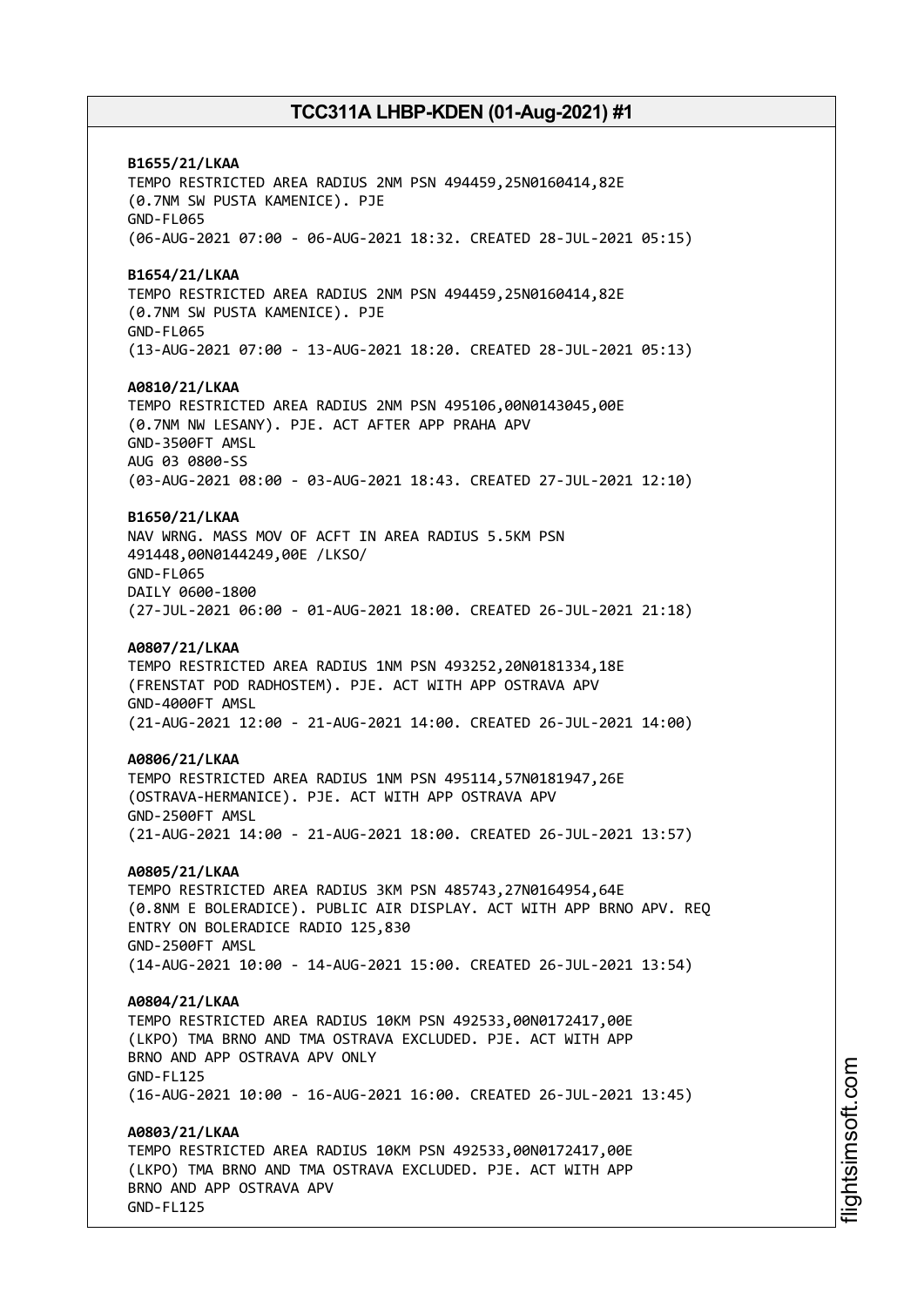(19-AUG-2021 07:00 - 19-AUG-2021 14:00. CREATED 26-JUL-2021 13:04) **A0802/21/LKAA** TEMPO RESTRICTED AREA RADIUS 5.5KM PSN 492533,00N0172417,00E (LKPO) TMA BRNO EXCLUDED. PJE. ACT WITH APP BRNO APV GND-FL095 (20-AUG-2021 07:00 - 20-AUG-2021 10:00. CREATED 26-JUL-2021 13:00) **A0801/21/LKAA** TEMPO RESTRICTED AREA RADIUS 8NM PSN 495421,00N0173249,84E (SLEZSKA HARTA). OAT FLIGHTS GND-FL125 AUG 16 0700-0830 0930-1100 1200-1330 1430-1600 1700-1830 (16-AUG-2021 07:00 - 16-AUG-2021 18:30. CREATED 26-JUL-2021 12:57) **A0800/21/LKAA** TEMPO RESTRICTED AREA RADIUS 8NM PSN 495421,00N0173249,84E (SLEZSKA HARTA). OAT FLIGHTS GND-FL125 AUG 19 0700-0830 0930-1100 1200-1330 1430-1600 1700-1830 (19-AUG-2021 07:00 - 19-AUG-2021 18:30. CREATED 26-JUL-2021 12:55) **A0799/21/LKAA** TEMPO RESTRICTED AREA HLUBOCKY PSN 493730,21N0172420,93E (HLUBOCKY) - PSN 493558,88N0172350,72E (MRSKLESY) - PSN 493833,76N0170733,32E (0,7NM W PRIKAZY) - PSN 495900,00N0171600,00E (1,6NM W DOLNI MORAVICE) - PSN 494635,89N0173227,73E (1,8NM E STARA LIBAVA) - PSN 494431,88N0172635,72E (DOMASOV NAD BYSTRICI) - PSN 493730,21N0172420,93E (HLUBOCKY). OAT FLIGHTS 1000FT AGL-FL095 AUG 16 17 0700-0830 0930-1100 1200-1330 1430-1600 1700-1830 1900-2000 (16-AUG-2021 07:00 - 17-AUG-2021 20:00. CREATED 26-JUL-2021 12:52) **A0798/21/LKAA** TEMPO RESTRICTED AREA SPALOV PSN 494216,93N0174320,75E (SPALOV) - PSN 493413,89N0173740,77E (3KM N JEZERNICE) - PSN 493858,84N0173817,85E (1KM NW POTSTAT) - PSN 494216,93N0174320,75E (SPALOV). OAT FLIGHTS GND-FL195 AUG 16 17 0700-0830 0930-1100 1200-1330 1430-1600 1700-1830 1900-2000 (16-AUG-2021 07:00 - 17-AUG-2021 20:00. CREATED 26-JUL-2021 12:49) **A0797/21/LKAA** TEMPO RESTRICTED AREA LKPO PSN 493019,24N0173405,07E (1,5NM SW LIPNIK NAD BECVOU) - PSN 492337,75N0172637,51E (2,5NM SE LKPO) - PSN 492117,87N0171351,82E (1,3NM NE NEMCICE NAD HANOU) - ARC OF A CIRCLE RADIUS 8NM CENTRED PSN 492533,00N0172417,00E (LKPO) - PSN 493019,24N0173405,07E (1,5NM SW LIPNIK NAD BECVOU) TMA BRNO AND TMA OSTRAVA EXCLUDED. OAT FLIGHTS. ACT WITH APP BRNO AND APP OSTRAVA APV GND-FL125 AUG 17 18 0700-0830 0930-1100 1200-1330 1430-1600 1700-1830 (17-AUG-2021 07:00 - 18-AUG-2021 18:30. CREATED 26-JUL-2021 12:45) **A0796/21/LKAA** TEMPO RESTRICTED AREA HLUBOCKY PSN 493730,21N0172420,93E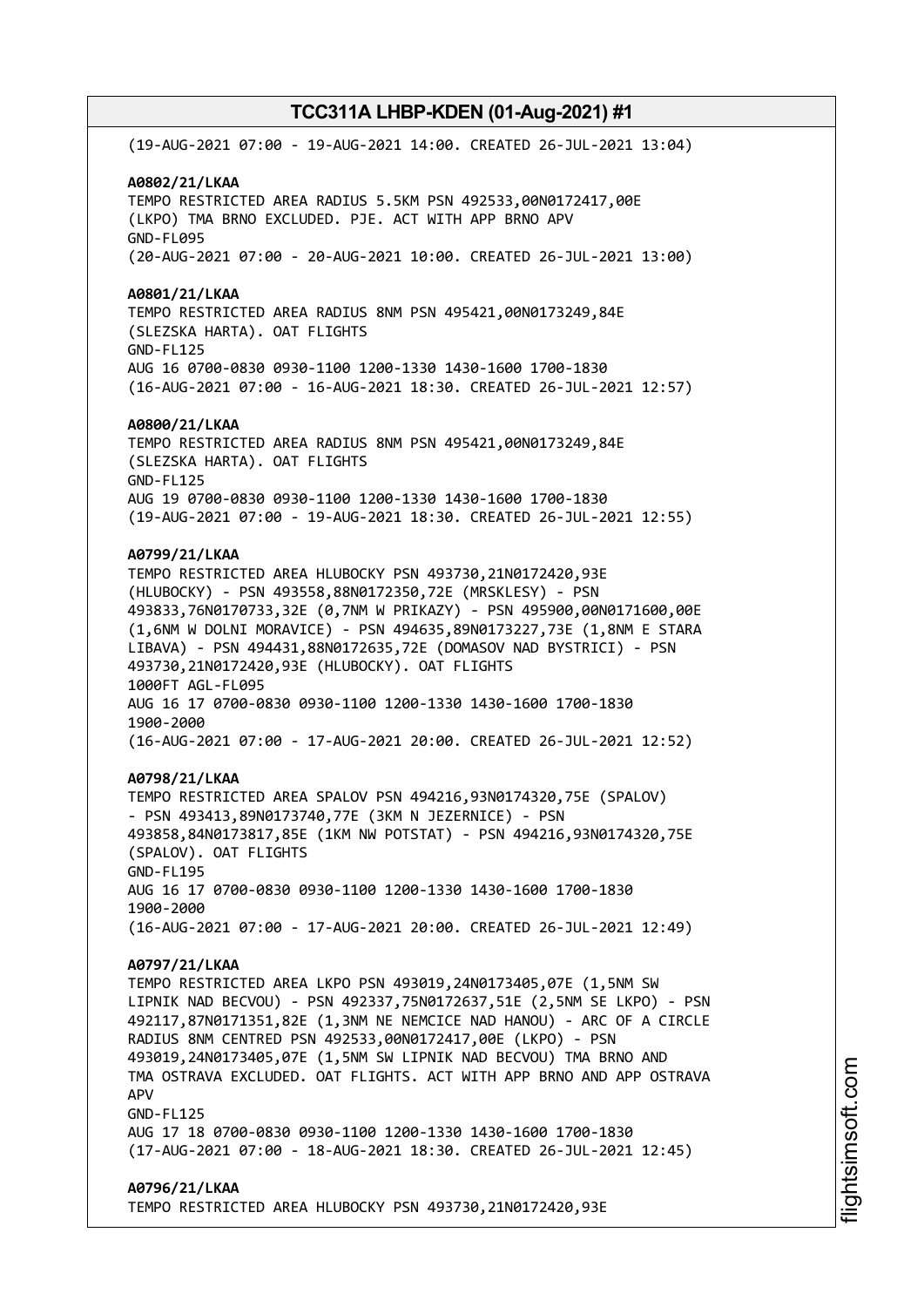(HLUBOCKY) - PSN 493558,88N0172350,72E (MRSKLESY) - PSN 493833,76N0170733,32E (0,7NM W PRIKAZY) - PSN 495900,00N0171600,00E (1,6NM W DOLNI MORAVICE) - PSN 494635,89N0173227,73E (1,8NM E STARA LIBAVA) - PSN 494431,88N0172635,72E (DOMASOV NAD BYSTRICI) - PSN 493730,21N0172420,93E (HLUBOCKY). OAT FLIGHTS 1000FT AGL-FL095 AUG 18 19 0700-0830 0930-1100 1200-1330 1430-1600 1700-1830 1900-2000 AUG 20 0700-0830 (18-AUG-2021 07:00 - 20-AUG-2021 08:30. CREATED 26-JUL-2021 12:38) **A0795/21/LKAA** TEMPO RESTRICTED AREA SPALOV PSN 494216,93N0174320,75E (SPALOV) - PSN 493413,89N0173740,77E (3KM N JEZERNICE) - PSN 493858,84N0173817,85E (1KM NW POTSTAT) - PSN 494216,93N0174320,75E (SPALOV). OAT FLIGHTS GND-FL195 AUG 18 19 0700-0830 0930-1100 1200-1330 1430-1600 1700-1830 1900-2000 AUG 20 0700-0830 (18-AUG-2021 07:00 - 20-AUG-2021 08:30. CREATED 26-JUL-2021 12:35) **A0794/21/LKAA** TEMPO RESTRICTED AREA RADIUS 10KM PSN 494034,85N0173611,38E (3NM NW POTSTAT). PJE GND-FL125 (20-AUG-2021 06:00 - 20-AUG-2021 07:30. CREATED 26-JUL-2021 12:30) **A0793/21/LKAA** TEMPO RESTRICTED AREA RADIUS 4KM PSN 492958,59N0172010,19E (0.9NM N BRODEK U PREROVA). OAT FLIGHTS GND-FL065 (20-AUG-2021 07:00 - 20-AUG-2021 10:00. CREATED 26-JUL-2021 12:22) **A0792/21/LKAA** TEMPO RESTRICTED AREA RADIUS 2NM PSN 493108,00N0152512,00E (1,6NM SW HERALEC). PJE GND-FL065 (02-AUG-2021 10:00 - 02-AUG-2021 14:00. CREATED 26-JUL-2021 12:18) **A0791/21/LKAA** TEMPO RESTRICTED AREA RADIUS 5.5KM PSN 492652,00N0170802,00E (LKPJ). OAT FLIGHTS GND-FL095 (15-AUG-2021 11:00 - 15-AUG-2021 14:00. CREATED 26-JUL-2021 12:13) **B1649/21/LKAA** NAV WRNG - PJE IN AREA RADIUS 3NM PSN 493451N0154546E /LKPI/ GND-FL095 13 1300-SS 14 15 0600-SS (13-AUG-2021 13:00 - 15-AUG-2021 18:17. CREATED 26-JUL-2021 10:31) **B1646/21/LKAA** TEMPO RESTRICTED AREA RADIUS 1KM PSN 492758,61N0170210,18E (0,5NM E PLUMLOV). PJE GND-5000FT AMSL (05-AUG-2021 16:30 - 05-AUG-2021 18:30. CREATED 26-JUL-2021 07:08) **M0434/21/LKAA**

CHECKLIST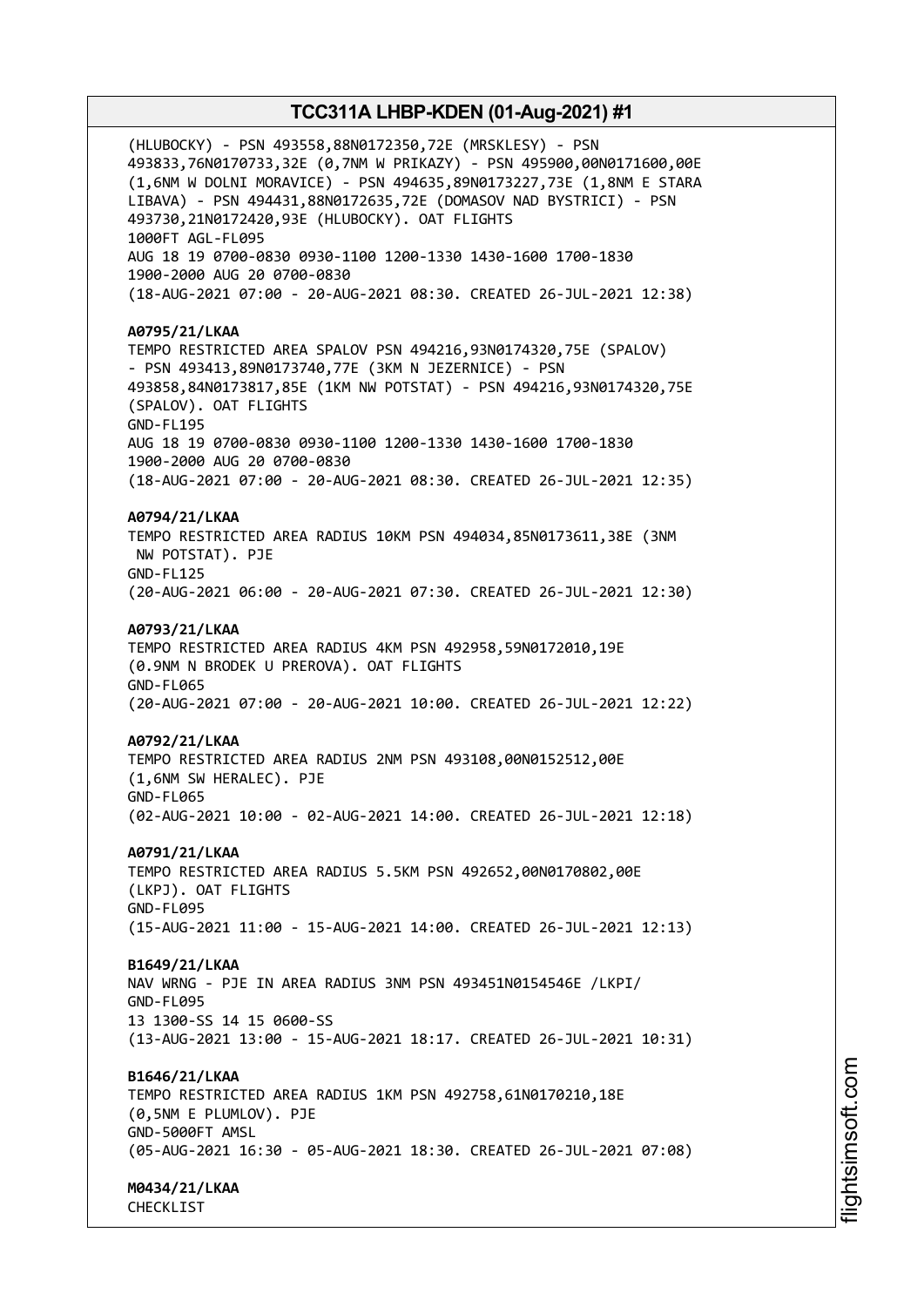YEAR=2021 0314 0315 0320 0321 0322 0323 0324 0325 0326 0333 0354 0380 0391 0394 0399 0403 0410 0421 0425 0426 0427 0428 0429 0430 0431 0432 0433 LATEST PUBLICATIONS MIL AIP AIRAC AMDT 6/21 EFFECTIVE DATE 15 JUL 21 MIL AIP AMDT 202/21 EFFECTIVE DATE 15 JUL 21 MIL AIP SUP - 02/21 MIL AIC - 07/21 MIL AIP AIRAC EFFECTIVE DATE 9 SEP 21 = NIL LIST OF VALID PUBLICATIONS MIL AIC SERIES C 12/08 07/09 03/11 08/11 08/12 08/14 01/15 05/16 04/17 04/18 02/20 06/20 08/20 09/20 01/21 02/21 03/21 04/21 05/21 06/21 07/21 MIL SUP 01/21 02/21 (25-JUL-2021 05:53 - 25-AUG-2021 05:53 EST. CREATED 25-JUL-2021 05:53) **B1642/21/LKAA** CHECKLIST YEAR=2021 0709 0847 0975 0976 0978 0980 1038 1046 1047 1074 1078 1079 1080 1081 1082 1083 1084 1087 1120 1122 1185 1205 1231 1256 1268 1270 1299 1361 1372 1379 1380 1381 1396 1399 1407 1408 1411 1418 1419 1420 1425 1465 1481 1505 1506 1507 1511 1512 1517 1535 1550 1568 1569 1572 1576 1577 1583 1584 1585 1589 1590 1591 1592 1593 1594 1596 1600 1601 1602 1603 1606 1607 1619 1620 1621 1622 1623 1624 1627 1628 1629 1630 1631 1632 1633 1635 1636 1637 1639 1641 (25-JUL-2021 05:49 - 25-AUG-2021 05:49 EST. CREATED 25-JUL-2021 05:46) **A0789/21/LKAA** CHECKLIST YEAR=2021 0361 0390 0505 0529 0531 0533 0550 0551 0552 0554 0561 0573 0598 0600 0619 0690 0708 0710 0720 0721 0724 0727 0731 0733 0738 0743 0744 0745 0746 0752 0753 0757 0758 0759 0765 0766 0767 0778 0779 0780 0781 0782 0785 0786 0787 0788 LATEST PUBLICATIONS AIP AIRAC AMDT 6/21 EFFECTIVE DATE 15 JUL 21 AIP AMDT 395/21 EFFECTIVE DATE 15 JUL 21 AIP SUP 17/21 EFFECTIVE DATE 15 JUL 21 VFR MANUAL AMDT 15 JUL 21 (1) VFR MANUAL SUP 15/21 AIC A 2/21 AIRAC NIL EFFECTIVE DATE 12 AUG 21 THE LIST OF VALID PUBLICATIONS AIP SUP 1/20 5/20 2/21 3/21 5/21 8/21 10/21 11/21 12/21 13/21 14/21 15/21 16/21 17/21 VFR MANUAL SUP 14/14 16/16 13/17 12/20 13/20 2/21 4/21 6/21 7/21 8/21 9/21 10/21 11/21 12/21 13/21 14/21 15/21 AIC A 9/03 2/04 8/07 1/10 8/14 9/14 1/16 5/16 1/18 7/19 2/20 5/20 6/20 7/20 8/20 9/20 10/20 1/21 2/21 (25-JUL-2021 05:40 - 25-AUG-2021 05:40 EST. CREATED 25-JUL-2021 05:41) **B1641/21/LKAA** NAV WRNG - MASS MOVEMENT OF ULTRALIGHT ACFT IN AREA PSN 500631,64N0164304,68E (2.1NM E LICHKOV) - ALONG STATE BDRY OF CR - PSN 500906,50N0164653,53E (1.9NM N DOLNI MORAVA) - ARC OF A CIRCLE RADIUS 5KM CENTERED AT PSN 500625,54N0164715,95E (1KM NW CERVENY POTOK) - PSN 500631,64N0164304,68E /2.1NM E LICHKOV/

GND-4500FT AMSL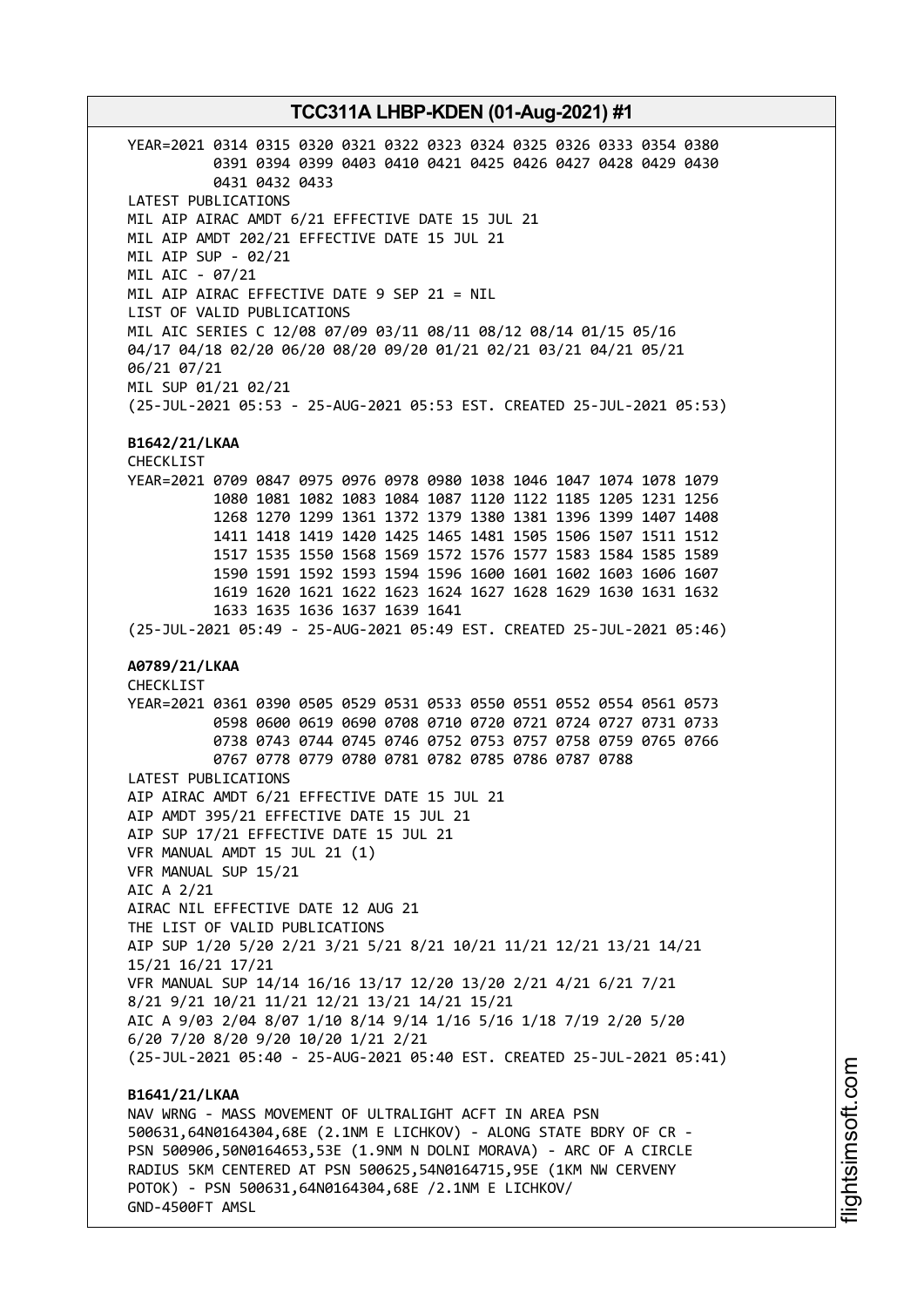JUL 29 1400-SS 30 SR-SS 31 SR-1200 1800-SS AUG 01 SR-1800 (29-JUL-2021 14:00 - 01-AUG-2021 18:00. CREATED 24-JUL-2021 09:45) **B1632/21/LKAA** NAV WRNG. GLIDER MASS MOV IN AREA PSN 503011,61N0161924,59E (1.8NM E MACHOV) - ALONG STATE BOUNDARY - PSN 502330,59N0161531,02E (1.2NM SE CESKA CERMNA) - ARC OF A CIRCLE RADIUS 5NM CENTERED PSN 502804,00N0161220,00E (LKVP) - PSN 503011,61N0161924,59E (1.8NM E MACHOV GND-5000FT AMSL DAILY 0700-1700 (07-AUG-2021 07:00 - 14-AUG-2021 17:00. CREATED 23-JUL-2021 08:10) **A0786/21/LKAA** TEMPO RESTRICTED AREA RADIUS 2NM PSN 494734,00N0124937,40E (1.7NM S TREBEL). PJE GND-FL095 (07-AUG-2021 15:00 - 07-AUG-2021 18:43. CREATED 22-JUL-2021 10:51) **A0785/21/LKAA** TEMPO RESTRICTED AREA RADIUS 2NM PSN 492615,00N0125510,10E (DOMAZLICE). PJE GND-FL095 (15-AUG-2021 13:00 - 15-AUG-2021 18:00. CREATED 22-JUL-2021 10:49) **A0782/21/LKAA** TEMPO RESTRICTED AREA RADIUS 5.5KM PSN 494925,00N0145301,00E (0,9NM NE TREMOSNICE) MTMA KBELY AND TMA PRAHA EXCLUDED. PJE. ACT AFTER MTWR/MAPP KBELY AND APP PRAHA APV GND-FL065 AUG 09 10 1300-1600 (09-AUG-2021 13:00 - 10-AUG-2021 16:00. CREATED 22-JUL-2021 05:57) **A0781/21/LKAA** TEMPO RESTRICTED AREA RADIUS 4.5KM PSN 494327,00N0151055,00E (0.5NM SE VLASTEJOVICE). PJE GND-FL075 (02-AUG-2021 08:00 - 02-AUG-2021 13:00. CREATED 21-JUL-2021 10:46) **A0780/21/LKAA** TEMPO RESTRICTED AREA RADIUS 2.5NM PSN 493752,85N0152917,20E (OKROUHLICE). PJE. TO ENTER REQ BROD RADIO 128,905 GND-FL065 (02-AUG-2021 11:00 - 02-AUG-2021 16:00. CREATED 21-JUL-2021 10:24) **A0778/21/LKAA** TEMPO RESTRICTED AREA RADIUS 10KM PSN 492652,00N0170802,00E (LKPJ). PJE GND-FL125 (12-AUG-2021 08:00 - 12-AUG-2021 15:00. CREATED 21-JUL-2021 07:03) **B1596/21/LKAA** NAV WRNG - MASS MOVEMENT OF GLIDERS IN AREA RADIUS 3NM PSN 502438N0141334E (LKRO) INTENSE TRAFFIC OF GLIDERS GND-FL065 DATLY SR-SS (21-JUL-2021 03:14 - 08-AUG-2021 18:38. CREATED 20-JUL-2021 10:37)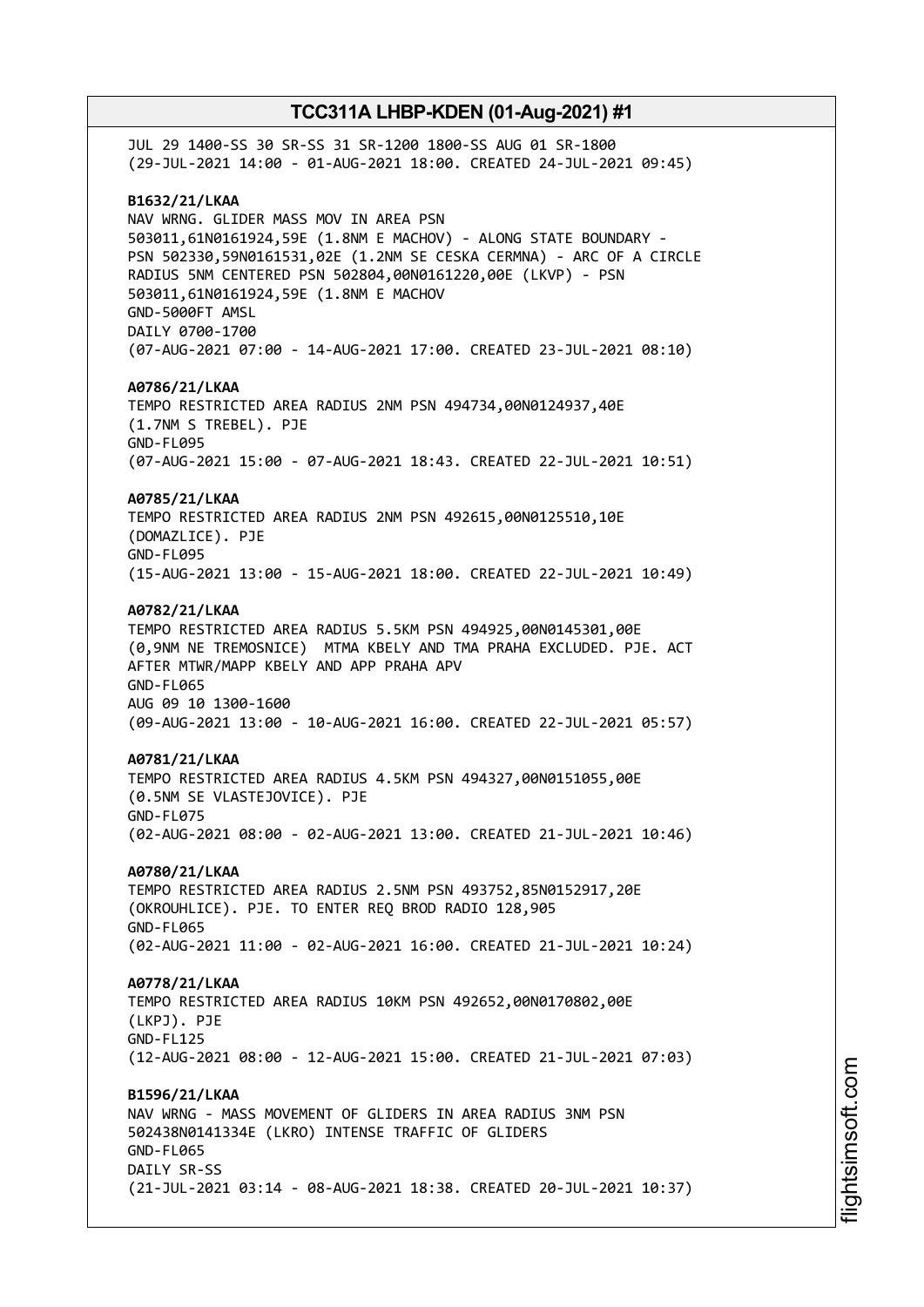**A0767/21/LKAA** TEMPO RESTRICTED AREA RADIUS 10KM PSN 492533,00N0172417,00E (LKPO) TMA BRNO AND TMA OSTRAVA EXCLUDED. PJE. ACT AFTER APP BRNO AND APP OSTRAVA APV GND-FL125 (12-AUG-2021 08:00 - 12-AUG-2021 15:00. CREATED 20-JUL-2021 08:41) **A0766/21/LKAA** TEMPO RESTRICTED AREA RADIUS 10KM PSN 492533,00N0172417,00E (LKPO) TMA BRNO AND TMA OSTRAVA EXCLUDED. PJE. ACT AFTER APP BRNO AND APP OSTRAVA APV GND-FL125 (10-AUG-2021 08:00 - 10-AUG-2021 15:00. CREATED 20-JUL-2021 08:41) **A0765/21/LKAA** TEMPO RESTRICTED AREA RADIUS 10KM PSN 492652,00N0170802,00E (LKPJ). PJE GND-FL125 (10-AUG-2021 08:00 - 10-AUG-2021 15:00. CREATED 20-JUL-2021 08:41) **B1594/21/LKAA** TEMPO RESTRICTED AREA RADIUS 3KM PSN 492810,13N0170204,88E (0.5NM W MOSTKOVICE). PJE GND-FL095 (12-AUG-2021 08:00 - 12-AUG-2021 15:00. CREATED 20-JUL-2021 05:28) **B1593/21/LKAA** TEMPO RESTRICTED AREA RADIUS 3KM PSN 492810,13N0170204,88E (0.5NM W MOSTKOVICE). PJE GND-FL095 (10-AUG-2021 08:00 - 10-AUG-2021 15:00. CREATED 20-JUL-2021 05:19) **B1590/21/LKAA** NAV WRNG. PJE IN AREA RADIUS 3NM PSN 501903N0133046E (LKZD GND-FL095 (08-AUG-2021 08:00 - 08-AUG-2021 18:00. CREATED 19-JUL-2021 16:12) **B1589/21/LKAA** NAV WRNG. PJE IN AREA RADIUS 3NM PSN 501903N0133046E (LKZD GND-FL095 (07-AUG-2021 08:00 - 07-AUG-2021 18:00. CREATED 19-JUL-2021 16:09) **B1584/21/LKAA** TEMPO RESTRICTED AREA RADIUS 3NM PSN 500406,00N0154844,00E (RABY) MCTR PARDUBICE EXCLUDED. PJE. ACT AFTER MTWR/MAPP PARDUBICE APV GND-2000FT AMSL AUG 02 0630-SS (02-AUG-2021 06:30 - 02-AUG-2021 18:40. CREATED 19-JUL-2021 08:26) **A0746/21/LKAA** TEMPO RESTRICTED AREA RADIUS 5.5KM PSN 492533,00N0172417,00E (LKPO) TMA BRNO EXCLUDED. PJE. ACT WITH APP BRNO APV GND-FL125 AUG 03 04 0600-1600 (03-AUG-2021 06:00 - 04-AUG-2021 16:00. CREATED 12-JUL-2021 13:34) **A0745/21/LKAA**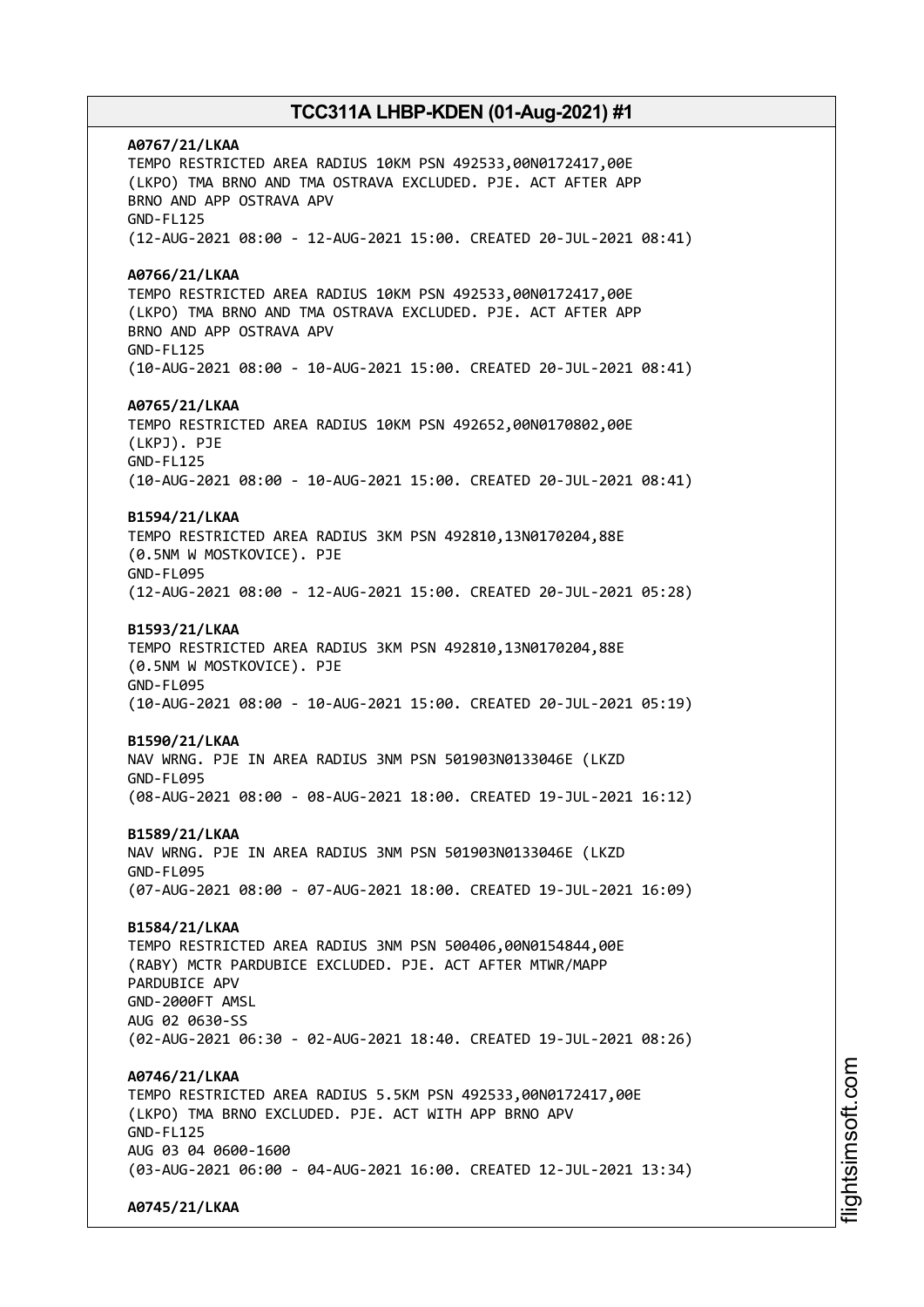TEMPO RESTRICTED AREA RADIUS 5.5KM PSN 492533,00N0172417,00E (LKPO) TMA BRNO EXCLUDED. PJE. ACT WITH APP BRNO APV GND-FL125 (05-AUG-2021 06:00 - 05-AUG-2021 16:00. CREATED 12-JUL-2021 13:32) **B1512/21/LKAA** NAV WRNG - PJE IN AREA RADIUS 2.5NM PSN 493550N0153257E /LKHB/ GND-FL095 (02-AUG-2021 10:00 - 02-AUG-2021 16:00. CREATED 12-JUL-2021 09:35) **A0738/21/LKAA** TEMPO RESTRICTED AREA RADIUS 3NM PSN 500406,00N0154844,00E (RABY) MCTR PARDUBICE EXCLUDED. PJE. ACT WITH MTWR/MAPP PARDUBICE APV GND-2000FT AMSL AUG 01 0700-SS (01-AUG-2021 07:00 - 01-AUG-2021 18:42. CREATED 12-JUL-2021 09:17) **A0573/21/LKAA** IN ACCORDANCE WITH COUNCIL REGULATION (EU) 2021/907, ALL FLIGHTS TO/FROM AIRPORTS OF THE CZECH REPUBLIC, OR OVERFLYING CZECH TERRITORY, ARE NOT ALLOWED IF AIRCRAFT ARE OPERATED BY BELARUSSIAN AIR CARRIERS, INCLUDING AS A MARKETING CARRIER IN CODE-SHARING OR BLOCKED-SPACE ARRANGEMENTS, AND/OR REGISTRATED IN BELARUS EXCEPT FOR AIRCRAFT IN EMERGENCY OR HUMANITARIAN FLIGHTS (07-JUN-2021 15:00 - 06-SEP-2021 23:59. CREATED 07-JUN-2021 14:31) **A0561/21/LKAA** CZECH AIR CARRIERS AND CAPTAINS OF ACFT IN CHARGE OF AIR SERVICE MANAGED BY CARRIERS HOLDERS OF OPERATING LICENCE ISSUED BY CZECH REPUBLIC, WHETHER THEY ARE CONTRACTUAL CARRIERS AND/OR DE FACTO CARRIERS, OR PERFORMING AIR SERVICE WITH COMMERCIAL CHARTER AGREEMENT OR WITH CODE SHARING AND TO ALL FLIGHT PERFORMED WITH ACFT REGISTRATION OF CZECH REPUBLIC, ARE REQUESTED TO AVOID MINSK FIR (UMMV). FOREIGN AIR CARRIERS INBOUND EU ARE RECOMMENDED TO AVOID BELARUS MINSK FIR (UMMV). (03-JUN-2021 21:08 - PERM. CREATED 03-JUN-2021 21:09) **A0552/21/LKAA** TRIGGER NOTAM - AIP SUP 14/21 WEF 5 SEP 21 TIL 17 SEP 21 - TEMPORARY SEGREGATED AREAS FOR INTERNATIONAL MILITARY AIR EXERCISE AMPLE STRIKE 2021 (05-SEP-2021 00:00 - 17-SEP-2021 23:59. CREATED 03-JUN-2021 08:10) **B0980/21/LKAA** NAV WRNG. PJE IN AREA RADIUS 3NM PSN 491801N0170131E (LKVY) TMA BRNO EXCLUDED GND-FL095 (26-SEP-2021 07:00 - 26-SEP-2021 16:44. CREATED 20-MAY-2021 19:07) **B0978/21/LKAA** NAV WRNG. PJE IN AREA RADIUS 3NM PSN 485647N0142539E (LKCS GND-FL095 OCT 23 24 0700-SS (23-OCT-2021 07:00 - 24-OCT-2021 15:58. CREATED 20-MAY-2021 18:48) **B0976/21/LKAA** NAV WRNG. PJE IN AREA RADIUS 3NM PSN 485647N0142539E (LKCS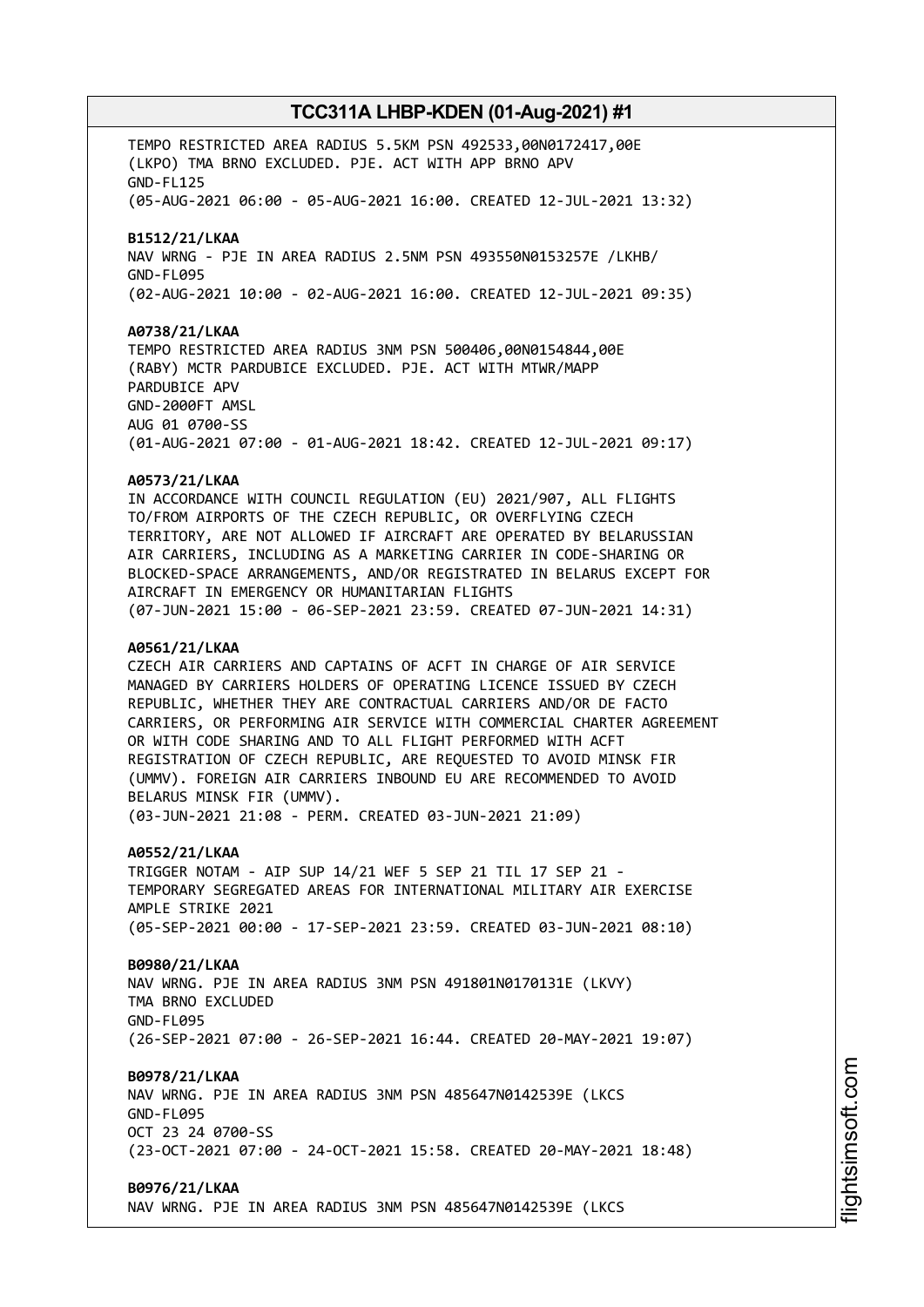┌──────────────────────────────────────────────────────────────────────────────┐

└──────────────────────────────────────────────────────────────────────────────┘

┌──────────────────────────────────────────────────────────────────────────────┐

└──────────────────────────────────────────────────────────────────────────────┘

┌──────────────────────────────────────────────────────────────────────────────┐

GND-FL095 AUG 28 29 0700-SS (28-AUG-2021 07:00 - 29-AUG-2021 17:54. CREATED 20-MAY-2021 18:05)

## │**EDUU (RHEIN UIR)** │

WARNING: CAN'T RETRIEVE NOTAMS

## │**EDVV (HANNOVER UIR)** │

WARNING: CAN'T RETRIEVE NOTAMS

## │**EHAA (AMSTERDAM FIR/UIR)** │

└──────────────────────────────────────────────────────────────────────────────┘ **B0524/21/EHAA** CHECKLIST YEAR=2021 0274 0281 0282 0309 0334 0335 0337 0345 0347 0348 0368 0370 0373 0378 0384 0424 0434 0435 0452 0455 0462 0464 0467 0470 0471 0472 0476 0478 0484 0485 0486 0492 0496 0497 0506 0507 0508 0509 0516 0517 0521 0522 0523 LATEST PUBLICATIONS AIP AIRAC AMDT IFR 008/2021 EFFECTIVE DATE 12 AUG 21 AIP AIRAC SUP IFR 007/2021 EFFECTIVE DATE 12 AUG 21 AIP SUP IFR 005/2021 EFFECTIVE DATE 08 APR 21 AIC IFR B003/2021 EFFECTIVE DATE 03 JUN 21 AIC IFR A003/2021 EFFECTIVE DATE 03 JUN 21 AIC CHECKLIST AIP IFR A019/1992 B061/1992 B006/2002 A016/2002 B023/2004 B001/2006 A012/2007 A001/2008 B003/2008 A009/2008 A013/2010 A014/2010 A006/2011 B009/2011 B005/2013 A006/2013 A003/2014 A004/2014 A006/2014 A004/2015 B004/2015 B005/2016 B001/2017 B002/2018 B001/2019 A002/2019 B002/2019 B003/2019 A004/2019 A006/2019 A009/2019 A011/2019 A012/2019 A013/2019 A014/2019 A002/2020 A004/2020 B001/2021 A001/2021 A002/2021 B002/2021 B003/2021 A003/2021 AIP VFR **NTI** SUP CHECKLIST AIP IFR 001/2020 004/2020 004/2021 005/2021 AIP VFR **NTI** (01-AUG-2021 00:05 - 01-SEP-2021 00:05 EST. CREATED 01-AUG-2021 00:07) **A1762/21/EHAA CHECKLIST** YEAR=2021 0206 0207 0379 0439 0463 0464 0465 0466 0489 0541 0734 0735 0814 0948 0978 0999 1000 1014 1047 1049 1111 1149 1160 1161 1162 1230 1278 1284 1286 1308 1334 1338 1355 1366 1371 1375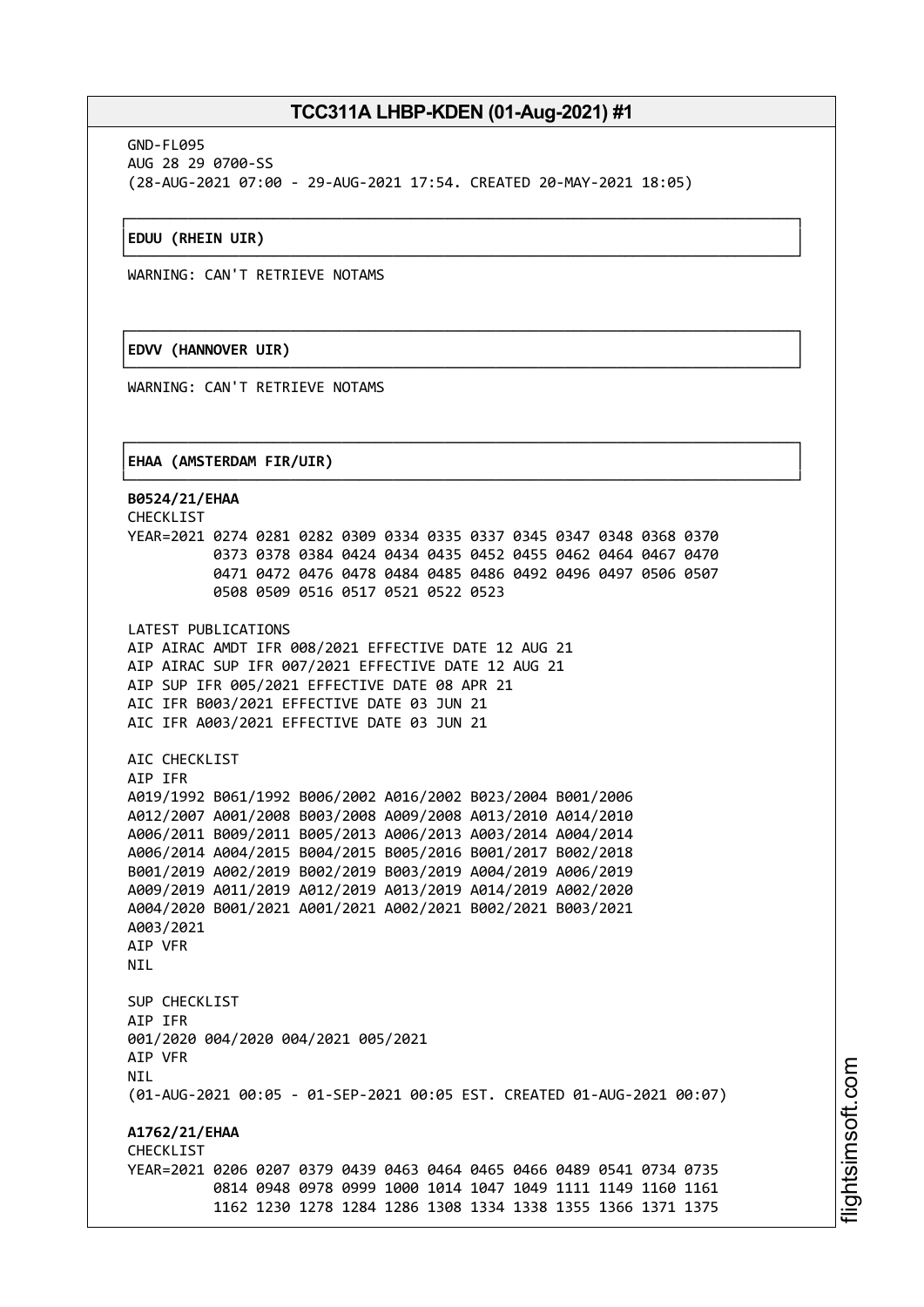1379 1384 1391 1409 1431 1484 1487 1488 1490 1494 1499 1502 1503 1510 1516 1517 1518 1519 1520 1521 1522 1537 1538 1539 1541 1543 1569 1590 1599 1606 1607 1611 1615 1616 1634 1645 1652 1653 1664 1678 1684 1686 1689 1693 1702 1703 1707 1713 1714 1723 1726 1727 1728 1730 1734 1736 1737 1746 1749 1750 1752 1753 1755 1756 1757 1758 1759 1760 1761 LATEST PUBLICATIONS AIP AIRAC AMDT IFR 008/2021 EFFECTIVE DATE 12 AUG 21 AIP AIRAC SUP IFR 007/2021 EFFECTIVE DATE 12 AUG 21 AIP SUP IFR 005/2021 EFFECTIVE DATE 08 APR 21 AIC IFR B003/2021 EFFECTIVE DATE 03 JUN 21 AIC IFR A003/2021 EFFECTIVE DATE 03 JUN 21 AIC CHECKLIST AIP IFR A019/1992 B061/1992 B006/2002 A016/2002 B023/2004 B001/2006 A012/2007 A001/2008 B003/2008 A009/2008 A013/2010 A014/2010 A006/2011 B009/2011 B005/2013 A006/2013 A003/2014 A004/2014 A006/2014 A004/2015 B004/2015 B005/2016 B001/2017 B002/2018 B001/2019 A002/2019 B002/2019 B003/2019 A004/2019 A006/2019 A009/2019 A011/2019 A012/2019 A013/2019 A014/2019 A002/2020 A004/2020 B001/2021 A001/2021 A002/2021 B002/2021 B003/2021 A003/2021 AIP VFR NIL SUP CHECKLIST AIP IFR 001/2020 004/2020 004/2021 005/2021 AIP VFR NIL (01-AUG-2021 00:05 - 01-SEP-2021 00:05 EST. CREATED 01-AUG-2021 00:06) **B0523/21/EHAA** UAS ACTIVITY WI 500M RADIUS CENTRED ON 514552N 0042237E (ZUID-BEIJERLAND) . GND-300FT AGL (02-AUG-2021 04:04 - 02-AUG-2021 19:28. CREATED 31-JUL-2021 11:04) **B0522/21/EHAA** UAS ACTIVITY WI 500M RADIUS CENTRED ON 514659N 0042222E (NIEUW-BEIJERLAND) . GND-300FT AGL (02-AUG-2021 04:04 - 02-AUG-2021 19:28. CREATED 31-JUL-2021 10:16) **M2277/21/EHAA** TEMPORARY RESTRICTED AREA 'EHR49 EXT' ACTIVATED. AREA: 530103N 0051232E - 525345N 0051600E - 525329N 0051111E - 524839N 0051016E - 524847N 0050733E - 525053N 0050749E - 525600N 0050333E BACK TO 530103N 0051232E BTN 19500FT AMSL/FL350. AREA PROHIBITED. SAR, POLICE, HELICOPTER EMERGENCY MEDICAL SERVICE FLIGHTS AND OTHER AUTHORISED TFC ARE EXEMPTED AFTER PRIOR PERMISSION FROM MILATCC SCHIPHOL/AMSTERDAM ACC (BELOW FL245) OR MAASTRICHT UAC (ABOVE FL245). 19500FT AMSL-FL350 MON-FRI 0900-1130 1330-1500 (27-SEP-2021 09:00 - 08-OCT-2021 15:00. CREATED 30-JUL-2021 09:06)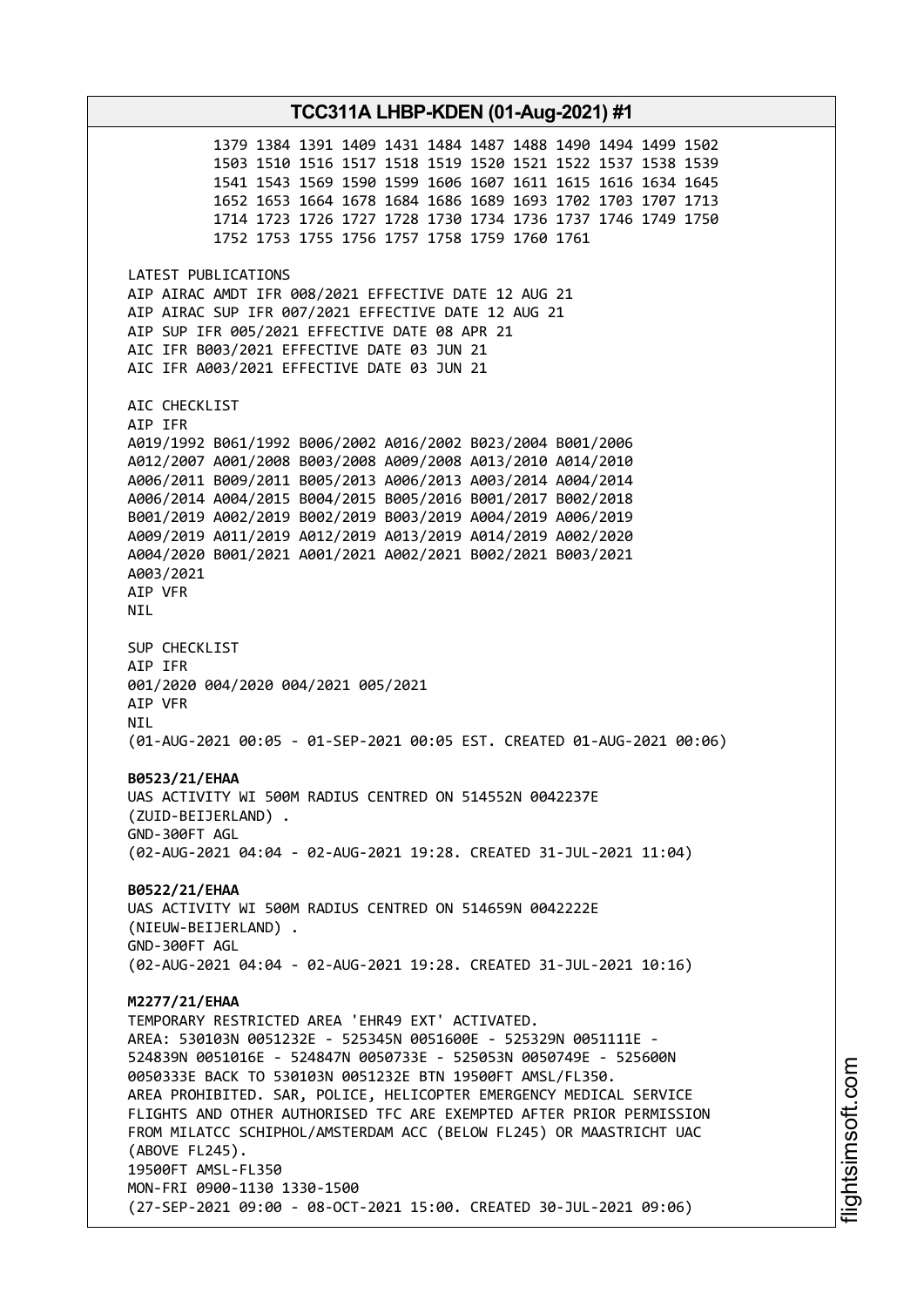# **M2275/21/EHAA** PJE WILL TAKE PLACE AT SPAKENBURG PSN 521522N 0052244E RADIUS 2NM. GND-3500FT AGL (14-AUG-2021 13:00 - 14-AUG-2021 14:00. CREATED 30-JUL-2021 08:24) **M2274/21/EHAA** PJE WILL TAKE PLACE AT ALMELO PSN 5222N 00641E RADIUS 5NM. GND-6500FT AGL (02-AUG-2021 17:00 - 21-AUG-2021 19:00. CREATED 30-JUL-2021 08:18) **M2272/21/EHAA** TEMPORARY RESTRICTED AREA 'BAARLO' ACTIVATED FOR LAUNCHING OF MODEL ROCKETS AROUND BAARLO. AREA: PSN 524443N 0055718E RADIUS 2NM BTN GND/FL060. AREA PROHIBITED. POLICE, SAR AND MEDICAL FLIGHTS ARE EXEMPTED. GND-FL060 (08-AUG-2021 08:00 - 08-AUG-2021 15:00. CREATED 30-JUL-2021 07:50) **M2271/21/EHAA** TEMPORARY RESTRICTED AREA 'PRAKTIJKGEBIED RWS WEST' ACTIVATED FOR UAS FLIGHTS. AREA: 515444N 0053338E - 515432N 0054055E - 515312N 0054956E - 515223N 0055102E - 515117N 0054943E - 515317N 0054051E - 515346N 0053338E BACK TO 515444N 0053338E BTN GND/500FT AGL. AREA PROHIBITED. PARTICIPATING UAS FLIGHTS, SAR, POLICE AND HELICOPTER EMERGENCY MEDICAL SERVICE FLIGHTS ARE EXEMPTED. GND-500FT AGL (04-AUG-2021 07:00 - 04-AUG-2021 19:37. CREATED 30-JUL-2021 06:59) **M2268/21/EHAA** TEMPORARY RESTRICTED AREA 'MEPPEL-ZWOLLE' ACTIVATED FOR FLIGHTS WITH UNMANNED AERIAL SYSTEM. AREA: 523318N 0060827E - 523812N 0060752E - 524217N 0061241E - 524159N 0061431E - 523753N 0060948E - 523318N 0061010E BACK TO 523318N 0060827E BTN GND/600FT AGL. AREA PROHIBITED. POLICE, SAR AND HELICOPTER EMERGENCY MEDICAL SERVICES EXEMPTED. GND-600FT AGL (03-AUG-2021 08:00 - 03-AUG-2021 14:00. CREATED 29-JUL-2021 12:28) **A1746/21/EHAA** TRIGGER NOTAM - AIRAC AIP AMDT 09/2021 WEF 09 SEP 2021: NIL. CONTAINS NON ATRAC INFORMATION ONLY. (09-SEP-2021 00:00 - 22-SEP-2021 23:59. CREATED 29-JUL-2021 12:02) **M2267/21/EHAA** TEMPORARY SEGREGATED AREA EHTSA50 (MARNE) ACTIVATED. AREA PROHIBITED. GND-1200FT AMSL (29-NOV-2021 11:00 - 03-DEC-2021 11:00. CREATED 29-JUL-2021 11:24) **B0517/21/EHAA** SEVERAL OBSTACLE LIGHTS U/S AT NOORDZEE TRIANEL WINDPARK BORKUM. PSN 5403N 00627E RADIUS 5NM. REF AIP THE NETHERLANDS ENR 5.4 ID 420. (29-JUL-2021 05:30 - 29-OCT-2021 12:00 EST. CREATED 29-JUL-2021 05:30)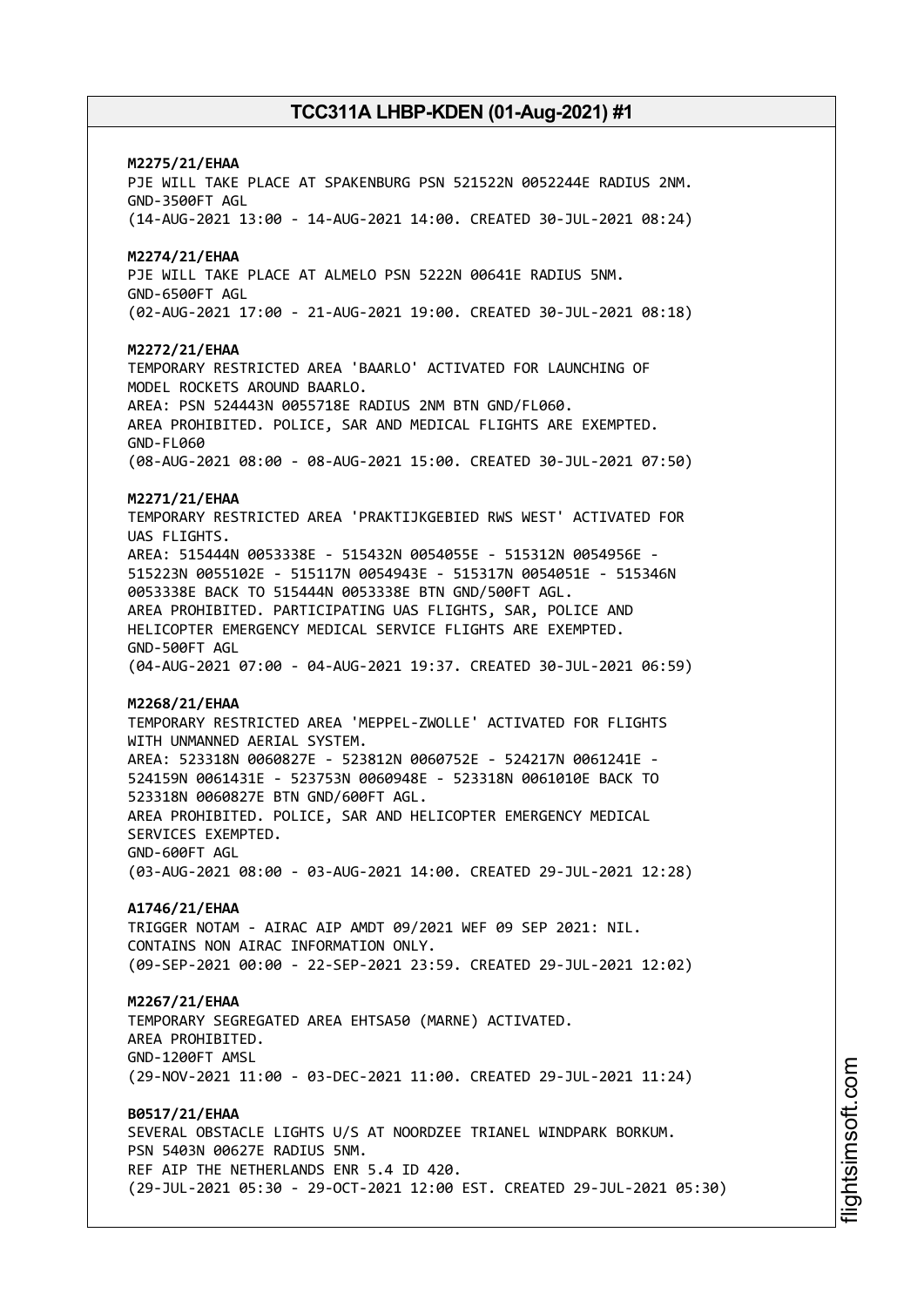**M2261/21/EHAA** TEMPORARY RESERVED AIRSPACE EHTRA59 (LEUSDERHEIDE) ACTIVATED. AREA PROHIBITED. VERTICAL LIMITS CHANGED DURING ACTIVATION. GND-3000FT AMSL DAILY 0730-0930 (19-AUG-2021 07:30 - 20-AUG-2021 09:30. CREATED 28-JUL-2021 11:18) **M2259/21/EHAA** TEMPORARY RESTRICTED AREA EHTRA82 (ZALTBOMMEL) ACTIVATED. AREA PROHIBITED. VERTICAL LIMITS CHANGED DURING ACTIVATION. GND-1500FT AMSL (05-AUG-2021 11:10 - 05-AUG-2021 14:00. CREATED 28-JUL-2021 11:13) **M2258/21/EHAA** TEMPORARY RESTRICTED AREA EHTRA81 (MAAS/WAAL) ACTIVATED. AREA PROHIBITED. VERTICAL LIMITS CHANGED DURING ACTIVATION. GND-1500FT AMSL (05-AUG-2021 11:10 - 05-AUG-2021 14:00. CREATED 28-JUL-2021 11:10) **B0516/21/EHAA** UAS ACTIVITY WI 500M RADIUS CENTERED ON 514735N 0043322E MAASDAM. GND-400FT AGL (01-SEP-2021 09:00 - 01-SEP-2021 14:00. CREATED 28-JUL-2021 10:54) **M2244/21/EHAA** IN EXERCISE 'LONGBOW STRIKE' INTENSE MIL ACTIVITY CAN BE EXPECTED BELOW MNM VFR ALT IN THE FOLLOWING AREA: 522853N 0060604E - 522757N 0063401E - 520955N 0064517E - 520919N 0061203E BACK TO 522853N 0060604E BTN GND/1500FT AMSL. REQ TO AVOID AREA. GND-1500FT AMSL MON-THU 1000-2030, FRI 0730-1400 (18-OCT-2021 10:00 - 22-OCT-2021 14:00. CREATED 28-JUL-2021 09:52) **A1734/21/EHAA** COVID-19: TO ENSURE SAFE AND EXPEDITIOUS DELIVERY OF COVID-19 VACCINES, AIRCRAFT OPERATORS OF FLIGHTS CARRYING SUCH VACCINES ARE EXEMPTED FROM ANY DUTCH ATFM MEASURES FOR EACH FLIGHT DEEMED CRITICAL. FOR SUCH CRITICAL FLIGHTS INSERT STS/ATFMX AND RMK/VACCINE IN ITEM 18 OF THE FLIGHT PLAN. (28-JUL-2021 08:33 - 28-OCT-2021 10:00 EST. CREATED 28-JUL-2021 08:34) **M2241/21/EHAA** TEMPORARY SEGREGATED AREA EHTSA50 (MARNE) ACTIVATED. AREA PROHIBITED. GND-1200FT AMSL 04 0600-08 1000, 11 1000-15 1000 (04-OCT-2021 06:00 - 15-OCT-2021 10:00. CREATED 27-JUL-2021 11:56) **M2240/21/EHAA** TEMPORARY SEGREGATED AREA EHTSA50 (MARNE) ACTIVATED. AREA PROHIBITED. VERTICAL LIMITS CHANGED DURING ACTIVATION. GND-600FT AMSL SEP 27 0600-OCT 01 1000 (27-SEP-2021 06:00 - 01-OCT-2021 10:00. CREATED 27-JUL-2021 11:54)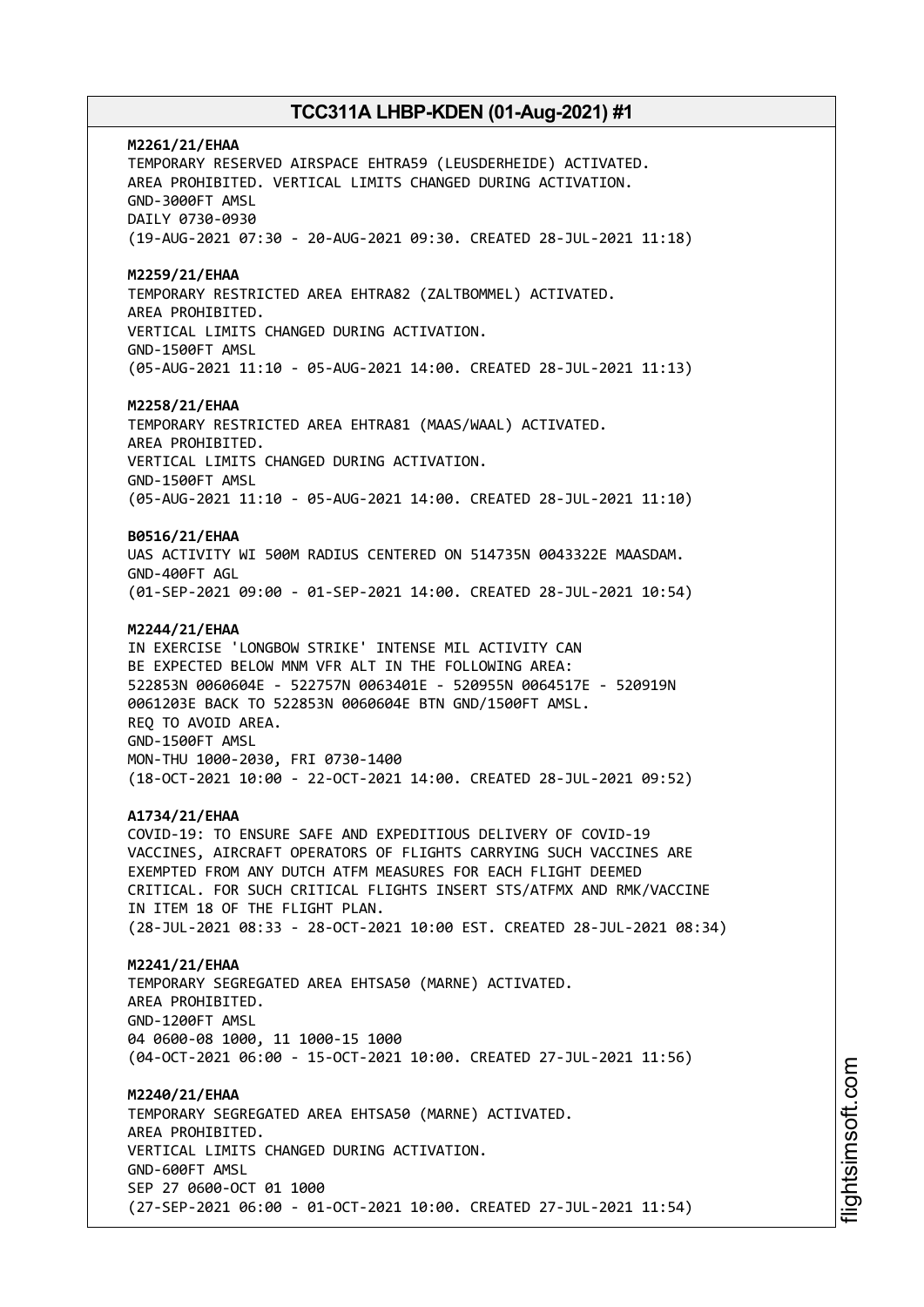# **M2238/21/EHAA** MIL ACFT HAVE TO AVOID OVERFLYING THE VICINITY OF OISTERWIJK DUE TO CEREMONY. PSN: 513349N 0051151E RADIUS 1NM BTN GND/3000FT AMSL. GND-3000FT AMSL (08-SEP-2021 13:00 - 08-SEP-2021 14:30. CREATED 27-JUL-2021 10:59) **A1703/21/EHAA** COVID-19: BY ORDER OF THE GOVERNMENT OF THE KINGDOM OF THE NETHERLANDS, THERE ARE CURRENTLY COVID-19 RESTRICTIONS IN EFFECT. NOTICE: AS OF JULY 27ND 2021, THE MANDATORY QUARANTINE WILL BE SUSPENDED FOR PASSENGERS TRAVELLING FROM ALL VERY HIGH-RISK AREAS (WITH NO COVID VARIANT OF CONCERN) TO THE NETHERLANDS FROM A COUNTRY WITHIN THE EU/SCHENGEN/CARIBEAN ISLANDS OF THE KINGDOM OF THE NETHERLANDS. TRAVELLERS ARE URGENTLY ADVISED TO GET TESTED AT A DUTCH HEALTH AUTHORITY ON DAY 2 AND 5 AFTER ARRIVAL IN THE NETHERLANDS OR USE A COVID SELF-TEST. PLEASE REFER TO THE FOLLOWING WEBSITE FOR MORE INFORMATION: HTTPS://WWW.GOVERNMENT.NL/COVID19NOTAM (DOCUMENTS: NL COVID-19 TRAVEL RESTRICTIONS AND VACCINE DECLARATION). DURATION OF TRAVEL RESTRICTIONS: THE TEMPORARY TRAVEL RESTRICTIONS ARE APPLICABLE UNTIL FURTHER NOTICE, REGARDLESS OF THE INDICATED ENDING TIME OF THIS NOTAM. ANY POSSIBLE CHANGE OF THIS PERIOD WILL BE ASSESSED DEPENDING ON FURTHER DEVELOPMENTS. (27-JUL-2021 00:01 - 31-AUG-2021 22:01 EST. CREATED 26-JUL-2021 19:08) **M2228/21/EHAA** UAS FLYING WILL TAKE PLACE AT SLIEDRECHT PSN 514915N 0044601E RADIUS 100M BTN GND/132FT AGL, REQ TO AVOID AREA. GND-132FT AGL (28-AUG-2021 11:00 - 28-AUG-2021 12:30. CREATED 26-JUL-2021 09:07) **B0509/21/EHAA** OBST LIGHTS U/S PART OF THE OBST LIGHTS PRINSES AMALIAWINDPARK U/S. REF AIP 5.4 ID 317. (26-JUL-2021 06:52 - 09-AUG-2021 09:00 EST. CREATED 26-JUL-2021 06:52) **B0508/21/EHAA** OBST LIGHT 18 AND 24 U/S AT WINDPARK NOORDZEE LUCHTERDUINEN. REF AIP ENR 5.4 ID 454. (25-JUL-2021 09:30 - 25-AUG-2021 09:00. CREATED 25-JUL-2021 09:31) **B0506/21/EHAA** MOBILE RIG SEAFOX-4 RELOCATED PSN 5318.4N00356.8E (ACP K15-G) . (22-JUL-2021 17:47 - 22-OCT-2021 09:00 EST. CREATED 22-JUL-2021 17:49) **M2215/21/EHAA** TEMPORARY RESTRICTED AREA EHTRA81 (MAAS/WAAL) ACTIVATED. AREA PROHIBITED. GND-3000FT AMSL 0830-1530 1730-2130 (13-DEC-2021 08:30 - 13-DEC-2021 21:30. CREATED 22-JUL-2021 09:46) **M2193/21/EHAA**

MIL ACFT HAVE TO AVOID OVERFLYING OF ZWIGGELTE AT PSN 525358N 0063348E RADIUS 0,5NM BTN GND/500FT AGL.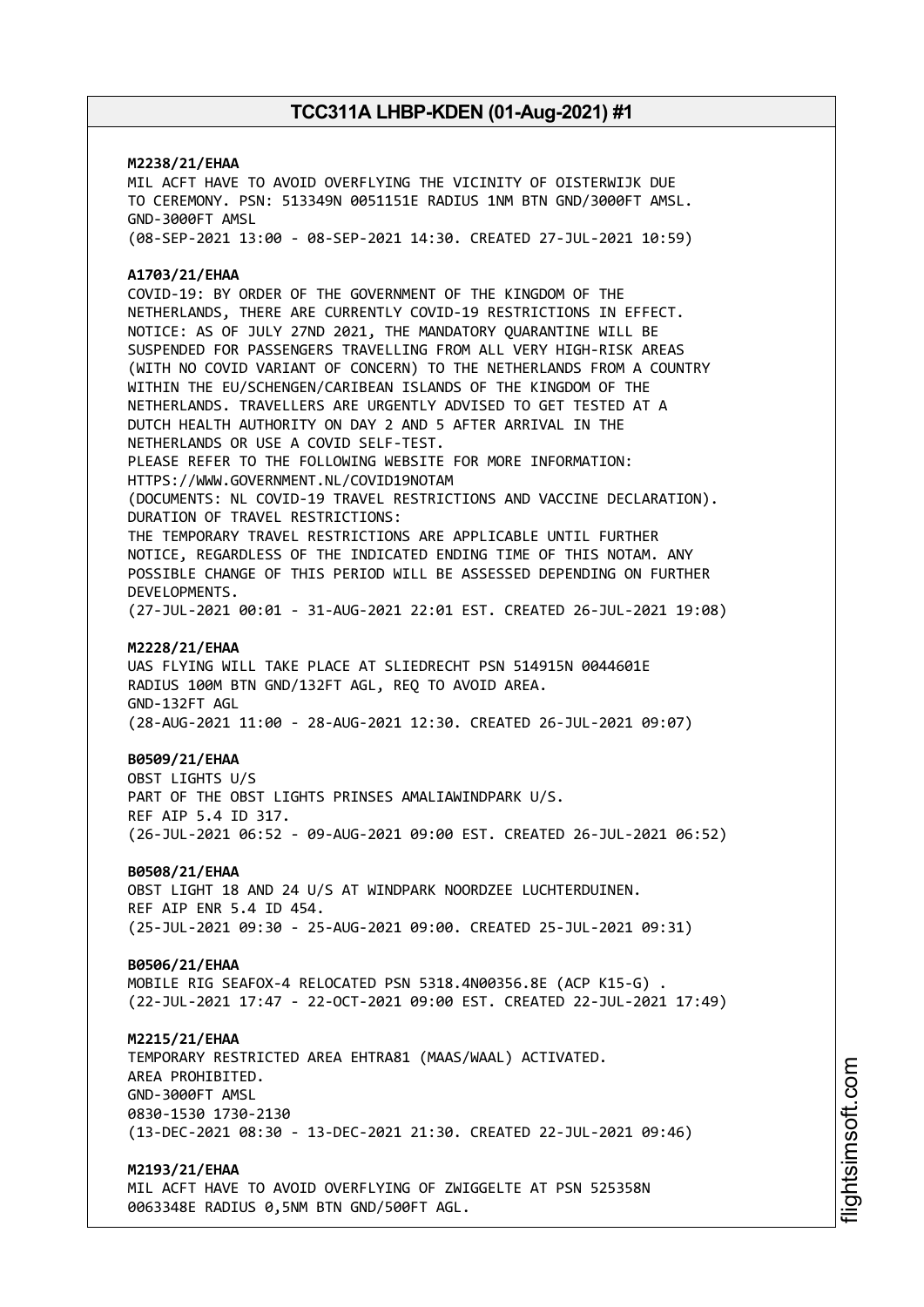GND-500FT AGL (20-JUL-2021 13:35 - 20-OCT-2021 23:59 EST. CREATED 20-JUL-2021 13:35) **B0497/21/EHAA** EHTRA14 AMEND CO-ORDINATES TO READ: 525716N 0071115E - ALONG DUTCH-GERMAN BORDER - 521956N 0070320E - 521811N 0064627E - 522808N 0062830E - 523821N 0062000E - 524117N 0062000E - 524157N 0063506E - 525236N 0063146E - 525716N 0071115E. REF AIP NETHERLANDS ENR 5.1. 2000FT AMSL-FL065 (19-JUL-2021 14:42 - PERM. CREATED 19-JUL-2021 14:44) **M2179/21/EHAA** UAS FLYING WILL TAKE PLACE AT NIEUW MILLIGEN PSN 521324N 0054554E RADIUS 0,5NM BTN GND/130FT AMSL, REQ TO AVOID AREA. GND-130FT AMSL DAILY 0600-1400 (06-SEP-2021 06:00 - 10-SEP-2021 14:00. CREATED 19-JUL-2021 11:53) **M2174/21/EHAA** PARAGLIDING WILL TAKE PLACE WITH WINCH LAUNCHING CABLE UP TO 2500FT AMSL AT TOLDIJK PSN 5202N00613E RADIUS 2NM, EXP INTENSE ACT IN VCY AND ABOVE. GND-2500FT AMSL DAILY SR-SS (25-JUL-2021 03:46 - 25-OCT-2021 16:20. CREATED 19-JUL-2021 07:42) **B0496/21/EHAA** MOBILE RIG PROSPECTOR-1 RELOCATED, PSN 5229.7N 00412.8E (ACP  $010 - A$ ). (18-JUL-2021 17:04 - 18-OCT-2021 09:00 EST. CREATED 18-JUL-2021 17:05) **M2155/21/EHAA** FIREWORKS AT NIEUWEGEIN PSN 520256N 0050726E. GND-130FT AGL (19-AUG-2021 20:00 - 19-AUG-2021 22:00. CREATED 16-JUL-2021 07:57) **A1645/21/EHAA** IN LINE WITH THE DATA LINK SERVICE IMPLEMENTING RULE EU 29/2009, MAASTRICHT-UAC, WILL AS OF 24 AUG 2021 ONLY SUPPORT CONTROLLER PILOT DATA LINK COMMUNICATIONS (CPDLC) VIA ATN. LEGACY FANS 1/A SUPPORT WILL SEIZE AS OF THEN. WIE ALL AIRLINES WITH EUROCONTROL NM LOG-ON LISTED DUAL STACK AIRFRAMES, SHOULD ENSURE THE APPROPRIATE AVIONICS CONFIGURATION AND COCKPIT PROCEDURES TO LOG-ON VIA ATN TO EDYY (ISO FANS 1/A), TO SMOOTHEN THE OPERATIONAL TRANSITION TO ATN ONLY CPDLC AS SOON AS PRACTICABLE. VALIDITY OF THE AIRCRAFT DATA PROVIDED TO EUROCONTROL NM IN THE LOG ON LIST AND NECESSARY UPDATES UPDATES SHOULD BE PROVIDED VIA ONE SKY TEAMS. THE PROCESS TO ADD AIRCRAFT TO THE LOGON LIST IS DESCRIBED: HTTPS://EXT.EUROCONTROL.INT/WIKILINK/INDEX.PHP/LOGON(UNDERSCORE)LIST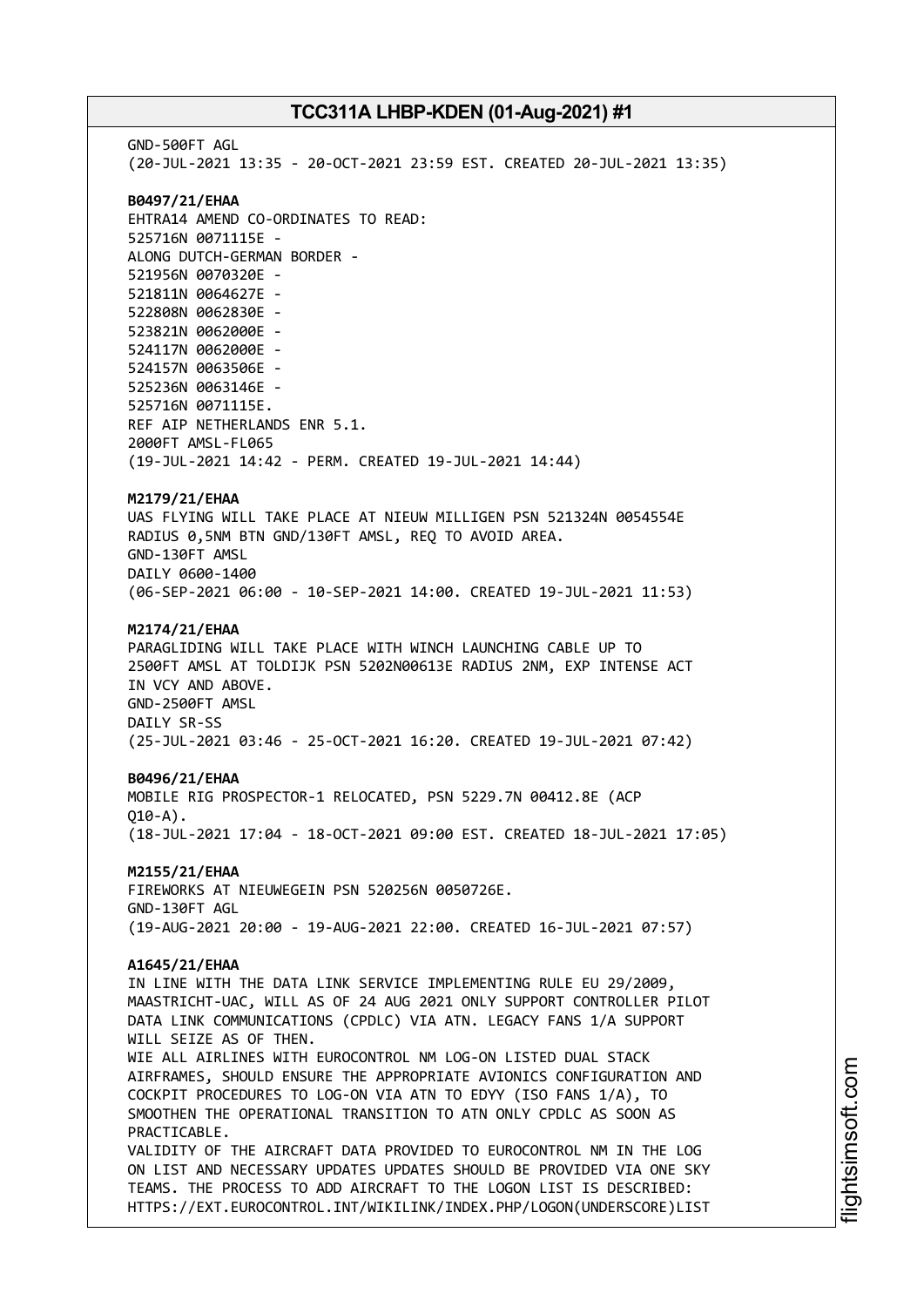IN CASE AIRCRAFT/FLEET ARE ELIGIBLE FOR LOG ON LISTING, BUT NOT YET L ISTED, REGISTRATION PROCESS SHOULD BE STARTED ASAP DUE TO THE ATN LOG -ON REQUIREMENTS AT MAASTRICHT-UAC. (15-JUL-2021 12:00 - 15-SEP-2021 12:00 EST. CREATED 15-JUL-2021 10:06) **M2137/21/EHAA** RESTRICTED AREA EHR2A (MARNEWAARD A) ACTIVATED. AREA PROHIBITED. VERTICAL LIMITS CHANGED DURING ACTIVATION. GND-FL065 SEP 27-29 0700-1000 1130-1330, OCT 01 0700-1000 1130-1330 (27-SEP-2021 07:00 - 01-OCT-2021 13:30. CREATED 15-JUL-2021 08:23) **M2135/21/EHAA** CHECKLIST YEAR=2020 3689 YEAR=2021 0085 0086 0087 0088 0089 0090 0091 0092 0136 0137 0175 0260 0390 0830 0844 0946 0953 0959 0974 1105 1125 1150 1151 1161 1174 1205 1206 1207 1208 1216 1217 1218 1221 1259 1296 1301 1433 1479 1494 1496 1504 1510 1511 1512 1513 1537 1597 1598 1602 1603 1611 1612 1614 1616 1617 1618 1619 1630 1653 1663 1670 1671 1673 1674 1675 1680 1729 1730 1731 1732 1744 1749 1757 1765 1769 1770 1794 1795 1796 1802 1822 1824 1825 1826 1828 1829 1830 1833 1834 1835 1836 1837 1838 1839 1861 1862 1863 1864 1865 1866 1869 1886 1895 1899 1900 1902 1908 1924 1937 1941 1945 1947 1951 1961 1966 1974 1980 1989 1996 1997 1998 1999 2000 2001 2005 2006 2007 2013 2016 2025 2026 2030 2034 2035 2036 2042 2043 2044 2045 2050 2051 2052 2056 2058 2059 2060 2061 2062 2063 2064 2065 2067 2068 2075 2076 2082 2084 2086 2089 2091 2092 2093 2094 2099 2100 2103 2104 2105 2106 2108 2109 2110 2111 2112 2117 2119 2120 2121 2122 2123 2124 2126 2128 2129 2130 2131 2132 2133 2134 LATEST PUBLICATIONS AIP AIRAC AMDT MIL 008/2021 EFFECTIVE DATE 12 AUG 21 AIP AIRAC SUP MIL 002/2011 EFFECTIVE DATE 17 NOV 11 AIP SUP MIL 002/2015 EFFECTIVE DATE 21 OCT 15 AIC CHECKLIST AIP VFR NIL AIP MIL **NTI** SUP CHECKLIST AIP VFR **NTI** AIP MIL **NTI** (15-JUL-2021 06:20 - 15-AUG-2021 06:20 EST. CREATED 15-JUL-2021 06:21) **B0492/21/EHAA** INFO EEMSHAVEN HELIPORT IN AD.3 NOT FOR OPERATIONAL USE. REF AIP NETHERLANDS AIRAC AMDT 07/2021, AD 3.EHHE. (14-JUL-2021 18:26 - 03-SEP-2021 12:00 EST. CREATED 14-JUL-2021 18:26) **M2128/21/EHAA** TEMPORARY SEGREGATED AREA EHTSA52 (HAVELTE) ACTIVATED. AREA PROHIBITED.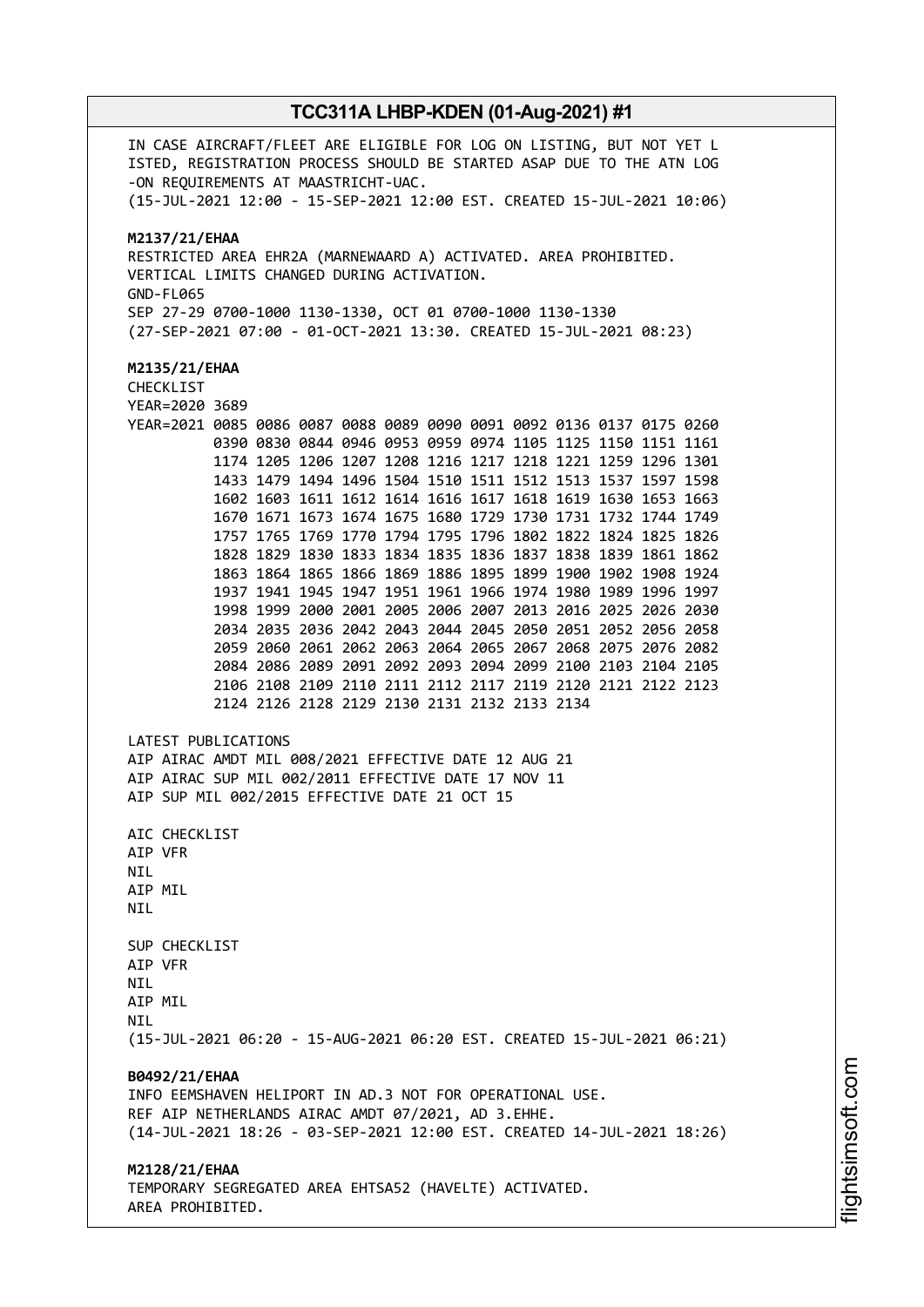GND-600FT AMSL 23 1000-1500, 24 25 0600-1500 (23-AUG-2021 10:00 - 25-AUG-2021 15:00. CREATED 14-JUL-2021 13:14) **M2094/21/EHAA** TEMPORARY SEGREGATED AREA EHTSA50 (MARNE) ACTIVATED. AREA PROHIBITED. GND-1200FT AMSL (13-SEP-2021 10:00 - 13-SEP-2021 21:59. CREATED 12-JUL-2021 13:56) **M2093/21/EHAA** RESTRICTED AREA EHR2 (MARNEWAARD) ACTIVATED. AREA PROHIBITED. VERTICAL LIMITS CHANGED DURING ACTIVATION. GND-FL065 (13-SEP-2021 10:00 - 13-SEP-2021 21:59. CREATED 12-JUL-2021 13:54) **M2092/21/EHAA** RESTRICTED AREA EHR2A (MARNEWAARD A) ACTIVATED. AREA PROHIBITED. VERTICAL LIMITS CHANGED DURING ACTIVATION. GND-FL065 (13-SEP-2021 10:00 - 13-SEP-2021 21:59. CREATED 12-JUL-2021 13:51) **M2091/21/EHAA** RESTRICTED AREA EHR2A (MARNEWAARD A) ACTIVATED. AREA PROHIBITED. VERTICAL LIMITS CHANGED DURING ACTIVATION. GND-1200FT AGL 08 1400-12 2359, 13 0000-1000 2200-2359, 14 0000-0600 (08-SEP-2021 14:00 - 14-SEP-2021 06:00. CREATED 12-JUL-2021 13:47) **M2082/21/EHAA** TEMPORARY RESERVED AIRSPACE EHTRA80 (DEELEN HOOG) ACTIVATED. AREA PROHIBITED. 3000FT AMSL-FL065 (17-AUG-2021 10:30 - 17-AUG-2021 12:00. CREATED 12-JUL-2021 09:02) **M2076/21/EHAA** FIREWORKS AT ZWOLLE PSN 523053N 0060520E GND-100FT AGL (09-SEP-2021 19:00 - 09-SEP-2021 21:00. CREATED 12-JUL-2021 06:28) **B0485/21/EHAA** FIREWORKS AT DE ZILK PSN 521824N 0043241E. GND-363FT AGL (03-SEP-2021 15:00 - 03-SEP-2021 20:00. CREATED 09-JUL-2021 16:34) **M2056/21/EHAA** TEMPORARY SEGREGATED AREA EHTSA52 (HAVELTE) ACTIVATED. AREA PROHIBITED. GND-600FT AMSL DAILY 0600-1300 (06-SEP-2021 06:00 - 07-SEP-2021 13:00. CREATED 09-JUL-2021 06:06) **A1569/21/EHAA** CROSSING AND ENTERING EHR4, EHR4A, EHR4B, EHR4C, EHR4D, EHR4E AND EHR4F (VLIEHORS) IS PROHIBITED TO GENERAL AVIATION WHEN ACTIVE. POLICE, SAR, HEMS AND FLIGHTS TO AND FROM OIL PLATFORM L15-FA-1 ARE EXEMPTED. THESE FLIGHTS MUST BE COORDINATED WITH DUTCH MIL INFO

(132.350) PRIOR TO ENTRY. AIRSPACE CLASSIFICATION G IS APPLICABLE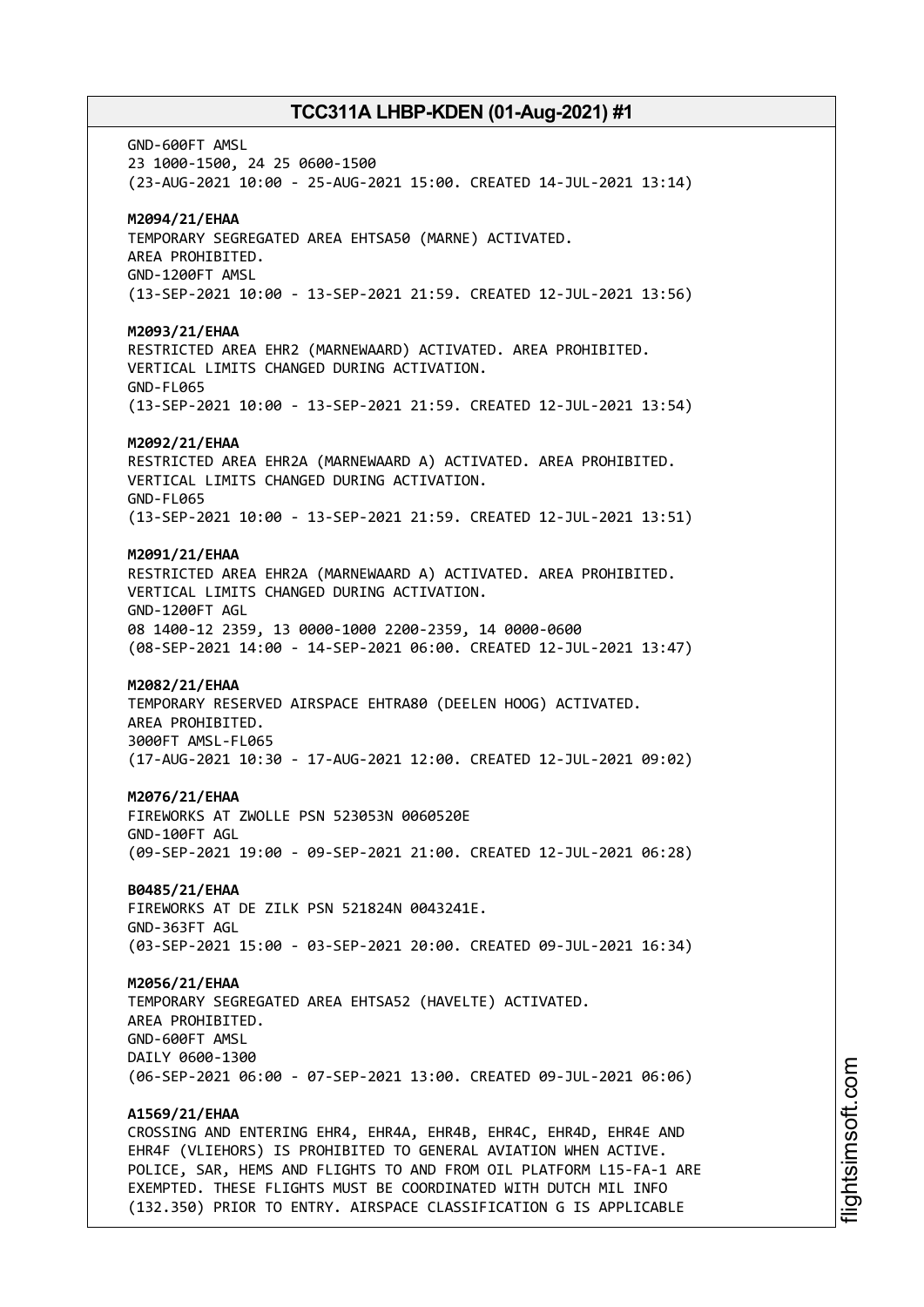WITHIN THE ABOVE MENTIONED AIRSPACE. REF AIP NETHERLANDS ENR 5.1 PARA 7.2. SFC-FL285 (08-JUL-2021 11:22 - PERM. CREATED 08-JUL-2021 11:22) **M2052/21/EHAA** RESTRICTED AREA EHR2C (MARNEWAARD C) ACTIVATED. AREA PROHIBITED. 1200FT AMSL-2500FT AMSL (30-SEP-2021 06:00 - 30-SEP-2021 14:30. CREATED 08-JUL-2021 10:07) **M2050/21/EHAA** RESTRICTED AREA EHR2A (MARNEWAARD A) ACTIVATED. AREA PROHIBITED. VERTICAL LIMITS CHANGED DURING ACTIVATION. GND-FL065 (30-SEP-2021 06:00 - 30-SEP-2021 14:30. CREATED 08-JUL-2021 10:05) **B0484/21/EHAA** OBST LIGHTS CHIMNEY NIJMEGEN 515122N 0054944E U/S. REF AIP ENR 5.4 ITEM 123. HEIGT 512FT AGL, ELEVATION 551FT AMSL. (08-JUL-2021 07:22 - 26-AUG-2021 09:00 EST. CREATED 08-JUL-2021 07:22) **M2045/21/EHAA** FIREWORKS AT UTRECHT PSN 520436N 0050327E. GND-200FT AGL (04-SEP-2021 18:00 - 04-SEP-2021 21:30. CREATED 08-JUL-2021 06:52) **M2044/21/EHAA** FIREWORKS AT ELIM PSN 524056N 0063414E. GND-135FT AGL (06-SEP-2021 19:00 - 06-SEP-2021 21:00. CREATED 08-JUL-2021 06:48) **M2043/21/EHAA** FIREWORKS AT SINT-NICOLAASGA PSN 525514N 0054406E. GND-100FT AGL (03-SEP-2021 20:00 - 03-SEP-2021 21:00. CREATED 08-JUL-2021 06:44) **M2042/21/EHAA** FIREWORKS AT GRAMSBERGEN PSN 523649N 0064035E. GND-495FT AGL (03-SEP-2021 19:00 - 03-SEP-2021 20:30. CREATED 08-JUL-2021 06:41) **M2035/21/EHAA** DUE TO LACK OF PERSONNEL NO OAT ATS WILL BE PROVIDED IN EHAA FIR BY DUTCHMIL BTN GND AND FL245 UNLESS PPR OBTAINED VIA DUTCHMIL SUPERVISOR PHONE +31 (0)577 45 8700. DAILY 0600-1500 (07-JUL-2021 13:54 - 07-OCT-2021 15:00. CREATED 07-JUL-2021 13:55) **M2034/21/EHAA** TEMPORARY SEGREGATED AREA EHTSA56 (LEUSDERHEIDE) ACTIVATED. AREA PROHIBITED. GND-600FT AMSL DAILY 0600-1300 (01-SEP-2021 06:00 - 03-SEP-2021 13:00. CREATED 07-JUL-2021 13:34) **M2026/21/EHAA**

CROSSING AND ENTERING EHR4, EHR4A, EHR4B, EHR4C, EHR4D, EHR4E AND EHR4F (VLIEHORS) IS PROHIBITED TO GENERAL AVIATION WHEN ACTIVE.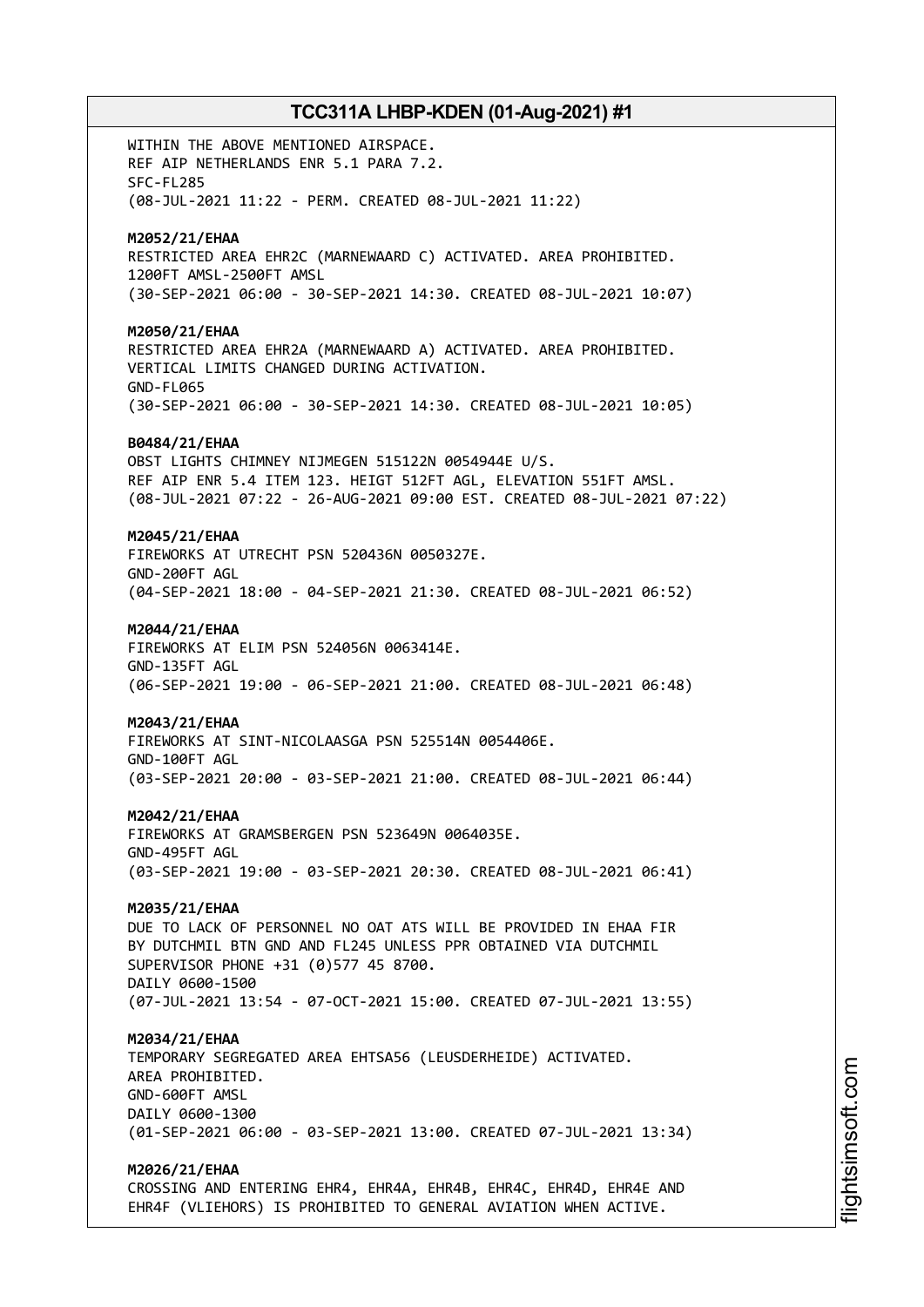POLICE, SAR, HEMS AND FLIGHTS TO AND FROM OIL PLATFORM L15-FA-1 ARE EXEMPTED. THESE FLIGHTS MUST BE COORDINATED WITH DUTCH MIL INFO (FREQ 132.350MHZ) PRIOR TO ENTRY. AIRSPACE CLASSIFICATION G IS APPLICABLE WITHIN THE ABOVE MENTIONED AIRSPACE. SFC-FL285 (07-JUL-2021 08:32 - 25-AUG-2021 10:00 EST. CREATED 07-JUL-2021 08:33) **M2025/21/EHAA** TEMPORARY RESTRICTED AREA ACTIVATED FOR 'DONAC 2021'. AREA: 513039N 0034113E - 513045N 0034609E - 512908N 0034609E - 512908N 0034113E BACK TO 513039N 0034113E BTN 500FT AMSL/FL050. AREA PROHIBITED. SAR, POLICE AND HELICOPTER EMERGENCY MEDICAL SERVICES ARE EXEMPTED AFTER PRIOR PERMISSION FROM DUTCH MIL INFO. 500FT AMSL-FL050 02 1000-1800, 03 0700-1800, 04 0700-1500 (02-SEP-2021 10:00 - 04-SEP-2021 15:00. CREATED 07-JUL-2021 08:29) **B0478/21/EHAA** LASERSHOW AT LEERDAM, PSN 515312N 0050513E. GND-UNL (19-AUG-2021 20:30 - 19-AUG-2021 23:15. CREATED 06-JUL-2021 10:38) **M2007/21/EHAA** UAS FLYING WILL TAKE PLACE AT OPIJNEN PSN 515002N 0051738E RADIUS 1000M BTN GND/329FT AGL, REQ TO AVOID AREA. GND-329FT AGL (07-AUG-2021 07:00 - 07-AUG-2021 16:00. CREATED 06-JUL-2021 09:54) **M2006/21/EHAA** LASERSHOW WILL TAKE PLACE AT ARNHEM PSN 515704N 0055258E. GND-UNL JUL 30-AUG 01 1800-0600, 02 AUG 1600-0600, AUG 03-AUG 08 1800-0600 (30-JUL-2021 18:00 - 09-AUG-2021 06:00. CREATED 06-JUL-2021 09:49) **M2005/21/EHAA** LASERSHOW WILL TAKE PLACE AT LEERDAM PSN 515317N 0050509E. GND-UNL (19-AUG-2021 20:30 - 19-AUG-2021 23:15. CREATED 06-JUL-2021 09:37) **M2001/21/EHAA** FIREWORKS AT UTRECHT PSN 520657N 0050250E. GND-135FT AGL (29-AUG-2021 18:00 - 29-AUG-2021 20:00. CREATED 06-JUL-2021 06:33) **M1999/21/EHAA** FIREWORKS AT MAKKUM PSN 530305N 0052237E. GND-220FT AGL (11-AUG-2021 19:30 - 11-AUG-2021 21:00. CREATED 06-JUL-2021 06:29) **M1998/21/EHAA** FIREWORKS AT HOLTEN PSN 521635N 0062427E. GND-165FT AGL (27-AUG-2021 19:30 - 27-AUG-2021 20:30. CREATED 06-JUL-2021 06:21) **M1997/21/EHAA** FIREWORKS AT GORINCHEM PSN 514932N 0045938E. GND-660FT AGL (28-AUG-2021 20:00 - 28-AUG-2021 22:00. CREATED 06-JUL-2021 06:18)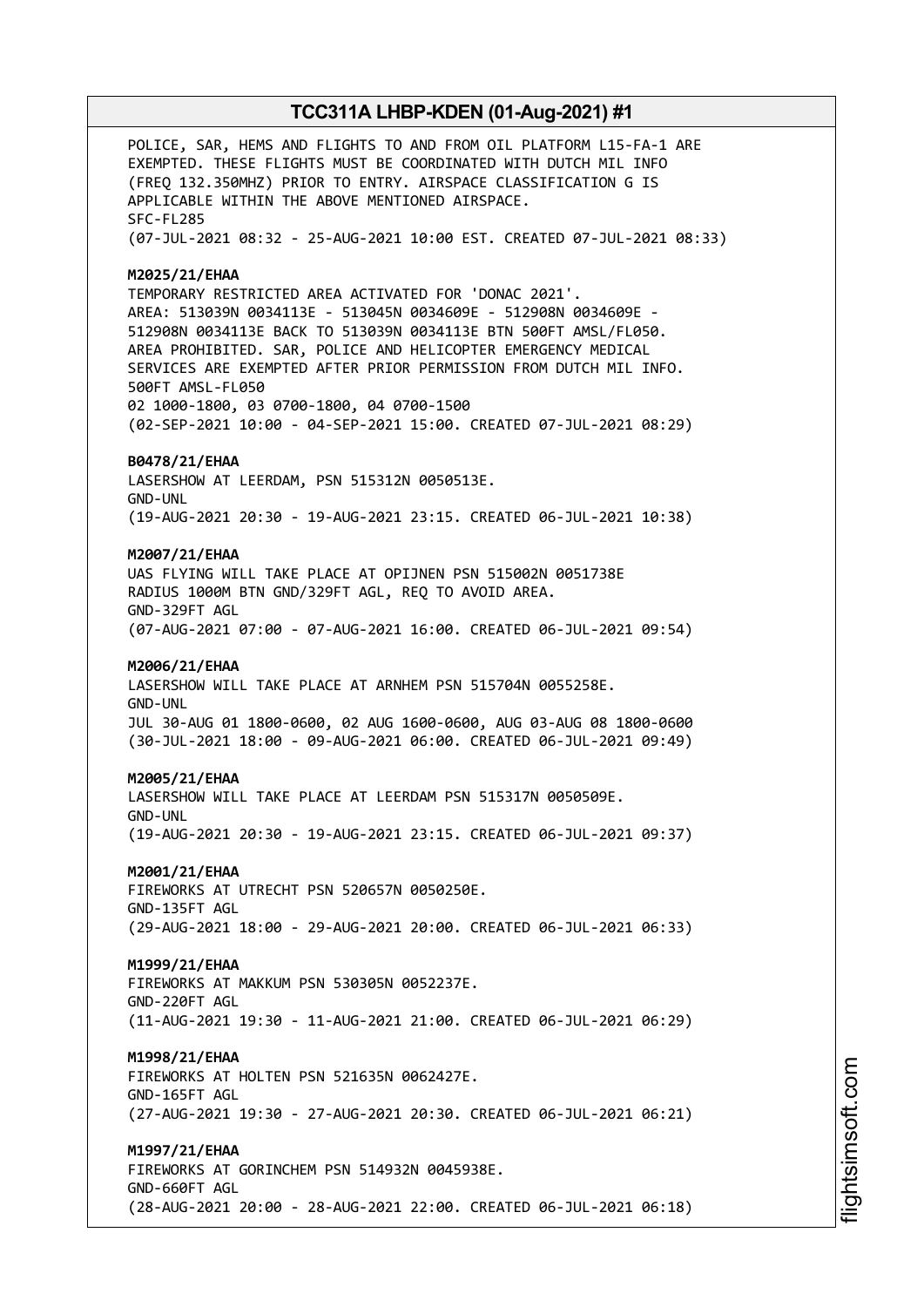**M1996/21/EHAA** FIREWORKS AT OMMEN PSN 523049N 0062446E. GND-100FT AGL (27-AUG-2021 20:30 - 27-AUG-2021 22:00. CREATED 06-JUL-2021 06:15)

## **A1543/21/EHAA**

OPERATIONS IN FIR MINSK (UMMV)

NETHERLANDS AIR CARRIERS AND CAPTAINS OF ACFT IN CHARGE OF AIR SERVICE MANAGED BY CARRIERS HOLDERS OF OPERATING LICENCE ISSUED BY THE NETHERLANDS, WHETHER THEY ARE CONTRACTUAL CARRIERS AND/OR DE FACTO CARRIERS, OR PERFORMING AIR SERVICE WITH COMMERCIAL CHARTER AGREEMENT OR WITH CODE SHARING AND TO ALL FLIGHT PERFORMED WITH NETHERLANDS ACFT REGISTRATION, ARE REQUESTED TO AVOID MINSK FIR (UMMV).

FOREIGN AIR CARRIERS INBOUND EU ARE RECOMMENDED TO AVOID BELARUS MINSK FIR(UMMV).

(02-JUL-2021 18:08 - 02-SEP-2021 23:59 EST. CREATED 02-JUL-2021 18:09)

#### **B0472/21/EHAA**

PJE WILL TAKE PLACE AT ROCKANJE, PSN 515232N 0040244E. GND-FL050 (04-SEP-2021 15:00 - 04-SEP-2021 18:00. CREATED 02-JUL-2021 16:49)

## **A1539/21/EHAA**

AMSTERDAM INFORMATION 124.300MHZ EXPECT LIMITED RADIO COVERAGE BELOW 1500FT BETWEEN EHRD CTR AND EHSE. (02-JUL-2021 14:10 - 02-OCT-2021 12:00 EST. CREATED 02-JUL-2021 13:31)

## **A1538/21/EHAA**

AMSTERDAM INFORMATION 119.175MHZ EXPECT LIMITED RADIO COVERAGE BELOW 2000FT AROUND ATRIX RADIUS 10NM. (02-JUL-2021 14:10 - 02-OCT-2021 12:00 EST. CREATED 02-JUL-2021 13:27)

#### **M1966/21/EHAA**

DUE TO TECHNICAL ISSUES DUTCH MIL LOWER FREQUENCY 128.355MHZ HAS LIMITED RADIO COVERAGE IN CTA NORTH AND TMA A. CONTACT DUTCH MIL INFO ON 132.350MHZ WHEN UNABLE TO MAKE RADIO CONTACT. (02-JUL-2021 12:28 - 02-OCT-2021 23:59. CREATED 02-JUL-2021 12:32)

#### **A1537/21/EHAA**

BASED ON THE LATEST COVID-19 REGULATIONS (TIJDELIJKE REGELING MAATREGELEN COVID-19) ALL FLIGHTS SHOULD ADHERE TO THE FOLLOWING CONDITIONS:

1. DISINFECT CABIN, SEATS AND INSTRUMENTS. 2. ALL PASSENGERS ARE REQUIRED TO USE A MANDATORY NON MEDICAL FACE MASK FROM BEFORE BOARDING UNTIL AFTER DISEMBARKING (NON COMMERCIAL FLIGHTS ARE EXEMPTED) .

3. BEFORE BOARDING, A HEALTH CHECK OF ALL POB SHALL BE PERFORMED BY CREW BASED ON THE RIVM GUIDELINES:

HTTPS://WWW.RIVM.NL/CORONAVIRUS-COVID-19/ADVIEZEN-WERK-VRIJE-TIJD/GEN ERIEK-KADER-CORONAMAATREGELEN

4. COMPANIES SHALL ADHERE TO COMPANY SPECIFIC PROTOCOL.

NOTE:

POLICE, HELICOPTER EMERGENCY SERVICES AND SAR FLIGHTS ARE EXEMPTED. (02-JUL-2021 10:43 - 21-AUG-2021 23:59 EST. CREATED 02-JUL-2021 10:43)

**A1521/21/EHAA**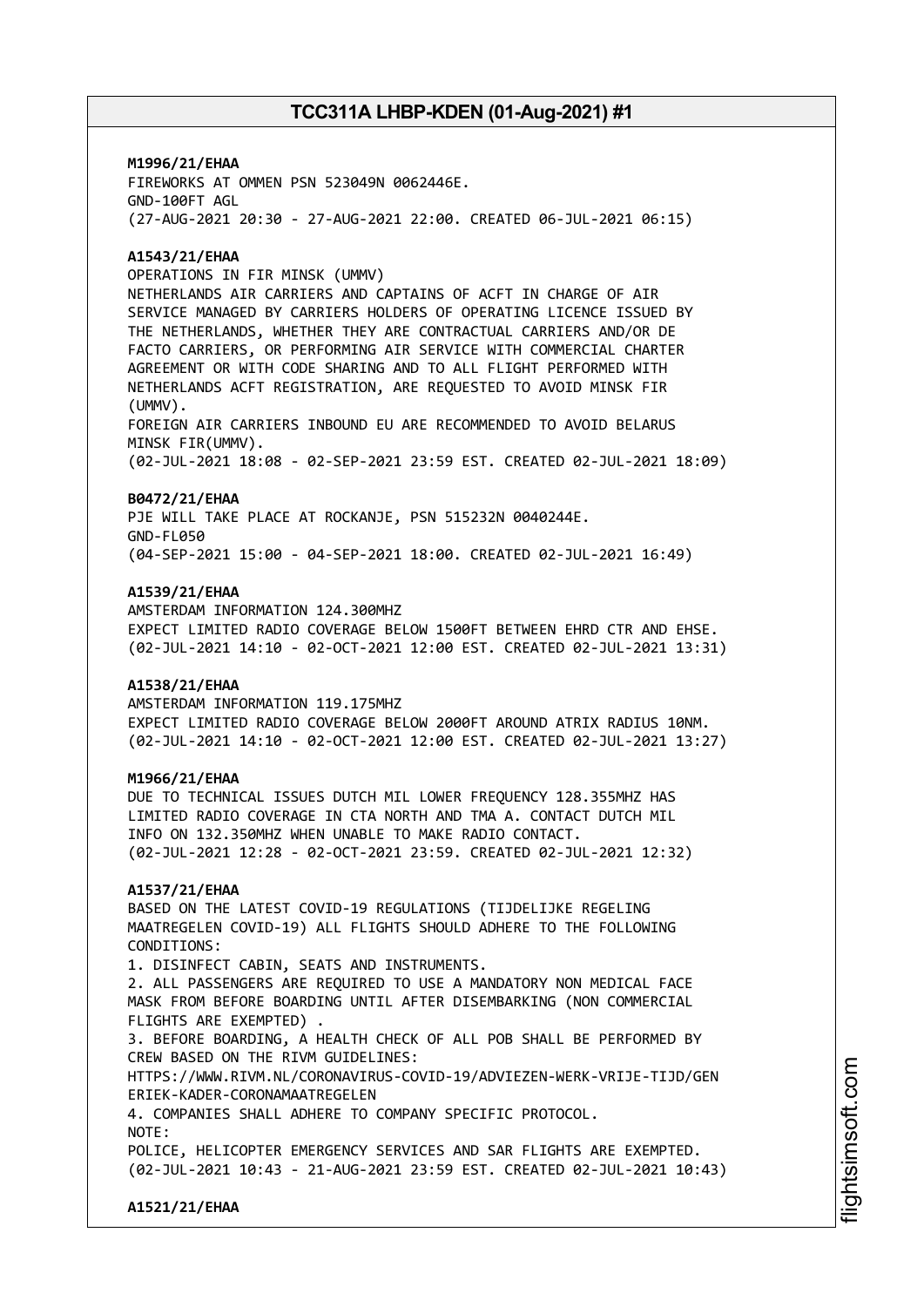TRIGGER NOTAM - AIRAC AIP AMDT 08/2021 WEF 12 AUG 2021: PERMANENTLY OUT OF SERVICE: VOR AMS, HDR, HSD, PAM, SPY: NDB EHN, ROT, STD / CH, NV, OA, PS, RR: LOCATORS CH, NV, OA, PS, RR. (12-AUG-2021 00:00 - 25-AUG-2021 23:59. CREATED 01-JUL-2021 10:03) **M1945/21/EHAA** TEMPORARY SEGREGATED AREA EHTSA52 (HAVELTE, RPAS) ACTIVATED. AREA PROHIBITED. GND-600FT AMSL DAILY 0600-1400 (02-SEP-2021 06:00 - 03-SEP-2021 14:00. CREATED 30-JUN-2021 13:48) **B0467/21/EHAA** NEW PARAGLIDING SITE VELDHOEK, PSN 520200N 0062510E. MAX CABLE HGT 1500FT AMSL, ACTIVE DAILY UDP. REF AIP NETHERLANDS ENR 5.5. GND-1500FT AMSL (30-JUN-2021 09:50 - PERM. CREATED 30-JUN-2021 09:51) **B0464/21/EHAA** PJE AT OUDENBOSCH, PSN 513622N 0043256E. GND-3000FT AMSL (13-AUG-2021 07:00 - 13-AUG-2021 18:00. CREATED 30-JUN-2021 08:56) **B0462/21/EHAA** PJE AT OUDENBOSCH, PSN 513622N 0043256E. GND-3000FT AMSL (08-AUG-2021 07:00 - 08-AUG-2021 18:00. CREATED 30-JUN-2021 07:42) **B0452/21/EHAA** NEW OBSTACLE UNDER CONSTRUCTION IJSSELMEER WINDFARM FRYSLAN, 89 WIND TURBINES WITHIN AREA: 530153N0051541E-530145N0051700E-525933N0051851E-525816N0051633E-52583 4N0051357E-530040N0051246E-530144N0051433E-530153N0051541E. ELEV 590FT AMSL, NOT LGTD. REF AIP ENR 5.4 (28-JUN-2021 14:48 - PERM. CREATED 28-JUN-2021 14:49) **M1895/21/EHAA** UAS FLYING WILL TAKE PLACE AT BIDDINGHUIZEN PSN 522616N 0054519E RADIUS 1000M BTN GND/400FT AGL, REQ TO AVOID AREA. GND-400FT AGL DAILY 1300-1906 (20-AUG-2021 13:00 - 21-AUG-2021 19:06. CREATED 28-JUN-2021 09:01) **M1829/21/EHAA** RESTRICTED AREA EHR49 (BREEZANDDIJK) ACTIVATED. AREA PROHIBITED. SFC-19500FT AMSL MON-FRI 0600-1500 (27-SEP-2021 06:00 - 08-OCT-2021 15:00. CREATED 22-JUN-2021 10:13) **M1825/21/EHAA** FIREWORKS AT STEGEREN PSN 523237N 0062922E. GND-100FT AGL

(10-AUG-2021 20:00 - 10-AUG-2021 21:00. CREATED 22-JUN-2021 09:56)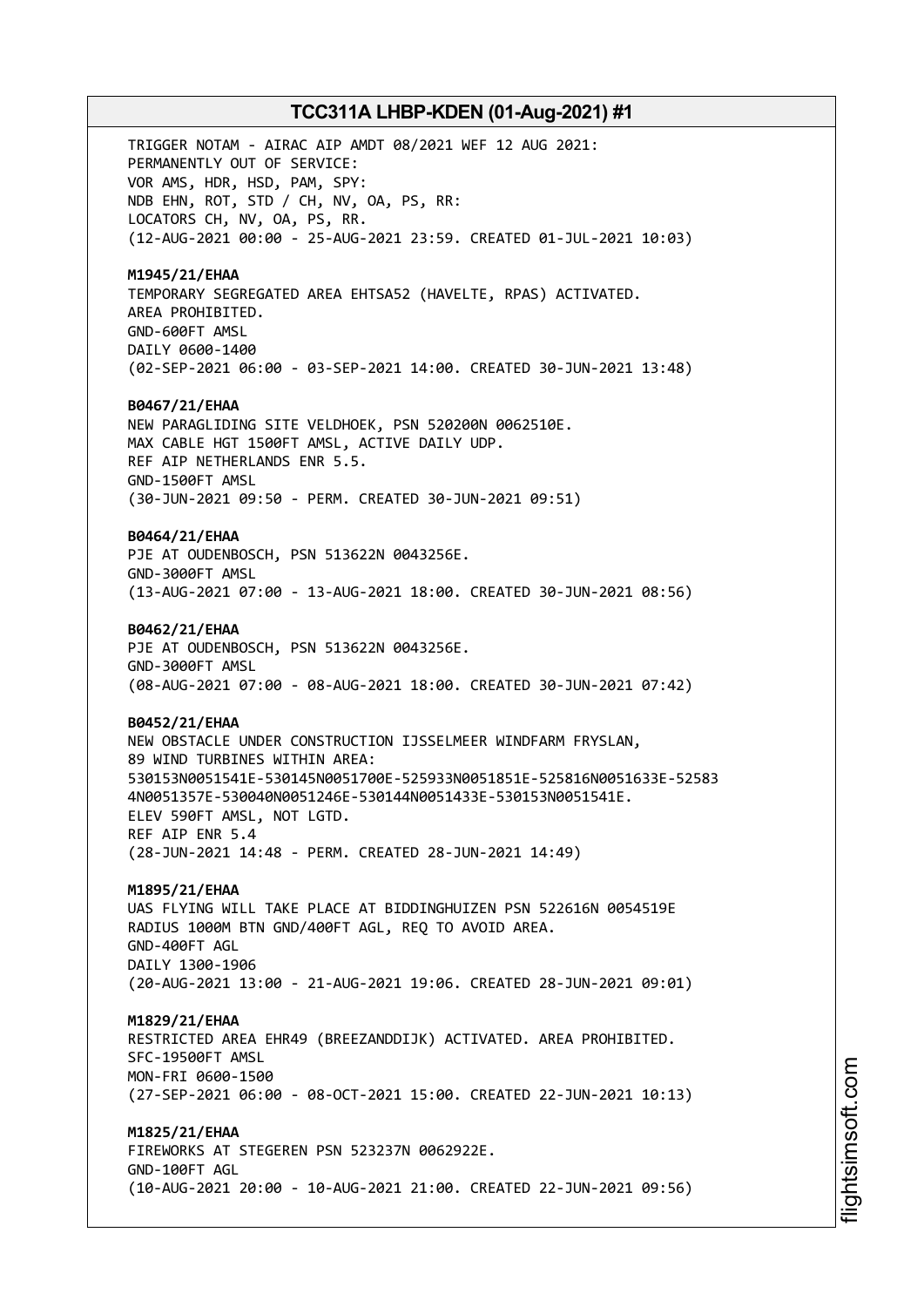**M1826/21/EHAA** FIREWORKS AT STEGEREN PSN 523237N 0062922E. GND-100FT AGL (24-AUG-2021 20:00 - 24-AUG-2021 21:00. CREATED 22-JUN-2021 09:56) **M1822/21/EHAA** FIREWORKS AT UTRECHT PSN 520729N 0050755E. GND-200FT AGL (28-AUG-2021 20:00 - 28-AUG-2021 22:00. CREATED 22-JUN-2021 09:48) **M1796/21/EHAA** TEMPORARY SEGREGATED AREA EHTSA50 (MARNE) ACTIVATED. AREA PROHIBITED. GND-1200FT AMSL 14-16 20-23 0600-2159, 17 0600-1500 (14-SEP-2021 06:00 - 23-SEP-2021 21:59. CREATED 18-JUN-2021 13:16) **M1795/21/EHAA** RESTRICTED AREA EHR2A (MARNEWAARD A) ACTIVATED. AREA PROHIBITED. VERTICAL LIMITS CHANGED DURING ACTIVATION. GND-6500FT AMSL 14-16 20-23 0600-2159, 17 0600-1500 (14-SEP-2021 06:00 - 23-SEP-2021 21:59. CREATED 18-JUN-2021 13:13) **M1794/21/EHAA** RESTRICTED AREA EHR2 (MARNEWAARD) ACTIVATED. AREA PROHIBITED. VERTICAL LIMITS CHANGED DURING ACTIVATION. SFC-6500FT AMSL 14-16 20-23 0600-2159, 17 0600-1500 (14-SEP-2021 06:00 - 23-SEP-2021 21:59. CREATED 18-JUN-2021 13:09) **M1765/21/EHAA** TEMPORARY SEGREGATED AREA EHTSA50 (MARNE) ACTIVATED. AREA PROHIBITED. GND-600FT AGL (30-AUG-2021 20:00 - 08-SEP-2021 20:00. CREATED 16-JUN-2021 10:12) **M1749/21/EHAA** PJE WILL TAKE PLACE AT GROESBEEK PSN 514512N 0055527E RADIUS 2NM. GND-3000FT AGL (17-SEP-2021 04:59 - 17-SEP-2021 18:01. CREATED 15-JUN-2021 07:49) **M1744/21/EHAA** FIREWORKS AT LOPIKERKAPEL PSN 515913N 0050302E GND-165FT AGL (13-AUG-2021 14:00 - 13-AUG-2021 22:00. CREATED 15-JUN-2021 06:22) **B0435/21/EHAA** OBST LIGHTS WIND FARM BARD OFFSHORE 1 PARTLY U/S. ELEVATION 492FT AMSL. REF AIP THE NETHERLANDS ENR 5.4 ID 333. (14-JUN-2021 14:44 - 14-SEP-2021 09:00 EST. CREATED 14-JUN-2021 14:45) **B0434/21/EHAA** MOBILE RIG MAERSK RESOLUTE RELOCATED, PSN 5222.7N 00323.9E (ACP P11-UNITY). (13-JUN-2021 00:53 - 13-SEP-2021 09:00 EST. CREATED 13-JUN-2021 00:54)

**M1731/21/EHAA**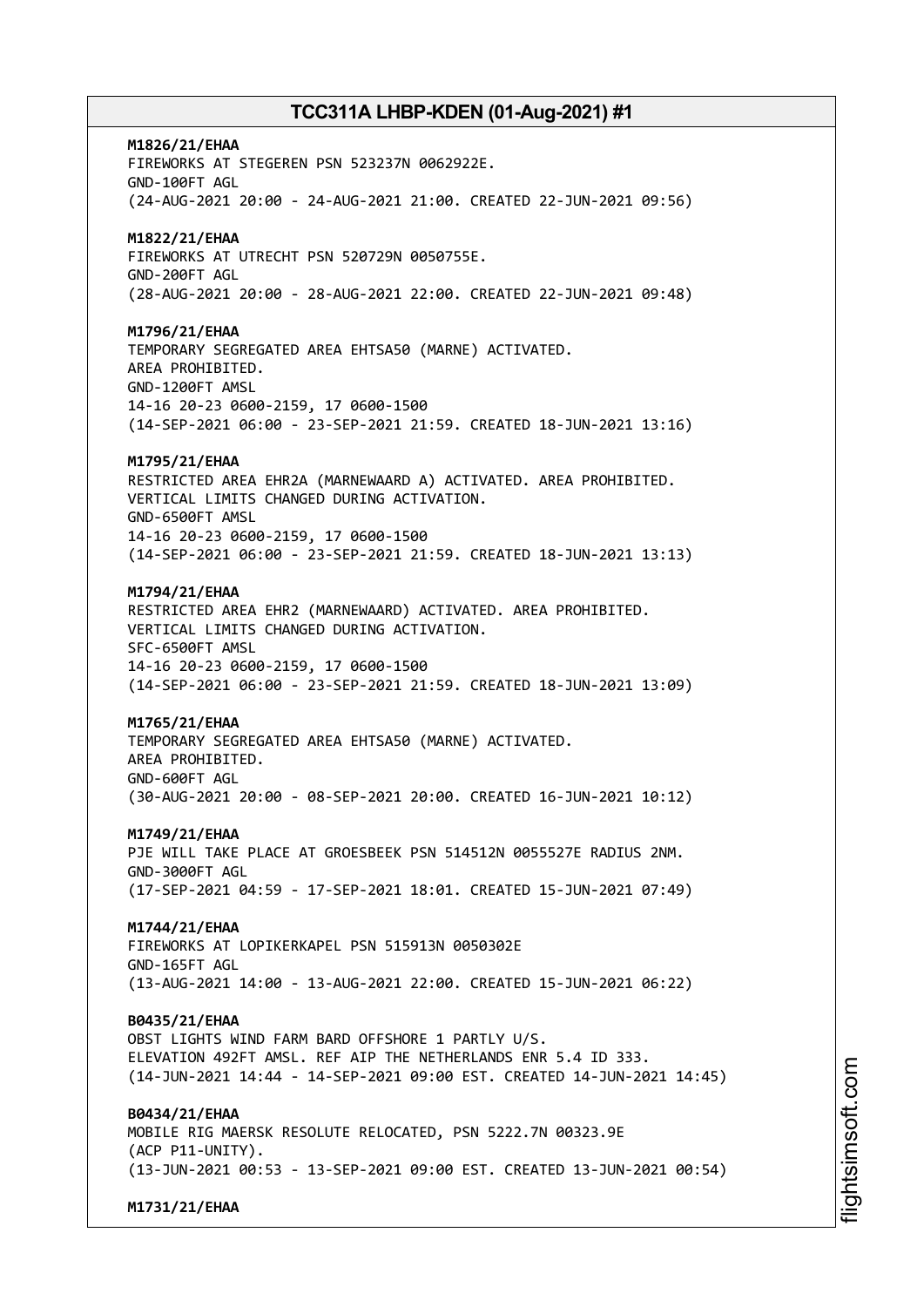ACFT HAVE TO AVOID OVERFLYING OF OUWEHANDS DIERENPARK RHENEN AT PSN 515727N 0053525E RADIUS 1.5NM BTN GND/3000FT AGL. GND-3000FT AGL (11-JUN-2021 11:40 - 11-SEP-2021 23:59 EST. CREATED 11-JUN-2021 11:41) **M1730/21/EHAA** MIL ACFT HAVE TO AVOID OVERFLYING OF SLUIS DUE TO OSTRICH FARM AT PSN 511658N 0032501E RADIUS 2NM BTN GND/3000FT AGL. GND-3000FT AGL (11-JUN-2021 11:40 - 11-SEP-2021 23:59 EST. CREATED 11-JUN-2021 11:41) **M1732/21/EHAA** MIL ACFT HAVE TO AVOID OVERFLYING OF DIERENPARK APENHEUL AT PSN 521257N 0055505E RADIUS 0.5NM BTN GND/1000FT AGL. GND-1000FT AGL (11-JUN-2021 11:41 - 11-SEP-2021 23:59 EST. CREATED 11-JUN-2021 11:41) **M1729/21/EHAA** MIL ACFT HAVE TO AVOID OVERFLYING OF LITHOIJEN PSN 514600N 0052622E RADIUS 1NM BTN GND/500FT AGL. GND-500FT AGL (11-JUN-2021 11:39 - 11-SEP-2021 23:59 EST. CREATED 11-JUN-2021 11:40) **B0424/21/EHAA** MOBILE RIG TEST PLATFORM 590021-TEST PSN 5314.0N 00314.5E. (11-JUN-2021 07:45 - 06-SEP-2021 12:00 EST. CREATED 11-JUN-2021 07:46) **M1675/21/EHAA** FIREWORKS AT OLDENZAAL PSN 521822N 0065317E GND-265FT AGL DAILY 1830-2030 (27-AUG-2021 18:30 - 28-AUG-2021 20:30. CREATED 09-JUN-2021 06:43) **M1674/21/EHAA** FIREWORKS AT HARLINGEN PSN 531023N 0052426E GND-465FT AGL (28-AUG-2021 19:30 - 28-AUG-2021 21:30. CREATED 09-JUN-2021 06:40) **M1673/21/EHAA** FIREWORKS AT ENSCHEDE PSN 521050N 0065013E. GND-297FT AGL DAILY 1600-2200 (14-AUG-2021 16:00 - 15-AUG-2021 22:00. CREATED 09-JUN-2021 06:27) **M1671/21/EHAA** FIREWORKS AT DROUWENERMOND PSN 525816N 0065227E. GND-280FT AGL 19 0700-1100 2100-2330, 20 2100-2359, 21 2100-0015 (19-AUG-2021 07:00 - 22-AUG-2021 00:15. CREATED 09-JUN-2021 06:21) **M1670/21/EHAA** FIREWORKS AT LUTTENBERG PSN 522410N 0062147E. GND-120FT AGL (15-AUG-2021 20:00 - 15-AUG-2021 21:30. CREATED 09-JUN-2021 06:17) **A1278/21/EHAA** ALL FLIGHTS TO/FROM AIRPORTS IN THE NETHERLANDS, OR OVERFLYING NETHERLANDS TERRITORY, ARE NOT ALLOWED IF AIRCRAFT ARE OPERATED BY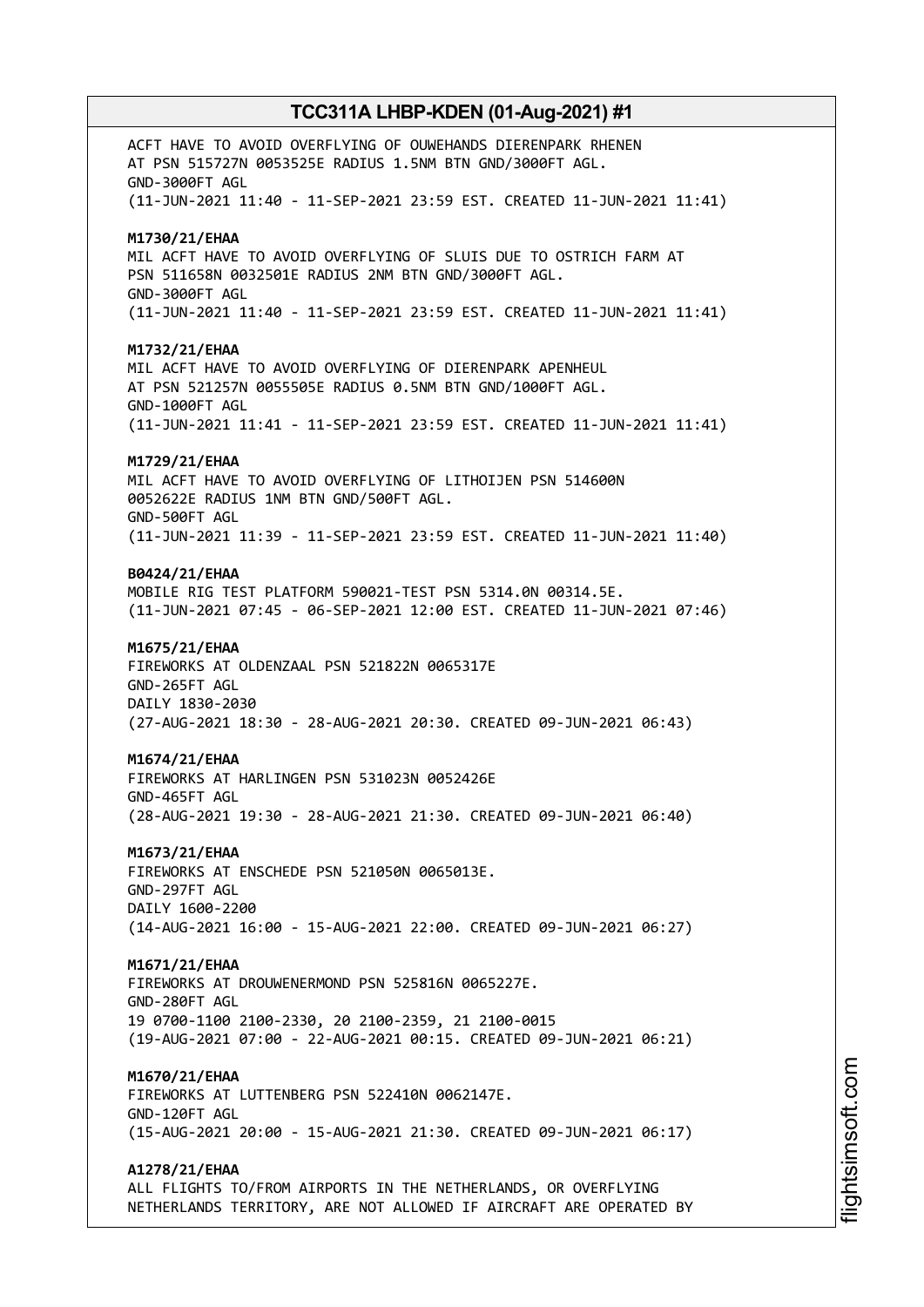BELARUSIAN AIR CARRIERS AND/OR REGISTERED IN BELARUS, EXCEPT FOR AIRCRAFT IN EMERGENCY OR HUMANITARIAN FLIGHTS. (05-JUN-2021 00:00 - 06-SEP-2021 12:00 EST. CREATED 04-JUN-2021 18:50) **M1611/21/EHAA** TEMPORARY RESTRICTED AREA 'TGB MARNEWAARD' ACTIVATED FOR EXERCISE 'FALCON LEAP'. AREA: PSN 532300N 0061504E RADIUS 5NM BTN GND/3000FT AMSL. AREA PROHIBITED. SAR, POLICE, HELICOPTER EMERGENCY MEDICAL SERVICES AND OTHER AUTHORISED TFC ARE EXEMPTED AFTER PRIOR PERMISSION FROM MILATCC SCHIPHOL. GND-3000FT AMSL 07 08 0800-1000 1200-1400 1600-1800, 13 0700-1600 (07-SEP-2021 08:00 - 13-SEP-2021 16:00. CREATED 02-JUN-2021 10:04) **M1598/21/EHAA** IN EXERCISE 'WEAPON INSTRUCTOR COURSE' INTENSE MIL ACTIVITY CAN BE EXPECTED BELOW MNM VFR ALT IN THE FOLLOWING AREA: 532732N 0064038E - 532437N 0063630E - 524803N 0051711E - 524350N 0043648E ALONG A LINE (1NM WEST OF THE NORTH SEA COAST) TO 525835N 0044259E ALONG THE SOUTHERN BOUNDARY OF THE 'WADDENZEE' AREA (SEE: AIP ENR 5.6 AND ENR 6-5.3) TO 532441N 0060956E ALONG A CLOCKWISE ARC (RADIUS 4NM WITH CENTRE 532300N 0061600E) TO 532446N 0062159E ALONG THE SOUTHERN BOUNDARY OF THE 'WADDENZEE' AREA (SEE: AIP ENR 5.6 AND ENR 6-5.3) BACK TO 532732N 0064038E BTN SFC/1500FT AGL. BIRD SANCTUARIES (AS DEFINED IN AIP ENR 5.6.3 AND ENR 6-5.3) 'LAUWERSMEER/WIERUMMER WAD/WAD FERWERADEEL' AND 'HORNHUIZER WAD' ARE EXCLUDED. REQ TO AVOID AREA. SFC-1500FT AGL DAILY 0700-1000 1130-1330 (27-SEP-2021 07:00 - 01-OCT-2021 13:30. CREATED 01-JUN-2021 12:13) **M1597/21/EHAA** IN EXERCISE 'WEAPON INSTRUCTOR COURSE' INTENSE MIL ACTIVITY CAN BE EXPECTED BELOW MNM VFR ALT IN THE FOLLOWING AREA: 532732N 0064038E - 532437N 0063630E - 524803N 0051711E - 524350N 0043648E ALONG A LINE (1NM WEST OF THE NORTH SEA COAST) TO 525835N 0044259E ALONG THE SOUTHERN BOUNDARY OF THE 'WADDENZEE' AREA (SEE: AIP ENR 5.6 AND ENR 6-5.3) TO 532441N 0060956E ALONG A CLOCKWISE ARC (RADIUS 4NM WITH CENTRE 532300N 0061600E) TO 532446N 0062159E ALONG THE SOUTHERN BOUNDARY OF THE 'WADDENZEE' AREA (SEE: AIP ENR 5.6 AND ENR 6-5.3) BACK TO 532732N 0064038E BTN SFC/1500FT AGL. BIRD SANCTUARIES (AS DEFINED IN AIP ENR 5.6.3 AND ENR 6-5.3) 'LAUWERSMEER/WIERUMMER WAD/WAD FERWERADEEL' AND 'HORNHUIZER WAD' ARE EXCLUDED. REQ TO AVOID AREA. SFC-1500FT AGL DAILY 0700-1000 1130-1330 (16-AUG-2021 07:00 - 20-AUG-2021 13:30. CREATED 01-JUN-2021 12:05) **B0378/21/EHAA** LIMITED RADIO COVERAGE OF THE AMSTERDAM INFO FREQUENCY 119.175MHZ BETWEEN UTIRA AND EPOXU BELOW 1000FT. NORTH SEA AREA AMSTERAM IS A RADIO MANDATORY ZONE AND RADIO COMMUNICATION WITH AMSTERDAM INFORMATION IS REQUIRED. TO PREVENT

SAFETY INCIDENTS KEEP TRYING TO CALL AMSTERDAM INFO WHEN OPERATING

IN THIS AREA.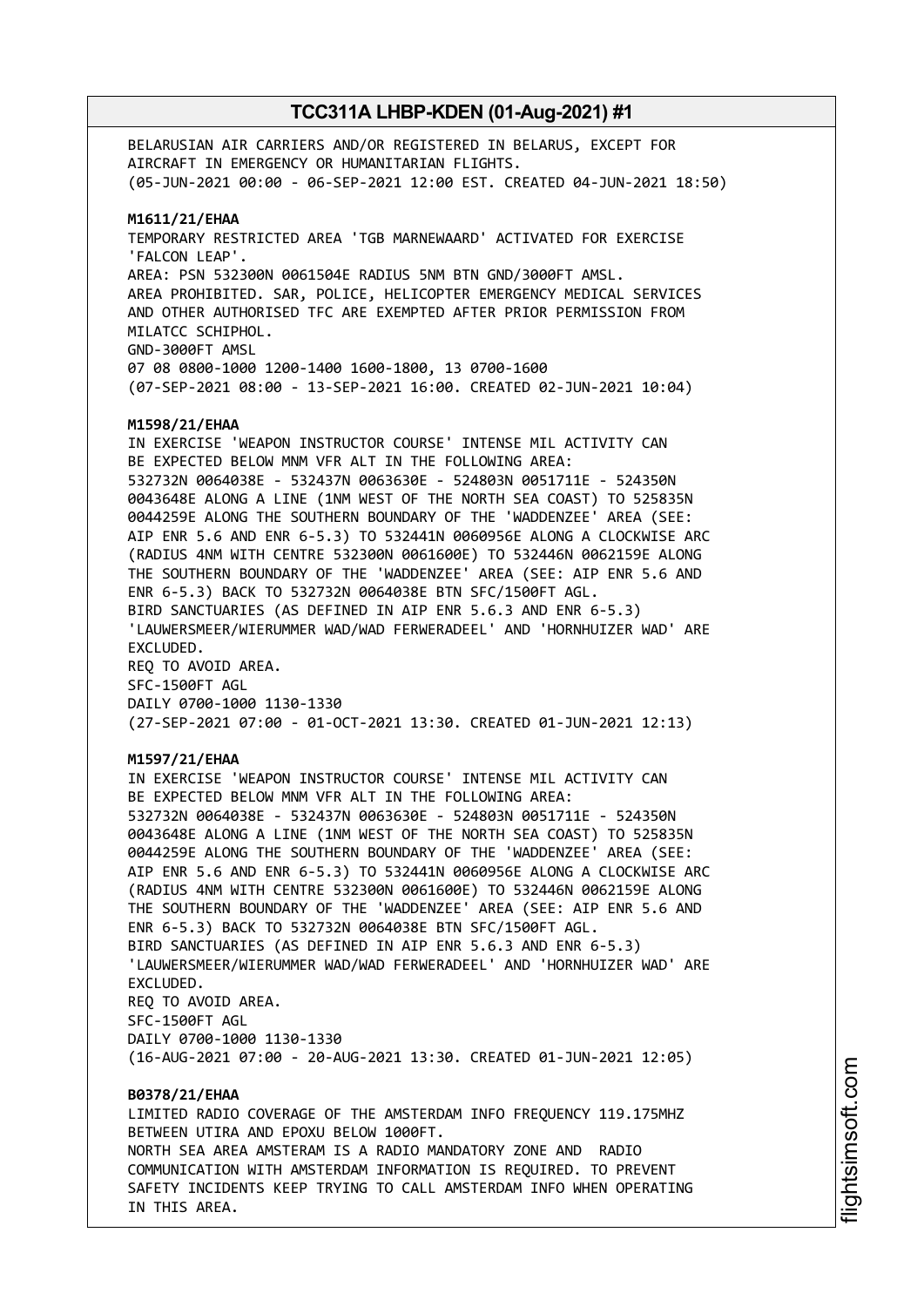(01-JUN-2021 09:04 - 01-SEP-2021 12:00 EST. CREATED 01-JUN-2021 09:05)

#### **B0373/21/EHAA**

SEVERAL CRANES ERECTED AT ZEEWOLDE PSN 522055N 0052025E, 548FT AMSL, AND 558FT AGL. (28-MAY-2021 14:31 - 28-AUG-2021 09:00 EST. CREATED 28-MAY-2021 14:31)

#### **B0370/21/EHAA**

FIREWORKS AT HOORN PSN 523828N 0050522E. GND-660FT AGL (28-AUG-2021 21:45 - 28-AUG-2021 22:30. CREATED 26-MAY-2021 13:45)

## **M1504/21/EHAA**

MILITARY TRAFFIC WITH DEPARTURE OR DESTINATION ETNG OVERFLYING EHAA FIR SHALL FILE A GAT FLIGHTPLAN, FILED IN ACCORDANCE WITH AIP THE NETHERLANDS SECTION ENR1.10 AND ACKNOWLEDGED BY IFPS. (25-MAY-2021 06:56 - 26-AUG-2021 23:59 EST. CREATED 25-MAY-2021 06:58)

#### **M1496/21/EHAA**

TEMPORARY RESTRICTED AREA 'MARNEWAARD' ACTIVATED FOR MIL EXER 'WEAPON INSTRUCTOR COURSE'. AREA: 532422N 0060943E ALONG CLOCKWISE ARC (RADIUS 4NM WITH CENTRE 532300N 0061600E) TO 532500N 0062147E ALONG THE BOUNDARY OF EHR2A (MARNEWAARD A) BACK TO 532422N 0060943E BTN SFC/2000FT AMSL.

AREA PROHIBITED. POLICE, SAR, HELICOPTER EMERGENCY MEDICAL SERVICE FLIGHTS AND PARTICIPATING FLIGHTS ARE EXEMPTED AFTER PRIOR PERMISSION FROM MILATCC SCHIPHOL. SFC-2000FT AMSL

DAILY 0700-1000 1130-1330 (27-SEP-2021 07:00 - 01-OCT-2021 13:30. CREATED 21-MAY-2021 12:50)

## **M1494/21/EHAA**

TEMPORARY RESTRICTED AREA 'MARNEWAARD' ACTIVATED FOR MIL EXER 'WEAPON INSTRUCTOR COURSE'. AREA: 532422N 0060943E ALONG CLOCKWISE ARC (RADIUS 4NM WITH CENTRE 532300N 0061600E) TO 532500N 0062147E ALONG THE BOUNDARY OF EHR2A (MARNEWAARD A) BACK TO 532422N 0060943E BTN SFC/2000FT AMSL. AREA PROHIBITED. POLICE, SAR, HELICOPTER EMERGENCY MEDICAL SERVICE FLIGHTS AND PARTICIPATING FLIGHTS ARE EXEMPTED AFTER PRIOR PERMISSION FROM MILATCC SCHIPHOL. SFC-2000FT AMSL DAILY 0700-1000 1130-1330 (16-AUG-2021 07:00 - 20-AUG-2021 13:30. CREATED 21-MAY-2021 12:44)

### **B0348/21/EHAA**

NEW OBSTACLES UNDER CONSTRUCTION AT OSPELDIJK, 4 WIND TURBINES (LINE) BTN PSN 511858N 0055138E AND 511827N 0055008E. HEIGHT 689FT AGL, ELEV 784FT AMSL. NOT LGT. REF AIP ENR 5.4. (20-MAY-2021 14:15 - PERM. CREATED 20-MAY-2021 14:16)

## **B0347/21/EHAA**

FIREWORKS AT LUTJEBROEK PSN 524200N 0051159E. GND-330FT AGL (28-AUG-2021 20:00 - 28-AUG-2021 20:15. CREATED 20-MAY-2021 11:07)

**B0337/21/EHAA** FIREWORKS AT HOORN PSN 523831N 0050521E.

GND-660FT AGL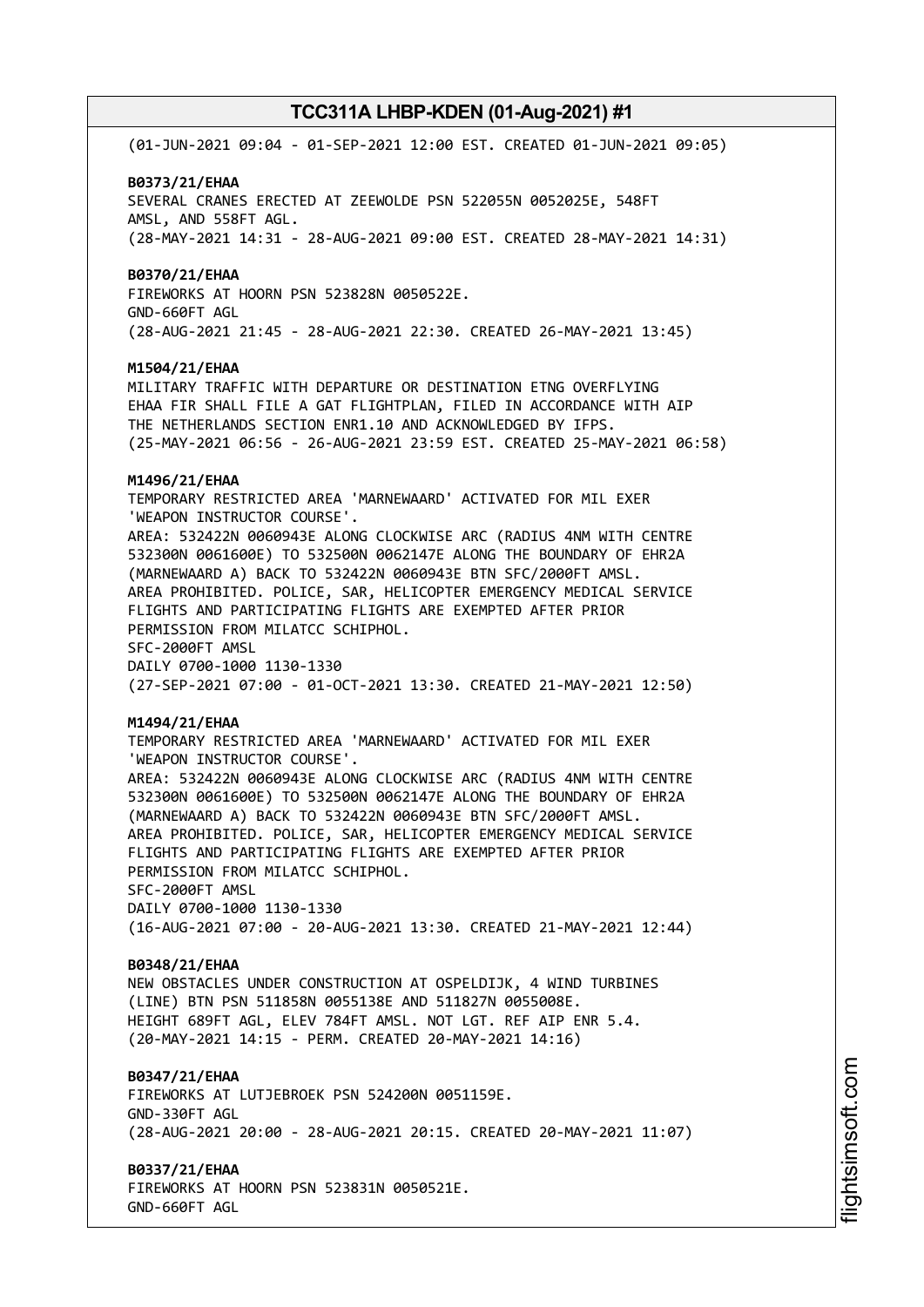(13-AUG-2021 20:00 - 13-AUG-2021 21:00. CREATED 18-MAY-2021 16:09) **B0334/21/EHAA** NEW OBSTACLES AT HATTEMERBROEK, 4 WIND TURBINES (LINE) BTN PSN 522958N 0060004E AND 522929N 0060048E. HEIGHT 492FT AGL, ELEV 495FT AMSL, NOT LGT. REF AIP ENR 5.4. (18-MAY-2021 12:15 - PERM. CREATED 18-MAY-2021 12:15) **B0309/21/EHAA** SEVERAL OBST LIGHTS NOORDZEE RIFFGAT U/S. 487FT AMSL. REF AIP NETHERLANDS ENR 5.4 ID 415. (05-MAY-2021 12:16 - 05-AUG-2021 10:00 EST. CREATED 05-MAY-2021 12:16) **B0282/21/EHAA** NEW OBSTACLES AT NEER UNDER CONSTRUCTION, 3 WIND TURBINES IN LINE BTN 511706N 0055851E AND 511646N 0055950E. HEIGHT 659FT AGL, ELEV 751FT AMSL. LGT OBST/DAY FLG WHITE, NIGHT RED. REF AIP ENR 5.4. (26-APR-2021 14:34 - PERM. CREATED 26-APR-2021 14:34) **B0281/21/EHAA** NEW OBSTACLES AT EGCHEL UNDER CONSTRUCTION, 5 WIND TURBINES IN **LTNF** BTN 511917N 0055423E AND 511839N 0055638E. HEIGHT 656FT AGL, ELEV 757FT AMSL. LGT OBST/DAY FLG WHITE, NIGHT RED. REF AIP ENR 5.4. (26-APR-2021 14:21 - PERM. CREATED 26-APR-2021 14:25) **M1150/21/EHAA** RESTRICTED AREA EHR2A (MARNEWAARD A) ACTIVATED. AREA PROHIBITED. VERTICAL LIMITS CHANGED DURING ACTIVATION. GND-FL065 DAILY 0700-1000 1130-1330 (16-AUG-2021 07:00 - 20-AUG-2021 13:30. CREATED 23-APR-2021 08:46) **B0274/21/EHAA** OBST ERECTED, 4 NEW WIND TUNBINES AT ANGERLO BTN PSN 515833N 0060722E AND 515850N 0060825E. HEIGHT 577 FT AGL, ELEV 606FT AMSL, LGT OBST/DAY FLG W, NIGHT R. REF AIP ENR 5.4. (22-APR-2021 14:45 - PERM. CREATED 22-APR-2021 14:45) **M0844/21/EHAA** TEMPORARY RESTRICTED AREA 'TGB HOUTDORPERVELD' ACTIVATED. AREA: PSN 521528N 0054345E RADIUS 5NM BTN GND/3000FT AMSL. AREA PROHIBITED. SAR, POLICE, HELICOPTER EMERGENCY MEDICAL SERVICES AND OTHER AUTHORISED TFC EXEMPTED AFTER PRIOR PERMISSION FROM MILATCC SCHIPHOL. GND-3000FT AMSL 14 16 0700-1600 (14-SEP-2021 07:00 - 16-SEP-2021 16:00. CREATED 26-MAR-2021 12:06) ┌──────────────────────────────────────────────────────────────────────────────┐ │**EKDK (COPENHAGEN FIR/UIR)** │

└──────────────────────────────────────────────────────────────────────────────┘

**C0632/21/EKDK** CHECKL<sub>TST</sub> YEAR=2021 0251 0570 0616 0617 0618 0622 LATEST AIS PUBLICATIONS ISSUED: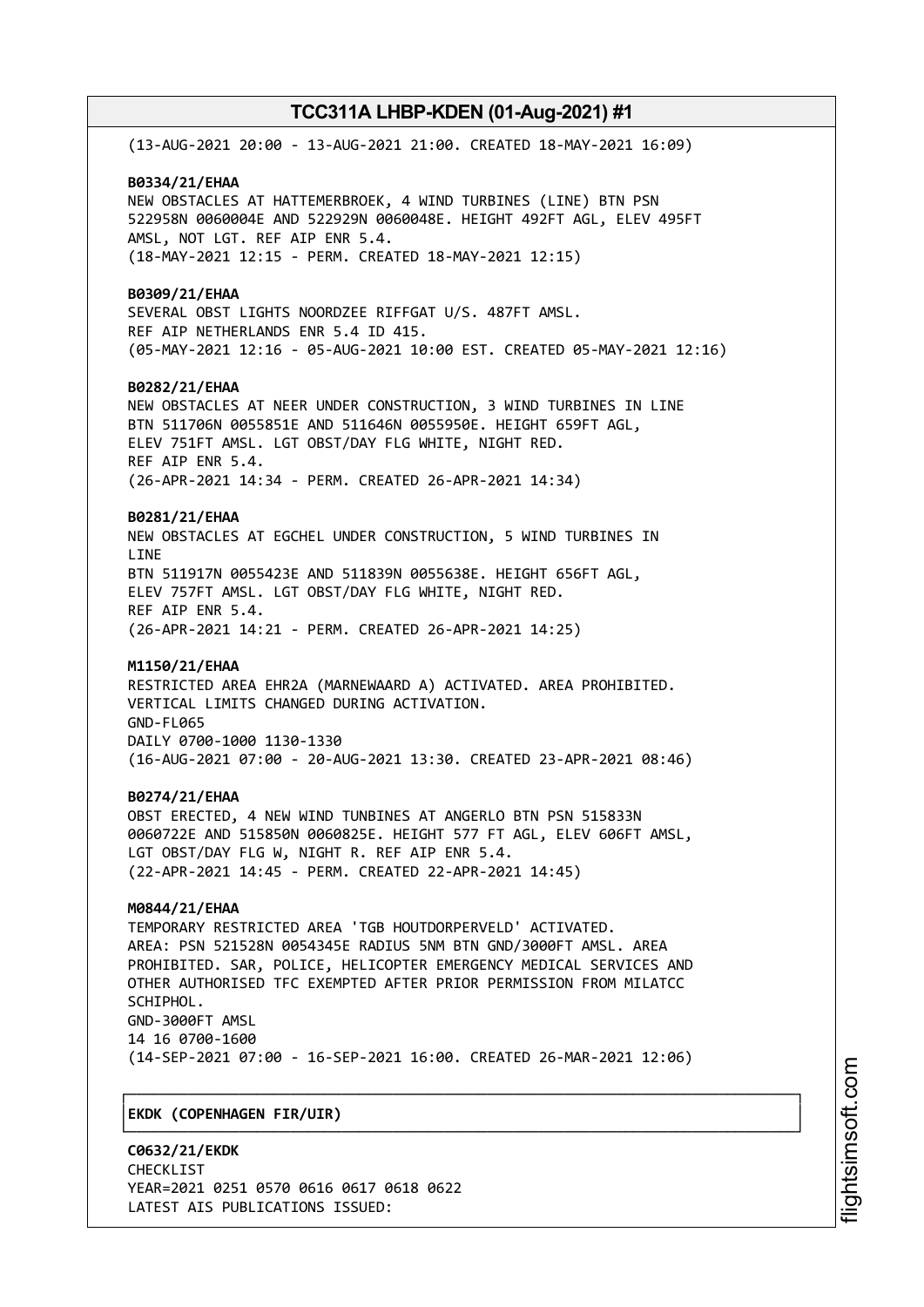AIP AIRAC AMDT IFR 009/2021 EFFECTIVE DATE 09 SEP 21 AIP AIRAC AMDT VFR 009/2021 EFFECTIVE DATE 09 SEP 21 AIP AMDT IFR 003/2018 EFFECTIVE DATE 15 MAR 18 AIP AMDT VFR 003/2018 EFFECTIVE DATE 15 MAR 18 AIP SUP IFR 006/2021 EFFECTIVE DATE 07 AUG 21 AIP SUP VFR 006/2021 EFFECTIVE DATE 07 AUG 21 AIC IFR A001/2021 EFFECTIVE DATE 23 MAR 21 AIC VFR A001/2021 EFFECTIVE DATE 23 MAR 21 AIC CHECKLIST AIP IFR A005/2004 A002/2012 A008/2012 A004/2013 A005/2013 A004/2014 A005/2014 A005/2015 A001/2016 A004/2016 A005/2017 A001/2018 A005/2018 A002/2019 A004/2019 A005/2019 A006/2019 A007/2019 A001/2020 A001/2021 AIP VFR A005/2004 A002/2012 A008/2012 A004/2013 A005/2013 A004/2014 A005/2014 A005/2015 A001/2016 A004/2016 A005/2017 A001/2018 A005/2018 A002/2019 A003/2019 A004/2019 A005/2019 A006/2019 A007/2019 A001/2020 A001/2021 SUP CHECKLIST AIP IFR 010/2017 014/2017 008/2018 AIP VFR 010/2017 014/2017 008/2018 (01-AUG-2021 00:36 - 01-SEP-2021 00:00 EST. CREATED 01-AUG-2021 00:39) **B1959/21/EKDK** CHECKLIST YEAR=2020 3161 3162 3163 3164 3165 3166 3704 YEAR=2021 1005 1027 1063 1070 1132 1133 1134 1294 1415 1498 1677 1678 1705 1744 1761 1762 1765 1769 1805 1806 1847 1848 1859 1861 1862 1863 1864 1865 1875 1891 1923 1937 1938 1939 1940 1941 1944 1946 1949 1958 LATEST AIS PUBLICATIONS ISSUED: AIP AIRAC AMDT IFR 009/2021 EFFECTIVE DATE 09 SEP 21 AIP AIRAC AMDT VFR 009/2021 EFFECTIVE DATE 09 SEP 21 AIP AMDT IFR 003/2018 EFFECTIVE DATE 15 MAR 18 AIP AMDT VFR 003/2018 EFFECTIVE DATE 15 MAR 18 AIP SUP IFR 006/2021 EFFECTIVE DATE 07 AUG 21 AIP SUP VFR 006/2021 EFFECTIVE DATE 07 AUG 21 AIC IFR A001/2021 EFFECTIVE DATE 23 MAR 21 AIC VFR A001/2021 EFFECTIVE DATE 23 MAR 21 AIC CHECKLIST AIP IFR A005/2004 A002/2012 A008/2012 A004/2013 A005/2013 A004/2014 A005/2014 A005/2015 A001/2016 A004/2016 A005/2017 A001/2018 A005/2018 A002/2019 A004/2019 A005/2019 A006/2019 A007/2019 A001/2020 A001/2021 AIP VFR A005/2004 A002/2012 A008/2012 A004/2013 A005/2013 A004/2014 A005/2014 A005/2015 A001/2016 A004/2016 A005/2017 A001/2018 A005/2018 A002/2019 A003/2019 A004/2019 A005/2019 A006/2019 A007/2019 A001/2020 A001/2021 SUP CHECKLIST AIP IFR 010/2017 014/2017 008/2018 AIP VFR 010/2017 014/2017 008/2018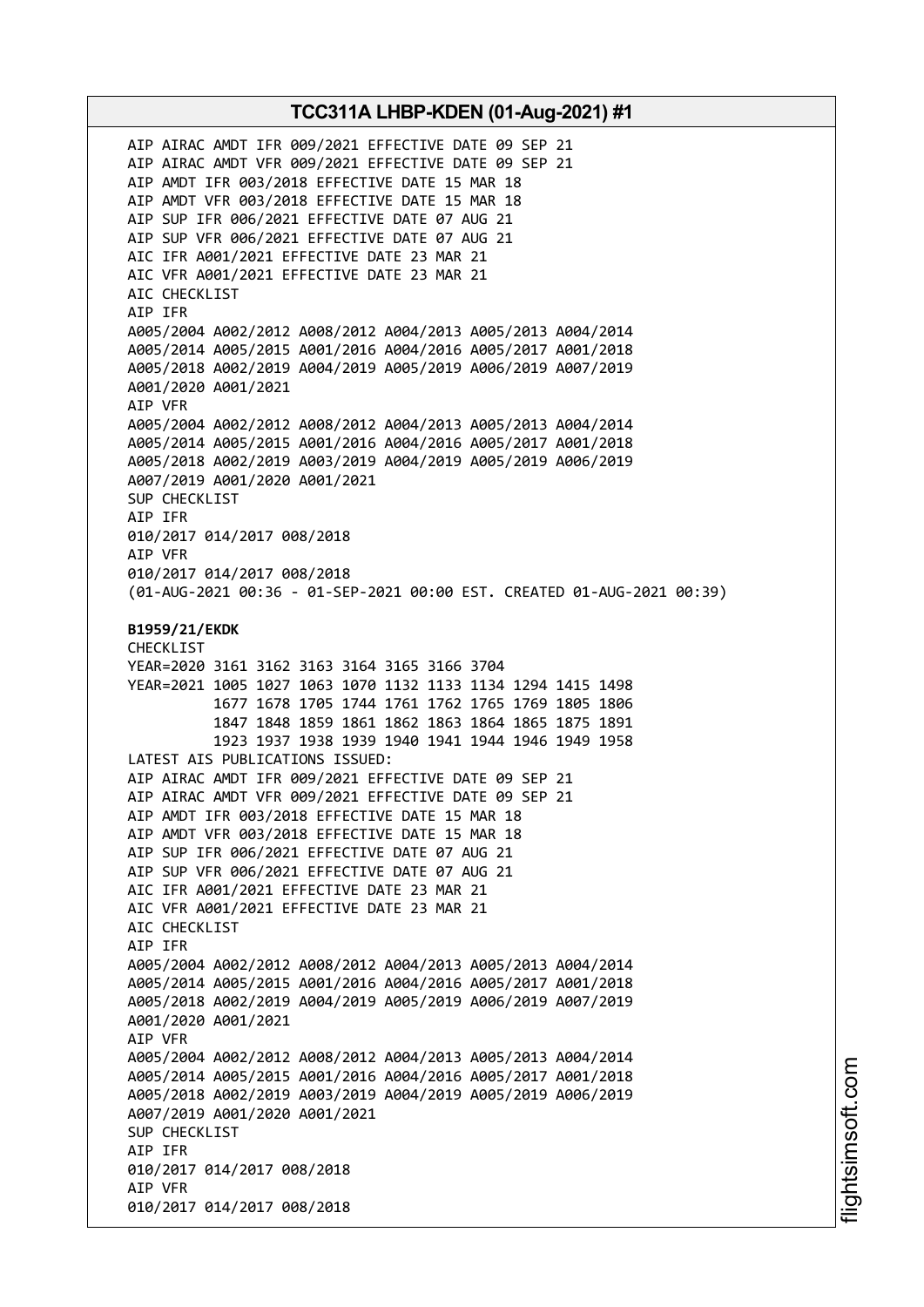(01-AUG-2021 00:22 - 01-SEP-2021 00:00 EST. CREATED 01-AUG-2021 00:22) **D1289/21/EKDK** CHECKLIST YEAR=2016 0128 1595 1597 YEAR=2017 1278 1279 1280 YEAR=2020 0288 0369 1122 YEAR=2021 0334 0592 0860 0938 1053 1054 1084 1119 1132 1135 1148 1164 1166 1167 1192 1195 1214 1241 1245 1250 1251 1262 1266 1271 1276 1278 1279 1281 1283 1288 LATEST AIS PUBLICATIONS ISSUED: AIP AIRAC AMDT IFR 009/2021 EFFECTIVE DATE 09 SEP 21 AIP AIRAC AMDT VFR 009/2021 EFFECTIVE DATE 09 SEP 21 AIP AMDT IFR 003/2018 EFFECTIVE DATE 15 MAR 18 AIP AMDT VFR 003/2018 EFFECTIVE DATE 15 MAR 18 AIP SUP IFR 006/2021 EFFECTIVE DATE 07 AUG 21 AIP SUP VFR 006/2021 EFFECTIVE DATE 07 AUG 21 AIC IFR A001/2021 EFFECTIVE DATE 23 MAR 21 AIC VFR A001/2021 EFFECTIVE DATE 23 MAR 21 AIC CHECKLIST AIP IFR A005/2004 A002/2012 A008/2012 A004/2013 A005/2013 A004/2014 A005/2014 A005/2015 A001/2016 A004/2016 A005/2017 A001/2018 A005/2018 A002/2019 A004/2019 A005/2019 A006/2019 A007/2019 A001/2020 A001/2021 AIP VFR A005/2004 A002/2012 A008/2012 A004/2013 A005/2013 A004/2014 A005/2014 A005/2015 A001/2016 A004/2016 A005/2017 A001/2018 A005/2018 A002/2019 A003/2019 A004/2019 A005/2019 A006/2019 A007/2019 A001/2020 A001/2021 SUP CHECKLIST AIP IFR 010/2017 014/2017 008/2018 AIP VFR 010/2017 014/2017 008/2018 (01-AUG-2021 00:19 - 01-SEP-2021 00:00 EST. CREATED 01-AUG-2021 00:19) **E0072/21/EKDK** CHECKLIST YEAR=2018 0101 YEAR=2019 0038 YEAR=2021 0059 0062 0064 0070 0071 LATEST AIS PUBLICATIONS ISSUED: FOR FAROE ISLANDS: AIP AIRAC AMDT IFR 004/2021 EFFECTIVE DATE 09 SEP 21 AIP AMDT IFR 002/2018 EFFECTIVE DATE 15 MAR 18 AIP SUP IFR 002/2017 EFFECTIVE DATE 10 OCT 17 AIC IFR A001/2019 EFFECTIVE DATE 19 FEB 19 AIRAC EFFECTIVE DATE 12 AUG 2021 NIL AIC CHECKLIST AIP IFR A001/2016 A002/2016 A001/2018 A002/2018 A004/2018 A001/2019 AIP VFR **NTI** AIP MIL **NTI** SUP CHECKLIST AIP IFR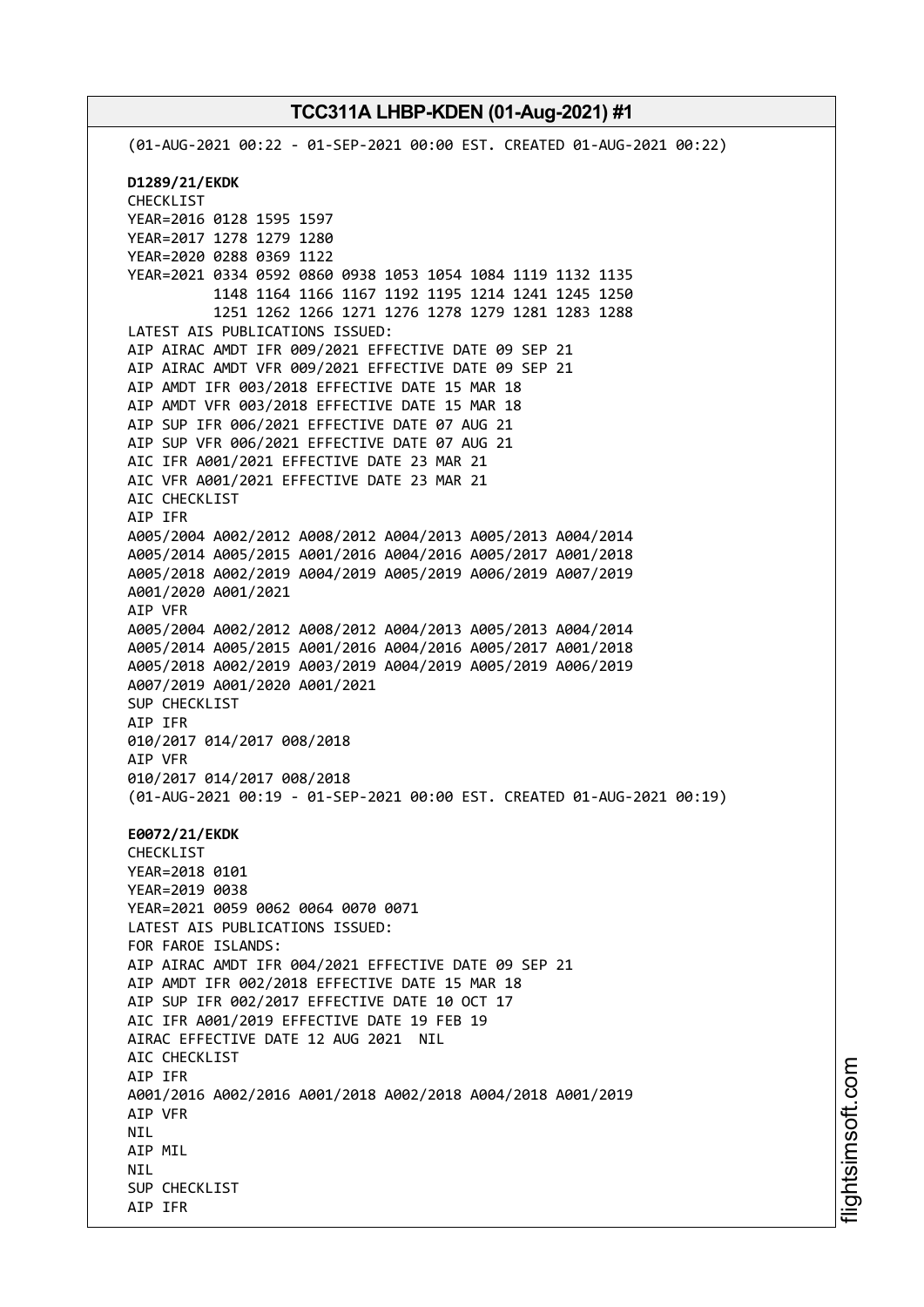**NTI** AIP VFR NIL AIP MIL **NTI** (01-AUG-2021 00:07 - 01-SEP-2021 00:00 EST. CREATED 01-AUG-2021 00:07) **A2525/21/EKDK** CHECKLIST YEAR=2017 3023 YEAR=2020 0288 YEAR=2021 0009 0153 0267 0487 1080 1272 1381 1382 1383 1724 1834 1835 2011 2034 2051 2095 2198 2199 2200 2202 2204 2205 2206 2207 2208 2209 2210 2211 2219 2229 2230 2236 2237 2238 2239 2240 2251 2254 2255 2256 2257 2258 2268 2274 2275 2277 2278 2281 2283 2284 2285 2328 2396 2397 2418 2419 2424 2425 2426 2427 2428 2429 2431 2432 2433 2434 2435 2461 2463 2481 2482 2483 2484 2485 2486 2487 2488 2489 2490 2491 2494 2514 2515 2516 2517 2518 2519 2520 2521 2522 2523 2524 LATEST AIS PUBLICATIONS ISSUED: AIP AIRAC AMDT IFR 009/2021 EFFECTIVE DATE 09 SEP 21 AIP AIRAC AMDT VFR 009/2021 EFFECTIVE DATE 09 SEP 21 AIP AMDT IFR 003/2018 EFFECTIVE DATE 15 MAR 18 AIP AMDT VFR 003/2018 EFFECTIVE DATE 15 MAR 18 AIP SUP IFR 006/2021 EFFECTIVE DATE 07 AUG 21 AIP SUP VFR 006/2021 EFFECTIVE DATE 07 AUG 21 AIC IFR A001/2021 EFFECTIVE DATE 23 MAR 21 AIC VFR A001/2021 EFFECTIVE DATE 23 MAR 21 AIC CHECKLIST AIP IFR A005/2004 A002/2012 A008/2012 A004/2013 A005/2013 A004/2014 A005/2014 A005/2015 A001/2016 A004/2016 A005/2017 A001/2018 A005/2018 A002/2019 A004/2019 A005/2019 A006/2019 A007/2019 A001/2020 A001/2021 AIP VFR A005/2004 A002/2012 A008/2012 A004/2013 A005/2013 A004/2014 A005/2014 A005/2015 A001/2016 A004/2016 A005/2017 A001/2018 A005/2018 A002/2019 A003/2019 A004/2019 A005/2019 A006/2019 A007/2019 A001/2020 A001/2021 SUP CHECKLIST AIP IFR 010/2017 014/2017 008/2018 AIP VFR 010/2017 014/2017 008/2018 (01-AUG-2021 00:04 - 01-SEP-2021 00:00 EST. CREATED 01-AUG-2021 00:05) **D1288/21/EKDK** THE FOLLOWING OBST LIGHTS AT NORDSEE 14 (SANDBANK) IS OUT OF SERVICE: OBST LIGHTS NORDSEE 14-90 551059N0065013E OBST LIGHTS NORDSEE 14-210 550651N0065243E OBST LIGHTS NORDSEE 14-420 550731N0065326E OBST LIGHTS NORDSEE 14-450 550905N0065251E OBST LIGHTS NORDSEE 14-530 551351N0065105E OBST LIGHTS NORDSEE 14-600 551733N0064942E. (31-JUL-2021 18:29 - 10-AUG-2021 12:00 EST. CREATED 31-JUL-2021 18:30)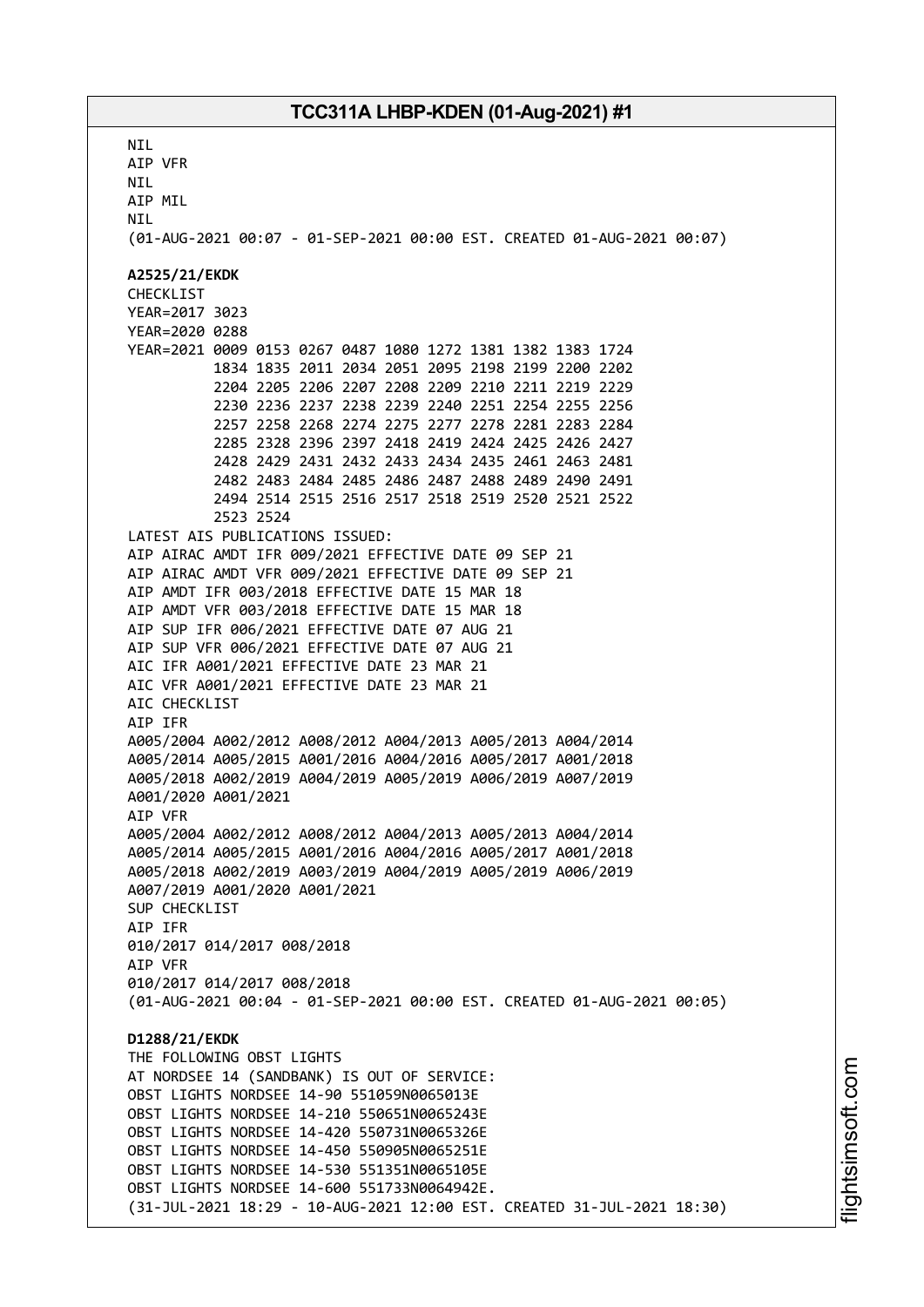**A2522/21/EKDK** DANGER AREA EKD302 HANSTHOLM A - TSA ACTIVATED. SFC-FL530 (02-AUG-2021 11:00 - 02-AUG-2021 12:40. CREATED 30-JUL-2021 11:14) **A2521/21/EKDK** DANGER AREA EKD303 HANSTHOLM B - TSA ACTIVATED. FL055-FL530 (02-AUG-2021 07:55 - 02-AUG-2021 09:35. CREATED 30-JUL-2021 11:13) **A2520/21/EKDK** DANGER AREA EKD303 HANSTHOLM B - TSA ACTIVATED. FL055-FL530 (02-AUG-2021 11:00 - 02-AUG-2021 12:40. CREATED 30-JUL-2021 11:13) **A2519/21/EKDK** DANGER AREA EKD304 DOGGER TSA ACTIVATED. SFC-FL530 (02-AUG-2021 07:55 - 02-AUG-2021 09:35. CREATED 30-JUL-2021 11:10) **A2518/21/EKDK** DANGER AREA EKD304 DOGGER TSA ACTIVATED. SFC-FL530 (02-AUG-2021 11:00 - 02-AUG-2021 12:40. CREATED 30-JUL-2021 11:09) **A2517/21/EKDK** DANGER AREA EKD302 HANSTHOLM A - TSA ACTIVATED. SFC-FL530 (02-AUG-2021 07:55 - 02-AUG-2021 09:35. CREATED 30-JUL-2021 10:02) **A2516/21/EKDK** DANGER AREA EKD301 FANOE - TSA ACTIVATED. SFC-FL530 (02-AUG-2021 11:00 - 02-AUG-2021 12:40. CREATED 30-JUL-2021 10:01) **A2515/21/EKDK** DANGER AREA EKD301 FANOE - TSA ACTIVATED. SFC-FL530 (02-AUG-2021 07:55 - 02-AUG-2021 09:35. CREATED 30-JUL-2021 10:01) **D1283/21/EKDK** OBST LIGHTS VIDEBAEK 560827N0084218E U/S. (29-JUL-2021 06:34 - 26-AUG-2021 14:00 EST. CREATED 29-JUL-2021 06:36) **D1281/21/EKDK** OBST LIGHTS HOVE 554300N0121415E U/S. (28-JUL-2021 09:26 - 26-AUG-2021 12:00 EST. CREATED 28-JUL-2021 09:28) **D1279/21/EKDK** OBST LIGHTS TOMMERUP 551853N0101335E U/S. (28-JUL-2021 07:47 - 26-AUG-2021 12:00 EST. CREATED 28-JUL-2021 07:48) **D1278/21/EKDK** OBST LIGHTS TOLNE 573001N0101806E U/S. (28-JUL-2021 07:46 - 26-AUG-2021 12:00 EST. CREATED 28-JUL-2021 07:47) **A2491/21/EKDK**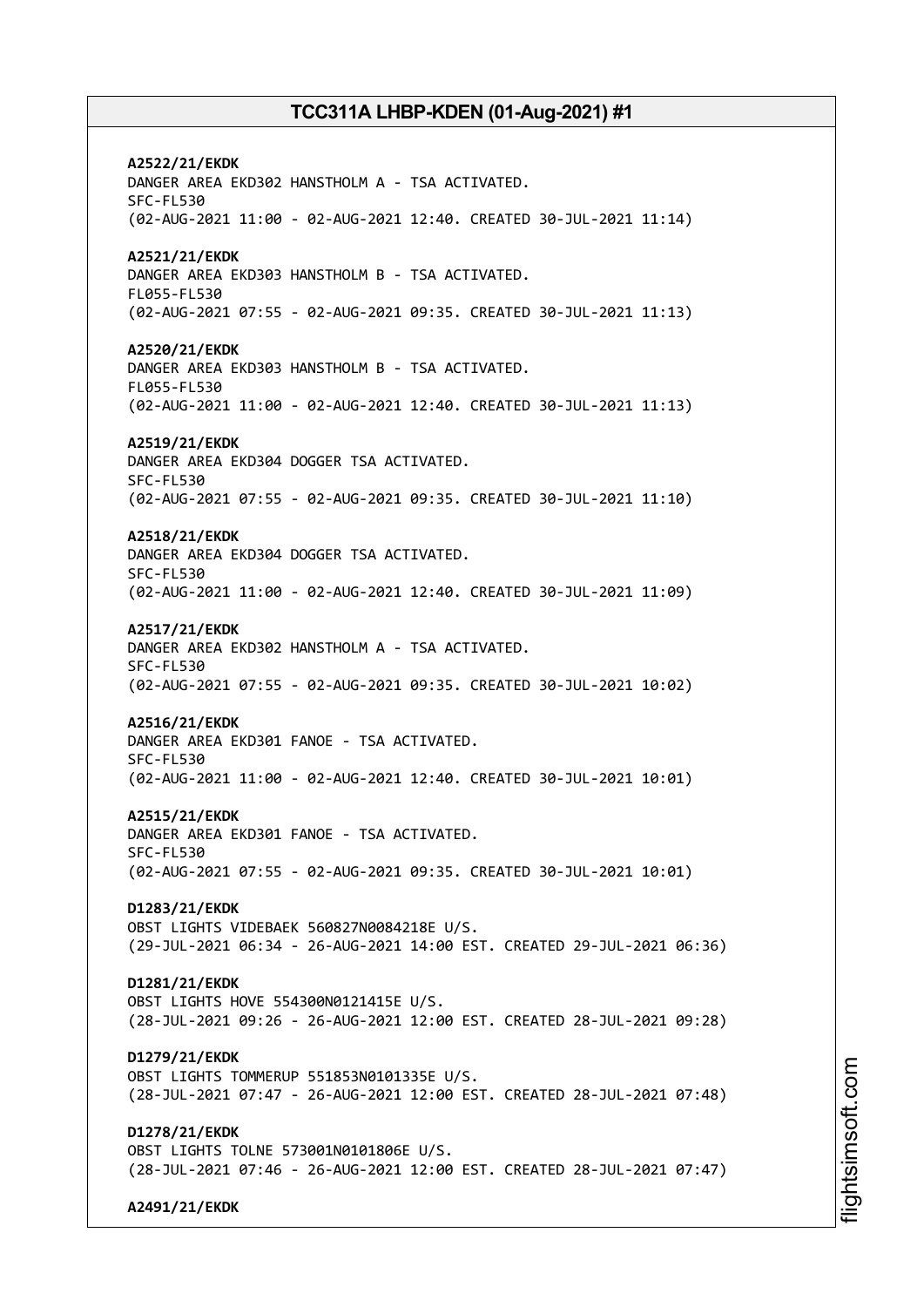DANISH AIR CARRIERS AND CAPTAINS OF ACFT IN CHARGE OF AIR SERVICE MANAGED BY CARRIERS HOLDERS OF OPERATING LICENCE ISSUED BY DENMARK, WHETHER THEY ARE CONTRACTUAL CARRIERS AND/OR DE FACTO CARRIERS , OR PERFORMING AIR SERVICE WITH COMMERCIAL CHARTER AGREEMENT OR WITH CODE SHARING AND TO ALL FLIGHT PERFORMED WITH DANISH ACFT REGISTRATION ARE REQUESTED TO AVOID MINSK FIR (UMMV). FOREIGN AIR CARRIERS INBOUND EU ARE RECOMMENDED TO AVOID BELARUS MINSK FIR (UMMV). (28-JUL-2021 06:22 - 30-NOV-2021 22:59. CREATED 28-JUL-2021 06:23) **A2490/21/EKDK** ALL FLIGHTS TO/FROM AIRPORTS OF DENMARK, OR OVERFLYING DANISH AIRSPACE FROM BELARUSSIAN AIRSPACE, ARE NOT ALLOWED IF AIRCRAFT ARE OPERATED BY BELARUSSIAN AIR CARRIERS AND/OR REGISTRATED IN BELARUS EXCEPT FOR AIRCRAFT IN EMERGENCY OR HUMANITARIAN FLIGHTS. (28-JUL-2021 06:21 - 30-NOV-2021 22:59. CREATED 28-JUL-2021 06:22) **A2487/21/EKDK** CONTROLLER-PILOT DATA LINK COMMUNICATION (CPDLC) TO/FROM COPENHAGEN ACC OUT OF SERVICE. (15-DEC-2021 22:00 - 16-DEC-2021 03:00. CREATED 27-JUL-2021 10:04) **A2486/21/EKDK** CONTROLLER-PILOT DATA LINK COMMUNICATION (CPDLC) TO/FROM COPENHAGEN ACC OUT OF SERVICE. (08-DEC-2021 22:00 - 09-DEC-2021 03:00. CREATED 27-JUL-2021 10:03) **A2485/21/EKDK** CONTROLLER-PILOT DATA LINK COMMUNICATION (CPDLC) TO/FROM COPENHAGEN ACC OUT OF SERVICE. (01-DEC-2021 22:00 - 02-DEC-2021 03:00. CREATED 27-JUL-2021 10:02) **A2483/21/EKDK** CONTROLLER-PILOT DATA LINK COMMUNICATION (CPDLC) TO/FROM COPENHAGEN ACC OUT OF SERVICE. (13-OCT-2021 22:00 - 14-OCT-2021 03:00. CREATED 27-JUL-2021 10:01) **A2484/21/EKDK** CONTROLLER-PILOT DATA LINK COMMUNICATION (CPDLC) TO/FROM COPENHAGEN ACC OUT OF SERVICE. (03-NOV-2021 22:00 - 04-NOV-2021 03:00. CREATED 27-JUL-2021 10:01) **A2482/21/EKDK** CONTROLLER-PILOT DATA LINK COMMUNICATION (CPDLC) TO/FROM COPENHAGEN ACC OUT OF SERVICE. (06-OCT-2021 22:00 - 07-OCT-2021 03:00. CREATED 27-JUL-2021 10:00) **A2481/21/EKDK** CONTROLLER-PILOT DATA LINK COMMUNICATION (CPDLC) TO/FROM COPENHAGEN ACC OUT OF SERVICE. (08-SEP-2021 22:00 - 09-SEP-2021 03:00. CREATED 27-JUL-2021 09:59) **A2463/21/EKDK** CONTROLLER-PILOT DATA LINK COMMUNICATION (CPDLC) TO/FROM COPENHAGEN ACC OUT OF SERVICE. (11-AUG-2021 22:00 - 12-AUG-2021 03:00. CREATED 27-JUL-2021 05:55)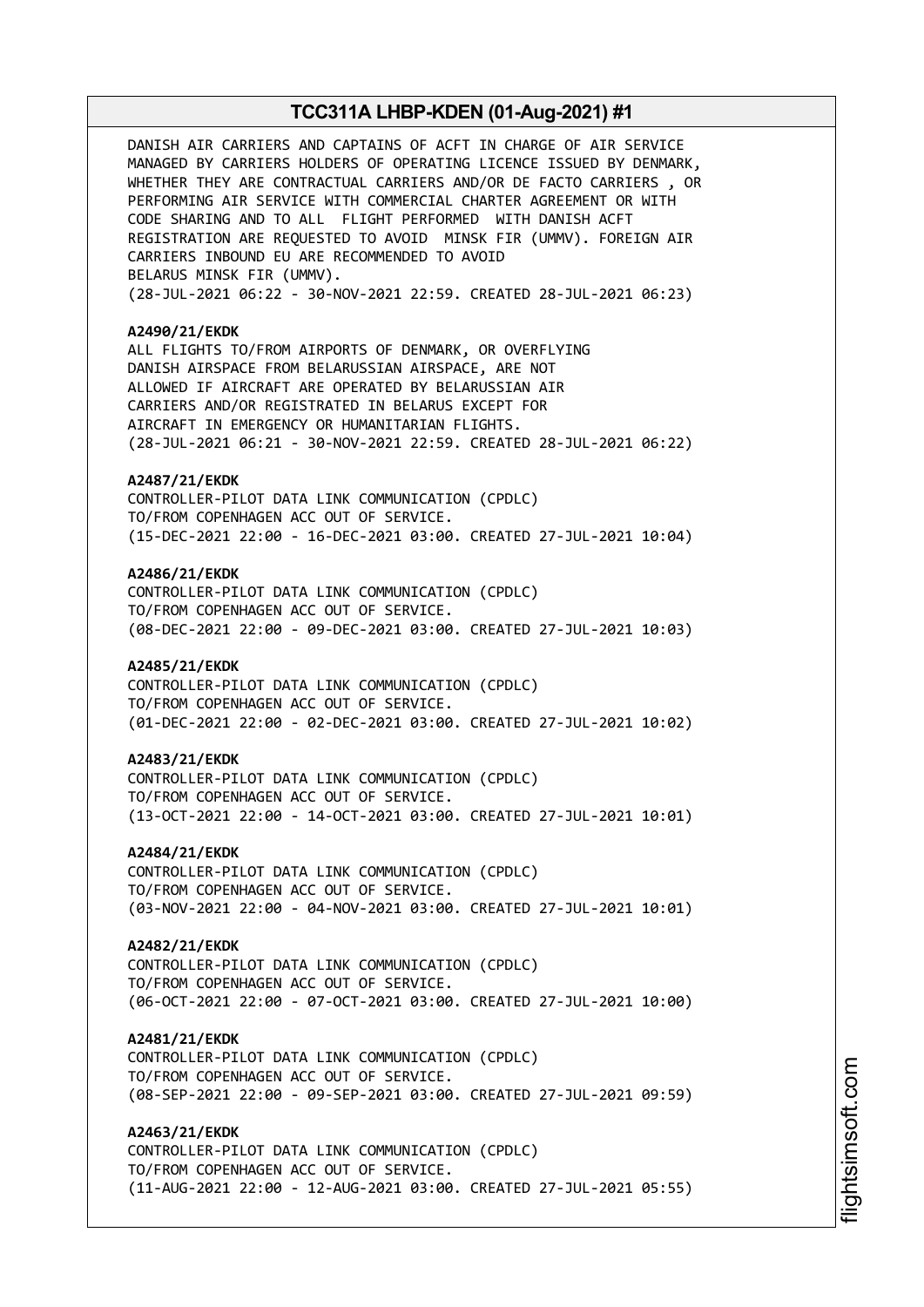# **D1266/21/EKDK** OBST LIGHTS STOREBAELT 552025N0110124E AND 552037N0110254E U/S (PYLON 16 AND PYLON 17, FROM TOP TO CENTRAL NODE (23-JUL-2021 12:11 - 02-AUG-2021 12:00 EST. CREATED 23-JUL-2021 12:12) **D1262/21/EKDK** LGTD OBST CRANE ERECTED AT VALBY IN PSN 553955N0123202E. HGT 457FT AGL, ELEV 491FT AMSL. (22-JUL-2021 12:47 - 10-OCT-2021 12:00 EST. CREATED 22-JUL-2021 12:48) **C0622/21/EKDK** ALL AIRCRAFT TO EKGF 1 HOUR PPR REQUIRED. PHONE +45 76121429. (20-JUL-2021 05:13 - 31-DEC-2021 12:00 EST. CREATED 20-JUL-2021 05:15) **D1241/21/EKDK** OBST LIGHTS AABENRAA, ENSTEDVAERKET 1 550114N0092632E U/S. (14-JUL-2021 06:38 - 30-SEP-2021 12:00 EST. CREATED 14-JUL-2021 06:40) **A2284/21/EKDK** DENMIL UHF 246.350 AND VHF 129.825 RADIOS ON THE FOLLOWING SITE SKROEBELEV, IS OUT OF COMMISSION DUE TO MAINTENANCE. TRAFFIC INFORMATION IS STILL AVAILABLE FROM DENMIL, BUT POOR TO NONE LOW LEVEL COVERAGE CAN BE EXPECTED AROUND LANGELAND, LOLLAND AND WESTERN PART OF BALTIC SEA. REF.: MILNOTAM M0340/21 (18-AUG-2021 07:00 - 18-AUG-2021 11:00. CREATED 12-JUL-2021 09:13) **A2283/21/EKDK** DENMIL UHF 246.350 AND 243.0 RADIOS ON THE FOLLOWING SITE KASTRUP, IS OUT OF COMMISSION DUE TO MAINTENANCE. POOR TO NONE LOW LEVEL COVERAGE CAN BE EXPECTED IN THE EASTERN PART OF DENMARK ON 243.0. AND IN KOEGE BUGT AND SOUTHERN PART OF KATTEGAT ON 246.350. REF.: MILNOTAM M0339/21 (13-AUG-2021 07:00 - 13-AUG-2021 11:00. CREATED 12-JUL-2021 09:12) **A2275/21/EKDK** TRIGGER NOTAM - PERM VFG AIRAC AMDT 09/21 WEF 09 SEP 2021. REF GEN 0.6: CORRECTION TO HEADER (AD 1.2) WITH REF TO AIRAC AMDT 12 AUG 2021. (09-SEP-2021 00:00 - 22-SEP-2021 23:59. CREATED 12-JUL-2021 08:25) **A2274/21/EKDK** TRIGGER NOTAM - PERM AIP DENMARK AND VFG AIRAC AMDT 09/21 WEF 09 SEP 2021. REF GEN 0.5 AND ENR 5.4: NEW OBSTACLES AULUM, ST. SOELS ENERGIPARK, VELLING 1 AND VELLING 2. REF GEN 1.1: CHANGE OF CAA NAME AND EMAIL. (09-SEP-2021 00:00 - 22-SEP-2021 23:59. CREATED 12-JUL-2021 08:24) **A2268/21/EKDK** DENMIL UHF 246.350 AND VHF 129.825 RADIOS ON THE FOLLOWING SITE VEJRHOEJ, IS OUT OF COMMISSION DUE TO MAINTENANCE. TRAFFIC INFORMATION IS STILL AVAILABLE FROM DENMIL, BUT POOR TO NONE LOW LEVEL COVERAGE CAN BE EXPECTED AROUND GREAT BELT AND NORTHERN PART OF SEALAND.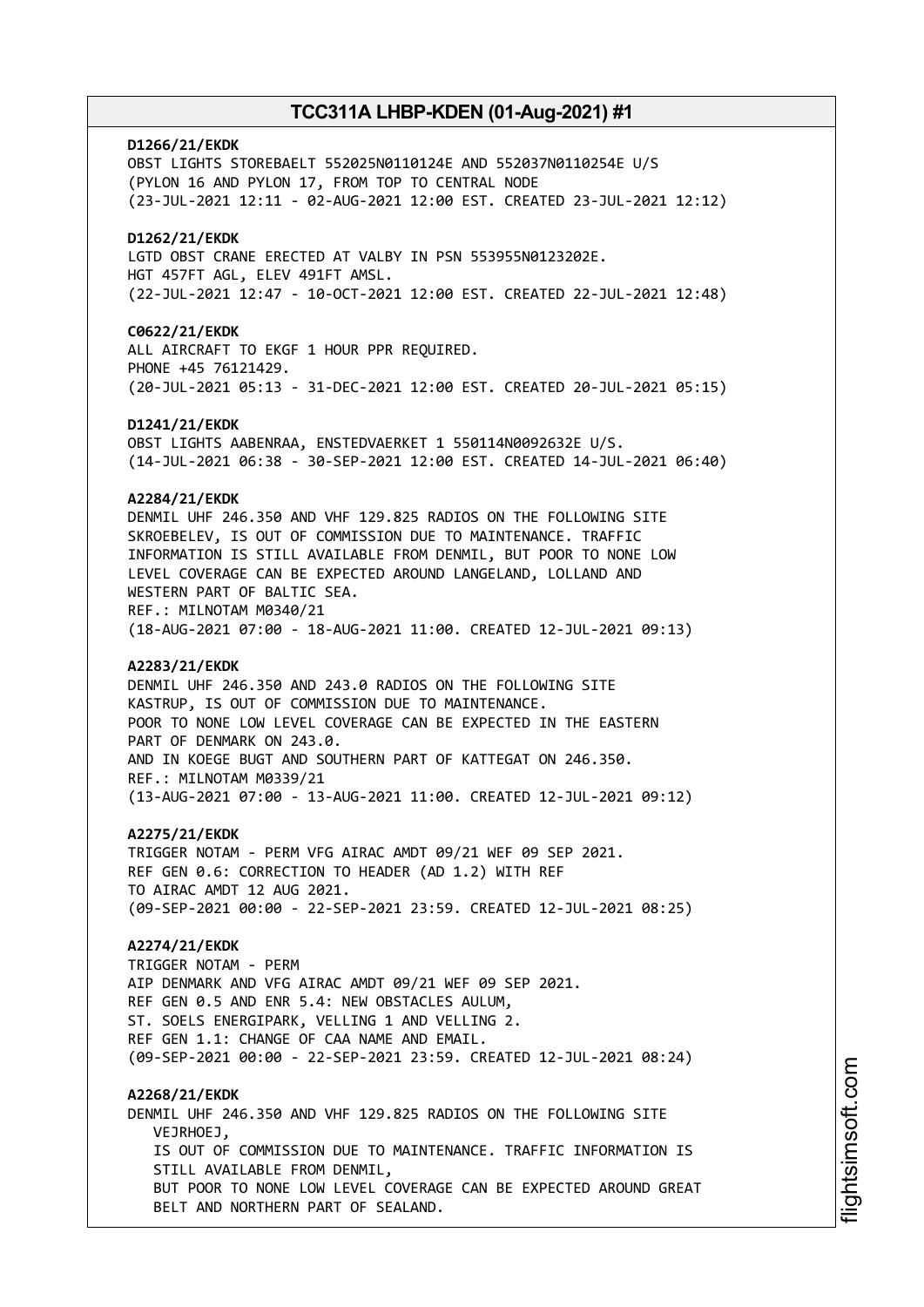REF MIL NOTAM M0338/21. (09-AUG-2021 07:00 - 09-AUG-2021 11:00. CREATED 12-JUL-2021 06:34) **M0340/21/EKDK** DENMIL UHF 246.350 AND VHF 129.825 RADIOS ON THE FOLLOWING SITE SKROEBELEV, IS OUT OF COMMISSION DUE TO MAINTENANCE. TRAFFIC INFORMATION IS STILL AVAILABLE FROM DENMIL, BUT POOR TO NONE LOW LEVEL COVERAGE CAN BE EXPECTED AROUND LANGELAND, LOLLAND AND WESTERN PART OF BALTIC SEA. (18-AUG-2021 07:00 - 18-AUG-2021 11:00. CREATED 12-JUL-2021 05:59) **M0339/21/EKDK** DENMIL UHF 246.350 AND 243.0 RADIOS ON THE FOLLOWING SITE KASTRUP, IS OUT OF COMMISSION DUE TO MAINTENANCE. POOR TO NONE LOW LEVEL COVERAGE CAN BE EXPECTED IN THE EASTERN PART OF DENMARK ON 243.0. AND IN KOEGE BUGT AND SOUTHERN PART OF KATTEGAT ON 246.350. (13-AUG-2021 07:00 - 13-AUG-2021 11:00. CREATED 12-JUL-2021 05:58) **M0338/21/EKDK** DENMIL UHF 246.350 AND VHF 129.825 RADIOS ON THE FOLLOWING SITE VEJRHOEJ, IS OUT OF COMMISSION DUE TO MAINTENANCE. TRAFFIC INFORMATION IS STILL AVAILABLE FROM DENMIL, BUT POOR TO NONE LOW LEVEL COVERAGE CAN BE EXPECTED AROUND GREAT BELT AND NORTHERN PART OF SEALAND. (09-AUG-2021 07:00 - 09-AUG-2021 11:00. CREATED 12-JUL-2021 05:56) **A2258/21/EKDK** NAV WARNING: PJE HALO/HAHO WILL TAKE PLACE AT BIERSTED REF MIL NOTAM M0336/21 SFC-30000FT AMSL (13-AUG-2021 07:00 - 13-AUG-2021 11:00. CREATED 09-JUL-2021 14:09) **A2257/21/EKDK** NAV WARNING: PJE HALO/HAHO WILL TAKE PLACE AT BIERSTED REF MIL NOTAM M0333/21 SFC-30000FT AMSL (12-AUG-2021 07:00 - 12-AUG-2021 15:00. CREATED 09-JUL-2021 14:07) **A2256/21/EKDK** NAV WARNING: PJE HALO/HAHO WILL TAKE PLACE AT BIERSTED REF MIL NOTAM M0329/21 SFC-30000FT AMSL (11-AUG-2021 07:00 - 11-AUG-2021 15:00. CREATED 09-JUL-2021 13:59) **D1214/21/EKDK** OBST LIGHTS AVEDOERE HOLME U/S. (09-JUL-2021 11:51 - 09-AUG-2021 12:00 EST. CREATED 09-JUL-2021 11:53) **A2238/21/EKDK** NAV WARNING PJE HALO/HAHO WILL TAKE PLACE AT BIERSTED PSN 571050N 0094908E, RADIUS 10 NM . REF MIL NOTAM M0323/21 SFC-30000FT AMSL (09-AUG-2021 08:00 - 09-AUG-2021 15:00. CREATED 09-JUL-2021 11:04)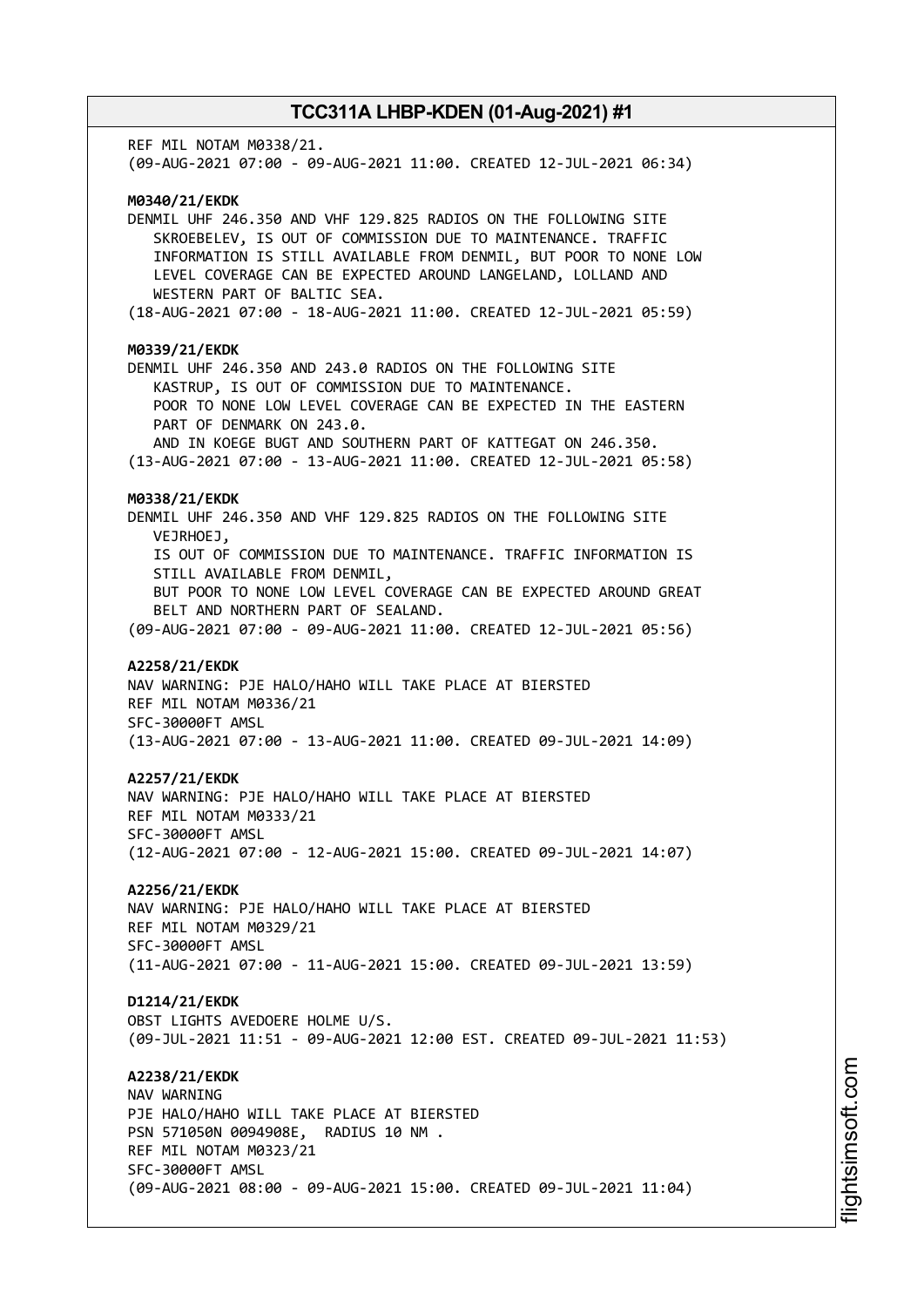**A2236/21/EKDK** NAV WARNING PJE HALO/HAHO WILL TAKE PLACE AT BIERSTED PSN 571050N0094908E, RADIUS 10 NM. REF MIL NOTAM M0326/21 SFC-30000FT AMSL (10-AUG-2021 07:00 - 10-AUG-2021 15:00. CREATED 09-JUL-2021 11:00) **M0336/21/EKDK** NAV WARNING PJE HALO/HAHO WILL TAKE PLACE AT BIERSTED PSN 571050N 0094908E RADIUS 10 NM SFC-30000FT AMSL (13-AUG-2021 07:00 - 13-AUG-2021 11:00. CREATED 09-JUL-2021 10:19) **M0333/21/EKDK** NAV WARNING PJE HALO/HAHO WILL TAKE PLACE AT BIERSTED PSN 571050N 0094908E RADIUS 10 NM SFC-30000FT AMSL (12-AUG-2021 07:00 - 12-AUG-2021 15:00. CREATED 09-JUL-2021 10:15) **M0329/21/EKDK** NAV WARNING PJE HALO/HAHO WILL TAKE PLACE AT BIERSTED PSN 571050N 0094908E RADIUS 10 NM SFC-30000FT AMSL (11-AUG-2021 07:00 - 11-AUG-2021 15:00. CREATED 09-JUL-2021 10:09) **M0326/21/EKDK** NAV WARNING PJE HALO/HAHO WILL TAKE PLACE AT BIERSTED PSN 571050N 0094908E RADIUS 10 NM SFC-30000FT AMSL (10-AUG-2021 07:00 - 10-AUG-2021 15:00. CREATED 09-JUL-2021 08:43) **M0323/21/EKDK** NAV WARNING PJE HALO/HAHO WILL TAKE PLACE AT BIERSTED PSN 571050N 0094908E RADIUS 10 NM SFC-30000FT AMSL (09-AUG-2021 08:00 - 09-AUG-2021 15:00. CREATED 09-JUL-2021 08:36) **A2219/21/EKDK** COVID-19: FLIGHT RESTRICTIONS. DUE TO COVID-19, RESTRICTIONS APPLY FOR FLIGHTS WITH PASSENGERS LANDING IN DENMARK. RESTRICTIONS DEPEND ON A. COVID-19 TEST RESULT B. COVID-19 TEST TYPE C. COVID-19 TEST TIME D. PASSENGER AGE E. POINT OF DEPARTURE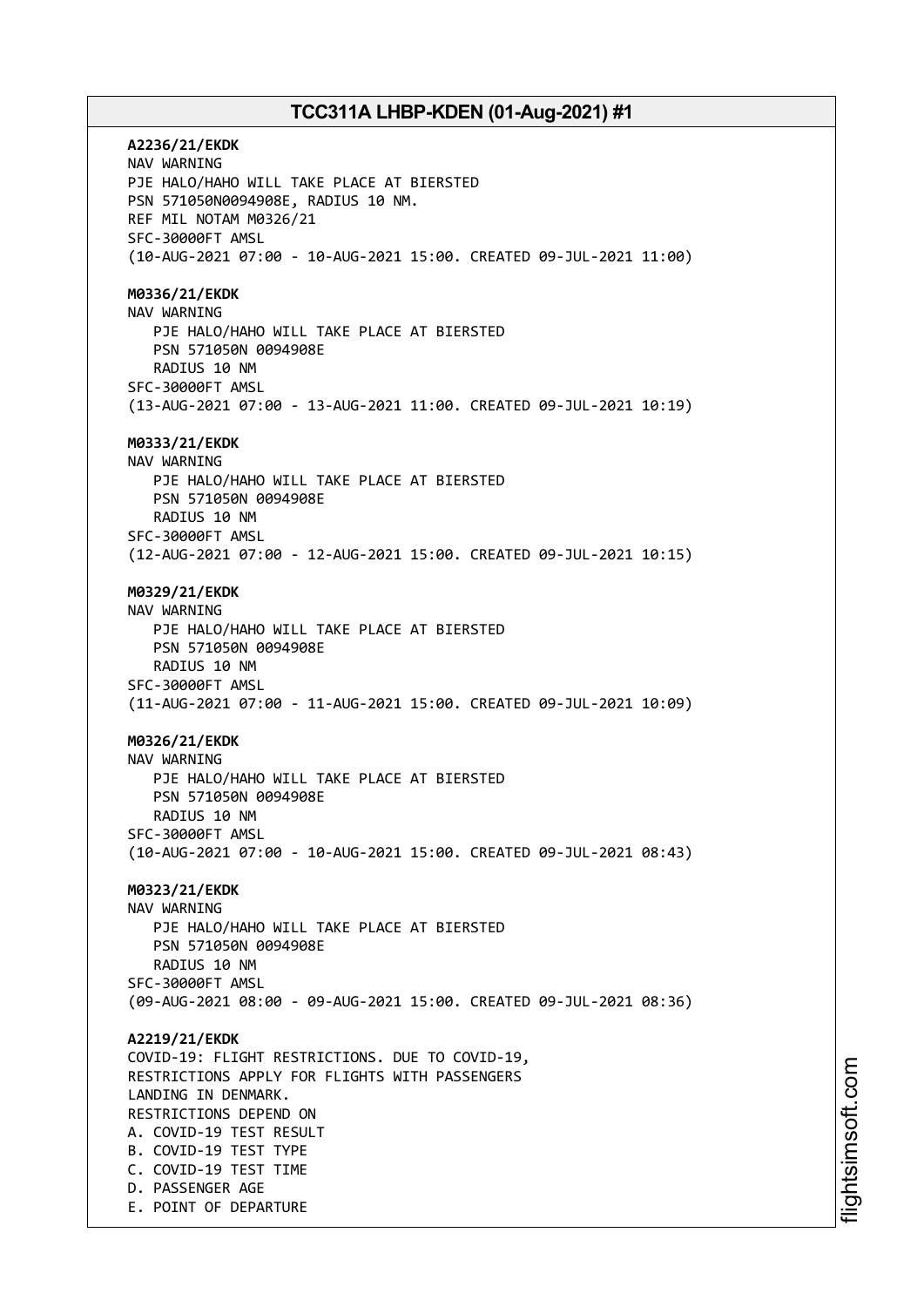F. FLIGHT DESTINATION G. VACCINATION STATUS H. AUTHORITY ISSUING PROOF OF VACCINATION. FOR DETAILED DESCRIPTION OF RESTRICTIONS SEE HTTPS://EN.CORONASMITTE.DK/RULES-AND-REGULATIONS/ ENTRY-INTO-DENMARK . SPECIAL ATTENTION: UNTIL 31 OCTOBER 2021 PASSENGERS ARE REQUIRED TO HAVE A NEGATIVE PCR-TEST TAKEN NO LATER THAN 72 HOURS BEFORE TIME OF DEPARTURE WHEN TRAVELLING FROM COUNTRIES AND REGIONS THAT ARE CLASSIFIED AS RED. THE AIR CARRIER IS RESPONSIBLE FOR MAKING SURE THAT THE FLIGHT DOES NOT LAND IN DENMARK WITH PASSENGERS ONBOARD WERE NOT ABLE TO PROVIDE A NEGATIVE TEST BEFORE BOARDING. CHILDREN UNDER THE AGE OF 16 ARE EXEMPT AS ARE CERTAIN OTHER GROUPS. FOR ALL EXCEPTIONS SEE HTTPS://EN.CORONASMITTE.DK/RULES-AND-REGULATIONS/ENTRY-INTO-DENMARK/REGARDING-PERSONS-TRAVELLING-TO-DENMARK-BY-AIR. FOR A DESCRIPTION AND OVERVIEW OF THE COLOUR CATEGORY FOR COUNTRIES SEE HTTPS://EN.CORONASMITTE.DK/RULES-AND-REGULATIONS/ ENTRY-INTO-DENMARK/CATEGORIZATION-OF-COUNTRIES (08-JUL-2021 10:00 - 30-OCT-2021 21:59. CREATED 08-JUL-2021 10:03) **C0618/21/EKDK** TRIGGER NOTAM - AIP SUP 06/21 AND VFG SUP 06/21 - WEF 08 JUL 2021. TEMPORARY RESTRICTED AREA VESTER ALLING. SFC-2500FT AMSL (07-AUG-2021 08:00 - 08-AUG-2021 16:00. CREATED 08-JUL-2021 09:56) **C0617/21/EKDK** TEMPORARY RESTRICTED AREA AT VESTER ALLING ACTIVATED. REF AIP AND VFG SUP 06/21. LATERAL LIMITS: A CIRCLE CENTERED AT PSN 562505N0101723E. RADIUS 3NM. NO TFC PERMITTED IN THE AREA WITHOUT PRIOR PERMISSION FROM ATC. RELEVANT ATS UNIT REF AIP DENMARK ENR 5.1 ITEM 3: EKAH APP. SFC-2500FT AMSL (08-AUG-2021 08:00 - 08-AUG-2021 16:00. CREATED 08-JUL-2021 09:55) **C0616/21/EKDK** TEMPORARY RESTRICTED AREA AT VESTER ALLING ACTIVATED. REF AIP AND VFG SUP 06/21. LATERAL LIMITS: A CIRCLE CENTERED AT PSN 562505N0101723E. RADIUS 3NM. NO TFC PERMITTED IN THE AREA WITHOUT PRIOR PERMISSION FROM ATC. RELEVANT ATS UNIT REF AIP DENMARK ENR 5.1 ITEM 3: EKAH APP. SFC-2500FT AMSL (07-AUG-2021 08:00 - 07-AUG-2021 16:00. CREATED 08-JUL-2021 09:54) **D1195/21/EKDK**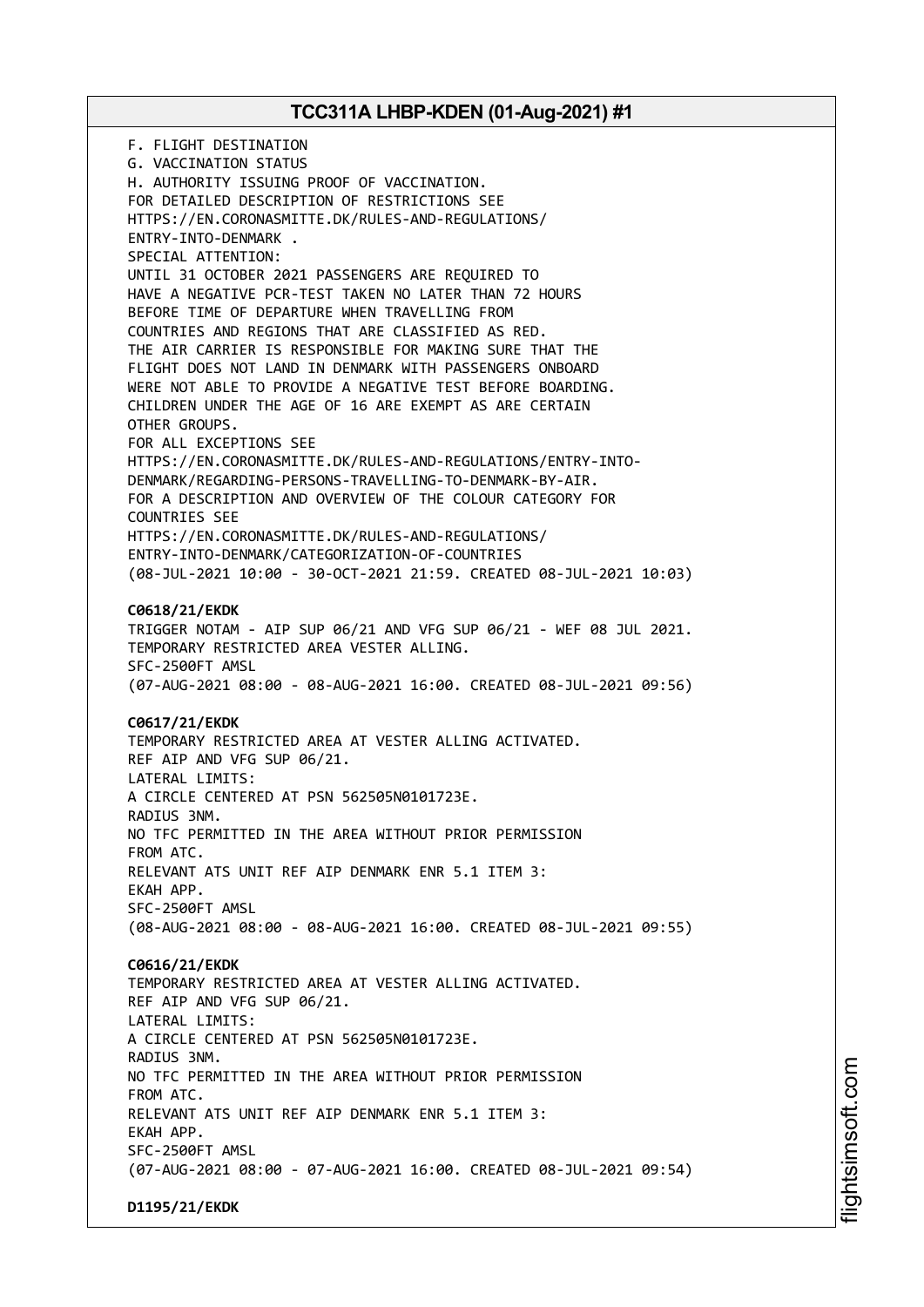TEMPORARY RESTRICTED AREA AT STRUER ACTIVATED. REF AIP AND VFG SUP 05/21. LATERAL LIMITS: A CIRCLE CENTERED AT PSN 562917N0083430E. RADIUS 3.5NM. NO TFC PERMITTED IN THE AREA WITHOUT PRIOR PERMISSION FROM ATC. RELEVANT ATS UNIT REF AIP DENMARK ENR 5.1 ITEM 3: KARUP APP/TWR. SFC-1500FT AMSL (10-AUG-2021 04:00 - 10-AUG-2021 14:00. CREATED 08-JUL-2021 09:50) **D1192/21/EKDK** TRIGGER NOTAM - AIP SUP 05/21 AND VFG SUP 05/21 - WEF 08 JUL 2021. TEMPORARY RESTRICTED AREA STRUER. SFC-1500FT AMSL (10-AUG-2021 04:00 - 10-AUG-2021 14:00. CREATED 08-JUL-2021 09:41) **A2211/21/EKDK** FBZ HAS BEEN ESTABLISHED, IN RELATION TO THE EXTENDED RESTRICTED AREA EKR 81 (EXTENSION PUBLISHED ON NOTAM A2210/21). FBZ IS A AMC MANAGEABLE AREA AND DAILY EXTENSION WILL BE PUBLISHED VIA THE AUP. FBZ LATERAL LIMITS: 553201N0074005E 553408N0073752E 554207N0074106E 554737N0074819E 555122N0075948E 555020N0080439E 554405N0080808E 554230N0080729E 553812N0080016E 553119N0075340E 553029N0075017E 553201N0074005E FBZ VERTICAL LIMITS: FL195-FL245 19 0800-1330, 20 0800-1030, 23-26 0800-1330, 27 0800-1030 (19-AUG-2021 08:00 - 27-AUG-2021 10:30. CREATED 08-JUL-2021 07:33) **A2210/21/EKDK** DUE TO MILITARY EXERCISE EK R81 HAS BEEN VERTICALLY EXTENDED. NO TRAFFIC IS PERMITTED IN THE AREAS. FBZ IS ESTABLISHED. RELEVANT ATS UNITS REF. AIP DENMARK ENR 5.1 ITEM 3: COPENHAGEN ACC. SFC-23000FT AMSL 19 0800-1330, 20 0800-1030, 23-26 0800-1330, 27 0800-1030 (19-AUG-2021 08:00 - 27-AUG-2021 10:30. CREATED 08-JUL-2021 07:29) **A2209/21/EKDK** FBZ HAS BEEN ESTABLISHED, IN RELATION TO THE EXTENDED RESTRICTED AREA EKR 80 (EXTENSION PUBLISHED ON NOTAM A2208/21). FBZ IS A AMC MANAGEABLE AREA AND DAILY EXTENSION WILL BE PUBLISHED VIA THE AUP. FBZ LATERAL LIMITS: 553106N0074604E 553347N0074358E 554134N0075125E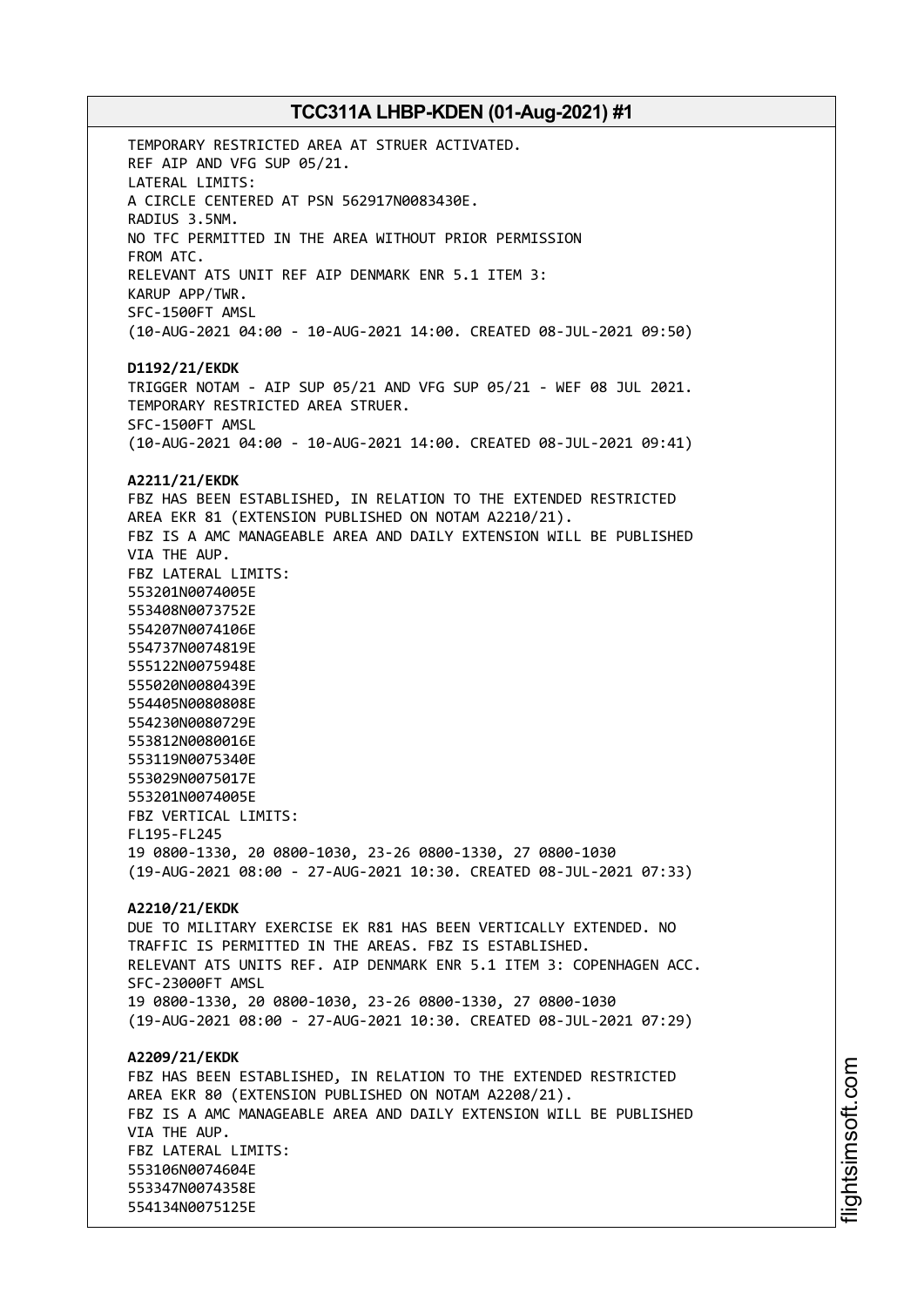554153N0075148E 554717N0080050E 554630N0080648E 554153N0080921E 554054N0080918E 553339N0080436E 553057N0080451E 552901N0080043E 553106N0074604E FBZ VERTICAL LIMITS: FL195-FL245 19 0800-1330, 20 0800-1030, 23-26 0800-1330, 27 0800-1030 (19-AUG-2021 08:00 - 27-AUG-2021 10:30. CREATED 08-JUL-2021 07:27) **A2208/21/EKDK** DUE TO MILITARY EXERCISE EK R80 HAS BEEN VERTICALLY EXTENDED. NO TRAFFIC IS PERMITTED IN THE AREAS. FBZ IS ESTABLISHED. RELEVANT ATS UNITS REF. AIP DENMARK ENR 5.1 ITEM 3: COPENHAGEN ACC. SFC-23000FT AMSL 19 0800-1330, 20 0800-1030, 23-26 0800-1330, 27 0800-1030 (19-AUG-2021 08:00 - 27-AUG-2021 10:30. CREATED 08-JUL-2021 07:24) **A2207/21/EKDK** FBZ EK R34Z HAS BEEN EXTENDED, IN RELATION TO THE EXTENDED RESTRICTED AREA EK R34 (EXTENSION PUBLISHED ON NOTAM A2205/21). FBZ IS A AMC MANAGEABLE AREA AND DAILY EXTENSION WILL BE PUBLISHED VIA THE AUP. FBZ EK R34Z VERTICAL LIMITS: 3500FT MSL-FL195 19 0800-1330, 20 0800-1030, 23-26 0800-1330, 27 0800-1030 (19-AUG-2021 08:00 - 27-AUG-2021 10:30. CREATED 08-JUL-2021 07:22) **A2206/21/EKDK** FBZ HAS BEEN ESTABLISHED, IN RELATION TO THE EXTENDED RESTRICTED AREA EKR 34 (EXTENSION PUBLISHED ON NOTAM A2205/21). FBZ IS A AMC MANAGEABLE AREA AND DAILY EXTENSION WILL BE PUBLISHED VIA THE AUP. FBZ LATERAL LIMITS: 553433N0080532E 553446N0080336E 553554N0080125E 554209N0075805E 554438N0080145E 554330N0081930E 554204N0082206E 553301N0082418E 553103N0082146E 552944N0080815E 553213N0080420E 553433N0080532E FBZ VERTICAL LIMITS: FL195-FL245 19 0800-1330, 20 0800-1030, 23-26 0800-1330, 27 0800-1030 (19-AUG-2021 08:00 - 27-AUG-2021 10:30. CREATED 08-JUL-2021 07:16) **A2205/21/EKDK**

DUE TO MILITARY EXERCISE EK R34 HAS BEEN VERTICALLY EXTENDED. NO TRAFFIC IS PERMITTED IN THE AREAS. FBZ IS ESTABLISHED.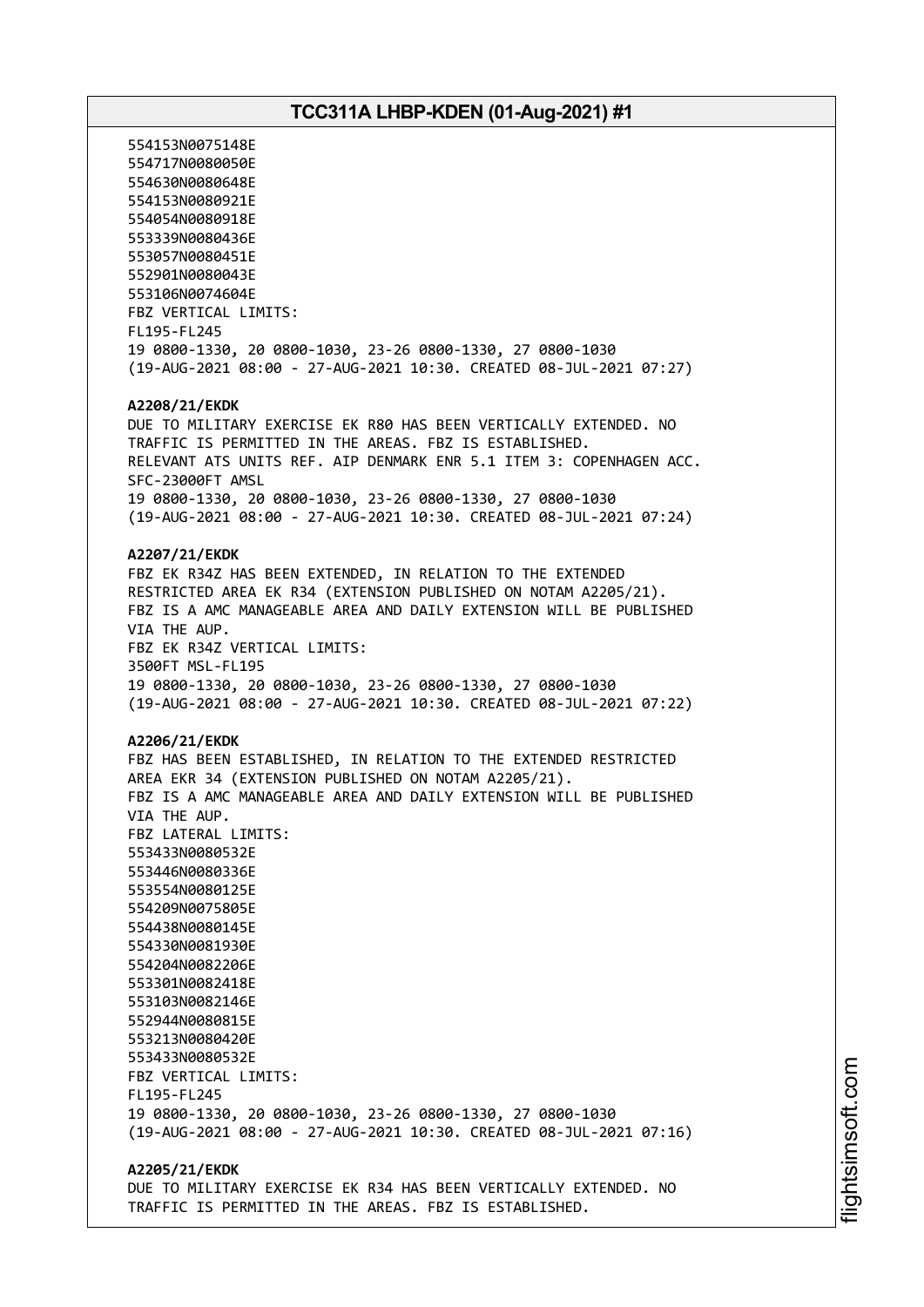RELEVANT ATS UNITS REF. AIP DENMARK ENR 5.1 ITEM 3: COPENHAGEN ACC OR BILLUND APP. SFC-23000FT AMSL 19 0800-1330, 20 0800-1030, 23-26 0800-1330, 27 0800-1030 (19-AUG-2021 08:00 - 27-AUG-2021 10:30. CREATED 08-JUL-2021 07:13) **A2204/21/EKDK** FBZ EK R33Z HAS BEEN EXTENDED, IN RELATION TO THE EXTENDED RESTRICTED AREA EK R33 (EXTENSION PUBLISHED ON NOTAM A2200/21). FBZ IS A AMC MANAGEABLE AREA AND DAILY EXTENSION WILL BE PUBLISHED VIA THE AUP. FBZ EK R33Z VERTICAL LIMITS: 3500FT MSL-FL195 19 0800-1330, 20 0800-1030, 23-26 0800-1330, 27 0800-1030 (19-AUG-2021 08:00 - 27-AUG-2021 10:30. CREATED 07-JUL-2021 13:01) **A2202/21/EKDK** FBZ HAS BEEN ESTABLISHED, IN RELATION TO THE EXTENDED RESTRICTED AREA EKR 33 (EXTENSION PUBLISHED ON NOTAM A2200/21). FBZ IS A AMC MANAGEABLE AREA AND DAILY EXTENSION WILL BE PUBLISHED VIA THE AUP. FBZ LATERAL LIMITS: 553045N0081030E 552953N0080818E 552910N0075746E 553051N0075415E 553415N0075355E 553450N0075405E 554432N0080018E 554424N0080800E 554009N0081015E 553945N0081343E 553706N0081602E 553045N0081030E FBZ VERTICAL LIMITS: FL195-FL245 19 0800-1330, 20 0800-1030, 23-26 0800-1330, 27 0800-1030 (19-AUG-2021 08:00 - 27-AUG-2021 10:30. CREATED 07-JUL-2021 12:59) **A2200/21/EKDK** DUE TO MILITARY EXERCISE EK R33 HAS BEEN VERTICALLY EXTENDED. NO TRAFFIC IS PERMITTED IN THE AREAS. FBZ IS ESTABLISHED. RELEVANT ATS UNITS REF. AIP DENMARK ENR 5.1 ITEM 3: COPENHAGEN ACC OR BILLUND APP. SFC-23000FT AMSL 19 0800-1330, 20 0800-1030, 23-26 0800-1330, 27 0800-1030 (19-AUG-2021 08:00 - 27-AUG-2021 10:30. CREATED 07-JUL-2021 12:53) **A2199/21/EKDK** FBZ EK R32Z HAS BEEN EXTENDED, IN RELATION TO THE EXTENDED RESTRICTED AREA EK R32 (EXTENSION PUBLISHED ON NOTAM A2198/21). FBZ IS A AMC MANAGEABLE AREA AND DAILY EXTENSION WILL BE PUBLISHED VIA THE AUP. FBZ EK R32Z VERTICAL LIMITS: 3500FT MSL-FL245 19 0800-1330, 20 0800-1030, 23-26 0800-1330, 27 0800-1030 (19-AUG-2021 08:00 - 27-AUG-2021 10:30. CREATED 07-JUL-2021 12:50)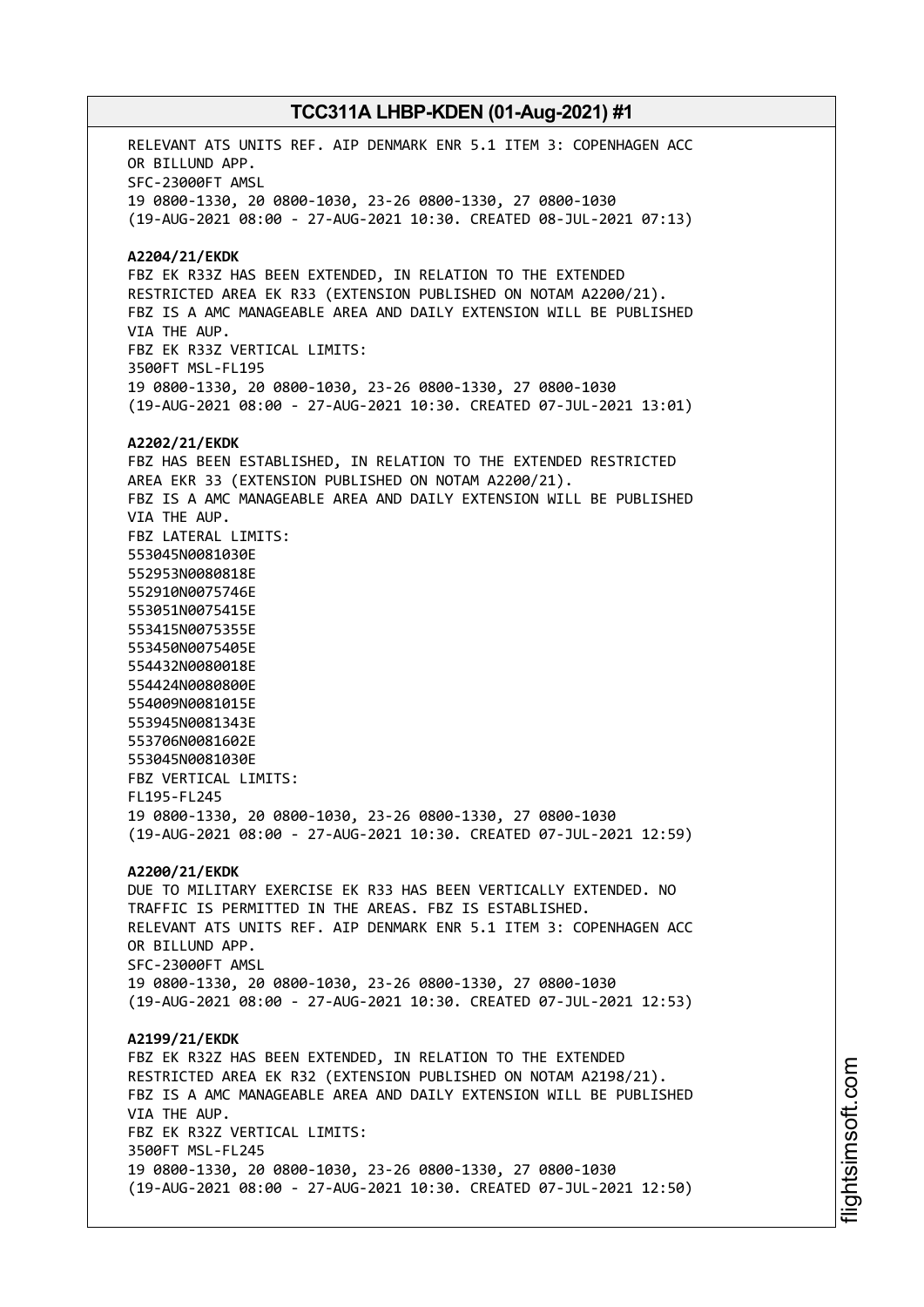**A2198/21/EKDK** DUE TO MILITARY EXERCISE EK R32 HAS BEEN VERTICALLY EXTENDED. NO TRAFFIC IS PERMITTED IN THE AREAS. FBZ IS ESTABLISHED. RELEVANT ATS UNITS REF. AIP DENMARK ENR 5.1 ITEM 3: COPENHAGEN ACC OR BILLUND APP. SFC-23000FT AMSL 19 0800-1330, 20 0800-1030, 23-26 0800-1330, 27 0800-1030 (19-AUG-2021 08:00 - 27-AUG-2021 10:30. CREATED 07-JUL-2021 12:46) **C0570/21/EKDK** FLYIN AT BLOKHUS BEACH PPR INTENSE VFR TRAFFIC LANDING AND DEPARTING VFR TRAFFIC AT BLOKHUS BEACH. POSITION: N571520 E0093441 RADIUS 3 NM 3500FT-GND. GND-3500FT AMSL (22-AUG-2021 10:30 - 22-AUG-2021 14:00. CREATED 02-JUL-2021 09:05) **D1166/21/EKDK** OBST ERECTED. 7 WIND TURBINES ERECTED AT AULUM, ST. SOELS ENERGIPARK AT PSN: 561630N0084427E 561639N0084418E 561648N0084408E 561657N0084359E 561706N0084349E 561715N0084339E 561724N0084330E HEIGHT 459 FT AGL, ELEV 651 FT AMSL. OBST LGT LIM FLG W. (01-JUL-2021 11:30 - PERM. CREATED 01-JUL-2021 11:33) **D1148/21/EKDK** OBST LIGHT ASNAESVAERKET CHIMNEY NO. 5 U/S. MIDDLE NORTH EASTERN LIGHT IS FLASHING IRREGULARLY. (29-JUN-2021 05:10 - 29-AUG-2021 13:00. CREATED 29-JUN-2021 05:10) **D1135/21/EKDK** OBST ERECTED 11 WINDTURBINES (KRIEGERS FLAK) ERECTED AT PSN: 550313N0124604E 550232N0124555E 550158N0124542E 550123N0124543E 550048N0124540E 550016N0124522E 545941N0124544E 545905N0124606E 545829N0124633E 545823N0124814E 545903N0124838E HEIGHT 617 FT AGL, ELEV 617 FT AMSL OBST LGT DAYTIME LIM FLG W. OBST LGT NIGHTTIME LIM FLG R. (28-JUN-2021 06:53 - PERM. CREATED 28-JUN-2021 06:54) **D1132/21/EKDK**

OESTERILD 9 WINDTURBINES AND 12 MASTS,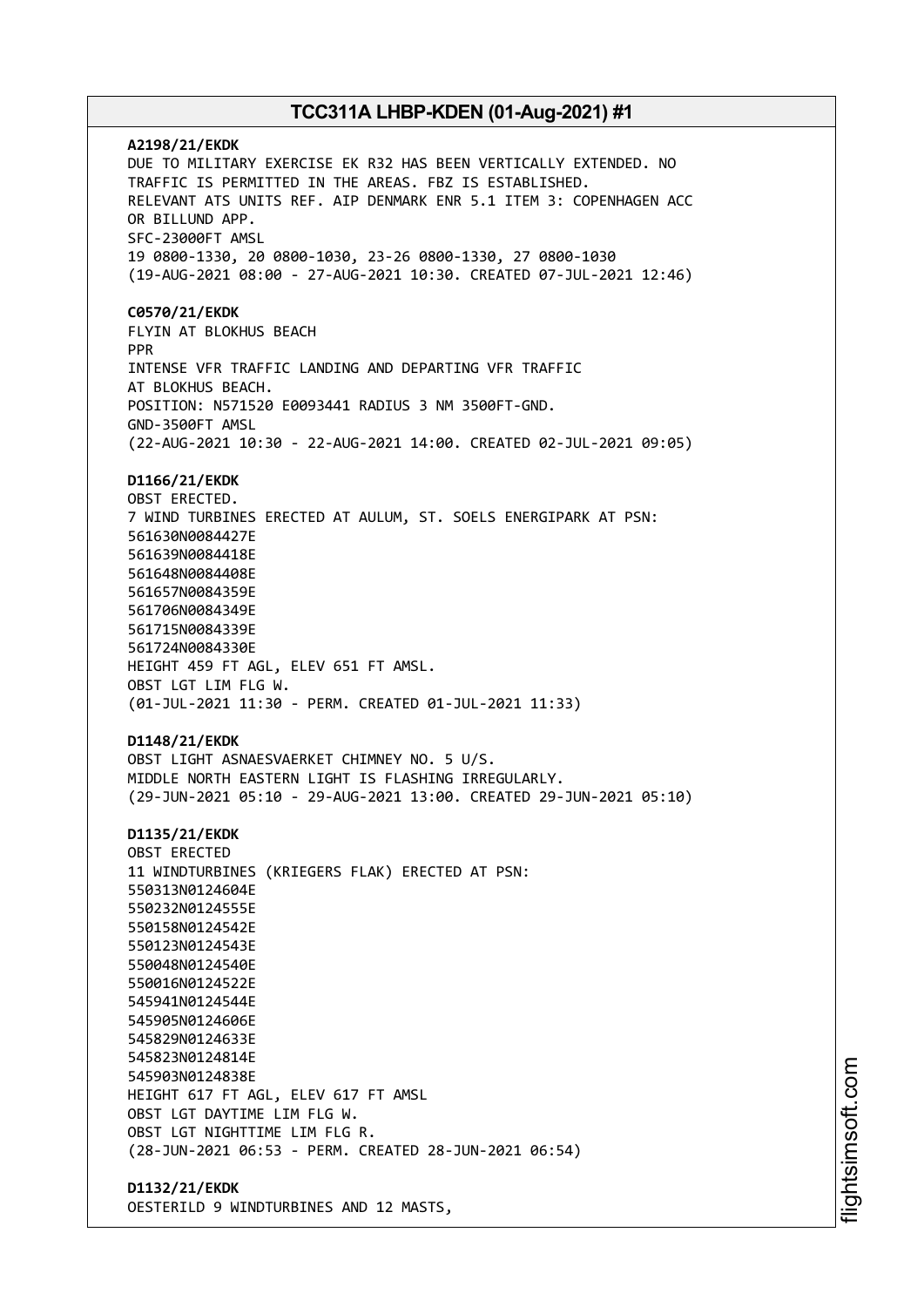LIH FLG W OUT OF SERVICE. LATERAL LIMITS FOR OBSTACLE AREA: 570513N0085250E 570502N0085302E 570404N0085303E 570306N0085303E 570231N0085300E 570231N0085231E 570503N0085233E MAX HEIGHT 1083FT AGL, MAX ELEV 1126FT AMSL. (27-JUN-2021 11:46 - 30-SEP-2021 12:00 EST. CREATED 27-JUN-2021 11:47) **A2095/21/EKDK** COVID-19: PASSENGER RESTRICTIONS. A NUMBER OF RESTRICTIONS AND REQUIREMENTS APPLY TO PASSENGERS WHEN ENTERING DENMARK DEPENDING ON THE COUNTRY OR REGION OF DEPARTURE, COUNTRY OF RESIDENCE OR OF NATIONALITY. COUNTRIES AND REGIONS ARE LABELLED AS EITHER GREEN, YELLOW, ORANGE OR RED DEPENDING ON A CURRENT RISK ASSESSMENT. THE COLOR CATEGORIZATION OF COUNTRIES AND REGIONS IS REGULARLY UPDATED AND AVAILABLE AT: HTTPS://EN.CORONASMITTE.DK/RULES-AND-REGULATIONS/ ENTRY-INTO-DENMARK/CATEGORIZATION-OF-COUNTRIES DEPENDING ON THE COLOR CATEGORY OF THE COUNTRY OF RESIDENCE, PASSENGERS MIGHT BE REQUIRED TO PRESENT PROOF OF WORTHY PURPOSE TO ENTER, PROOF OF NEGATIVE TEST RESULT OR PROOF OF COMPLETED VACCINATION. A FULL DESCRIPTION OF TRAVEL AND ENTRY RESTRICTIONS DUE TO COVID-19 AND DETAILS ON WHAT EXEMPTIONS THAT APPLY ARE AVAILABLE AT: HTTPS://EN.CORONASMITTE.DK/RULES-AND-REGULATIONS/ENTRY-INTO-DENMARK. IN ADDITION TO THE ENTRY RESTRICTIONS FURTHER REQUIREMENTS ON TESTS AND VACCINATIONS APPLY ACCORDING TO THE FLIGHT BAN. IT IS FURTHER REQUIRED TO WEAR AN APPROVED MEDICAL FACEMASK AT DANISH AIRPORTS (25-JUN-2021 22:00 - 31-OCT-2021 22:59. CREATED 24-JUN-2021 17:28) **A2051/21/EKDK** MIL UHF FREQ CHANGED. MIL FIC FREQ 309.600 CHANGED TO FREQ 246.350. REF AIP ENR 2.1, ENR 3.4, ENR 6.2-3 AND ENR 6.5-1. (22-JUN-2021 10:04 - PERM. CREATED 22-JUN-2021 10:06) **A2034/21/EKDK** COVID-19: OPERATOR REQUIREMENT FOR CREWS/PASSENGERS INFORMATION OPERATORS ARE REQUIRED TO SEND A PASSENGER LIST CONTAINING FLIGHT NUMBER, PASSENGER NAMES, SEAT NUMBER AND TELEPHONE NUMBER TO, STYRELSEN FOR PATIENTSIKKERHED, REJSEOPSPORING(AT)STPS.DK NO LATER THAN THREE HOURS AFTER LANDING OR IF LANDING AFTER 1900 LOCAL TIME NO LATER THAN 0800 LOCAL TIME THE FOLLOWING DAY. THE REQUIREMENT DOES NOT APPLY TO DOMESTIC FLIGHTS NOR FLIGHTS FROM GREENLAND AND THE FAROE ISLANDS. FORM TO BE FILED MAY BE FOUND VIA LINK: HTTPS://EN.STPS.DK/EN/COVID-19/COVID-19-INFORMATION-TO-AIRLINES/ (22-JUN-2021 05:29 - 31-OCT-2021 22:59. CREATED 22-JUN-2021 05:31)

**D1084/21/EKDK**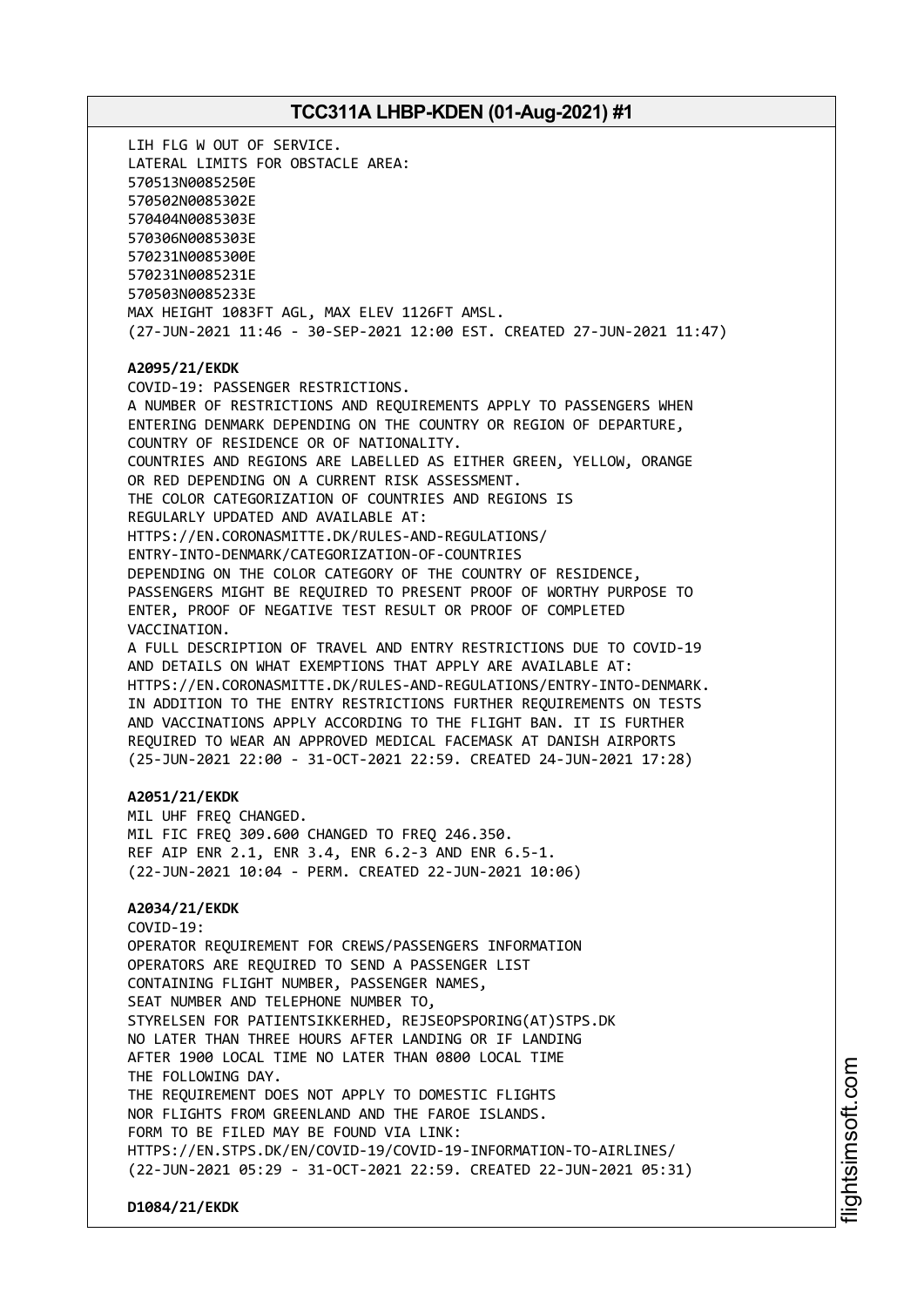OBST LIGHTS HORNS REV 3 D07 554043N0073615E U/S. (21-JUN-2021 12:48 - 01-SEP-2021 12:00 EST. CREATED 21-JUN-2021 12:50) **D1054/21/EKDK** OBST ERECTED. WINDTURBINE VELLING 2 AT PSN: 560144N0081900E HEIGHT 656 FT AGL, ELEV 660 FT AMSL. OBST LGT: LIM FLG W DAYTIME, LIM FLG R NIGHTTIME. (17-JUN-2021 10:29 - PERM. CREATED 17-JUN-2021 10:31) **D1053/21/EKDK** OBST ERECTED. WINDTURBINE VELLING 1 AT PSN: 560122N0081906E. HEIGHT 656 FT AGL, ELEV 660 FT AMSL. OBST LGT LIH FLG W. (17-JUN-2021 10:27 - PERM. CREATED 17-JUN-2021 10:29) **A1835/21/EKDK** TRIGGER NOTAM PERM AIP AND VFG AIRAC AMDT 08/21 WEF 12 AUG 2021. REF GEN 0.5: CHANGE TO UPPER VERTICAL LIMIT IN ED-D46 (NORDSEE). REF GEN 3.3: CHANGES TO POSTAL ADDRESS AND TEL/FAX/TLX/AFS AT TYRA AFIS. REF AD 1.2: CHANGES TO RESCUE AND FIRE FIGHTING SERVICES AND RUNWAY SURFACE CONDITION ASSESSMENT AND REPORTING AND SNOW PLAN. (12-AUG-2021 00:00 - 25-AUG-2021 23:59. CREATED 09-JUN-2021 07:56) **A1834/21/EKDK** TRIGGER NOTAM - PERM AIP AIRAC AMDT 08/21 WEF 12 AUG 2021. REF ENR 5.1: CHANGES TO VERTICAL LIMITS ED-D46 (NORDSEE) AND ED-D46Z (NORDSEE FBZ). REF ENR 6.5: UPPER LIMIT OF ED D46 CHANGED. GND-FL660 (12-AUG-2021 00:00 - 25-AUG-2021 23:59. CREATED 09-JUN-2021 07:55) **M0208/21/EKDK** NAV WARNING CL-604 CHALLENGER WILL DROP 2. PARACHUTEFLARE, 2. SEA-MARKER, 2.LIFE RAFT, AT AALBAEK BAY PSN 5728N 1038E RADIUS 2 NM THE DROP WILL BE ON 2 SEPARATE FLIGHTS SFC-4000FT AMSL (02-JUN-2031 09:05 - 02-JUN-2031 10:35. CREATED 31-MAY-2021 09:48) **D0860/21/EKDK** OBST ERECTED. 9 WINDTURBINES UNDER CONSTRUCTION AT VEDDUM, PSN: 564557N0101148E 564708N0101143E 564720N0101137E 564731N0101132E 564743N0101126E 564742N0101151E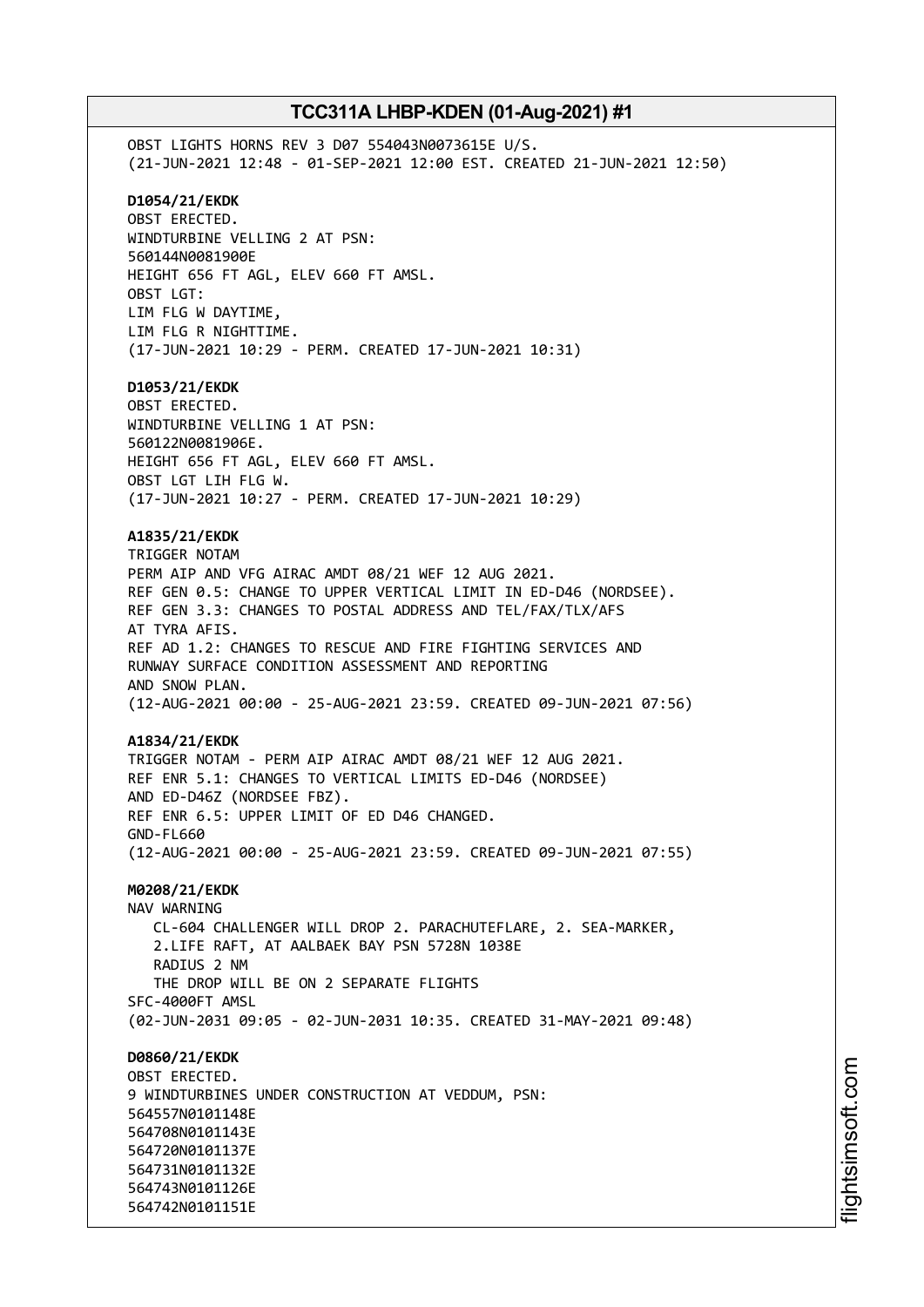564731N0101157E 564719N0101203E 564708N0101208E. HEIGHT 492 FT AGL, ELEV 505 FT AMSL. NO OBST LGT DURING CONSTRUCTION PHASE. (30-MAY-2021 00:00 - PERM. CREATED 20-MAY-2021 21:45) **A1383/21/EKDK** MIL UHF FREQ CHANGED. MIL SECTOR E FREQ 387.950 CHANGED TO FREQ 313.425. REF AIP ENR 2.1 AND ENR 6.2-3. (20-MAY-2021 00:00 - PERM. CREATED 08-MAY-2021 11:14) **A1382/21/EKDK** MIL UHF FREQ CHANGED. MIL SECTOR B+I FREQ 264.825 CHANGED TO FREQ 251.475. REF AIP ENR 2.1 AND ENR 6.2-3. (20-MAY-2021 00:00 - PERM. CREATED 08-MAY-2021 11:11) **A1381/21/EKDK** MIL UHF FREQ CHANGED. MIL SECTOR UV+V+L FREQ 259.375 CHANGED TO FREQ 242.650. REF AIP ENR 2.1, ENR 6.2-1 AND ENR 6.2-3. (20-MAY-2021 00:00 - PERM. CREATED 08-MAY-2021 11:06) **A0487/21/EKDK** DANGER AREA AND FBZ CHANGED. DANGER AREA ED-D46 NORDSEE AND FBZ ED-D46Z NORDSEE FBZ, VERTICAL LIMITS SHOULD READ UPPER: FL660 LOWER: GND REF AIP DENMARK ENR 5.1, 9. SFC-FL660 (25-MAR-2021 00:00 - PERM. CREATED 17-FEB-2021 10:10) **A0153/21/EKDK** COVID 19: TO ENSURE SAFE AND EXPEDITIOUS DELIVERY OF COVID-19 VACCINES, AIRCRAFT OPERATORS OF FLIGHTS CARRYING SUCH VACCINES SHOULD ASK APPROVAL FROM NAVIAIR REF. AIP DENMARK ENR 1.9 ITEM 10.5 FOR EXEMPTION FROM ATFM MEASURES FOR EACH FLIGHT DEEMED CRITICAL. UPON APPROVAL, STS/ATFMX AND RMK/VACCINE SHALL BE INSERTED IN ITEM 18 OF THE FLIGHT PLAN. AIRCRAFT OPERATORS CARRYING COVID 19 VACCINES REGULARLY MAY REQUEST APPROVAL IN ADVANCE FOR ALL FLIGHTS INVOLVED. (28-JAN-2021 00:00 - 30-SEP-2021 23:59. CREATED 19-JAN-2021 12:38) **D1122/20/EKDK** OBST ERECTED 2 WIND TURBINE AT MAADE 2 UNDER CONSTRUCTION AT PSN: 552715N0083009E 552721N0082941E HEIGHT FT 656 AGL , ELEV 672 FT AMSL NO OBST LIGHT DURING CONSTRUCTION PHASE (17-SEP-2020 12:23 - PERM. CREATED 17-SEP-2020 12:24)

┌──────────────────────────────────────────────────────────────────────────────┐

└──────────────────────────────────────────────────────────────────────────────┘

│**EGPX (SCOTTISH FIR/UIR)** │

**D1107/21/EGPX**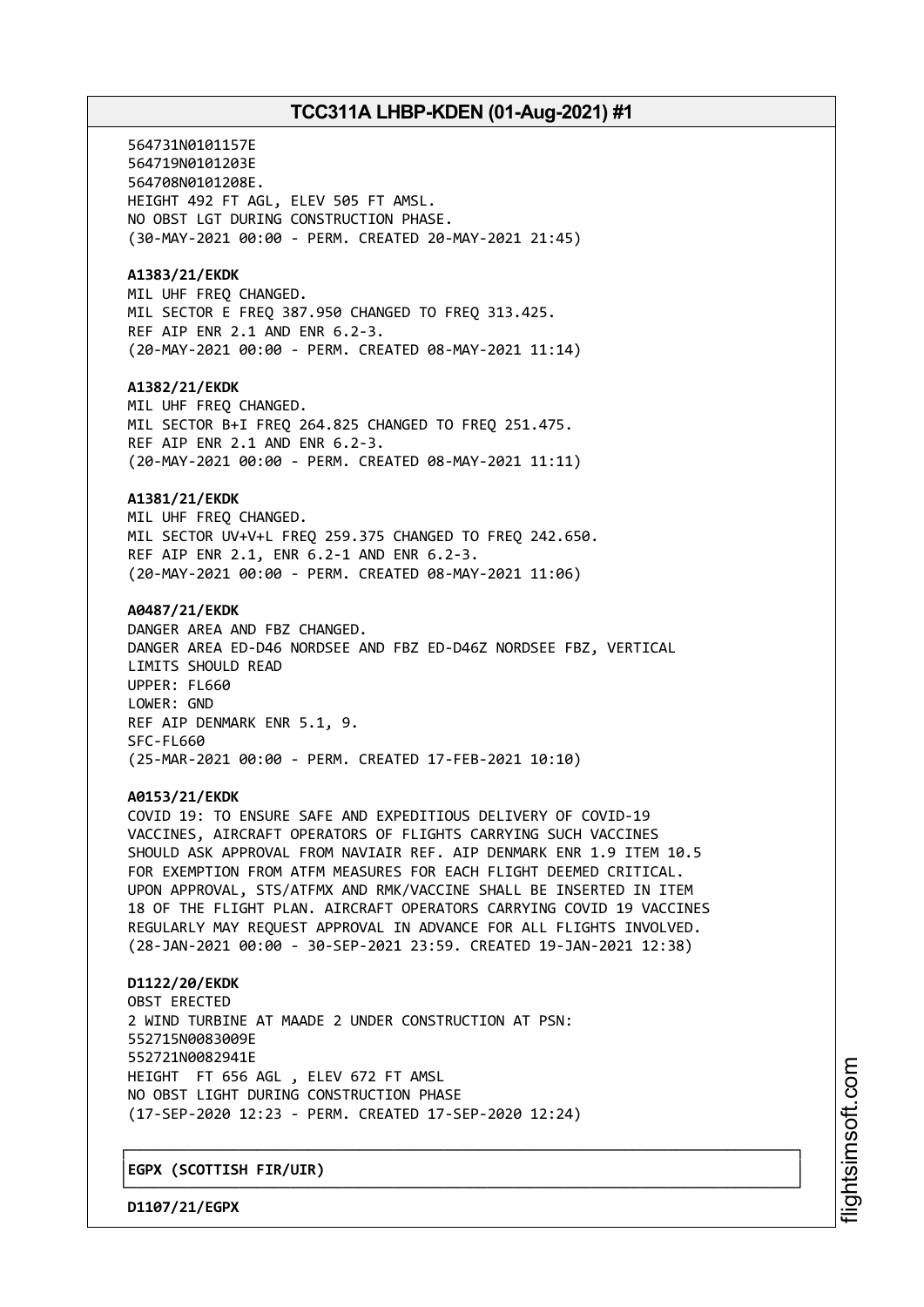**TCC311A LHBP-KDEN (01-Aug-2021) #1** Y028/2020 Y031/2020 P034/2020 W035/2020 Y036/2020 Y039/2020 Y040/2020 Y041/2020 Y042/2020 Y043/2020 P044/2020 Y045/2020 P046/2020 Y051/2020 Y052/2020 P053/2020 P056/2020 P060/2020 P083/2020 Y085/2020 Y086/2020 Y087/2020 Y002/2021 Y008/2021 Y010/2021 Y011/2021 M012/2021 P017/2021 P018/2021 P026/2021 Y027/2021 Y028/2021 Y029/2021 Y037/2021 M044/2021 P045/2021 Y050/2021 Y054/2021 Y055/2021 P056/2021 Y058/2021 M060/2021 Y062/2021 M063/2021 M064/2021 M065/2021 M066/2021 P067/2021 Y068/2021 W069/2021 AIP VFR NIL AIP MIL NIL SUP CHECKLIST AIP IFR 053/2018 060/2018 011/2019 023/2019 025/2019 003/2020 017/2020 019/2020 023/2020 030/2020 031/2020 032/2020 037/2020 038/2020 039/2020 045/2020 046/2020 048/2020 049/2020 052/2020 002/2021 003/2021 007/2021 008/2021 012/2021 014/2021 017/2021 018/2021 019/2021 020/2021 022/2021 023/2021 024/2021 025/2021 026/2021 028/2021 029/2021 030/2021 031/2021 032/2021 034/2021 035/2021 036/2021 037/2021 038/2021 039/2021 040/2021 AIP VFR NIL AIP MIL NIL PART 2 OF 2 (01-AUG-2021 00:05 - 01-SEP-2021 00:05 EST. CREATED 01-AUG-2021 01:52) **D1107/21/EGPX** CHECKLIST YEAR=2021 0726 1100 1105 1106 LATEST PUBLICATIONS AIP AIRAC AMDT IFR 009/2021 EFFECTIVE DATE 09 SEP 21 AIP SUP IFR 040/2021 EFFECTIVE DATE 29 JUL 21 AIC IFR W069/2021 EFFECTIVE DATE 29 JUL 21 AIC IFR P067/2021 EFFECTIVE DATE 29 JUL 21 AIC IFR M066/2021 EFFECTIVE DATE 29 JUL 21 AIC IFR Y068/2021 EFFECTIVE DATE 29 JUL 21 AIC IFR G097/2009 EFFECTIVE DATE 31 DEC 09 ATC CHECKLIST AIP IFR P127/2006 P008/2008 P064/2008 P086/2008 P077/2009 P070/2010 P062/2012 P138/2012 Y009/2014 P002/2018 P053/2018 Y104/2018 Y031/2019 Y055/2019 Y117/2019 Y135/2019 P136/2019 P137/2019 P138/2019 P139/2019 Y140/2019 Y141/2019 Y142/2019 Y001/2020 P003/2020 W008/2020 Y011/2020 Y012/2020 W018/2020 Y024/2020 PART 1 OF 2 (01-AUG-2021 00:05 - 01-SEP-2021 00:05 EST. CREATED 01-AUG-2021 01:52) **G0256/21/EGPX CHECKLIST** YEAR=2021 0256 LATEST PUBLICATIONS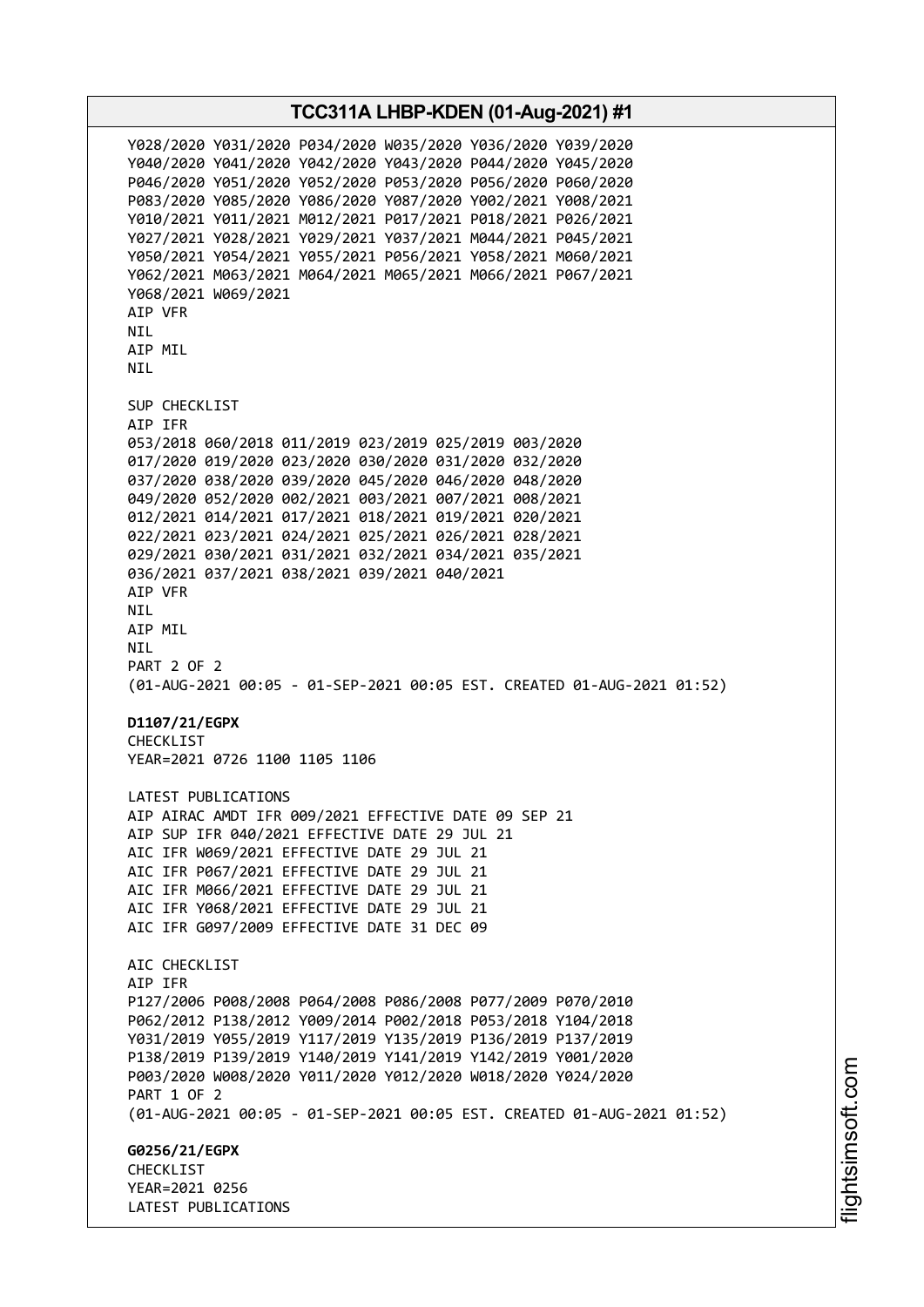AIP AIRAC AMDT IFR 009/2021 EFFECTIVE DATE 09 SEP 21 AIP SUP IFR 040/2021 EFFECTIVE DATE 29 JUL 21 AIC IFR W069/2021 EFFECTIVE DATE 29 JUL 21 AIC IFR P067/2021 EFFECTIVE DATE 29 JUL 21 AIC IFR M066/2021 EFFECTIVE DATE 29 JUL 21 AIC IFR Y068/2021 EFFECTIVE DATE 29 JUL 21 AIC IFR G097/2009 EFFECTIVE DATE 31 DEC 09 AIC CHECKLIST AIP IFR P127/2006 P008/2008 P064/2008 P086/2008 P077/2009 P070/2010 P062/2012 P138/2012 Y009/2014 P002/2018 P053/2018 Y104/2018 Y031/2019 Y055/2019 Y117/2019 Y135/2019 P136/2019 P137/2019 P138/2019 P139/2019 Y140/2019 Y141/2019 Y142/2019 Y001/2020 P003/2020 W008/2020 Y011/2020 Y012/2020 W018/2020 Y024/2020 Y028/2020 Y031/2020 P034/2020 W035/2020 Y036/2020 Y039/2020 Y040/2020 Y041/2020 Y042/2020 Y043/2020 P044/2020 Y045/2020 P046/2020 Y051/2020 Y052/2020 P053/2020 P056/2020 P060/2020 PART 1 OF 2 (01-AUG-2021 00:05 - 01-SEP-2021 00:05 EST. CREATED 01-AUG-2021 01:34) **G0256/21/EGPX** P083/2020 Y085/2020 Y086/2020 Y087/2020 Y002/2021 Y008/2021 Y010/2021 Y011/2021 M012/2021 P017/2021 P018/2021 P026/2021 Y027/2021 Y028/2021 Y029/2021 Y037/2021 M044/2021 P045/2021 Y050/2021 Y054/2021 Y055/2021 P056/2021 Y058/2021 M060/2021 Y062/2021 M063/2021 M064/2021 M065/2021 M066/2021 P067/2021 Y068/2021 W069/2021 AIP VFR NIL AIP MIL NIL SUP CHECKLIST AIP IFR 053/2018 060/2018 011/2019 023/2019 025/2019 003/2020 017/2020 019/2020 023/2020 030/2020 031/2020 032/2020 037/2020 038/2020 039/2020 045/2020 046/2020 048/2020 049/2020 052/2020 002/2021 003/2021 007/2021 008/2021 012/2021 014/2021 017/2021 018/2021 019/2021 020/2021 022/2021 023/2021 024/2021 025/2021 026/2021 028/2021 029/2021 030/2021 031/2021 032/2021 034/2021 035/2021 036/2021 037/2021 038/2021 039/2021 040/2021 AIP VFR NIL AIP MIL **NTL** PART 2 OF 2 (01-AUG-2021 00:05 - 01-SEP-2021 00:05 EST. CREATED 01-AUG-2021 01:34) **M2939/21/EGPX** CHECKLIST YEAR=2021 2913 2914 2915 2916 2917 2918 2919 2920 2921 2922 2923 2924 2925 2926 2927 2928 2929 2930 2931 2932 2933 2935 LATEST PUBLICATIONS AIP AIRAC AMDT IFR 009/2021 EFFECTIVE DATE 09 SEP 21 AIP SUP IFR 040/2021 EFFECTIVE DATE 29 JUL 21 AIC IFR W069/2021 EFFECTIVE DATE 29 JUL 21 AIC IFR P067/2021 EFFECTIVE DATE 29 JUL 21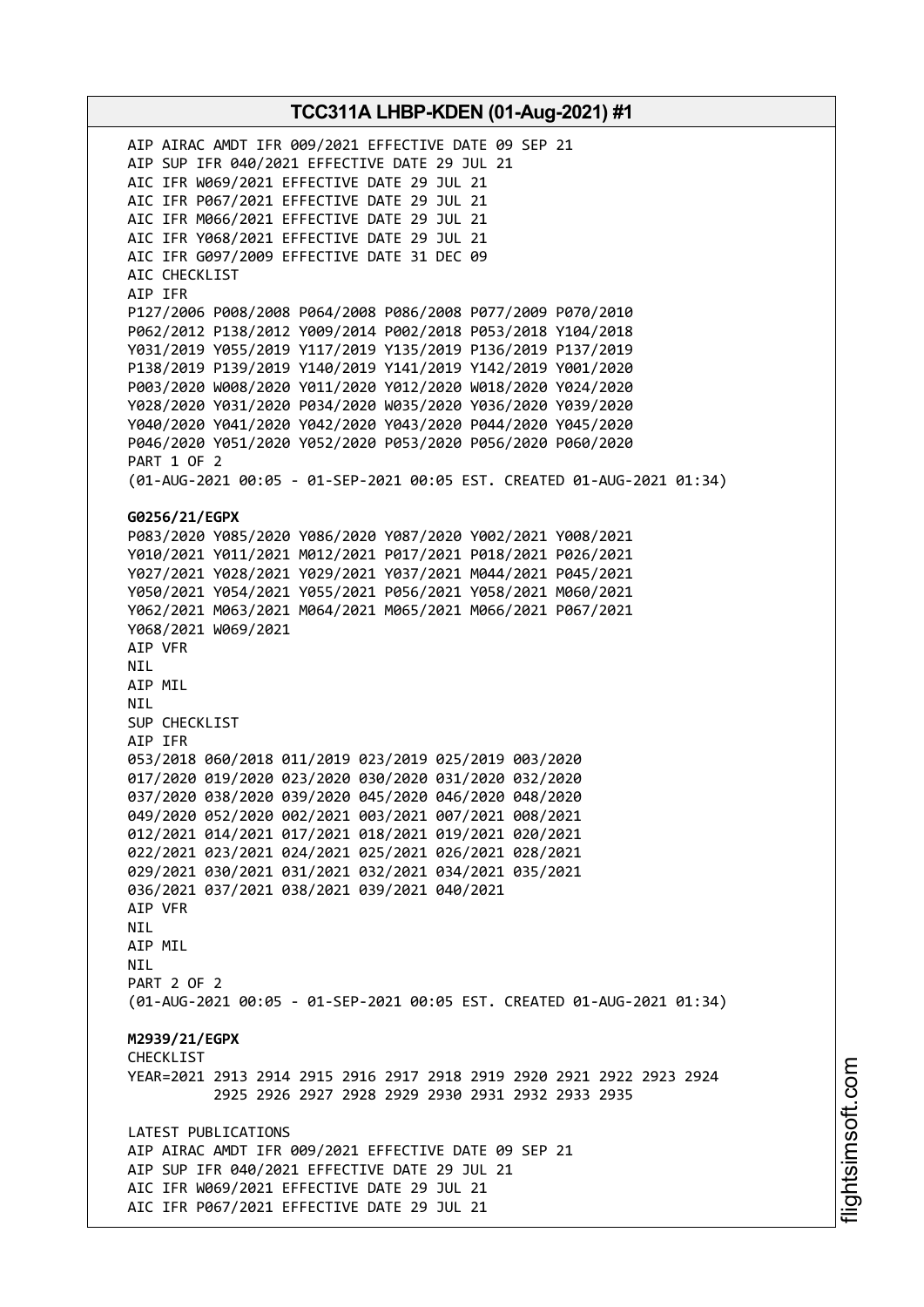**TCC311A LHBP-KDEN (01-Aug-2021) #1** AIC IFR M066/2021 EFFECTIVE DATE 29 JUL 21 AIC IFR Y068/2021 EFFECTIVE DATE 29 JUL 21 AIC IFR G097/2009 EFFECTIVE DATE 31 DEC 09 AIC CHECKLIST AIP IFR P127/2006 P008/2008 P064/2008 P086/2008 P077/2009 P070/2010 P062/2012 P138/2012 Y009/2014 P002/2018 P053/2018 Y104/2018 Y031/2019 Y055/2019 Y117/2019 Y135/2019 P136/2019 P137/2019 PART 1 OF 2 (01-AUG-2021 00:05 - 01-SEP-2021 00:05 EST. CREATED 01-AUG-2021 01:33) **M2939/21/EGPX** P138/2019 P139/2019 Y140/2019 Y141/2019 Y142/2019 Y001/2020 P003/2020 W008/2020 Y011/2020 Y012/2020 W018/2020 Y024/2020 Y028/2020 Y031/2020 P034/2020 W035/2020 Y036/2020 Y039/2020 Y040/2020 Y041/2020 Y042/2020 Y043/2020 P044/2020 Y045/2020 P046/2020 Y051/2020 Y052/2020 P053/2020 P056/2020 P060/2020 P083/2020 Y085/2020 Y086/2020 Y087/2020 Y002/2021 Y008/2021 Y010/2021 Y011/2021 M012/2021 P017/2021 P018/2021 P026/2021 Y027/2021 Y028/2021 Y029/2021 Y037/2021 M044/2021 P045/2021 Y050/2021 Y054/2021 Y055/2021 P056/2021 Y058/2021 M060/2021 Y062/2021 M063/2021 M064/2021 M065/2021 M066/2021 P067/2021 Y068/2021 W069/2021 AIP VFR NIL AIP MIL NIL 022/2021 023/2021 024/2021 025/2021 026/2021 028/2021 029/2021 030/2021 031/2021 032/2021 034/2021 035/2021 036/2021 037/2021 038/2021 039/2021 040/2021 AIP VFR NIL AIP MIL NIL PART 2 OF 2 (01-AUG-2021 00:05 - 01-SEP-2021 00:05 EST. CREATED 01-AUG-2021 01:33) **F0776/21/EGPX** P046/2020 Y051/2020 Y052/2020 P053/2020 P056/2020 P060/2020 P083/2020 Y085/2020 Y086/2020 Y087/2020 Y002/2021 Y008/2021 Y010/2021 Y011/2021 M012/2021 P017/2021 P018/2021 P026/2021 Y027/2021 Y028/2021 Y029/2021 Y037/2021 M044/2021 P045/2021 Y050/2021 Y054/2021 Y055/2021 P056/2021 Y058/2021 M060/2021 Y062/2021 M063/2021 M064/2021 M065/2021 M066/2021 P067/2021 Y068/2021 W069/2021 AIP VFR **NTI** AIP MIL NIL SUP CHECKLIST AIP IFR 053/2018 060/2018 011/2019 023/2019 025/2019 003/2020 017/2020 019/2020 023/2020 030/2020 031/2020 032/2020 037/2020 038/2020 039/2020 045/2020 046/2020 048/2020 049/2020 052/2020 002/2021 003/2021 007/2021 008/2021 012/2021 014/2021 017/2021 018/2021 019/2021 020/2021 022/2021 023/2021 024/2021 025/2021 026/2021 028/2021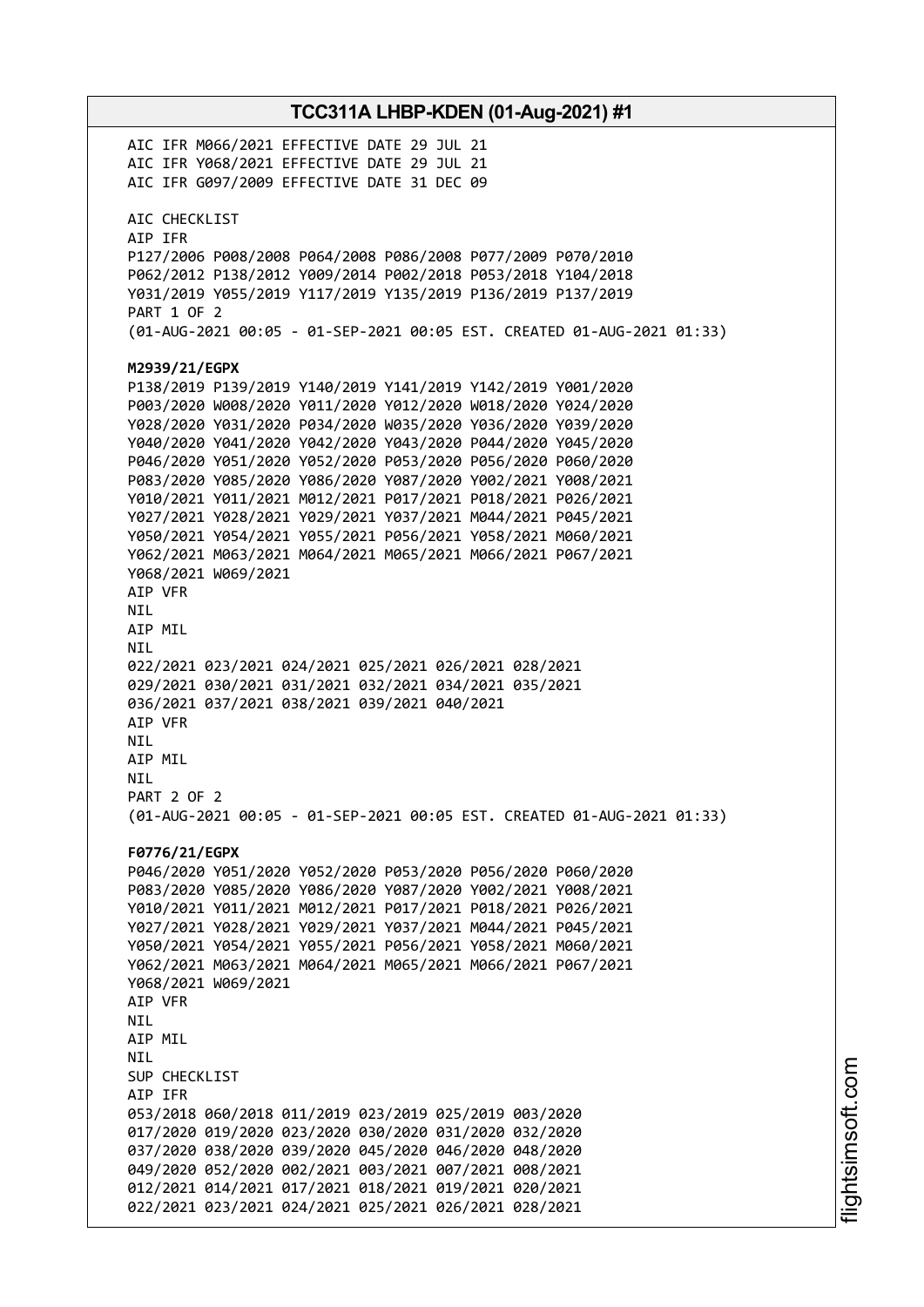029/2021 030/2021 031/2021 032/2021 034/2021 035/2021 036/2021 037/2021 038/2021 039/2021 040/2021 AIP VFR NIL AIP MIL NIL PART 2 OF 2 (01-AUG-2021 00:05 - 01-SEP-2021 00:05 EST. CREATED 01-AUG-2021 01:31) **F0776/21/EGPX** CHECKLIST YEAR=2021 0769 0770 0771 0773 0776 LATEST PUBLICATIONS AIP AIRAC AMDT IFR 009/2021 EFFECTIVE DATE 09 SEP 21 AIP SUP IFR 040/2021 EFFECTIVE DATE 29 JUL 21 AIC IFR W069/2021 EFFECTIVE DATE 29 JUL 21 AIC IFR P067/2021 EFFECTIVE DATE 29 JUL 21 AIC IFR M066/2021 EFFECTIVE DATE 29 JUL 21 AIC IFR Y068/2021 EFFECTIVE DATE 29 JUL 21 AIC IFR G097/2009 EFFECTIVE DATE 31 DEC 09 AIC CHECKLIST AIP IFR P127/2006 P008/2008 P064/2008 P086/2008 P077/2009 P070/2010 P062/2012 P138/2012 Y009/2014 P002/2018 P053/2018 Y104/2018 Y031/2019 Y055/2019 Y117/2019 Y135/2019 P136/2019 P137/2019 P138/2019 P139/2019 Y140/2019 Y141/2019 Y142/2019 Y001/2020 P003/2020 W008/2020 Y011/2020 Y012/2020 W018/2020 Y024/2020 Y028/2020 Y031/2020 P034/2020 W035/2020 Y036/2020 Y039/2020 Y040/2020 Y041/2020 Y042/2020 Y043/2020 P044/2020 Y045/2020 PART 1 OF 2 (01-AUG-2021 00:05 - 01-SEP-2021 00:05 EST. CREATED 01-AUG-2021 01:31) **N0151/21/EGPX** P083/2020 Y085/2020 Y086/2020 Y087/2020 Y002/2021 Y008/2021 Y010/2021 Y011/2021 M012/2021 P017/2021 P018/2021 P026/2021 Y027/2021 Y028/2021 Y029/2021 Y037/2021 M044/2021 P045/2021 Y050/2021 Y054/2021 Y055/2021 P056/2021 Y058/2021 M060/2021 Y062/2021 M063/2021 M064/2021 M065/2021 M066/2021 P067/2021 Y068/2021 W069/2021 AIP VFR **NTI** AIP MIL NIL SUP CHECKLIST AIP IFR 053/2018 060/2018 011/2019 023/2019 025/2019 003/2020 017/2020 019/2020 023/2020 030/2020 031/2020 032/2020 037/2020 038/2020 039/2020 045/2020 046/2020 048/2020 049/2020 052/2020 002/2021 003/2021 007/2021 008/2021 012/2021 014/2021 017/2021 018/2021 019/2021 020/2021 022/2021 023/2021 024/2021 025/2021 026/2021 028/2021 029/2021 030/2021 031/2021 032/2021 034/2021 035/2021 036/2021 037/2021 038/2021 039/2021 040/2021 AIP VFR **NTI** AIP MIL **NTI** PART 2 OF 2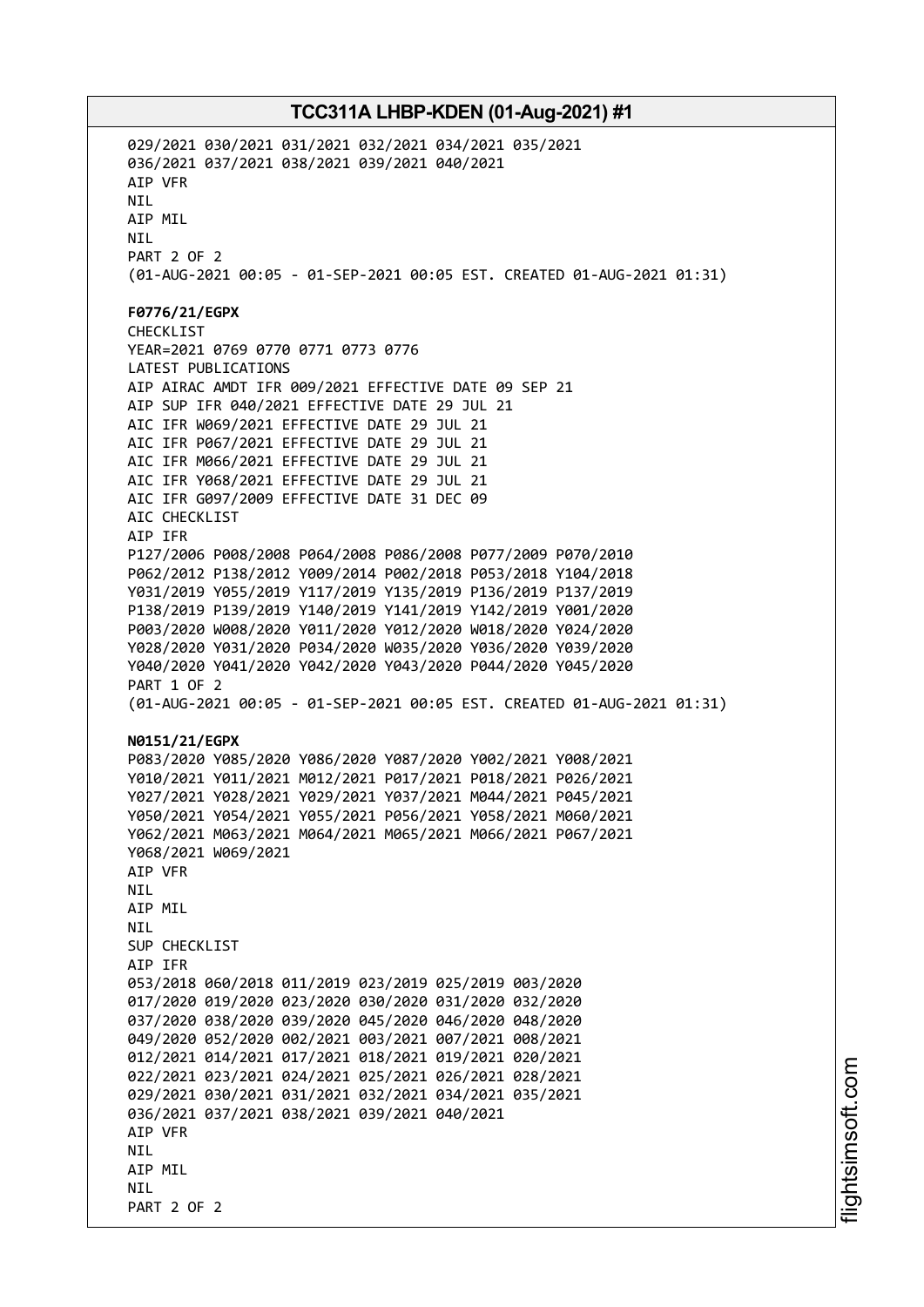(01-AUG-2021 00:05 - 01-SEP-2021 00:05 EST. CREATED 01-AUG-2021 01:29) **N0151/21/EGPX** CHECKLIST YEAR=2021 0095 0111 0112 0113 0118 0122 0123 0124 0127 0136 0138 0139 0141 0142 0143 0145 0147 0149 0150 0151 LATEST PUBLICATIONS AIP AIRAC AMDT IFR 009/2021 EFFECTIVE DATE 09 SEP 21 AIP SUP IFR 040/2021 EFFECTIVE DATE 29 JUL 21 AIC IFR W069/2021 EFFECTIVE DATE 29 JUL 21 AIC IFR P067/2021 EFFECTIVE DATE 29 JUL 21 AIC IFR M066/2021 EFFECTIVE DATE 29 JUL 21 AIC IFR Y068/2021 EFFECTIVE DATE 29 JUL 21 AIC IFR G097/2009 EFFECTIVE DATE 31 DEC 09 AIC CHECKLIST AIP IFR P127/2006 P008/2008 P064/2008 P086/2008 P077/2009 P070/2010 P062/2012 P138/2012 Y009/2014 P002/2018 P053/2018 Y104/2018 Y031/2019 Y055/2019 Y117/2019 Y135/2019 P136/2019 P137/2019 P138/2019 P139/2019 Y140/2019 Y141/2019 Y142/2019 Y001/2020 P003/2020 W008/2020 Y011/2020 Y012/2020 W018/2020 Y024/2020 Y028/2020 Y031/2020 P034/2020 W035/2020 Y036/2020 Y039/2020 Y040/2020 Y041/2020 Y042/2020 Y043/2020 P044/2020 Y045/2020 P046/2020 Y051/2020 Y052/2020 P053/2020 P056/2020 P060/2020 PART 1 OF 2 (01-AUG-2021 00:05 - 01-SEP-2021 00:05 EST. CREATED 01-AUG-2021 01:29) **B1876/21/EGPX** CHECKLIST YEAR=2021 0989 1036 1041 1142 1175 1194 1205 1206 1207 1209 1372 1378 1413 1431 1537 1558 1579 1630 1705 1717 1725 1743 1747 1750 1751 1753 1790 1813 1816 1824 1836 1837 1839 1840 1841 1843 1844 1854 1856 1857 1860 1861 1862 1863 1864 1865 1866 1867 LATEST PUBLICATIONS AIP AIRAC AMDT IFR 009/2021 EFFECTIVE DATE 09 SEP 21 AIP SUP IFR 040/2021 EFFECTIVE DATE 29 JUL 21 AIC IFR W069/2021 EFFECTIVE DATE 29 JUL 21 AIC IFR P067/2021 EFFECTIVE DATE 29 JUL 21 AIC IFR M066/2021 EFFECTIVE DATE 29 JUL 21 PART 1 OF 3 (01-AUG-2021 00:05 - 01-SEP-2021 00:05 EST. CREATED 01-AUG-2021 01:28) **B1876/21/EGPX** AIC IFR Y068/2021 EFFECTIVE DATE 29 JUL 21 AIC IFR G097/2009 EFFECTIVE DATE 31 DEC 09 AIC CHECKLIST AIP IFR P127/2006 P008/2008 P064/2008 P086/2008 P077/2009 P070/2010 P062/2012 P138/2012 Y009/2014 P002/2018 P053/2018 Y104/2018 Y031/2019 Y055/2019 Y117/2019 Y135/2019 P136/2019 P137/2019 P138/2019 P139/2019 Y140/2019 Y141/2019 Y142/2019 Y001/2020 P003/2020 W008/2020 Y011/2020 Y012/2020 W018/2020 Y024/2020 Y028/2020 Y031/2020 P034/2020 W035/2020 Y036/2020 Y039/2020 Y040/2020 Y041/2020 Y042/2020 Y043/2020 P044/2020 Y045/2020 P046/2020 Y051/2020 Y052/2020 P053/2020 P056/2020 P060/2020 P083/2020 Y085/2020 Y086/2020 Y087/2020 Y002/2021 Y008/2021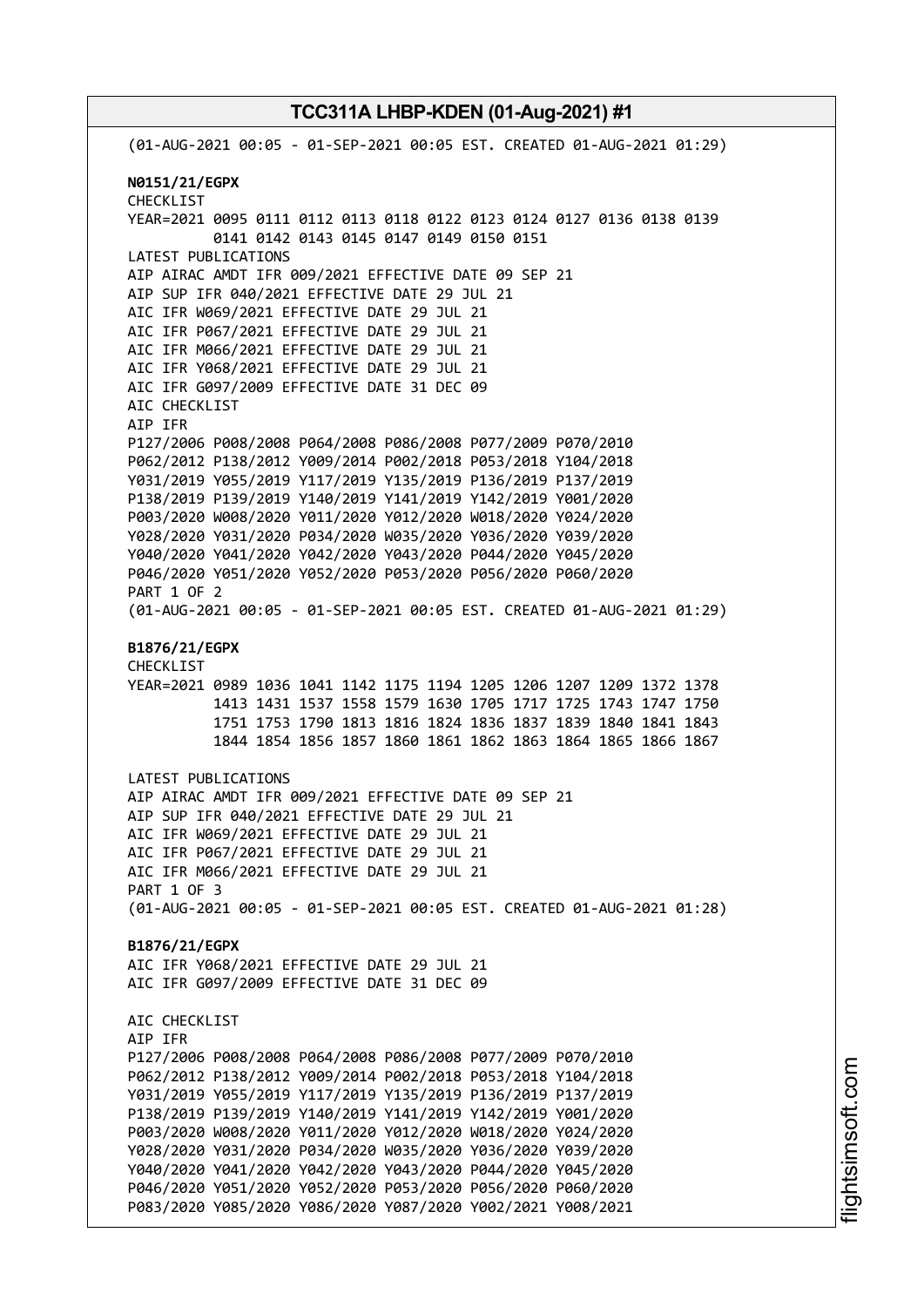Y010/2021 Y011/2021 M012/2021 P017/2021 P018/2021 P026/2021 Y027/2021 Y028/2021 Y029/2021 Y037/2021 M044/2021 P045/2021 Y050/2021 Y054/2021 Y055/2021 P056/2021 Y058/2021 M060/2021 Y062/2021 M063/2021 M064/2021 M065/2021 M066/2021 P067/2021 Y068/2021 W069/2021 PART 2 OF 3 (01-AUG-2021 00:05 - 01-SEP-2021 00:05 EST. CREATED 01-AUG-2021 01:28) **B1876/21/EGPX** AIP VFR NIL AIP MIL NIL SUP CHECKLIST AIP IFR 053/2018 060/2018 011/2019 023/2019 025/2019 003/2020 017/2020 019/2020 023/2020 030/2020 031/2020 032/2020 037/2020 038/2020 039/2020 045/2020 046/2020 048/2020 049/2020 052/2020 002/2021 003/2021 007/2021 008/2021 012/2021 014/2021 017/2021 018/2021 019/2021 020/2021 022/2021 023/2021 024/2021 025/2021 026/2021 028/2021 029/2021 030/2021 031/2021 032/2021 034/2021 035/2021 036/2021 037/2021 038/2021 039/2021 040/2021 AIP VFR NIL AIP MIL **NTI** PART 3 OF 3 (01-AUG-2021 00:05 - 01-SEP-2021 00:05 EST. CREATED 01-AUG-2021 01:28) **A2748/21/EGPX** CHECKLIST YEAR=2021 1471 1502 1566 1576 1577 1596 1650 1662 1674 1675 1713 1740 1747 1798 1845 1938 1940 1970 2020 2025 2032 2033 2034 2078 2111 2138 2167 2168 2211 2224 2259 2270 2290 2310 2320 2328 2345 2385 2391 2393 2395 2398 2410 2411 2434 2441 2445 2455 2457 2462 2463 2464 2484 2509 2510 2524 2527 2528 2530 2548 2556 2583 2592 2593 2594 2595 2596 2597 2598 2599 2600 2601 2602 2609 2611 2612 2629 2631 2632 2641 2642 2650 2651 2673 2674 2680 2682 2685 2686 2690 2692 2694 2701 2702 2703 2704 2705 2709 2710 2711 2713 2715 2716 2721 2722 2723 2728 2733 2736 2738 2741 2744 2745 2747 LATEST PUBLICATIONS AIP AIRAC AMDT IFR 009/2021 EFFECTIVE DATE 09 SEP 21 AIP SUP IFR 040/2021 EFFECTIVE DATE 29 JUL 21 AIC IFR W069/2021 EFFECTIVE DATE 29 JUL 21 AIC IFR P067/2021 EFFECTIVE DATE 29 JUL 21 AIC IFR M066/2021 EFFECTIVE DATE 29 JUL 21 AIC IFR Y068/2021 EFFECTIVE DATE 29 JUL 21 AIC IFR G097/2009 EFFECTIVE DATE 31 DEC 09 AIC CHECKLIST AIP IFR P127/2006 P008/2008 P064/2008 P086/2008 P077/2009 P070/2010 P062/2012 P138/2012 Y009/2014 P002/2018 P053/2018 Y104/2018 PART 1 OF 2 (01-AUG-2021 00:05 - 01-SEP-2021 00:05 EST. CREATED 01-AUG-2021 01:27) **A2748/21/EGPX**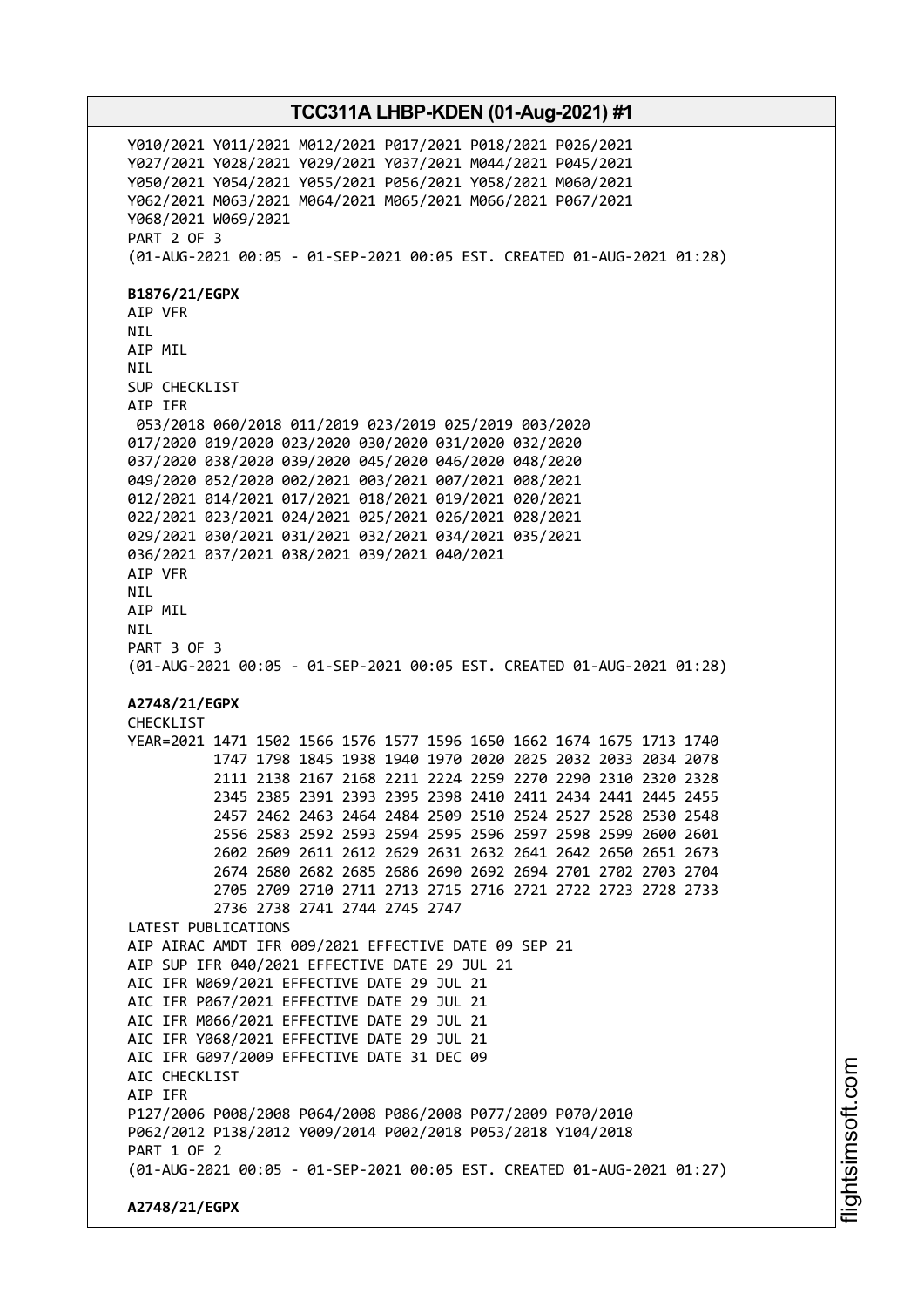**TCC311A LHBP-KDEN (01-Aug-2021) #1** Y031/2019 Y055/2019 Y117/2019 Y135/2019 P136/2019 P137/2019 P138/2019 P139/2019 Y140/2019 Y141/2019 Y142/2019 Y001/2020 P003/2020 W008/2020 Y011/2020 Y012/2020 W018/2020 Y024/2020 Y028/2020 Y031/2020 P034/2020 W035/2020 Y036/2020 Y039/2020 Y040/2020 Y041/2020 Y042/2020 Y043/2020 P044/2020 Y045/2020 P046/2020 Y051/2020 Y052/2020 P053/2020 P056/2020 P060/2020 P083/2020 Y085/2020 Y086/2020 Y087/2020 Y002/2021 Y008/2021 Y010/2021 Y011/2021 M012/2021 P017/2021 P018/2021 P026/2021 Y027/2021 Y028/2021 Y029/2021 Y037/2021 M044/2021 P045/2021 Y050/2021 Y054/2021 Y055/2021 P056/2021 Y058/2021 M060/2021 Y062/2021 M063/2021 M064/2021 M065/2021 M066/2021 P067/2021 Y068/2021 W069/2021 AIP VFR NIL AIP MIL NIL SUP CHECKLIST AIP IFR 053/2018 060/2018 011/2019 023/2019 025/2019 003/2020 017/2020 019/2020 023/2020 030/2020 031/2020 032/2020 037/2020 038/2020 039/2020 045/2020 046/2020 048/2020 049/2020 052/2020 002/2021 003/2021 007/2021 008/2021 012/2021 014/2021 017/2021 018/2021 019/2021 020/2021 022/2021 023/2021 024/2021 025/2021 026/2021 028/2021 029/2021 030/2021 031/2021 032/2021 034/2021 035/2021 036/2021 037/2021 038/2021 039/2021 040/2021 AIP VFR NIL AIP MIL NIL PART 2 OF 2 (01-AUG-2021 00:05 - 01-SEP-2021 00:05 EST. CREATED 01-AUG-2021 01:27) **K0336/21/EGPX** Y062/2021 M063/2021 M064/2021 M065/2021 M066/2021 P067/2021 (01-AUG-2021 00:05 - 01-SEP-2021 00:05 EST. CREATED 01-AUG-2021 01:12) **K0336/21/EGPX** CHECKLIST YEAR=2021 0202 0203 0204 0209 0211 0212 0215 0216 0217 0219 0220 0221 0222 0223 0224 0225 0227 0228 0230 0231 0233 0235 0236 0237 0238 0241 0242 0250 0251 0252 0253 0254 0255 0259 0260 0261 0262 0263 0269 0271 0275 0276 0277 0279 0281 0286 0287 0292 0293 0298 0299 0303 0306 0307 0313 0314 0315 0316 0317 0319 0321 0324 0325 0329 0333 0334 0335 LATEST PUBLICATIONS AIP AIRAC AMDT IFR 009/2021 EFFECTIVE DATE 09 SEP 21 AIP SUP IFR 040/2021 EFFECTIVE DATE 29 JUL 21 AIC IFR W069/2021 EFFECTIVE DATE 29 JUL 21 PART 1 OF 3 (01-AUG-2021 00:05 - 01-SEP-2021 00:05 EST. CREATED 01-AUG-2021 01:12) **K0336/21/EGPX** AIC IFR P067/2021 EFFECTIVE DATE 29 JUL 21 AIC IFR M066/2021 EFFECTIVE DATE 29 JUL 21 AIC IFR Y068/2021 EFFECTIVE DATE 29 JUL 21 AIC IFR G097/2009 EFFECTIVE DATE 31 DEC 09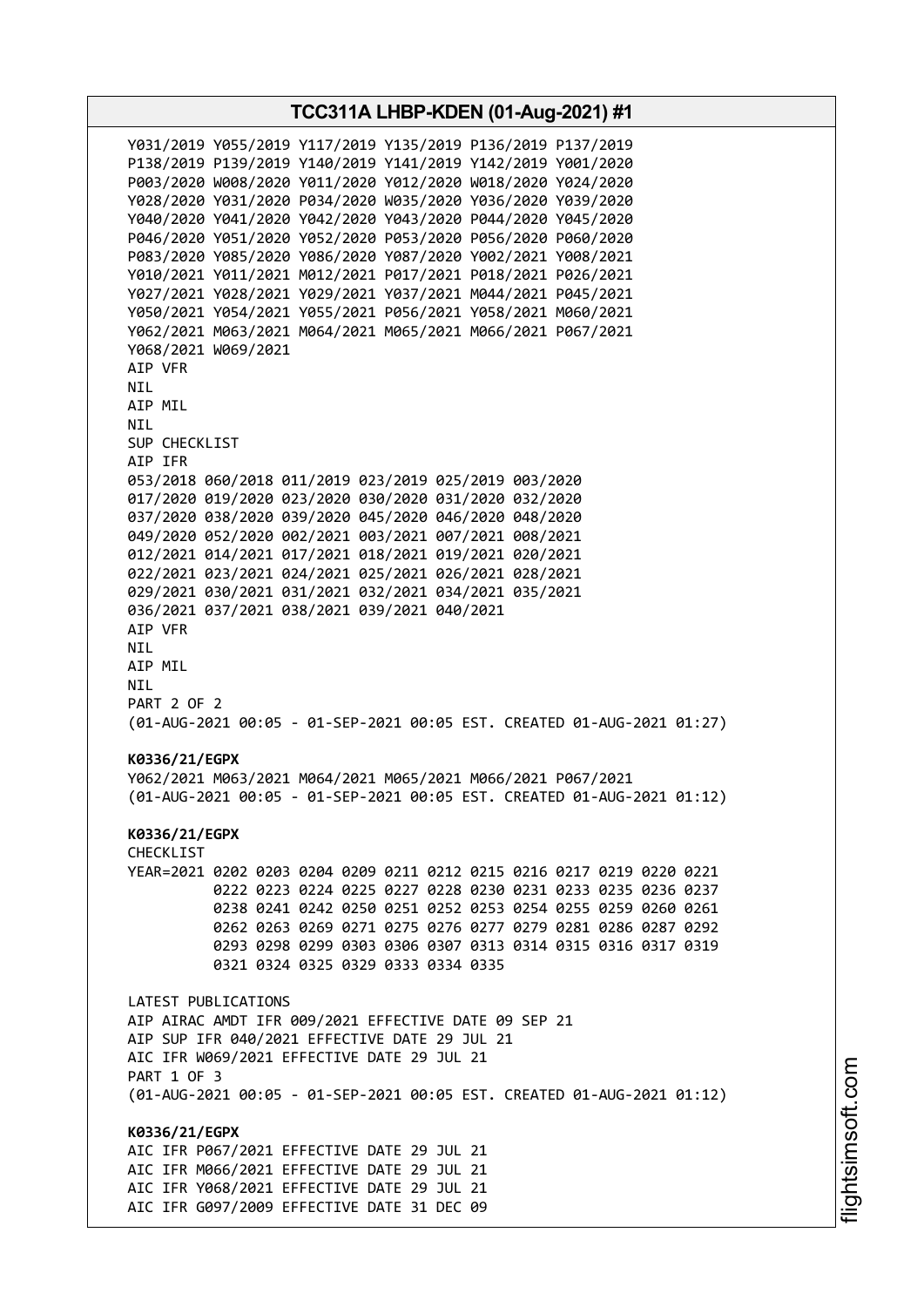AIC CHECKLIST AIP IFR P127/2006 P008/2008 P064/2008 P086/2008 P077/2009 P070/2010 P062/2012 P138/2012 Y009/2014 P002/2018 P053/2018 Y104/2018 Y031/2019 Y055/2019 Y117/2019 Y135/2019 P136/2019 P137/2019 P138/2019 P139/2019 Y140/2019 Y141/2019 Y142/2019 Y001/2020 P003/2020 W008/2020 Y011/2020 Y012/2020 W018/2020 Y024/2020 Y028/2020 Y031/2020 P034/2020 W035/2020 Y036/2020 Y039/2020 Y040/2020 Y041/2020 Y042/2020 Y043/2020 P044/2020 Y045/2020 P046/2020 Y051/2020 Y052/2020 P053/2020 P056/2020 P060/2020 P083/2020 Y085/2020 Y086/2020 Y087/2020 Y002/2021 Y008/2021 Y010/2021 Y011/2021 M012/2021 P017/2021 P018/2021 P026/2021 Y027/2021 Y028/2021 Y029/2021 Y037/2021 M044/2021 P045/2021 Y050/2021 Y054/2021 Y055/2021 P056/2021 Y058/2021 M060/2021 PART 2 OF 3 (01-AUG-2021 00:05 - 01-SEP-2021 00:05 EST. CREATED 01-AUG-2021 01:12) **Q0411/21/EGPX** CHECKLIST YEAR=2021 0387 0393 0400 0402 0404 0405 0406 0407 0408 0409 0410 0411 LATEST PUBLICATIONS AIP AIRAC AMDT IFR 009/2021 EFFECTIVE DATE 09 SEP 21 AIP SUP IFR 040/2021 EFFECTIVE DATE 29 JUL 21 AIC IFR W069/2021 EFFECTIVE DATE 29 JUL 21 AIC IFR P067/2021 EFFECTIVE DATE 29 JUL 21 AIC IFR M066/2021 EFFECTIVE DATE 29 JUL 21 AIC IFR Y068/2021 EFFECTIVE DATE 29 JUL 21 AIC IFR G097/2009 EFFECTIVE DATE 31 DEC 09 AIC CHECKLIST AIP IFR P127/2006 P008/2008 P064/2008 P086/2008 P077/2009 P070/2010 P062/2012 P138/2012 Y009/2014 P002/2018 P053/2018 Y104/2018 Y031/2019 Y055/2019 Y117/2019 Y135/2019 P136/2019 P137/2019 P138/2019 P139/2019 Y140/2019 Y141/2019 Y142/2019 Y001/2020 P003/2020 W008/2020 Y011/2020 Y012/2020 W018/2020 Y024/2020 Y028/2020 Y031/2020 P034/2020 W035/2020 Y036/2020 Y039/2020 Y040/2020 Y041/2020 Y042/2020 Y043/2020 P044/2020 Y045/2020 P046/2020 Y051/2020 Y052/2020 P053/2020 P056/2020 P060/2020 PART 1 OF 2 (01-AUG-2021 00:05 - 01-SEP-2021 00:05 EST. CREATED 01-AUG-2021 01:12) **Q0411/21/EGPX** P083/2020 Y085/2020 Y086/2020 Y087/2020 Y002/2021 Y008/2021 Y010/2021 Y011/2021 M012/2021 P017/2021 P018/2021 P026/2021 Y027/2021 Y028/2021 Y029/2021 Y037/2021 M044/2021 P045/2021 Y050/2021 Y054/2021 Y055/2021 P056/2021 Y058/2021 M060/2021 Y062/2021 M063/2021 M064/2021 M065/2021 M066/2021 P067/2021 Y068/2021 W069/2021 AIP VFR NIL AIP MIL NIL SUP CHECKLIST AIP IFR 053/2018 060/2018 011/2019 023/2019 025/2019 003/2020 017/2020 019/2020 023/2020 030/2020 031/2020 032/2020 037/2020 038/2020 039/2020 045/2020 046/2020 048/2020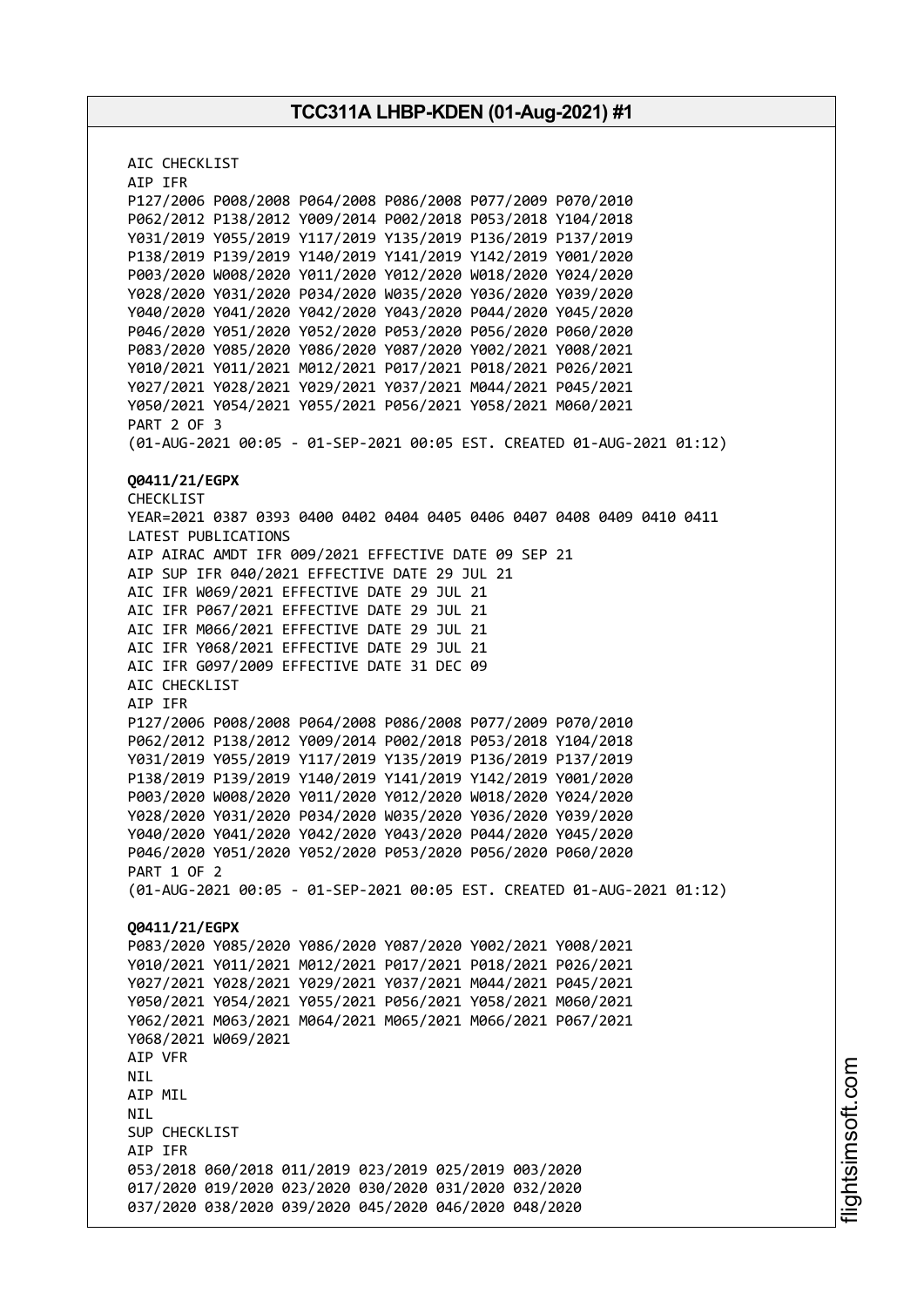049/2020 052/2020 002/2021 003/2021 007/2021 008/2021 012/2021 014/2021 017/2021 018/2021 019/2021 020/2021 022/2021 023/2021 024/2021 025/2021 026/2021 028/2021 029/2021 030/2021 031/2021 032/2021 034/2021 035/2021 036/2021 037/2021 038/2021 039/2021 040/2021 AIP VFR NIL AIP MIL NIL PART 2 OF 2 (01-AUG-2021 00:05 - 01-SEP-2021 00:05 EST. CREATED 01-AUG-2021 01:12) **C7728/21/EGPX** CHECKLIST YEAR=2021 1934 2190 3078 4070 4072 4325 4334 4408 4500 4629 4642 4711 4837 4892 5013 5014 5015 5127 5129 5276 5280 5283 5290 5294 5295 5317 5320 5346 5432 5494 5514 5519 5608 5655 5656 5657 5658 5659 5660 5661 5672 5753 5756 5757 5897 5922 5933 5971 6007 6025 6055 6091 6286 6361 6447 6472 6482 6495 6516 6549 6550 6554 6601 6641 6671 6687 6738 6764 6772 6780 6832 6839 6843 6845 6851 6882 6914 7006 7014 7015 7016 7017 7018 7035 7039 7041 7043 7044 7066 7069 7071 7073 7074 7093 7131 7133 7138 7142 7161 7193 7196 7223 7249 7252 7266 7296 7297 7298 7299 7301 7330 7331 7334 7373 7408 7412 7413 7465 7504 7505 7508 7510 7529 7542 7550 7558 7562 7563 7591 7602 7603 7604 7605 7606 7607 7608 7611 7612 7613 7615 7616 7617 7619 7620 PART 1 OF 3 (01-AUG-2021 00:05 - 01-SEP-2021 00:05 EST. CREATED 01-AUG-2021 01:07) **C7728/21/EGPX** 7621 7622 7626 7629 7632 7636 7637 7638 7639 7640 7643 7650 7662 7664 7665 7666 7667 7670 7672 7673 7676 7677 7679 7680 7694 7695 7702 7710 7711 7712 7713 7714 7716 7718 7719 7720 7725 7726 7727 LATEST PUBLICATIONS AIP AIRAC AMDT IFR 009/2021 EFFECTIVE DATE 09 SEP 21 AIP SUP IFR 040/2021 EFFECTIVE DATE 29 JUL 21 AIC IFR W069/2021 EFFECTIVE DATE 29 JUL 21 AIC IFR P067/2021 EFFECTIVE DATE 29 JUL 21 AIC IFR M066/2021 EFFECTIVE DATE 29 JUL 21 AIC IFR Y068/2021 EFFECTIVE DATE 29 JUL 21 AIC IFR G097/2009 EFFECTIVE DATE 31 DEC 09 AIC CHECKLIST AIP IFR P127/2006 P008/2008 P064/2008 P086/2008 P077/2009 P070/2010 (01-AUG-2021 00:05 - 01-SEP-2021 00:05 EST. CREATED 01-AUG-2021 01:07) **C7728/21/EGPX** Y031/2019 Y055/2019 Y117/2019 Y135/2019 P136/2019 P137/2019 P138/2019 P139/2019 Y140/2019 Y141/2019 Y142/2019 Y001/2020 P003/2020 W008/2020 Y011/2020 Y012/2020 W018/2020 Y024/2020 Y028/2020 Y031/2020 P034/2020 W035/2020 Y036/2020 Y039/2020 Y040/2020 Y041/2020 Y042/2020 Y043/2020 P044/2020 Y045/2020 P046/2020 Y051/2020 Y052/2020 P053/2020 P056/2020 P060/2020 P083/2020 Y085/2020 Y086/2020 Y087/2020 Y002/2021 Y008/2021 Y010/2021 Y011/2021 M012/2021 P017/2021 P018/2021 P026/2021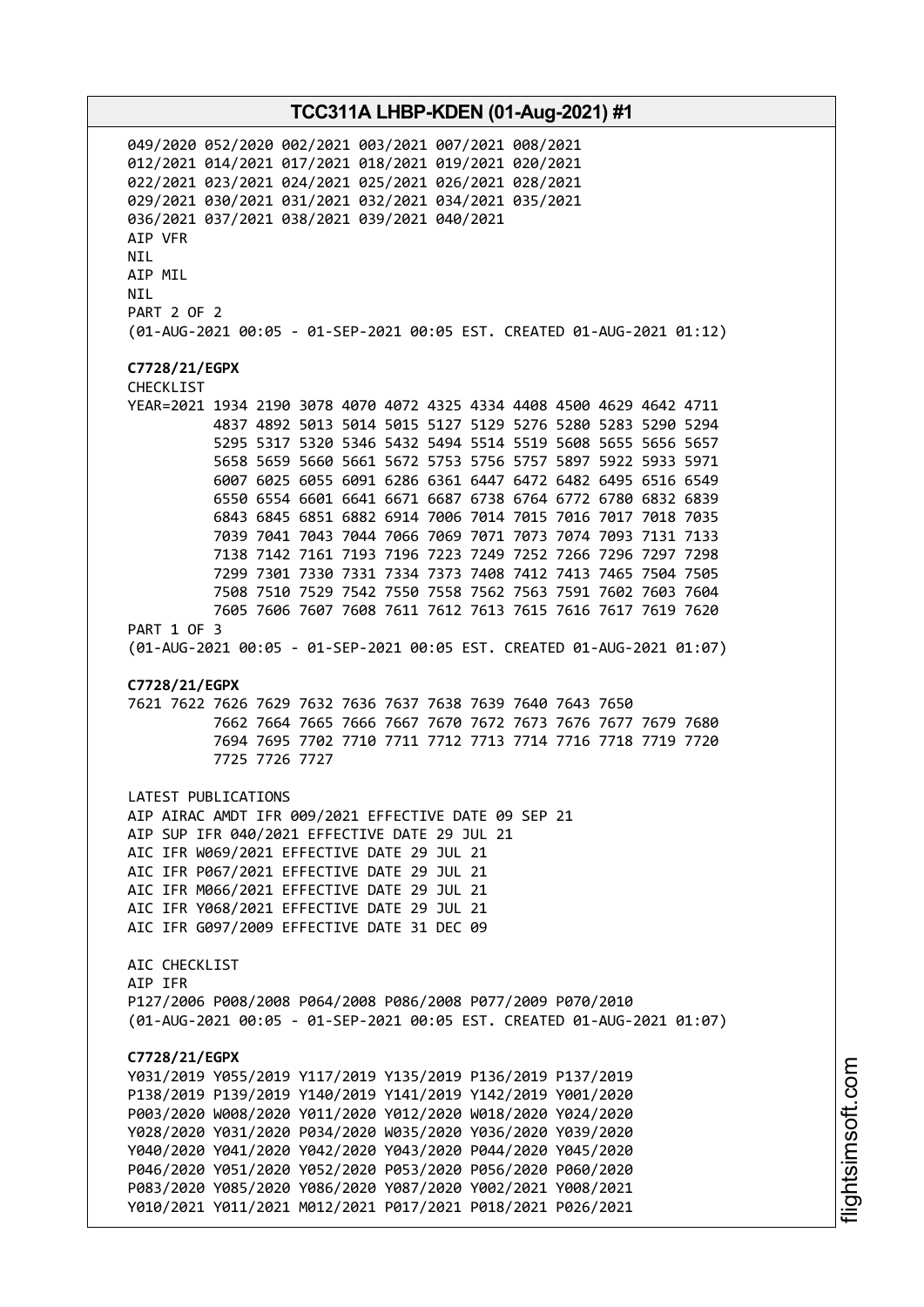Y027/2021 Y028/2021 Y029/2021 Y037/2021 M044/2021 P045/2021 Y050/2021 Y054/2021 Y055/2021 P056/2021 Y058/2021 M060/2021 Y062/2021 M063/2021 M064/2021 M065/2021 M066/2021 P067/2021 Y068/2021 W069/2021 AIP VFR NIL AIP MIL NIL SUP CHECKLIST AIP IFR 053/2018 060/2018 011/2019 023/2019 025/2019 003/2020 017/2020 019/2020 023/2020 030/2020 031/2020 032/2020 037/2020 038/2020 039/2020 045/2020 046/2020 048/2020 049/2020 052/2020 002/2021 003/2021 007/2021 008/2021 012/2021 014/2021 017/2021 018/2021 019/2021 020/2021 022/2021 023/2021 024/2021 025/2021 026/2021 028/2021 029/2021 030/2021 031/2021 032/2021 034/2021 035/2021 036/2021 037/2021 038/2021 039/2021 040/2021 AIP VFR NIL AIP MIL NIL PART 3 OF 3 (01-AUG-2021 00:05 - 01-SEP-2021 00:05 EST. CREATED 01-AUG-2021 01:07) **H4810/21/EGPX** P127/2006 P008/2008 P064/2008 P086/2008 P077/2009 P070/2010 P062/2012 P138/2012 Y009/2014 P002/2018 P053/2018 Y104/2018 Y031/2019 Y055/2019 Y117/2019 Y135/2019 P136/2019 P137/2019 P138/2019 P139/2019 Y140/2019 Y141/2019 Y142/2019 Y001/2020 P003/2020 W008/2020 Y011/2020 Y012/2020 W018/2020 Y024/2020 Y028/2020 Y031/2020 P034/2020 W035/2020 Y036/2020 Y039/2020 Y040/2020 Y041/2020 Y042/2020 Y043/2020 P044/2020 Y045/2020 P046/2020 Y051/2020 Y052/2020 P053/2020 P056/2020 P060/2020 PART 2 OF 3 P083/2020 Y085/2020 Y086/2020 Y087/2020 Y002/2021 Y008/2021 Y010/2021 Y011/2021 M012/2021 P017/2021 P018/2021 P026/2021 Y027/2021 Y028/2021 Y029/2021 Y037/2021 M044/2021 P045/2021 Y050/2021 Y054/2021 Y055/2021 P056/2021 Y058/2021 M060/2021 Y062/2021 M063/2021 M064/2021 M065/2021 M066/2021 P067/2021 Y068/2021 W069/2021 AIP VFR NIL AIP MIL **NTI** SUP CHECKLIST AIP IFR 053/2018 060/2018 011/2019 023/2019 025/2019 003/2020 017/2020 019/2020 023/2020 030/2020 031/2020 032/2020 037/2020 038/2020 039/2020 045/2020 046/2020 048/2020 049/2020 052/2020 002/2021 003/2021 007/2021 008/2021 012/2021 014/2021 017/2021 018/2021 019/2021 020/2021 022/2021 023/2021 024/2021 025/2021 026/2021 028/2021 029/2021 030/2021 031/2021 032/2021 034/2021 035/2021 036/2021 037/2021 038/2021 039/2021 040/2021 AIP VFR NIL AIP MIL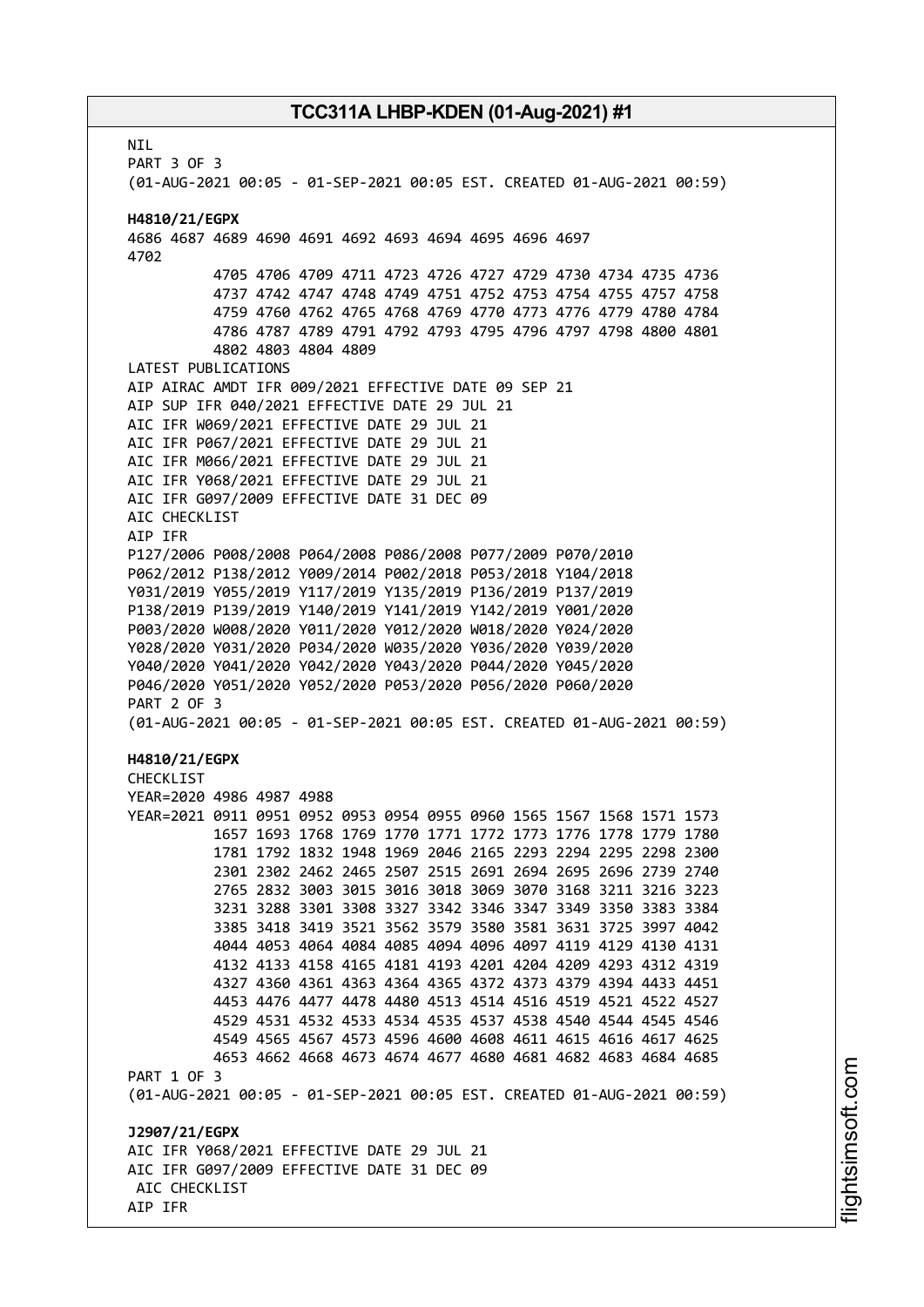**TCC311A LHBP-KDEN (01-Aug-2021) #1** P127/2006 P008/2008 P064/2008 P086/2008 P077/2009 P070/2010 P062/2012 P138/2012 Y009/2014 P002/2018 P053/2018 Y104/2018 Y031/2019 Y055/2019 Y117/2019 Y135/2019 P136/2019 P137/2019 P138/2019 P139/2019 Y140/2019 Y141/2019 Y142/2019 Y001/2020 P003/2020 W008/2020 Y011/2020 Y012/2020 W018/2020 Y024/2020 Y028/2020 Y031/2020 P034/2020 W035/2020 Y036/2020 Y039/2020 Y040/2020 Y041/2020 Y042/2020 Y043/2020 P044/2020 Y045/2020 P046/2020 Y051/2020 Y052/2020 P053/2020 P056/2020 P060/2020 P083/2020 Y085/2020 Y086/2020 Y087/2020 Y002/2021 Y008/2021 Y010/2021 Y011/2021 M012/2021 P017/2021 P018/2021 P026/2021 Y027/2021 Y028/2021 Y029/2021 Y037/2021 M044/2021 P045/2021 Y050/2021 Y054/2021 Y055/2021 P056/2021 Y058/2021 M060/2021 Y062/2021 M063/2021 M064/2021 M065/2021 M066/2021 P067/2021 Y068/2021 W069/2021 PART 2 OF 3 (01-AUG-2021 00:05 - 01-SEP-2021 00:05 EST. CREATED 01-AUG-2021 00:57) **J2907/21/EGPX** CHECKLIST YEAR=2021 2634 2657 2668 2709 2710 2726 2762 2779 2834 2835 2836 2841 2843 2844 2845 2859 2860 2861 2862 2863 2864 2865 2866 2867 2868 2869 2870 2871 2872 2873 2874 2891 2892 2893 2894 2895 2896 2897 2898 2899 2900 2901 2902 2903 2904 2905 2906 LATEST PUBLICATIONS AIP AIRAC AMDT IFR 009/2021 EFFECTIVE DATE 09 SEP 21 AIP SUP IFR 040/2021 EFFECTIVE DATE 29 JUL 21 AIC IFR W069/2021 EFFECTIVE DATE 29 JUL 21 AIC IFR P067/2021 EFFECTIVE DATE 29 JUL 21 AIC IFR M066/2021 EFFECTIVE DATE 29 JUL 21 PART 1 OF 3 (01-AUG-2021 00:05 - 01-SEP-2021 00:05 EST. CREATED 01-AUG-2021 00:57) **J2907/21/EGPX** AIP VFR **NTL** AIP MIL NIL SUP CHECKLIST AIP IFR (01-AUG-2021 00:05 - 01-SEP-2021 00:05 EST. CREATED 01-AUG-2021 00:57) **U4729/21/EGPX** AIC IFR G097/2009 EFFECTIVE DATE 31 DEC 09 AIC CHECKLIST AIP IFR P127/2006 P008/2008 P064/2008 P086/2008 P077/2009 P070/2010 P062/2012 P138/2012 Y009/2014 P002/2018 P053/2018 Y104/2018 Y031/2019 Y055/2019 Y117/2019 Y135/2019 P136/2019 P137/2019 P138/2019 P139/2019 Y140/2019 Y141/2019 Y142/2019 Y001/2020 P003/2020 W008/2020 Y011/2020 Y012/2020 W018/2020 Y024/2020 Y028/2020 Y031/2020 P034/2020 W035/2020 Y036/2020 Y039/2020 Y040/2020 Y041/2020 Y042/2020 Y043/2020 P044/2020 Y045/2020 P046/2020 Y051/2020 Y052/2020 P053/2020 P056/2020 P060/2020 P083/2020 Y085/2020 Y086/2020 Y087/2020 Y002/2021 Y008/2021 Y010/2021 Y011/2021 M012/2021 P017/2021 P018/2021 P026/2021 Y027/2021 Y028/2021 Y029/2021 Y037/2021 M044/2021 P045/2021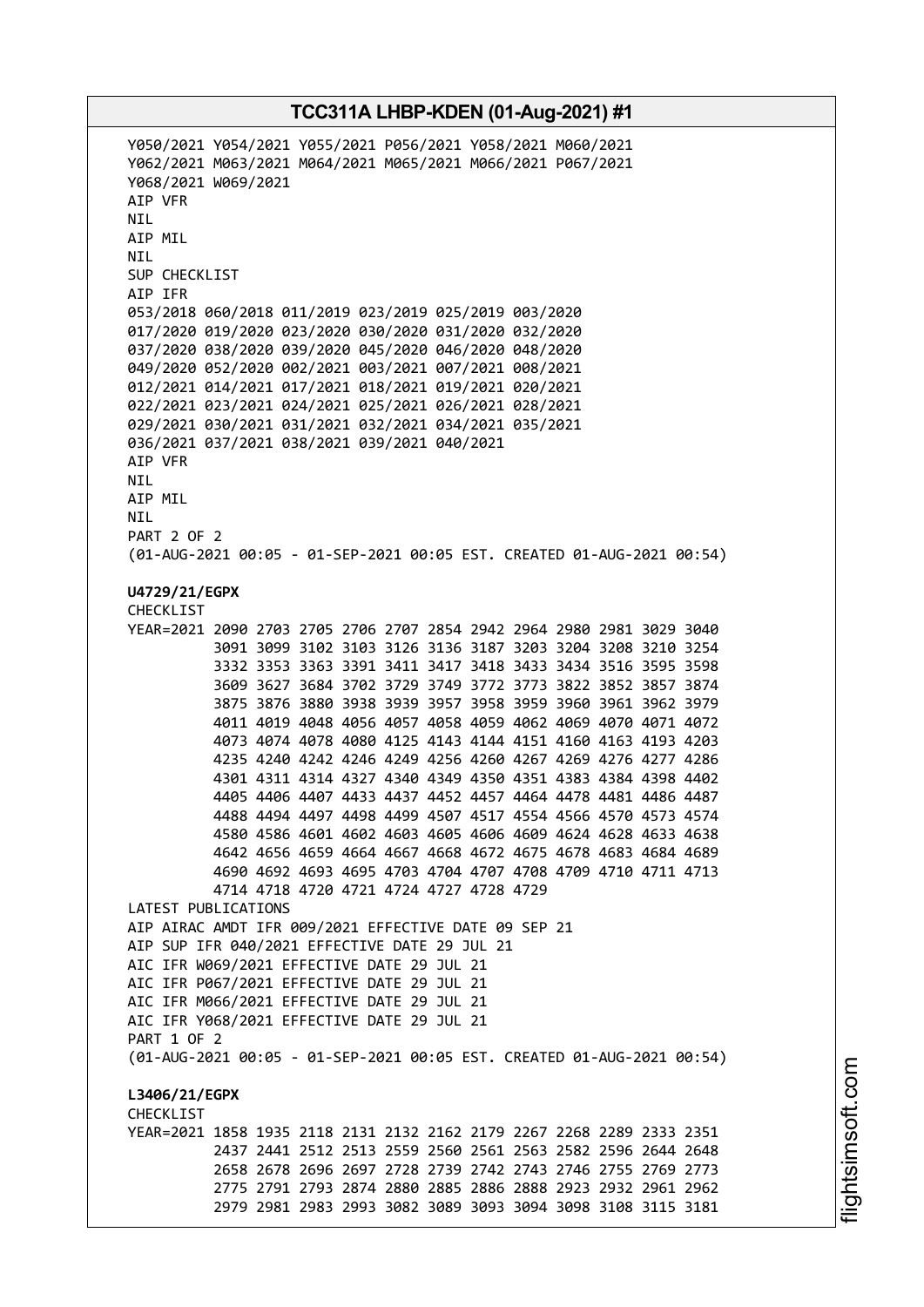3182 3191 3210 3215 3219 3233 3252 3279 3280 3281 3282 3283 3284 3285 3297 3300 3305 3311 3312 3314 3317 3325 3328 3342 3344 3353 3357 3361 3363 3364 3365 3366 3369 3371 3373 3374 3375 3376 3378 3379 3388 3390 3391 3393 3394 3395 3396 3397 3398 3399 3400 3401 3402 LATEST PUBLICATIONS AIP AIRAC AMDT IFR 009/2021 EFFECTIVE DATE 09 SEP 21 AIP SUP IFR 040/2021 EFFECTIVE DATE 29 JUL 21 AIC IFR W069/2021 EFFECTIVE DATE 29 JUL 21 AIC IFR P067/2021 EFFECTIVE DATE 29 JUL 21 AIC IFR M066/2021 EFFECTIVE DATE 29 JUL 21 AIC IFR Y068/2021 EFFECTIVE DATE 29 JUL 21 AIC IFR G097/2009 EFFECTIVE DATE 31 DEC 09 AIC CHECKLIST AIP IFR PART 1 OF 2 (01-AUG-2021 00:05 - 01-SEP-2021 00:05 EST. CREATED 01-AUG-2021 00:51) **L3406/21/EGPX** P127/2006 P008/2008 P064/2008 P086/2008 P077/2009 P070/2010 P062/2012 P138/2012 Y009/2014 P002/2018 P053/2018 Y104/2018 Y031/2019 Y055/2019 Y117/2019 Y135/2019 P136/2019 P137/2019 P138/2019 P139/2019 Y140/2019 Y141/2019 Y142/2019 Y001/2020 P003/2020 W008/2020 Y011/2020 Y012/2020 W018/2020 Y024/2020 Y028/2020 Y031/2020 P034/2020 W035/2020 Y036/2020 Y039/2020 Y040/2020 Y041/2020 Y042/2020 Y043/2020 P044/2020 Y045/2020 P046/2020 Y051/2020 Y052/2020 P053/2020 P056/2020 P060/2020 P083/2020 Y085/2020 Y086/2020 Y087/2020 Y002/2021 Y008/2021 Y010/2021 Y011/2021 M012/2021 P017/2021 P018/2021 P026/2021 Y027/2021 Y028/2021 Y029/2021 Y037/2021 M044/2021 P045/2021 Y050/2021 Y054/2021 Y055/2021 P056/2021 Y058/2021 M060/2021 Y062/2021 M063/2021 M064/2021 M065/2021 M066/2021 P067/2021 Y068/2021 W069/2021 AIP VFR NIL AIP MIL NIL SUP CHECKLIST AIP IFR 053/2018 060/2018 011/2019 023/2019 025/2019 003/2020 017/2020 019/2020 023/2020 030/2020 031/2020 032/2020 037/2020 038/2020 039/2020 045/2020 046/2020 048/2020 049/2020 052/2020 002/2021 003/2021 007/2021 008/2021 012/2021 014/2021 017/2021 018/2021 019/2021 020/2021 022/2021 023/2021 024/2021 025/2021 026/2021 028/2021 029/2021 030/2021 031/2021 032/2021 034/2021 035/2021 036/2021 037/2021 038/2021 039/2021 040/2021 AIP VFR NIL AIP MIL NIL PART 2 OF 2 (01-AUG-2021 00:05 - 01-SEP-2021 00:05 EST. CREATED 01-AUG-2021 00:51) **V0013/21/EGPX CHECKLIST** YEAR=2021 0009 0012 0013 LATEST PUBLICATIONS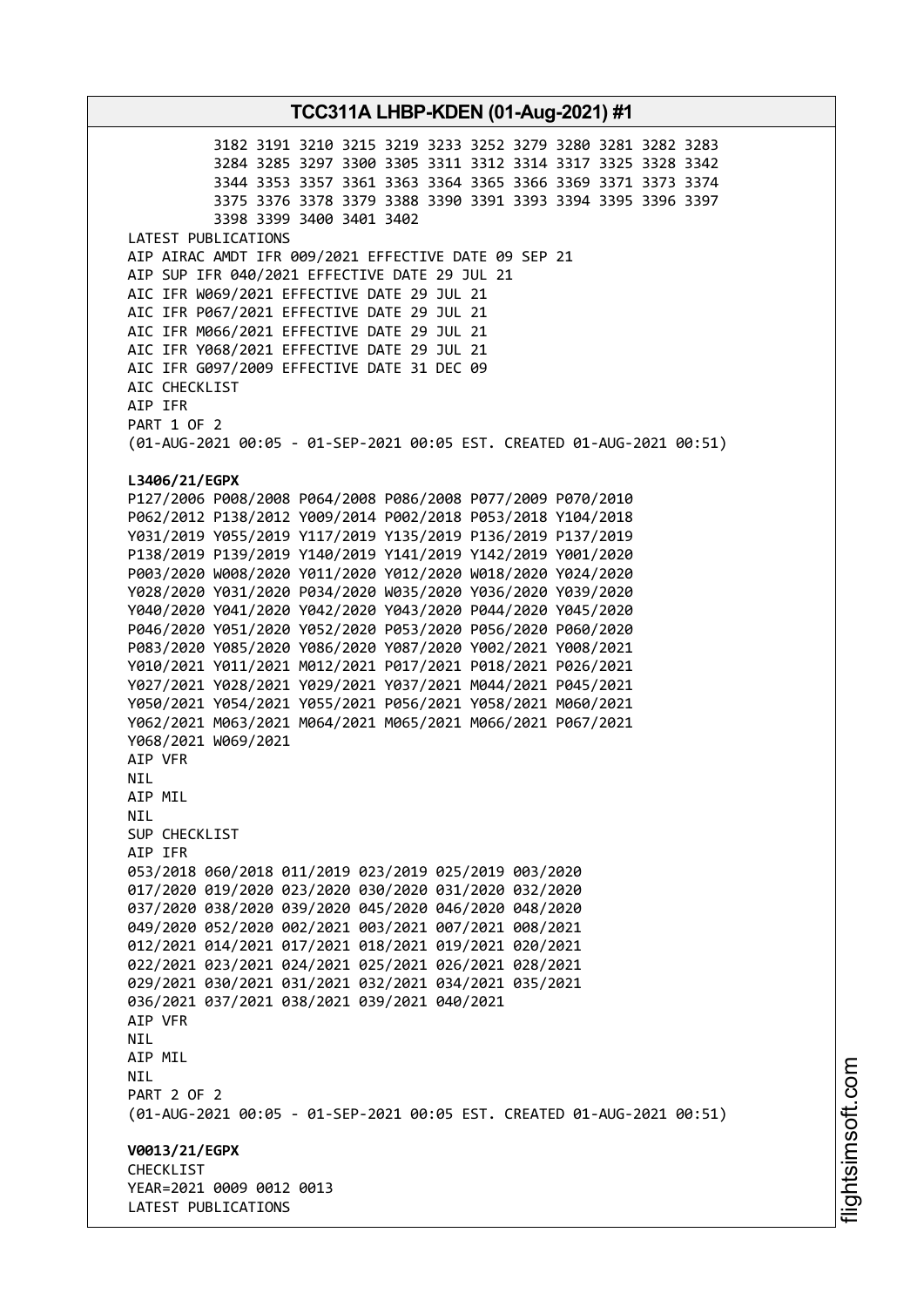AIP AIRAC AMDT IFR 009/2021 EFFECTIVE DATE 09 SEP 21 AIP SUP IFR 040/2021 EFFECTIVE DATE 29 JUL 21 AIC IFR W069/2021 EFFECTIVE DATE 29 JUL 21 AIC IFR P067/2021 EFFECTIVE DATE 29 JUL 21 AIC IFR M066/2021 EFFECTIVE DATE 29 JUL 21 AIC IFR Y068/2021 EFFECTIVE DATE 29 JUL 21 AIC IFR G097/2009 EFFECTIVE DATE 31 DEC 09 AIC CHECKLIST AIP IFR P127/2006 P008/2008 P064/2008 P086/2008 P077/2009 P070/2010 P062/2012 P138/2012 Y009/2014 P002/2018 P053/2018 Y104/2018 Y031/2019 Y055/2019 Y117/2019 Y135/2019 P136/2019 P137/2019 P138/2019 P139/2019 Y140/2019 Y141/2019 Y142/2019 Y001/2020 P003/2020 W008/2020 Y011/2020 Y012/2020 W018/2020 Y024/2020 Y028/2020 Y031/2020 P034/2020 W035/2020 Y036/2020 Y039/2020 Y040/2020 Y041/2020 Y042/2020 Y043/2020 P044/2020 Y045/2020 P046/2020 Y051/2020 Y052/2020 P053/2020 P056/2020 P060/2020 PART 1 OF 2 (01-AUG-2021 00:05 - 01-SEP-2021 00:05 EST. CREATED 01-AUG-2021 00:49) **V0013/21/EGPX** P083/2020 Y085/2020 Y086/2020 Y087/2020 Y002/2021 Y008/2021 Y010/2021 Y011/2021 M012/2021 P017/2021 P018/2021 P026/2021 Y027/2021 Y028/2021 Y029/2021 Y037/2021 M044/2021 P045/2021 Y050/2021 Y054/2021 Y055/2021 P056/2021 Y058/2021 M060/2021 Y062/2021 M063/2021 M064/2021 M065/2021 M066/2021 P067/2021 Y068/2021 W069/2021 AIP VFR NIL AIP MIL NIL SUP CHECKLIST AIP IFR 053/2018 060/2018 011/2019 023/2019 025/2019 003/2020 017/2020 019/2020 023/2020 030/2020 031/2020 032/2020 037/2020 038/2020 039/2020 045/2020 046/2020 048/2020 049/2020 052/2020 002/2021 003/2021 007/2021 008/2021 012/2021 014/2021 017/2021 018/2021 019/2021 020/2021 022/2021 023/2021 024/2021 025/2021 026/2021 028/2021 029/2021 030/2021 031/2021 032/2021 034/2021 035/2021 036/2021 037/2021 038/2021 039/2021 040/2021 AIP VFR NIL AIP MIL **NTI** PART 2 OF 2 (01-AUG-2021 00:05 - 01-SEP-2021 00:05 EST. CREATED 01-AUG-2021 00:49) **H4800/21/EGPX** AIR EXER. MULTIPLE FAST JET ACFT WILL CONDUCT HIGH ENERGY MANOEUVRES IN SUPPORT OF GROUND OPS WI 5NM RADIUS 551623N 0020803W (OTTERBURN, NORTHUMBERLAND). ACFT MAY OPERATE AT SPEEDS OF UP TO 450 KNOTS IAS AND MAY BE UNABLE TO COMPLY WITH RAC. FOR FURTHER INFO AIC Y042/2020 REFERS. OPS CTC 335.700 MHZ / 127.185 MHZ / 07801 489716. 2021-08-0254/AS4 SFC-10000FT AMSL 0700-1700 (03-AUG-2021 07:00 - 04-AUG-2021 17:00. CREATED 30-JUL-2021 14:06)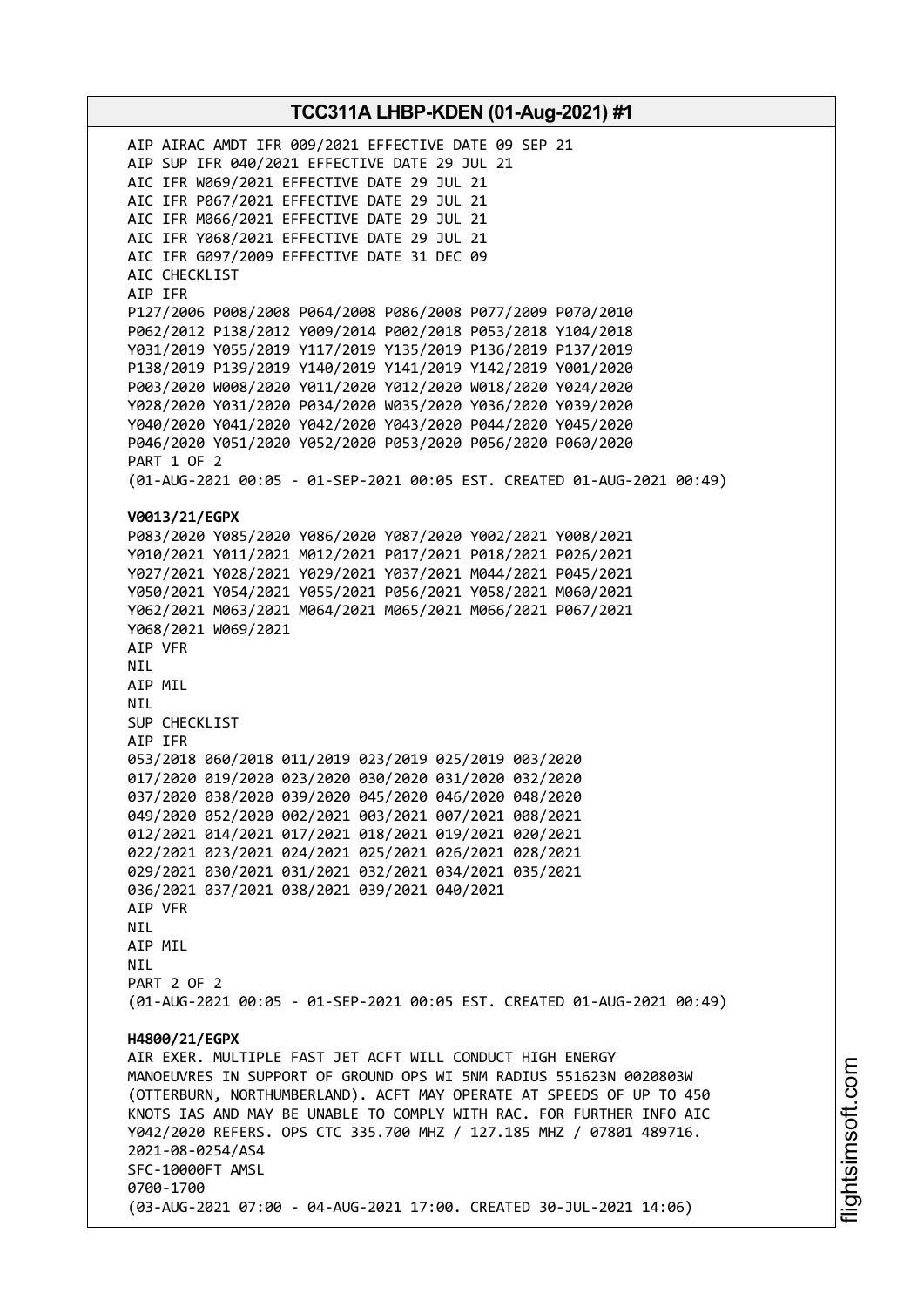**H4796/21/EGPX** UAS OPR BEYOND VISUAL LINE OF SIGHT (BVLOS) UTILISING VISUAL OBSERVERS (EXTENDED LINE OF SIGHT) WI 3NM RADIUS OF 574113N 0041001W (INVERGORDON, CROMARTY FIRTH). MAX HGT 800FT AGL. FOR INFO 0774 3719366. 2021-08-0228/AS2 SFC-800FT AMSL (03-AUG-2021 05:30 - 03-AUG-2021 12:00. CREATED 30-JUL-2021 13:40) **H4791/21/EGPX** CIVIL AIRCRAFT NOTIFICATION PROCEDURE - UNDERSLUNG LOADS WILL OPERATE LOW FLYING AREA 14. WI 2NM EITHER SIDE OF TRACK AND 2NM RADIUS OF 564936N 0041319W - 564613N 0041528W - 564553N 0041027W - 564744N 0040847W - 564936N 0041319W, (DALNASPIDAL, PERTH AND KINROSS). MAX HEIGHT 500FT AGL. ACFT MAY BE RESTRICTED IN ABILITY TO MANOEUVRE AND UNABLE TO COMPLY WITH RAC. OPS CTC 07442 502437. 21/07/263/LFC SFC-3600FT AMSL (06-AUG-2021 07:00 - 06-AUG-2021 16:00. CREATED 30-JUL-2021 13:15) **H4789/21/EGPX** CIVIL AIRCRAFT NOTIFICATION PROCEDURE - UNDERSLUNG LOADS WILL OPERATE LOW FLYING AREA 14. WI 2NM EITHER SIDE OF TRACK AND 2NM RADIUS OF 565855N 0033019W - 565836N 0033912W - 565609N 0033229W - 565855N 0033019W,(BRAEMAR, ABERDEENSHIRE). MAX HEIGHT 500FT AGL. ACFT MAY BE RESTRICTED IN ABILITY TO MANOEUVRE AND UNABLE TO COMPLY WITH RAC. OPS CTC 07442 502437. 21/07/262/LFC SFC-3500FT AMSL (02-AUG-2021 14:00 - 02-AUG-2021 17:00. CREATED 30-JUL-2021 12:48) **M2933/21/EGPX** THE FOLLOWING LUCE BAY DANGER AREAS ARE ACTIVATED: EG D402A 0800-1600 SFC-5000FT AMSL EXCLUDING AIRWAYS P600 AND P620 SFC-5000FT AMSL (02-AUG-2021 08:00 - 02-AUG-2021 16:00. CREATED 30-JUL-2021 12:15) **H4784/21/EGPX** PIPELINE INSPECTION NOTIFICATION PROCEDURE SYSTEM (PINS) WILL TAKE PLACE IN THE FOLLOWING LOW FLYING AREAS 1, 2, 4, 5, 6, 7N, 7S, 8, 9, 10, 11N, 11S, 12, 13, 14W, 14E, 16, 17, 18 AND THAMES VALLEY AVOIDANCE AREA MAX HEIGHT 2000FT AGL. UK AIP ENR 6 (PINS AREAS AND UK DAY LOW FLYING SYSTEM (DLFS)) REFERS. 21/07/260/LFBC SFC-6500FT AMSL (02-AUG-2021 06:00 - 02-AUG-2021 16:00. CREATED 30-JUL-2021 11:47) **M2926/21/EGPX** THE FOLLOWING MORAY FIRTH DANGER AREAS ARE ACTIVATED: EG D809N 0900-1030 SFC-55000FT AMSL EG D809N 1130-1300 SFC-55000FT AMSL EG D809C 0900-1030 SFC-55000FT AMSL EG D809C 1130-1300 SFC-55000FT AMSL EG D809S 0900-1030 SFC-55000FT AMSL EG D809S 1130-1300 SFC-55000FT AMSL SFC-55000FT AMSL (02-AUG-2021 09:00 - 02-AUG-2021 13:00. CREATED 30-JUL-2021 11:44)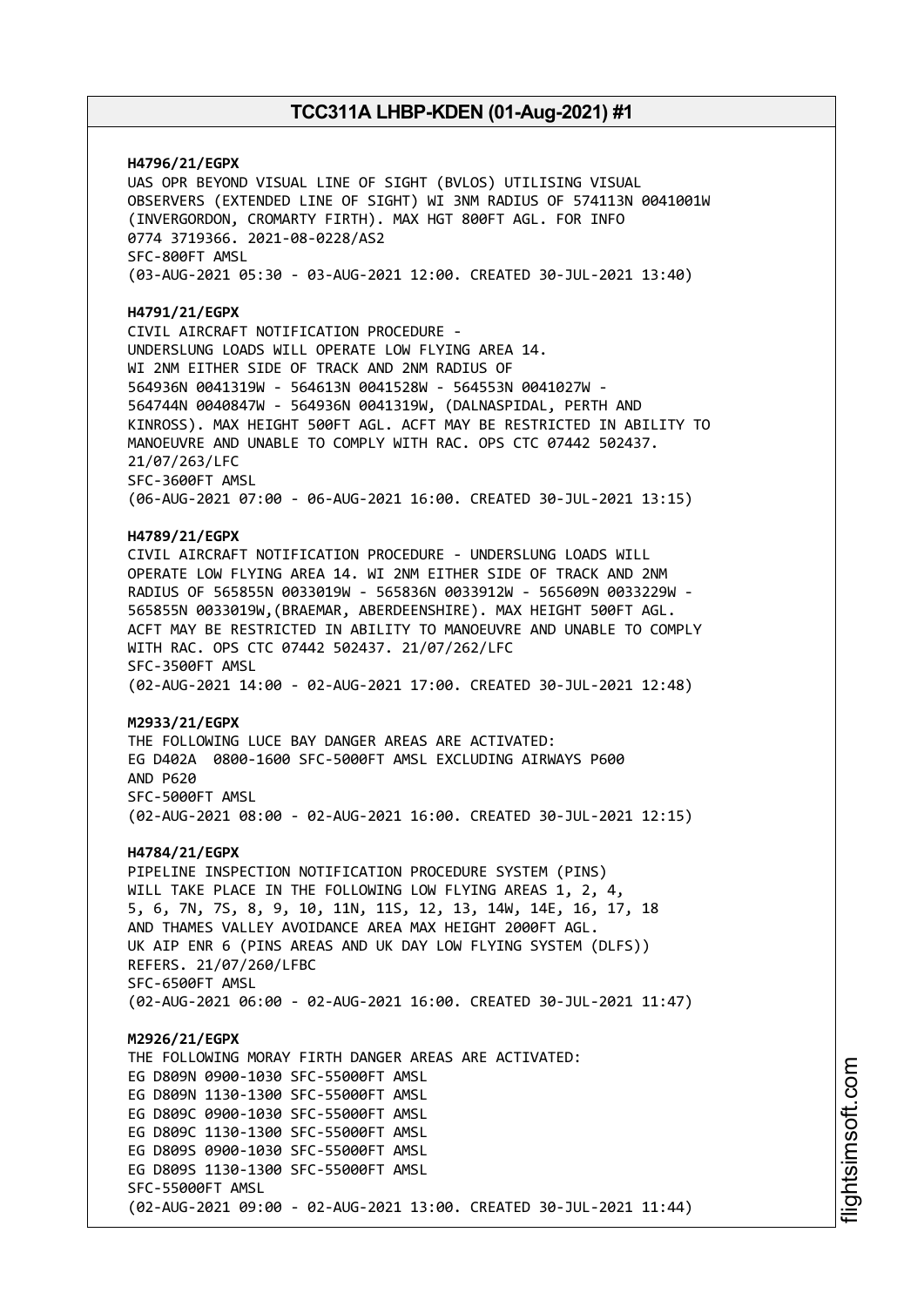**M2925/21/EGPX** THE FOLLOWING DRURIDGE BAY DANGER AREAS ARE ACTIVATED: EG D513A 1500-1630 SFC-FL230 EG D513B 1500-1630 SFC-FL230 EG D513C 1500-1630 SFC-FL100 SFC-FL230 (02-AUG-2021 15:00 - 02-AUG-2021 16:30. CREATED 30-JUL-2021 11:44) **M2921/21/EGPX** THE FOLLOWING SOUTHERN MANAGED DANGER AREAS ARE ACTIVATED: EG D323B 0745-0915 FL050-FL660 EG D323B 0915-1030 FL050-FL660 EG D323B 1300-1415 FL050-FL660 EG D323B 1515-1700 FL050-FL660 EG D323H 0745-0915 FL150-FL660 EG D323H 0915-1030 FL150-FL660 EG D323H 1300-1415 FL150-FL660 EG D323H 1515-1700 FL150-FL660 EG D323M 0745-0915 FL100-FL660 EG D323M 0915-1030 FL100-FL660 EG D323M 1300-1415 FL100-FL660 EG D323M 1515-1700 FL100-FL660 EG D323R 0745-0915 FL100-FL660 EG D323R 0915-1030 FL100-FL660 EG D323R 1300-1415 FL100-FL660 EG D323R 1515-1700 FL100-FL660 FL050-FL660 (02-AUG-2021 07:45 - 02-AUG-2021 17:00. CREATED 30-JUL-2021 11:41) **M2920/21/EGPX** THE FOLLOWING SOUTHERN MANAGED DANGER AREAS ARE ACTIVATED: EG D323A 0745-0915 FL050-FL660 EG D323A 0915-1030 FL050-FL660 EG D323A 1300-1415 FL050-FL660 EG D323A 1515-1700 FL050-FL660 EG D323G 0745-0915 FL150-FL660 EG D323G 0915-1030 FL150-FL660 EG D323G 1300-1415 FL150-FL660 EG D323G 1515-1700 FL150-FL660 EG D323L 0745-0915 FL100-FL660 EG D323L 0915-1030 FL100-FL660 EG D323L 1300-1415 FL100-FL660 EG D323L 1515-1700 FL100-FL660 EG D323Q 0745-0915 FL100-FL660 EG D323Q 0915-1030 FL100-FL660 EG D323Q 1300-1415 FL100-FL660 EG D323Q 1515-1700 FL100-FL660 FL050-FL660 (02-AUG-2021 07:45 - 02-AUG-2021 17:00. CREATED 30-JUL-2021 11:35) **B1856/21/EGPX** THE NOTAM OFFICE WILL BE UNABLE TO ISSUE NOTAM DUE TO A PLANNED EUROPEAN AIS DATABASE (EAD) OUTAGE. DURING THIS TIME, ONLY TIME CRITICAL NOTAM WILL BE TRANSMITTED AS AN X SERIES NOTAM IF SENT TO EGGNYNYX. ADDITIONALLY, THE AIS WEBSITE, INTEGRATED AIP (IAIP) AND NOTAM PIB WILL ALSO BE UNAVAILABLE. (11-AUG-2021 23:55 - 12-AUG-2021 00:25. CREATED 30-JUL-2021 08:27)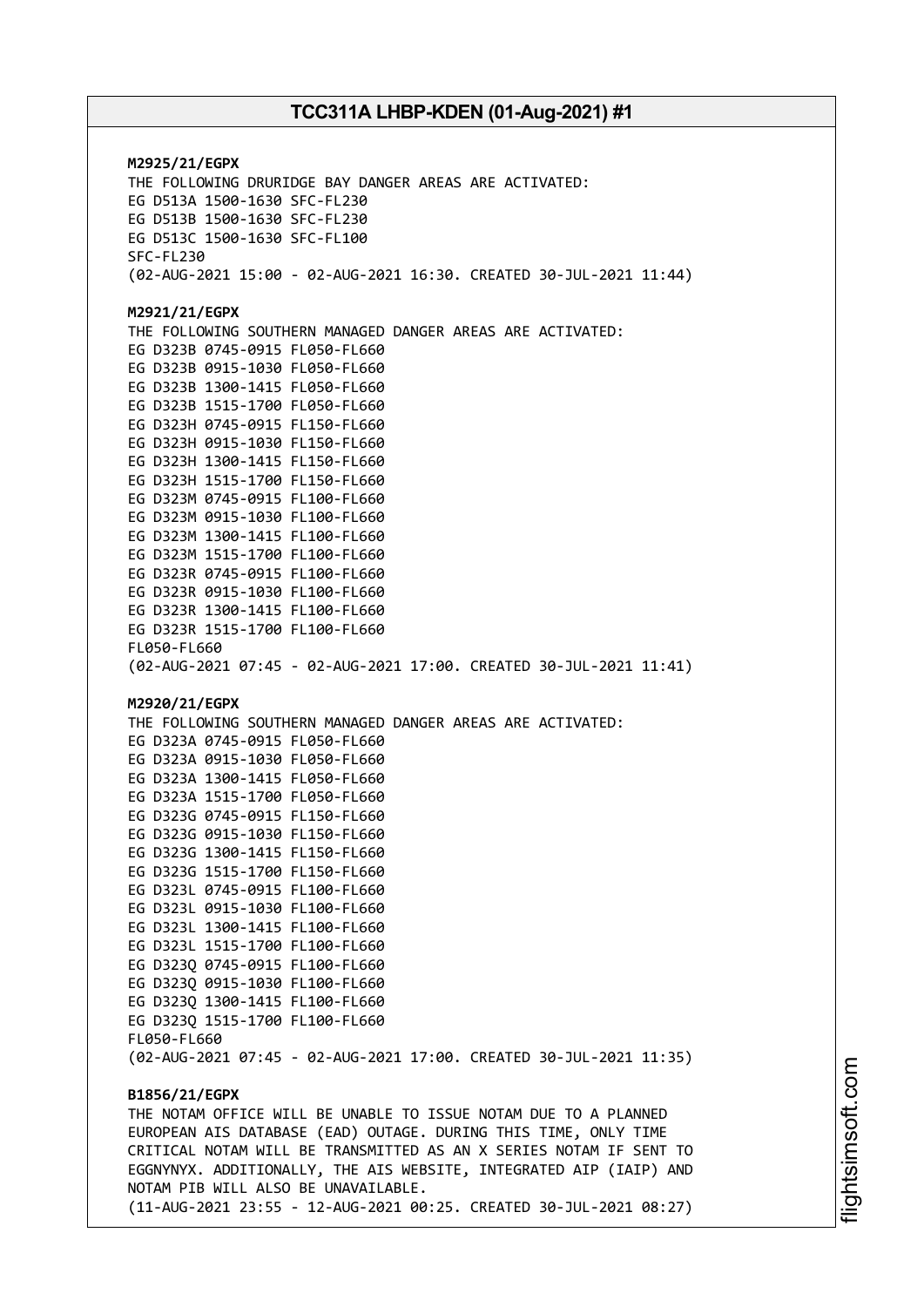**D1105/21/EGPX** DANGER AREA EG D702 FORT GEORGE ACTIVATED SFC-2100FT AMSL 1500-2259 (09-AUG-2021 15:00 - 31-AUG-2021 22:59. CREATED 30-JUL-2021 08:01) **M2919/21/EGPX** THE FOLLOWING HEBRIDES DANGER AREAS ARE ACTIVATED: EG D701A 0900-1900 SFC-UNL EG D701B 0900-1900 SFC-UNL EG D701C 0900-1900 SFC-UNL EG D701D 0900-1900 SFC-UNL EG D701Y 0900-1900 SFC-UNL SFC-UNL (08-AUG-2021 09:00 - 08-AUG-2021 19:00. CREATED 30-JUL-2021 07:54) **M2918/21/EGPX** THE FOLLOWING HEBRIDES DANGER AREAS ARE ACTIVATED: EG D701A 0900-1900 SFC-UNL EG D701B 0900-1900 SFC-UNL EG D701C 0900-1900 SFC-UNL EG D701D 0900-1900 SFC-UNL EG D701Y 0900-1900 SFC-UNL SFC-UNL (07-AUG-2021 09:00 - 07-AUG-2021 19:00. CREATED 30-JUL-2021 07:53) **M2917/21/EGPX** THE FOLLOWING HEBRIDES DANGER AREAS ARE ACTIVATED: EG D701A 0900-1900 SFC-UNL EG D701B 0900-1900 SFC-UNL EG D701C 0900-1900 SFC-UNL EG D701D 0900-1900 SFC-UNL EG D701Y 0900-1900 SFC-UNL SFC-UNL (06-AUG-2021 09:00 - 06-AUG-2021 19:00. CREATED 30-JUL-2021 07:53) **M2916/21/EGPX** THE FOLLOWING HEBRIDES DANGER AREAS ARE ACTIVATED: EG D701A 0900-1900 SFC-UNL EG D701B 0900-1900 SFC-UNL EG D701C 0900-1900 SFC-UNL EG D701D 0900-1900 SFC-UNL EG D701Y 0900-1900 SFC-UNL SFC-UNL (05-AUG-2021 09:00 - 05-AUG-2021 19:00. CREATED 30-JUL-2021 07:52) **M2915/21/EGPX** THE FOLLOWING HEBRIDES DANGER AREAS ARE ACTIVATED: EG D701A 0900-1900 SFC-UNL EG D701B 0900-1900 SFC-UNL EG D701C 0900-1900 SFC-UNL EG D701D 0900-1900 SFC-UNL EG D701Y 0900-1900 SFC-UNL SFC-UNL (04-AUG-2021 09:00 - 04-AUG-2021 19:00. CREATED 30-JUL-2021 07:51) **M2914/21/EGPX**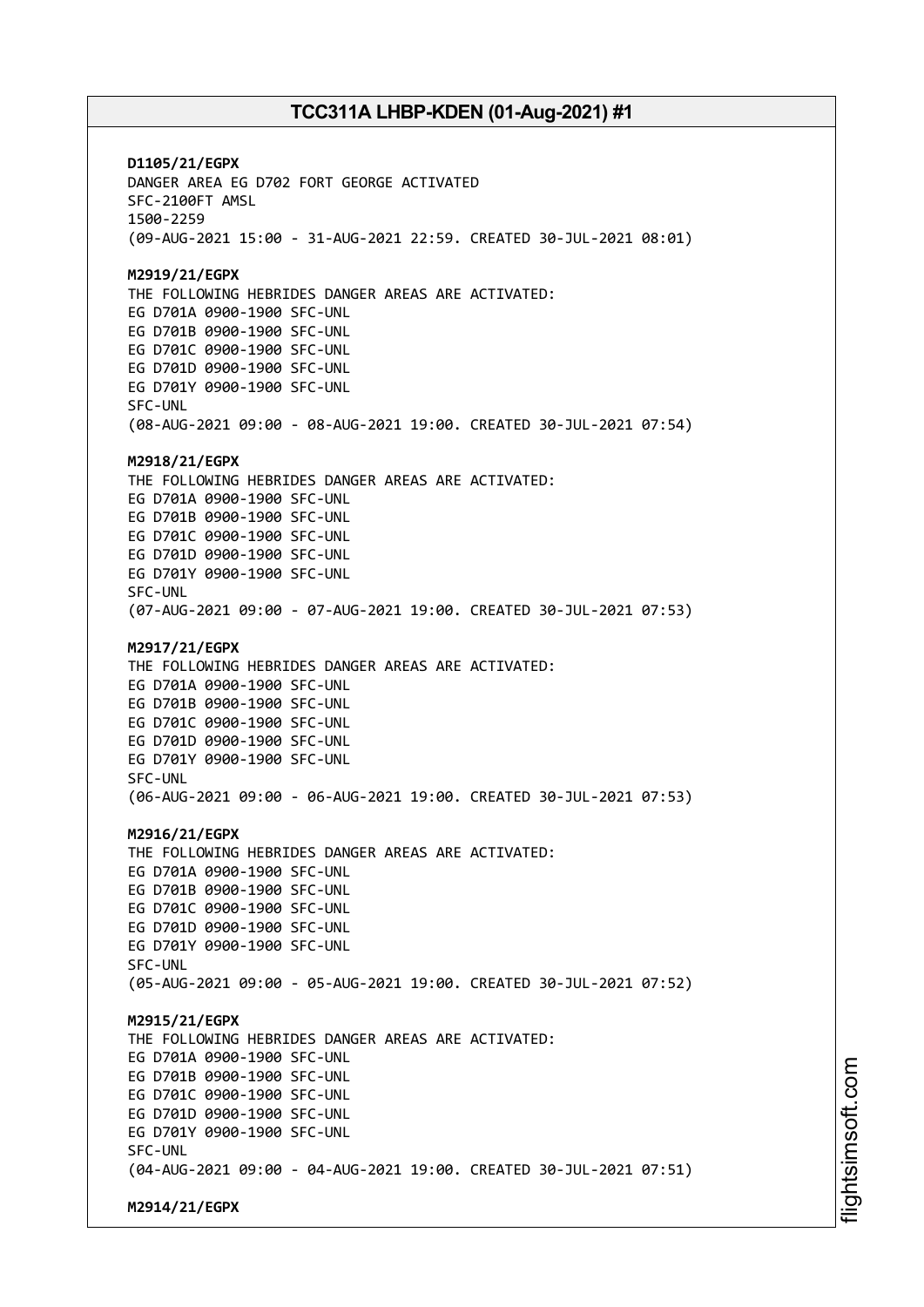THE FOLLOWING HEBRIDES DANGER AREAS ARE ACTIVATED: EG D701A 0900-1900 SFC-UNL EG D701B 0900-1900 SFC-UNL EG D701C 0900-1900 SFC-UNL EG D701D 0900-1900 SFC-UNL EG D701Y 0900-1900 SFC-UNL SFC-UNL (03-AUG-2021 09:00 - 03-AUG-2021 19:00. CREATED 30-JUL-2021 07:50) **M2913/21/EGPX** THE FOLLOWING HEBRIDES DANGER AREAS ARE ACTIVATED: EG D701A 0900-1900 SFC-UNL EG D701B 0900-1900 SFC-UNL EG D701C 0900-1900 SFC-UNL EG D701D 0900-1900 SFC-UNL EG D701Y 0900-1900 SFC-UNL SFC-UNL (02-AUG-2021 09:00 - 02-AUG-2021 19:00. CREATED 30-JUL-2021 07:49) **B1840/21/EGPX** COVID-19 INFORMATION: NEWCASTLE LOWER AIRSPACE RADAR SERVICE OPERATING HOURS 02-06 0000-0130 0445-2359 07-08 0000-0130 0500-2359 (02-AUG-2021 00:00 - 08-AUG-2021 23:59. CREATED 29-JUL-2021 09:30) **C7617/21/EGPX** COVID-19 INFORMATION : NEWCASTLE CTA/CTR/ATZ HOURS ACTIVE 02-06 0000-0130 0445-2359 07-08 0000-0130 0500-2359 (02-AUG-2021 00:00 - 08-AUG-2021 23:59. CREATED 29-JUL-2021 09:28) **J2841/21/EGPX** TRIGGER NOTAM - TEMPORARY DANGER AREA EG D597 - 06 SEPT TO 24 SEP 2021 AND 07 MAR TO 25 MAR 2022. SUP 039/21 REFERS FL085-FL660 (06-SEP-2021 00:00 - 19-SEP-2021 23:59. CREATED 29-JUL-2021 00:19) **B1836/21/EGPX** TRIGGER NOTAM - PERM AIRAC AIP AMDT 09/21 WEF 09 SEP 2021. MULTIPLE ENR CHANGES, SEE COVER SHEET FOR FULL DETAILS (09-SEP-2021 00:00 - 22-SEP-2021 23:59. CREATED 29-JUL-2021 00:11) **C7563/21/EGPX** COVID-19 INFORMATION: NEWCASTLE CTA/CTR/ATZ HOURS ACTIVE 28 JUL 0830 - 2359 29 JUL 0000-0130 AND 0445 - 2359 30 JUL 0000-0130 AND 0445 - 2359 31 JUL 0000-0130 AND 0500 - 2359 01 AUG 0000-0230 AND 0500 - 2359 (28-JUL-2021 08:29 - 01-AUG-2021 23:59. CREATED 28-JUL-2021 08:36) **H4702/21/EGPX** MILITARY EXERCISE. MIXED ACFT INCREASED AERIAL ACTIVITY OPR WITH NO LIGHTS WI 4NM: 550343N 0023539W (SPADEADAM, CUMBRIA). AIRSPACE COORDINATION NOTICE 2021-08-0055 (SPADEADAM) REFERS. FOR INFO 07827 939372. 2021-09-0074/AS3. SFC-5700FT AMSL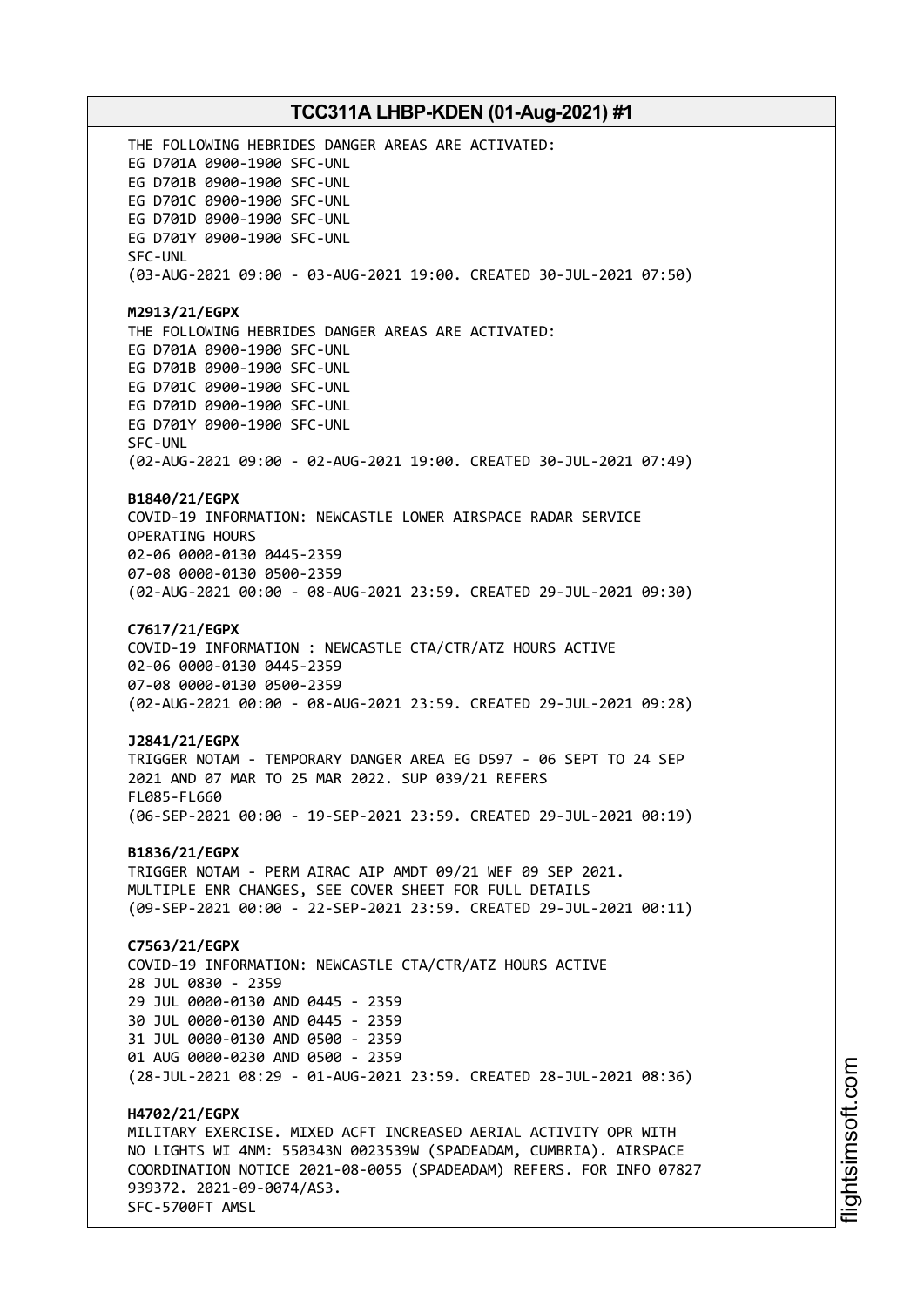02-06 11-16 2100-0500 (02-SEP-2021 21:00 - 17-SEP-2021 05:00. CREATED 27-JUL-2021 14:52) **H4697/21/EGPX** CIVIL AIRCRAFT NOTIFICATION PROCEDURE - UNDERSLUNG LOADS WILL OPERATE LOW FLYING AREA 14 WI 2NM RADIUS OF PSN 570807N 0034019W, (AVIEMORE, HIGHLANDS). MAX HEIGHT 500FT AGL. ACFT MAY BE RESTRICTED IN ABILITY TO MANOEUVRE AND UNABLE TO COMPLY WITH RAC OPS CTC 07442 502437. 21/07/253/LFC SFC-4500FT AMSL 0700-1600 (01-AUG-2021 07:00 - 29-OCT-2021 16:00. CREATED 27-JUL-2021 10:04) **H4691/21/EGPX** AN EQUESTRIAN EVENT WILL TAKE PLACE IN LOW FLYING AREA 12 WI 2NM RADIUS OF PSN 551541N 0014345W (BURGHAM PARK, NORTHUMBERLAND) MILITARY AIRCRAFT SHALL AVOID THE AREA FROM SURFACE TO 2000FT AGL. 21/07/082 LFTP SFC-2250FT AMSL SR-SS (30-JUL-2021 04:11 - 01-AUG-2021 20:11. CREATED 27-JUL-2021 09:15) **H4684/21/EGPX** MILITARY EXERCISE. ACFT WILL OPR WI 4NM OF PSN 550343N 0023539W (SPADEADAM, CUMBRIA). ACFT MAY BE UNABLE TO COMPLY WITH RAC. NON-DEVIATING STATUS APPROVED IN ACCORDANCE WITH AIRSPACE COORDINATION NOTICE 2021-08-0055. FOR INFO 07827 939372. 2021-09-0072/AS3. FL180-FL200 02-06 11-16 2100-0500 (02-SEP-2021 21:00 - 17-SEP-2021 05:00. CREATED 27-JUL-2021 08:35) **H4677/21/EGPX** AN EQUESTRIAN EVENT WILL TAKE PLACE IN LOW FLYING AREA 14 WI 2NM RADIUS OF PSN 561531N 0034656W (BLACKFORD, PERTH AND KINROSS) MILITARY AIRCRAFT SHALL AVOID THE AREA FROM SURFACE TO 2000FT AGL. 21/07/078 LFTP SFC-2425FT AMSL 0830-1700 (31-JUL-2021 08:30 - 01-AUG-2021 17:00. CREATED 27-JUL-2021 08:00) **B1816/21/EGPX** THE NOTAM OFFICE WILL BE UNABLE TO ISSUE NOTAM DUE TO A PLANNED EUROPEAN AIS DATABASE (EAD) OUTAGE. DURING THIS TIME, ONLY TIME CRITICAL NOTAM WILL BE TRANSMITTED AS AN X SERIES NOTAM IF SENT TO EGGNYNYX. ADDITIONALLY, THE AIS WEBSITE, INTEGRATED AIP (IAIP) AND NOTAM PIB WILL ALSO BE UNAVAILABLE. (05-AUG-2021 19:05 - 05-AUG-2021 19:35. CREATED 26-JUL-2021 11:46) **H4533/21/EGPX** MODEL ROCKET FIRING WI 2NM LOCATION 554300N 0044800W (FAIRLIE MOOR, NORTH AYRSHIRE). LAUNCH SBJ TO ATC CLEARANCE. FOR INFO 07733 250135. 2021-08-0160/AS2 SFC-16000FT AMSL 1100-1800 (25-AUG-2021 11:00 - 30-AUG-2021 18:00. CREATED 22-JUL-2021 09:19) **B1790/21/EGPX**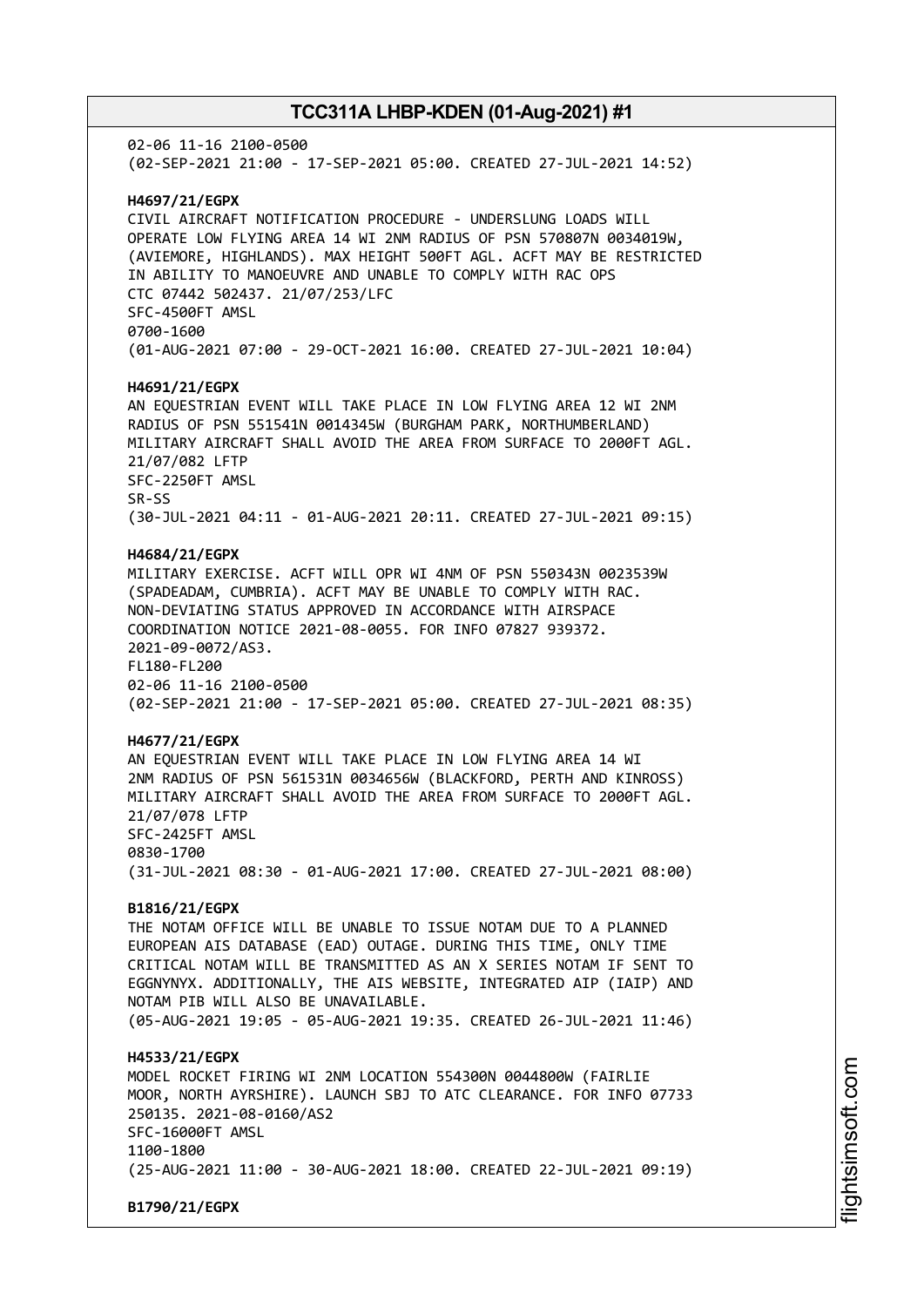COVID-19 INFORMATION: NEWCASTLE LOWER AIRSPACE RADAR SERVICE OPERATING HOURS : 0500-2200 (26-JUL-2021 00:00 - 02-AUG-2021 23:59. CREATED 21-JUL-2021 15:17)

#### **V0012/21/EGPX**

AIRSPACE SECURITY WARNINGS ISSUED BY THE DEPARTMENT FOR TRANSPORT IN RESPONSE TO HAZARDOUS SITUATIONS WITHIN THE TERRITORY AND/OR AIRSPACE OF AFGHANISTAN, EGYPT, IRAN, IRAQ, KENYA, LIBYA, MALI, NORTH KOREA, PAKISTAN, SOMALIA, SOUTH SUDAN, SYRIA, UP TO 200NM OUTSIDE THE DAMASCUS FIR, UKRAINE AND YEMEN. ALL OPERATORS ARE TO REFER TO THE TABLE IN UK AIP AT ENR 1.1 SECTION 1.4 FOR FURTHER DETAILS. FOR INFORMATION CONTACT UK DEPARTMENT FOR TRANSPORT +44 (0)207 944 6322 OR +44 (0)207 944 5999 OUT OF HOURS. 2018-03-0229-AS6 SFC-UNL

(19-JUL-2021 14:14 - 16-OCT-2021 23:59 EST. CREATED 19-JUL-2021 14:18)

#### **N0145/21/EGPX**

AIR NAV OBST LGT UK28145585F RTM KNOCKMOR SE OF ELGIN L14 U/S. PSN 573156.49N 0030806.35W, ELEV 1544FT/HGT 387FT (18-JUL-2021 04:14 - 18-AUG-2021 23:59. CREATED 18-JUL-2021 04:21)

### **B1753/21/EGPX**

COVID 19 INFORMATION:

COMMERCIAL AND PRIVATE PASSENGER FLIGHTS WHERE THE LAST POINT OF DEPATURE WAS ARGENTINA, BAHRAIN, BANGLADESH, BRAZIL, CAPE VERDE, CHILE, CUBA, DOMINICAN REPUBLIC, EGYPT, ETHIOPIA, INDIA, INDONESIA, KENYA, THE MALDIVES, OMAN, PAKISTAN, QATAR, SOUTH AFRICA, SRI LANKA, TUNISIA, TURKEY OR UNITED ARAB EMIRATES WILL BE PERMITTED TO LAND IN ENGLAND ONLY IF THEY LAND AT LONDON HEATHROW (LHR/EGLL) OR BIRMINGHAM INTERNATIONAL (BHX/EGBB) AND DISEMBARK PASSENGERS THROUGH DEDICATED TERMINALS. THIS REGULATION DOES NOT APPLY TO AIR AMBULANCE ACFT WHERE THE LANDING IS FOR THE PURPOSE OF TRANSPORTING A PERSON FOR MEDICAL TREATMENT. ALL FLIGHTS LANDING TO SECURE THE SAFETY OF THE AIRCRAFT OR FOR HEALTH AND SAFETY OF ANY PERSON ABOARD WILL CONTINUE TO BE PERMITTED. 2020-10-0279 AS6 (19-JUL-2021 03:00 - 15-OCT-2021 11:59. CREATED 16-JUL-2021 21:11)

#### **B1751/21/EGPX**

COVID-19 THE FOLLOWING ON-BOARD MESSAGE MUST BE DELIVERED BY ALL FLIGHTS INTO SCOTLAND PRIOR TO DISEMBARKATION. THIS SHOULD BE COMPLETED IN ENGLISH AND AN OFFICIALLY RECOGNISED LANGUAGE OF THE COUNTRY OF DEPARTURE. -ANNOUNCEMENT STARTS- THE FOLLOWING IS A PUBLIC HEALTH MESSAGE ON BEHALF OF THE UK PUBLIC HEALTH AGENCIES. HOWEVER LONG YOU INTEND TO STAY IN THE UK, EVERYONE MUST TAKE A PRE-BOOKED COVID-19 TEST WITHIN THE FIRST TWO DAYS AFTER YOU ARRIVE, EVEN IF YOU HAVE BEEN FULLY VACCINATED. FOR THOSE NOT FULLY VACCINATED: IF YOU HAVE BEEN IN OR TRANSITED THROUGH ANY COUNTRIES ON THE RED OR AMBER LIST YOU MUST ALSO TAKE ANOTHER PRE-BOOKED TEST 8 DAYS AFTER ARRIVAL AND IF YOU HAVE BEEN IN OR TRANSITED THROUGH AN AMBER OR RED COUNTRY WITHIN THE PREVIOUS 10 DAYS, YOU MUST QUARANTINE FOR THE FIRST 10 DAYS AFTER YOU ARRIVE. THE SYMPTOMS OF CORONAVIRUS ARE A NEW CONTINUOUS COUGH, A HIGH TEMPERATURE OR A LOSS OF, OR CHANGE IN, NORMAL SENSE OF TASTE OR SMELL. IF YOU EXPERIENCE ANY OF THESE SYMPTOMS, HOWEVER MILD, YOU ARE ADVISED TO MAKE YOURSELF KNOWN TO THE CREW. PLEASE FOLLOW THE PUBLIC HEALTH GUIDANCE FOR THE AREA YOU ARE LIVING OR TRAVELLING IN. VISIT GOV.UK/CORONAVIRUS FOR MORE ADVICE. 2020-10-0279/AS6 (19-JUL-2021 03:00 - 15-OCT-2021 11:59. CREATED 16-JUL-2021 21:06)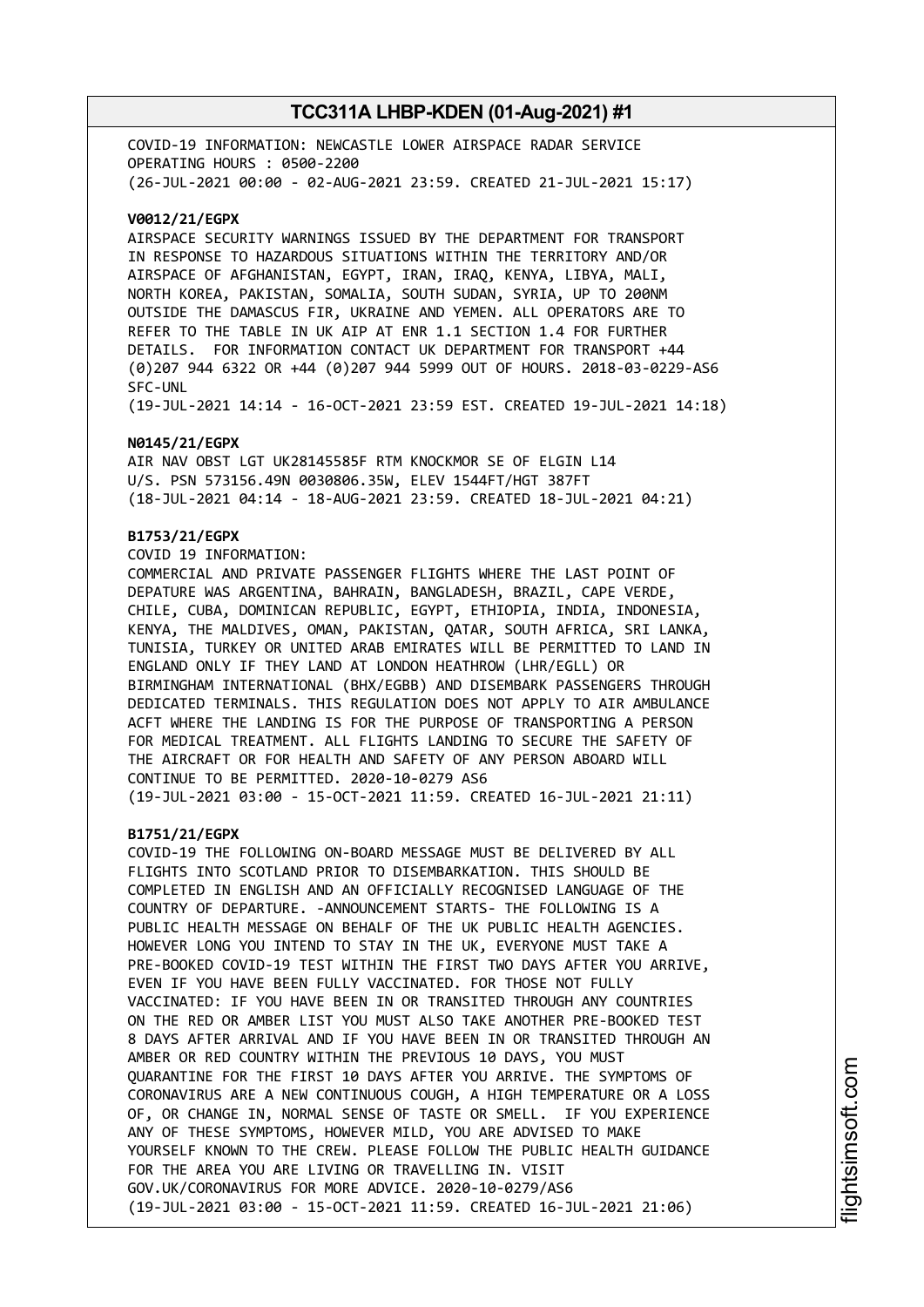### **B1750/21/EGPX**

COVID-19 THE FOLLOWING ON-BOARD MESSAGE MUST BE DELIVERED BY ALL FLIGHTS INTO ENGLAND, WALES AND NORTHERN IRELAND PRIOR TO DISEMBARKATION. THIS SHOULD BE COMPLETED IN ENGLISH AND AN OFFICIALLY RECOGNISED LANGUAGE OF THE COUNTRY OF DEPARTURE. -ANNOUNCEMENT STARTS- THE FOLLOWING IS A PUBLIC HEALTH MESSAGE ON BEHALF OF THE UK PUBLIC HEALTH AGENCIES. HOWEVER LONG YOU INTEND TO STAY IN THE UK, EVERYONE MUST TAKE A PRE-BOOKED COVID-19 TEST WITHIN THE FIRST TWO DAYS AFTER YOU ARRIVE, EVEN IF YOU HAVE BEEN FULLY VACCINATED. IF YOU HAVE BEEN IN OR TRANSITED THROUGH ANY COUNTRIES ON THE RED OR AMBER LIST YOU MUST ALSO TAKE ANOTHER PRE-BOOKED TEST 8 DAYS AFTER ARRIVAL. IF YOU HAVE BEEN IN OR TRANSITED THROUGH AN AMBER OR RED COUNTRY WITHIN THE PREVIOUS 10 DAYS YOU MUST QUARANTINE FOR THE FIRST 10 DAYS AFTER YOU ARRIVE. THE SYMPTOMS OF CORONAVIRUS ARE A NEW CONTINUOUS COUGH, A HIGH TEMPERATURE OR A LOSS OF, OR CHANGE IN, NORMAL SENSE OF TASTE OR SMELL. IF YOU EXPERIENCE ANY OF THESE SYMPTOMS, HOWEVER MILD, YOU ARE ADVISED TO MAKE YOURSELF KNOWN TO THE CREW. PLEASE FOLLOW THE PUBLIC HEALTH GUIDANCE FOR THE AREA YOU ARE LIVING OR TRAVELLING IN. VISIT GOV.UK/CORONAVIRUS FOR MORE ADVICE. 2020-10-0279/AS6

(19-JUL-2021 03:00 - 15-OCT-2021 11:59. CREATED 16-JUL-2021 21:03)

### **B1725/21/EGPX**

GNSS(GPS) SIGNAL AND RADIO FREQUENCY JAMMING (UAV CONTROL FREQUENCIES). JAMMERS LOCATED WI 2.6NM RADIUS PSN 545021N 0045550W (WEST FREUGH, DUMFRIES AND GALLOWAY). ACTIVITY MAY AFFECT ACFT WI 52NM UP TO 40,000FT AMSL OR ABOVE (ALL DIRECTIONS). MAY ALSO AFFECT AIRBORNE ELECTRONIC SITUATIONAL AWARENESS DEVICES AND UAV CONTROL. NOT TO EXCEED 2 MINUTE DURATION. GNSS(GPS) RECEIVERS MAY SUFFER INTERMITTENT / TOTAL FAILURE OR GIVE INCORRECT POSITION INFO. SOME ELECTRONIC SITUATIONAL AWARENESS DEVICES AND UAV SYSTEMS MAY SUFFER INTERMITTENT / TOTAL FAILURE OR GIVE INCORRECT NOTIFICATION. FOR INFO/CEASE JAMMING 01776 888932 / 01776 888930. 2021-07-0496/AS4 0730-1500

(19-JUL-2021 07:30 - 13-AUG-2021 15:00. CREATED 15-JUL-2021 09:48)

### **H4158/21/EGPX**

FLYING OF LARGE MODEL ACFT WI 0.5NM RADIUS OF 560050N 0024738W (DREM, EAST LOTHIAN). FOR INFO CONTACT 07770 746850. 2021-07-0497/AS2. SFC-1700FT AMSL 0900-SS PLUS30 (13-JUL-2021 09:00 - 10-OCT-2021 17:53. CREATED 12-JUL-2021 13:02)

### **B1579/21/EGPX**

TRIGGER NOTAM - PERM AIRAC AIP AMDT 08/21 WEF 12 AUG 21. MULTIPLE ENR CHANGES, SEE COVER SHEET FOR FULL DETAILS (12-AUG-2021 00:00 - 25-AUG-2021 23:59. CREATED 01-JUL-2021 00:05)

### **H3562/21/EGPX** D BAND HIGH INTENSITY RADIO TRANSMISSION AREA (HIRTA) IN LOW FLYING AREA 14 AND NIGHT SECTOR 1A AT 562213N 0025259W, (LEUCHARS, FIFE) RADIUS 0.5NM. MAX HEIGHT 512FT AGL. 21/06/079/LFTP SAFE DISTANCES CIVILIAN ACFT 0.069NM 115FT AGL MIL ACFT SUSCEPTIBILITY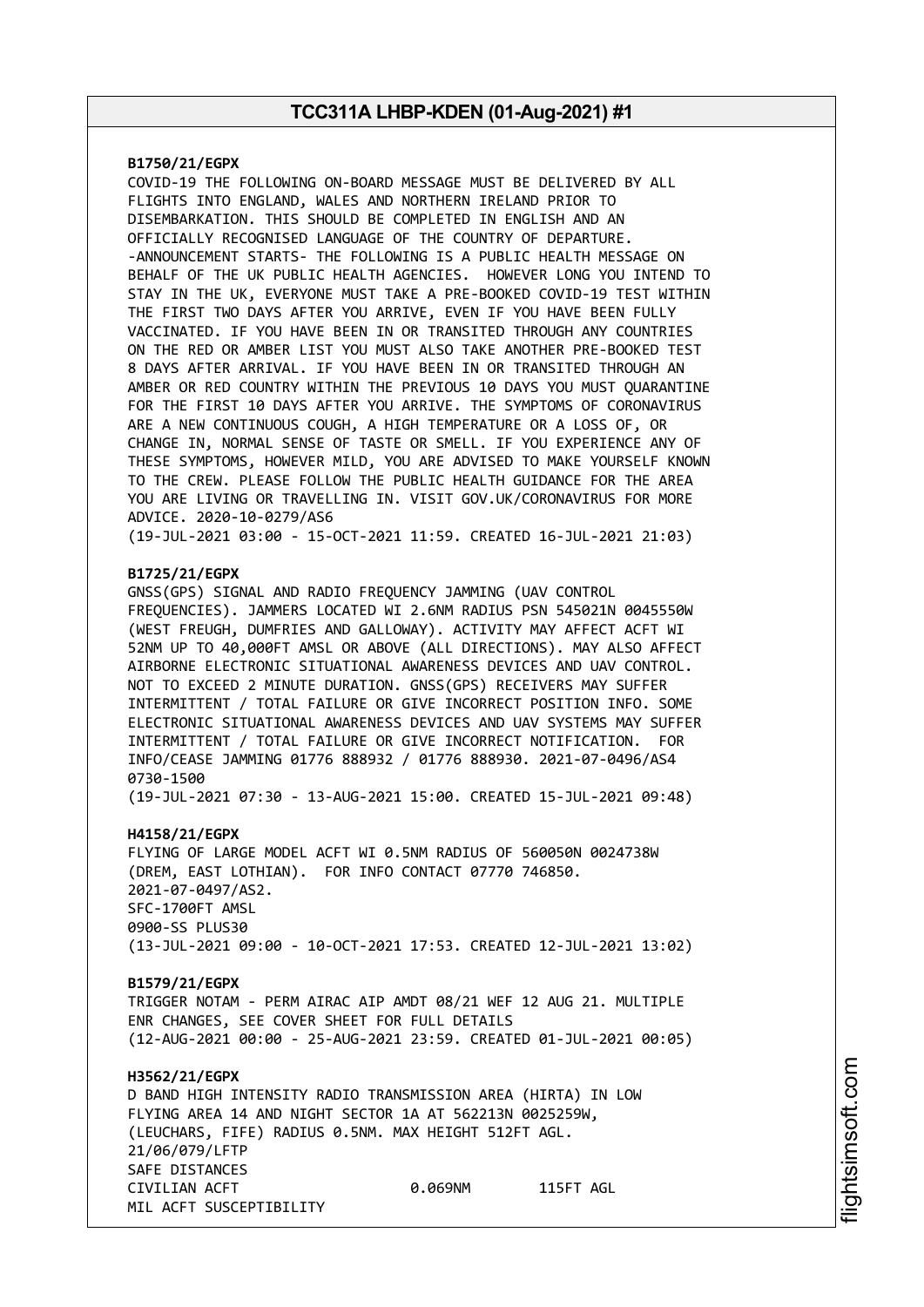| VERY LOW                                                           | SAFE     | <b>SAFE</b> |
|--------------------------------------------------------------------|----------|-------------|
| LOW                                                                | 0.0843NM | 170FT AGL   |
| MEDIUM                                                             | 0.1107NM | 262FT AGL   |
| HIGH                                                               | 0.1825NM | 512FT AGL   |
| PULSE LOW                                                          | 0.0438NM | 28FT AGL    |
| PULSE MEDIUM                                                       | 0.0488NM | 46FT AGL    |
| PULSE HIGH                                                         | 0.0587NM | 81FT AGL    |
| SFC-535FT AMSL                                                     |          |             |
| (24-JUN-2021 09:45 - 09-SEP-2021 22:59. CREATED 24-JUN-2021 10:01) |          |             |

### **B1537/21/EGPX**

ATS ROUTES UP60 BETWEEN VAXIT AND LAMRO, UN581 BETWEEN VAXIT AND GIBSU AND UN603 BETWEEN AKIVO AND SUM ARE UNAVAILABLE FOR FLIGHT PLANNING DUE MAINTENANCE AT SUMBURGH RADAR. CONTACT:00441294655300 (05-AUG-2021 17:00 - 05-AUG-2021 19:00. CREATED 23-JUN-2021 16:30)

#### **H3211/21/EGPX**

UNMANNED CAPTIVE BALLOON IN LOW FLYING AREA 14 WI 1NM RADIUS OF PSN 562756N 0025709W (DUNDEE, DUNDEE CITY) MAX HGT 200FT AGL. 21/06/039/LFTP SFC-600FT AMSL SR - SS (15-JUN-2021 03:21 - 14-SEP-2021 18:32. CREATED 14-JUN-2021 12:33)

### **B1431/21/EGPX**

COVID-19: EMERGENCY DIVERSIONS. THE ABILITY FOR AERODROMES TO ACCEPT NON-EMERGENCY DIVERSIONS MAY BE LIMITED DURING COVID-19. NON-EMERGENCY DIVERSION REQUESTS WILL TAKE TIME TO COORDINATE AND OPERATORS SHOULD BE AWARE THAT THE EXPECTED ALTERNATE MAY NOT BE ABLE TO ACCEPT THE REQUEST AND ALTERNATE OPTIONS MAY NEED TO BE CONSIDERED IN ADVANCE. SHOULD A DIVERSION EXPECT TO ARRIVE WITH LESS THAN THE FINAL RESERVE FUEL THE COMMANDER SHALL IMMEDIATELY INFORM ATC AND DECLARE AN EMERGENCY. AIRCRAFT EMERGENCIES WILL BE OFFERED ANY SUITABLE AND AVAILABLE AERODROME. 2001-05-0459/AS3). (09-JUN-2021 09:15 - 27-AUG-2021 23:59. CREATED 09-JUN-2021 09:29)

#### **B1413/21/EGPX**

THE EUROPEAN GEOSTATIONARY NAVIGATION OVERLAY SERVICE (EGNOS) IS NOT AVAILABLE FOR LPV PROCEDURES. LPV LINES OF OCA(H) DISPLAYED ON RNP INSTRUMENT APPROACH CHARTS ARE NOT AVAILABLE FOR USE. (25-JUN-2021 00:01 - 24-SEP-2021 23:59. CREATED 08-JUN-2021 13:48)

#### **N0118/21/EGPX**

AVIATION LGT INTERMITTANTLY U/S OBST UK0150A006F PSN 560255N 0034057W (LONGANNET POWER STATION, FIFE). HGT 600FT AGL/621FT AMSL. 2020-12-0268/CIV1 (07-JUN-2021 12:00 - 05-SEP-2021 12:00. CREATED 07-JUN-2021 09:31)

#### **K0230/21/EGPX**

LIT CRANE POSITION 550245N 0012658W (WHITLEY BAY, TYNE AND WEAR) IN LOW FLYING AREA 12 AND NIGHT SECTOR 4AS HGT 161FT AMSL (114FT AGL). 21/06/012/LFTP (08-JUN-2021 00:00 - 12-AUG-2021 23:59. CREATED 07-JUN-2021 09:24)

### **B1372/21/EGPX**

AIRSPACE RESTRICTION ISSUED BY THE DEPARTMENT FOR TRANSPORT - AIRCRAFT OPERATING SCHEDULED SERVICES BY OR ON BEHALF OF BELAVIA BELARUSIAN AIRLINES ARE PROHIBITED FROM FLYING IN UK AIRSPACE,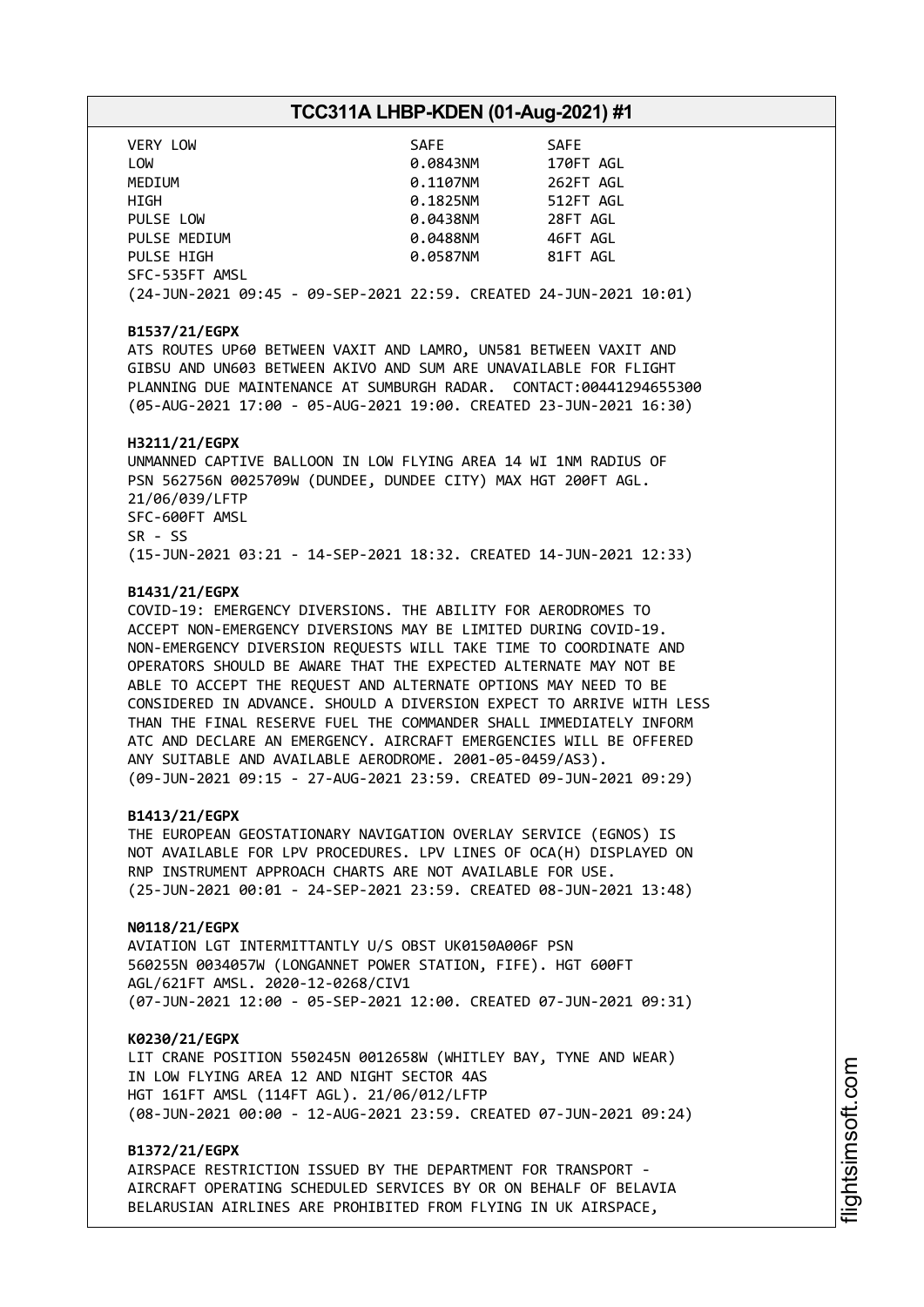INCLUDING THAT AIRSPACE ABOVE THE TERRITORIAL SEA OF THE UK. THIS REGULATION DOES NOT APPLY TO ANY AIRCRAFT FLYING IN ACCORDANCE WITH THE PERMISSION OF THE UK SECRETARY OF STATE FOR TRANSPORT OR TO ACFT FLYING IN ACCORDANCE WITH A CLEARANCE ISSUED BY LONDON TERMINAL CONTROL CENTRE SWANWICK THE AIR TRAFFIC CONTROL CENTRE PRESTWICK. PERMISSION AVAILABLE FROM UK DEPARTMENT FOR TRANSPORT +44 0300 330 3000, MON-FRI 0830-1730, OR VIA DUTYOFFICERS(AT)DFT.GOV.UK, OR IN WRITING TO CONTACTDFT(AT)DFT.GOV.UK 2021-05-0542/AS6 (03-JUN-2021 11:00 - 01-SEP-2021 10:59 EST. CREATED 03-JUN-2021 11:08) **V0009/21/EGPX** AIRSPACE SECURITY WARNING ISSUED BY THE DEPARTMENT FOR TRANSPORT - RISK TO CIVIL AVIATION IN BELARUS. OPERATORS ARE ADVISED NOT TO ENTER THE TERRITORY AND AIRSPACE OF BELARUS DUE TO SERIOUS SAFETY AND SECURITY CONCERNS POSED TO COMMERCIAL AVIATION. OPERATORS ARE ADVISED TO TAKE THIS INFORMATION INTO ACCOUNT IN THEIR OWN RISK ASSESSMENTS AND ROUTING DECISIONS. CONTACT UK DEPARTMENT FOR TRANSPORT +44(0)207 082 6639 OR +44(0)207 944 5999 OUT OF HOURS. FOR FURTHER DETAILS. 2021-05-0542/AS6 SFC-UNL (25-MAY-2021 06:36 - 22-AUG-2021 16:00 EST. CREATED 25-MAY-2021 06:36) **H2465/21/EGPX** MILITARY EXERCISE. EXER TYPHOON WARRIOR. UP TO 60 MIL ACFT WILL OPERATE AND CONDUCT HIGH ENERGY MANOEVRES WI AREA BOUNDED BY: 574800N 0002400E - 544500N 0025700E - 542300N 0024500E - 533000N 0030000E - 531600N 0030000E - 532000N 0023000E - 531200N 0023000E - 530900N 0020600E - 532200N 0000400E - 534300N 0000800W - 544200N 0011400W - 550100N 0013000W - 550300N 0014100W - 550600N 0013800W - 552600N 0023700W - 553800N 0025100W - 560000N 0024900W - 560700N 0025600W - 560700N 0033000W - 561400N 0033200W - 562400N 0031500W - 571600N 0021000W - 574800N 0002400E. ACCESS TO CONTROLLED AIRSPACE SUBJ ATC CLR. ACFT MAY BE UNABLE TO COMPLY WITH RAC. FOR OPERATIONAL INFO CTC: 01522 731625 (1ACC DURING HOURS OF ACTIVITY) OR 01526 346346 (AT ALL OTHER TIMES). AIRSPACE COORDINATION NOTICE 2021-07-0028/AS3 REFERS. SFC-FL660 17 19 24 26 0830-1130 (17-AUG-2021 08:30 - 26-AUG-2021 11:30. CREATED 18-MAY-2021 11:16) **H2462/21/EGPX** MILITARY EXERCISE. EXER TYPHOON WARRIOR. UP TO 60 MIL ACFT WILL OPERATE AND CONDUCT HIGH ENERGY MANOEVRES WI AREA BOUNDED BY: 574800N 0002400E - 544500N 0025700E - 542300N 0024500E - 533000N 0030000E - 531600N 0030000E - 532000N 0023000E - 531200N 0023000E - 530900N 0020600E - 532200N 0000400E - 534300N 0000800W - 544200N 0011400W - 550100N 0013000W - 550300N 0014100W - 550600N 0013800W - 552600N 0023700W - 553800N 0025100W - 560000N 0024900W - 560700N 0025600W - 560700N 0033000W - 561400N 0033200W - 562400N 0031500W - 571600N 0021000W - 574800N 0002400E. ACCESS TO CONTROLLED AIRSPACE SUBJ ATC CLR. ACFT MAY BE UNABLE TO COMPLY WITH RAC. FOR OPERATIONAL INFO CTC: 01522 731625 (1ACC DURING HOURS OF ACTIVITY) OR 01526 346346 (AT ALL OTHER TIMES). AIRSPACE COORDINATION NOTICE 2021-07-0028/AS3 REFERS. SFC-FL660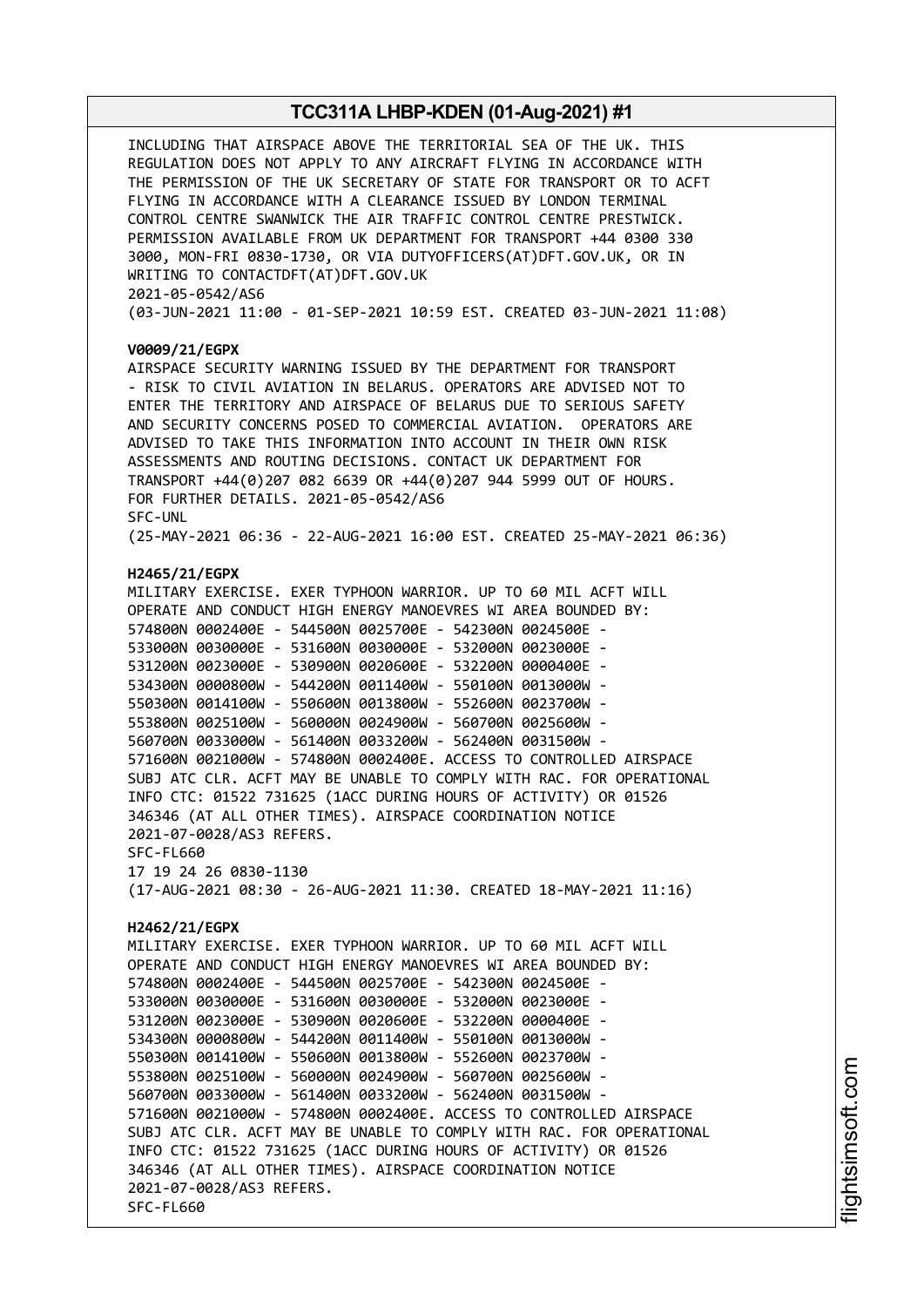JUL 15 20 0830-1130, JUL 22 0830-1430, JUL 27 29 AUG 03 0830-1130 (15-JUL-2021 08:30 - 03-AUG-2021 11:30. CREATED 18-MAY-2021 11:01)

#### **B1209/21/EGPX**

SAFETY AND OPERATIONAL DIRECTIVE, NUMBER 2021/003 ISSUED 14 MAY 2021, BOEING 737-8 BOEING 737-8200 AND BOEING 737-9 (MAX) RETURN TO SERVICE.IN ACCORDANCE WITH SD-2021/003 THE CIVIL AVIATION AUTHORITY (CAA), IN EXERCISE OF ITS POWERS UNDER ARTICLE 248, AND IN ACCORDANCE WITH ARTICLE 17(1), OF THE AIR NAVIGATION ORDER 2016, AND SUBJECT TO, AND IN ACCORDANCE WITH, UK REGULATION (EU) 2018/1139 (AS RETAINED IN UK LAW), ARTICLE 70, DIRECTS OPERATORS AND PILOTS IN COMMAND OF ANY BOEING 737-8 MAX OR BOEING 737-9 MAX AIRCRAFT WHICH IS REGISTERED OTHER THAN IN THE UK NOT TO CONDUCT FLIGHTS WITHIN UK AIRSPACE UNLESS THEY HAVE SUBMITTED A DECLARATION TO THE CAA. ADDITIONALLY SUCH AEROPLANES TOGETHER WITH ANY BOEING 737-8200 AEROPLANE ARE NOT TO CONDUCT RNP-AR APPROACH OPERATIONS WITHIN THE UK. NOTWITHSTANDING THE ABOVE OPERATORS AND PILOTS IN COMMAND OF ANY SUCH BOEING 737-8 MAX OR BOEING 737-9 MAX AIRCRAFT REGISTERED OTHER THAN IN THE UK MAY CONDUCT A FERRY FLIGHT OPERATION FOR THE PURPOSE OF ESSENTIAL MAINTENANCE OR MODIFICATION INTO, OUT OF OR THROUGH UK AIRSPACE, SUBJECT TO THE EXPRESS PERMISSION OF THE CAA AND SUBJECT TO SUCH REQUIREMENTS AND CONDITIONS AS THE PERMISSION CONTAINS.TO BE GRANTED A PERMISSION FOR ANY ABOVE FERRY FLIGHT, THE OPERATOR MUST APPLY TO THE CAA AND COMPLY WITH THEIR REQUIREMENTS AND CONDITIONS. PERMISSION WILL BE PROVIDED TO THE OPERATOR IN WRITING. 2019-03-0217/AS4.

(14-MAY-2021 16:46 - 11-AUG-2021 19:00 EST. CREATED 14-MAY-2021 16:47)

### **B1207/21/EGPX**

MILITARY EXERCISE. SSR MODE 3/A CODES 0100, 0200, 0300, 0400, 0500, 0600, 0700, 1510 - 1577 AND 2400 - 2477 TEMPO ALLOCATED TO EXER TYPHOON WARRIOR 21. INFO CTC 01526 346346 OR 01526 346351. 2021-06-0138/AS3. (15-JUL-2021 00:01 - 26-AUG-2021 23:59. CREATED 14-MAY-2021 14:22)

#### **B1205/21/EGPX**

COVID-19: FLIGHT RESTRICTIONS. ISLE OF MAN. ALL ACFT INTENDING TO LAND ON THE ISLE OF MAN MUST DO SO AT ISLE OF MAN AIRPORT DURING PUBLISHED AIRPORT OPENING HOURS TO COMPLETE PORT ARRIVALS PROCESS PRIOR TO LANDING ELSEWHERE ON THE ISLAND. LANDING FEES ARE WAIVED FOR ACFT DEPARTING TO AN ALTERNATIVE SITE WITHIN 1 HOUR. FAILURE TO COMPLY MAY RESULT IN A FINE OR IMPRISONMENT. FOR INFO SEE COVID19.GOV.IM/GENERAL-INFORMATION/PRIVATE-VESSELS-AND-AIRCRAFTS/ OR PHONE +44 1624 687171. 2020-08-0241/AS4 (14-MAY-2021 09:06 - 12-AUG-2021 12:00 EST. CREATED 14-MAY-2021 09:07)

#### **B1175/21/EGPX**

COVID-19: CREWS/PASSENGERS REQUIREMENTS. CREWS SHOULD COMPLETE THE ENHANCED GENERAL AIRCRAFT DECLARATION (GAD) PROCESS FOR ALL INTERNATIONAL FLIGHTS INTO THE UK, INCLUDING THE ACTIVE REPORTING OF NIL RETURNS. IF SYMPTOMATIC PASSENGERS ARE IDENTIFIED, THIS MUST BE NOTIFIED. GADS FOR FLIGHTS TO ENGLAND SHOULD BE SENT TO THE HEALTH CONTROL UNIT TEL: +44 (0) 20 8745 7209 EMAIL: HEATHROW.HCU(AT)PHE.GOV.UK.GADS. FOR FLIGHTS TO SCOTLAND SHOULD BE SENT TO PUBLIC HEALTH SCOTLAND TEL: +44 (0)141 300 1414 EMAIL: NSS.HPSCORONAVIRUS(AT)NHS.NET (SUBJECT: AIRCRAFT DECLARATION). GADS FOR FLIGHTS TO NORTHERN IRELAND SHOULD BE SENT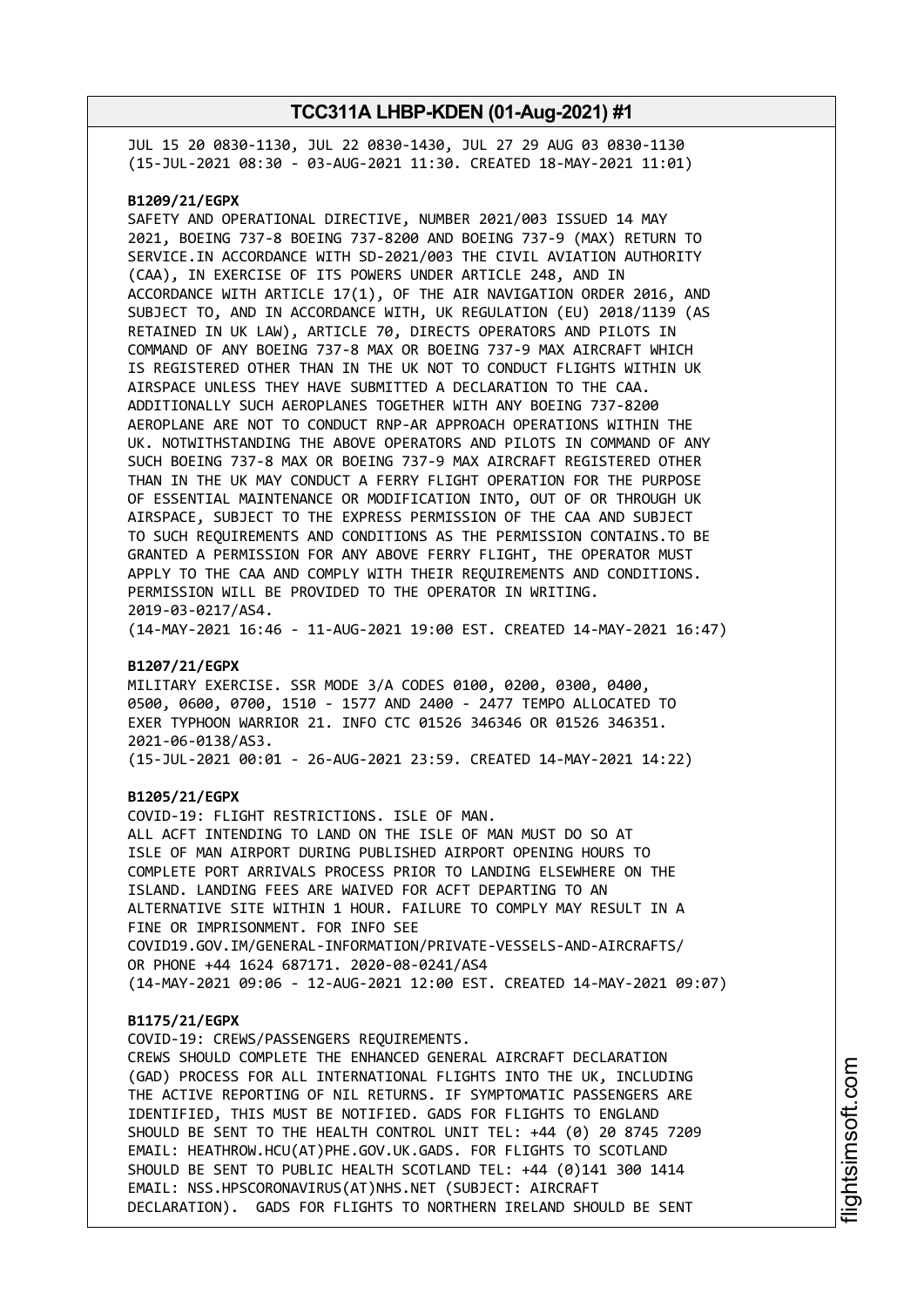TO PUBLIC HEALTH AGENCY TEL: +44 (0)141 300 1414 EMAIL: NIPORTHEALTH(AT)HSCNI.NET. 2021-05-0359/AS6 (12-MAY-2021 09:45 - 07-AUG-2021 23:59. CREATED 12-MAY-2021 09:39) **B0989/21/EGPX** ADD ACTIVITY TO THE REMARKS OF THE PLYMOUTH PORTLAND AND PORTSMOUTH DANGER AREAS. ACTIVITY: ELECTRONIC/ OPTICAL HAZARDS. FOR THE FOLLOWING DANGER AREAS: EG D003 - PLYMOUTH EG D004 - PLYMOUTH EG D006 A,B,C - FALMOUTH BAY EG D007 A,B,C - FOWEY, FOWEY INNER EG D008 A,B,C - PLYMOUTH EG D009 A,B - WEMBURY EG D012 - LYME BAY NORTH EG D013 - LYME BAY EG D014 - PORTLAND EG D017 - PORTLAND EG D021 - PORTLAND EG D023 - PORTLAND EG D031 - PORTLAND EG D036 - PORTSMOUTH EG D037 - PORTSMOUTH EG D038 - PORTSMOUTH EG D039 - PORTSMOUTH EG D040 - PORTSMOUTH UK AIP ENR 5.1 REFERS (26-APR-2021 00:00 - PERM. CREATED 23-APR-2021 13:40) **H1573/21/EGPX** MODEL ROCKET FIRING WI 2NM LOCATION 554300N 0044800W (FAIRLIE MOOR, NORTH AYRSHIRE). FOR INFO 07733 250135. 2021-06-0042/AS2 SFC-16000FT AMSL (06-NOV-2021 12:00 - 06-NOV-2021 17:00. CREATED 14-APR-2021 14:24) **H1571/21/EGPX** MODEL ROCKET FIRING WI 2NM LOCATION 554300N 0044800W (FAIRLIE MOOR, NORTH AYRSHIRE). FOR INFO 07733 250135. 2021-06-0042/AS2 SFC-16000FT AMSL (27-NOV-2021 12:00 - 27-NOV-2021 17:00. CREATED 14-APR-2021 14:22) **H1565/21/EGPX** MODEL ROCKET FIRING WI 2NM LOCATION 554300N 0044800W (FAIRLIE MOOR, NORTH AYRSHIRE). FOR INFO 07733 250135. 2021-06-0042/AS2 SFC-16000FT AMSL (07-AUG-2021 12:00 - 07-AUG-2021 18:00. CREATED 14-APR-2021 14:19) **H1568/21/EGPX** MODEL ROCKET FIRING WI 2NM LOCATION 554300N 0044800W (FAIRLIE MOOR, NORTH AYRSHIRE). FOR INFO 07733 250135. 2021-06-0042/AS2 SFC-16000FT AMSL (25-SEP-2021 12:00 - 25-SEP-2021 18:00. CREATED 14-APR-2021 14:19) **H1567/21/EGPX** MODEL ROCKET FIRING WI 2NM LOCATION 554300N 0044800W (FAIRLIE MOOR, NORTH AYRSHIRE). FOR INFO 07733 250135. 2021-06-0042/AS2 SFC-16000FT AMSL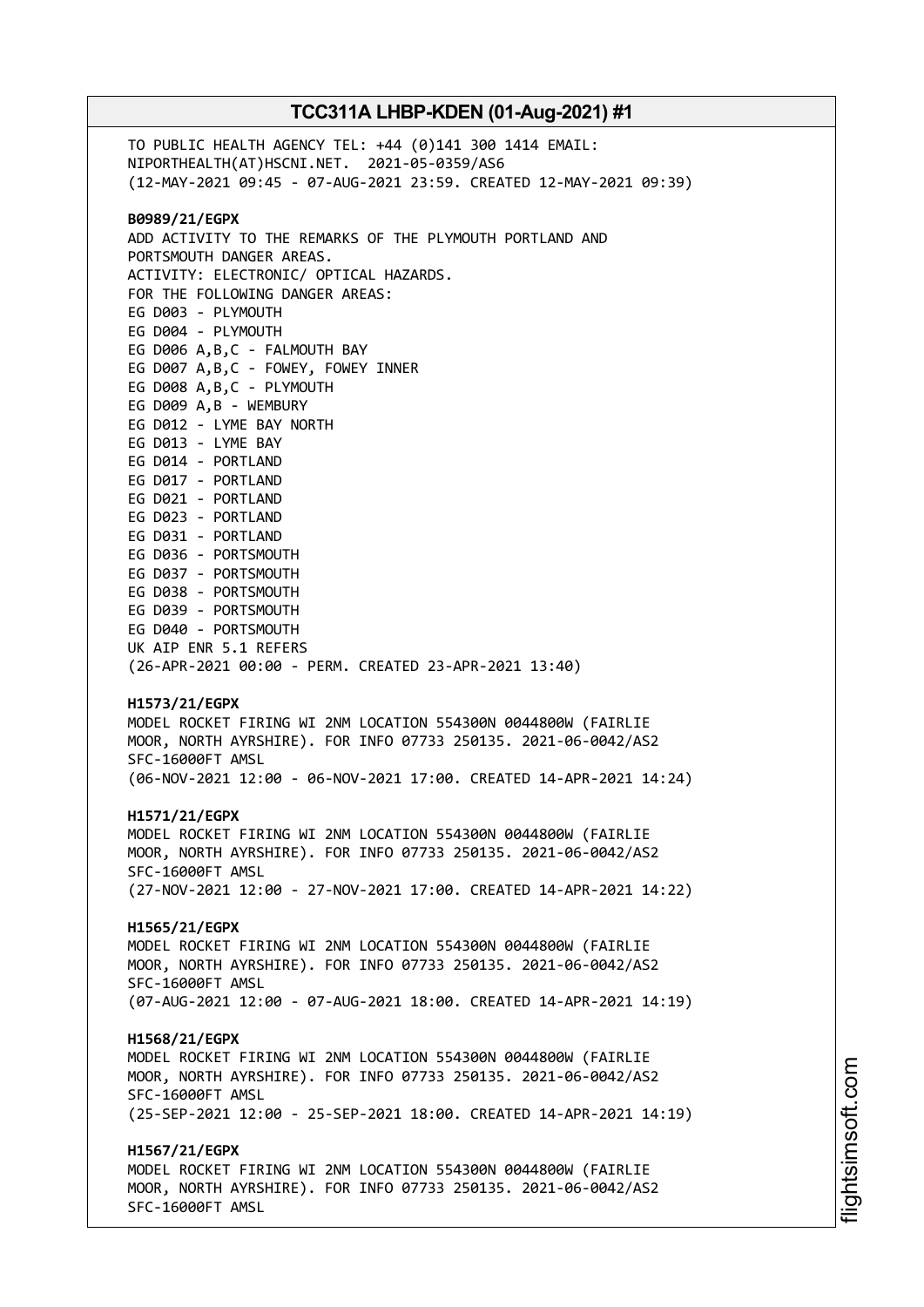└──────────────────────────────────────────────────────────────────────────────┘

(16-OCT-2021 12:00 - 16-OCT-2021 18:00. CREATED 14-APR-2021 14:19)

#### ┌──────────────────────────────────────────────────────────────────────────────┐ │**EGGX (SHANWICK OCEANIC FIR/UIR)** │

**D1107/21/EGGX** CHECKLIST YEAR=2021 0726 1100 1105 1106

LATEST PUBLICATIONS AIP AIRAC AMDT IFR 009/2021 EFFECTIVE DATE 09 SEP 21 AIP SUP IFR 040/2021 EFFECTIVE DATE 29 JUL 21 AIC IFR W069/2021 EFFECTIVE DATE 29 JUL 21 AIC IFR P067/2021 EFFECTIVE DATE 29 JUL 21 AIC IFR M066/2021 EFFECTIVE DATE 29 JUL 21 AIC IFR Y068/2021 EFFECTIVE DATE 29 JUL 21 AIC IFR G097/2009 EFFECTIVE DATE 31 DEC 09

AIC CHECKLIST AIP IFR P127/2006 P008/2008 P064/2008 P086/2008 P077/2009 P070/2010 P062/2012 P138/2012 Y009/2014 P002/2018 P053/2018 Y104/2018 Y031/2019 Y055/2019 Y117/2019 Y135/2019 P136/2019 P137/2019 P138/2019 P139/2019 Y140/2019 Y141/2019 Y142/2019 Y001/2020 P003/2020 W008/2020 Y011/2020 Y012/2020 W018/2020 Y024/2020 PART 1 OF 2 (01-AUG-2021 00:05 - 01-SEP-2021 00:05 EST. CREATED 01-AUG-2021 01:52)

#### **D1107/21/EGGX**

```
Y028/2020 Y031/2020 P034/2020 W035/2020 Y036/2020 Y039/2020
Y040/2020 Y041/2020 Y042/2020 Y043/2020 P044/2020 Y045/2020
P046/2020 Y051/2020 Y052/2020 P053/2020 P056/2020 P060/2020
P083/2020 Y085/2020 Y086/2020 Y087/2020 Y002/2021 Y008/2021
Y010/2021 Y011/2021 M012/2021 P017/2021 P018/2021 P026/2021
Y027/2021 Y028/2021 Y029/2021 Y037/2021 M044/2021 P045/2021
Y050/2021 Y054/2021 Y055/2021 P056/2021 Y058/2021 M060/2021
Y062/2021 M063/2021 M064/2021 M065/2021 M066/2021 P067/2021
Y068/2021 W069/2021
AIP VFR
NIL
AIP MIL
NTI
SUP CHECKLIST
AIP IFR
053/2018 060/2018 011/2019 023/2019 025/2019 003/2020
017/2020 019/2020 023/2020 030/2020 031/2020 032/2020
037/2020 038/2020 039/2020 045/2020 046/2020 048/2020
049/2020 052/2020 002/2021 003/2021 007/2021 008/2021
012/2021 014/2021 017/2021 018/2021 019/2021 020/2021
022/2021 023/2021 024/2021 025/2021 026/2021 028/2021
029/2021 030/2021 031/2021 032/2021 034/2021 035/2021
036/2021 037/2021 038/2021 039/2021 040/2021
AIP VFR
NTI
AIP MIL
NTI
PART 2 OF 2
```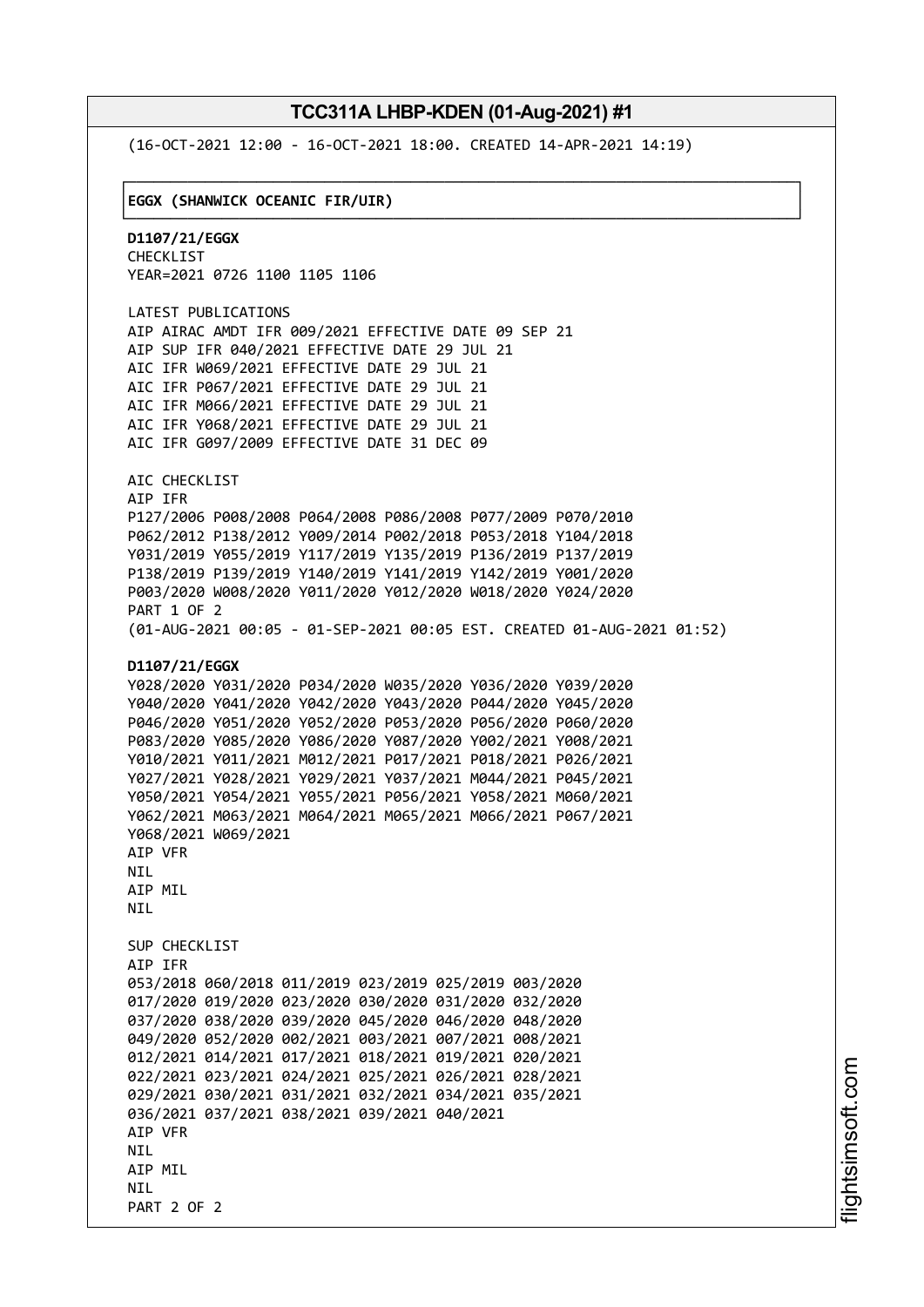**TCC311A LHBP-KDEN (01-Aug-2021) #1** (01-AUG-2021 00:05 - 01-SEP-2021 00:05 EST. CREATED 01-AUG-2021 01:52) **G0256/21/EGGX** P083/2020 Y085/2020 Y086/2020 Y087/2020 Y002/2021 Y008/2021 Y010/2021 Y011/2021 M012/2021 P017/2021 P018/2021 P026/2021 Y027/2021 Y028/2021 Y029/2021 Y037/2021 M044/2021 P045/2021 Y050/2021 Y054/2021 Y055/2021 P056/2021 Y058/2021 M060/2021 Y062/2021 M063/2021 M064/2021 M065/2021 M066/2021 P067/2021 Y068/2021 W069/2021 AIP VFR NIL AIP MIL NIL SUP CHECKLIST AIP IFR 053/2018 060/2018 011/2019 023/2019 025/2019 003/2020 017/2020 019/2020 023/2020 030/2020 031/2020 032/2020 037/2020 038/2020 039/2020 045/2020 046/2020 048/2020 049/2020 052/2020 002/2021 003/2021 007/2021 008/2021 012/2021 014/2021 017/2021 018/2021 019/2021 020/2021 022/2021 023/2021 024/2021 025/2021 026/2021 028/2021 029/2021 030/2021 031/2021 032/2021 034/2021 035/2021 036/2021 037/2021 038/2021 039/2021 040/2021 AIP VFR NIL AIP MIL NIL PART 2 OF 2 (01-AUG-2021 00:05 - 01-SEP-2021 00:05 EST. CREATED 01-AUG-2021 01:34) **G0256/21/EGGX** CHECKLIST YEAR=2021 0256 LATEST PUBLICATIONS AIP AIRAC AMDT IFR 009/2021 EFFECTIVE DATE 09 SEP 21 AIP SUP IFR 040/2021 EFFECTIVE DATE 29 JUL 21 AIC IFR W069/2021 EFFECTIVE DATE 29 JUL 21 AIC IFR P067/2021 EFFECTIVE DATE 29 JUL 21 AIC IFR M066/2021 EFFECTIVE DATE 29 JUL 21 AIC IFR Y068/2021 EFFECTIVE DATE 29 JUL 21 AIC IFR G097/2009 EFFECTIVE DATE 31 DEC 09 AIC CHECKLIST AIP IFR P127/2006 P008/2008 P064/2008 P086/2008 P077/2009 P070/2010 P062/2012 P138/2012 Y009/2014 P002/2018 P053/2018 Y104/2018 Y031/2019 Y055/2019 Y117/2019 Y135/2019 P136/2019 P137/2019 P138/2019 P139/2019 Y140/2019 Y141/2019 Y142/2019 Y001/2020 P003/2020 W008/2020 Y011/2020 Y012/2020 W018/2020 Y024/2020 Y028/2020 Y031/2020 P034/2020 W035/2020 Y036/2020 Y039/2020 Y040/2020 Y041/2020 Y042/2020 Y043/2020 P044/2020 Y045/2020 P046/2020 Y051/2020 Y052/2020 P053/2020 P056/2020 P060/2020 PART 1 OF 2 (01-AUG-2021 00:05 - 01-SEP-2021 00:05 EST. CREATED 01-AUG-2021 01:34) **M2939/21/EGGX CHECKLIST** YEAR=2021 2913 2914 2915 2916 2917 2918 2919 2920 2921 2922 2923 2924 2925 2926 2927 2928 2929 2930 2931 2932 2933 2935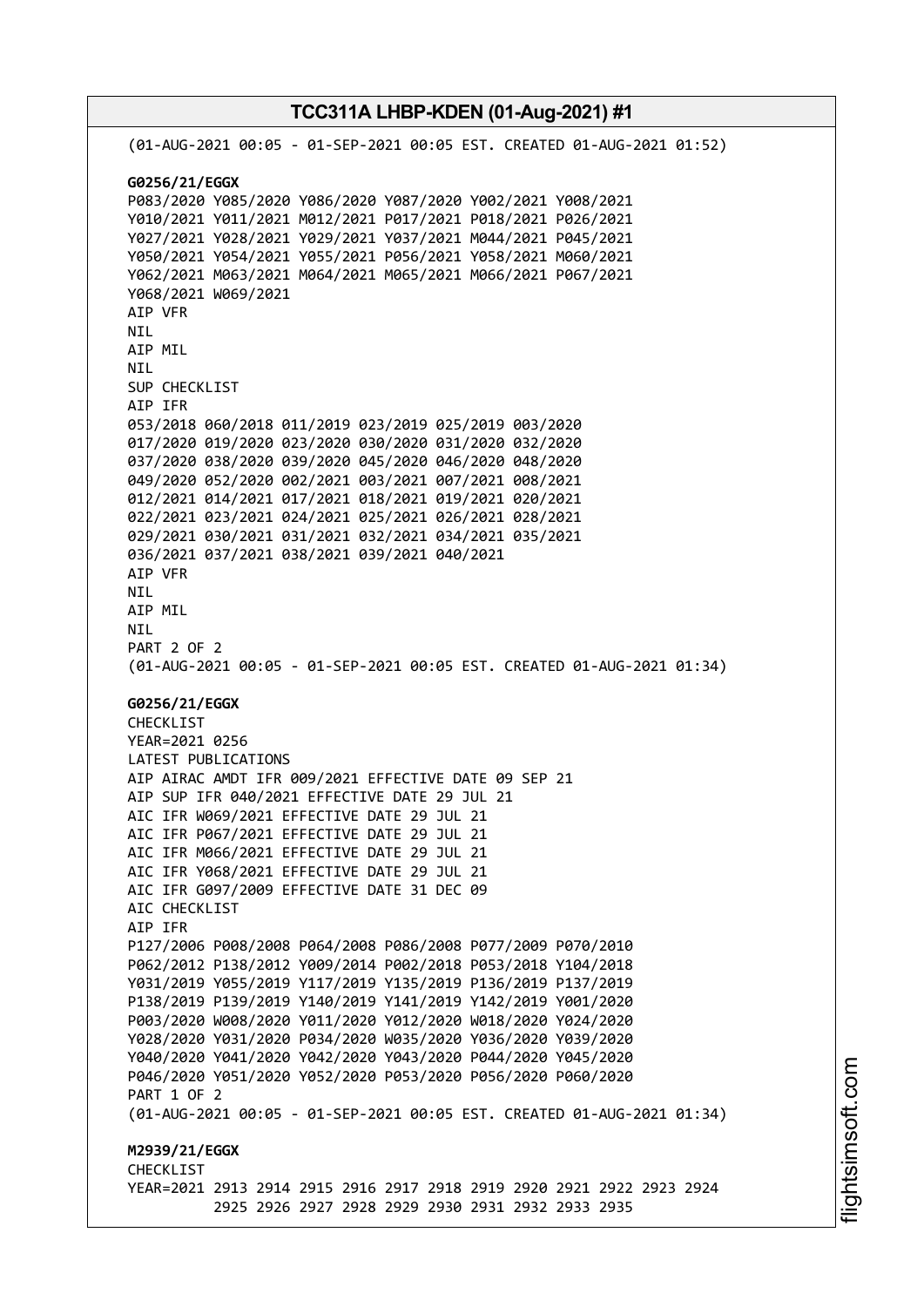LATEST PUBLICATIONS AIP AIRAC AMDT IFR 009/2021 EFFECTIVE DATE 09 SEP 21 AIP SUP IFR 040/2021 EFFECTIVE DATE 29 JUL 21 AIC IFR W069/2021 EFFECTIVE DATE 29 JUL 21 AIC IFR P067/2021 EFFECTIVE DATE 29 JUL 21 AIC IFR M066/2021 EFFECTIVE DATE 29 JUL 21 AIC IFR Y068/2021 EFFECTIVE DATE 29 JUL 21 AIC IFR G097/2009 EFFECTIVE DATE 31 DEC 09 AIC CHECKLIST AIP IFR P127/2006 P008/2008 P064/2008 P086/2008 P077/2009 P070/2010 P062/2012 P138/2012 Y009/2014 P002/2018 P053/2018 Y104/2018 Y031/2019 Y055/2019 Y117/2019 Y135/2019 P136/2019 P137/2019 PART 1 OF 2 (01-AUG-2021 00:05 - 01-SEP-2021 00:05 EST. CREATED 01-AUG-2021 01:33) **M2939/21/EGGX** P138/2019 P139/2019 Y140/2019 Y141/2019 Y142/2019 Y001/2020 P003/2020 W008/2020 Y011/2020 Y012/2020 W018/2020 Y024/2020 Y028/2020 Y031/2020 P034/2020 W035/2020 Y036/2020 Y039/2020 Y040/2020 Y041/2020 Y042/2020 Y043/2020 P044/2020 Y045/2020 P046/2020 Y051/2020 Y052/2020 P053/2020 P056/2020 P060/2020 P083/2020 Y085/2020 Y086/2020 Y087/2020 Y002/2021 Y008/2021 Y010/2021 Y011/2021 M012/2021 P017/2021 P018/2021 P026/2021 Y027/2021 Y028/2021 Y029/2021 Y037/2021 M044/2021 P045/2021 Y050/2021 Y054/2021 Y055/2021 P056/2021 Y058/2021 M060/2021 Y062/2021 M063/2021 M064/2021 M065/2021 M066/2021 P067/2021 Y068/2021 W069/2021 AIP VFR NIL AIP MIL NIL 022/2021 023/2021 024/2021 025/2021 026/2021 028/2021 029/2021 030/2021 031/2021 032/2021 034/2021 035/2021 036/2021 037/2021 038/2021 039/2021 040/2021 AIP VFR NIL AIP MIL **NTI** PART 2 OF 2 (01-AUG-2021 00:05 - 01-SEP-2021 00:05 EST. CREATED 01-AUG-2021 01:33) **F0776/21/EGGX** P046/2020 Y051/2020 Y052/2020 P053/2020 P056/2020 P060/2020 P083/2020 Y085/2020 Y086/2020 Y087/2020 Y002/2021 Y008/2021 Y010/2021 Y011/2021 M012/2021 P017/2021 P018/2021 P026/2021 Y027/2021 Y028/2021 Y029/2021 Y037/2021 M044/2021 P045/2021 Y050/2021 Y054/2021 Y055/2021 P056/2021 Y058/2021 M060/2021 Y062/2021 M063/2021 M064/2021 M065/2021 M066/2021 P067/2021 Y068/2021 W069/2021 AIP VFR **NTI** AIP MIL **NTI** SUP CHECKLIST AIP IFR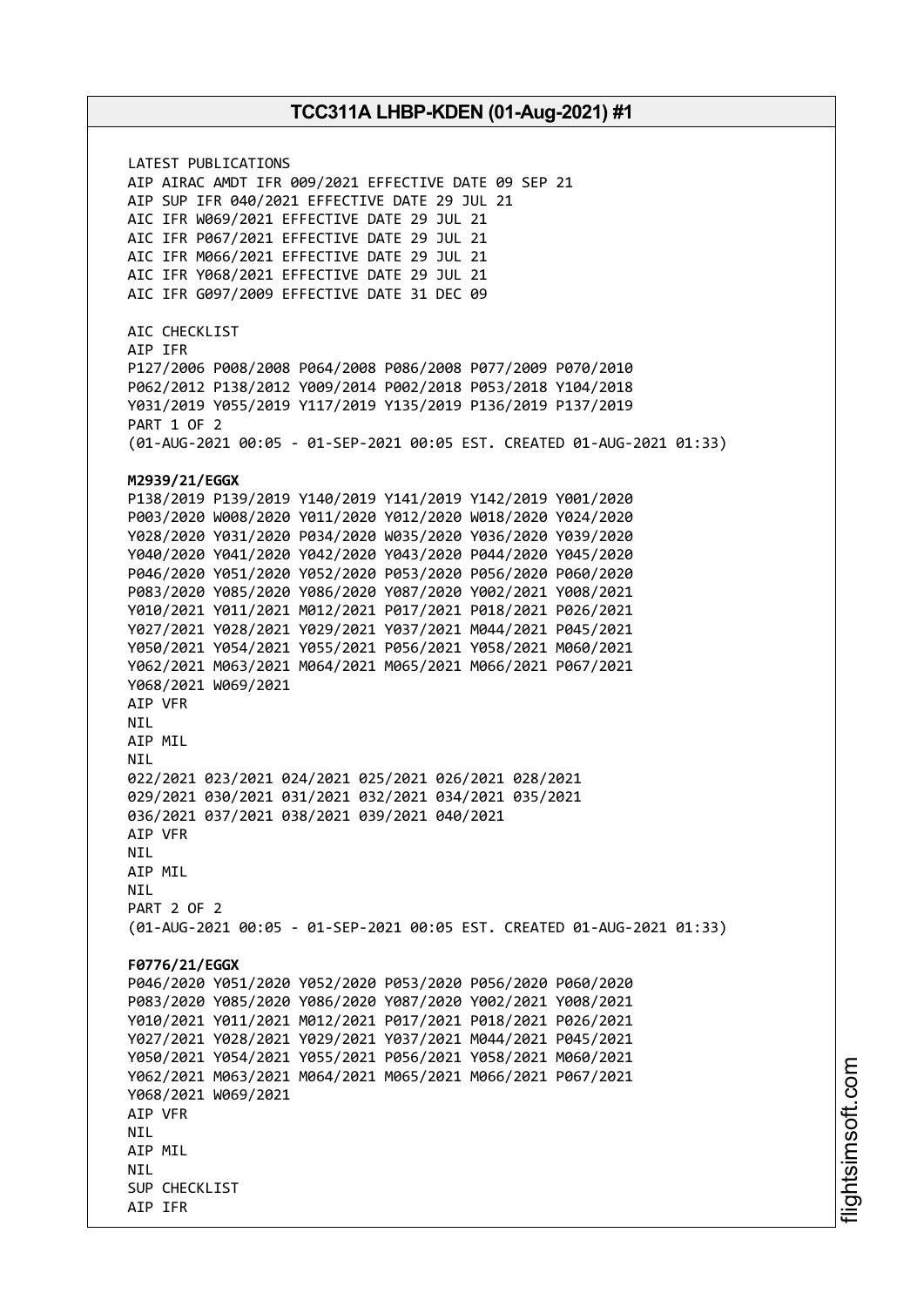053/2018 060/2018 011/2019 023/2019 025/2019 003/2020 017/2020 019/2020 023/2020 030/2020 031/2020 032/2020 037/2020 038/2020 039/2020 045/2020 046/2020 048/2020 049/2020 052/2020 002/2021 003/2021 007/2021 008/2021 012/2021 014/2021 017/2021 018/2021 019/2021 020/2021 022/2021 023/2021 024/2021 025/2021 026/2021 028/2021 029/2021 030/2021 031/2021 032/2021 034/2021 035/2021 036/2021 037/2021 038/2021 039/2021 040/2021 AIP VFR NIL AIP MIL **NTI** PART 2 OF 2 (01-AUG-2021 00:05 - 01-SEP-2021 00:05 EST. CREATED 01-AUG-2021 01:31) **F0776/21/EGGX** CHECKLIST YEAR=2021 0769 0770 0771 0773 0776 LATEST PUBLICATIONS AIP AIRAC AMDT IFR 009/2021 EFFECTIVE DATE 09 SEP 21 AIP SUP IFR 040/2021 EFFECTIVE DATE 29 JUL 21 AIC IFR W069/2021 EFFECTIVE DATE 29 JUL 21 AIC IFR P067/2021 EFFECTIVE DATE 29 JUL 21 AIC IFR M066/2021 EFFECTIVE DATE 29 JUL 21 AIC IFR Y068/2021 EFFECTIVE DATE 29 JUL 21 AIC IFR G097/2009 EFFECTIVE DATE 31 DEC 09 AIC CHECKLIST AIP IFR P127/2006 P008/2008 P064/2008 P086/2008 P077/2009 P070/2010 P062/2012 P138/2012 Y009/2014 P002/2018 P053/2018 Y104/2018 Y031/2019 Y055/2019 Y117/2019 Y135/2019 P136/2019 P137/2019 P138/2019 P139/2019 Y140/2019 Y141/2019 Y142/2019 Y001/2020 P003/2020 W008/2020 Y011/2020 Y012/2020 W018/2020 Y024/2020 Y028/2020 Y031/2020 P034/2020 W035/2020 Y036/2020 Y039/2020 Y040/2020 Y041/2020 Y042/2020 Y043/2020 P044/2020 Y045/2020 PART 1 OF 2 (01-AUG-2021 00:05 - 01-SEP-2021 00:05 EST. CREATED 01-AUG-2021 01:31) **N0151/21/EGGX** CHECKLIST YEAR=2021 0095 0111 0112 0113 0118 0122 0123 0124 0127 0136 0138 0139 0141 0142 0143 0145 0147 0149 0150 0151 LATEST PUBLICATIONS AIP AIRAC AMDT IFR 009/2021 EFFECTIVE DATE 09 SEP 21 AIP SUP IFR 040/2021 EFFECTIVE DATE 29 JUL 21 AIC IFR W069/2021 EFFECTIVE DATE 29 JUL 21 AIC IFR P067/2021 EFFECTIVE DATE 29 JUL 21 AIC IFR M066/2021 EFFECTIVE DATE 29 JUL 21 AIC IFR Y068/2021 EFFECTIVE DATE 29 JUL 21 AIC IFR G097/2009 EFFECTIVE DATE 31 DEC 09 AIC CHECKLIST AIP IFR P127/2006 P008/2008 P064/2008 P086/2008 P077/2009 P070/2010 P062/2012 P138/2012 Y009/2014 P002/2018 P053/2018 Y104/2018 Y031/2019 Y055/2019 Y117/2019 Y135/2019 P136/2019 P137/2019 P138/2019 P139/2019 Y140/2019 Y141/2019 Y142/2019 Y001/2020 P003/2020 W008/2020 Y011/2020 Y012/2020 W018/2020 Y024/2020 Y028/2020 Y031/2020 P034/2020 W035/2020 Y036/2020 Y039/2020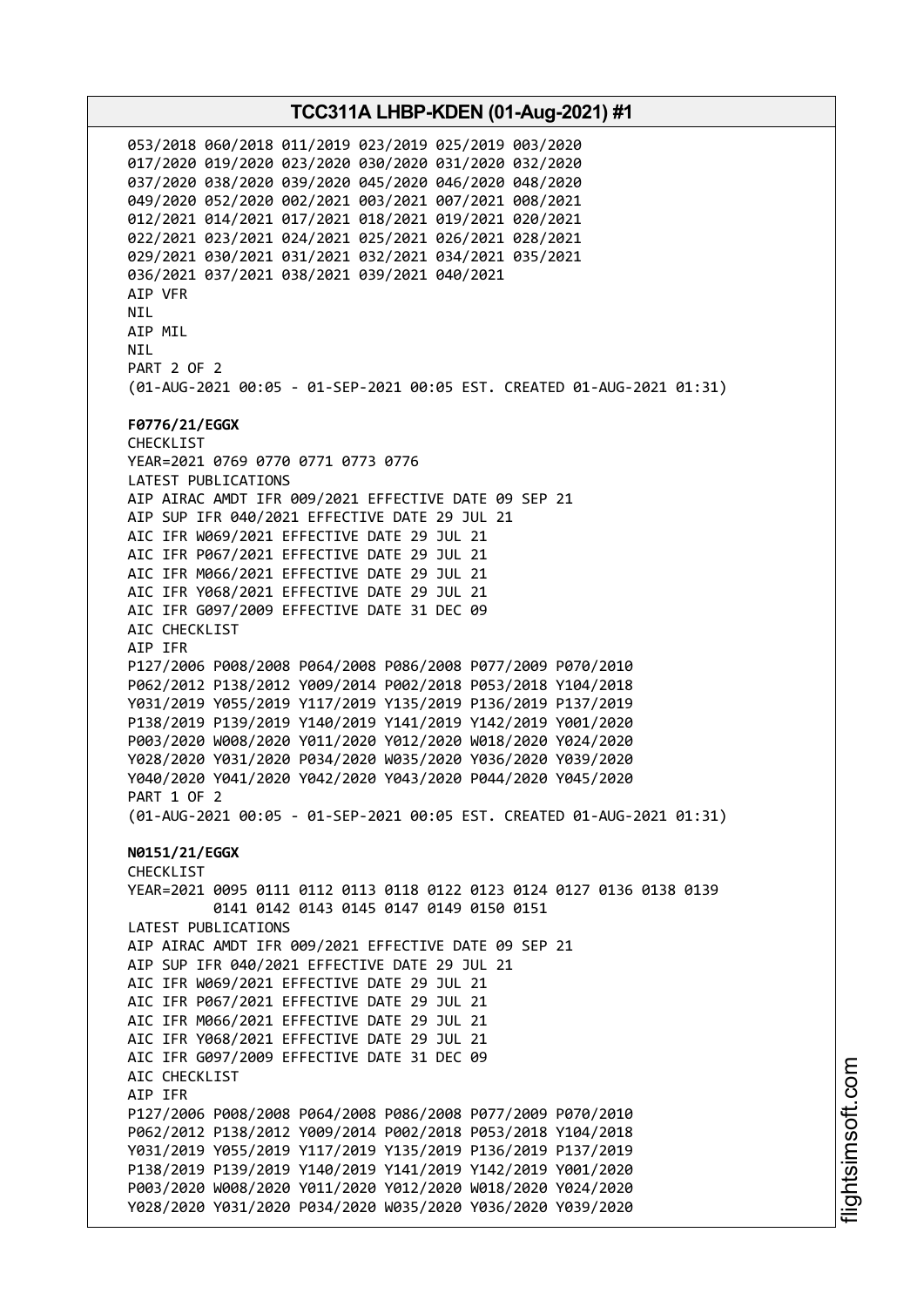Y040/2020 Y041/2020 Y042/2020 Y043/2020 P044/2020 Y045/2020 P046/2020 Y051/2020 Y052/2020 P053/2020 P056/2020 P060/2020 PART 1 OF 2 (01-AUG-2021 00:05 - 01-SEP-2021 00:05 EST. CREATED 01-AUG-2021 01:29) **N0151/21/EGGX** P083/2020 Y085/2020 Y086/2020 Y087/2020 Y002/2021 Y008/2021 Y010/2021 Y011/2021 M012/2021 P017/2021 P018/2021 P026/2021 Y027/2021 Y028/2021 Y029/2021 Y037/2021 M044/2021 P045/2021 Y050/2021 Y054/2021 Y055/2021 P056/2021 Y058/2021 M060/2021 Y062/2021 M063/2021 M064/2021 M065/2021 M066/2021 P067/2021 Y068/2021 W069/2021 AIP VFR NIL AIP MIL NIL SUP CHECKLIST AIP IFR 053/2018 060/2018 011/2019 023/2019 025/2019 003/2020 017/2020 019/2020 023/2020 030/2020 031/2020 032/2020 037/2020 038/2020 039/2020 045/2020 046/2020 048/2020 049/2020 052/2020 002/2021 003/2021 007/2021 008/2021 012/2021 014/2021 017/2021 018/2021 019/2021 020/2021 022/2021 023/2021 024/2021 025/2021 026/2021 028/2021 029/2021 030/2021 031/2021 032/2021 034/2021 035/2021 036/2021 037/2021 038/2021 039/2021 040/2021 AIP VFR NIL AIP MIL NIL PART 2 OF 2 (01-AUG-2021 00:05 - 01-SEP-2021 00:05 EST. CREATED 01-AUG-2021 01:29) **B1876/21/EGGX** AIP VFR **NTI** AIP MIL **NTI** SUP CHECKLIST AIP IFR 053/2018 060/2018 011/2019 023/2019 025/2019 003/2020 017/2020 019/2020 023/2020 030/2020 031/2020 032/2020 037/2020 038/2020 039/2020 045/2020 046/2020 048/2020 049/2020 052/2020 002/2021 003/2021 007/2021 008/2021 012/2021 014/2021 017/2021 018/2021 019/2021 020/2021 022/2021 023/2021 024/2021 025/2021 026/2021 028/2021 029/2021 030/2021 031/2021 032/2021 034/2021 035/2021 036/2021 037/2021 038/2021 039/2021 040/2021 AIP VFR NIL AIP MIL **NTL** PART 3 OF 3 (01-AUG-2021 00:05 - 01-SEP-2021 00:05 EST. CREATED 01-AUG-2021 01:28) **B1876/21/EGGX**

YEAR=2021 0989 1036 1041 1142 1175 1194 1205 1206 1207 1209 1372 1378

CHECKLIST

**TCC311A LHBP-KDEN (01-Aug-2021) #1**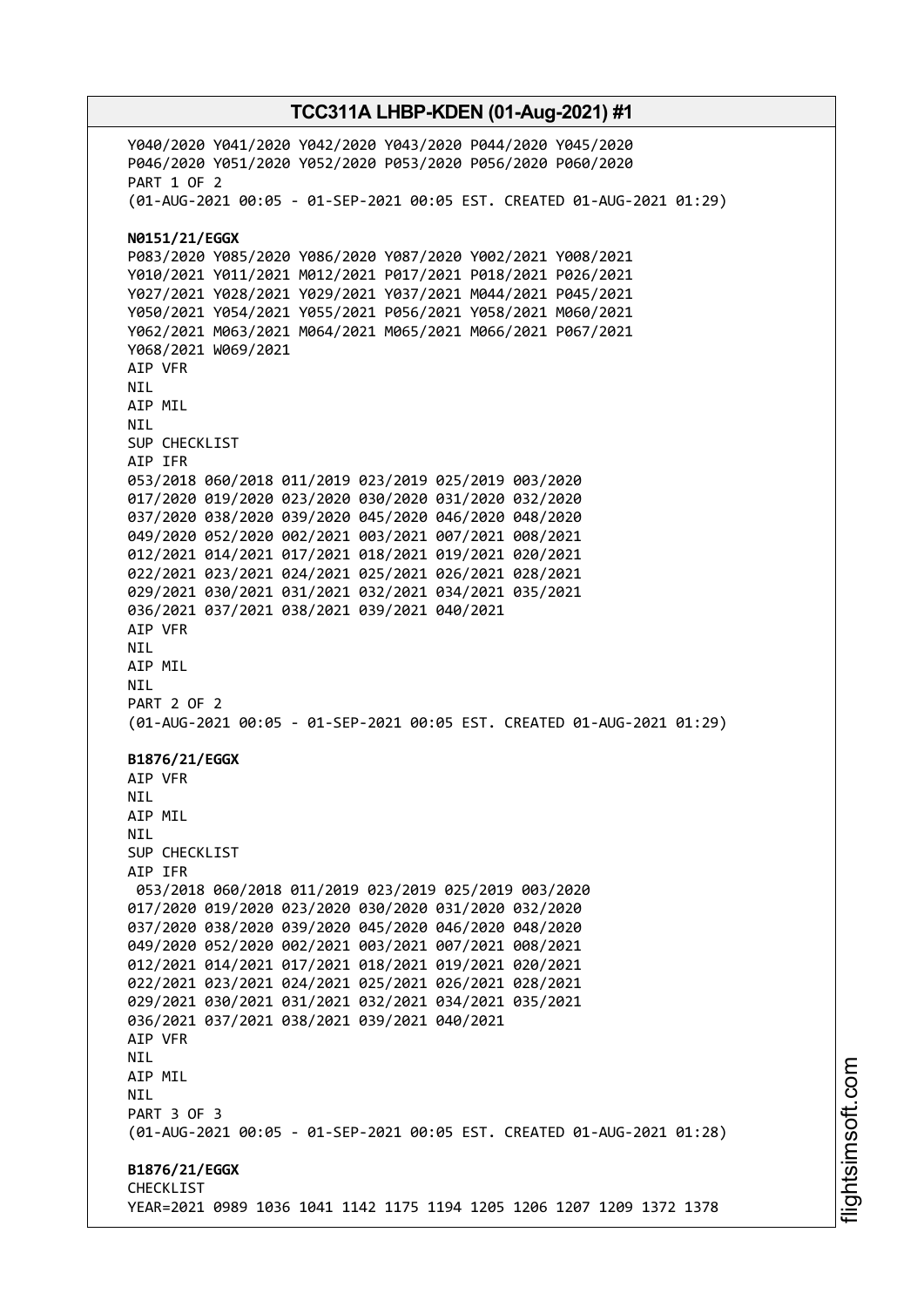# **TCC311A LHBP-KDEN (01-Aug-2021) #1** 1413 1431 1537 1558 1579 1630 1705 1717 1725 1743 1747 1750 1751 1753 1790 1813 1816 1824 1836 1837 1839 1840 1841 1843 1844 1854 1856 1857 1860 1861 1862 1863 1864 1865 1866 1867 LATEST PUBLICATIONS AIP AIRAC AMDT IFR 009/2021 EFFECTIVE DATE 09 SEP 21 AIP SUP IFR 040/2021 EFFECTIVE DATE 29 JUL 21 AIC IFR W069/2021 EFFECTIVE DATE 29 JUL 21 AIC IFR P067/2021 EFFECTIVE DATE 29 JUL 21 AIC IFR M066/2021 EFFECTIVE DATE 29 JUL 21 PART 1 OF 3 (01-AUG-2021 00:05 - 01-SEP-2021 00:05 EST. CREATED 01-AUG-2021 01:28) **B1876/21/EGGX** AIC IFR Y068/2021 EFFECTIVE DATE 29 JUL 21 AIC IFR G097/2009 EFFECTIVE DATE 31 DEC 09 AIC CHECKLIST AIP IFR P127/2006 P008/2008 P064/2008 P086/2008 P077/2009 P070/2010 P062/2012 P138/2012 Y009/2014 P002/2018 P053/2018 Y104/2018 Y031/2019 Y055/2019 Y117/2019 Y135/2019 P136/2019 P137/2019 P138/2019 P139/2019 Y140/2019 Y141/2019 Y142/2019 Y001/2020 P003/2020 W008/2020 Y011/2020 Y012/2020 W018/2020 Y024/2020 Y028/2020 Y031/2020 P034/2020 W035/2020 Y036/2020 Y039/2020 Y040/2020 Y041/2020 Y042/2020 Y043/2020 P044/2020 Y045/2020 P046/2020 Y051/2020 Y052/2020 P053/2020 P056/2020 P060/2020 P083/2020 Y085/2020 Y086/2020 Y087/2020 Y002/2021 Y008/2021 Y010/2021 Y011/2021 M012/2021 P017/2021 P018/2021 P026/2021 Y027/2021 Y028/2021 Y029/2021 Y037/2021 M044/2021 P045/2021 Y050/2021 Y054/2021 Y055/2021 P056/2021 Y058/2021 M060/2021 Y062/2021 M063/2021 M064/2021 M065/2021 M066/2021 P067/2021 Y068/2021 W069/2021 PART 2 OF 3 (01-AUG-2021 00:05 - 01-SEP-2021 00:05 EST. CREATED 01-AUG-2021 01:28) **A2748/21/EGGX** CHECKLIST YEAR=2021 1471 1502 1566 1576 1577 1596 1650 1662 1674 1675 1713 1740 1747 1798 1845 1938 1940 1970 2020 2025 2032 2033 2034 2078 2111 2138 2167 2168 2211 2224 2259 2270 2290 2310 2320 2328 2345 2385 2391 2393 2395 2398 2410 2411 2434 2441 2445 2455 2457 2462 2463 2464 2484 2509 2510 2524 2527 2528 2530 2548 2556 2583 2592 2593 2594 2595 2596 2597 2598 2599 2600 2601 2602 2609 2611 2612 2629 2631 2632 2641 2642 2650 2651 2673 2674 2680 2682 2685 2686 2690 2692 2694 2701 2702 2703 2704 2705 2709 2710 2711 2713 2715 2716 2721 2722 2723 2728 2733 2736 2738 2741 2744 2745 2747 LATEST PUBLICATIONS AIP AIRAC AMDT IFR 009/2021 EFFECTIVE DATE 09 SEP 21 AIP SUP IFR 040/2021 EFFECTIVE DATE 29 JUL 21 AIC IFR W069/2021 EFFECTIVE DATE 29 JUL 21 AIC IFR P067/2021 EFFECTIVE DATE 29 JUL 21 AIC IFR M066/2021 EFFECTIVE DATE 29 JUL 21 AIC IFR Y068/2021 EFFECTIVE DATE 29 JUL 21 AIC IFR G097/2009 EFFECTIVE DATE 31 DEC 09 AIC CHECKLIST AIP IFR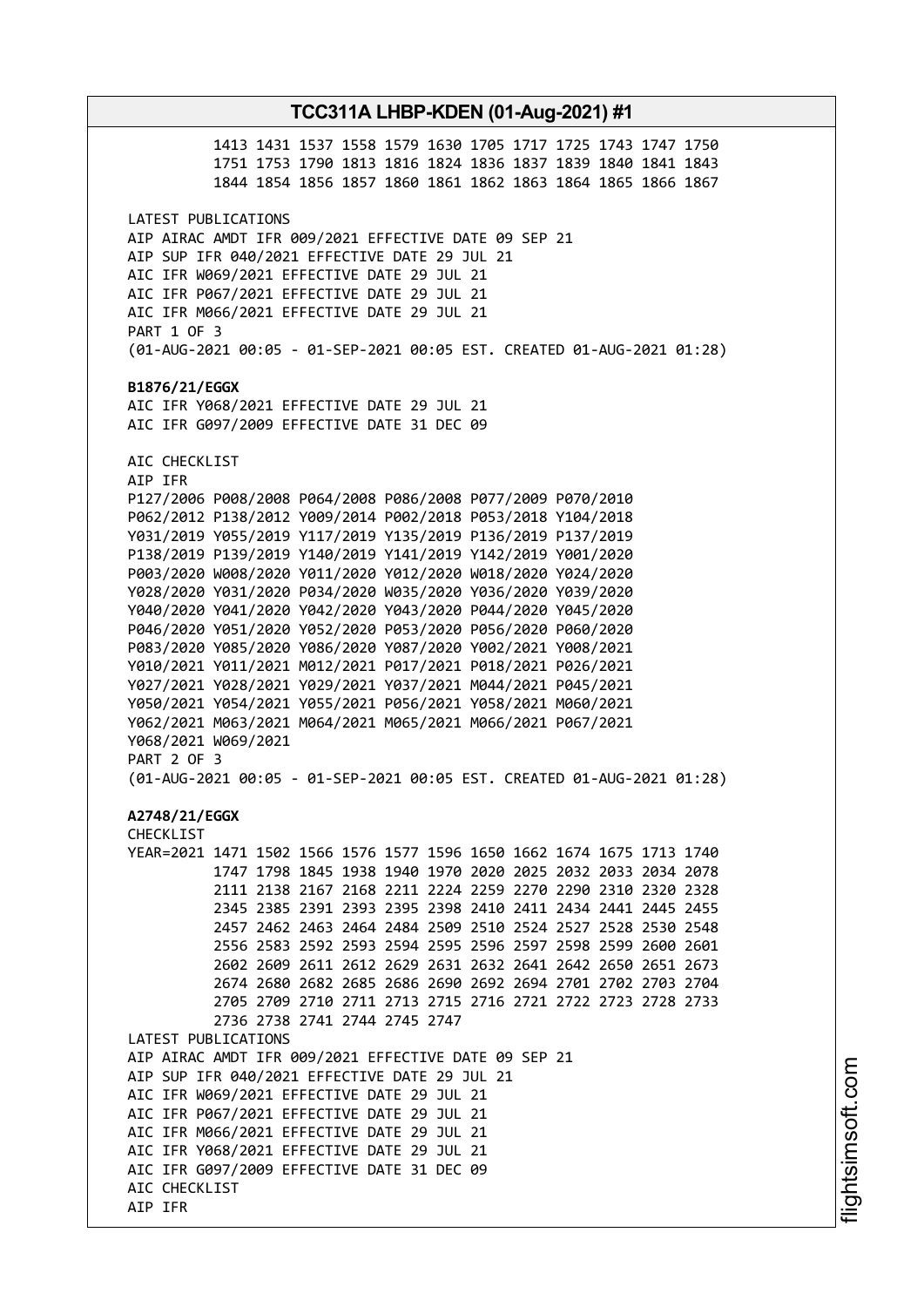P127/2006 P008/2008 P064/2008 P086/2008 P077/2009 P070/2010 P062/2012 P138/2012 Y009/2014 P002/2018 P053/2018 Y104/2018 PART 1 OF 2 (01-AUG-2021 00:05 - 01-SEP-2021 00:05 EST. CREATED 01-AUG-2021 01:27) **A2748/21/EGGX** Y031/2019 Y055/2019 Y117/2019 Y135/2019 P136/2019 P137/2019 P138/2019 P139/2019 Y140/2019 Y141/2019 Y142/2019 Y001/2020 P003/2020 W008/2020 Y011/2020 Y012/2020 W018/2020 Y024/2020 Y028/2020 Y031/2020 P034/2020 W035/2020 Y036/2020 Y039/2020 Y040/2020 Y041/2020 Y042/2020 Y043/2020 P044/2020 Y045/2020 P046/2020 Y051/2020 Y052/2020 P053/2020 P056/2020 P060/2020 P083/2020 Y085/2020 Y086/2020 Y087/2020 Y002/2021 Y008/2021 Y010/2021 Y011/2021 M012/2021 P017/2021 P018/2021 P026/2021 Y027/2021 Y028/2021 Y029/2021 Y037/2021 M044/2021 P045/2021 Y050/2021 Y054/2021 Y055/2021 P056/2021 Y058/2021 M060/2021 Y062/2021 M063/2021 M064/2021 M065/2021 M066/2021 P067/2021 Y068/2021 W069/2021 AIP VFR NIL AIP MIL NIL SUP CHECKLIST AIP IFR 053/2018 060/2018 011/2019 023/2019 025/2019 003/2020 017/2020 019/2020 023/2020 030/2020 031/2020 032/2020 037/2020 038/2020 039/2020 045/2020 046/2020 048/2020 049/2020 052/2020 002/2021 003/2021 007/2021 008/2021 012/2021 014/2021 017/2021 018/2021 019/2021 020/2021 022/2021 023/2021 024/2021 025/2021 026/2021 028/2021 029/2021 030/2021 031/2021 032/2021 034/2021 035/2021 036/2021 037/2021 038/2021 039/2021 040/2021 AIP VFR NIL AIP MIL **NTL** PART 2 OF 2 (01-AUG-2021 00:05 - 01-SEP-2021 00:05 EST. CREATED 01-AUG-2021 01:27) **Q0411/21/EGGX** CHECKLIST YEAR=2021 0387 0393 0400 0402 0404 0405 0406 0407 0408 0409 0410 0411 LATEST PUBLICATIONS AIP AIRAC AMDT IFR 009/2021 EFFECTIVE DATE 09 SEP 21 AIP SUP IFR 040/2021 EFFECTIVE DATE 29 JUL 21 AIC IFR W069/2021 EFFECTIVE DATE 29 JUL 21 AIC IFR P067/2021 EFFECTIVE DATE 29 JUL 21 AIC IFR M066/2021 EFFECTIVE DATE 29 JUL 21 AIC IFR Y068/2021 EFFECTIVE DATE 29 JUL 21 AIC IFR G097/2009 EFFECTIVE DATE 31 DEC 09 AIC CHECKLIST AIP IFR P127/2006 P008/2008 P064/2008 P086/2008 P077/2009 P070/2010 P062/2012 P138/2012 Y009/2014 P002/2018 P053/2018 Y104/2018 Y031/2019 Y055/2019 Y117/2019 Y135/2019 P136/2019 P137/2019 P138/2019 P139/2019 Y140/2019 Y141/2019 Y142/2019 Y001/2020 P003/2020 W008/2020 Y011/2020 Y012/2020 W018/2020 Y024/2020 Y028/2020 Y031/2020 P034/2020 W035/2020 Y036/2020 Y039/2020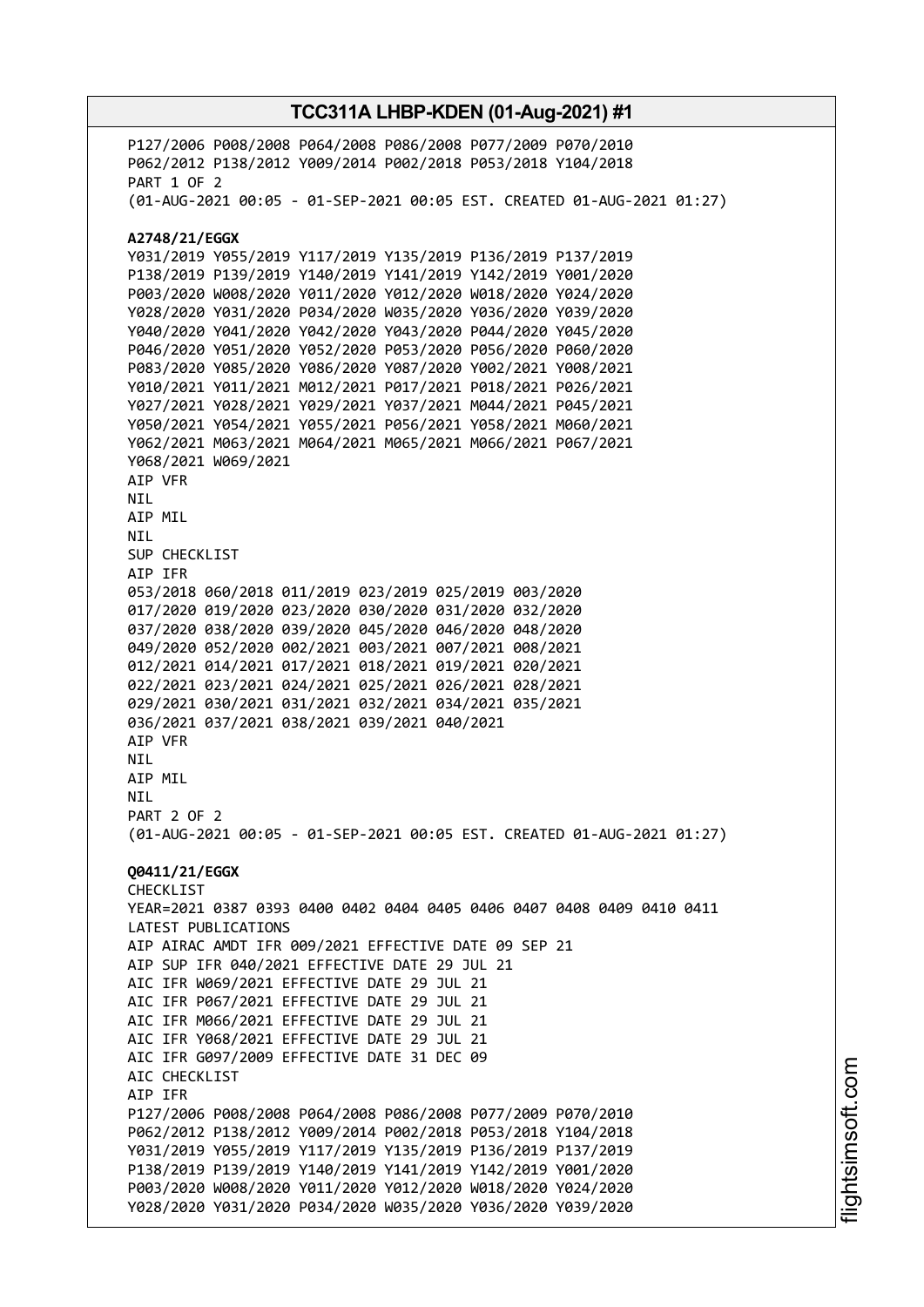Y040/2020 Y041/2020 Y042/2020 Y043/2020 P044/2020 Y045/2020 P046/2020 Y051/2020 Y052/2020 P053/2020 P056/2020 P060/2020 PART 1 OF 2 (01-AUG-2021 00:05 - 01-SEP-2021 00:05 EST. CREATED 01-AUG-2021 01:12) **Q0411/21/EGGX** P083/2020 Y085/2020 Y086/2020 Y087/2020 Y002/2021 Y008/2021 Y010/2021 Y011/2021 M012/2021 P017/2021 P018/2021 P026/2021 Y027/2021 Y028/2021 Y029/2021 Y037/2021 M044/2021 P045/2021 Y050/2021 Y054/2021 Y055/2021 P056/2021 Y058/2021 M060/2021 Y062/2021 M063/2021 M064/2021 M065/2021 M066/2021 P067/2021 Y068/2021 W069/2021 AIP VFR NIL AIP MIL NIL SUP CHECKLIST AIP IFR 053/2018 060/2018 011/2019 023/2019 025/2019 003/2020 017/2020 019/2020 023/2020 030/2020 031/2020 032/2020 037/2020 038/2020 039/2020 045/2020 046/2020 048/2020 049/2020 052/2020 002/2021 003/2021 007/2021 008/2021 012/2021 014/2021 017/2021 018/2021 019/2021 020/2021 022/2021 023/2021 024/2021 025/2021 026/2021 028/2021 029/2021 030/2021 031/2021 032/2021 034/2021 035/2021 036/2021 037/2021 038/2021 039/2021 040/2021 AIP VFR NIL AIP MIL NIL PART 2 OF 2 (01-AUG-2021 00:05 - 01-SEP-2021 00:05 EST. CREATED 01-AUG-2021 01:12) **K0336/21/EGGX** AIC IFR P067/2021 EFFECTIVE DATE 29 JUL 21 AIC IFR M066/2021 EFFECTIVE DATE 29 JUL 21 AIC IFR Y068/2021 EFFECTIVE DATE 29 JUL 21 AIC IFR G097/2009 EFFECTIVE DATE 31 DEC 09 AIC CHECKLIST AIP IFR P127/2006 P008/2008 P064/2008 P086/2008 P077/2009 P070/2010 P062/2012 P138/2012 Y009/2014 P002/2018 P053/2018 Y104/2018 Y031/2019 Y055/2019 Y117/2019 Y135/2019 P136/2019 P137/2019 P138/2019 P139/2019 Y140/2019 Y141/2019 Y142/2019 Y001/2020 P003/2020 W008/2020 Y011/2020 Y012/2020 W018/2020 Y024/2020 Y028/2020 Y031/2020 P034/2020 W035/2020 Y036/2020 Y039/2020 Y040/2020 Y041/2020 Y042/2020 Y043/2020 P044/2020 Y045/2020 P046/2020 Y051/2020 Y052/2020 P053/2020 P056/2020 P060/2020 P083/2020 Y085/2020 Y086/2020 Y087/2020 Y002/2021 Y008/2021 Y010/2021 Y011/2021 M012/2021 P017/2021 P018/2021 P026/2021 Y027/2021 Y028/2021 Y029/2021 Y037/2021 M044/2021 P045/2021 Y050/2021 Y054/2021 Y055/2021 P056/2021 Y058/2021 M060/2021 PART 2 OF 3 (01-AUG-2021 00:05 - 01-SEP-2021 00:05 EST. CREATED 01-AUG-2021 01:12) **K0336/21/EGGX** Y062/2021 M063/2021 M064/2021 M065/2021 M066/2021 P067/2021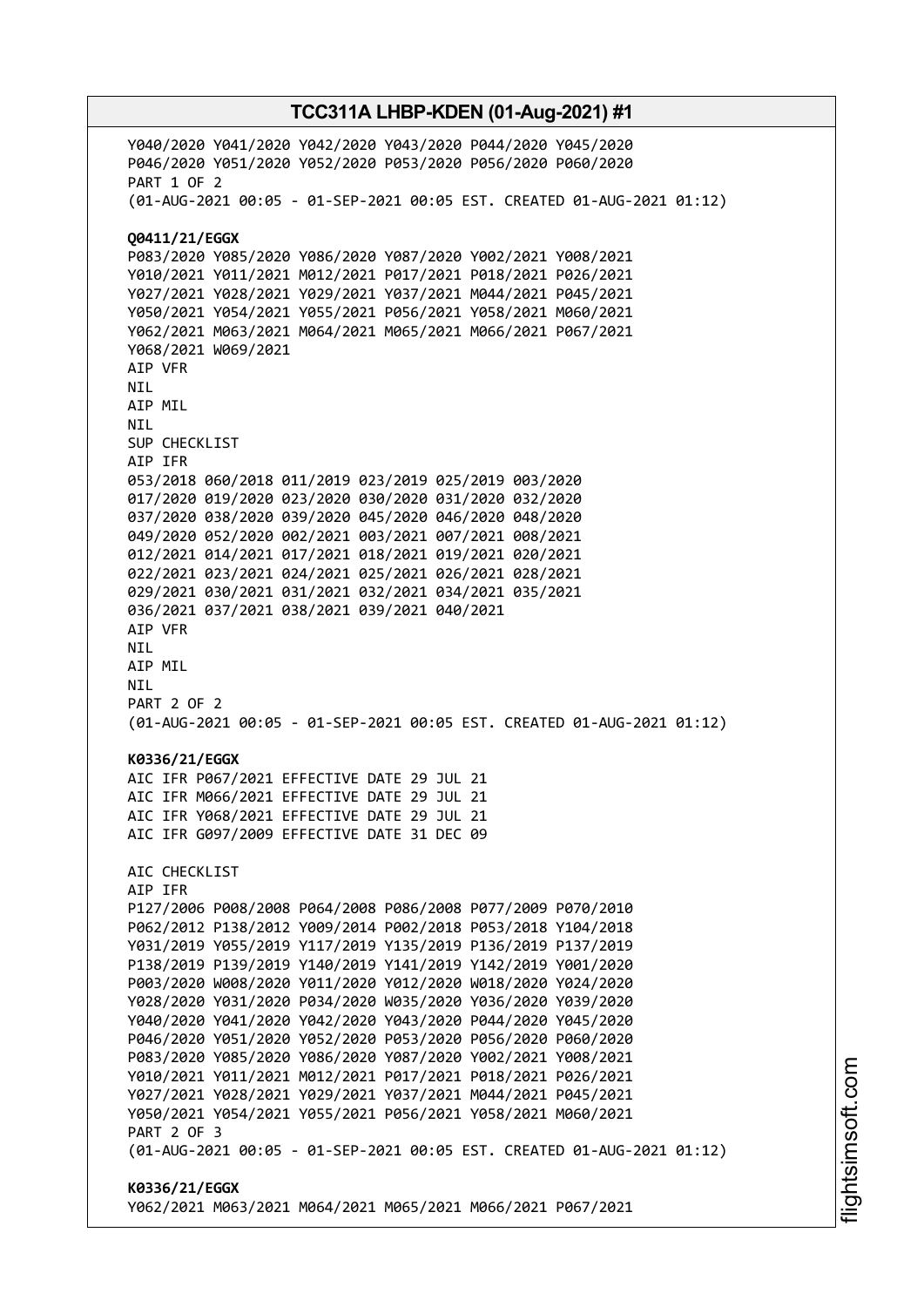**TCC311A LHBP-KDEN (01-Aug-2021) #1** (01-AUG-2021 00:05 - 01-SEP-2021 00:05 EST. CREATED 01-AUG-2021 01:12) **K0336/21/EGGX** CHECKLIST YEAR=2021 0202 0203 0204 0209 0211 0212 0215 0216 0217 0219 0220 0221 0222 0223 0224 0225 0227 0228 0230 0231 0233 0235 0236 0237 0238 0241 0242 0250 0251 0252 0253 0254 0255 0259 0260 0261 0262 0263 0269 0271 0275 0276 0277 0279 0281 0286 0287 0292 0293 0298 0299 0303 0306 0307 0313 0314 0315 0316 0317 0319 0321 0324 0325 0329 0333 0334 0335 LATEST PUBLICATIONS AIP AIRAC AMDT IFR 009/2021 EFFECTIVE DATE 09 SEP 21 AIP SUP IFR 040/2021 EFFECTIVE DATE 29 JUL 21 AIC IFR W069/2021 EFFECTIVE DATE 29 JUL 21 PART 1 OF 3 (01-AUG-2021 00:05 - 01-SEP-2021 00:05 EST. CREATED 01-AUG-2021 01:12) **C7728/21/EGGX** Y031/2019 Y055/2019 Y117/2019 Y135/2019 P136/2019 P137/2019 P138/2019 P139/2019 Y140/2019 Y141/2019 Y142/2019 Y001/2020 P003/2020 W008/2020 Y011/2020 Y012/2020 W018/2020 Y024/2020 Y028/2020 Y031/2020 P034/2020 W035/2020 Y036/2020 Y039/2020 Y040/2020 Y041/2020 Y042/2020 Y043/2020 P044/2020 Y045/2020 P046/2020 Y051/2020 Y052/2020 P053/2020 P056/2020 P060/2020 P083/2020 Y085/2020 Y086/2020 Y087/2020 Y002/2021 Y008/2021 Y010/2021 Y011/2021 M012/2021 P017/2021 P018/2021 P026/2021 Y027/2021 Y028/2021 Y029/2021 Y037/2021 M044/2021 P045/2021 Y050/2021 Y054/2021 Y055/2021 P056/2021 Y058/2021 M060/2021 Y062/2021 M063/2021 M064/2021 M065/2021 M066/2021 P067/2021 Y068/2021 W069/2021 AIP VFR NIL AIP MIL NIL SUP CHECKLIST AIP IFR 053/2018 060/2018 011/2019 023/2019 025/2019 003/2020 017/2020 019/2020 023/2020 030/2020 031/2020 032/2020 037/2020 038/2020 039/2020 045/2020 046/2020 048/2020 049/2020 052/2020 002/2021 003/2021 007/2021 008/2021 012/2021 014/2021 017/2021 018/2021 019/2021 020/2021 022/2021 023/2021 024/2021 025/2021 026/2021 028/2021 029/2021 030/2021 031/2021 032/2021 034/2021 035/2021 036/2021 037/2021 038/2021 039/2021 040/2021 AIP VFR **NTL** AIP MIL NIL PART 3 OF 3 (01-AUG-2021 00:05 - 01-SEP-2021 00:05 EST. CREATED 01-AUG-2021 01:07) **C7728/21/EGGX CHECKLIST** YEAR=2021 1934 2190 3078 4070 4072 4325 4334 4408 4500 4629 4642 4711 4837 4892 5013 5014 5015 5127 5129 5276 5280 5283 5290 5294 5295 5317 5320 5346 5432 5494 5514 5519 5608 5655 5656 5657 5658 5659 5660 5661 5672 5753 5756 5757 5897 5922 5933 5971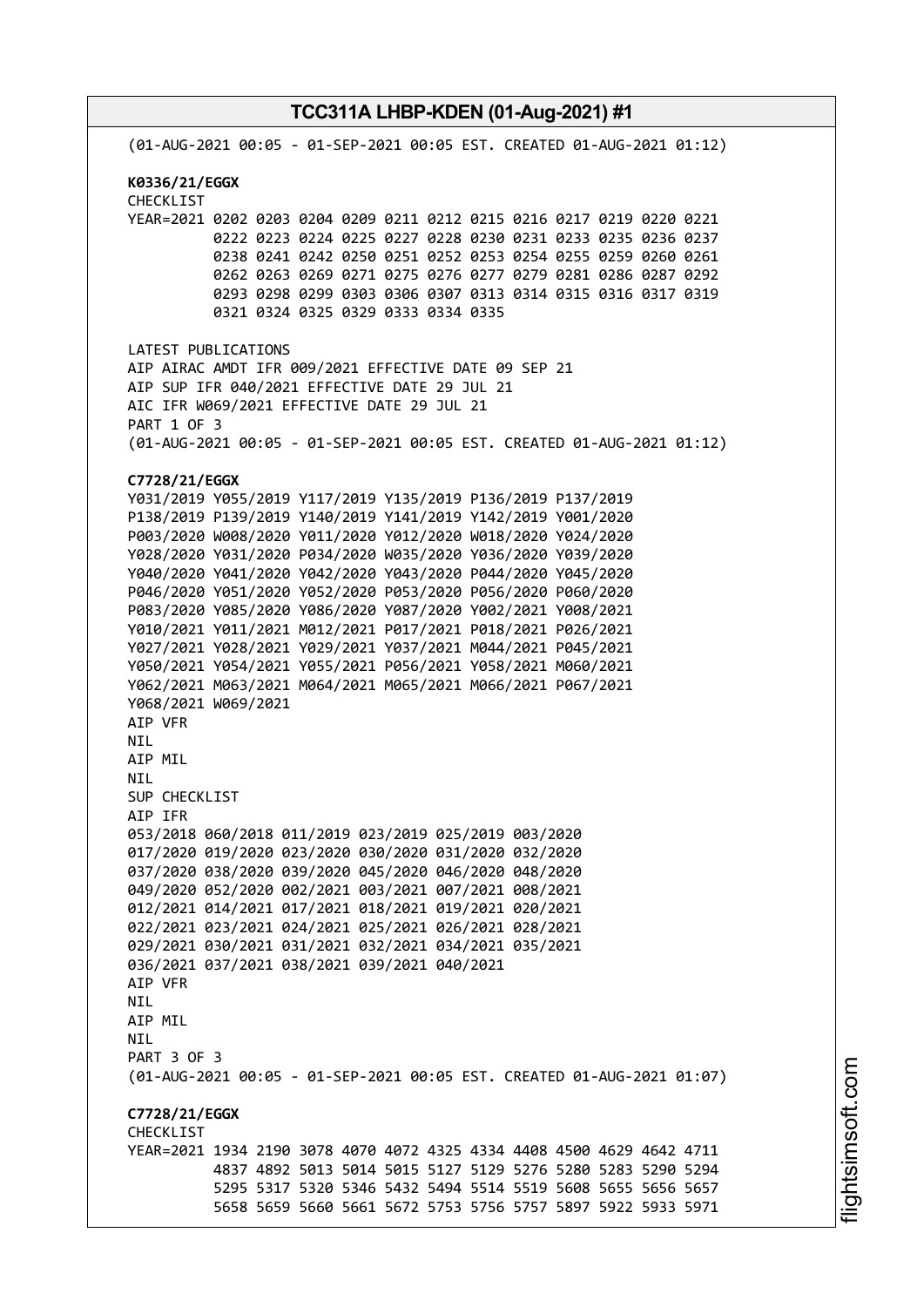**TCC311A LHBP-KDEN (01-Aug-2021) #1** 6007 6025 6055 6091 6286 6361 6447 6472 6482 6495 6516 6549 6550 6554 6601 6641 6671 6687 6738 6764 6772 6780 6832 6839 6843 6845 6851 6882 6914 7006 7014 7015 7016 7017 7018 7035 7039 7041 7043 7044 7066 7069 7071 7073 7074 7093 7131 7133 7138 7142 7161 7193 7196 7223 7249 7252 7266 7296 7297 7298 7299 7301 7330 7331 7334 7373 7408 7412 7413 7465 7504 7505 7508 7510 7529 7542 7550 7558 7562 7563 7591 7602 7603 7604 7605 7606 7607 7608 7611 7612 7613 7615 7616 7617 7619 7620 PART 1 OF 3 (01-AUG-2021 00:05 - 01-SEP-2021 00:05 EST. CREATED 01-AUG-2021 01:07) **C7728/21/EGGX** 7621 7622 7626 7629 7632 7636 7637 7638 7639 7640 7643 7650 7662 7664 7665 7666 7667 7670 7672 7673 7676 7677 7679 7680 7694 7695 7702 7710 7711 7712 7713 7714 7716 7718 7719 7720 7725 7726 7727 LATEST PUBLICATIONS AIP AIRAC AMDT IFR 009/2021 EFFECTIVE DATE 09 SEP 21 AIP SUP IFR 040/2021 EFFECTIVE DATE 29 JUL 21 AIC IFR W069/2021 EFFECTIVE DATE 29 JUL 21 AIC IFR P067/2021 EFFECTIVE DATE 29 JUL 21 AIC IFR M066/2021 EFFECTIVE DATE 29 JUL 21 AIC IFR Y068/2021 EFFECTIVE DATE 29 JUL 21 AIC IFR G097/2009 EFFECTIVE DATE 31 DEC 09 AIC CHECKLIST AIP IFR P127/2006 P008/2008 P064/2008 P086/2008 P077/2009 P070/2010 (01-AUG-2021 00:05 - 01-SEP-2021 00:05 EST. CREATED 01-AUG-2021 01:07) **I2107/21/EGGX** CHECKLIST YEAR=2021 1087 1117 1221 1299 1339 1558 1580 1581 1582 1632 1633 1634 1635 1636 1637 1638 1700 1722 1727 1811 1830 1832 1833 1935 1964 1977 1982 1990 1996 2040 2049 2052 2080 2086 2093 2094 2095 2096 2104 2105 2107 LATEST PUBLICATIONS AIP AIRAC AMDT IFR 009/2021 EFFECTIVE DATE 09 SEP 21 AIP SUP IFR 040/2021 EFFECTIVE DATE 29 JUL 21 AIC IFR W069/2021 EFFECTIVE DATE 29 JUL 21 AIC IFR P067/2021 EFFECTIVE DATE 29 JUL 21 AIC IFR M066/2021 EFFECTIVE DATE 29 JUL 21 AIC IFR Y068/2021 EFFECTIVE DATE 29 JUL 21 AIC IFR G097/2009 EFFECTIVE DATE 31 DEC 09 AIC CHECKLIST AIP IFR P127/2006 P008/2008 P064/2008 P086/2008 P077/2009 P070/2010 P062/2012 P138/2012 Y009/2014 P002/2018 P053/2018 Y104/2018 Y031/2019 Y055/2019 Y117/2019 Y135/2019 P136/2019 P137/2019 P138/2019 P139/2019 Y140/2019 Y141/2019 Y142/2019 Y001/2020 P003/2020 W008/2020 Y011/2020 Y012/2020 W018/2020 Y024/2020 Y028/2020 Y031/2020 P034/2020 W035/2020 Y036/2020 Y039/2020 PART 1 OF 2 (01-AUG-2021 00:05 - 01-SEP-2021 00:05 EST. CREATED 01-AUG-2021 01:06) **I2107/21/EGGX** Y040/2020 Y041/2020 Y042/2020 Y043/2020 P044/2020 Y045/2020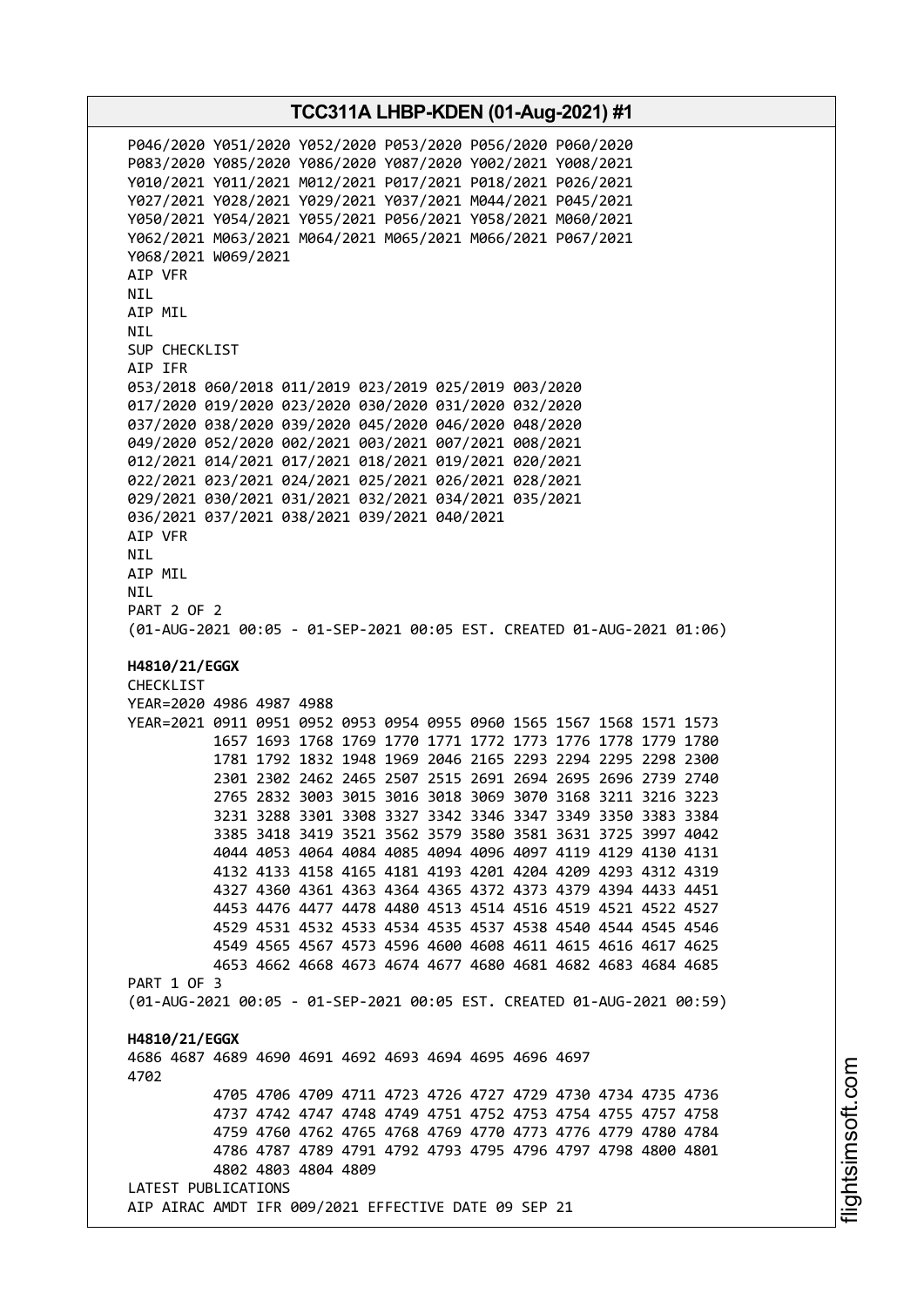AIP SUP IFR 040/2021 EFFECTIVE DATE 29 JUL 21 AIC IFR W069/2021 EFFECTIVE DATE 29 JUL 21 AIC IFR P067/2021 EFFECTIVE DATE 29 JUL 21 AIC IFR M066/2021 EFFECTIVE DATE 29 JUL 21 AIC IFR Y068/2021 EFFECTIVE DATE 29 JUL 21 AIC IFR G097/2009 EFFECTIVE DATE 31 DEC 09 AIC CHECKLIST AIP IFR P127/2006 P008/2008 P064/2008 P086/2008 P077/2009 P070/2010 P062/2012 P138/2012 Y009/2014 P002/2018 P053/2018 Y104/2018 Y031/2019 Y055/2019 Y117/2019 Y135/2019 P136/2019 P137/2019 P138/2019 P139/2019 Y140/2019 Y141/2019 Y142/2019 Y001/2020 P003/2020 W008/2020 Y011/2020 Y012/2020 W018/2020 Y024/2020 Y028/2020 Y031/2020 P034/2020 W035/2020 Y036/2020 Y039/2020 Y040/2020 Y041/2020 Y042/2020 Y043/2020 P044/2020 Y045/2020 P046/2020 Y051/2020 Y052/2020 P053/2020 P056/2020 P060/2020 PART 2 OF 3 (01-AUG-2021 00:05 - 01-SEP-2021 00:05 EST. CREATED 01-AUG-2021 00:59) **H4810/21/EGGX** P127/2006 P008/2008 P064/2008 P086/2008 P077/2009 P070/2010 P062/2012 P138/2012 Y009/2014 P002/2018 P053/2018 Y104/2018 Y031/2019 Y055/2019 Y117/2019 Y135/2019 P136/2019 P137/2019 P138/2019 P139/2019 Y140/2019 Y141/2019 Y142/2019 Y001/2020 P003/2020 W008/2020 Y011/2020 Y012/2020 W018/2020 Y024/2020 Y028/2020 Y031/2020 P034/2020 W035/2020 Y036/2020 Y039/2020 Y040/2020 Y041/2020 Y042/2020 Y043/2020 P044/2020 Y045/2020 P046/2020 Y051/2020 Y052/2020 P053/2020 P056/2020 P060/2020 PART 2 OF 3 P083/2020 Y085/2020 Y086/2020 Y087/2020 Y002/2021 Y008/2021 Y010/2021 Y011/2021 M012/2021 P017/2021 P018/2021 P026/2021 Y027/2021 Y028/2021 Y029/2021 Y037/2021 M044/2021 P045/2021 Y050/2021 Y054/2021 Y055/2021 P056/2021 Y058/2021 M060/2021 Y062/2021 M063/2021 M064/2021 M065/2021 M066/2021 P067/2021 Y068/2021 W069/2021 AIP VFR NIL AIP MIL NIL SUP CHECKLIST AIP IFR 053/2018 060/2018 011/2019 023/2019 025/2019 003/2020 017/2020 019/2020 023/2020 030/2020 031/2020 032/2020 037/2020 038/2020 039/2020 045/2020 046/2020 048/2020 049/2020 052/2020 002/2021 003/2021 007/2021 008/2021 012/2021 014/2021 017/2021 018/2021 019/2021 020/2021 022/2021 023/2021 024/2021 025/2021 026/2021 028/2021 029/2021 030/2021 031/2021 032/2021 034/2021 035/2021 036/2021 037/2021 038/2021 039/2021 040/2021 AIP VFR NIL AIP MIL NIL PART 3 OF 3 (01-AUG-2021 00:05 - 01-SEP-2021 00:05 EST. CREATED 01-AUG-2021 00:59) **J2907/21/EGGX** CHECKLIST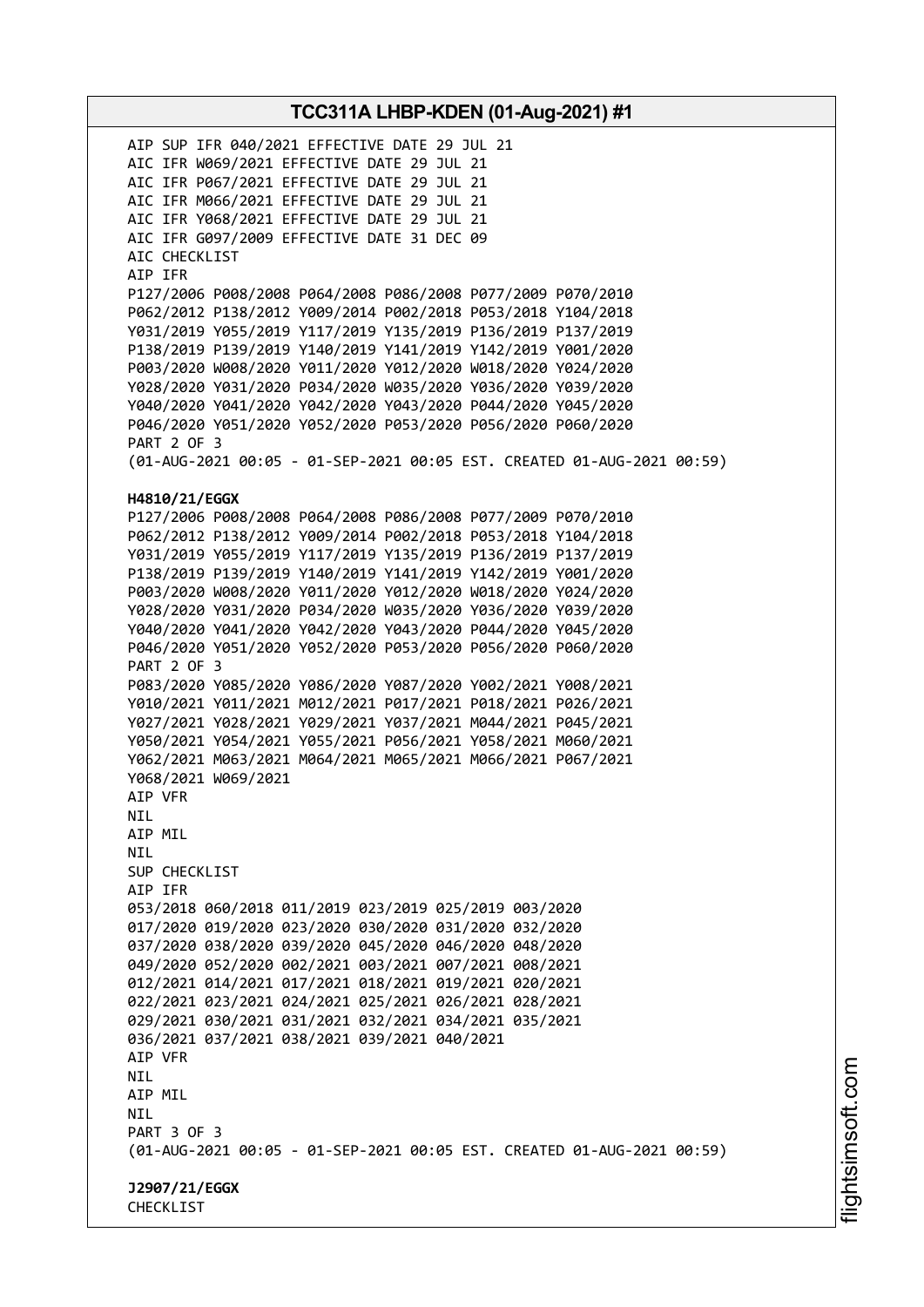**TCC311A LHBP-KDEN (01-Aug-2021) #1** YEAR=2021 2634 2657 2668 2709 2710 2726 2762 2779 2834 2835 2836 2841 2843 2844 2845 2859 2860 2861 2862 2863 2864 2865 2866 2867 2868 2869 2870 2871 2872 2873 2874 2891 2892 2893 2894 2895 2896 2897 2898 2899 2900 2901 2902 2903 2904 2905 2906 LATEST PUBLICATIONS AIP AIRAC AMDT IFR 009/2021 EFFECTIVE DATE 09 SEP 21 AIP SUP IFR 040/2021 EFFECTIVE DATE 29 JUL 21 AIC IFR W069/2021 EFFECTIVE DATE 29 JUL 21 AIC IFR P067/2021 EFFECTIVE DATE 29 JUL 21 AIC IFR M066/2021 EFFECTIVE DATE 29 JUL 21 PART 1 OF 3 (01-AUG-2021 00:05 - 01-SEP-2021 00:05 EST. CREATED 01-AUG-2021 00:57) **J2907/21/EGGX** AIC IFR Y068/2021 EFFECTIVE DATE 29 JUL 21 AIC IFR G097/2009 EFFECTIVE DATE 31 DEC 09 AIC CHECKLIST AIP IFR P127/2006 P008/2008 P064/2008 P086/2008 P077/2009 P070/2010 P062/2012 P138/2012 Y009/2014 P002/2018 P053/2018 Y104/2018 Y031/2019 Y055/2019 Y117/2019 Y135/2019 P136/2019 P137/2019 P138/2019 P139/2019 Y140/2019 Y141/2019 Y142/2019 Y001/2020 P003/2020 W008/2020 Y011/2020 Y012/2020 W018/2020 Y024/2020 Y028/2020 Y031/2020 P034/2020 W035/2020 Y036/2020 Y039/2020 Y040/2020 Y041/2020 Y042/2020 Y043/2020 P044/2020 Y045/2020 P046/2020 Y051/2020 Y052/2020 P053/2020 P056/2020 P060/2020 P083/2020 Y085/2020 Y086/2020 Y087/2020 Y002/2021 Y008/2021 Y010/2021 Y011/2021 M012/2021 P017/2021 P018/2021 P026/2021 Y027/2021 Y028/2021 Y029/2021 Y037/2021 M044/2021 P045/2021 Y050/2021 Y054/2021 Y055/2021 P056/2021 Y058/2021 M060/2021 Y062/2021 M063/2021 M064/2021 M065/2021 M066/2021 P067/2021 Y068/2021 W069/2021 PART 2 OF 3 (01-AUG-2021 00:05 - 01-SEP-2021 00:05 EST. CREATED 01-AUG-2021 00:57) **J2907/21/EGGX** AIP VFR NIL AIP MIL **NTI** SUP CHECKLIST AIP IFR (01-AUG-2021 00:05 - 01-SEP-2021 00:05 EST. CREATED 01-AUG-2021 00:57) **U4729/21/EGGX CHECKLIST** YEAR=2021 2090 2703 2705 2706 2707 2854 2942 2964 2980 2981 3029 3040 3091 3099 3102 3103 3126 3136 3187 3203 3204 3208 3210 3254 3332 3353 3363 3391 3411 3417 3418 3433 3434 3516 3595 3598 3609 3627 3684 3702 3729 3749 3772 3773 3822 3852 3857 3874 3875 3876 3880 3938 3939 3957 3958 3959 3960 3961 3962 3979 4011 4019 4048 4056 4057 4058 4059 4062 4069 4070 4071 4072 4073 4074 4078 4080 4125 4143 4144 4151 4160 4163 4193 4203 4235 4240 4242 4246 4249 4256 4260 4267 4269 4276 4277 4286 4301 4311 4314 4327 4340 4349 4350 4351 4383 4384 4398 4402 4405 4406 4407 4433 4437 4452 4457 4464 4478 4481 4486 4487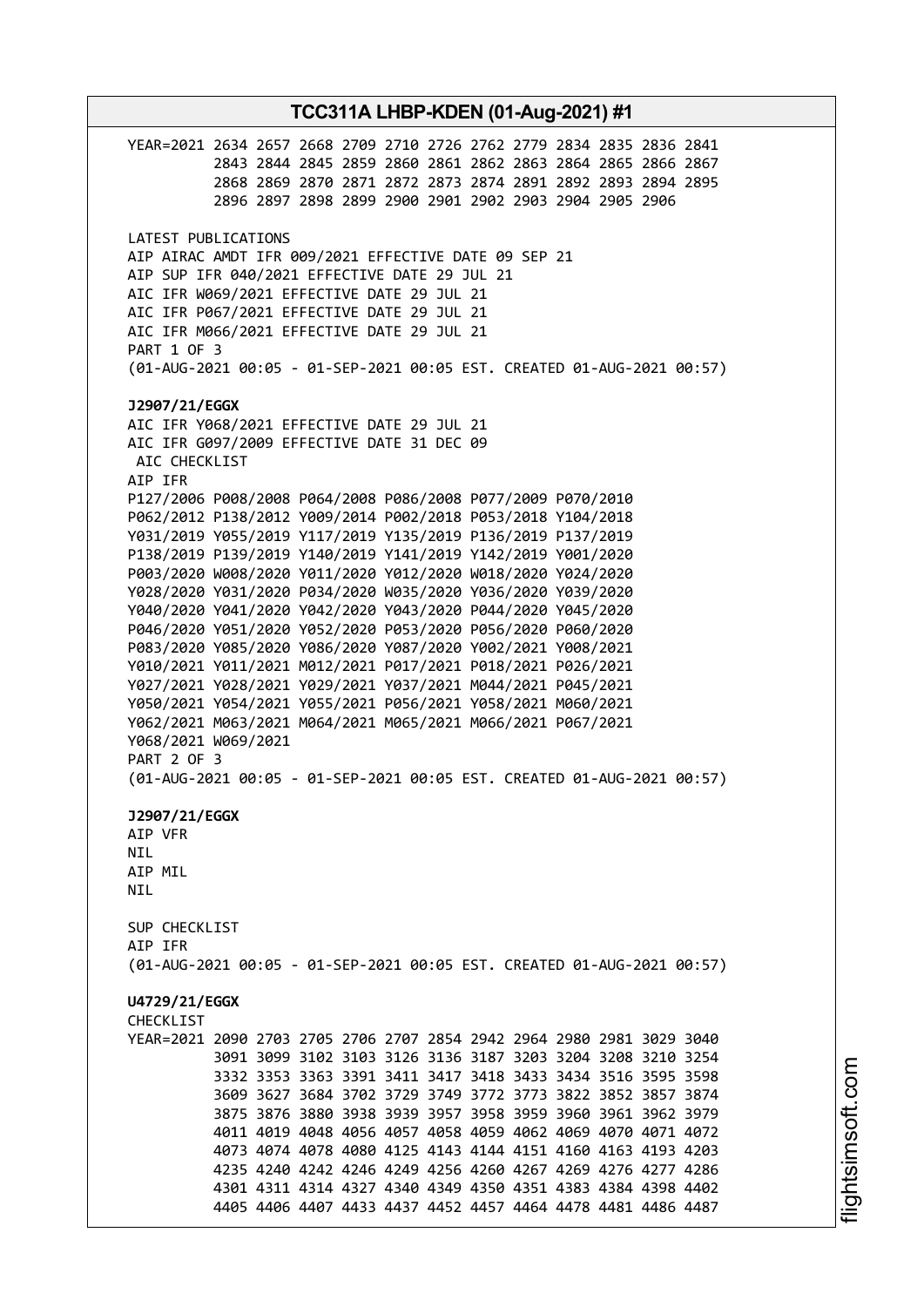4488 4494 4497 4498 4499 4507 4517 4554 4566 4570 4573 4574 4580 4586 4601 4602 4603 4605 4606 4609 4624 4628 4633 4638 4642 4656 4659 4664 4667 4668 4672 4675 4678 4683 4684 4689 4690 4692 4693 4695 4703 4704 4707 4708 4709 4710 4711 4713 4714 4718 4720 4721 4724 4727 4728 4729 LATEST PUBLICATIONS AIP AIRAC AMDT IFR 009/2021 EFFECTIVE DATE 09 SEP 21 AIP SUP IFR 040/2021 EFFECTIVE DATE 29 JUL 21 AIC IFR W069/2021 EFFECTIVE DATE 29 JUL 21 AIC IFR P067/2021 EFFECTIVE DATE 29 JUL 21 AIC IFR M066/2021 EFFECTIVE DATE 29 JUL 21 AIC IFR Y068/2021 EFFECTIVE DATE 29 JUL 21 PART 1 OF 2 (01-AUG-2021 00:05 - 01-SEP-2021 00:05 EST. CREATED 01-AUG-2021 00:54) **U4729/21/EGGX** AIC IFR G097/2009 EFFECTIVE DATE 31 DEC 09 AIC CHECKLIST AIP IFR P127/2006 P008/2008 P064/2008 P086/2008 P077/2009 P070/2010 P062/2012 P138/2012 Y009/2014 P002/2018 P053/2018 Y104/2018 Y031/2019 Y055/2019 Y117/2019 Y135/2019 P136/2019 P137/2019 P138/2019 P139/2019 Y140/2019 Y141/2019 Y142/2019 Y001/2020 P003/2020 W008/2020 Y011/2020 Y012/2020 W018/2020 Y024/2020 Y028/2020 Y031/2020 P034/2020 W035/2020 Y036/2020 Y039/2020 Y040/2020 Y041/2020 Y042/2020 Y043/2020 P044/2020 Y045/2020 P046/2020 Y051/2020 Y052/2020 P053/2020 P056/2020 P060/2020 P083/2020 Y085/2020 Y086/2020 Y087/2020 Y002/2021 Y008/2021 Y010/2021 Y011/2021 M012/2021 P017/2021 P018/2021 P026/2021 Y027/2021 Y028/2021 Y029/2021 Y037/2021 M044/2021 P045/2021 Y050/2021 Y054/2021 Y055/2021 P056/2021 Y058/2021 M060/2021 Y062/2021 M063/2021 M064/2021 M065/2021 M066/2021 P067/2021 Y068/2021 W069/2021 AIP VFR NIL AIP MIL NIL SUP CHECKLIST AIP IFR 053/2018 060/2018 011/2019 023/2019 025/2019 003/2020 017/2020 019/2020 023/2020 030/2020 031/2020 032/2020 037/2020 038/2020 039/2020 045/2020 046/2020 048/2020 049/2020 052/2020 002/2021 003/2021 007/2021 008/2021 012/2021 014/2021 017/2021 018/2021 019/2021 020/2021 022/2021 023/2021 024/2021 025/2021 026/2021 028/2021 029/2021 030/2021 031/2021 032/2021 034/2021 035/2021 036/2021 037/2021 038/2021 039/2021 040/2021 AIP VFR NIL AIP MIL NIL PART 2 OF 2 (01-AUG-2021 00:05 - 01-SEP-2021 00:05 EST. CREATED 01-AUG-2021 00:54) **L3406/21/EGGX CHECKLIST** YEAR=2021 1858 1935 2118 2131 2132 2162 2179 2267 2268 2289 2333 2351 2437 2441 2512 2513 2559 2560 2561 2563 2582 2596 2644 2648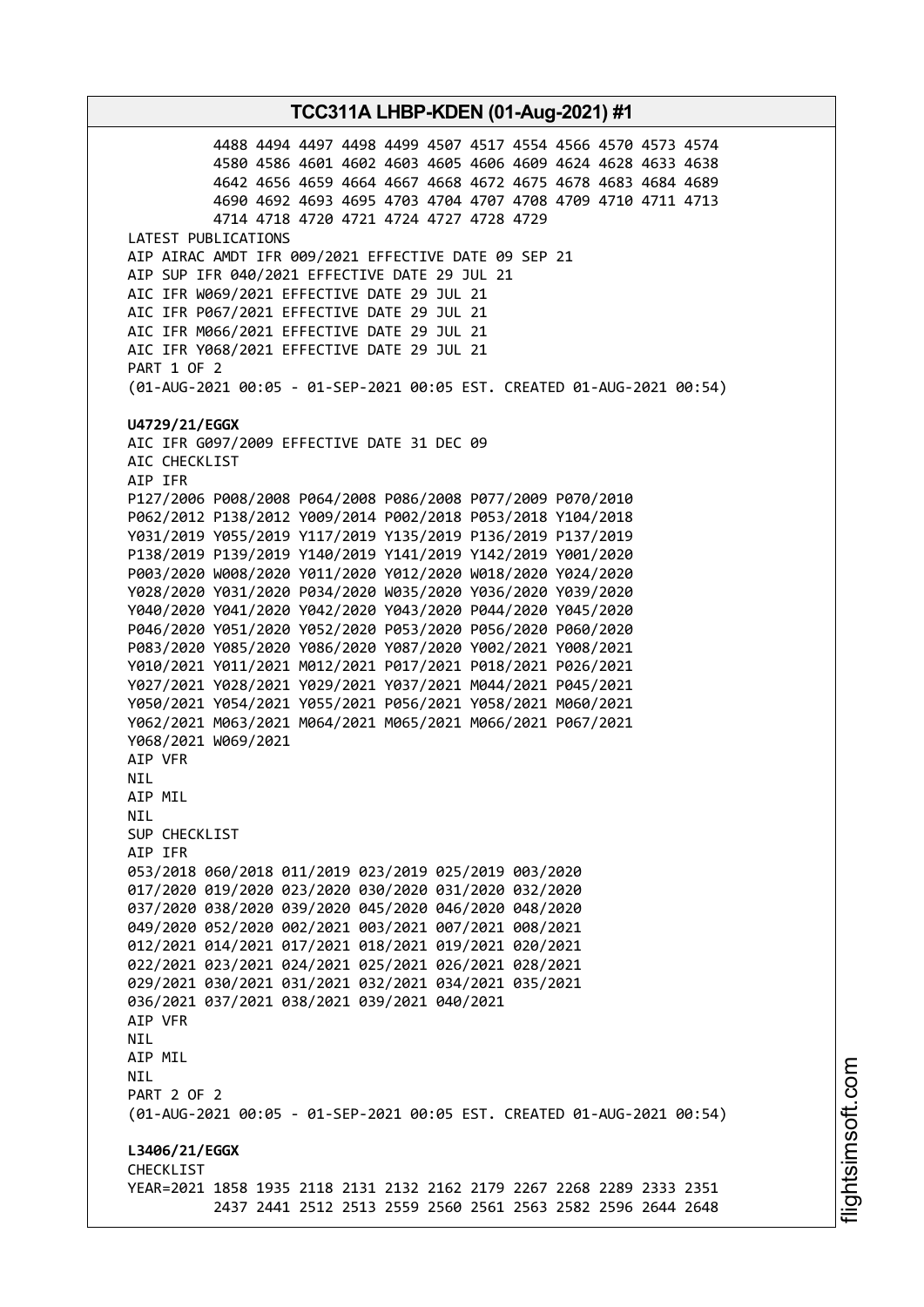2658 2678 2696 2697 2728 2739 2742 2743 2746 2755 2769 2773 2775 2791 2793 2874 2880 2885 2886 2888 2923 2932 2961 2962 2979 2981 2983 2993 3082 3089 3093 3094 3098 3108 3115 3181 3182 3191 3210 3215 3219 3233 3252 3279 3280 3281 3282 3283 3284 3285 3297 3300 3305 3311 3312 3314 3317 3325 3328 3342 3344 3353 3357 3361 3363 3364 3365 3366 3369 3371 3373 3374 3375 3376 3378 3379 3388 3390 3391 3393 3394 3395 3396 3397 3398 3399 3400 3401 3402 LATEST PUBLICATIONS AIP AIRAC AMDT IFR 009/2021 EFFECTIVE DATE 09 SEP 21 AIP SUP IFR 040/2021 EFFECTIVE DATE 29 JUL 21 AIC IFR W069/2021 EFFECTIVE DATE 29 JUL 21 AIC IFR P067/2021 EFFECTIVE DATE 29 JUL 21 AIC IFR M066/2021 EFFECTIVE DATE 29 JUL 21 AIC IFR Y068/2021 EFFECTIVE DATE 29 JUL 21 AIC IFR G097/2009 EFFECTIVE DATE 31 DEC 09 AIC CHECKLIST AIP IFR PART 1 OF 2 (01-AUG-2021 00:05 - 01-SEP-2021 00:05 EST. CREATED 01-AUG-2021 00:51) **L3406/21/EGGX** P127/2006 P008/2008 P064/2008 P086/2008 P077/2009 P070/2010 P062/2012 P138/2012 Y009/2014 P002/2018 P053/2018 Y104/2018 Y031/2019 Y055/2019 Y117/2019 Y135/2019 P136/2019 P137/2019 P138/2019 P139/2019 Y140/2019 Y141/2019 Y142/2019 Y001/2020 P003/2020 W008/2020 Y011/2020 Y012/2020 W018/2020 Y024/2020 Y028/2020 Y031/2020 P034/2020 W035/2020 Y036/2020 Y039/2020 Y040/2020 Y041/2020 Y042/2020 Y043/2020 P044/2020 Y045/2020 P046/2020 Y051/2020 Y052/2020 P053/2020 P056/2020 P060/2020 P083/2020 Y085/2020 Y086/2020 Y087/2020 Y002/2021 Y008/2021 Y010/2021 Y011/2021 M012/2021 P017/2021 P018/2021 P026/2021 Y027/2021 Y028/2021 Y029/2021 Y037/2021 M044/2021 P045/2021 Y050/2021 Y054/2021 Y055/2021 P056/2021 Y058/2021 M060/2021 Y062/2021 M063/2021 M064/2021 M065/2021 M066/2021 P067/2021 Y068/2021 W069/2021 AIP VFR NIL AIP MIL NIL SUP CHECKLIST AIP IFR 053/2018 060/2018 011/2019 023/2019 025/2019 003/2020 017/2020 019/2020 023/2020 030/2020 031/2020 032/2020 037/2020 038/2020 039/2020 045/2020 046/2020 048/2020 049/2020 052/2020 002/2021 003/2021 007/2021 008/2021 012/2021 014/2021 017/2021 018/2021 019/2021 020/2021 022/2021 023/2021 024/2021 025/2021 026/2021 028/2021 029/2021 030/2021 031/2021 032/2021 034/2021 035/2021 036/2021 037/2021 038/2021 039/2021 040/2021 AIP VFR NIL AIP MIL **NTL** PART 2 OF 2 (01-AUG-2021 00:05 - 01-SEP-2021 00:05 EST. CREATED 01-AUG-2021 00:51) **V0013/21/EGGX**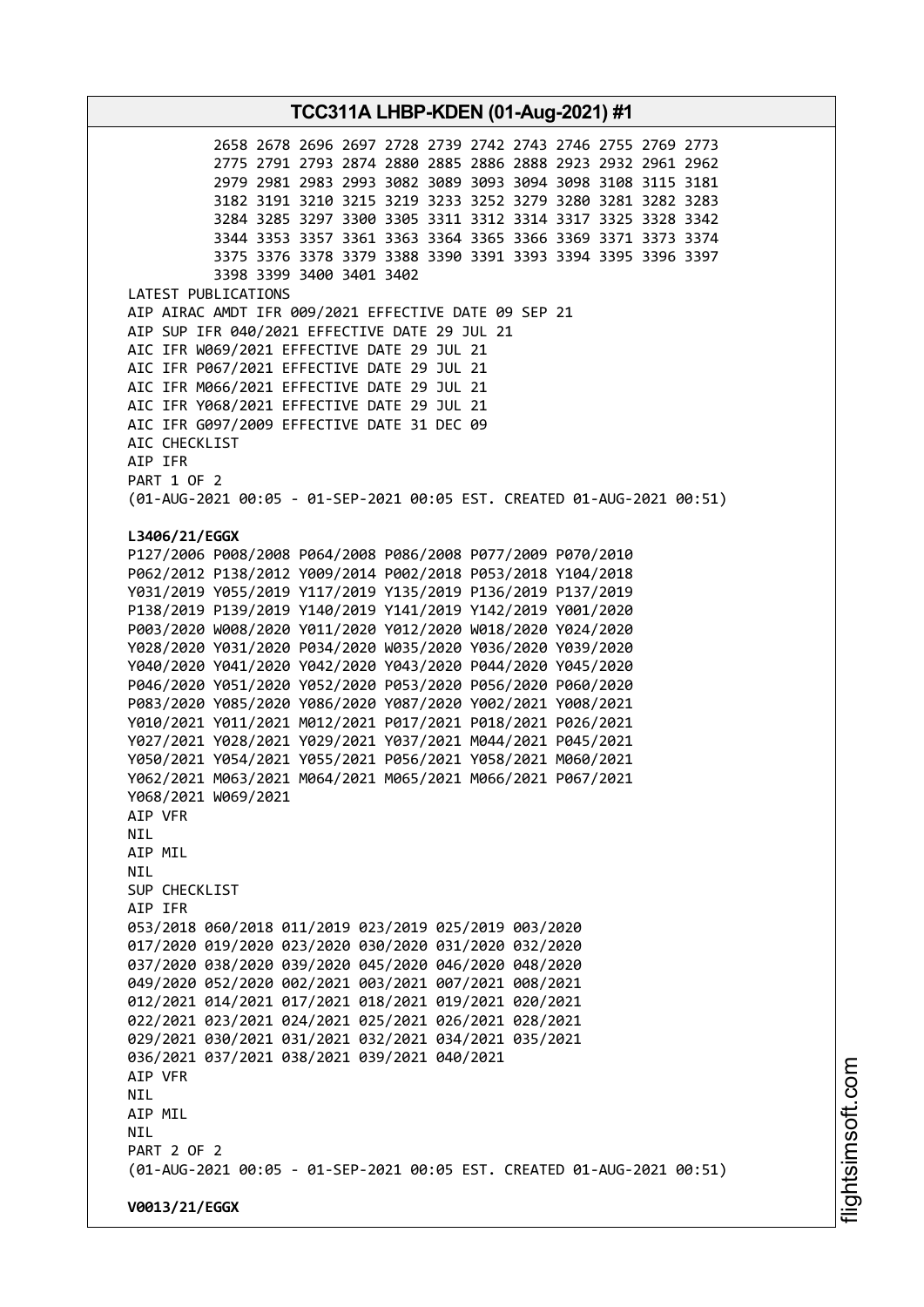CHECKL<sub>IST</sub> YEAR=2021 0009 0012 0013 LATEST PUBLICATIONS AIP AIRAC AMDT IFR 009/2021 EFFECTIVE DATE 09 SEP 21 AIP SUP IFR 040/2021 EFFECTIVE DATE 29 JUL 21 AIC IFR W069/2021 EFFECTIVE DATE 29 JUL 21 AIC IFR P067/2021 EFFECTIVE DATE 29 JUL 21 AIC IFR M066/2021 EFFECTIVE DATE 29 JUL 21 AIC IFR Y068/2021 EFFECTIVE DATE 29 JUL 21 AIC IFR G097/2009 EFFECTIVE DATE 31 DEC 09 AIC CHECKLIST AIP IFR P127/2006 P008/2008 P064/2008 P086/2008 P077/2009 P070/2010 P062/2012 P138/2012 Y009/2014 P002/2018 P053/2018 Y104/2018 Y031/2019 Y055/2019 Y117/2019 Y135/2019 P136/2019 P137/2019 P138/2019 P139/2019 Y140/2019 Y141/2019 Y142/2019 Y001/2020 P003/2020 W008/2020 Y011/2020 Y012/2020 W018/2020 Y024/2020 Y028/2020 Y031/2020 P034/2020 W035/2020 Y036/2020 Y039/2020 Y040/2020 Y041/2020 Y042/2020 Y043/2020 P044/2020 Y045/2020 P046/2020 Y051/2020 Y052/2020 P053/2020 P056/2020 P060/2020 PART 1 OF 2 (01-AUG-2021 00:05 - 01-SEP-2021 00:05 EST. CREATED 01-AUG-2021 00:49) **V0013/21/EGGX** P083/2020 Y085/2020 Y086/2020 Y087/2020 Y002/2021 Y008/2021 Y010/2021 Y011/2021 M012/2021 P017/2021 P018/2021 P026/2021 Y027/2021 Y028/2021 Y029/2021 Y037/2021 M044/2021 P045/2021 Y050/2021 Y054/2021 Y055/2021 P056/2021 Y058/2021 M060/2021 Y062/2021 M063/2021 M064/2021 M065/2021 M066/2021 P067/2021 Y068/2021 W069/2021 AIP VFR NIL AIP MIL **NTI** SUP CHECKLIST AIP IFR 053/2018 060/2018 011/2019 023/2019 025/2019 003/2020 017/2020 019/2020 023/2020 030/2020 031/2020 032/2020 037/2020 038/2020 039/2020 045/2020 046/2020 048/2020 049/2020 052/2020 002/2021 003/2021 007/2021 008/2021 012/2021 014/2021 017/2021 018/2021 019/2021 020/2021 022/2021 023/2021 024/2021 025/2021 026/2021 028/2021 029/2021 030/2021 031/2021 032/2021 034/2021 035/2021 036/2021 037/2021 038/2021 039/2021 040/2021 AIP VFR NIL AIP MIL **NTI** PART 2 OF 2 (01-AUG-2021 00:05 - 01-SEP-2021 00:05 EST. CREATED 01-AUG-2021 00:49) **B1856/21/EGGX** THE NOTAM OFFICE WILL BE UNABLE TO ISSUE NOTAM DUE TO A PLANNED EUROPEAN AIS DATABASE (EAD) OUTAGE. DURING THIS TIME, ONLY TIME CRITICAL NOTAM WILL BE TRANSMITTED AS AN X SERIES NOTAM IF SENT TO EGGNYNYX. ADDITIONALLY, THE AIS WEBSITE, INTEGRATED AIP (IAIP) AND NOTAM PIB WILL ALSO BE UNAVAILABLE. (11-AUG-2021 23:55 - 12-AUG-2021 00:25. CREATED 30-JUL-2021 08:27)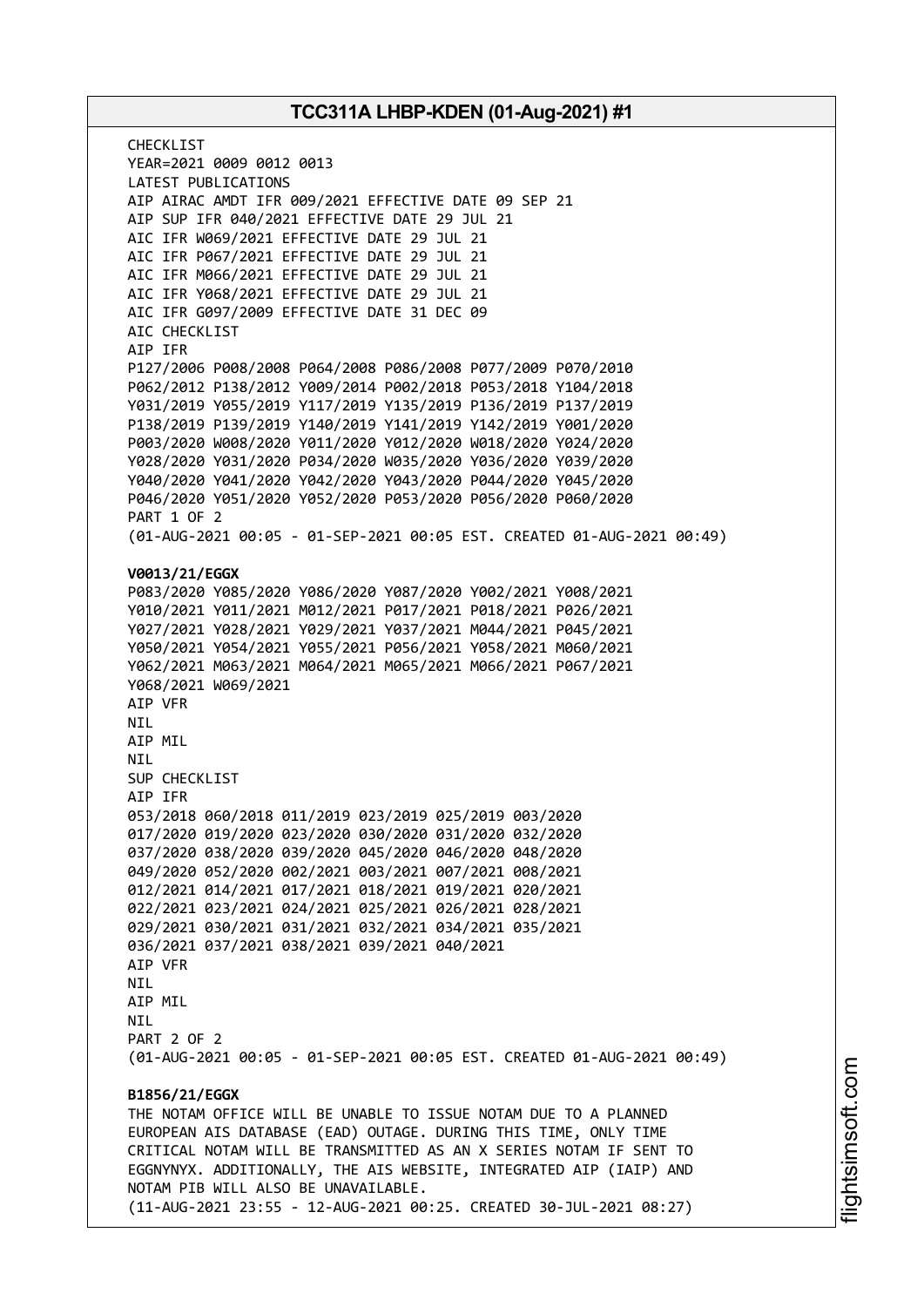### **B1836/21/EGGX**

TRIGGER NOTAM - PERM AIRAC AIP AMDT 09/21 WEF 09 SEP 2021. MULTIPLE ENR CHANGES, SEE COVER SHEET FOR FULL DETAILS (09-SEP-2021 00:00 - 22-SEP-2021 23:59. CREATED 29-JUL-2021 00:11)

### **B1816/21/EGGX**

THE NOTAM OFFICE WILL BE UNABLE TO ISSUE NOTAM DUE TO A PLANNED EUROPEAN AIS DATABASE (EAD) OUTAGE. DURING THIS TIME, ONLY TIME CRITICAL NOTAM WILL BE TRANSMITTED AS AN X SERIES NOTAM IF SENT TO EGGNYNYX. ADDITIONALLY, THE AIS WEBSITE, INTEGRATED AIP (IAIP) AND NOTAM PIB WILL ALSO BE UNAVAILABLE. (05-AUG-2021 19:05 - 05-AUG-2021 19:35. CREATED 26-JUL-2021 11:46)

### **V0012/21/EGGX**

AIRSPACE SECURITY WARNINGS ISSUED BY THE DEPARTMENT FOR TRANSPORT IN RESPONSE TO HAZARDOUS SITUATIONS WITHIN THE TERRITORY AND/OR AIRSPACE OF AFGHANISTAN, EGYPT, IRAN, IRAQ, KENYA, LIBYA, MALI, NORTH KOREA, PAKISTAN, SOMALIA, SOUTH SUDAN, SYRIA, UP TO 200NM OUTSIDE THE DAMASCUS FIR, UKRAINE AND YEMEN. ALL OPERATORS ARE TO REFER TO THE TABLE IN UK AIP AT ENR 1.1 SECTION 1.4 FOR FURTHER DETAILS. FOR INFORMATION CONTACT UK DEPARTMENT FOR TRANSPORT +44 (0)207 944 6322 OR +44 (0)207 944 5999 OUT OF HOURS. 2018-03-0229-AS6 SFC-UNL

(19-JUL-2021 14:14 - 16-OCT-2021 23:59 EST. CREATED 19-JUL-2021 14:18)

### **B1579/21/EGGX**

TRIGGER NOTAM - PERM AIRAC AIP AMDT 08/21 WEF 12 AUG 21. MULTIPLE ENR CHANGES, SEE COVER SHEET FOR FULL DETAILS (12-AUG-2021 00:00 - 25-AUG-2021 23:59. CREATED 01-JUL-2021 00:05)

### **B1431/21/EGGX**

COVID-19: EMERGENCY DIVERSIONS. THE ABILITY FOR AERODROMES TO ACCEPT NON-EMERGENCY DIVERSIONS MAY BE LIMITED DURING COVID-19. NON-EMERGENCY DIVERSION REQUESTS WILL TAKE TIME TO COORDINATE AND OPERATORS SHOULD BE AWARE THAT THE EXPECTED ALTERNATE MAY NOT BE ABLE TO ACCEPT THE REQUEST AND ALTERNATE OPTIONS MAY NEED TO BE CONSIDERED IN ADVANCE. SHOULD A DIVERSION EXPECT TO ARRIVE WITH LESS THAN THE FINAL RESERVE FUEL THE COMMANDER SHALL IMMEDIATELY INFORM ATC AND DECLARE AN EMERGENCY. AIRCRAFT EMERGENCIES WILL BE OFFERED ANY SUITABLE AND AVAILABLE AERODROME. 2001-05-0459/AS3). (09-JUN-2021 09:15 - 27-AUG-2021 23:59. CREATED 09-JUN-2021 09:29)

#### **V0009/21/EGGX**

AIRSPACE SECURITY WARNING ISSUED BY THE DEPARTMENT FOR TRANSPORT - RISK TO CIVIL AVIATION IN BELARUS. OPERATORS ARE ADVISED NOT TO ENTER THE TERRITORY AND AIRSPACE OF BELARUS DUE TO SERIOUS SAFETY AND SECURITY CONCERNS POSED TO COMMERCIAL AVIATION. OPERATORS ARE ADVISED TO TAKE THIS INFORMATION INTO ACCOUNT IN THEIR OWN RISK ASSESSMENTS AND ROUTING DECISIONS. CONTACT UK DEPARTMENT FOR TRANSPORT +44(0)207 082 6639 OR +44(0)207 944 5999 OUT OF HOURS. FOR FURTHER DETAILS. 2021-05-0542/AS6 SFC-UNL (25-MAY-2021 06:36 - 22-AUG-2021 16:00 EST. CREATED 25-MAY-2021 06:36)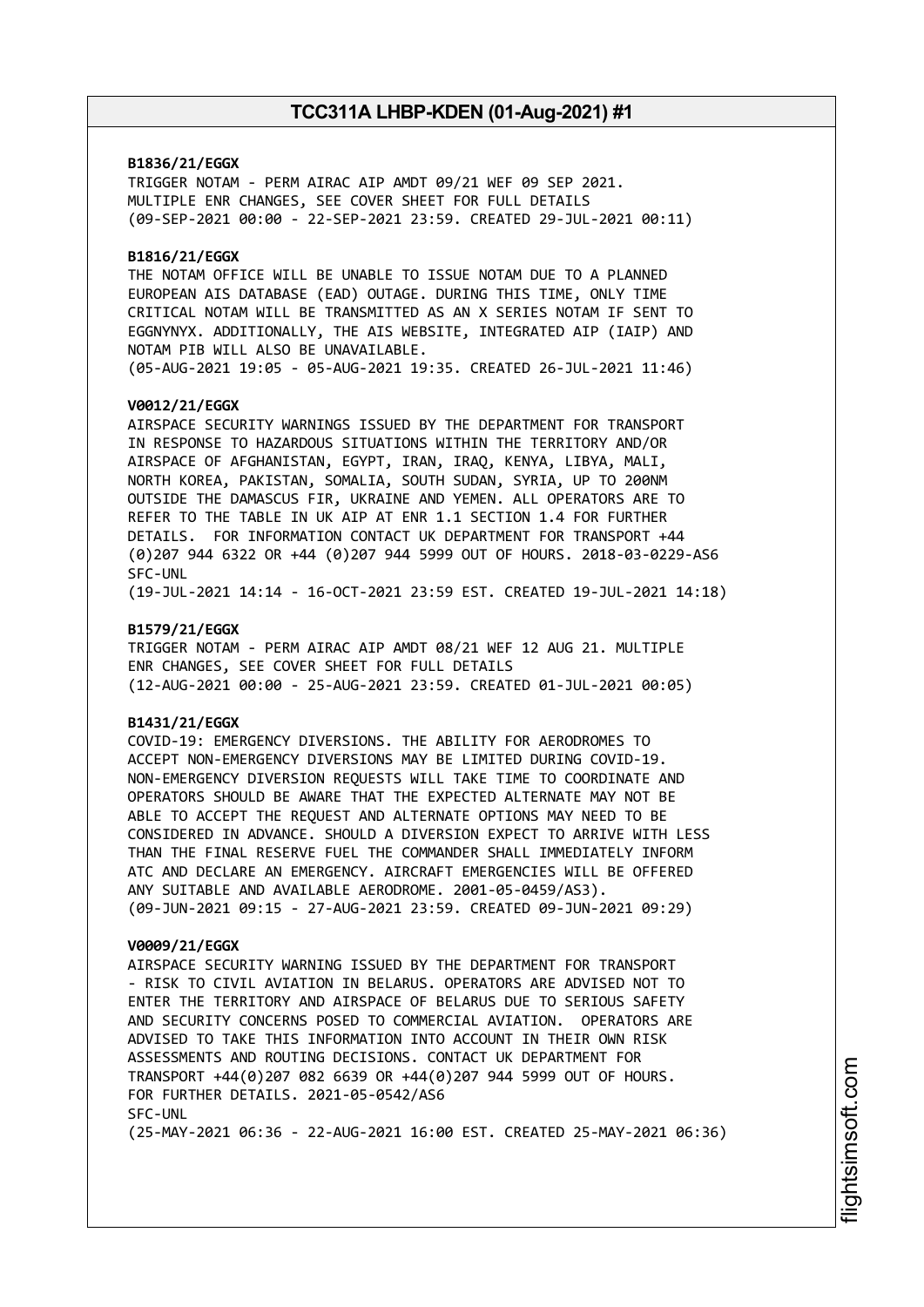┌──────────────────────────────────────────────────────────────────────────────┐

└──────────────────────────────────────────────────────────────────────────────┘

│**BIRD (REYKJAVIK FIR/UIR)** │

**E0071/21/BIRD** NAVIGATIONAL WARNING NO 11/2021 NAVAL GUNNERY WARNING: NAVAL GUNNERY PRACTICE WILL BE CARRIED OUT BY THE DANISH NAVAL VESSEL HVIDBJOERNEN CALLSIGN OUEX THE GUNNERY PRACTICE WILL TAKE PLACE EAST OF THE FAROES WITHIN THE FOLLOWING POSITIONS: 1. 62 00 N 005 50 W 2. 62 00 N 005 20 W 3. 61 40 N 005 20 W 4. 61 40 N 005 50 W TYPE OF WEAPON 76 MM MACHINE GUN M85 SAFETY HEIGHT 680 METRES / 2300 FEET SAFETY DISTANCE 11,700 METRES / 6.3 NAUTICAL MILES HVIDBJOERNEN CAN BE CONTACTED ON VHF CHANNEL 16 SFC-2300FT AMSL (02-AUG-2021 08:00 - 02-AUG-2021 16:00. CREATED 30-JUL-2021 16:00) **A0468/21/BIRD** COVID-19: PASSENGER RESTRICTIONS ARE IN EFFECT FOR TRAVEL TO ICELAND. AIRCRAFT OPERATORS CARRYING PASSENGERS TO ICELAND SHALL CHECK, BEFORE PASSENGERS BOARD AN AIRCRAFT, WHETHER THEIR PASSENGERS HAVE FILLED OUT A PRE-REGISTRATION FORM ON WWW.COVID.IS AND HAVE THE REQUIRED CERTIFICATE OR ATTESTATION OF EITHER (A) A FULL VACCINATION AGAINST COVID-19 (SARS-COV-2), OR (B) PREVIOUS COVID-19 INFECTION (SARS-COV-2) AND ARE NO LONGER INFECTED, AND A NEGATIVE COVID-19 (SARS-COV-2) TEST (PCR OR RAPID ANTIGEN TEST) THAT IS NO MORE THAN 72 HOURS OLD AT DEPARTURE TO ICELAND. FOR FURTHER DETAILS, GUIDANCE AND INFORMATION REFER TO WWW.LANDLAEKNIR.IS/KORONAVEIRA AND WWW.COVID.IS (28-JUL-2021 11:45 - 28-OCT-2021 11:45. CREATED 28-JUL-2021 11:52) **A0467/21/BIRD** ALL FLIGHTS TO/FROM AIRPORTS OF THE FAROE ISLANDS, OR OVERFLYING FAROES TERRITORY FROM BELARUSSIAN AIRSPACE, ARE NOT ALLOWED IF AIRCRAFT ARE OPERATED BY BELARUSSIAN

AIR CARRIERS AND/OR REGISTRATED IN BELARUS EXCEPT FOR AIRCRAFT IN EMERGENCY OR HUMANITARIAN FLIGHTS. (28-JUL-2021 10:30 - 01-NOV-2021 21:59. CREATED 28-JUL-2021 10:28)

#### **A0466/21/BIRD**

ALL FLIGHTS TO/FROM AIRPORTS OF GREENLAND, OR OVERFLYING GREENLANDIC TERRITORY FROM BELARUSSIAN AIRSPACE, ARE NOT ALLOWED IF AIRCRAFT ARE OPERATED BY BELARUSSIAN AIR CARRIERS AND/OR REGISTRATED IN BELARUS EXCEPT FOR AIRCRAFT IN EMERGENCY OR HUMANITARIAN FLIGHTS. (28-JUL-2021 10:30 - 01-NOV-2021 21:59. CREATED 28-JUL-2021 10:25)

#### **A0413/21/BIRD**

WHILE THE VOLCANIC ERUPTION AT KRYSUVIK IS ONGOING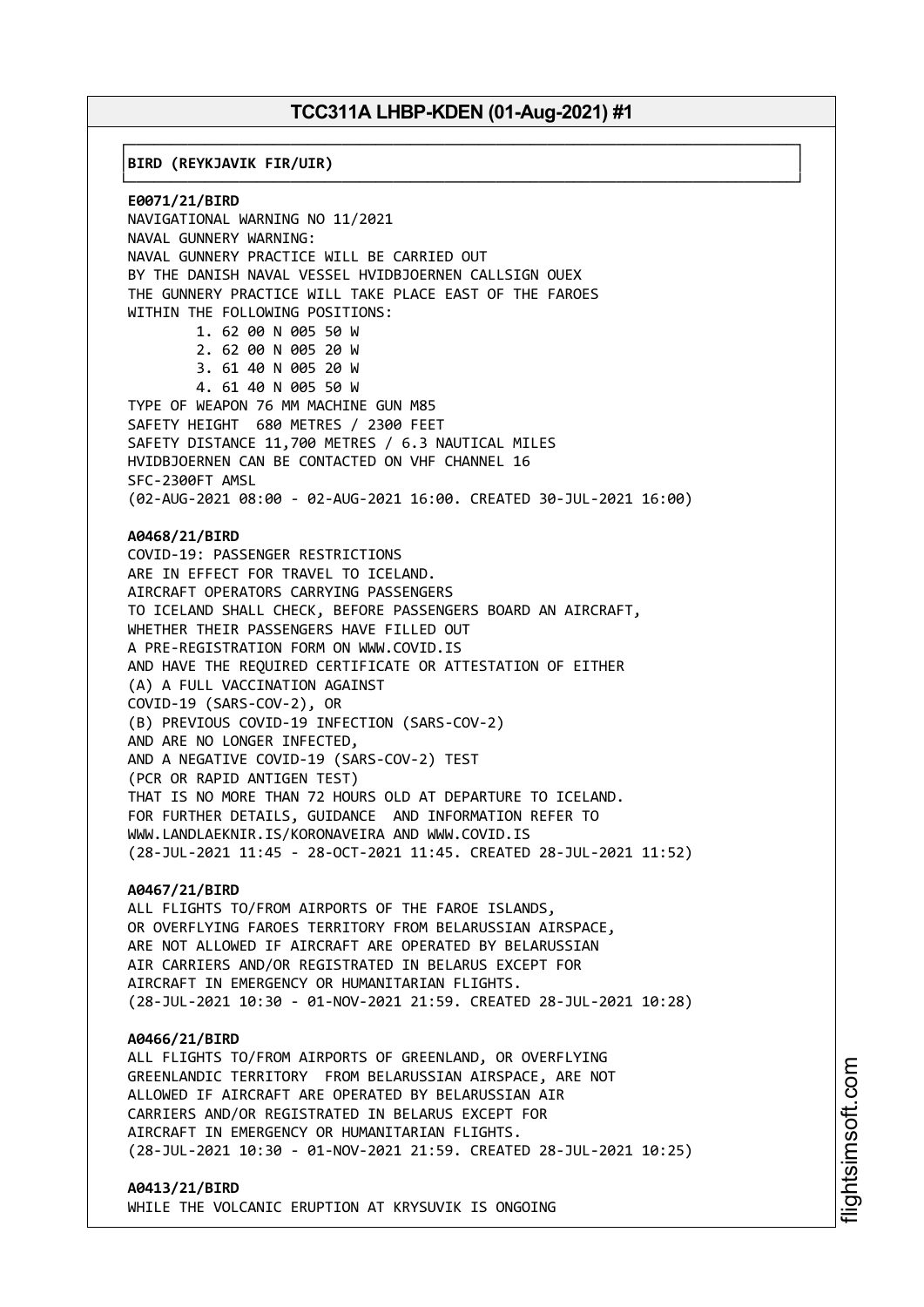THE RESTRICTIONS REGARDING AREA BIR2 AND BIR3 WHEN RWY28 AT BIKF IS ACTIVE, ARE NOT VALID. FOR FURHTER INFORMATION SEE AIC A016/2021 REF AIP ICELAND ENR 5.1 SFC-2500FT AMSL (09-JUL-2021 12:41 - 12-AUG-2021 23:59. CREATED 09-JUL-2021 12:42)

### **A0412/21/BIRD**

DUE TO VOLCANIC ERUPTION ON REYKJANES, AND AS REQUESTED BY THE DEPARTMENT OF CIVIL PROTECTION AND EMERGENCY MANAGEMENT, ICETRA HAS DECIDED TO RESTRICT THE NUMBER OF FIXED WING AIRCRAFT AND ULTRALIGHTS WITHIN BIR2 (VESTURSVAEDI) TO 4. CONTACT KEFLAVIK TOWER FOR PERMISSION TO ENTER OR PASS THROUGH THE AREA. FOR FURTHER INFORMATION SEE AIC A016/2021. REF AIP ICELAND ENR 5. 1 SFC-2500FT AMSL (09-JUL-2021 12:38 - 12-AUG-2021 23:59. CREATED 09-JUL-2021 12:39)

#### **A0411/21/BIRD**

VOLCANIC ERUPTION IN VOLCANO KRYSUVIK 371030 6353N02216W. BIRD AREAS OF ASH CONTAMINATION ARE PUBLISHED BY SIGMET. SEE FOLLOWING WEBSITES FOR FURTHER INFORMATION: HTTP://EN.VEDUR.IS/EARTHQUAKES-AND-VOLCANISM/VOLCANIC-ERUPTIONS/ NETWORK MANAGER NETWORK OPERATIONAL PORTAL WEBSITE LONDON VAAC VOLCANIC ASH ADVISORY WEBSITE SFC-UNL (09-JUL-2021 12:36 - 12-AUG-2021 23:59. CREATED 09-JUL-2021 12:37)

### **A0410/21/BIRD**

DUE TO AN ON GOING VOLCANIC ERUPTION AT KRYSUVIK, THE ICELANDIC TRANSPORT AUTHORITY, IN COOPERATION WITH ISAVIA ANS, HAS DECIDED ON A PLAN TO BE FOLLOWED TO MAINTAIN SAFETY OF FLIGHT WITHIN THE AREA. FOR FURTHER INFORMATION SEE AIC A016/2021 REF AIP ICELAND ENR 5.1 SFC-2500FT AMSL (09-JUL-2021 12:34 - 12-AUG-2021 23:59. CREATED 09-JUL-2021 12:35)

### **A0398/21/BIRD**

TRIGGER NOTAM - AIRAC AMDT 004/2021 - EFFECTIVE DATE 12 AUG 2021 MULTIPLE CHANGES, SEE COVER SHEET FOR FULL DETAILS (12-AUG-2021 00:00 - 26-AUG-2021 23:59. CREATED 05-JUL-2021 10:42)

### **B0058/21/BIRD**

CHECKL<sub>IST</sub> YEAR=2021 0043 0044 0045 0046 0047 0048 0054 AIRAC AMDT: 004/2021 EFFECTIVE 12 AUGUST 2021 AIP SUP: 007/2021 008/2021 AIC SERIES A: NIL AIC SERIES B: NIL VALID AIP SUP: 009/2021 008/2021 007/2021 005/2021 004/2021 003/2021 002/2021 015/2020 013/2020 012/2020, 004/2020 (01-JUL-2021 14:46 - 01-AUG-2021 23:59. CREATED 01-JUL-2021 14:49)

**A0380/21/BIRD**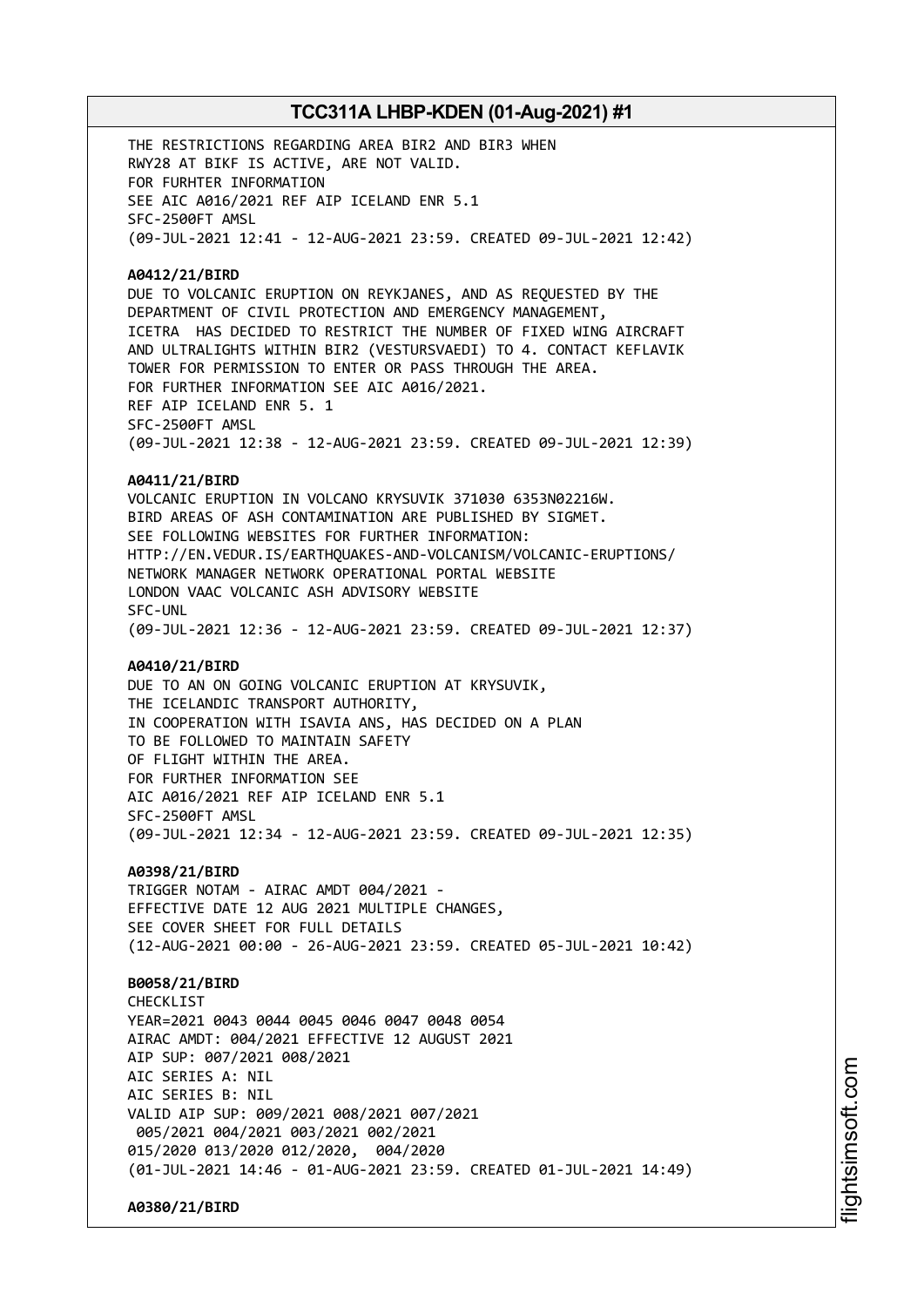CHECKLIST YEAR=2021 0226 0250 0266 0301 0313 0314 0316 0324 0326 0327 0347 0356 0357 0358 0359 0360 0361 0362 0363 0364 0366 0367 0368 0370 0371 0375 0376 0377 0379 AIRAC AMDT: 004/2021 EFFECTIVE 12 AUGUST 2021 AIP SUP: 007/2021 008/2021 AIC SERIES A: NIL AIC SERIES B: NIL VALID AIP SUP: 009/2021 008/2021 007/2021 005/2021 004/2021 003/2021 002/2021 015/2020 013/2020 012/2020, 004/2020 (01-JUL-2021 14:33 - 01-AUG-2021 23:59 EST. CREATED 01-JUL-2021 14:44)

### **C0017/21/BIRD**

CHECKLIST YEAR=2021 AIRAC AMDT: 004/2021 EFFECTIVE 12 AUGUST 2021 AIP SUP: 007/2021 008/2021 AIC SERIES A: NIL AIC SERIES B: NIL VALID AIP SUP: 009/2021 008/2021 007/2021 005/2021 004/2021 003/2021 002/2021 015/2020 013/2020 012/2020, 004/2020 (01-JUL-2021 14:00 - 01-AUG-2021 23:59. CREATED 01-JUL-2021 14:05)

**A0347/21/BIRD**

AIP AIRAC EFFECTIVE DATE 15 JULY 2021 - NIL (15-JUL-2021 00:00 - 01-AUG-2021 23:59. CREATED 21-JUN-2021 09:58)

### **A0301/21/BIRD**

THE ICELANDIC TRANSPORT AUTHORITY AGREES WITH EASA SD NO 2021-02. ICELANDIC AIR CARRIERS AND CAPTAINS OF ACFT IN CHARGE OF AIR SERVICE MANAGED BY CARRIERS HOLDERS OF OPERATING LICENCE ISSUED BY ICELAND, WHETHER THEY ARE CONTRACTUAL CARRIERS AND/OR DE FACTO CARRIERS , OR PERFORMING AIR SERVICE WITH COMMERCIAL CHARTER AGREEMENT OR WITH CODE SHARING AND TO ALL FLIGHT PERFORMED WITH ICELANDIC ACFT REGISTRATION ARE REQUIRED TO AVOID MINSK FIR (UMMV) UNLESS THE USE OF THAT AIRSPACE IS DEEMED NECESSARY TO ENSURE SAFE OPERATION IN CASE OF UNFORESEEN CIRCUMSTANCES. FOREIGN AIR CARRIERS INBOUND EU ARE RECOMMENDED TO AVOID BELARUS MINSK FIR (UMMV (03-JUN-2021 00:00 - 02-AUG-2021 00:00. CREATED 02-JUN-2021 16:19)

┌──────────────────────────────────────────────────────────────────────────────┐

└──────────────────────────────────────────────────────────────────────────────┘

### │**CZQX (GANDER OCEANIC FIR/UIR)** │

**E3381/21/CZQX** CHECKLIST YEAR=2019 0202 YEAR=2020 3269 3271 3600 YEAR=2021 0549 0886 1604 1663 1913 1960 1976 2054 2179 2199 2200 2231 2276 2335 2336 2353 2357 2405 2427 2428 2429 2430 2431 2432 2433 2434 2446 2447 2448 2482 2506 2551 2556 2559 2564 2567 2619 2635 2637 2641 2652 2663 2669 2714 2715 2805 2829 2835 2842 2844 2883 2928 2944 2945 2952 2960 2967 2974 3002 3032 3034 3051 3058 3067 3092 3093 3094 3095 3096 3098 3129 3145 3146 3147 3148 3150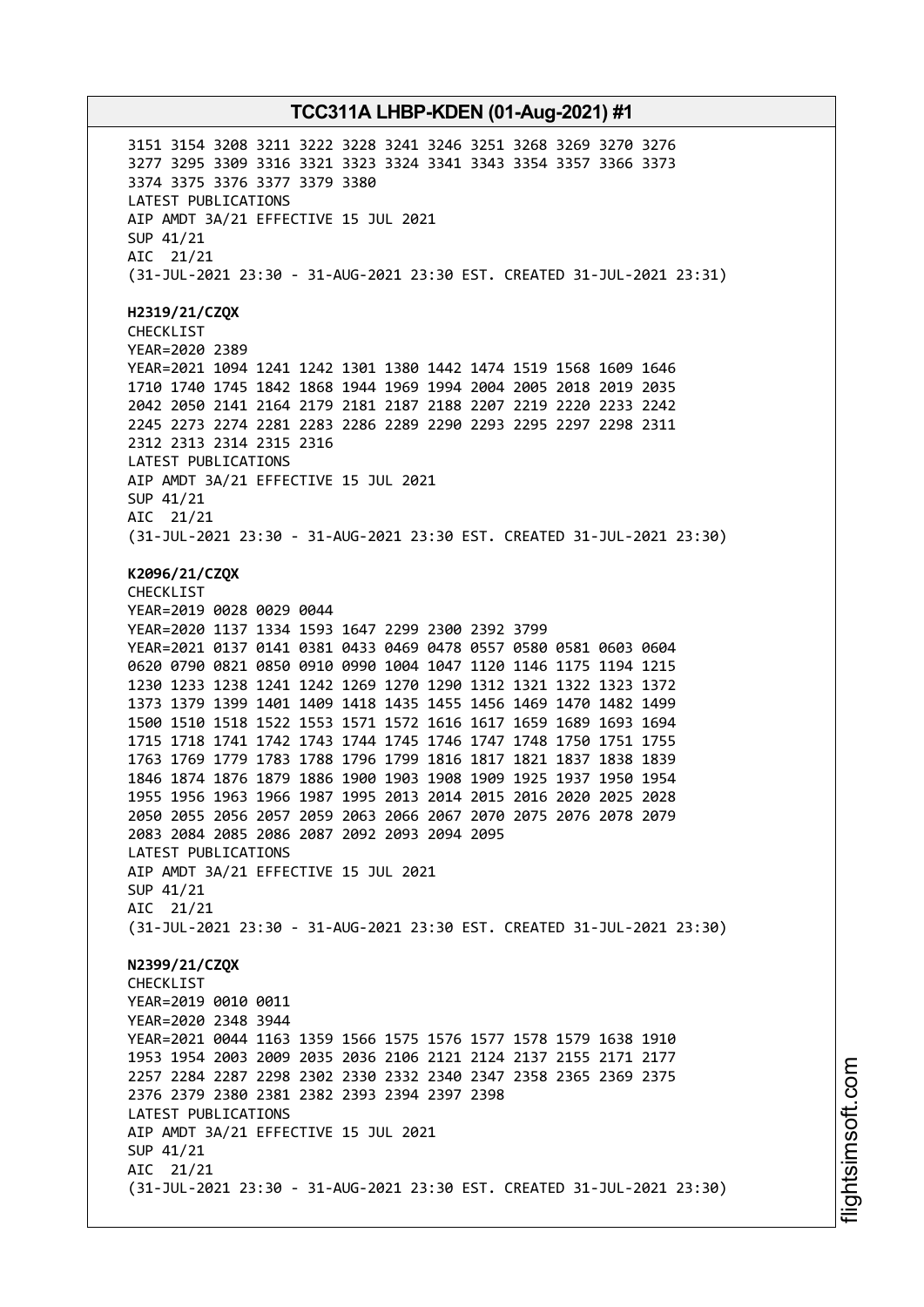**H2295/21/CZQX** COVID 19: INFORMATION BORDER SVC ARE TEMPO SUSPENDED AT THE MAJORITY OF SMALL AIRPORTS ACROSS CANADA. FOR AN UPDATED LIST OF AUTH AIRPORTS OF ENTRY SEE THE LINK FOR OPEN PORTS OF ENTRY AT WWW.CBSA-ASFC.GC.CA/OFFICES (29-JUL-2021 17:00 - 29-OCT-2021 15:00 EST. CREATED 29-JUL-2021 17:00)

### **H2286/21/CZQX**

AIRSPACE SECURITY WARNING ISSUED BY THE DEPARTMENT OF TRANSPORT IN RESPONSE TO THE VOLATILE SECURITY SITUATION IN AFGHANISTAN. POTENTIAL RISK FROM EXTREMIST AND MILITANT ACTIVITY AND LIMITED RISK MITIGATION CAPABILITIES. AIR OPERATORS AND OWNERS OF AIRCRAFT REGISTERED IN CANADA ARE ADVISED NOT TO FLY BELOW FL260 IN THE KABUL (OAKX) FIR. (28-JUL-2021 19:30 - 28-OCT-2021 16:00. CREATED 28-JUL-2021 19:30)

### **H2283/21/CZQX**

ALL FLT TO/FM AIRPORTS OF GREENLAND, OR OVERFLYING GREENLANDIC TERRITORY FM BELARUSSIAN AIRSPACE, ARE NOT ALLOWED IF ACFT ARE OPERATED BY BELARUSSIAN AIR CARRIERS AND/OR REGISTRATED IN BELARUS EXC FOR ACFT IN EMERG OR HUMANITARIAN FLT. (28-JUL-2021 13:47 - 27-OCT-2021 16:00 EST. CREATED 28-JUL-2021 13:47)

### **H2242/21/CZQX**

COVID-19: CREWS/PASSENGERS REQUIREMENTS ALL FOREIGN MIL AND STATE ACFT WITH STOP OVERS IN CANADA TO CTC +OVERFLIGHT(AT)FORCES.GC.CA OR CALL (204) 227-7498 PRIOR TO FILING FLT PLAN SFC-UNL (23-JUL-2021 16:36 - 30-SEP-2021 04:00 EST. CREATED 23-JUL-2021 16:36)

### **H2188/21/CZQX**

COVID-19: FLIGHT RESTRICTIONS PURSUANT TO SECTION 5.1 OF THE AERONAUTICS ACT, THE MINISTER OF TRANSPORT IS OF THE OPINION IT IS NECESSARY FOR AVIATION SAFETY AND THE PROTECTION OF THE PUBLIC, TO PROHIBIT THE OPS OF ACFT INVOLVED IN SKED AND NON SKED INTL COMMERCIAL AIR SVC FM INDIA, FOR THE TRANSPORT OF PASSENGERS ON AN INBOUND FLT TO CANADA. THIS PROHIBITION FURTHER APPLIES TO OPS OF ACFT INVOLVED IN PRIVATE AND CHARTER AIR SVC. THIS PROHIBITION DOES NOT APPLY TO ACFT OPERATED IN THE FLW CIRCUMSTANCES:  $-$  CARGO FLT - MEDEVAC FLT - FERRY FLT - FLIGHT CREW REPATRIATION FLT - TECHNICAL STOPS WHERE PASSENGERS DO NOT DISEMBARK, OR - AT ALTERNATE AP IDENTIFIED IN A FLT PLAN TO ADDRESS WX, OR - ACFT SAFETY SITUATIONS, OR - FLT EN ROUTE TO CANADA AT THE TIME THIS NOTICE TAKES EFFECT - IN THE CASE WHERE SPECIAL AUTH HAS BEEN GRANTED BY TRANSPORT CANADA: 1-613-992-6853. SFC-UNL (19-JUL-2021 18:31 - 22-AUG-2021 03:59. CREATED 19-JUL-2021 18:31)

**H2187/21/CZQX**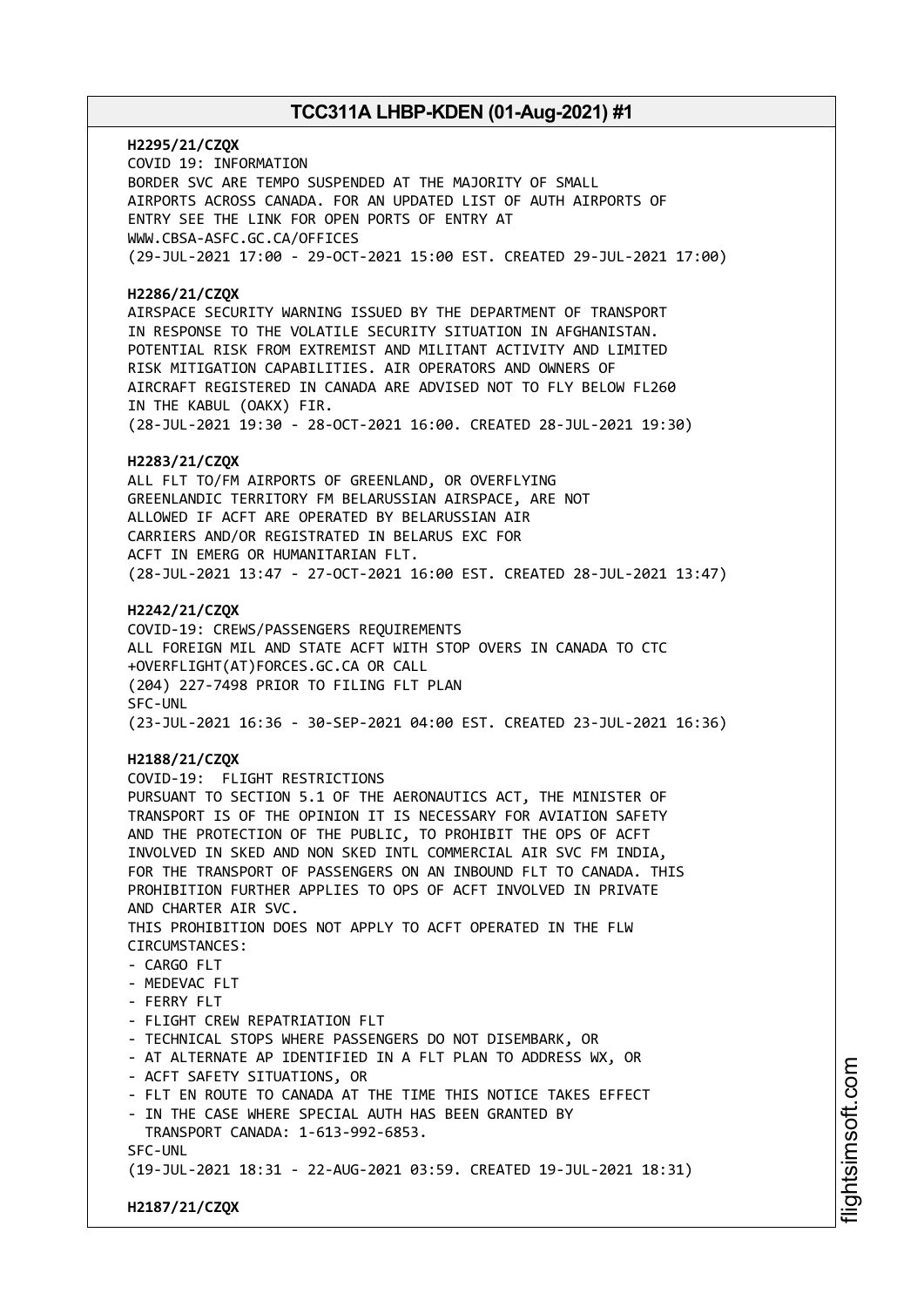COVID-19: FLIGHT RESTRICTIONS UNTIL FURTHER NOTICE, WITH THE INTENT TO PREVENT THE SPREAD OF COVID-19 THROUGHOUT CANADA, ALL COMMERCIAL AIR SVC, PRIVATE OPR (CAR SUBPART 604) AND FOREIGN BUSINESS AVIATION, THAT ARE TRANSPORTING PASSENGERS TO CANADA MUST COMPLY WITH THE PROVISIONS OF THE INTERIM ORDER RESPECTING CERTAIN REQUIREMENTS FOR CIVIL AVIATION DUE TO COVID-19, ISSUED BY THE MINISTER OF TRANSPORT AND CURRENTLY IN FORCE. THIS INCLUDES A REQUIREMENT PASSENGERS TO WEAR FACE MASKS AND PROVIDE EVIDENCE OF A NEGATIVE RESULT FOR A COVID-19 MOLECULAR TEST PRIOR TO BOARDING. IN ADDITION TO ABV, AND PURSUANT TO SECTION 5.1 OF THE AERONAUTICS ACT, ALL COMMERCIAL AIR SVC, PRIVATE OPR (CAR SUBPART 604) AND FOREIGN BUSINESS AVIATION, THAT ARE TRANSPORTING PASSENGERS TO CANADA MUST, FOR THE PURPOSE OF DISEMBARKING PASSENGERS, LAND AT ONE OF THE FOLLOWING AP: - AEROPORT INTL DE MONTREAL-TRUDEAU - CALGARY INTL AIRPORT - TORONTO-PEARSON INTL AIRPORT - VANCOUVER INTL AIRPORT THIS RESTRICTION DOES NOT APPLY TO ACFT OPERATED IN THE FLW CIRCUMSTANCES: - DIRECT FLT FM SAINT-PIERRE-ET-MIQUELON - MEDEVAC FLT - FERRY AND CREW REPATRIATION FLT - CARGO FLIGHTS CARRYING ONLY AIRCREW OR AIRLINE EMPLOYEES - TECHNICAL STOPS WHERE PASSENGERS DO NOT DISEMBARK - AT ALTERNATE AP IDENTIFIED IN A FLT PLAN TO ADDRESS WX - ACFT SAFETY SITUATIONS, OR - IN THE CASE WHERE SPECIAL AUTH HAS BEEN GRANTED BY TRANSPORT CANADA: 1-888-857-4003. SFC-UNL (19-JUL-2021 16:00 - 09-AUG-2021 04:00. CREATED 19-JUL-2021 16:00) **H2181/21/CZQX** ST. JOHN'S SSR U/S. FLT WITHIN 200NM RADIUS CENTRED ON 473900N 0524825W WITHIN GANDER CTA MAY BE DENIED ROUTING AND/OR ALT REQUESTS. POSSIBLE DLA OF UP TO 15 MIN FOR ARR/DEP AT ST. JOHN'S INTL AD. (19-JUL-2021 13:04 - 30-AUG-2021 23:59. CREATED 19-JUL-2021 13:04) **H2179/21/CZQX** ST. JOHN'S PSR U/S. FLT WITHIN 40NM RADIUS CENTRED ON 473900N 0524825W, 12500FT AMSL AND BLW, WILL NOT BE PROVIDED NON-TRANSPONDER EQUIPPED ACFT INFO (19-JUL-2021 09:48 - 31-AUG-2021 23:59 EST. CREATED 19-JUL-2021 09:48) **H2141/21/CZQX** NOTICE OF TRIAL TO REMOVE FLT PLANNING REQUIREMENTS OF EASTBOUND NORTH AMERICAN RTE (NAR) SYSTEM: ALL FLT OPR WITHIN THE NORTH ATLANTIC ORGANIZED TRACK STRUCTURE (OTS) ARE NOT REQUIRED TO FILE THE ASSOCIATED NAR LISTED ON THE DAILY ZBW NORTH ATLANTIC ADVISORY OR THE NAT OTS MESSAGE. ASSOCIATED NAR ARE REFERENCED UNDER THE (JFK DEP) SECTION OF THE ADVISORY.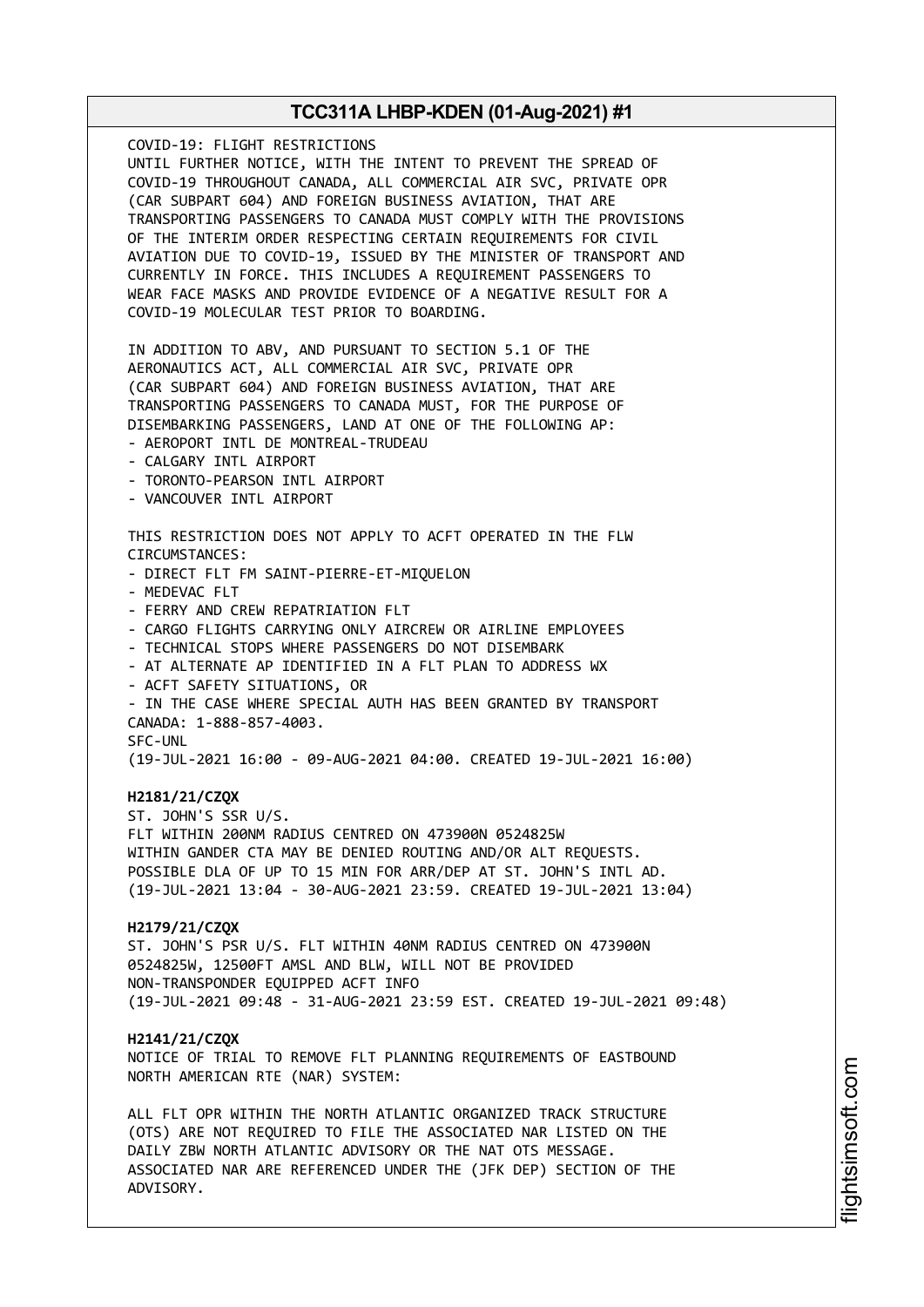| DEP MUST STILL COMPLY WITH ANY DEP RTE, STRUCTURES, AND/OR<br>RESTRICTIONS FM THE DEP AP. OPTIMIZED ROUTINGS CAN ONLY BEGIN FM<br>POINTS WITHIN ZBW AIRSPACE, THE MONCTON FIR, OR BOTH. ONCE INSIDE<br>ZBW AIRSPACE/MONCTON FIR, RANDOM ROUTINGS TO THE OEP ARE<br>PERMITTED. FLT PATHS OF ACFT PARTICIPATING IN THE TRIAL MUST<br>REMAIN AT OR NORTH OF A LINE VITOL-LOMPI. PLEASE REFER TO DAILY<br>ZBW NORTH ATLANTIC ADVISORY FOR SPECIFIC INFO AND STATUS OF THIS<br>TRIAL.                             |
|--------------------------------------------------------------------------------------------------------------------------------------------------------------------------------------------------------------------------------------------------------------------------------------------------------------------------------------------------------------------------------------------------------------------------------------------------------------------------------------------------------------|
| THIS TRIAL MAY BE DISCONTINUED AT ANY TIME, BASED ON OPR IMPACT.                                                                                                                                                                                                                                                                                                                                                                                                                                             |
| DISPATCHERS SHALL INCLUDE (NO NARS EAST TRIAL) IN THE REMARKS<br>SECTION OF FLT PLANS FOR PARTCIPATING ACFT.                                                                                                                                                                                                                                                                                                                                                                                                 |
| FLT CREWS ARE EXPECTED TO CARRY APPLICABLE NAR DOCUMENTATION ON<br>THE FLT DECK FOR ALL FLT, REGARDLESS IF PARTICIPATING IN THE<br>TRIAL OR NOT.                                                                                                                                                                                                                                                                                                                                                             |
| (14-JUL-2021 12:54 - 30-SEP-2021 23:59. CREATED 14-JUL-2021 12:55)                                                                                                                                                                                                                                                                                                                                                                                                                                           |
| N2009/21/CZQX<br>AMEND PUBLICATIONS: V315 BTN YAY AND YQX MEA TO READ 7500 INSTEAD<br>OF 6500                                                                                                                                                                                                                                                                                                                                                                                                                |
| (05-JUL-2021 15:32 - PERM. CREATED 05-JUL-2021 15:32)                                                                                                                                                                                                                                                                                                                                                                                                                                                        |
| H2005/21/CZQX<br>GANDER OCEANIC VERBAL CLR DELIVERY SVC NOT AVBL.<br>EASTBOUND OCEANIC FLT WILL REC CLR BY MONCTON, MONTREAL OR<br>GANDER ACC. OPR ARE TO REQUEST THEIR CLR ON CONTROL FREQ.<br>DATA LINK CLR SERVICE UNCHANGED.<br>(30-JUN-2021 22:51 - 30-SEP-2021 13:00. CREATED 30-JUN-2021 22:52)                                                                                                                                                                                                       |
| H1868/21/CZQX<br>NOTICE OF TEMPORARY CHANGES TO NORTH AMERICAN ROUTES (NARS) FOR<br>KJFK AND KEWR ARR:                                                                                                                                                                                                                                                                                                                                                                                                       |
| INLAND NAVIGATION FIXES (INFS) WILL BE OPTIONAL FOR KJFK AND KEWR<br>ARR AND ACFT WILL BE ABLE TO PROCEED DIRECT FM THE OCEANIC ENTRY<br>POINT (OEP) FOR THE FOLLOWING ROUTES:<br>ACFT FLT PLANNED TO KJFK AND KEWR VIA KJOHN MAY FILE DIRECT KJOHN<br>FM THE OEP.<br>ACFT FLT PLANNED TO KJFK VIA PLYMM/ENE MAY FILE DIRECT PLYMM/ENE<br>FM THE OEP.<br>ACFT FLT PLANNED TO KEWR VIA COPLY MAY FILE DIRECT COPLY FM THE<br><b>OEP</b><br>(21-JUN-2021 13:45 - 20-SEP-2021 23:59. CREATED 21-JUN-2021 13:45) |
| H1745/21/CZQX<br>RESTRICTED AREA CYR727 (AREA 1) GOOSE BAY DEACTIVATED<br>5000FT AMSL TO 12500FT AMSL<br>5000FT AMSL-12500FT AMSL<br>(16-JUN-2021 13:29 - 16-AUG-2021 23:59. CREATED 16-JUN-2021 13:29)                                                                                                                                                                                                                                                                                                      |
| N1576/21/CZQX<br>CHARLOTTETOWN NDB 1D 346KHZ U/S<br>(10-JUN-2021 12:37 - 03-SEP-2021 16:00 EST. CREATED 10-JUN-2021 12:37)                                                                                                                                                                                                                                                                                                                                                                                   |
| H1568/21/CZQX<br>AMEND PUBLICATIONS: MONTREAL CENTRE:                                                                                                                                                                                                                                                                                                                                                                                                                                                        |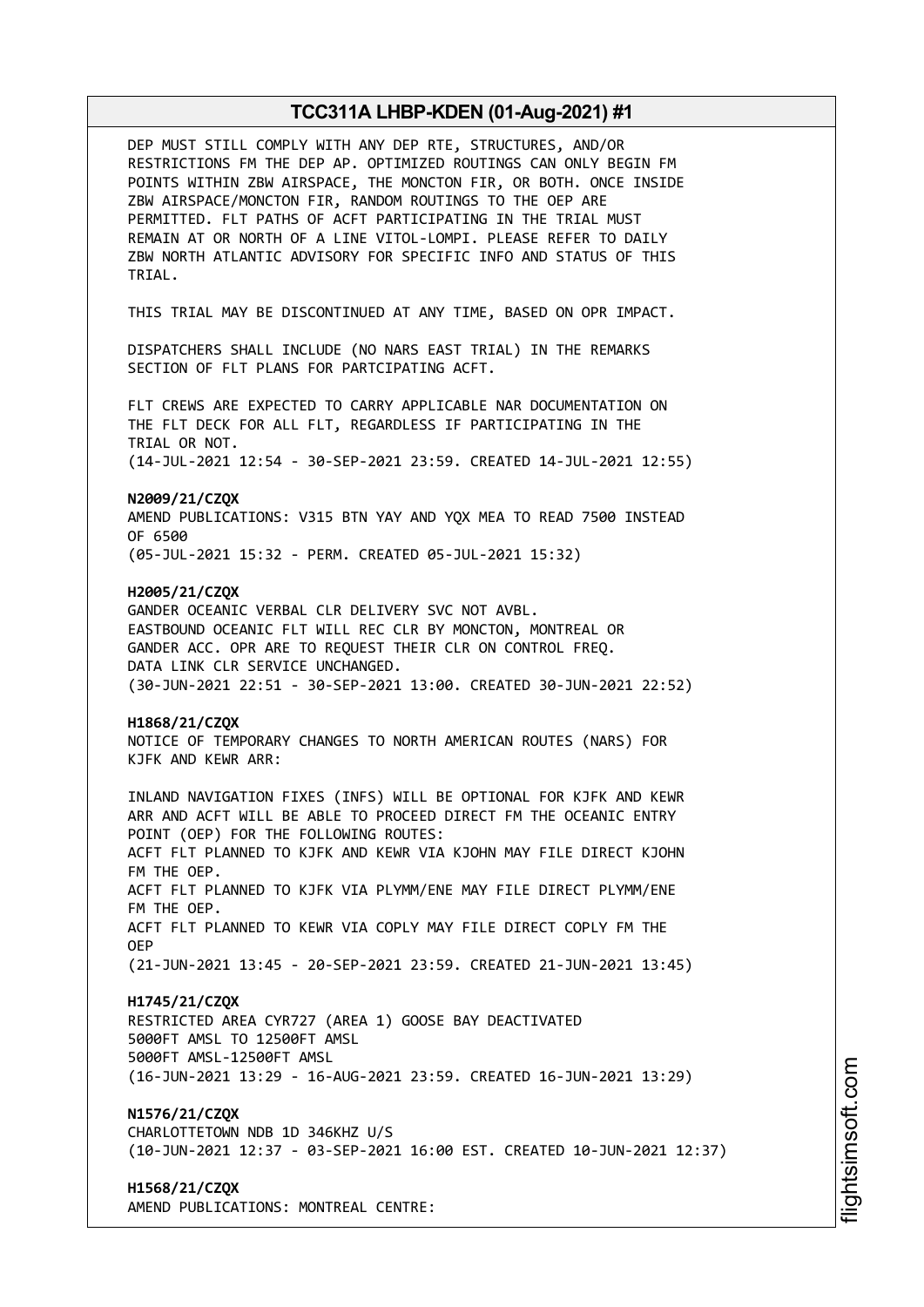BREVOORT PERIPHERAL STATION (PAL) FREQ 132.025 TO READ: (BLW FL290) 0730-2330Z (DT 0630-2230Z) O/T GANDER CENTRE CLNC DEL (07-JUN-2021 14:56 - PERM. CREATED 07-JUN-2021 14:56)

### **H1519/21/CZQX**

COVID-19: FLIGHT RESTRICTIONS

UNTIL FURTHER NOTICE, WITH THE INTENT TO PREVENT THE SPREAD OF COVID-19 THROUGHOUT CANADA, AN OPERATOR OPERATING A FLIGHT BETWEEN TWO POINTS IN CANADA OR A FLIGHT TO CANADA MUST COMPLY WITH THE PROVISIONS OF THE INTERIM ORDER RESPECTING CERTAIN REQUIREMENTS FOR CIVIL AVIATION DUE TO COVID-19, ISSUED BY THE MINISTER OF TRANSPORT AND CURRENTLY IN FORCE. THIS INCLUDES A REQUIREMENT FOR PASSENGER FACE MASKS. OPERATORS ARE REQUIRED TO NOTIFY PASSENGERS OF THE LATEST MEASURES TO PREVENT THE SPREAD OF COVID-19 TAKEN BY THE TERRITORIAL AND PROVINCIAL GOVERNMENT WITH JURISDICTION AT THE DESTINATION AERODROME FOR THAT FLIGHT, OR BY THE FEDERAL GOVERNMENT. SFC-UNL

(03-JUN-2021 16:32 - 02-SEP-2021 16:00 EST. CREATED 03-JUN-2021 16:32)

### **H1380/21/CZQX**

AIRSPACE SECURITY WARNING ISSUED BY THE DEPARTMENT OF TRANSPORT IN RESPONSE TO UNUSUAL EXCESSIVE MEASURES BY BELARUS POSING SERIOUS SAFETY AND SECURITY CONCERNS TO COMMERCIAL AVIATION. AIR OPERATORS AND OWNERS OF AIRCRAFT REGISTERED IN CANADA ARE ADVISED NOT TO ENTER MINSK (UMMV) FIR. (25-MAY-2021 20:46 - 25-AUG-2021 16:00. CREATED 25-MAY-2021 20:46)

┌──────────────────────────────────────────────────────────────────────────────┐

└──────────────────────────────────────────────────────────────────────────────┘

### **H2389/20/CZQX**

AMEND AIP CANADA (ICAO): PART 2. ENR 7.3.3 (J): TO READ: OZN - 5900N 05000W - CUDDY (FL290-FL600) - PORGY (10-OCT-2020 09:01 - PERM. CREATED 09-SEP-2020 19:37)

### │**BGGL (NUUK FIR/UIR)** │

```
B0943/21/BGGL
```
CHECKLIST YEAR=2021 0128 0482 0590 0655 0656 0821 0822 0823 0824 0825 0827 0828 0829 0830 0831 0832 0834 0835 0836 0837 0838 0839 0840 0841 0842 0843 0844 0845 0848 0849 0850 0851 0859 0861 0875 0877 0878 0890 0901 0915 0927 0936 0938 0939 0940 0942 LATEST AIS PUBLICATIONS ISSUED: AIP AIRAC AMDT IFR 007/2021 EFFECTIVE DATE 09 SEP 21 AIP AMDT IFR 003/2018 EFFECTIVE DATE 15 MAR 18 AIP SUP IFR 002/2019 EFFECTIVE DATE 08 NOV 19 AIC IFR A001/2020 EFFECTIVE DATE 18 JUN 20 AIC CHECKLIST AIP IFR A001/2016 A002/2016 A001/2017 A002/2017 A002/2018 A003/2018 A004/2018 A001/2019 SUP CHECKLIST AIP IFR **NTI** (01-AUG-2021 01:00 - 01-SEP-2021 00:00 EST. CREATED 01-AUG-2021 01:00)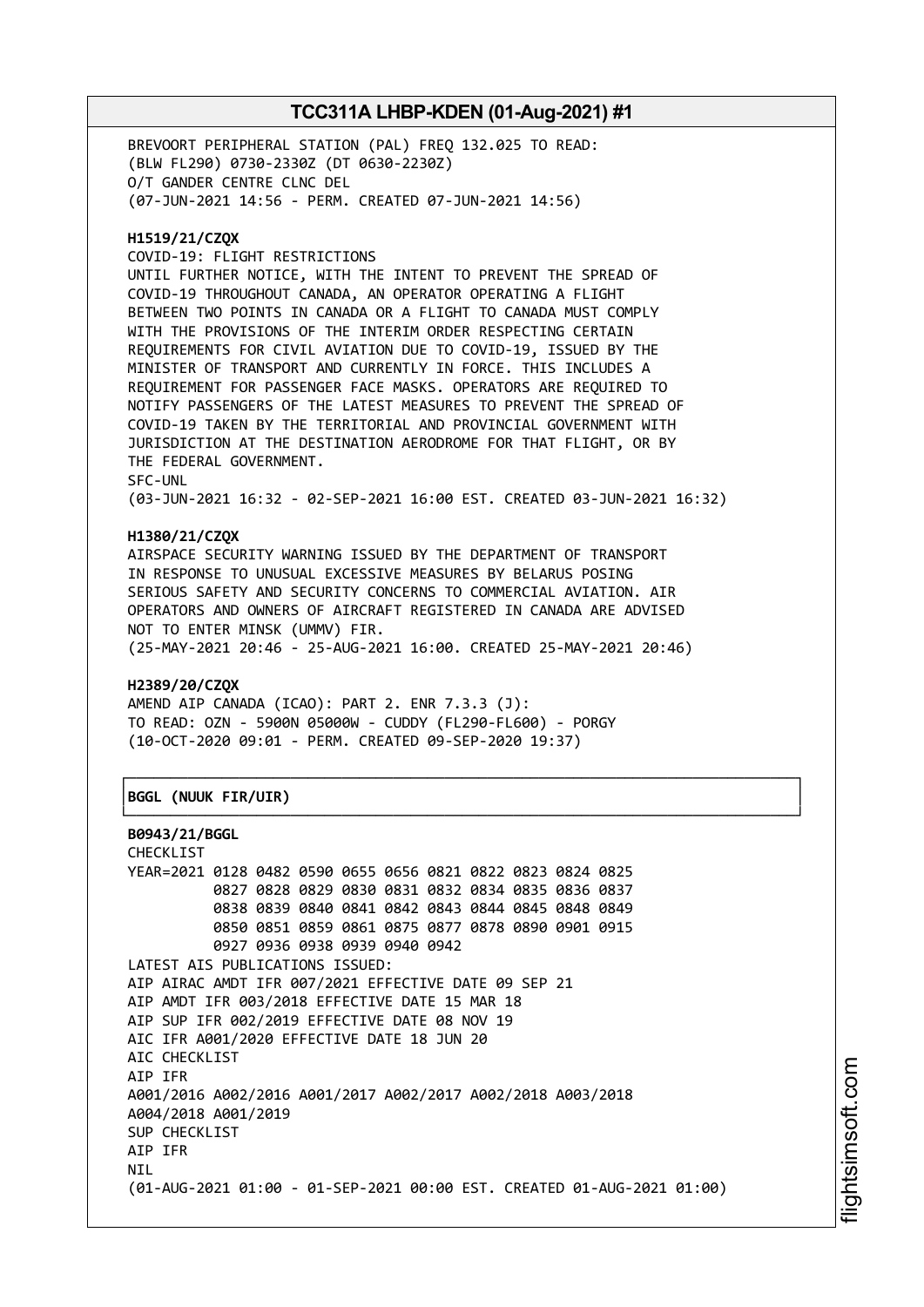**C0146/21/BGGL** CHECKLIST YEAR=2020 0157 YEAR=2021 0138 0139 0141 0142 0145 LATEST AIS PUBLICATIONS ISSUED: AIP AIRAC AMDT IFR 007/2021 EFFECTIVE DATE 09 SEP 21 AIP AMDT IFR 003/2018 EFFECTIVE DATE 15 MAR 18 AIP SUP IFR 002/2019 EFFECTIVE DATE 08 NOV 19 AIC IFR A001/2020 EFFECTIVE DATE 18 JUN 20 AIC CHECKLIST AIP IFR A001/2016 A002/2016 A001/2017 A002/2017 A002/2018 A003/2018 A004/2018 A001/2019 SUP CHECKLIST AIP IFR **NTI** (01-AUG-2021 00:24 - 01-SEP-2021 00:00 EST. CREATED 01-AUG-2021 00:31) **A0484/21/BGGL** CHECKLIST YEAR=2018 0199 YEAR=2021 0314 0315 0424 0425 0430 0434 0435 0439 0440 0441 0449 0451 0471 0472 0476 0477 0478 0481 0483 LATEST AIS PUBLICATIONS ISSUED: AIP AIRAC AMDT IFR 007/2021 EFFECTIVE DATE 09 SEP 21 AIP AMDT IFR 003/2018 EFFECTIVE DATE 15 MAR 18 AIP SUP IFR 002/2019 EFFECTIVE DATE 08 NOV 19 AIC IFR A001/2020 EFFECTIVE DATE 18 JUN 20 AIC CHECKLIST AIP IFR A001/2016 A002/2016 A001/2017 A002/2017 A002/2018 A003/2018 A004/2018 A001/2019 SUP CHECKLIST AIP IFR NIL (01-AUG-2021 00:02 - 01-SEP-2021 00:00 EST. CREATED 01-AUG-2021 00:05) **A0478/21/BGGL** ALL FLIGHTS TO/FROM AIRPORTS OF GREENLAND, OR OVERFLYING GREENLANDIC AIRSPACE FROM BELARUSSIAN AIRSPACE, ARE NOT ALLOWED IF AIRCRAFT ARE OPERATED BY BELARUSSIAN AIR CARRIERS AND/OR REGISTRATED IN BELARUS EXCEPT FOR AIRCRAFT IN EMERGENCY OR HUMANITARIAN FLIGHTS. (28-JUL-2021 06:23 - 01-DEC-2021 00:59. CREATED 28-JUL-2021 06:26) **A0449/21/BGGL** TRIGGER NOTAM - PERM AIP GREENLAND AIRAC AMDT 07/21 WEF 09 SEP 2021. REF GEN 1.1: CHANGE OF CAA NAME AND EMAIL. REF GEN 2.2: ROD - RATE OF DESCENT ADDED. REF ENR 2.1: CHANGE TO NUUK SECTOR NORTH: PSN HF ANTENNA FREQ 5526 KHZ LOCATION KULUSUK CHANGED AND ASTERISK WITHDRAWN AS COORDINATES HAS BEEN WGS-84 VERIFIED AND LOCATION CHANGED TO TASIILAQ. KANGERLUSSUAQ HF ANTENNA NOW SHOWN CORRECTLY WITH FREQ 5526/8945/10042 KHZ. (09-SEP-2021 00:00 - 22-SEP-2021 23:59. CREATED 12-JUL-2021 08:50)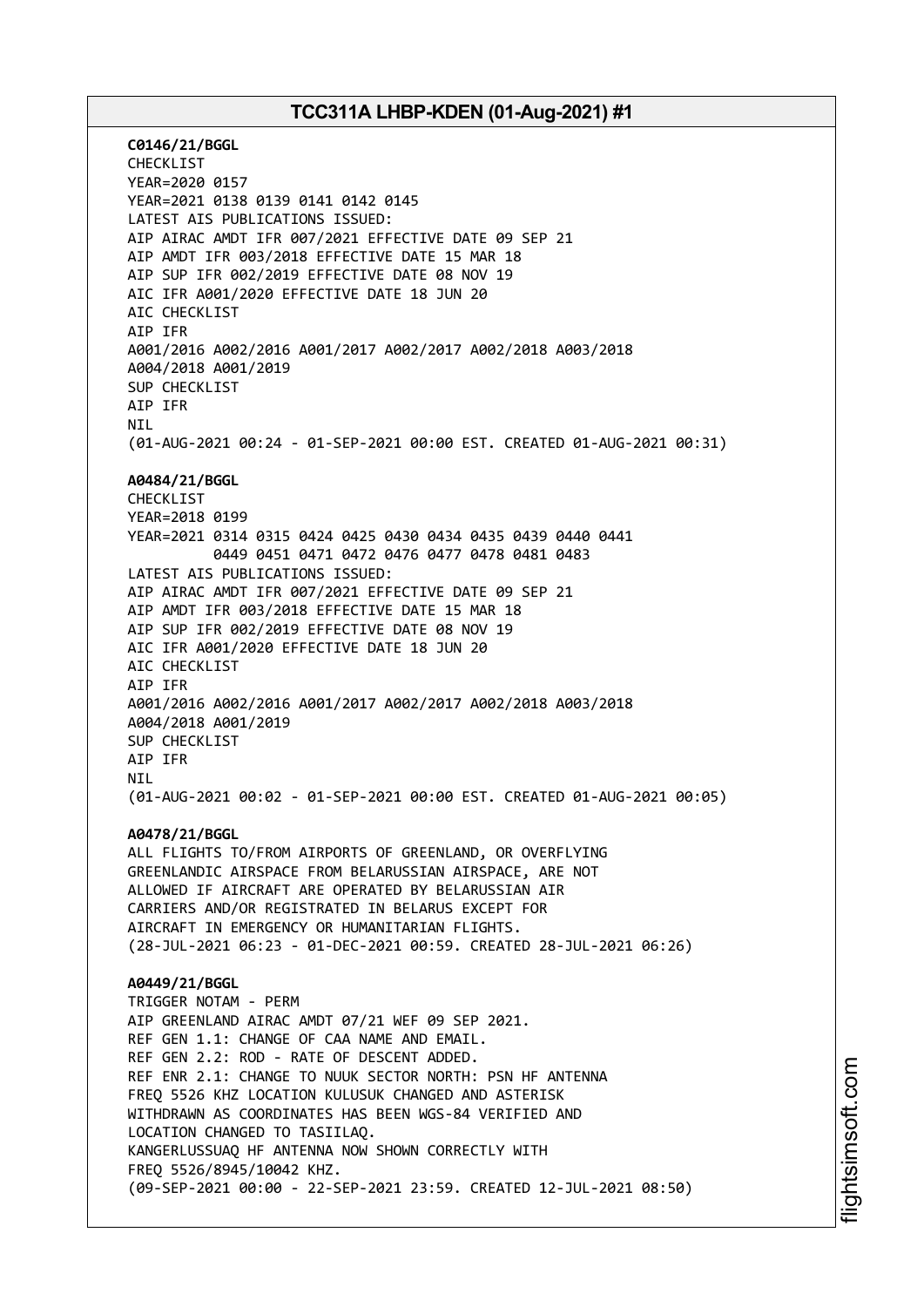#### **A0441/21/BGGL**

COVID-19: FLIGHT RESTRICTION. ALL AIRCRAFT OPERATORS CARRYING PASSENGERS TO GREENLAND MUST RECEIVE A PERMISSION FROM THE CORONA SECRETARIAT BEFORE COMMENCING THE FLIGHT TOWARDS GREENLAND. APPLICATION MUST BE SENT TO CORONA AT NANOQ.GL EXEMPTION: AIRCRAFT OPERATORS WITH REGULAR SCHEDULED FLIGHTS TO GREENLAND CAN BRING PASSENGERS ACCORDING TO THE LIMIT SET BY THE CORONA SECRETARIAT. (02-JUL-2021 19:59 - 01-SEP-2021 01:59. CREATED 02-JUL-2021 19:59)

#### **A0315/21/BGGL**

DIRECTION OF CRUISING LEVELS FOR RNP-ROUTE UT596 IS CHANGED FROM ODD FLIGHT LEVELS TO EVEN FLIGHT LEVELS SECTION GH-SUBUD (18-MAY-2021 07:12 - PERM. CREATED 18-MAY-2021 07:14)

### **A0314/21/BGGL**

DIRECTION OF CRUISING LEVELS FOR RNP-ROUTE UW30 IS CHANGED FROM ODD FLIGHT LEVELS TO EVEN FLIGHT LEVELS DIRECTION AA-HB AND FROM EVEN FLIGHT LEVELS TO ODD FLIGHT LEVELS DIRECTION HB-AA (18-MAY-2021 07:03 - PERM. CREATED 18-MAY-2021 07:12)

┌──────────────────────────────────────────────────────────────────────────────┐

└──────────────────────────────────────────────────────────────────────────────┘

### │**CZUL (MONTREAL FIR/UIR)** │

### **N2403/21/CZUL**

BLASTING ACT WILL TAKE PLACE WITHIN 0.5NM RADIUS CENTRED ON 481528N 0783232W (APRX 12NM E ROUYN-NORANDA AD) SFC-2535FT AMSL (02-AUG-2021 18:45 - 02-AUG-2021 19:15. CREATED 01-AUG-2021 12:15)

#### **N2402/21/CZUL**

ADVISORY AREA CYA632(P) JOLIETTE ACT SFC-12500FT AMSL (01-AUG-2021 12:30 - 02-AUG-2021 00:30. CREATED 01-AUG-2021 11:58)

**H2327/21/CZUL** ADVISORY AREA CYA645(P) ST-ESPRIT ACT ABV 12500FT AMSL TO 16000FT AMSL 12500FT AMSL-16000FT AMSL (01-AUG-2021 12:00 - 01-AUG-2021 23:59. CREATED 01-AUG-2021 11:50)

**H2326/21/CZUL** ADVISORY AREA CYA644(P) ST-ESPRIT ACT SFC-12500FT AMSL (01-AUG-2021 12:00 - 01-AUG-2021 23:59. CREATED 01-AUG-2021 11:49)

**N2401/21/CZUL** ADVISORY AREA CYA633(P) JOLIETTE ACT ABV 12500FT TO 13500FT AMSL 12500FT AMSL-13500FT AMSL (01-AUG-2021 12:30 - 02-AUG-2021 00:30. CREATED 01-AUG-2021 11:32)

**E3381/21/CZUL** CHECKLIST YEAR=2019 0202 YEAR=2020 3269 3271 3600 YEAR=2021 0549 0886 1604 1663 1913 1960 1976 2054 2179 2199 2200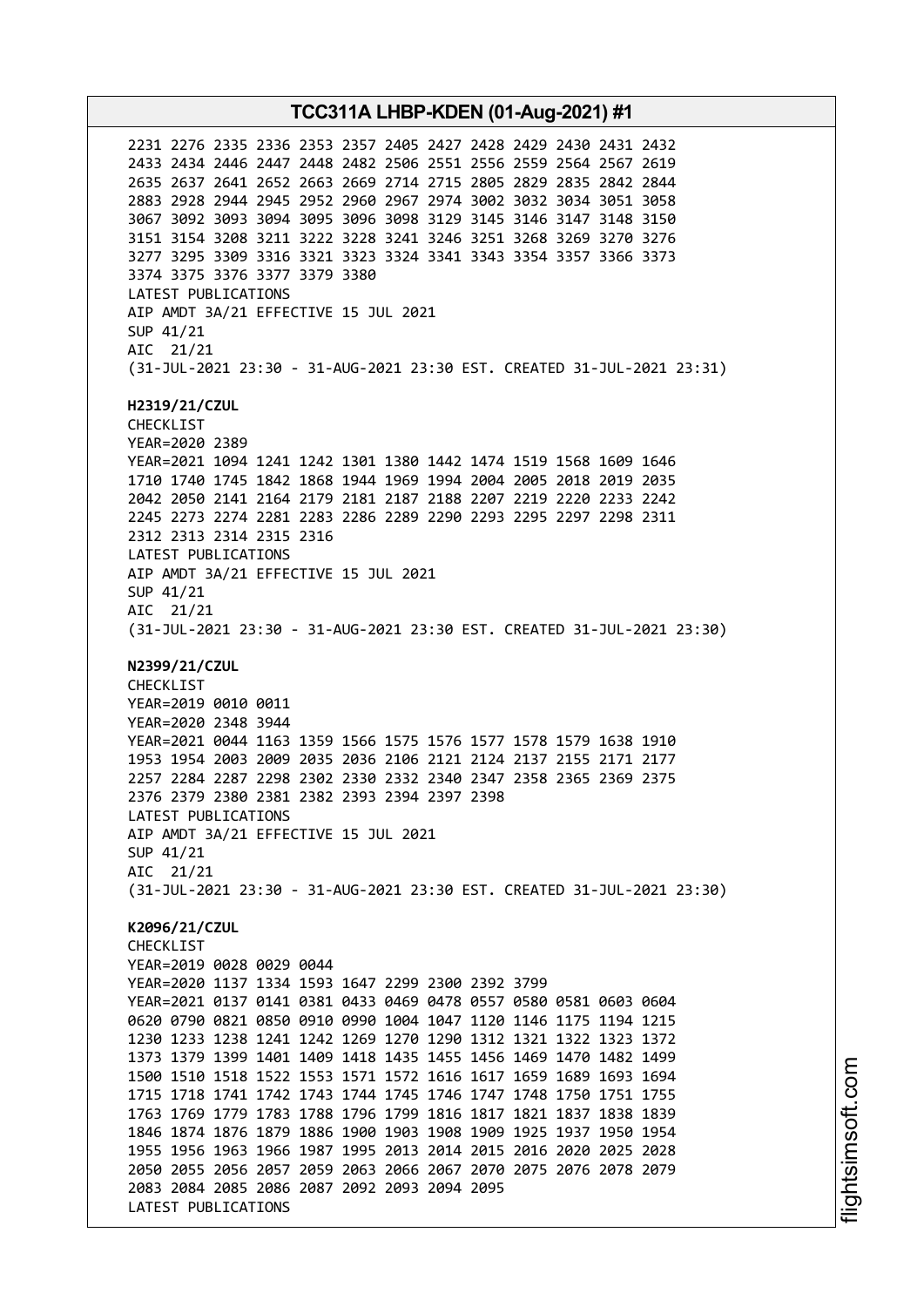AIP AMDT 3A/21 EFFECTIVE 15 JUL 2021 SUP 41/21 AIC 21/21 (31-JUL-2021 23:30 - 31-AUG-2021 23:30 EST. CREATED 31-JUL-2021 23:30) **N2394/21/CZUL** BLASTING ACT WILL TAKE PLACE WITHIN 5NM RADIUS CENTRED ON 613408N 0730355W (APRX 9NM SSE KATTINIQ/DONALDSON AD) SFC-6500FT AMSL (01-AUG-2021 20:00 - 01-AUG-2021 22:00. CREATED 31-JUL-2021 20:52) **N2393/21/CZUL** BLASTING ACT WILL TAKE PLACE WITHIN 1640 FT RADIUS CENTRED ON 582826N 0780444W (APRX 1530FT BEYOND THR 25 AND 770FT NORTH RCL INUKJUAK AD) SFC-165FT AGL DAILY 2045-2145 (02-AUG-2021 20:45 - 12-AUG-2021 21:45. CREATED 31-JUL-2021 20:14) **H2313/21/CZUL** BLASTING ACT WILL TAKE PLACE WITHIN 0.5NM RADIUS CENTRED ON 464241N 713502W (APRX 0.7NM SSW QUEBEC/NEUVILLE AD) SFC TO 500FT AGL. SFC-828FT AMSL (02-AUG-2021 15:30 - 02-AUG-2021 16:30. CREATED 31-JUL-2021 16:01) **H2298/21/CZUL** FIREWORKS ACT WILL TAKE PLACE WITHIN 328FT RADIUS CENTERED ON 451857N 0760300W (APRX 1.23NM W OTTAWA / CARP AD) SFC-525FT AMSL (02-AUG-2021 01:00 - 02-AUG-2021 02:00. CREATED 30-JUL-2021 12:06) **N2365/21/CZUL** BLASTING ACT WILL TAKE PLACE 0.1NM RADIUS CENTRED ON 600220N 0771737W (APRX 1320FT BFR THR 01 AND 2150FT WEST EXTENDED RCL AT PUVIRNITUQ AD) SFC-150FT AGL (30-JUL-2021 11:30 - 05-AUG-2021 20:30. CREATED 29-JUL-2021 22:19) **H2295/21/CZUL** COVID 19: INFORMATION BORDER SVC ARE TEMPO SUSPENDED AT THE MAJORITY OF SMALL AIRPORTS ACROSS CANADA. FOR AN UPDATED LIST OF AUTH AIRPORTS OF ENTRY SEE THE LINK FOR OPEN PORTS OF ENTRY AT WWW.CBSA-ASFC.GC.CA/OFFICES (29-JUL-2021 17:00 - 29-OCT-2021 15:00 EST. CREATED 29-JUL-2021 17:00) **H2286/21/CZUL** AIRSPACE SECURITY WARNING ISSUED BY THE DEPARTMENT OF TRANSPORT IN RESPONSE TO THE VOLATILE SECURITY SITUATION IN AFGHANISTAN. POTENTIAL RISK FROM EXTREMIST AND MILITANT ACTIVITY AND LIMITED RISK MITIGATION CAPABILITIES. AIR OPERATORS AND OWNERS OF AIRCRAFT REGISTERED IN CANADA ARE ADVISED NOT TO FLY BELOW FL260 IN THE KABUL (OAKX) FIR. (28-JUL-2021 19:30 - 28-OCT-2021 16:00. CREATED 28-JUL-2021 19:30) **N2332/21/CZUL** BLASTING ACT WILL TAKE PLACE WITHIN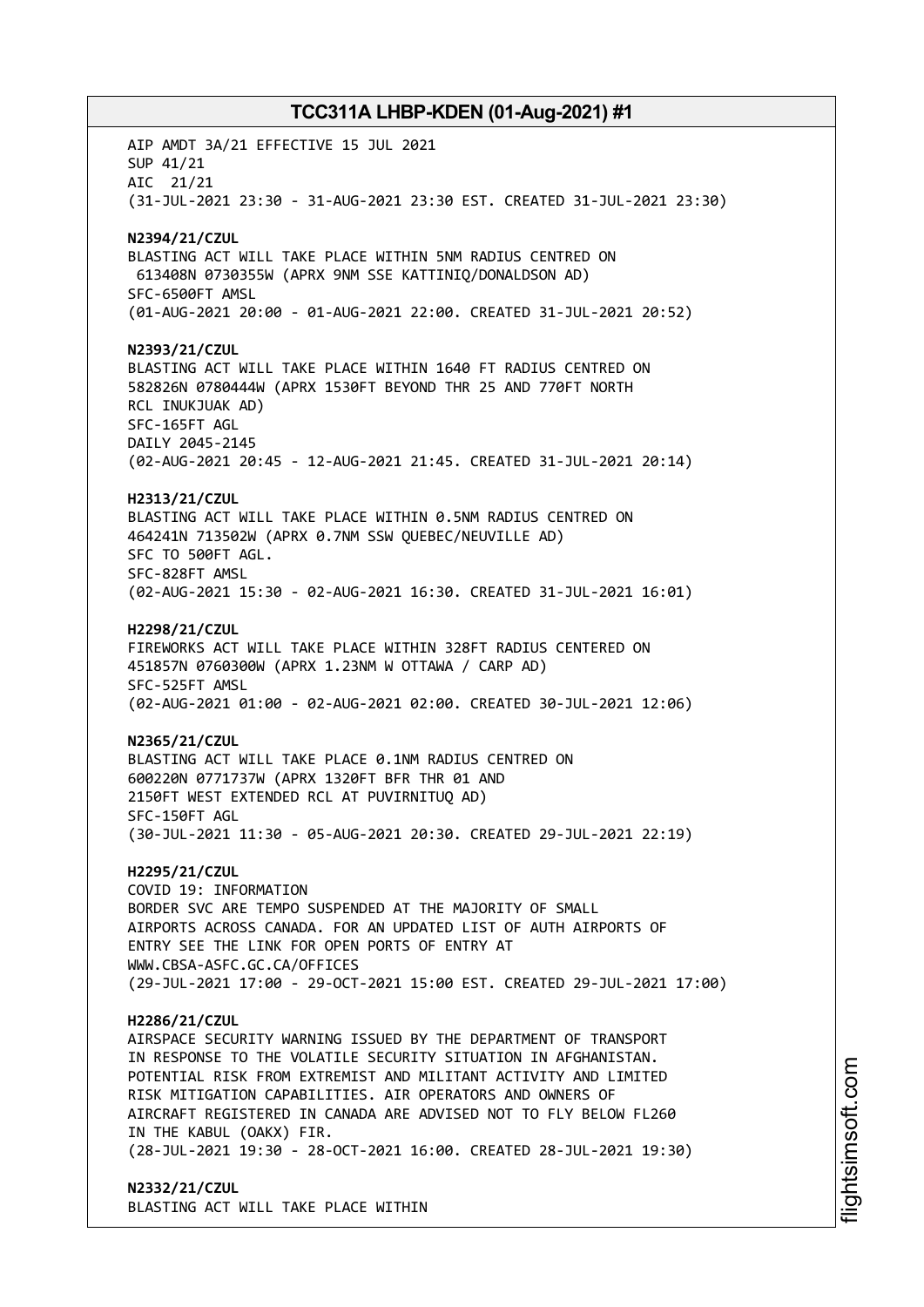AREA BOUNDED BY 474531N 0692304W - 474146N 0691446W - 474156N 0690441N - 474037N 0685929W - 473900N 0690046W - 474104N 0690808W - 474531N 0692304W (CENTRE APRX 17NM ESE RIVIERE-DU-LOUP AD) SFC TO 394FT AGL SFC-1893FT AMSL MON-FRI 1100-2300 (28-JUL-2021 15:19 - 22-OCT-2021 23:00. CREATED 28-JUL-2021 15:19) **N2330/21/CZUL** BLASTING ACT WILL TAKE PLACE WITHIN AREA BOUNDED BY 474615N 692804W-474711N 692715W-474531N 692304W-474458N 692510W-474615N 692804W (CENTRE APRX 6NM E RIVIERE-DU-LOUP AD) SFC TO 394FT AGL SFC-997FT AMSL MON-FRI 1100-2300 (28-JUL-2021 15:03 - 30-SEP-2021 23:00. CREATED 28-JUL-2021 15:03) **H2281/21/CZUL** FIREWORKS ACT WILL TAKE PLACE WITHIN 328FT RADIUS CENTERED ON 454059N 0735230W (APRX 2.3NM ESE MONTREAL (BELL) QC (HELI)) SFC-480FT AMSL DAILY 0045-0245 (31-JUL-2021 00:45 - 02-AUG-2021 02:45. CREATED 28-JUL-2021 12:09) **H2242/21/CZUL** COVID-19: CREWS/PASSENGERS REQUIREMENTS ALL FOREIGN MIL AND STATE ACFT WITH STOP OVERS IN CANADA TO CTC +OVERFLIGHT(AT)FORCES.GC.CA OR CALL (204) 227-7498 PRIOR TO FILING FLT PLAN SFC-UNL (23-JUL-2021 16:36 - 30-SEP-2021 04:00 EST. CREATED 23-JUL-2021 16:36) **H2233/21/CZUL** V360 BTN YBC AND ML NDB NOT SUITABLE FOR VOR NAVIGATION (23-JUL-2021 09:56 - 22-OCT-2021 16:00 EST. CREATED 23-JUL-2021 09:56) **H2207/21/CZUL** J567 BTN YGL AND NM NDB NOT SUITABLE FOR VOR NAVIGATION (21-JUL-2021 11:39 - 20-OCT-2021 18:00 EST. CREATED 21-JUL-2021 11:39) **H2188/21/CZUL** COVID-19: FLIGHT RESTRICTIONS PURSUANT TO SECTION 5.1 OF THE AERONAUTICS ACT, THE MINISTER OF TRANSPORT IS OF THE OPINION IT IS NECESSARY FOR AVIATION SAFETY AND THE PROTECTION OF THE PUBLIC, TO PROHIBIT THE OPS OF ACFT INVOLVED IN SKED AND NON SKED INTL COMMERCIAL AIR SVC FM INDIA, FOR THE TRANSPORT OF PASSENGERS ON AN INBOUND FLT TO CANADA. THIS PROHIBITION FURTHER APPLIES TO OPS OF ACFT INVOLVED IN PRIVATE AND CHARTER AIR SVC. THIS PROHIBITION DOES NOT APPLY TO ACFT OPERATED IN THE FLW CIRCUMSTANCES: - CARGO FLT - MEDEVAC FLT - FERRY FLT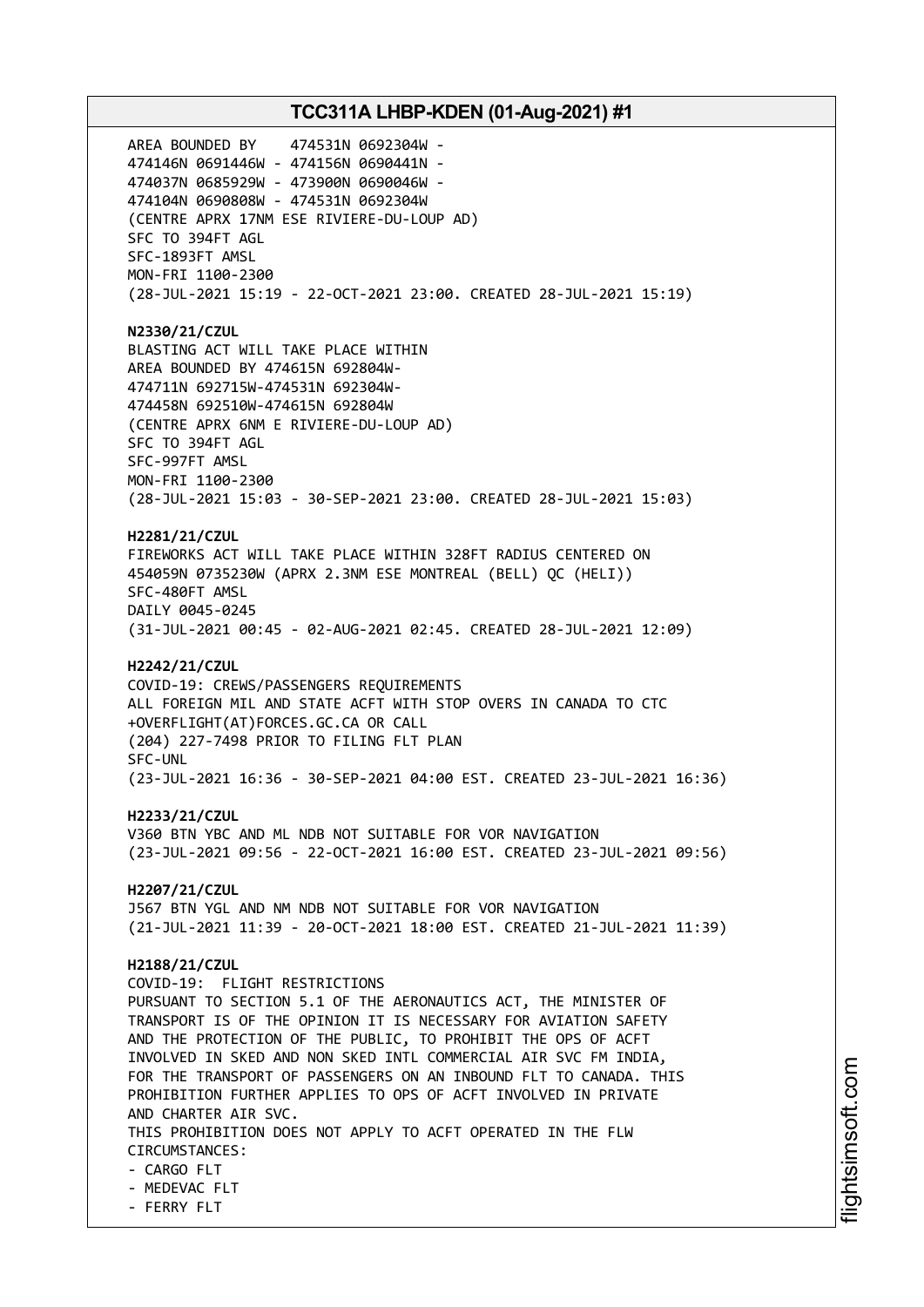- FLIGHT CREW REPATRIATION FLT - TECHNICAL STOPS WHERE PASSENGERS DO NOT DISEMBARK, OR - AT ALTERNATE AP IDENTIFIED IN A FLT PLAN TO ADDRESS WX, OR - ACFT SAFETY SITUATIONS, OR - FLT EN ROUTE TO CANADA AT THE TIME THIS NOTICE TAKES EFFECT - IN THE CASE WHERE SPECIAL AUTH HAS BEEN GRANTED BY TRANSPORT CANADA: 1-613-992-6853. SFC-UNL (19-JUL-2021 18:31 - 22-AUG-2021 03:59. CREATED 19-JUL-2021 18:31) **H2187/21/CZUL** COVID-19: FLIGHT RESTRICTIONS UNTIL FURTHER NOTICE, WITH THE INTENT TO PREVENT THE SPREAD OF COVID-19 THROUGHOUT CANADA, ALL COMMERCIAL AIR SVC, PRIVATE OPR (CAR SUBPART 604) AND FOREIGN BUSINESS AVIATION, THAT ARE TRANSPORTING PASSENGERS TO CANADA MUST COMPLY WITH THE PROVISIONS OF THE INTERIM ORDER RESPECTING CERTAIN REQUIREMENTS FOR CIVIL AVIATION DUE TO COVID-19, ISSUED BY THE MINISTER OF TRANSPORT AND CURRENTLY IN FORCE. THIS INCLUDES A REQUIREMENT PASSENGERS TO WEAR FACE MASKS AND PROVIDE EVIDENCE OF A NEGATIVE RESULT FOR A COVID-19 MOLECULAR TEST PRIOR TO BOARDING. IN ADDITION TO ABV, AND PURSUANT TO SECTION 5.1 OF THE AERONAUTICS ACT, ALL COMMERCIAL AIR SVC, PRIVATE OPR (CAR SUBPART 604) AND FOREIGN BUSINESS AVIATION, THAT ARE TRANSPORTING PASSENGERS TO CANADA MUST, FOR THE PURPOSE OF DISEMBARKING PASSENGERS, LAND AT ONE OF THE FOLLOWING AP: - AEROPORT INTL DE MONTREAL-TRUDEAU - CALGARY INTL AIRPORT - TORONTO-PEARSON INTL AIRPORT - VANCOUVER INTL AIRPORT THIS RESTRICTION DOES NOT APPLY TO ACFT OPERATED IN THE FLW CIRCUMSTANCES: - DIRECT FLT FM SAINT-PIERRE-ET-MIQUELON - MEDEVAC FLT - FERRY AND CREW REPATRIATION FLT - CARGO FLIGHTS CARRYING ONLY AIRCREW OR AIRLINE EMPLOYEES - TECHNICAL STOPS WHERE PASSENGERS DO NOT DISEMBARK - AT ALTERNATE AP IDENTIFIED IN A FLT PLAN TO ADDRESS WX - ACFT SAFETY SITUATIONS, OR - IN THE CASE WHERE SPECIAL AUTH HAS BEEN GRANTED BY TRANSPORT CANADA: 1-888-857-4003. SFC-UNL (19-JUL-2021 16:00 - 09-AUG-2021 04:00. CREATED 19-JUL-2021 16:00) **N2155/21/CZUL** BLASTING ACT WILL TAKE PLACE WITHIN 1150FT RADIUS CENTRE ON 582756N 0780434W (APRX 290FT BEYOND THR 07 AND 1810FT SOUTH RCL INUKJUAK AD) SFC-1150FT AGL DAILY 2200-0000 (17-JUL-2021 22:00 - 15-AUG-2021 00:00. CREATED 16-JUL-2021 12:53) **H2141/21/CZUL** NOTICE OF TRIAL TO REMOVE FLT PLANNING REQUIREMENTS OF EASTBOUND NORTH AMERICAN RTE (NAR) SYSTEM: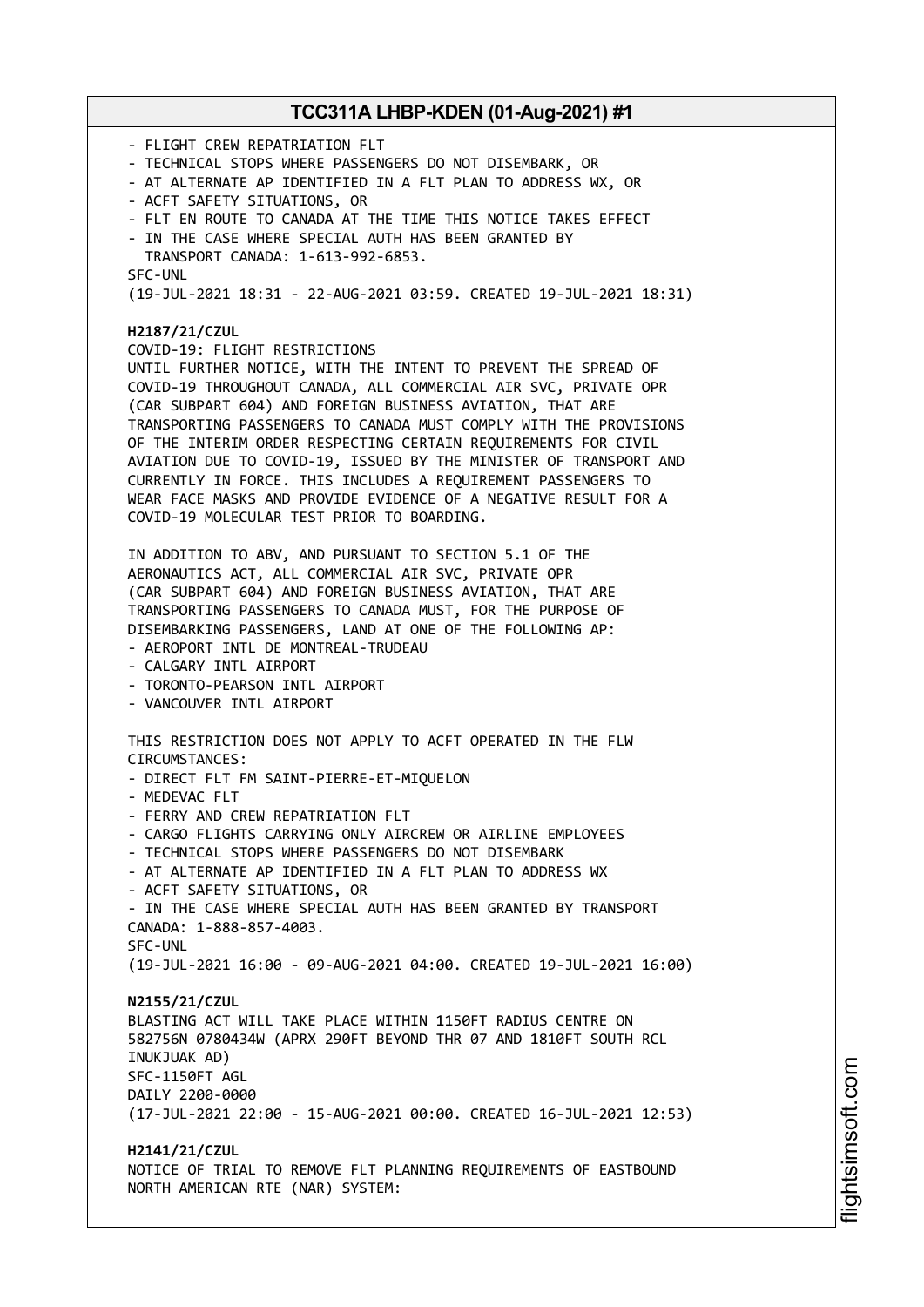ALL FLT OPR WITHIN THE NORTH ATLANTIC ORGANIZED TRACK STRUCTURE (OTS) ARE NOT REQUIRED TO FILE THE ASSOCIATED NAR LISTED ON THE DAILY ZBW NORTH ATLANTIC ADVISORY OR THE NAT OTS MESSAGE. ASSOCIATED NAR ARE REFERENCED UNDER THE (JFK DEP) SECTION OF THE ADVISORY.

DEP MUST STILL COMPLY WITH ANY DEP RTE, STRUCTURES, AND/OR RESTRICTIONS FM THE DEP AP. OPTIMIZED ROUTINGS CAN ONLY BEGIN FM POINTS WITHIN ZBW AIRSPACE, THE MONCTON FIR, OR BOTH. ONCE INSIDE ZBW AIRSPACE/MONCTON FIR, RANDOM ROUTINGS TO THE OEP ARE PERMITTED. FLT PATHS OF ACFT PARTICIPATING IN THE TRIAL MUST REMAIN AT OR NORTH OF A LINE VITOL-LOMPI. PLEASE REFER TO DAILY ZBW NORTH ATLANTIC ADVISORY FOR SPECIFIC INFO AND STATUS OF THIS TRIAL.

THIS TRIAL MAY BE DISCONTINUED AT ANY TIME, BASED ON OPR IMPACT.

DISPATCHERS SHALL INCLUDE (NO NARS EAST TRIAL) IN THE REMARKS SECTION OF FLT PLANS FOR PARTCIPATING ACFT.

FLT CREWS ARE EXPECTED TO CARRY APPLICABLE NAR DOCUMENTATION ON THE FLT DECK FOR ALL FLT, REGARDLESS IF PARTICIPATING IN THE TRIAL OR NOT. (14-JUL-2021 12:54 - 30-SEP-2021 23:59. CREATED 14-JUL-2021 12:55)

**N2121/21/CZUL** BLASTING ACT WILL TAKE PLACE WITHIN 1640FT RADIUS CENTRED ON 583032N 780100W (APRX 3NM NE INUKJUAK AD) SFC TO 328FT AGL SFC-450FT AMSL (14-JUL-2021 12:44 - 13-OCT-2021 18:00 EST. CREATED 14-JUL-2021 12:44)

**N2036/21/CZUL** AMEND PUBLICATIONS: BLASTING ACT WILL TAKE PLACE 3281FT RADIUS CENTRED ON 550128N 0671659W (APRX 20NM NW SCHEFFERVILLE/SQUAW LAKE (WATER)). SFC TO 656FT AGL SFC-3084FT AMSL (09-JUL-2021 00:01 - PERM. CREATED 07-JUL-2021 13:59)

**N2035/21/CZUL** AMEND PUBLICATIONS: BLASTING ACT WILL TAKE PLACE 3281FT RADIUS CENTRED ON 545909N 0671257W (APRX 17NM NW SCHEFFERVILLE/SQUAW LAKE (WATER) SFC TO 656FT AGL SFC-2756FT AMSL (09-JUL-2021 00:01 - PERM. CREATED 07-JUL-2021 13:52)

**H2042/21/CZUL** V372 BTN YVO AND TAGET NOT SUITABLE FOR VOR NAV (06-JUL-2021 11:55 - 01-OCT-2021 16:00 EST. CREATED 06-JUL-2021 11:55)

**H2004/21/CZUL** COVID-19: FLIGHT RESTRICTIONS UNTIL FURTHER NOTICE, WITH THE INTENT TO PREVENT THE SPREAD OF THE COVID-19 VIRUS THROUGHOUT NUNAVUT ALL NON-SKED FLT ORIGINATING OUTSIDE OF NUNAVUT LDG IN NUNAVUT ARE REQUIRED TO CTC THE OFFICE OF NUNAVUT'S CHIEF PUBLIC HEALTH OFFICE IN ADVANCE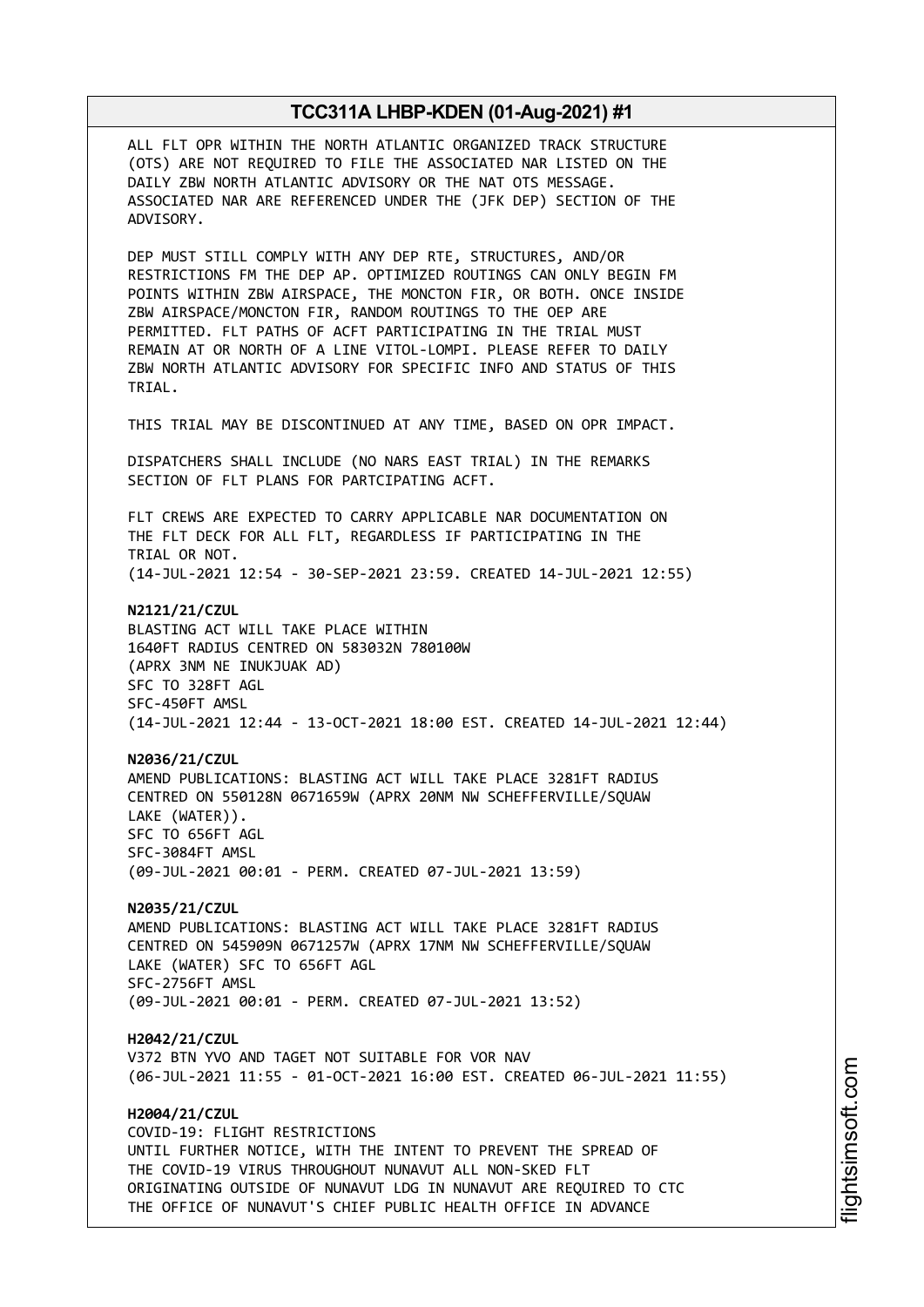CPHOTRAVELREQUESTS GOV.NU.CA OR CALL 1-867-975-5772. IT IS RECOMMENDED TO CTC 24 HR IN ADVANCE (30-JUN-2021 20:30 - 29-SEP-2021 20:00 EST. CREATED 30-JUN-2021 20:30) **H1994/21/CZUL** PURSUANT TO SECTION 5.1 OF THE AERONAUTICS ACT, THE AIRSPACE WITHIN 0.5NM RADIUS CENTRED ON 453243N 734110W (BORDEAUX PRISON, APRX 5NM NE OF CYUL AD) IS RESTRICTED. NO PERSON SHALL OPR A REMOTELY PILOTED ACFT (RPAS, DRONE) WITHIN THE AREA DESCRIBED UNLESS AUTH BY THE DEPUTY DIRECTOR GENERAL OF SECURITY, CORRECTIONAL SERVICES AT 514-864-8010 EXT 50502 OR EMAIL: SOUTIEN-DGAS(A)MSP.GOUV.QC.CA. SFC-1100FT AMSL (29-JUN-2021 19:42 - 27-SEP-2021 23:59 EST. CREATED 29-JUN-2021 19:42) **N1910/21/CZUL** AMEND PUBLICATIONS: V487: BTN YVO AND YMW: MEA TO READ 13000 INSTEAD OF 7000. (28-JUN-2021 14:23 - PERM. CREATED 28-JUN-2021 14:23) **H1969/21/CZUL** AMEND PUBLICATIONS: J542: BTN YVO AND VBS: MEA TO READ 20000 (28-JUN-2021 12:02 - PERM. CREATED 28-JUN-2021 12:02) **H1646/21/CZUL** AMEND PUBLICATIONS: BLASTING WILL TAKE PLACE WITHIN 1640FT RADIUS CENTRED ON 634556N 683321W (APRX 1980FT BEYOND THR 16 AND 2330FT EAST RCL IQALUIT AD) , 164FT AGL, 446FT AMSL SFC-446FT AMSL (12-JUN-2021 02:37 - PERM. CREATED 12-JUN-2021 02:37) **H1568/21/CZUL** AMEND PUBLICATIONS: MONTREAL CENTRE: BREVOORT PERIPHERAL STATION (PAL) FREQ 132.025 TO READ: (BLW FL290) 0730-2330Z (DT 0630-2230Z) O/T GANDER CENTRE CLNC DEL (07-JUN-2021 14:56 - PERM. CREATED 07-JUN-2021 14:56) **H1519/21/CZUL** COVID-19: FLIGHT RESTRICTIONS UNTIL FURTHER NOTICE, WITH THE INTENT TO PREVENT THE SPREAD OF COVID-19 THROUGHOUT CANADA, AN OPERATOR OPERATING A FLIGHT BETWEEN TWO POINTS IN CANADA OR A FLIGHT TO CANADA MUST COMPLY WITH THE PROVISIONS OF THE INTERIM ORDER RESPECTING CERTAIN REQUIREMENTS FOR CIVIL AVIATION DUE TO COVID-19, ISSUED BY THE MINISTER OF TRANSPORT AND CURRENTLY IN FORCE. THIS INCLUDES A REQUIREMENT FOR PASSENGER FACE MASKS. OPERATORS ARE REQUIRED TO NOTIFY PASSENGERS OF THE LATEST MEASURES TO PREVENT THE SPREAD OF COVID-19 TAKEN BY THE TERRITORIAL AND PROVINCIAL GOVERNMENT WITH JURISDICTION AT THE DESTINATION AERODROME FOR THAT FLIGHT, OR BY THE FEDERAL GOVERNMENT. SFC-UNL (03-JUN-2021 16:32 - 02-SEP-2021 16:00 EST. CREATED 03-JUN-2021 16:32)

### **H1380/21/CZUL** AIRSPACE SECURITY WARNING ISSUED BY THE DEPARTMENT OF TRANSPORT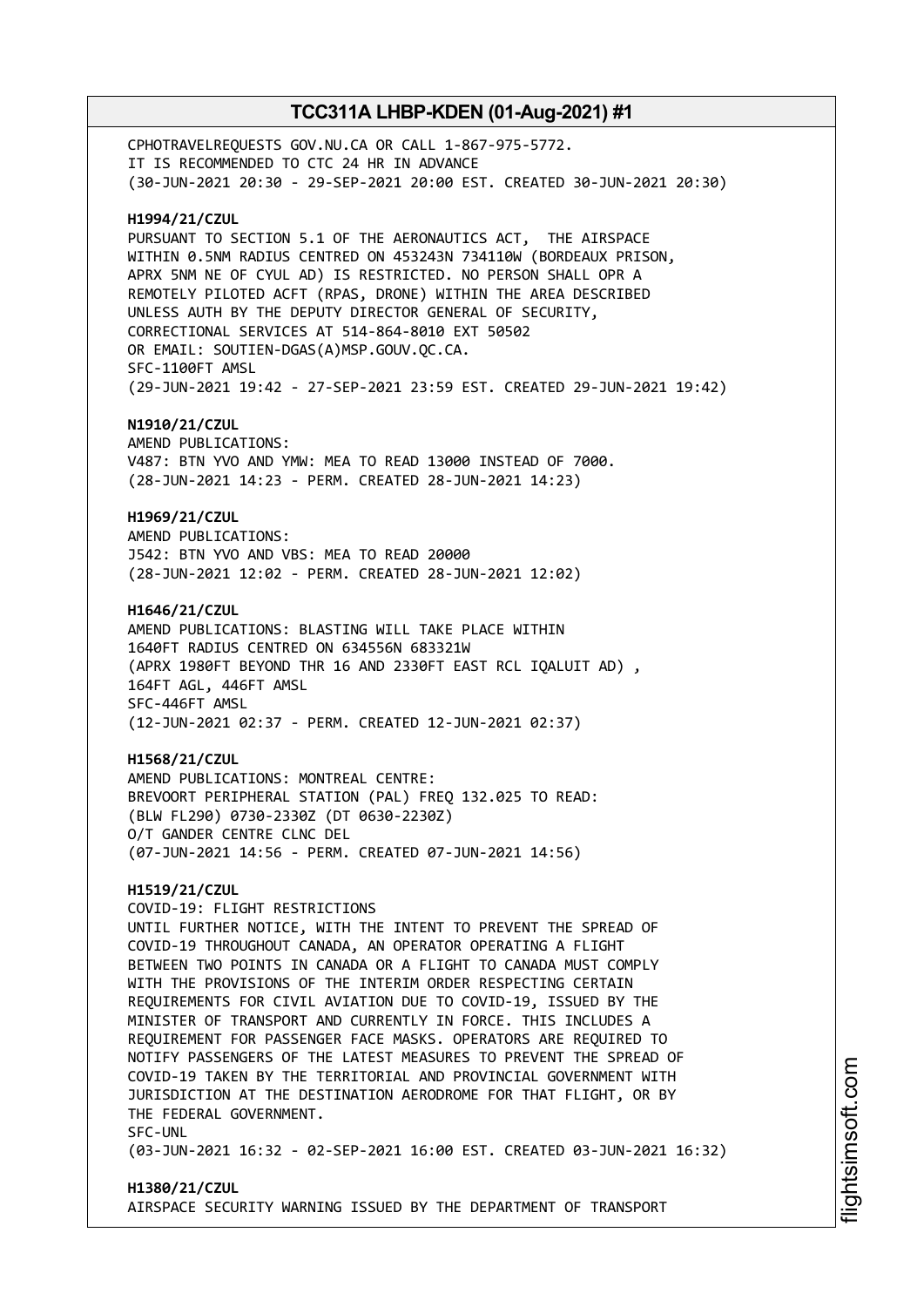IN RESPONSE TO UNUSUAL EXCESSIVE MEASURES BY BELARUS POSING SERIOUS SAFETY AND SECURITY CONCERNS TO COMMERCIAL AVIATION. AIR OPERATORS AND OWNERS OF AIRCRAFT REGISTERED IN CANADA ARE ADVISED NOT TO ENTER MINSK (UMMV) FIR. (25-MAY-2021 20:46 - 25-AUG-2021 16:00. CREATED 25-MAY-2021 20:46) **N1359/21/CZUL** BLASTING ACT WILL TAKE PLACE 0.1 NM RADIUS CENTRED ON 621100N 0754041W (APRX 2333FT NNW SALLUIT AD) SFC TO 50FT AGL FL000-855FT AMSL MAY 24 2201-0000, MAY 25 1800-2000 2200-0000, MAY 26-AUG 03 1500-1700 2200-0000 (24-MAY-2021 22:01 - 03-AUG-2021 00:00. CREATED 24-MAY-2021 22:01) **H1301/21/CZUL** INTENSIVE REMOTELY PILOTED ACFT (RPAS, DRONE) ACT WITHIN 0.5NM RADIUS CENTERED ON 454855N 731953W (APRX 12NM S JOLIETEE/ST-THOMAS AD) NON PARTICIPATING ACFT REQUESTED TO REMAIN CLR. SFC-500FT AMSL (19-MAY-2021 18:16 - 18-AUG-2021 23:59 EST. CREATED 19-MAY-2021 18:16) **H1241/21/CZUL** RESTRICTED AREA CYR666 BAGOTVILLE ACT ABV FL310 TO UNL FL310-UNL MON-FRI 1300-2300, SAT-SUN AND HOL 1400-2000 (15-MAY-2021 14:00 - 14-AUG-2021 20:00. CREATED 14-MAY-2021 17:10) **H1242/21/CZUL** RESTRICTED AREA CYR665 BAGOTVILLE ACT ABV FL310 TO UNL FL310-UNL MON-FRI 1300-2300 EXC HOL (17-MAY-2021 13:00 - 13-AUG-2021 23:00. CREATED 14-MAY-2021 17:10) **H1094/21/CZUL** COVID-19: FLIGHT RESTRICTIONS THE PROVINCE OF NEW BRUNSWICK HAS ENACTED THE MANDATORY ORDER ISSUED UNDER THE STATE OF EMERG ISSUED BY THE MINISTER OF PUBLIC SAFETY WHICH IMPOSES RESTRICTIONS AND REQUIREMENTS TO ALL TRAVELERS ENTERING NEW BRUNSWICK. PILOTS INTENDED TO TRAVEL TO NEW BRUNSWICK MUST CONSULT THE FOLLOWING LINKS FOR MORE INFO. HTTPS://WWW2.GNB.CA/CONTENT/GNB/EN/CORPORATE/PROMO/TRAVEL-REGISTRA TION.HTML HTTPS://WWW2.GNB.CA/CONTENT/DAM/GNB/CORPORATE/PDF/EMERGENCYURGENCE 19.PDF THE NOTAM EXCLUDES ALL EMERG RELIEF FLT (MEDEVAC, POLICE OPS, FIREFIGHTING, ETC.) AS WELL AS FLT LDG IN NEW BRUNSWICK AS A RESULT OF AN IN-FLIGHT EMERG OR A DIVERSION DUE TO ACTUAL MET OR AP COND PREVENTING IT TO LAND AT ITS INTENDED DEST (03-MAY-2021 17:51 - 03-AUG-2021 17:00 EST. CREATED 03-MAY-2021 17:51)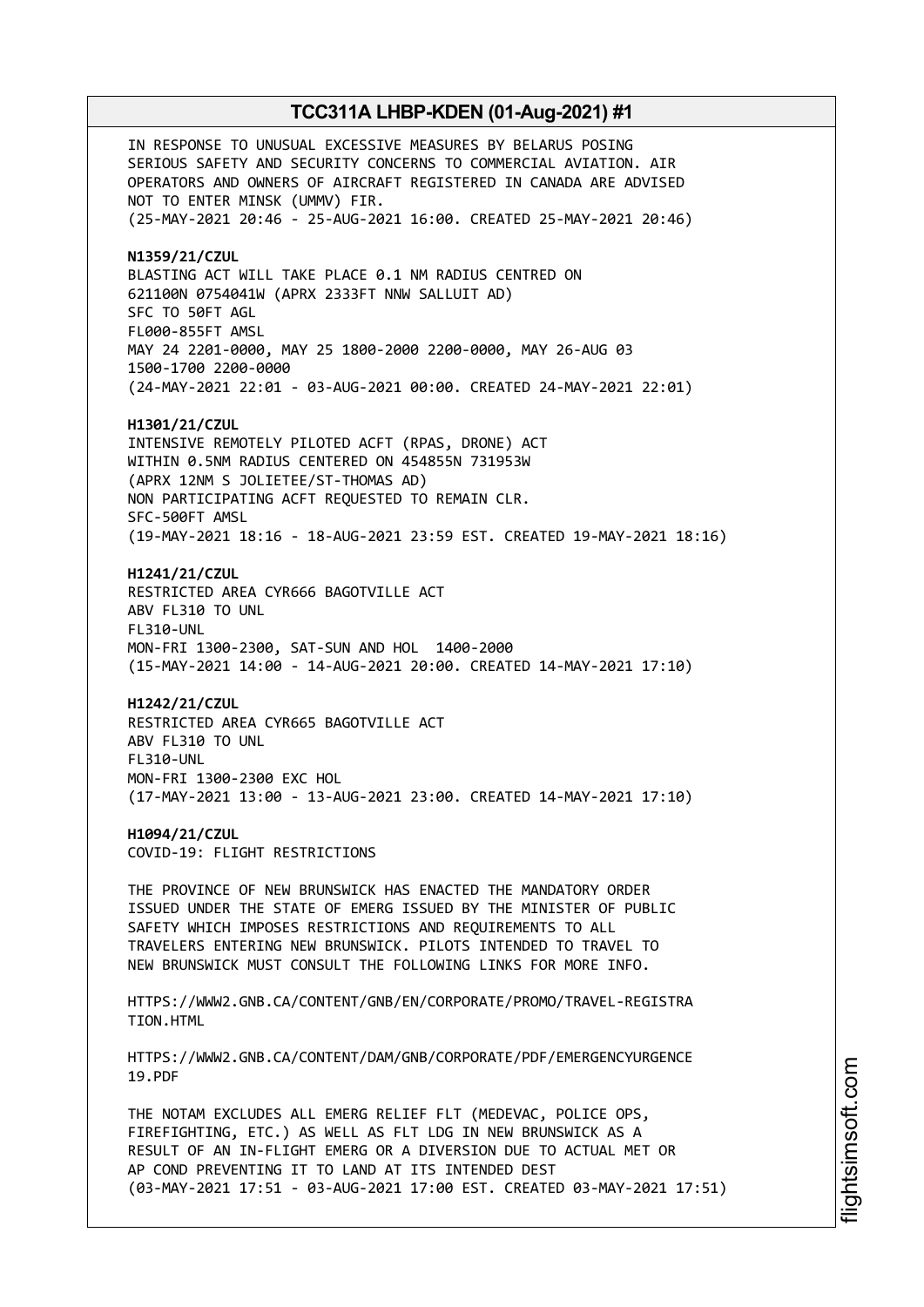┌──────────────────────────────────────────────────────────────────────────────┐

**N3944/20/CZUL** AMEND AIR5002 (MONTREAL VFR NAV CHART): RESTRICTED AIRSPACE 3NM W OF CSC3 TO READ CYR618 INSTEAD OF CYA618 SFC-900FT AMSL (19-DEC-2020 13:11 - PERM. CREATED 19-DEC-2020 13:11)

**N2348/20/CZUL** AMEND PUBLICATIONS: MULT BLASTING ACT WILL TAKE PLACE WITHIN 3293FT RADIUS CENTRED ON 550431N 671745W (APRX 23NM NNW SCHEFFERVILLE/SQUAW LAKE (WATER)). SFC TO 984FT AGL DAILY 1000-0000 (DT 1100-0100) SFC-3739FT AMSL (14-AUG-2020 10:00 - PERM. CREATED 13-AUG-2020 13:16)

### │**CZWG (WINNIPEG FIR/UIR)** │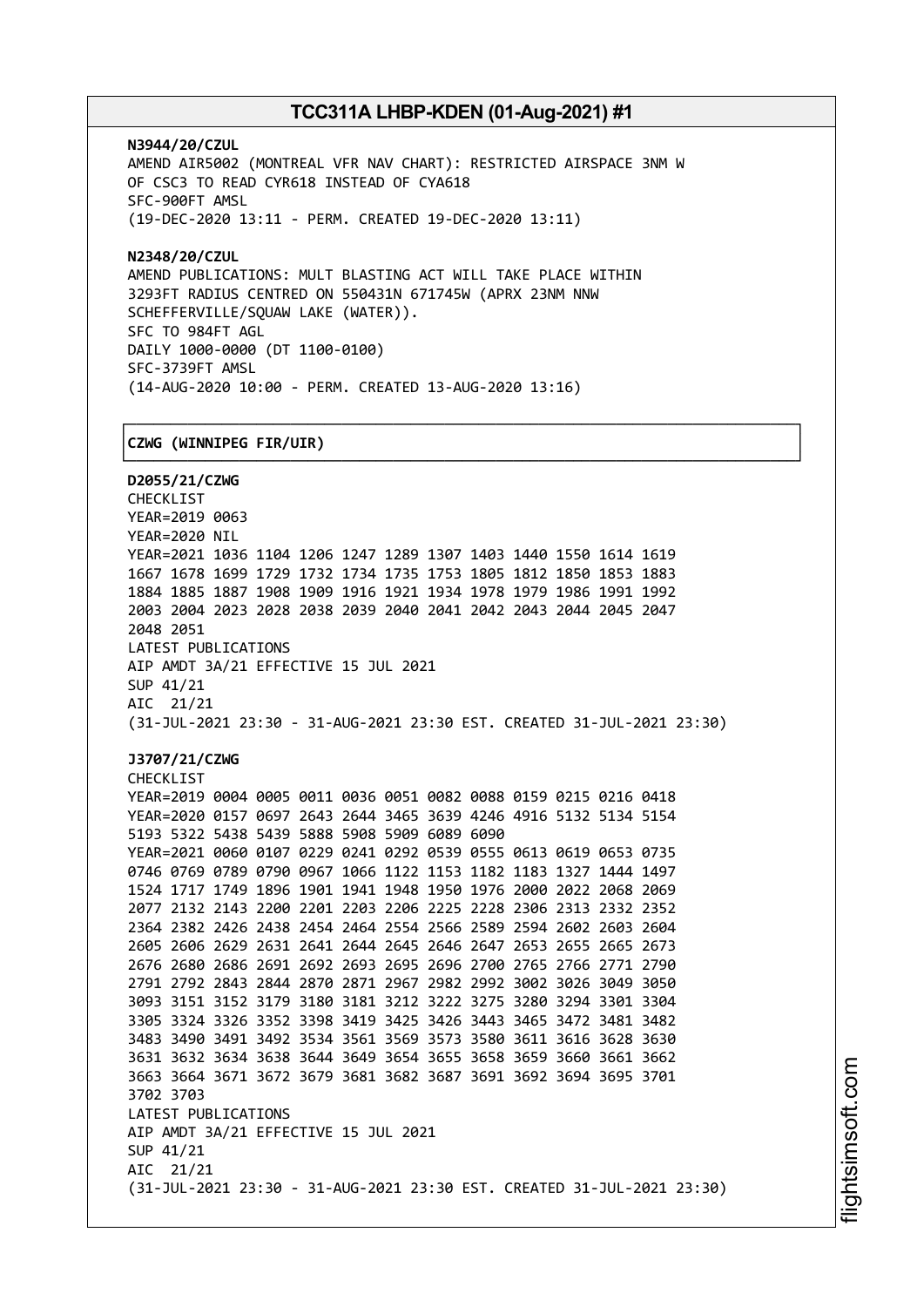**G1180/21/CZWG** CHECKLIST YEAR=2020 1275 YEAR=2021 0482 0499 0545 0631 0635 0636 0671 0702 0778 0798 0804 0836 0894 0898 0940 0965 0982 1017 1061 1063 1082 1111 1118 1144 1151 1159 1171 1172 1174 1175 1179 LATEST PUBLICATIONS AIP AMDT 3A/21 EFFECTIVE 15 JUL 2021 SUP 41/21 AIC 21/21 (31-JUL-2021 23:30 - 31-AUG-2021 23:30 EST. CREATED 31-JUL-2021 23:30) **M2038/21/CZWG** CHECKLIST YEAR=2021 0927 0943 0945 1009 1073 1118 1176 1294 1300 1310 1331 1378 1459 1496 1540 1570 1573 1661 1664 1687 1717 1718 1747 1750 1751 1781 1799 1827 1845 1872 1906 1937 1940 1959 1960 1961 1963 1977 1990 1993 1995 2002 2005 2010 2011 2013 2015 2016 2019 2020 2021 2022 2023 2024 2025 2026 2027 2028 2029 2030 2031 2032 2033 2035 2036 LATEST PUBLICATIONS AIP AMDT 3A/21 EFFECTIVE 15 JUL 2021 SUP 41/21 AIC 21/21 (31-JUL-2021 23:30 - 31-AUG-2021 23:30 EST. CREATED 31-JUL-2021 23:30) **M2033/21/CZWG** PARAJUMPS ACT WILL TAKE PLACE WITHIN 1NM RADIUS CENTRED ON 521649N 1064102W (AT CRF5) SFC-12500FT AMSL DAILY 1400-0300 (31-JUL-2021 14:00 - 02-AUG-2021 03:00. CREATED 31-JUL-2021 14:00) **M2032/21/CZWG** FIREWORKS ACT WILL TAKE PLACE WITHIN 0.25NM RADIUS CENTRED ON 494551N 0942952W (APRX 936FT WSW KENORA (WATER)) SFC-750FT AGL (02-AUG-2021 03:45 - 02-AUG-2021 04:15. CREATED 31-JUL-2021 03:48) **M2027/21/CZWG** V41 BTN YPA AND VOKUL: MOCA TO READ 5000 (30-JUL-2021 22:59 - 01-AUG-2021 20:00 EST. CREATED 30-JUL-2021 22:59) **M2025/21/CZWG** PURSUANT TO CANADIAN AVIATION REGULATIONS (CAR) 601.14, 601.15(B) AND 601.16, FOREST FIRE RESTRICTED AIRSPACE IS ESTABLISHED WITHIN AREA BOUNDED BY 5402N 10514W - 5403N 10513W - 5400N 10513W - 5400N 10515W - 5402N 10514W (CENTER APRX 15NM N CANDLE LAKE AIRPARK AD) . THE FIRE IS LOCATED WITHIN AREA BOUNDED BY 5402N 10514W - 5402N 10513W - 5400N 10513W - 5400N 10514W - 5402N 10514W. AERIAL FIRE SUPPRESSION IN PROGRESS. NO PERSON SHALL OPR AN ACFT, INCLUDING REMOTELY PILOTED ACFT (RPA-DRONE) AND MODEL ACFT, WITHIN THE AREA DESCRIBED EXC WHERE OPR UNDER CAR 601.17. SFC-4000FT AMSL (30-JUL-2021 21:11 - 01-AUG-2021 20:00 EST. CREATED 30-JUL-2021 21:11) **M2022/21/CZWG**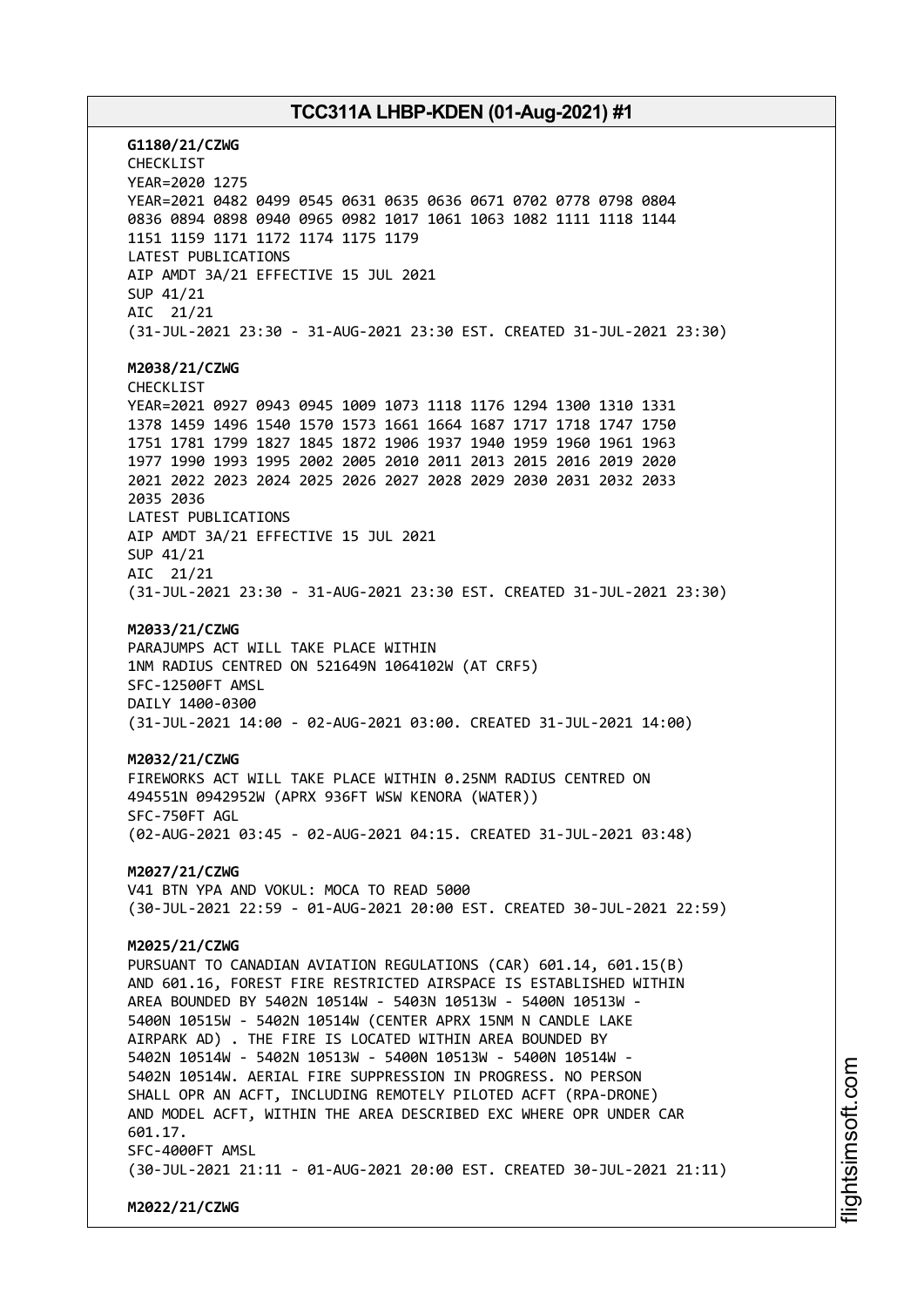PURSUANT TO CAR 601.14, 601.15(B) AND 601.16, FOREST FIRE RESTRICTED AIRSPACE IS ESTABLISHED WITHIN AREA BOUNDED BY 5354N 10441W - 5400N 10424W - 5339N 10416W - 5344N 10437W - 5354N-10441W (CENTER APRX 29NM E CANDLE LAKE AIRPARK). THE FIRE IS LOCATED WITHIN AREA BOUNDED BY 5353N 10438W - 5357N 10426W - 5342N 10420W - 5346N 10438W - 5353N 10438W. AERIAL FIRE SUPPRESSION IN PROGRESS. NO PERSON SHALL OPR AN ACFT, INCLUDING REMOTELY PILOTED ACFT (RPA-DRONE) AND MODEL ACFT, WITHIN THE AREA DESCRIBED EXC WHERE OPR UNDER CAR 601.17. SFC-4500FT AMSL (30-JUL-2021 19:42 - 03-AUG-2021 19:00 EST. CREATED 30-JUL-2021 19:42)

#### **M2021/21/CZWG**

PURSUANT TO CAR 601.14, 601.15(B) AND 601.16, FOREST FIRE RESTRICTED AIRSPACE IS ESTABLISHED WITHIN AREA BOUNDED BY 5542N 10450W - 5547N 10444W - 5542N 10437W - 5539N 10444W - 5542N 10450W (CENTRE APRX 7NM N OTTER LAKE(WATER) AD) . THE FIRE IS LOCATED WITHIN AREA BOUNDED BY 5542N 10447W - 5545N 10444W - 5542N 10440W - 5540N 10444W - 5542N 10447W. AERIAL FIRE SUPPRESSION IN PROGRESS. NO PERSON SHALL OPR AN ACFT, INCLUDING REMOTELY PILOTED ACFT (RPA-DRONE) AND MODEL ACFT, WITHIN THE AREA DESCRIBED EXC WHERE OPR UNDER CAR 601.17. SFC-4500FT AMSL (30-JUL-2021 18:13 - 03-AUG-2021 19:00 EST. CREATED 30-JUL-2021 18:13)

### **M2020/21/CZWG**

PURSUANT TO CANADIAN AVIATION REGULATIONS (CAR) 601.14, 601.15(B) AND 601.16, FOREST FIRE RESTRICTED AIRSPACE IS ESTABLISHED WITHIN AREA BOUNDED BY 5544N 10430W - 5541N 10422W - 5534N 10438W - 5538N 10443W - 5544N 10430W (CENTER APRX 8NM ENE OTTER LAKE (WATER)). THE FIRE IS LOCATED WITHIN AREA BOUNDED BY 5542N 10429W - 5541N 10425W - 5536N 10439W - 5537N 10441W - 5542N 10429W. AERIAL FIRE SUPPRESSION IN PROGRESS. NO PERSON SHALL OPR AN ACFT, INCLUDING REMOTELY PILOTED ACFT (RPA-DRONE) AND MODEL ACFT, WITHIN THE AREA DESCRIBED EXC WHERE OPR UNDER CAR 601.17. SFC-4500FT AMSL (30-JUL-2021 18:13 - 03-AUG-2021 19:00 EST. CREATED 30-JUL-2021 18:13)

### **G1172/21/CZWG**

PARAJUMP ACT WILL TAKE PLACE WITHIN 2NM RADIOUS CENTRED ON 502605N 1052316W (APRX AT MOOSE JAW MUNICIPAL) SFC-12500FT AGL SR-SS (30-JUL-2021 18:07 - 27-OCT-2021 23:47. CREATED 30-JUL-2021 18:07)

### **G1151/21/CZWG**

COVID 19: INFORMATION BORDER SVC ARE TEMPO SUSPENDED AT THE MAJORITY OF SMALL AIRPORTS ACROSS CANADA. FOR AN UPDATED LIST OF AUTH AIRPORTS OF ENTRY SEE THE LINK FOR OPEN PORTS OF ENTRY AT WWW.CBSA-ASFC.GC.CA/OFFICES

# (29-JUL-2021 17:01 - 29-OCT-2021 15:00 EST. CREATED 29-JUL-2021 17:01)

### **M2005/21/CZWG**

A13: BTN WG AND QD: MEA/MOCA TO READ: 5500FT AMSL (29-JUL-2021 15:08 - 05-AUG-2021 19:00 EST. CREATED 29-JUL-2021 15:08)

**M2002/21/CZWG**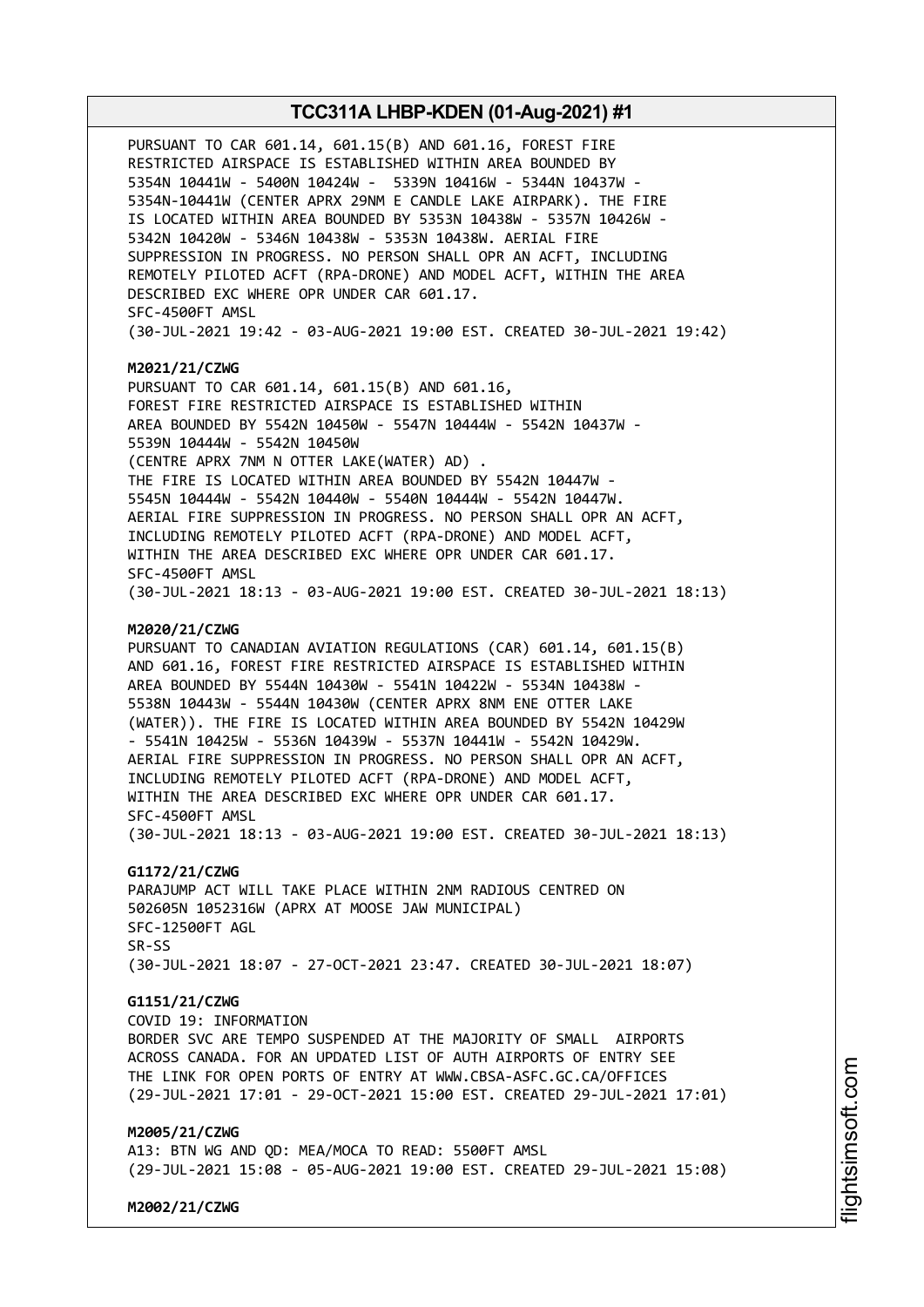PURSUANT TO CANADIAN AVIATION REGULATIONS (CAR) 601.14, 601.15(B) AND 601.16, FOREST FIRE WITHIN 7.5NM EITHER SIDE OF LINE 5144N 9902W - 5236N 9902W. RESTRICTED AIRSPACE IS ESTABLISHED WITHIN AREA BOUNDED BY 5240N 9925W - 5240N 9840W - 5140N 9840W - 5140N 9925W (CENTRE APRX 60NM SSE GRAND RAPIDS AD) . AERIAL FIRE SUPPRESSION IN PROGRESS. NO PERSON SHALL OPR AN ACFT, INCLUDING REMOTELY PILOTED ACFT (RPA-DRONE) AND MODEL ACFT, WITHIN THE AREA DESCRIBED EXC WHERE OPR UNDER CAR 601.17. FOR AUTH TO ENTER CTC DUTY OFFICER 204-345-1418. SFC-4500FT AMSL (29-JUL-2021 12:20 - 05-AUG-2021 19:00 EST. CREATED 29-JUL-2021 12:20)

### **G1144/21/CZWG**

AIRSPACE SECURITY WARNING ISSUED BY THE DEPARTMENT OF TRANSPORT IN RESPONSE TO THE VOLATILE SECURITY SITUATION IN AFGHANISTAN. POTENTIAL RISK FROM EXTREMIST AND MILITANT ACTIVITY AND LIMITED RISK MITIGATION CAPABILITIES. AIR OPERATORS AND OWNERS OF AIRCRAFT REGISTERED IN CANADA ARE ADVISED NOT TO FLY BELOW FL260 IN THE KABUL (OAKX) FIR (28-JUL-2021 19:32 - 28-OCT-2021 16:00. CREATED 28-JUL-2021 19:32)

### **M1993/21/CZWG**

DUE TO FOREST FIRE:

AR7: WG - YIV: MOCA/MEA TO READ: 5000 (28-JUL-2021 18:44 - 04-AUG-2021 19:00 EST. CREATED 28-JUL-2021 18:44)

### **M1990/21/CZWG**

PURSUANT TO CANADIAN AVIATION REGULATIONS (CAR) 601.14, 601.15(B) AND 601.16, FOREST FIRE AREA WITHIN 11NM RADIUS CENTRED ON 5140N 9619W (APRX 16NM ESE BLOODVEIN RIVER AD) . RESTRICTED AIRSPACE IS ESTABLISHED WITHIN AREA BOUNDED BY 5154N 9637W - 5149N 9553W - 5131N 9554W - 5125N 9628W - 5138N 9649W - 5154N 9637W. AERIAL FIRE SUPPRESSION IN PROGRESS. NO PERSON SHALL OPR AN ACFT, INCLUDING REMOTELY PILOTED ACFT (RPA-DRONE) AND MODEL ACFT, WITHIN THE AREA DESCRIBED EXC WHERE OPR UNDER CAR 601.17. FIRE SUPRESSION ACFT MONITORING 131.37MHZ. FOR AUTH TO ENTER CTC DUTY OFFICER 204-345-1418. SFC-4000FT AMSL (28-JUL-2021 16:55 - 04-AUG-2021 19:00 EST. CREATED 28-JUL-2021 16:55)

#### **M1961/21/CZWG**

ADVISORY AREA CYA413(M) SOUTHPORT ACT 5000FT AMSL-8000FT AMSL MON-FRI 1230-2230 (26-JUL-2021 16:57 - 31-AUG-2021 22:30. CREATED 26-JUL-2021 16:57)

#### **M1960/21/CZWG**

ADVISORY AREA CYA407(M) SOUTHPORT ACT SFC-8000FT AMSL MON-FRI 1230-2230 (26-JUL-2021 16:57 - 31-AUG-2021 22:30. CREATED 26-JUL-2021 16:57)

### **M1940/21/CZWG**

PURSUANT TO SECTION 5.1 OF THE AERONUCTICS ACT, THE AIRSPACE SURROUNDING MARIEVAL INDIAN RESIDENTIAL SCHOOL IS RESTRICTED WITHIN AREA BOUNDED BY 503502N 1023924W - 503459N 1023908W - 503450N 1023918W - 503456N 1023931W - 503502N 1023924W (CENTER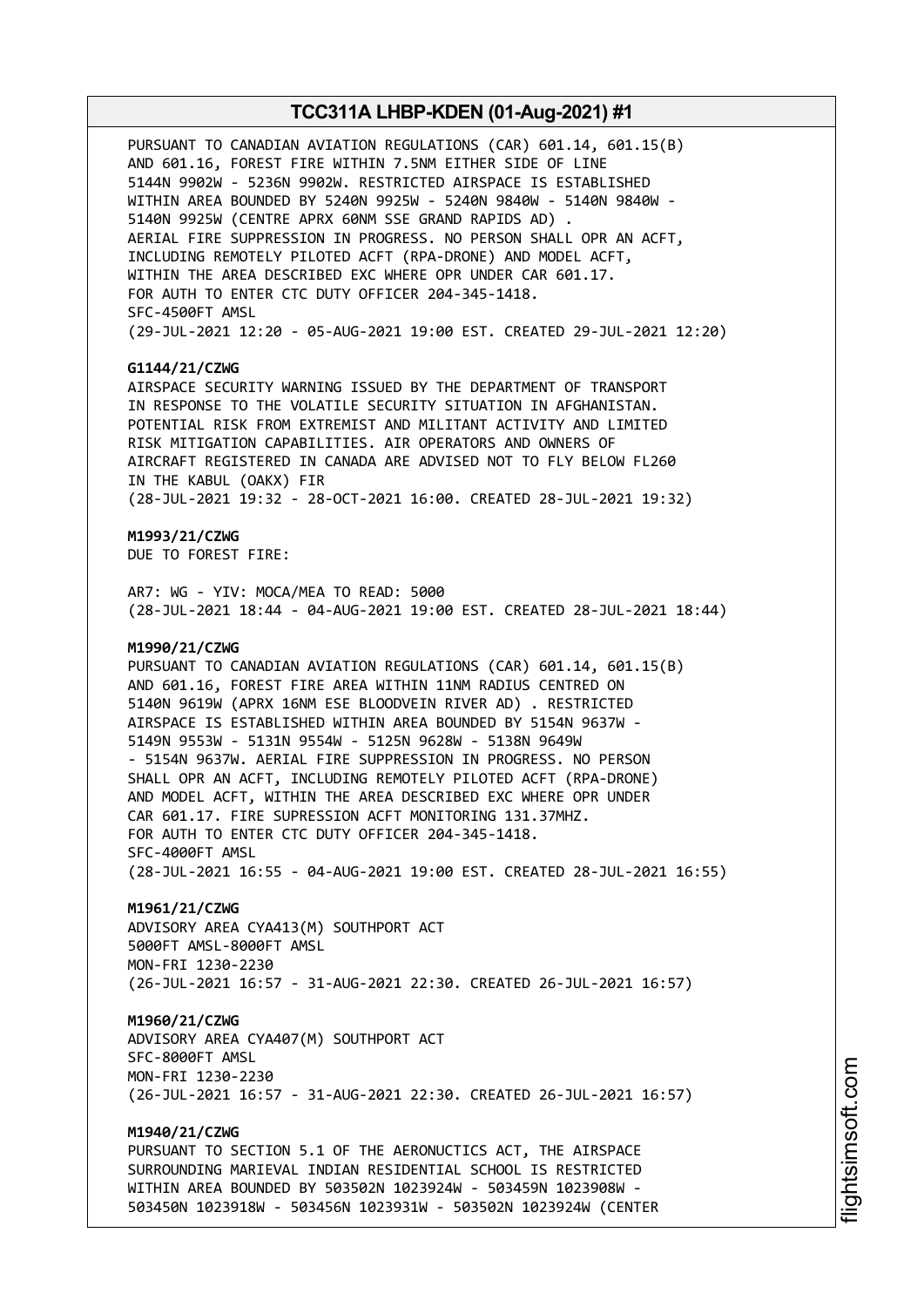APRX 14.5NM NE GRENFELL AD) . NO PERSON SHALL OPR AN ACFT, INCLUDING REMOTELY PILOTED ACFT (RPA-DRONE) AND MODEL ACFT, WITHIN THE AREA DESCRIBED UNLESS THE FLT IS AUTH BY THE ADMIN NATION NAVIGATOR 639-205-7811. SFC-3000FT AMSL (25-JUL-2021 23:47 - 25-AUG-2021 23:59 EST. CREATED 25-JUL-2021 23:47) **G1111/21/CZWG** COVID-19: CREWS/PASSENGERS REQUIREMENTS ALL FOREIGN MIL AND STATE ACFT WITH STOP OVERS IN CANADA TO CTC +OVERFLIGHT(AT)FORCES.GC.CA OR CALL (204) 227-7498 PRIOR TO FILING FLT PLAN SFC-UNL (23-JUL-2021 16:36 - 30-SEP-2021 04:00 EST. CREATED 23-JUL-2021 16:36) **G1063/21/CZWG** COVID-19: FLIGHT RESTRICTIONS PURSUANT TO SECTION 5.1 OF THE AERONAUTICS ACT, THE MINISTER OF TRANSPORT IS OF THE OPINION IT IS NECESSARY FOR AVIATION SAFETY AND THE PROTECTION OF THE PUBLIC, TO PROHIBIT THE OPS OF ACFT INVOLVED IN SKED AND NON SKED INTL COMMERCIAL AIR SVC FM INDIA, FOR THE TRANSPORT OF PASSENGERS ON AN INBOUND FLT TO CANADA. THIS PROHIBITION FURTHER APPLIES TO OPS OF ACFT INVOLVED IN PRIVATE AND CHARTER AIR SVC. THIS PROHIBITION DOES NOT APPLY TO ACFT OPERATED IN THE FLW CIRCUMSTANCES: - CARGO FLT - MEDEVAC FLT - FERRY FLT - FLIGHT CREW REPATRIATION FLT - TECHNICAL STOPS WHERE PASSENGERS DO NOT DISEMBARK, OR - AT ALTERNATE AP IDENTIFIED IN A FLT PLAN TO ADDRESS WX, OR - ACFT SAFETY SITUATIONS, OR - FLT EN ROUTE TO CANADA AT THE TIME THIS NOTICE TAKES EFFECT - IN THE CASE WHERE SPECIAL AUTH HAS BEEN GRANTED BY TRANSPORT CANADA: 1-613-992-6853. SFC-UNL (19-JUL-2021 18:30 - 22-AUG-2021 03:59. CREATED 19-JUL-2021 18:30) **G1061/21/CZWG** COVID-19: FLIGHT RESTRICTIONS UNTIL FURTHER NOTICE, WITH THE INTENT TO PREVENT THE SPREAD OF COVID-19 THROUGHOUT CANADA, ALL COMMERCIAL AIR SVC, PRIVATE OPR (CAR SUBPART 604) AND FOREIGN BUSINESS AVIATION, THAT ARE TRANSPORTING PASSENGERS TO CANADA MUST COMPLY WITH THE PROVISIONS OF THE INTERIM ORDER RESPECTING CERTAIN REQUIREMENTS FOR CIVIL AVIATION DUE TO COVID-19, ISSUED BY THE MINISTER OF TRANSPORT AND CURRENTLY IN FORCE. THIS INCLUDES A REQUIREMENT PASSENGERS TO WEAR FACE MASKS AND PROVIDE EVIDENCE OF A NEGATIVE RESULT FOR A COVID-19 MOLECULAR TEST PRIOR TO BOARDING. IN ADDITION TO ABV, AND PURSUANT TO SECTION 5.1 OF THE AERONAUTICS ACT, ALL COMMERCIAL AIR SVC, PRIVATE OPR (CAR SUBPART 604) AND FOREIGN BUSINESS AVIATION, THAT ARE TRANSPORTING PASSENGERS TO CANADA MUST, FOR THE PURPOSE OF

DISEMBARKING PASSENGERS, LAND AT ONE OF THE FOLLOWING AP: - AEROPORT INTL DE MONTREAL-TRUDEAU

- CALGARY INTL AIRPORT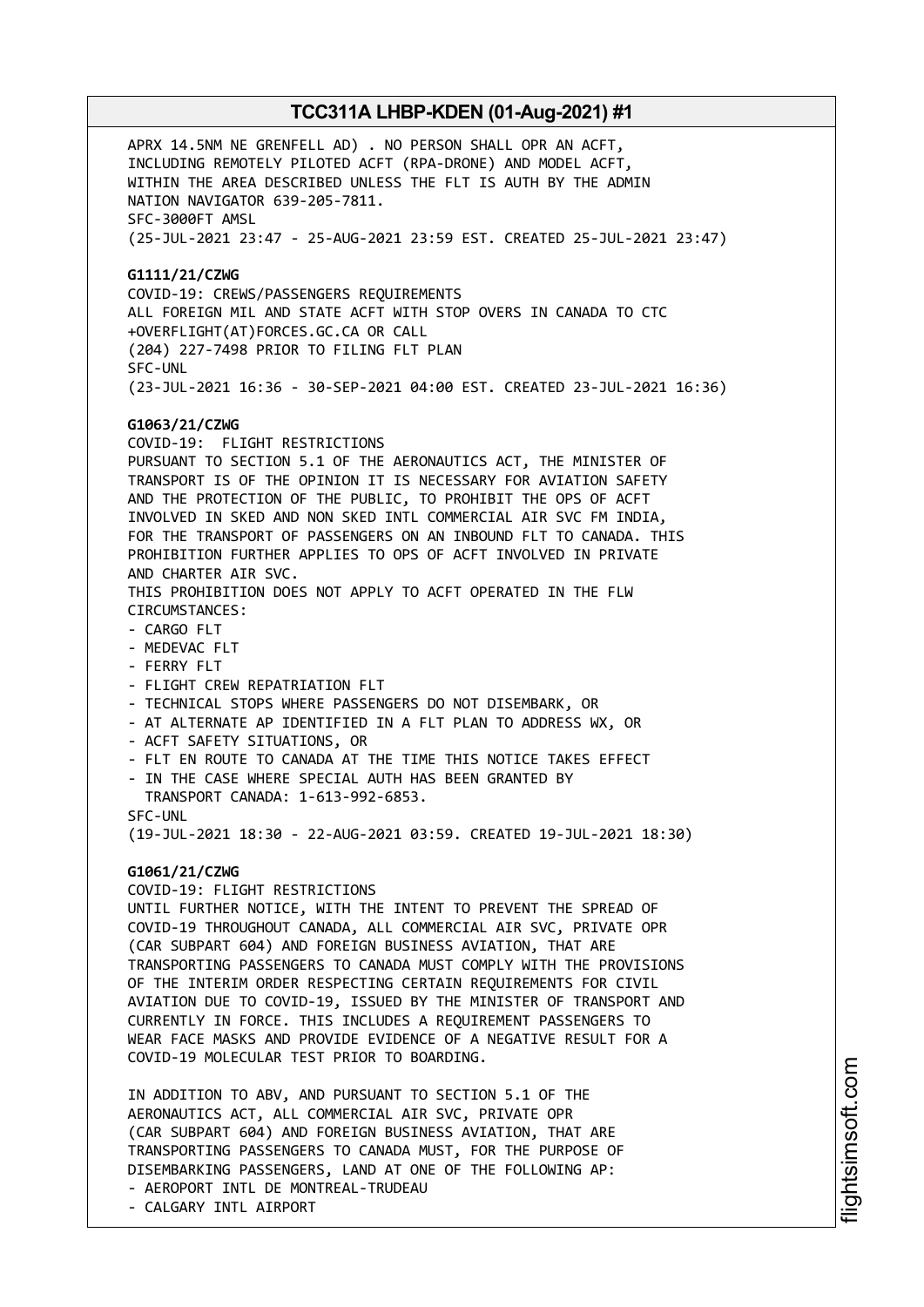- TORONTO-PEARSON INTL AIRPORT - VANCOUVER INTL AIRPORT THIS RESTRICTION DOES NOT APPLY TO ACFT OPERATED IN THE FLW CIRCUMSTANCES: - DIRECT FLT FM SAINT-PIERRE-ET-MIQUELON - MEDEVAC FLT - FERRY AND CREW REPATRIATION FLT - CARGO FLIGHTS CARRYING ONLY AIRCREW OR AIRLINE EMPLOYEES - TECHNICAL STOPS WHERE PASSENGERS DO NOT DISEMBARK - AT ALTERNATE AP IDENTIFIED IN A FLT PLAN TO ADDRESS WX - ACFT SAFETY SITUATIONS, OR - IN THE CASE WHERE SPECIAL AUTH HAS BEEN GRANTED BY TRANSPORT CANADA: 1-888-857-4003. SFC-UNL (19-JUL-2021 15:59 - 09-AUG-2021 04:00. CREATED 19-JUL-2021 15:59) **M1827/21/CZWG** REGINA PSR U/S. FLT WITHIN 40NM RADIUS CENTRED ON 502559N 1044017W, 12500FT AMSL AND BLW, WILL NOT BE PROVIDED NON-TRANSPONDER EQUIPPED ACFT TFC INFO. (16-JUL-2021 04:25 - 29-AUG-2021 00:00 EST. CREATED 16-JUL-2021 04:26) **L3498/21/CZWG** BLASTING ACT WILL TAKE PLACE WITHIN 1NM RADIUS CENTRED ON 544544N 1015308W (APRX 1.95NM WNW FLIN FLON/CHANNING (WATER) AD) SFC-1500FT AGL (07-JUL-2021 16:24 - 05-OCT-2021 18:00. CREATED 07-JUL-2021 16:24) **G0940/21/CZWG** PARAJUMPS ACT WILL TAKE PLACE WITHIN 1.5 NM RADIUS CENTRED ON GIMLI INDUSTRIAL PARK AD SFC-12500FT AMSL (05-JUL-2021 01:14 - 05-OCT-2021 01:00. CREATED 05-JUL-2021 01:14) **G0898/21/CZWG** COVID-19: FLIGHT RESTRICTIONS UNTIL FURTHER NOTICE, WITH THE INTENT TO PREVENT THE SPREAD OF THE COVID-19 VIRUS THROUGHOUT NUNAVUT ALL NON-SKED FLT ORIGINATING OUTSIDE OF NUNAVUT LDG IN NUNAVUT ARE REQUIRED TO CTC THE OFFICE OF NUNAVUT'S CHIEF PUBLIC HEALTH OFFICE IN ADVANCE CPHOTRAVELREQUESTS GOV.NU.CA OR CALL 1-867-975-5772. IT IS RECOMMENDED TO CTC 24 HR IN ADVANCE (30-JUN-2021 18:58 - 28-SEP-2021 18:00 EST. CREATED 30-JUN-2021 18:58) **M1573/21/CZWG** BEECHY NDB BY 212KHZ U/S (25-JUN-2021 18:37 - 12-AUG-2021 23:59. CREATED 25-JUN-2021 18:37) **G0798/21/CZWG** WINNIPEG CENTRE PERIPHERAL STATION (PAL) 225.2MHZ AT KENORA U/S (18-JUN-2021 20:57 - 17-SEP-2021 23:59. CREATED 18-JUN-2021 20:57) **G0671/21/CZWG** COVID-19: FLIGHT RESTRICTIONS UNTIL FURTHER NOTICE, WITH THE INTENT TO PREVENT THE SPREAD OF

COVID-19 THROUGHOUT CANADA, AN OPERATOR OPERATING A FLIGHT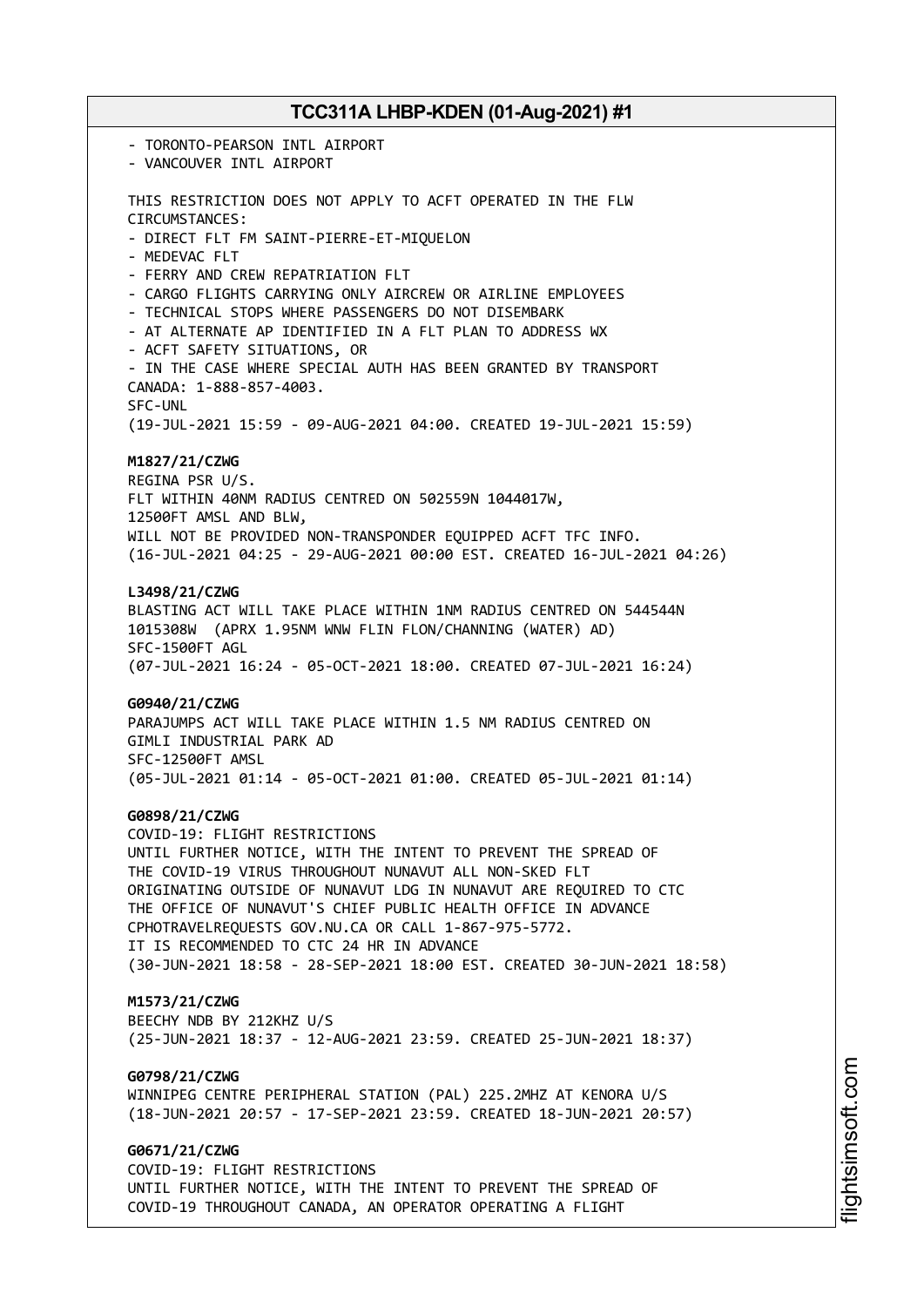BETWEEN TWO POINTS IN CANADA OR A FLIGHT TO CANADA MUST COMPLY WITH THE PROVISIONS OF THE INTERIM ORDER RESPECTING CERTAIN REQUIREMENTS FOR CIVIL AVIATION DUE TO COVID-19, ISSUED BY THE MINISTER OF TRANSPORT AND CURRENTLY IN FORCE. THIS INCLUDES A REQUIREMENT FOR PASSENGER FACE MASKS. OPERATORS ARE REQUIRED TO NOTIFY PASSENGERS OF THE LATEST MEASURES TO PREVENT THE SPREAD OF COVID-19 TAKEN BY THE TERRITORIAL AND PROVINCIAL GOVERNMENT WITH JURISDICTION AT THE DESTINATION AERODROME FOR THAT FLIGHT, OR BY THE FEDERAL GOVERNMENT. SFC-UNL

(03-JUN-2021 16:31 - 02-SEP-2021 16:00 EST. CREATED 03-JUN-2021 16:31)

### **G0631/21/CZWG**

AIRSPACE SECURITY WARNING ISSUED BY THE DEPARTMENT OF TRANSPORT IN RESPONSE TO UNUSUAL EXCESSIVE MEASURES BY BELARUS POSING SERIOUS SAFETY AND SECURITY CONCERNS TO COMMERCIAL AVIATION. AIR OPERATORS AND OWNERS OF AIRCRAFT REGISTERED IN CANADA ARE ADVISED NOT TO ENTER MINSK (UMMV) FIR. (25-MAY-2021 20:42 - 25-AUG-2021 16:00. CREATED 25-MAY-2021 20:42)

### **D1036/21/CZWG**

BLASTING ACT WILL TAKE PLACE WITHIN 1NM RADIUS CENTRED ON 554122N 1033510W (APRX 3000FT BFR THR 23 AND 2090FT SE EXTENDED RCL SEABEE MINE AD) SFC-1000FT AGL (04-MAY-2021 23:00 - 04-AUG-2021 01:00. CREATED 04-MAY-2021 19:18)

┌──────────────────────────────────────────────────────────────────────────────┐

└──────────────────────────────────────────────────────────────────────────────┘

#### │**KZMP (MINNEAPOLIS FIR)** │

#### **08/005/KZMP**

ZMP OBST WIND TURBINE FARM WI AN AREA DEFINED AS 5NM RADIUS OF 443709N0964117W (9.3NM S 5H3) 2500FT (550FT AGL) NOT LGTD (01-AUG-2021 16:08 - 04-AUG-2021 23:59. CREATED 01-AUG-2021 16:09)

#### **08/004/KZMP**

ZMP AIRSPACE NUMEROUS ACFT WI AN AREA DEFINED AS 60NM RADIUS OF APN SFC-17999FT MNT 128.425 (01-AUG-2021 12:38 - 14-AUG-2021 23:59. CREATED 01-AUG-2021 12:40)

### **07/102/KZMP**

ZMP AIRSPACE R4201A ACT SFC-FL230 (01-AUG-2021 04:01 - 02-AUG-2021 04:00. CREATED 31-JUL-2021 22:06)

### **07/240/KZMP**

ZMP AIRSPACE UAS WI AN AREA DEFINED AS 5NM RADIUS OF 430337.10N0912714.40W (5.0NM WNW 7C3) SFC-150FT AGL (02-AUG-2021 11:00 - 04-AUG-2021 01:30. CREATED 31-JUL-2021 20:52)

### **07/230/KZMP**

ZMP OBST WIND TURBINE FARM WI AN AREA DEFINED AS 1.46NM RADIUS OF 462001N0985330W (43.1NM SSW JMS) 2341FT (400FT AGL) NOT LGTD (30-JUL-2021 16:47 - 30-AUG-2021 23:59 EST. CREATED 30-JUL-2021 16:51)

### **07/030/KZMP**

ZMP AIRSPACE R6901B ACT SFC-1200FT (31-JUL-2021 14:00 - 02-AUG-2021 22:00. CREATED 30-JUL-2021 14:05)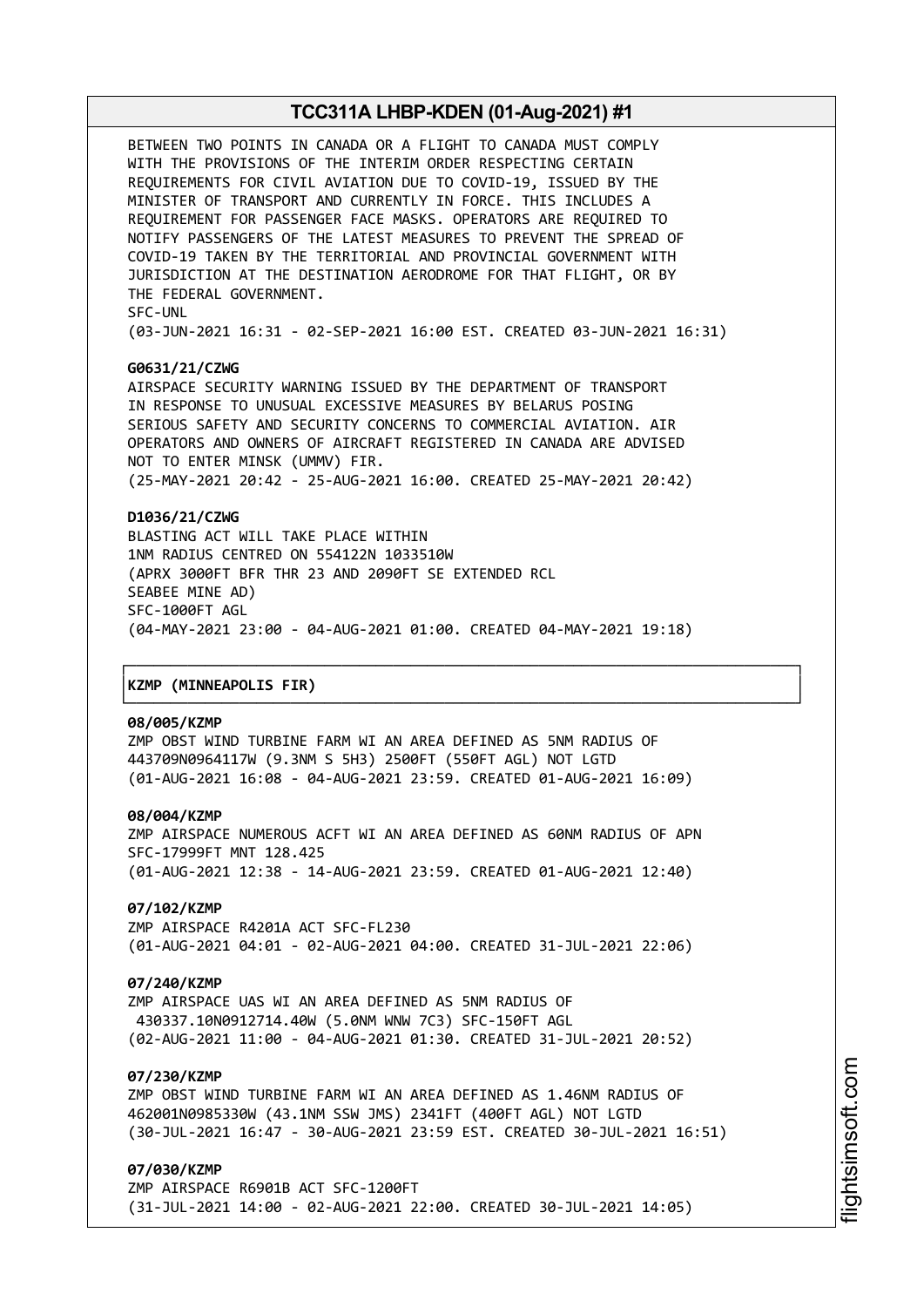### **07/227/KZMP**

ZMP AIRSPACE UAS WI AN AREA DEFINED AS 6NM RADIUS OF 430337.10N0912714.40W (5.0NM WNW 7C3) SFC-150FT AGL (30-JUL-2021 13:00 - 02-AUG-2021 01:30. CREATED 30-JUL-2021 12:07)

### **1/7966/KZMP**

ZMP MN..AIRSPACE HIBBING, MN..TEMPORARY FLIGHT RESTRICTIONS WI AN AREA DEFINED AS 3NM RADIUS OF 472510N0930332W (HIB294016.1) SFC-4500FT MINE BLASTING. PURSUANT TO 14 CFR SECTION 91.137(A)(1) TEMPORARY FLIGHT RESTRICTIONS ARE IN EFFECT. ONLY RELIEF ACFT OPS UNDER DIRECTION OF KEETAC MINING ARE AUTH IN THE AIRSPACE. KEETAC MINING TEL 218-778-8746 IS IN CHARGE OF ON SCENE EMERG RESPONSE ACT. MINNEAPOLIS /ZMP/ ARTCC TEL 651-463-5580 IS THE FAA CDN FAC. 2108031650-2108031900

(PERM. CREATED 29-JUL-2021 16:51)

#### **07/222/KZMP**

ZMP AIRSPACE PJE WI AN AREA DEFINED AS 10NM RADIUS OF 2P2 SFC-13000FT (29-JUL-2021 19:04 - 02-AUG-2021 01:59. CREATED 29-JUL-2021 14:21)

### **07/217/KZMP**

ZMP OBST WIND TURBINE FARM WI AN AREA DEFINED AS 5NM RADIUS OF 423829N0982858W (13.7NM NE ONL) 2371FT (443FT AGL) NOT LGTD (28-JUL-2021 20:51 - 02-AUG-2021 23:59. CREATED 28-JUL-2021 20:51)

### **07/213/KZMP**

ZMP OBST WIND TURBINE FARM WI AN AREA DEFINED AS 3.01NM RADIUS OF 471748N0975636W (43.9NM NE JMS) 1882FT (400FT AGL) NOT LGTD (28-JUL-2021 15:59 - 28-AUG-2021 23:59 EST. CREATED 28-JUL-2021 16:00)

### **07/211/KZMP**

ZMP OBST WIND TURBINE FARM WI AN AREA DEFINED AS 2.5NM RADIUS OF 475212N1005215W (21.3NM N 91N) 2183FT (495FT AGL) NOT LGTD (28-JUL-2021 00:15 - 11-AUG-2021 17:00. CREATED 28-JUL-2021 00:15)

### **07/190/KZMP**

ZMP OBST WIND TURBINE FARM WI AN AREA DEFINED AS 1.46NM RADIUS OF 462001N0985330W (43.1NM SSW JMS) 2341FT (400FT AGL) NOT LGTD (24-JUL-2021 02:16 - 24-AUG-2021 23:59 EST. CREATED 24-JUL-2021 02:20)

#### **07/189/KZMP**

ZMP OBST WIND TURBINE FARM WI AN AREA DEFINED AS 5NM RADIUS OF 430707N0980427W (18NM ENE AGZ) 2000FT (600FT AGL) NOT LGTD (24-JUL-2021 00:29 - 27-AUG-2021 03:00. CREATED 24-JUL-2021 00:29)

### **07/166/KZMP**

ZMP AIRSPACE UAS WI AN AREA DEFINED AS .5NM EITHER SIDE OF A LINE FM 444533N0945345W (6.8NM ESE OVL) TO 443210N0945332W (9.4NM E RWF) TO 443210N0945203W (10.6NM E RWF) TO 443013N0945150W (11.2NM ESE RWF) TO 442237N0943347W (5.1NM NNW ULM) SFC-300FT AGL DLY 1200-2330 (22-JUL-2021 12:00 - 14-AUG-2021 23:30. CREATED 20-JUL-2021 19:19)

### **07/165/KZMP**

ZMP AIRSPACE UAS WI AN AREA DEFINED AS .5NM EITHER SIDE OF A LINE FM 452351N0924823W (8.3NM NW OEO) TO 452350N0924104W (5.9NM N OEO) TO 452443N0923941W (7.2NM NNE OEO) TO 452247N0924215W (4.9NM N OEO) SFC-300FT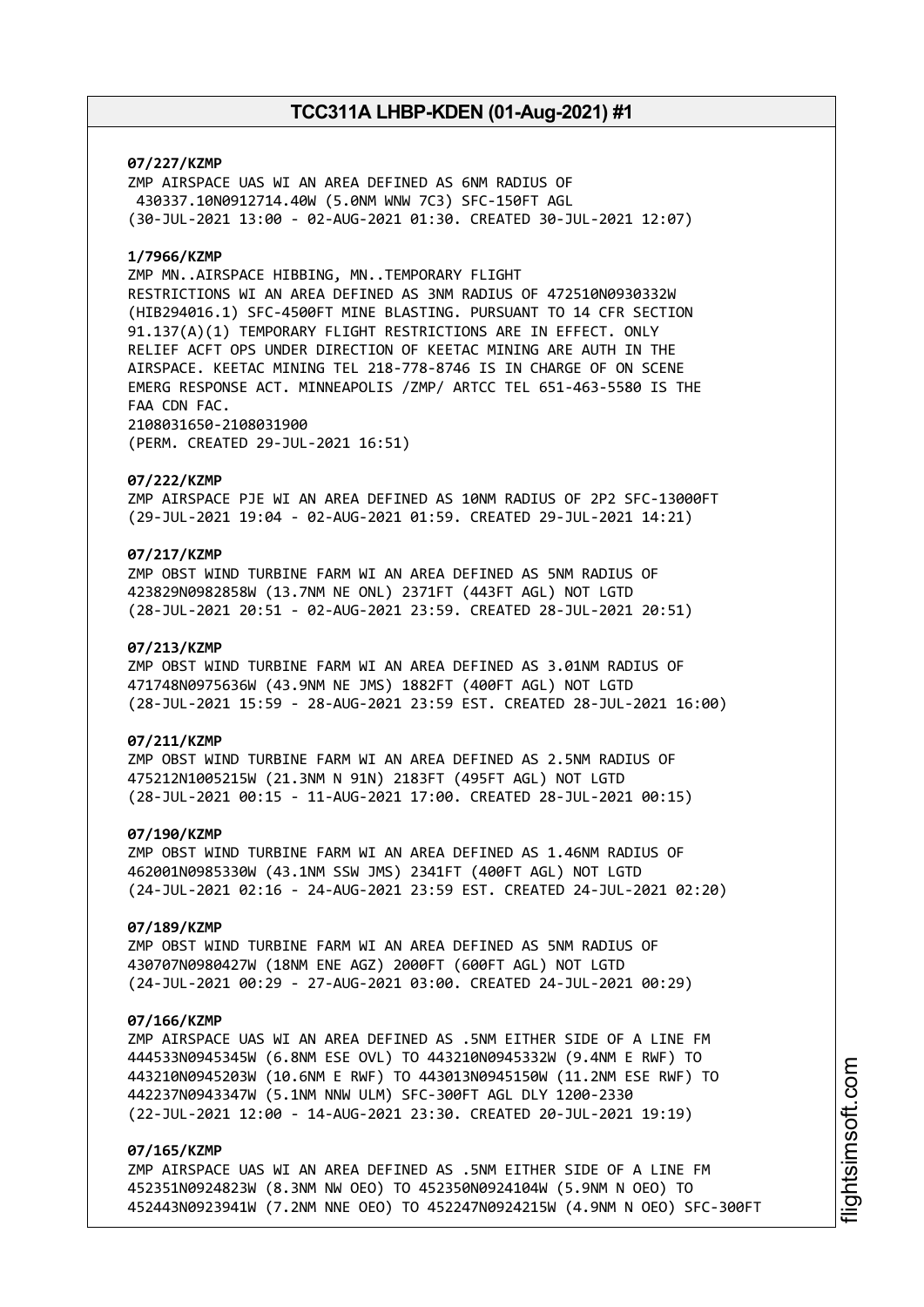### AGL

(22-JUL-2021 12:00 - 14-AUG-2021 23:30. CREATED 20-JUL-2021 19:19)

#### **07/164/KZMP**

ZMP AIRSPACE UAS WI AN AREA DEFINED AS .5NM EITHER SIDE OF A LINE FM 453855N0945259W (4.6NM SSE D39) TO 453235N0945153W (11.7NM SSE D39) TO 453227N0944843W (12.1NM NNW PEX) TO 453128N0944829W (10.9NM NNW PEX) TO 452947N0944242W (8.9NM NNE PEX) TO 452624N0944241W (5.1NM NNE PEX) SFC-300FT AGL DLY 1200-2330

(22-JUL-2021 12:00 - 14-AUG-2021 23:30. CREATED 20-JUL-2021 18:35)

#### **07/163/KZMP**

ZMP AIRSPACE UAS WI AN AREA DEFINED AS .5NM EITHER SIDE OF A LINE FM 452958N0942154W (13.2NM WSW STC) TO 452948N0943055W (12.3NM NE PEX) TO 453035N0943057W (12.7NM NE PEX) TO 453159N0943906W (10.4NM NNE PEX) TO 453146N0944215W (9.5NM NNE PEX) TO 453823N0944134W (10.9NM SE D39) TO 453920N0944237W (9.9NM ESE D39) SFC-300FT AGL DLY 1200-2330 (22-JUL-2021 12:00 - 14-AUG-2021 23:30. CREATED 20-JUL-2021 18:34)

### **07/162/KZMP**

ZMP AIRSPACE UAS WI AN AREA DEFINED AS .5NM EITHER SIDE OF A LINE FM 452924N0941107W (6.3NM SW STC) TO 452641N0941437W (9.9NM SW STC) TO 452517N0942025W (14.0NM SW STC) TO 452515N0942525W (13.9NM ENE PEX) TO 451907N0942526W (13.8NM NNE LJF) SFC-300FT AGL DLY 1200-2330 (22-JUL-2021 12:00 - 14-AUG-2021 23:30. CREATED 20-JUL-2021 18:33)

### **07/161/KZMP**

ZMP AIRSPACE UAS WI AN AREA DEFINED AS .5NM EITHER SIDE OF A LINE FM 444533N0945345W (6.8NM ESE OVL) TO 443210N0945332W (9.4NM E RWF) TO 443210N0945203W (10.6NM E RWF) TO 443013N0945150W (11.2NM ESE RWF) TO 442237N0943347W (5.1NM NNW ULM) SFC-300FT AGL DLY 1200-2330 (22-JUL-2021 12:00 - 14-AUG-2021 23:30. CREATED 20-JUL-2021 18:32)

### **07/160/KZMP**

ZMP AIRSPACE UAS WI AN AREA DEFINED AS .5NM EITHER SIDE OF A LINE FM 452351N0924823W (8.3NM NW OEO) TO 452350N0924104W (5.9NM N OEO) TO 452443N0923941W (7.2NM NNE OEO) TO 452247N0924215W (4.9NM N OEO) SFC-300FT AGL DLY 1200-2330 (22-JUL-2021 12:00 - 14-AUG-2021 23:30. CREATED 20-JUL-2021 18:30)

### **07/159/KZMP**

ZMP AIRSPACE UAS WI AN AREA DEFINED AS .5NM EITHER SIDE OF A LINE FM 452022N0925844W (5.5NM N 25D) TO 452121N0925801W (6.6NM NNE 25D) TO 452139N0925508W (7.5NM NE 25D) TO 452410N0925406W (10.2NM NE 25D) TO 452740N0925448W (13.2NM NW OEO) SFC-300FT AGL DLY 1200-2330 (22-JUL-2021 12:00 - 14-AUG-2021 23:30. CREATED 20-JUL-2021 18:25)

#### **07/157/KZMP**

ZMP AIRSPACE UAS WI AN AREA DEFINED AS .5NM EITHER SIDE OF A LINE FM 443059N0944937W (11.1NM ESE RWF) TO 443231N0944932W (11.0NM E RWF) TO 443238N0942800W (11.6NM NNE ULM) TO 443515N0942805W (13.6NM SE 1D6) TO 443538N0941855W (13.9NM SW GYL) TO 443630N0941326W (10.8NM SW GYL) TO 443723N0940909W (8.5NM SSW GYL) TO 443748N0935659W (9.4NM SE GYL) TO 443905N0935659W (8.5NM SE GYL) TO 443859N0934833W (13.3NM SE GYL) TO 443513N0934806W (10.0NM NE 12Y) TO 443510N0934150W (12.9NM NE 12Y) TO 443330N0934145W (11.8NM NE 12Y) TO 443318N0933925W (13.1NM NE 12Y) SFC-300FT AGL DLY 1200-2330 (22-JUL-2021 12:00 - 14-AUG-2021 23:30. CREATED 20-JUL-2021 18:25)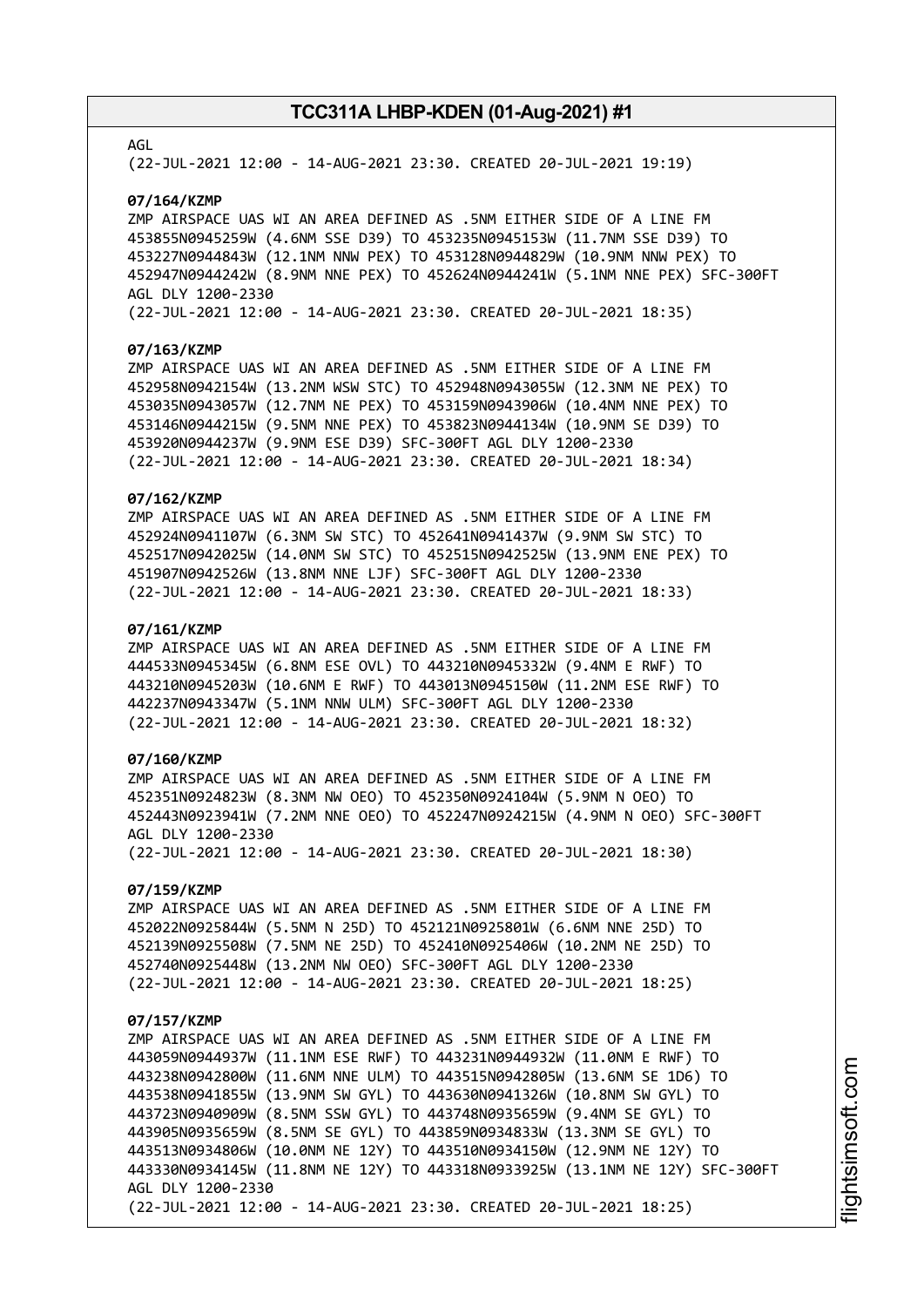# **07/156/KZMP**

ZMP AIRSPACE UAS WI AN AREA DEFINED AS .5NM EITHER SIDE OF A LINE FM 451824N0924817W (5.0NM W OEO) TO 451407N0925359W (4.0NM E 25D) SFC-300FT AGL DLY 1200-2330 (22-JUL-2021 12:00 - 14-AUG-2021 23:30. CREATED 20-JUL-2021 18:24)

### **07/152/KZMP**

ZMP OBST WIND TURBINE FARM WI AN AREA DEFINED AS 6NM RADIUS OF 462355N0995933W (39NM SE BIS) 2100FT (660FT AGL) NOT LGTD (20-JUL-2021 14:21 - 20-AUG-2021 23:59 EST. CREATED 20-JUL-2021 14:22)

### **07/141/KZMP**

ZMP OBST WIND TURBINE FARM WI AN AREA DEFINED AS 2.36NM RADIUS OF 432035N0935323W (15.7NM NW FXY) 1731FT (400FT AGL) NOT LGTD (19-JUL-2021 19:51 - 19-AUG-2021 23:59 EST. CREATED 19-JUL-2021 19:52)

#### **07/140/KZMP**

ZMP AIRSPACE UAS WI AN AREA DEFINED AS 7.5NM RADIUS OF 450000N0883800W (9.5NM SE 7P5) SFC-400FT AGL TUE WED THU FRI MON 1200-2030 (20-JUL-2021 12:00 - 27-AUG-2021 20:30. CREATED 19-JUL-2021 19:50)

# **07/120/KZMP**

ZMP AIRSPACE UAS WI AN AREA DEFINED AS .5NM EITHER SIDE OF A LINE FM 434343N0954843W (11.0NM NW OTG) TO 434358N0955557W (14.3NM NE LYV) TO 435147N0955604W (9.9NM SW DVP) SFC-300FT AGL DLY 1200-2330 (17-JUL-2021 12:00 - 07-AUG-2021 23:30. CREATED 16-JUL-2021 19:46)

### **07/119/KZMP**

ZMP AIRSPACE UAS WI AN AREA DEFINED AS .5NM EITHER SIDE OF A LINE FM 433905N0973622W (20.1NM SE MHE) TO 433907N0972842W (25.6NM SE MHE) TO 433302N0972842W (24.3NM NE 8V3) TO 433301N0971604W (21.1NM NW Y14) SFC-300FT AGL DLY 1200-2330 (17-JUL-2021 12:00 - 07-AUG-2021 23:30. CREATED 16-JUL-2021 19:44)

#### **07/097/KZMP**

ZMP AIRSPACE UAS WI AN AREA DEFINED AS .5NM EITHER SIDE OF A LINE FM 451040N0963017W (4.7NM SW 1D1) TO 445308N0963023W (11.9NM NE 1D1) TO 445303N0963227W (10.6NM NE 1D1) TO 444904N0963230W (7.9NM ENE 1D1) TO 444753N0963018W (9.2NM ENE 1D1) TO 444654N0963059W (8.5NM ENE 1D1) SFC-300FT AGL DLY 1200-2330 (14-JUL-2021 12:00 - 07-AUG-2021 23:30. CREATED 13-JUL-2021 15:34)

### **07/096/KZMP**

ZMP AIRSPACE UAS WI AN AREA DEFINED AS .5NM EITHER SIDE OF A LINE FM 435845N0955524W (7.0NM W DVP) TO 435844N0955301W (4.9NM W DVP) SFC-300FT AGL DLY 1200-2330 (14-JUL-2021 12:00 - 07-AUG-2021 23:30. CREATED 13-JUL-2021 15:19)

### **07/089/KZMP**

ZMP OBST WIND TURBINE FARM WI AN AREA DEFINED AS 3.8NM RADIUS OF 465722N1011010W (16.9NM NW Y19) 2263FT (400FT AGL) NOT LGTD (13-JUL-2021 14:54 - 13-AUG-2021 23:59 EST. CREATED 13-JUL-2021 14:58)

# **07/086/KZMP**

ZMP AIRSPACE UAS WI AN AREA DEFINED AS .5NM EITHER SIDE OF A LINE FM 440115N0960257W (11.2NM NNE PQN) TO 440914N0960146W (9.6NM SE 63Y) TO 440911N0955413W (14.1NM ENE DVP) TO 441442N0955349W (11.3NM NNE 63Y) TO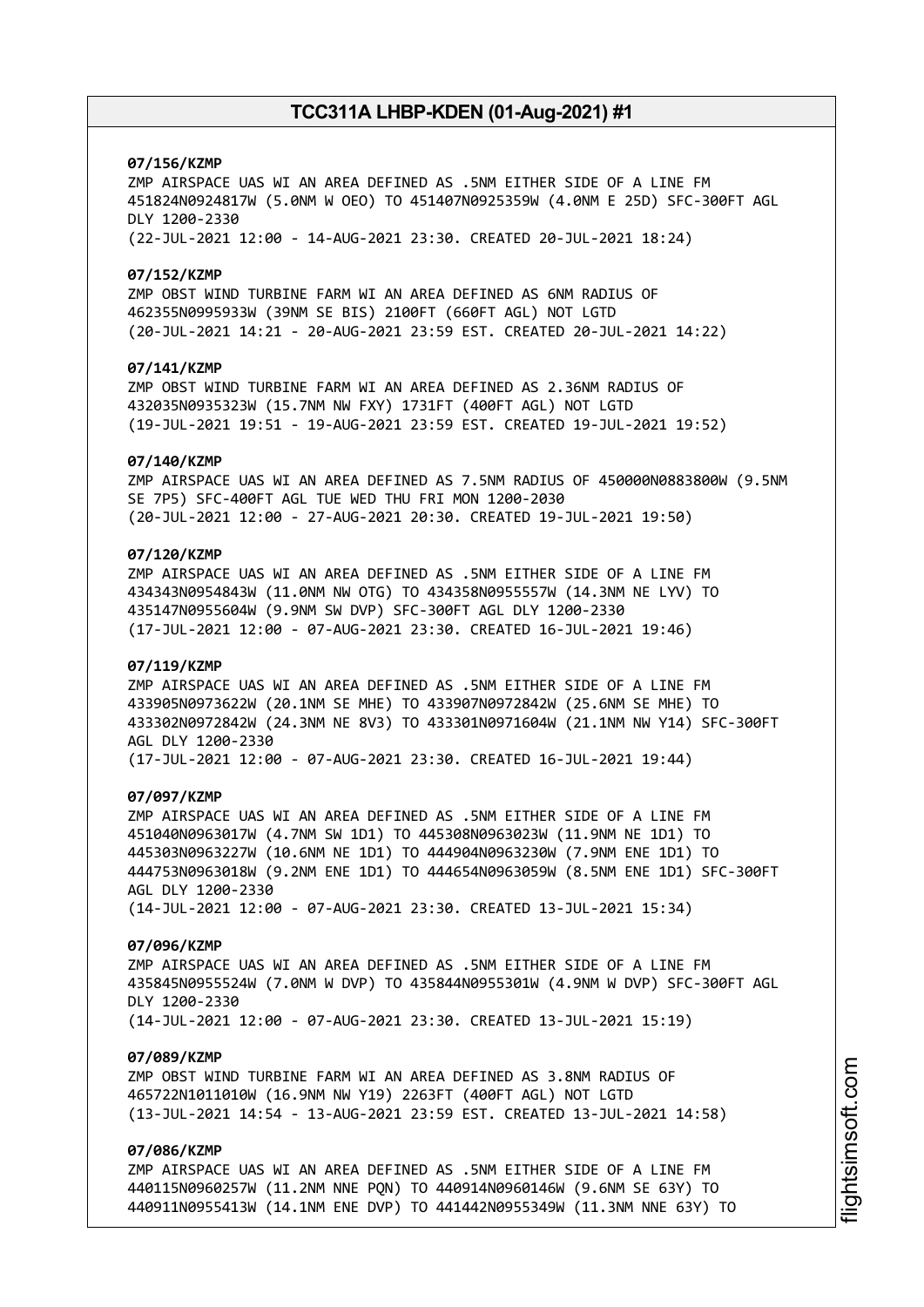441507N0955239W (11.6NM W TKC) SFC-300FT AGL DLY 1200-2330 (14-JUL-2021 12:00 - 07-AUG-2021 23:30. CREATED 13-JUL-2021 14:52)

# **07/084/KZMP**

ZMP AIRSPACE UAS WI AN AREA DEFINED AS .5NM EITHER SIDE OF A LINE FM 450506N0934936W (4.5NM S CFE) TO 450526N0941701W (9.6NM E LJF) TO 450657N0941720W (9.4NM ENE LJF) TO 450701N0942032W (7.1NM ENE LJF) TO 450841N0942354W (5.4NM NE LJF) SFC-300FT AGL DLY 1200-2330 (14-JUL-2021 12:00 - 07-AUG-2021 23:30. CREATED 13-JUL-2021 14:46)

# **07/082/KZMP**

ZMP AIRSPACE UAS WI AN AREA DEFINED AS .5NM EITHER SIDE OF A LINE FM 440216N0962018W (3.7NM NNW PQN) (3.7NM NNW PQN) TO 441241N0961946W (9.0NM SW 63Y) (9.0NM SW 63Y) SFC-300FT AGL DLY 1200-2330 (14-JUL-2021 12:00 - 07-AUG-2021 23:30. CREATED 13-JUL-2021 14:44)

### **07/021/KZMP**

ZMP OBST WIND TURBINE FARM WI AN AREA DEFINED AS 7.29NM RADIUS OF 431159N0934703W (11.8NM WSW FXY) 1731FT (400FT AGL) NOT LGTD (02-JUL-2021 17:17 - 02-AUG-2021 17:00. CREATED 02-JUL-2021 17:19)

# **07/020/KZMP**

ZMP OBST WIND TURBINE FARM WI AN AREA DEFINED AS 17NM RADIUS OF 463738N1024441W (7.5NM S DIK) 2583FT (400FT AGL) NOT LGTD (02-JUL-2021 16:27 - 03-AUG-2021 17:00. CREATED 02-JUL-2021 16:29)

### **1/3469/KZMP**

ZMP IA..ROUTE ZMP. V505 ALMAY, MN TO PRAGS, MN MOCA 2800. 2107012144-2306292144EST (PERM. CREATED 01-JUL-2021 21:44)

### **1/3468/KZMP**

ZMP IA..ROUTE ZMP. V505 GUMBO, IA TO FORT DODGE (FOD) VORTAC, IA MEA 3100. 2107012142-2306292142EST (PERM. CREATED 01-JUL-2021 21:42)

#### **06/245/KZMP**

ZMP OBST WIND TURBINE FARM WI AN AREA DEFINED AS 3NM RADIUS OF 442840N0990801W (8.1NM WSW MKA) 2451FT (420FT AGL) NOT LGTD (30-JUN-2021 22:00 - 31-DEC-2021 23:59. CREATED 30-JUN-2021 22:00)

# **1/7606/KZMP**

ZMP MN..ROUTE ZMP. V218, V505 SQEAK, MN MRA 10000. INL VOR R-176 RESTRICTIONS. (21-JUN-2021 21:22 - 19-JUN-2023 21:22 EST. CREATED 21-JUN-2021 21:22)

### **06/038/KZMP**

ZMP OBST WIND TURBINE FARM WI AN AREA DEFINED AS 10NM RADIUS OF 443214.5N0962214.7W (11.8NM SE SD2) 2192FT (461FT AGL) NOT LGTD (03-JUN-2021 22:09 - 03-AUG-2021 23:59. CREATED 03-JUN-2021 22:09)

**1/5683/KZMP** ZMP IA..ROUTE ZMP. V172 WUNOT, IA TO LINDE, IA MOCA 3900. 2106021438-2306011438EST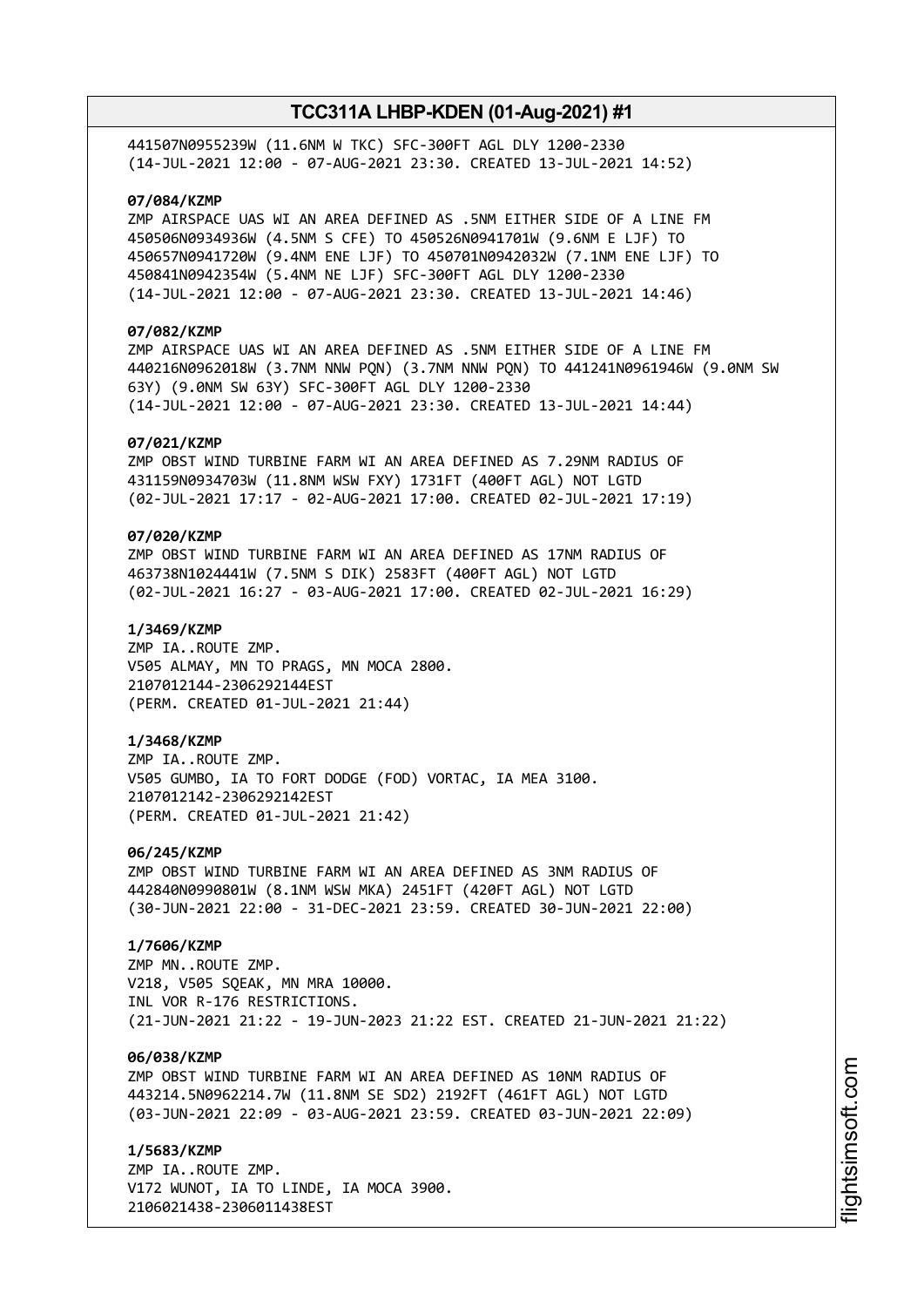(PERM. CREATED 02-JUN-2021 14:39)

**1/5617/KZMP** ZMP MN..ROUTE ZMP. V15 MOFIT, ND TO IRIWY, ND MOCA 3700. 2106021252-2306021252EST (PERM. CREATED 02-JUN-2021 12:52)

### **05/184/KZMP**

ZMP OBST WIND TURBINE FARM WI AN AREA DEFINED AS 15NM RADIUS OF 433110.27N0930923.76W (15NM NW AEL) 1893FT (459FT AGL) NOT LGTD (29-MAY-2021 18:22 - 30-NOV-2021 23:59. CREATED 29-MAY-2021 18:22)

### **05/170/KZMP**

ZMP AIRSPACE UAS WI AN AREA DEFINED AS 480829N0971609W (9.6NM SE D06) TO 480836N0972327W (9.5NM S D06) TO 480736N0972917W (10.3NM SSW D06) TO 480514N0973522W (14.4NM SW D06) TO 481610N0995042W (9.8NM SE RUG) TO 483200N0994600W (8.3NM SE 2H9) TO 484600N0993600W (6.3NM S 06D) TO 485336N0992513W (7.4NM E 06D) TO 485439N0971530W (1.7NM S PMB) TO POINT OF ORIGIN SFC-FL180 (28-MAY-2021 14:48 - 25-MAY-2022 23:59. CREATED 28-MAY-2021 14:48)

### **05/140/KZMP**

ZMP AIRSPACE UAS WI AN AREA DEFINED AS 485439N0971530W (2NM S PMB) TO 484942N0964014W (10NM NE HCO) TO 483722N0961709W (10NM NE 23D) TO 482554N0960458W (18.6NM NW 3G2) TO 480627N0955538W (10NM ENE TVF) TO 475746N0971617W (3.5NM W GFK) TO POINT OF ORIGIN 11000FT-FL180 (25-MAY-2021 14:01 - 25-MAY-2022 23:59. CREATED 25-MAY-2021 14:01)

### **1/7155/KZMP**

ZMP MN..ROUTE ZMP. V412 REDWOOD FALLS (RWF) VOR/DME, MN TO FLYING CLOUD (FCM) VOR/DME, MN MEA 4000. 2104282016-2304282016EST (PERM. CREATED 28-APR-2021 20:17)

### **04/146/KZMP**

ZMP SVC MINNEAPOLIS ARTCC CLASS E SERVICE AVBL WI AN AREA DEFINED AS 63NM RADIUS OF 462132.12N0872350.72W (SAW) 1200FT AGL-14500FT EXC SAWYER TWR CLASS D SFC AREA (20-APR-2021 20:35 - PERM. CREATED 20-APR-2021 20:35)

### **04/087/KZMP**

ZMP OBST WIND TURBINE FARM WI AN AREA DEFINED AS 10NM RADIUS OF 403100N0952300W (6NM N K57) UNKNOWN (600FT AGL) NOT LGTD (12-APR-2021 15:57 - 01-AUG-2021 23:59. CREATED 12-APR-2021 15:58)

### **04/009/KZMP**

ZMP AIRSPACE UAS WI AN AREA DEFINED AS 1NM RADIUS OF 453537.50N0931059.90W (4.0NM ENE CBG) SFC-400FT AGL SUN SAT SR-SS (04-APR-2021 11:48 - 31-OCT-2021 23:01. CREATED 01-APR-2021 19:16)

**1/8045/KZMP** ZMP ROUTE ZMP. V78 WATERTOWN (ATY) VORTAC, SD TO CLAPS INT, MN MOCA 3600. 2102251413-2302251413EST (PERM. CREATED 25-FEB-2021 14:15)

i⊒<br>⊫ htsim soft.c om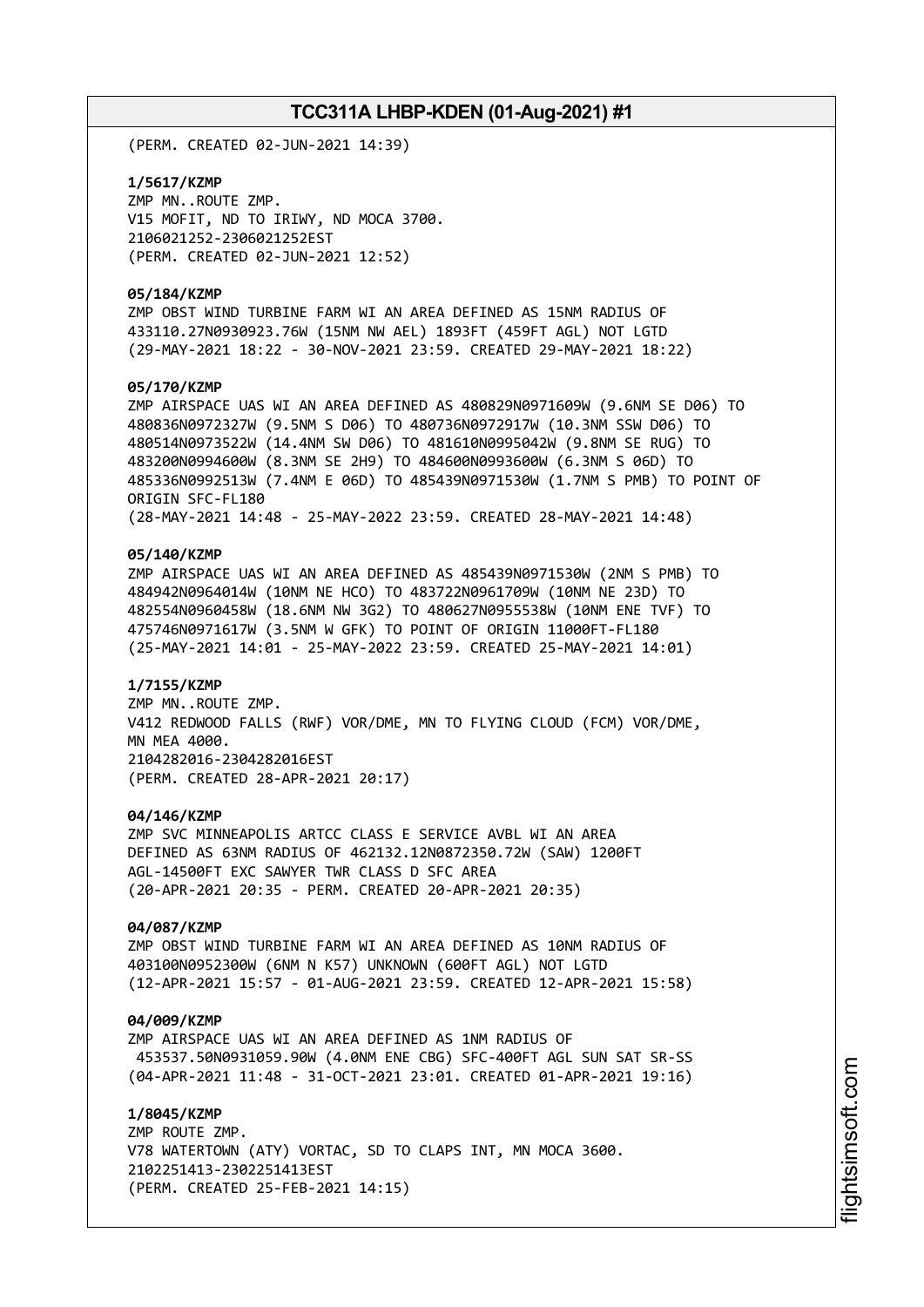**1/2001/KZMP** ZMP KS..ROUTE ZMP ZKC. V551 SALINA (SLN) VORTAC, KS TO MANKATO (TKO) VORTAC, KS MEA 6000. 2101071747-2301071747EST (PERM. CREATED 07-JAN-2021 17:47) **0/2230/KZMP** ZMP MT..ROUTE ZMP ZLC. J70 LEWISTOWN (LWT) VOR/DME, MT TO DICKINSON (DIK) VORTAC, ND MEA 21000. LWT VOR/DME RESTRICTION. (25-SEP-2020 19:29 - 25-SEP-2022 19:29 EST. CREATED 25-SEP-2020 19:29) **09/105/KZMP** ZMP OBST CRANE (ASN UNKNOWN) 460421N0933943W (17.5NM N 18Y) UNKNOWN (120FT AGL) FLAGGED AND LGTD DLY 1200-2200 (21-SEP-2020 12:00 - 01-JAN-2022 22:00. CREATED 14-SEP-2020 12:02) **0/3546/KZMP** ZMP MN..ROUTE ZMP. V78 WATERTOWN (ATY) VORTAC, SD TO CLAPS, MN MOCA 3600. 2008172013-2208172013EST (PERM. CREATED 17-AUG-2020 20:14) **0/4948/KZMP** ZMP SD..ROUTE ZMP. V78 WATERTOWN (ATY) VORTAC, SD TO CLAPS, MN MOCA 3600. 2006012022-2206012022EST (PERM. CREATED 01-JUN-2020 20:23) **0/0061/KZMP** ZMP NE..ROUTE ZMP. V71 PAWNEE CITY (PWE) VORTAC, NE R-149 TO TOPEKA (TOP) VORTAC, KS R-330 MOCA 2900. 2005111724-2205051724EST (PERM. CREATED 11-MAY-2020 17:25) **0/5880/KZMP** ZMP WI..ROUTE ZMP. V129 EAU CLAIRE (EAU) VORTAC, WI R-176 TO NODINE (ODI) VORTAC, MN **MFA 4700** EAU VORTAC R-176 UNUSABLE BELOW 4700. (22-JAN-2020 15:01 - 22-JAN-2022 14:59 EST. CREATED 22-JAN-2020 15:01) **0/5874/KZMP** ZMP WI..ROUTE ZMP. V129 EAU CLAIRE (EAU) VORTAC, WI R-341 TO COP MEA 6000. EAU VORTAC R-341 UNUSABLE BEYOND 40 NM BELOW 6000. 2001221451-2201221451EST (PERM. CREATED 22-JAN-2020 14:51) **0/5391/KZMP** ZMP ROUTE ZMP. V398 ALMAY, MN TO KASPR, MN MOCA 2900. 2001211612-2201211612EST (PERM. CREATED 21-JAN-2020 16:12)

**0/5329/KZMP**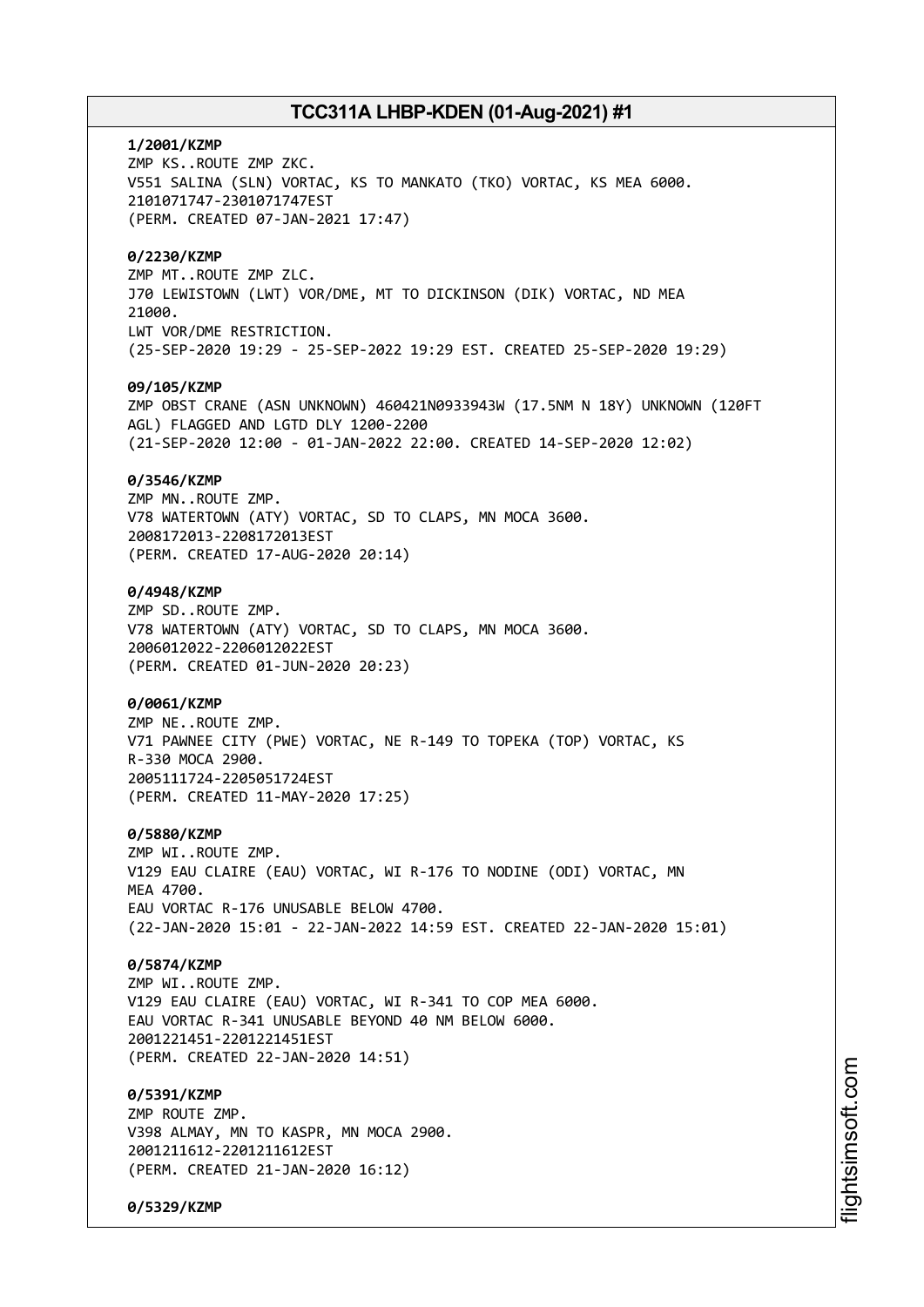┌──────────────────────────────────────────────────────────────────────────────┐

└──────────────────────────────────────────────────────────────────────────────┘

ZMP ROUTE ZMP. V24 ALMAY, MN TO KASPR, MN MOCA 2900. 2001211439-2201211439EST (PERM. CREATED 21-JAN-2020 14:40)

## **0/3417/KZMP**

ZMP WI..ROUTE ZMP. V26 EAU CLAIRE (EAU) VORTAC, WI R-088 FROM 40 NM TO COP MEA 7500. EAU VORTAC R-088 UNUSABLE BEYOND 40 NM BELOW 7500. 2001131829-2201131824EST (PERM. CREATED 13-JAN-2020 18:29)

# │**KZDV (DENVER FIR)** │

#### **08/044/KZDV**

ZDV AIRSPACE R7001A ACT SFC-7999FT (02-AUG-2021 14:00 - 03-AUG-2021 06:00. CREATED 01-AUG-2021 14:05)

# **08/043/KZDV**

ZDV AIRSPACE R7001B ACT 8000FT-FL235 (02-AUG-2021 14:00 - 03-AUG-2021 06:00. CREATED 01-AUG-2021 14:05)

# **07/338/KZDV**

ZDV AIRSPACE R7001B ACT 8000FT-FL235 (01-AUG-2021 14:00 - 02-AUG-2021 06:00. CREATED 31-JUL-2021 14:06)

#### **07/337/KZDV**

ZDV AIRSPACE R7001A ACT SFC-7999FT (01-AUG-2021 14:00 - 02-AUG-2021 06:00. CREATED 31-JUL-2021 14:06)

### **07/245/KZDV**

ZDV AIRSPACE R2601A ACT SFC-12499FT (31-JUL-2021 06:01 - 02-AUG-2021 10:59. CREATED 31-JUL-2021 00:06)

#### **07/148/KZDV**

ZDV NAV GPS (CHLK GPS 21-07) (INCLUDING WAAS, GBAS, AND ADS-B) MAY NOT BE AVBL WI A 377NM RADIUS CENTERED AT 355814N1174255W (BTY207068) FL400-UNL, 359NM RADIUS AT FL250, 267NM RADIUS AT 10000FT, 214NM RADIUS AT 4000FT AGL, 163NM RADIUS AT 50FT AGL. 2108041701-2108041829

(PERM. CREATED 30-JUL-2021 16:25)

# **07/142/KZDV**

ZDV NAV GPS (CHLK GPS 21-07) (INCLUDING WAAS, GBAS, AND ADS-B) MAY NOT BE AVBL WI A 377NM RADIUS CENTERED AT 355814N1174255W (BTY207068) FL400-UNL, 359NM RADIUS AT FL250, 267NM RADIUS AT 10000FT, 214NM RADIUS AT 4000FT AGL, 163NM RADIUS AT 50FT AGL. 2108031630-2108031959 (PERM. CREATED 30-JUL-2021 16:24)

**07/136/KZDV**

i⊒<br>⊫ htsim soft.c om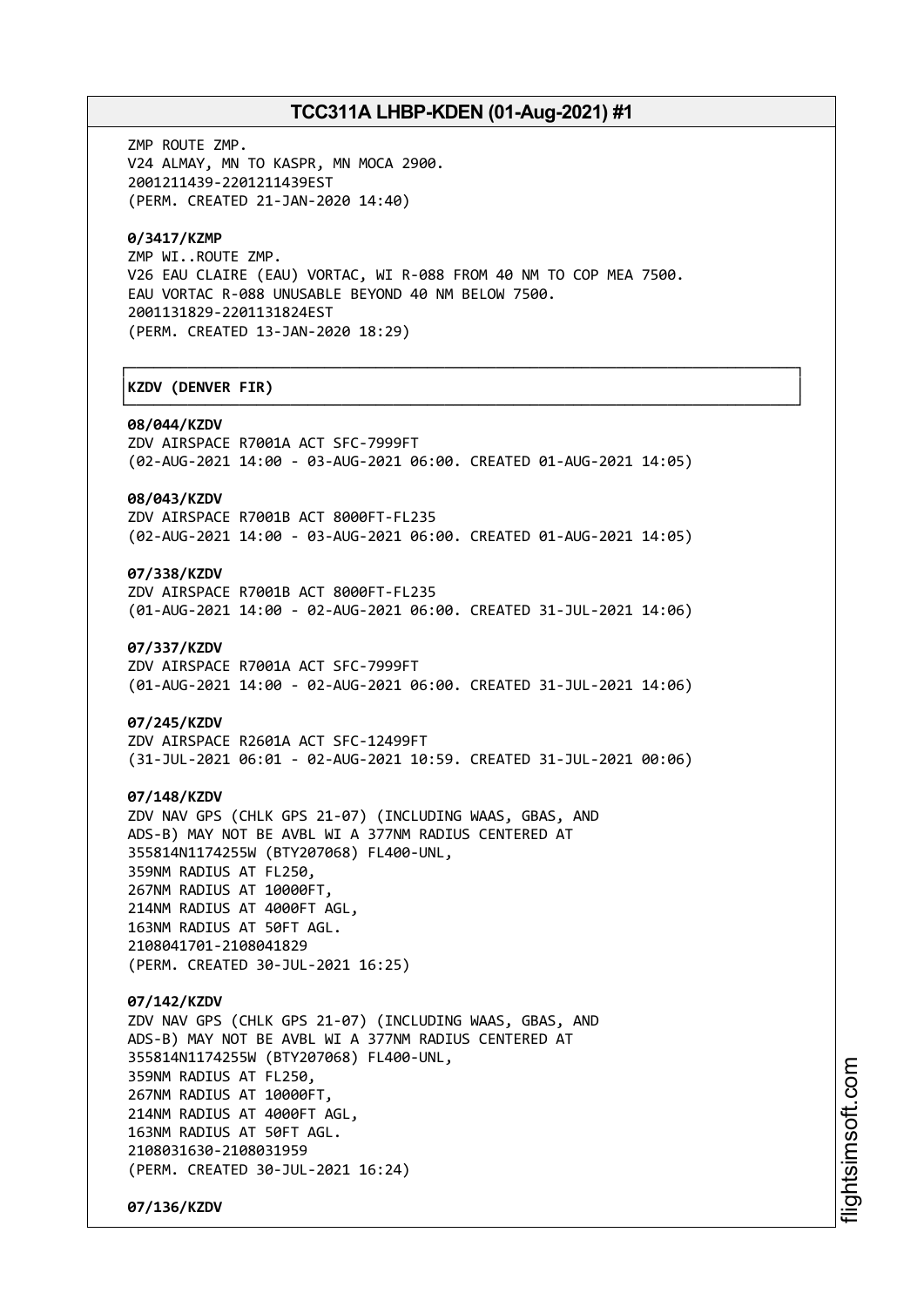ZDV NAV GPS (CHLK GPS 21-07) (INCLUDING WAAS, GBAS, AND ADS-B) MAY NOT BE AVBL WI A 377NM RADIUS CENTERED AT 355814N1174255W (BTY207068) FL400-UNL, 359NM RADIUS AT FL250, 267NM RADIUS AT 10000FT, 214NM RADIUS AT 4000FT AGL, 163NM RADIUS AT 50FT AGL. 2108021701-2108021959 (PERM. CREATED 30-JUL-2021 16:22)

# **07/011/KZDV**

ZDV AIRSPACE R2601B ACT 12500FT UP TO BUT NOT INCLUDING FL225 (30-JUL-2021 06:00 - 27-AUG-2021 06:00. CREATED 30-JUL-2021 00:06)

# **07/748/KZDV**

ZDV AIRSPACE R2601C ACT FL225 UP TO BUT NOT INCLUDING FL350 (30-JUL-2021 06:00 - 27-AUG-2021 06:00. CREATED 29-JUL-2021 06:06)

### **07/516/KZDV**

ZDV OBST WIND TURBINE FARM WI AN AREA DEFINED AS 4NM RADIUS OF 424057N1055326W (23NM WSW DGW) 6800FT (400FT AGL) NOT LGTD (24-JUL-2021 00:29 - 27-AUG-2021 03:00. CREATED 24-JUL-2021 00:29)

# **07/305/KZDV**

ZDV OBST WIND TURBINE (ASN UNKNOWN) 390337N1035851W (13.2NM W 5V4) 6174FT (400FT AGL) NOT LGTD (14-JUL-2021 18:38 - 04-AUG-2021 05:00. CREATED 14-JUL-2021 18:38)

### **07/212/KZDV**

ZDV OBST WIND TURBINE FARM WI AN AREA DEFINED AS 8.35NM RADIUS OF 430402N1053059W (9NM SSE WYO7) 5996FT (499FT AGL) NOT LGTD (10-JUL-2021 08:31 - 10-AUG-2021 17:00. CREATED 10-JUL-2021 08:38)

# **1/6758/KZDV**

ZDV CO..AIRSPACE 13NM N OF STEAMBOAT SPRINGS, CO..TEMPORARY FLIGHT RESTRICTIONS WI AN AREA DEFINED AS 8NM RADIUS OF 404337N1064925W (BQZ355015.9) SFC-13000FT. TO PROVIDE A SAFE ENVIRONMENT FOR FIRE FIGHTING ACFT OPS. PURSUANT TO 14 CFR SECTION 91.137(A)(2) TEMPORARY FLIGHT RESTRICTIONS ARE IN EFFECT. CRAIG INTERAGENCY DISPATCH CENTER TEL 970-826-5037 OR FREQ 126.6000/THE MORGAN CREEK FIRE IS IN CHARGE OF THE OPERATION. DENVER / ZDV / ARTCC TEL 303-651-4248 IS THE FAA CDN FACILITY. DLY 1400-0500 2107101400-2109100500EST (PERM. CREATED 10-JUL-2021 03:35)

#### **07/070/KZDV**

ZDV OBST WIND TURBINE FARM WI AN AREA DEFINED AS 1.1NM RADIUS OF 405917N1025519W (11.1NM SE SNY) 4693FT (400FT AGL) NOT LGTD (03-JUL-2021 11:49 - 03-AUG-2021 23:59 EST. CREATED 03-JUL-2021 11:49)

# **07/069/KZDV**

ZDV OBST WIND TURBINE FARM WI AN AREA DEFINED AS 4.7NM RADIUS OF 405845N1025148W (11.1NM SE SNY) 4621FT (400FT AGL) NOT LGTD (03-JUL-2021 11:48 - 03-AUG-2021 23:59 EST. CREATED 03-JUL-2021 11:48)

# **07/068/KZDV**

ZDV OBST WIND TURBINE FARM WI AN AREA DEFINED AS 6.61NM RADIUS OF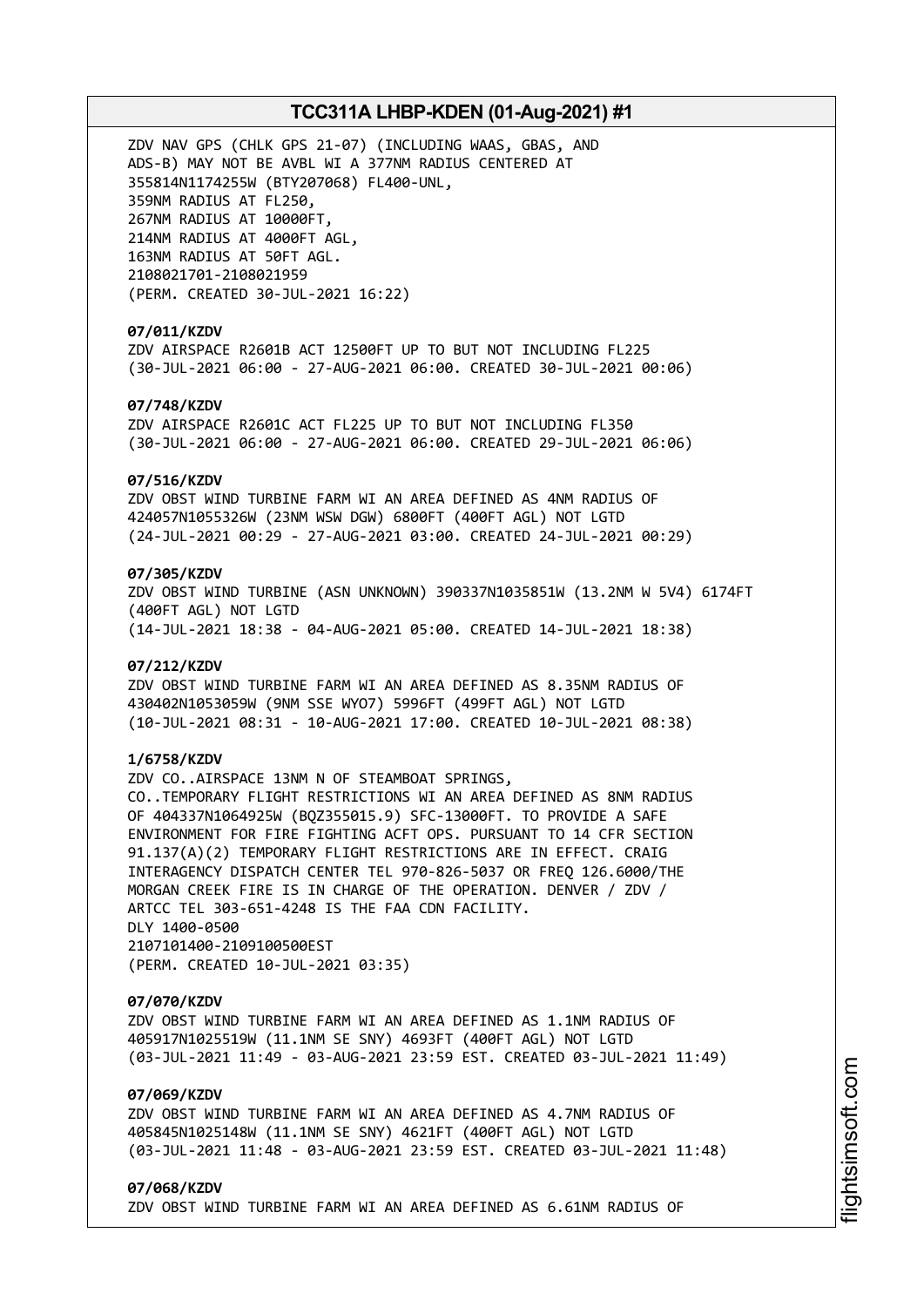405841N1032416W (14.9NM SSE IBM) 5101FT (400FT AGL) NOT LGTD (03-JUL-2021 11:43 - 03-AUG-2021 23:59 EST. CREATED 03-JUL-2021 11:46)

### **07/067/KZDV**

ZDV OBST WIND TURBINE FARM WI AN AREA DEFINED AS 6.61NM RADIUS OF 405841N1032416W (11.3NM SW SNY) 5101FT (400FT AGL) NOT LGTD (03-JUL-2021 11:44 - 03-AUG-2021 23:59 EST. CREATED 03-JUL-2021 11:46)

# **06/620/KZDV**

ZDV OBST WIND TURBINE FARM WI AN AREA DEFINED AS 5NM RADIUS OF 405445N1034909W (18.3NM SW IBM) 5666FT (410FT AGL) NOT LGTD (30-JUN-2021 21:24 - 31-DEC-2021 23:59. CREATED 30-JUN-2021 21:24)

### **06/619/KZDV**

ZDV OBST WIND TURBINE FARM WI AN AREA DEFINED AS 5NM RADIUS OF 405639N1034426W (15.5NM SSW IBM) 5543FT (389FT AGL) NOT LGTD (30-JUN-2021 21:18 - 31-DEC-2021 23:59. CREATED 30-JUN-2021 21:20)

### **1/5052/KZDV**

ZDV CO..ROUTE ZDV. V108 TRUEL, CO TO RED TABLE (DBL) VOR/DME, CO MOCA 14000. 2106011502-2305301502EST (PERM. CREATED 01-JUN-2021 15:03)

### **1/3092/KZDV**

ZDV SD..AIRSPACE CRAZY HORSE, SD.. LASER LGT DEMONSTRATION WILL BE CONDUCTED AT CRAZY HORSE MEMORIAL WI AN AREA DEFINED AS 435001N1033737W OR (RAP239028) SFC-500FT AGL. LASER LGT BEAMS WILL BE TERMINATED IF NON PARTICIPATING ACFT ARE DETECTED ENTERING THE AFFECTED AREA. LASER LGT BEAMS MAY BE INJUROUS TO PILOTS/PASSENGERS EYES WI 500FT VERTICALLY AND 1900FT LATERALLY OF THE LGT SOURCE. FLASH BLINDNESS OR COCKPIT ILLUMINATION MAY OCCUR BEYOND THESE DISTANCES. ELLSWORTH AFB /RCA/ TERMINAL APCH CTL TEL 605-385-6199 IS THE FAA CDN FACILITY DLY 0030-0330 (29-MAY-2021 00:30 - 30-SEP-2021 03:30. CREATED 26-MAY-2021 21:47)

# **1/8432/KZDV**

ZDV UT..ROUTE ZDV ZLC. J196 BRYCE CANYON (BCE) VORTAC, UT TO RIFMN, UT MEA 36000. BCE VORTAC R-033 D160 36000-45000. (19-MAY-2021 18:33 - 17-MAY-2023 18:33 EST. CREATED 19-MAY-2021 18:34)

# **1/0706/KZDV**

ZDV KS..ROUTE ZDV ZKC. V17 GARDEN CITY (GCK) VORTAC, KS TO COFFE, KS MOCA 4700. 2104161846-2304141846EST (PERM. CREATED 16-APR-2021 18:46)

# **1/0386/KZDV**

ZDV CO..ROUTE ZDV. V211 BRAZO, NM MRA 14000 AT BRAZO WHEN USING DME. DRO DME UNUSABLE BELOW 14000 AT BRAZO. (15-APR-2021 21:03 - 15-APR-2023 21:03 EST. CREATED 15-APR-2021 21:03)

# **1/0953/KZDV**

ZDV CO..ROUTE ZDV. V356 FIDLE INT, CO TO ELORE INT, CO NA EXCEPT FOR ACFT EQUIPPED